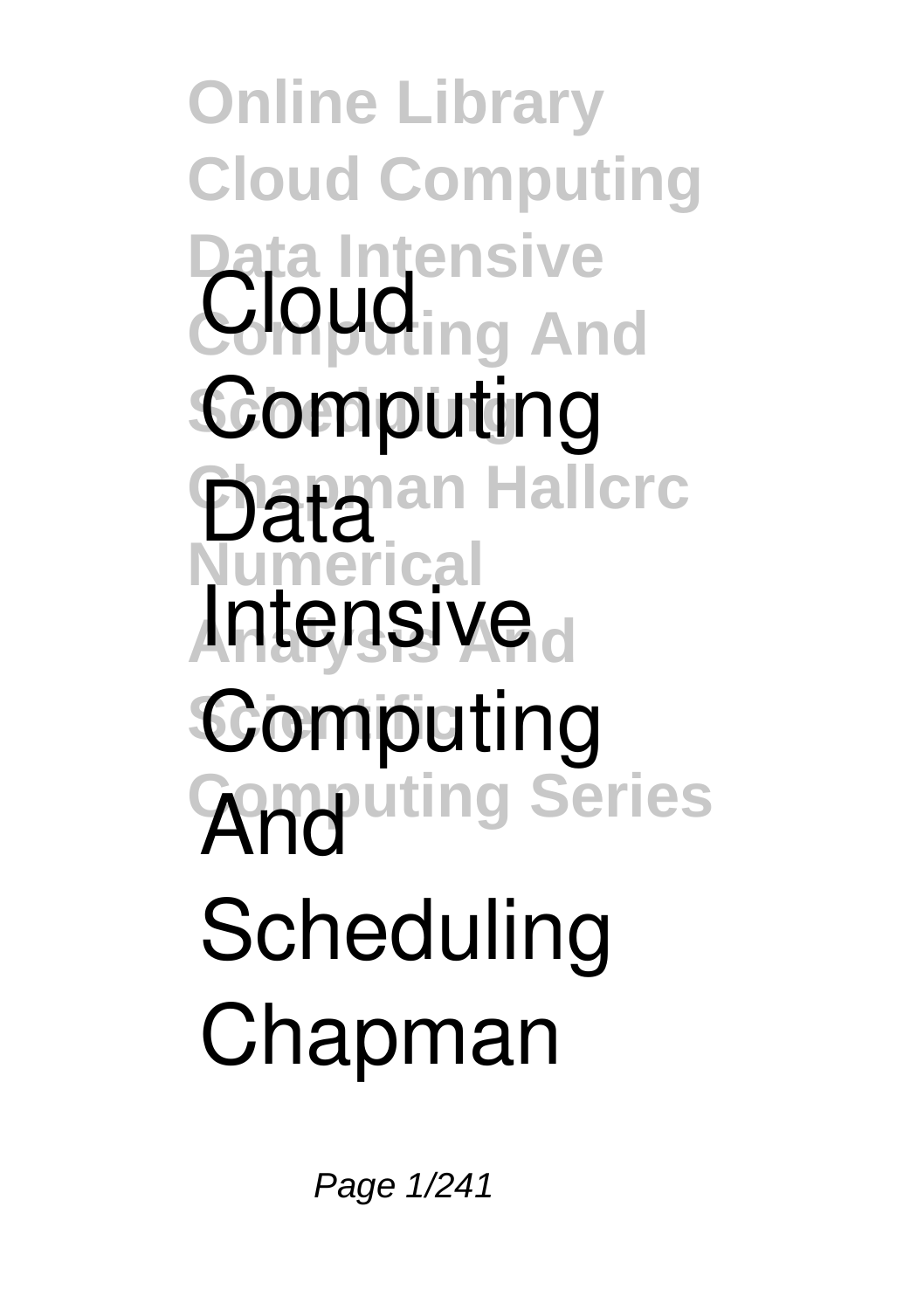**Online Library Cloud Computing Hallcrc**nsive **Numerical**<sub>nd</sub> **Scheduling Analysis And Scientificallcrc Computing Analysis And Series**

## **Scientific Data-intensive Computing Series systems are software**

Page 2/241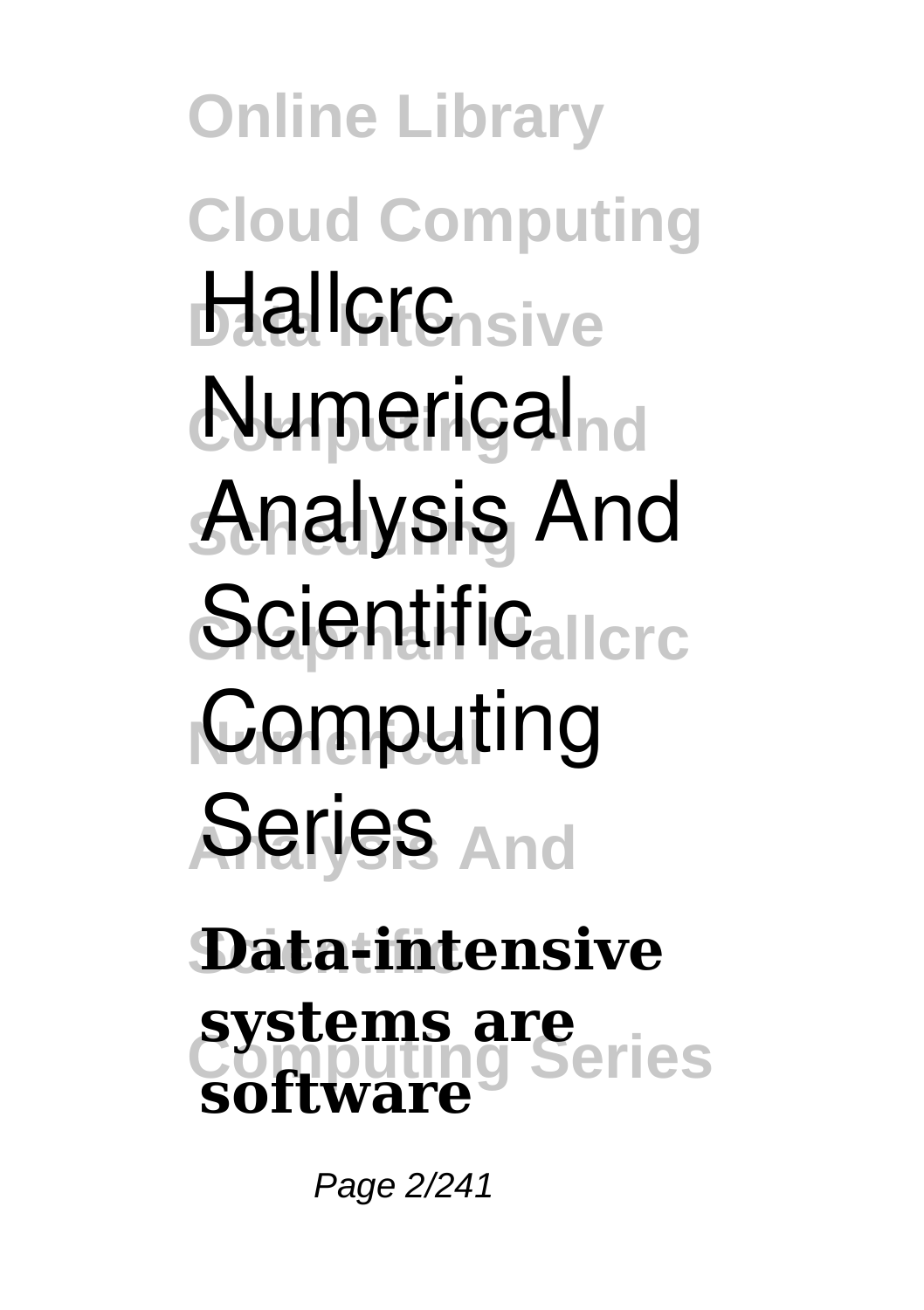**Online Library Cloud Computing Data Intensive applications**  $$ **Scheduling and generate** Big Data. Data**intensive Analysis And systems support the use of large Computing Series amounts of data strategically and efficiently to provide intelligence.** For **example**,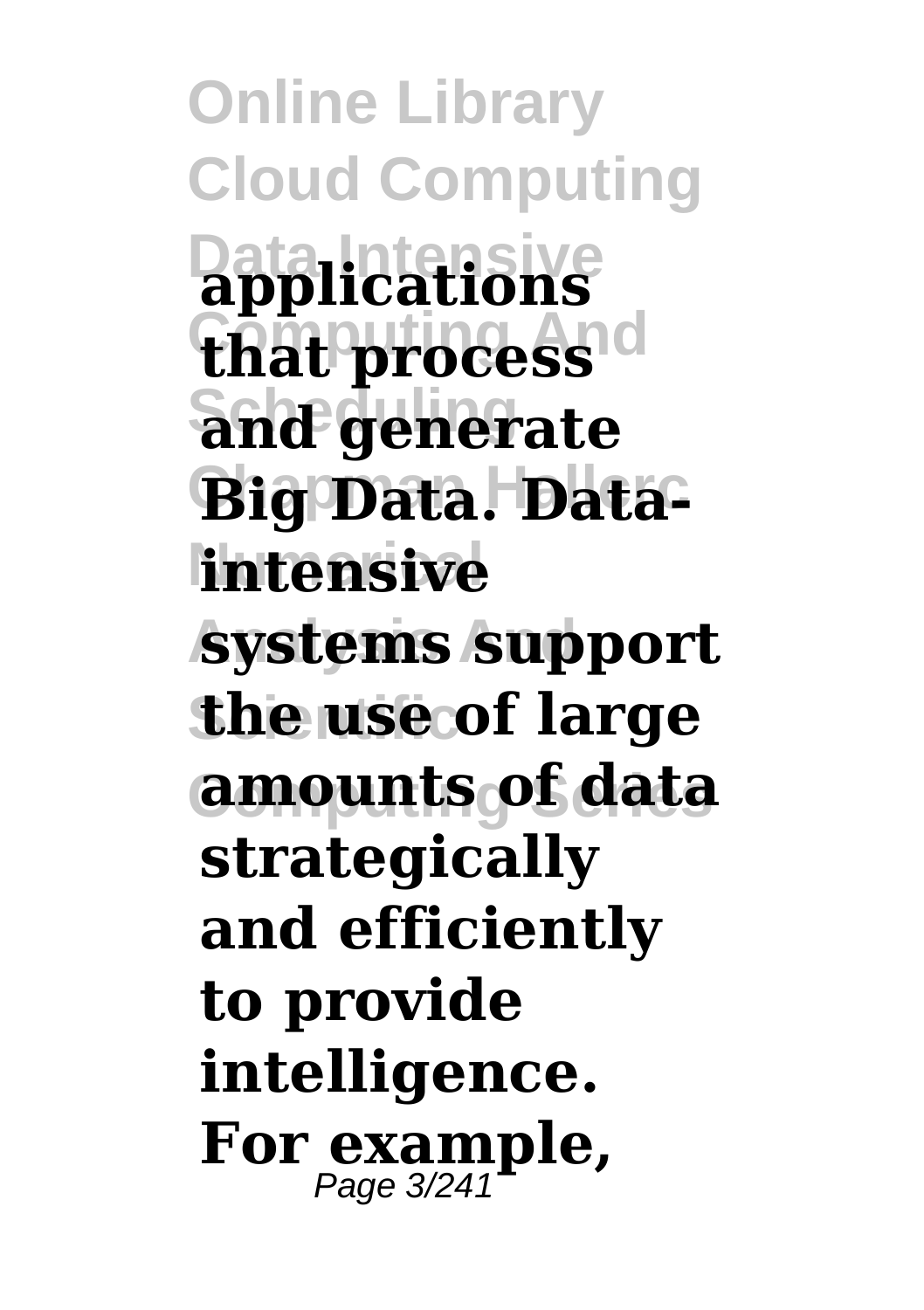**Online Library Cloud Computing Data Intensive examining fndustrial** And **Scheduling sensor data or business** Hallcrc **Numerical process data Analysis And can enhance Scientific production, Computing Series guide proactive improvements of development processes, or optimize supply** chain systems.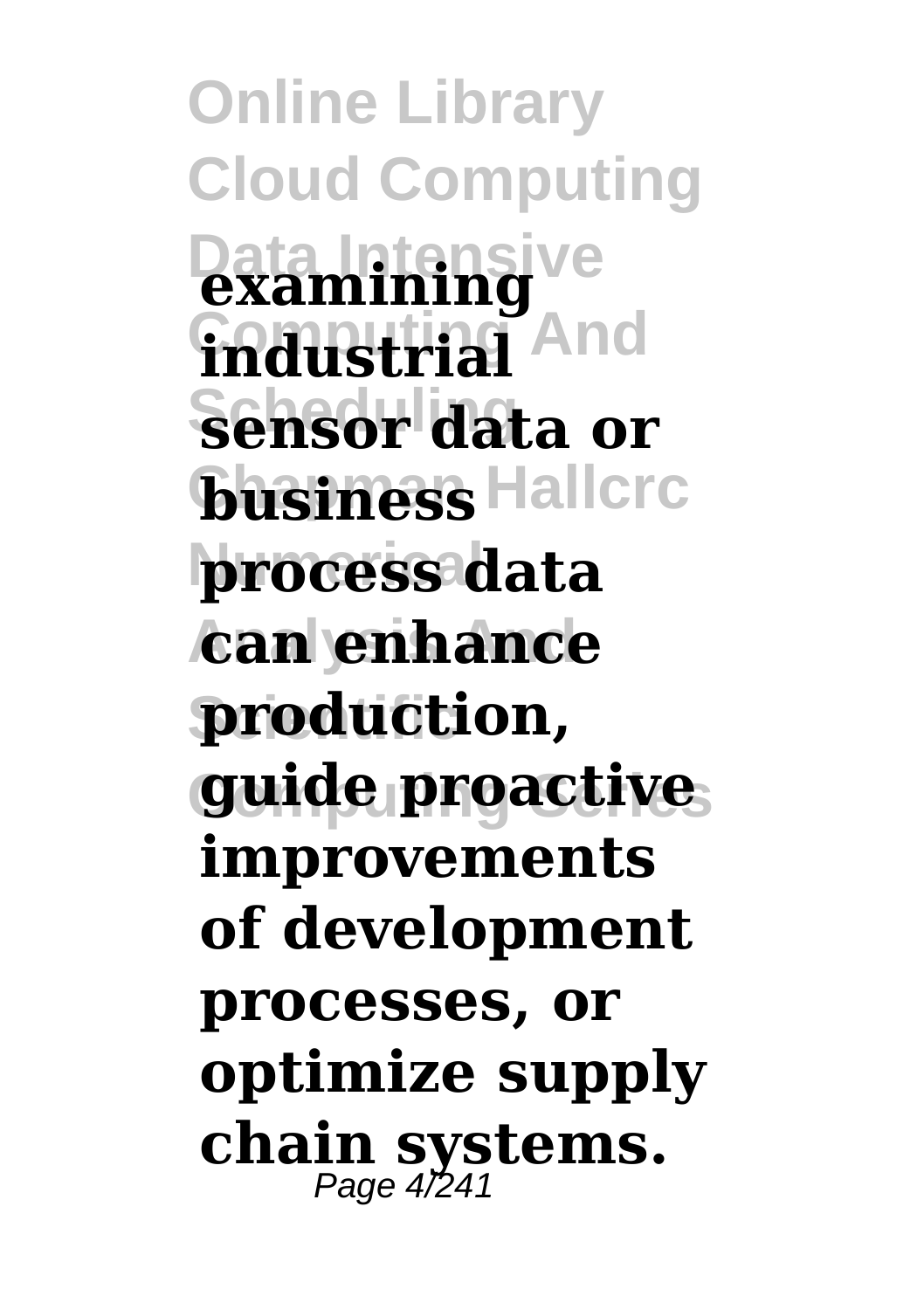**Online Library Cloud Computing Data Intensive Designing datafntensive** And **Software**<sup>g</sup> **Systems is** allerc **difficult because**And **distribution of knowledge**Series **across stakeholders creates a symmetry of ignorance,** Page 5/241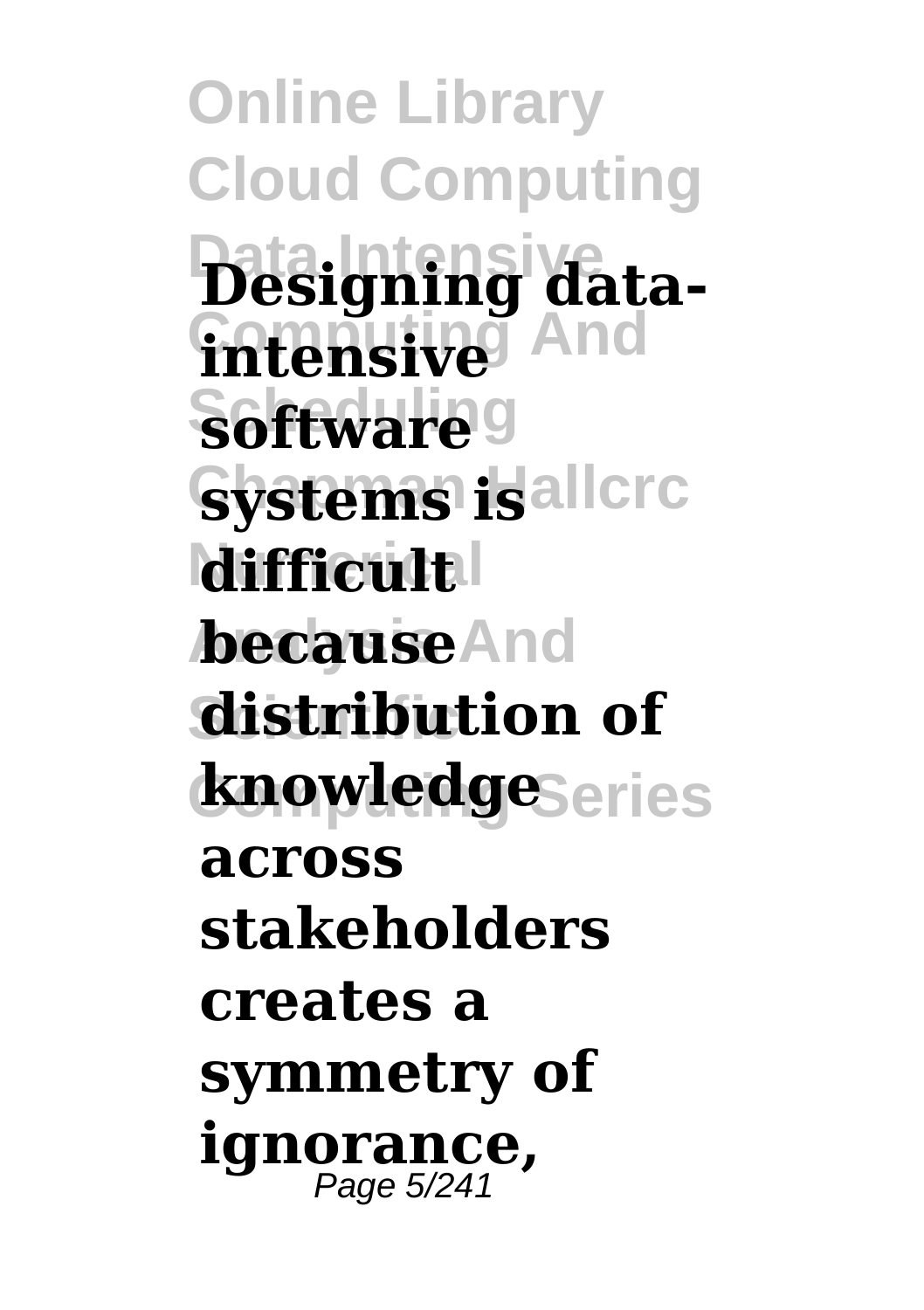**Online Library Cloud Computing Data Intensive because a Computing And shared vision of Scheduling the future Fequires the Crc Numerical development of Analysis And new knowledge Scientific that extends Computing Series and synthesizes existing knowledge. Knowledge Management in the** Page 6/241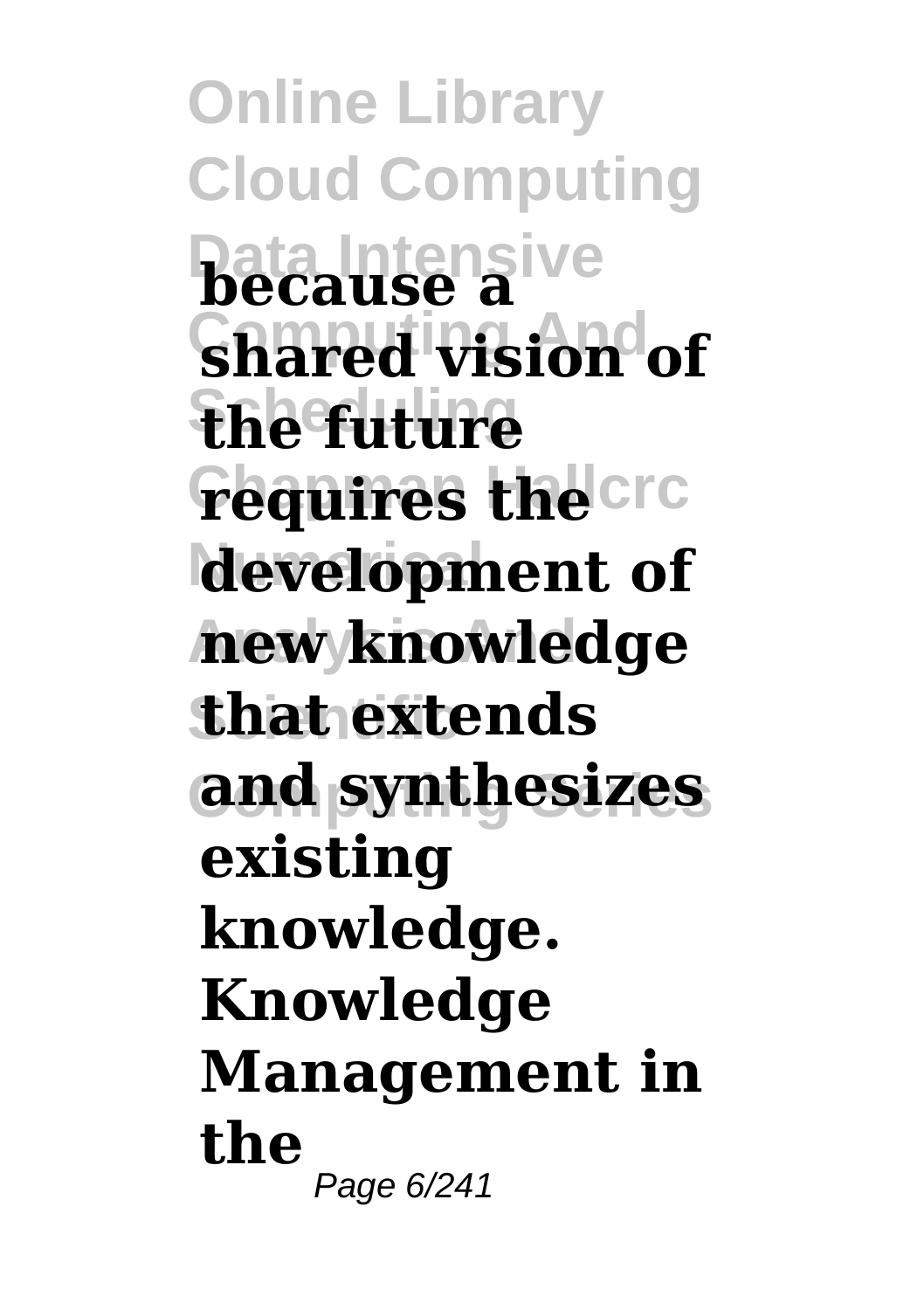**Online Library Cloud Computing Data Intensive Development of Computing And Data-Intensive**  $Systems9$ **addresses** new **Numerical challenges Analysis And arising from Scientific knowledge Computing Series management in the development of data-intensive software systems. These** Page 7/241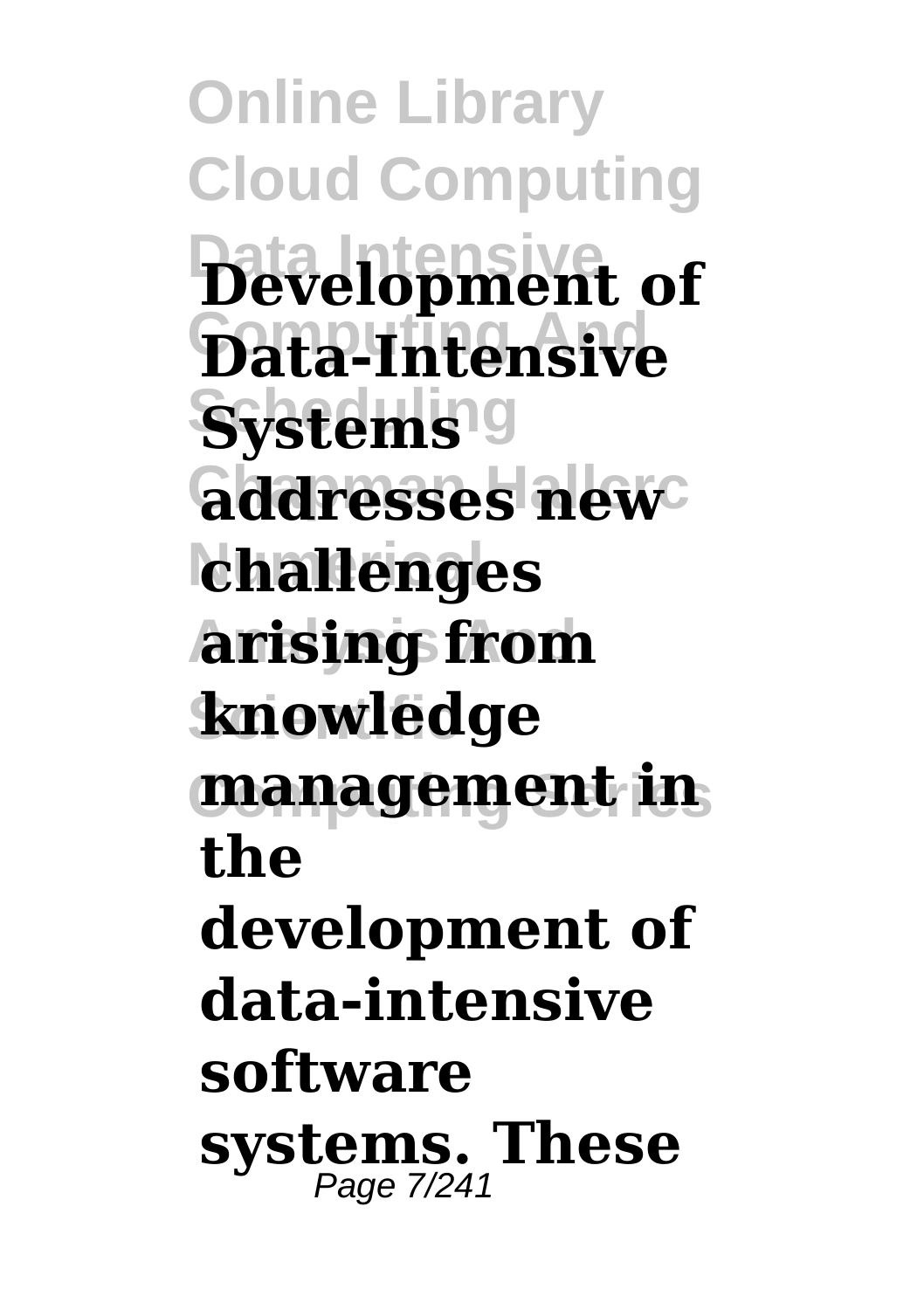**Online Library Cloud Computing Data Intensive challenges Computing And concern**  $F$ equirements, *<u>architecturalDrc</u>* **Numerical design, detailed** *designs And* **implementation and** puting Series **maintenance. The book covers the current state and future directions of** Page 8/241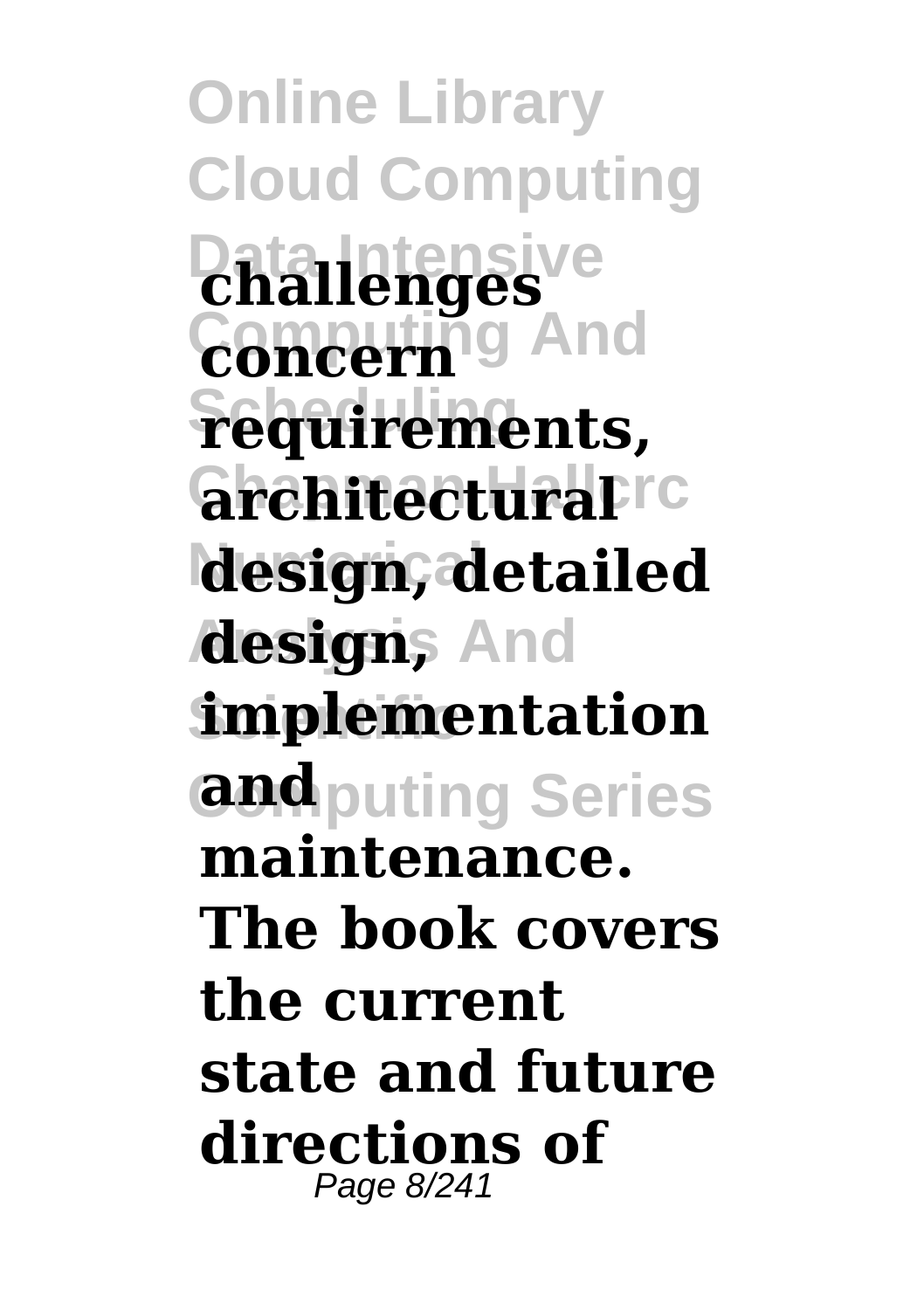**Online Library Cloud Computing Data Intensive knowledge management** in **Scheduling development of data-intensive**c **Numerical software Analysis And systems. The book features both academics and industrial contributions which discuss the role software** Page 9/241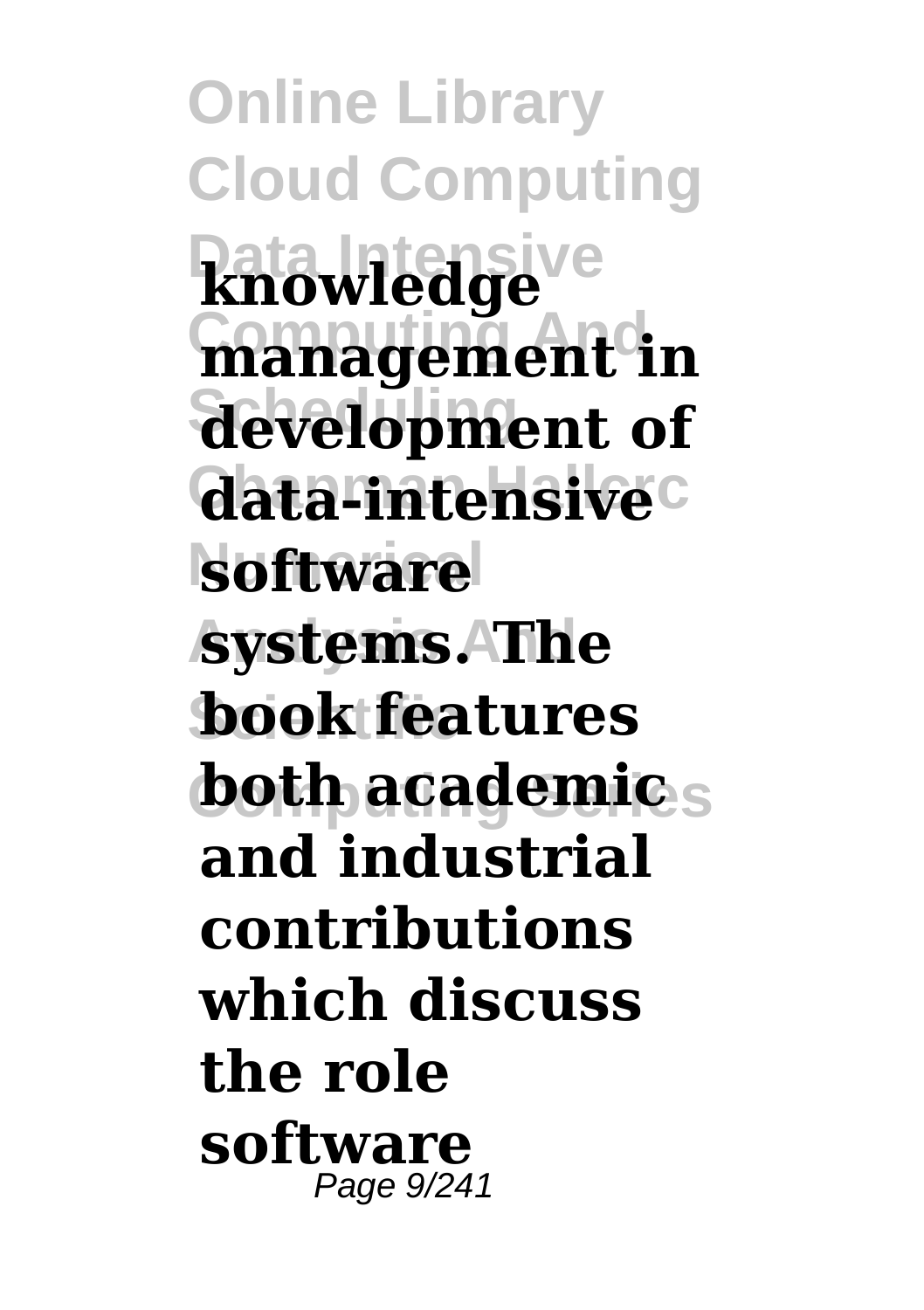**Online Library Cloud Computing Data Intensive engineering can Computing And play for Scheduling addressing**  $$ **Numerical confront Analysis And developing, Scientific maintaining Computing Series and evolving sys tems;dataintensive software systems of cloud and** Page 10/241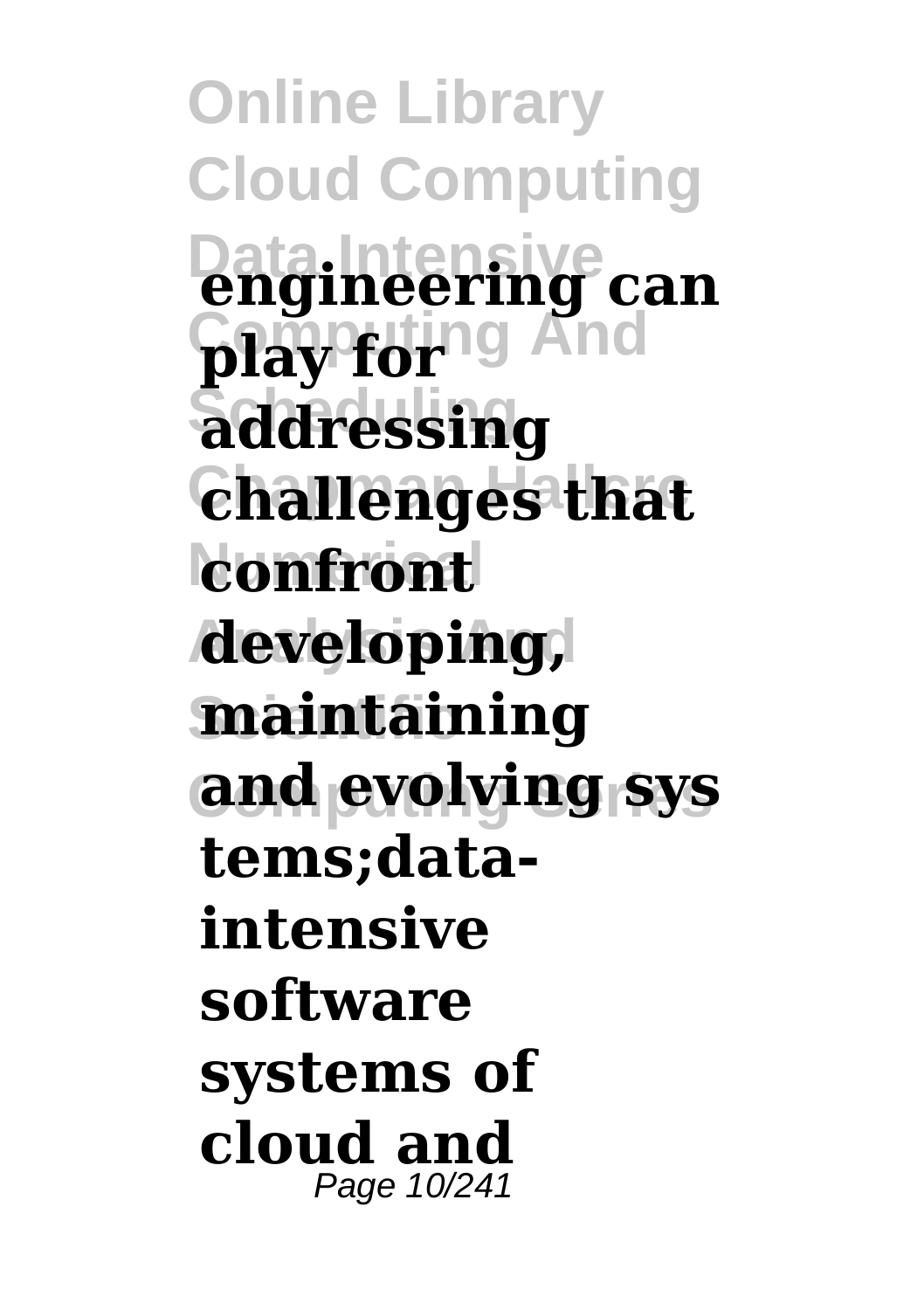**Online Library Cloud Computing Data Intensive mobile services; Computing And and the Scheduling scalability Fequirements**rc **they imply. The Analysis And book features Scientific software engineering ries approaches that can efficiently deal with dataintensive systems as well** Page 11/241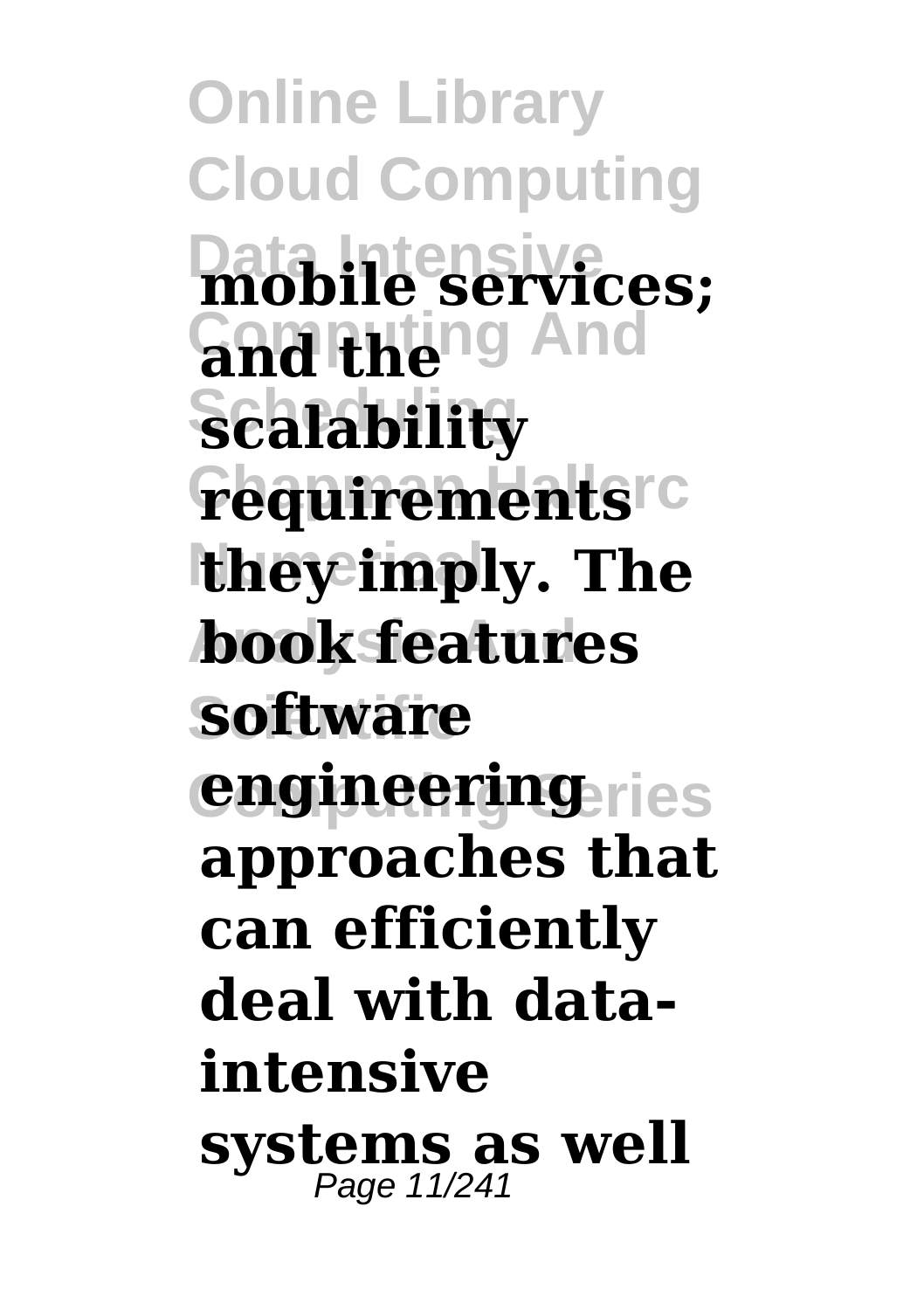**Online Library Cloud Computing Data Intensive as applications Computing And and use cases Scheduling benefiting from data-intensive**c **systems. Analysis And Providing a comprehensive** *ceference* onries **the notion of data-intensive systems from a technical and non-technical** Page 12/241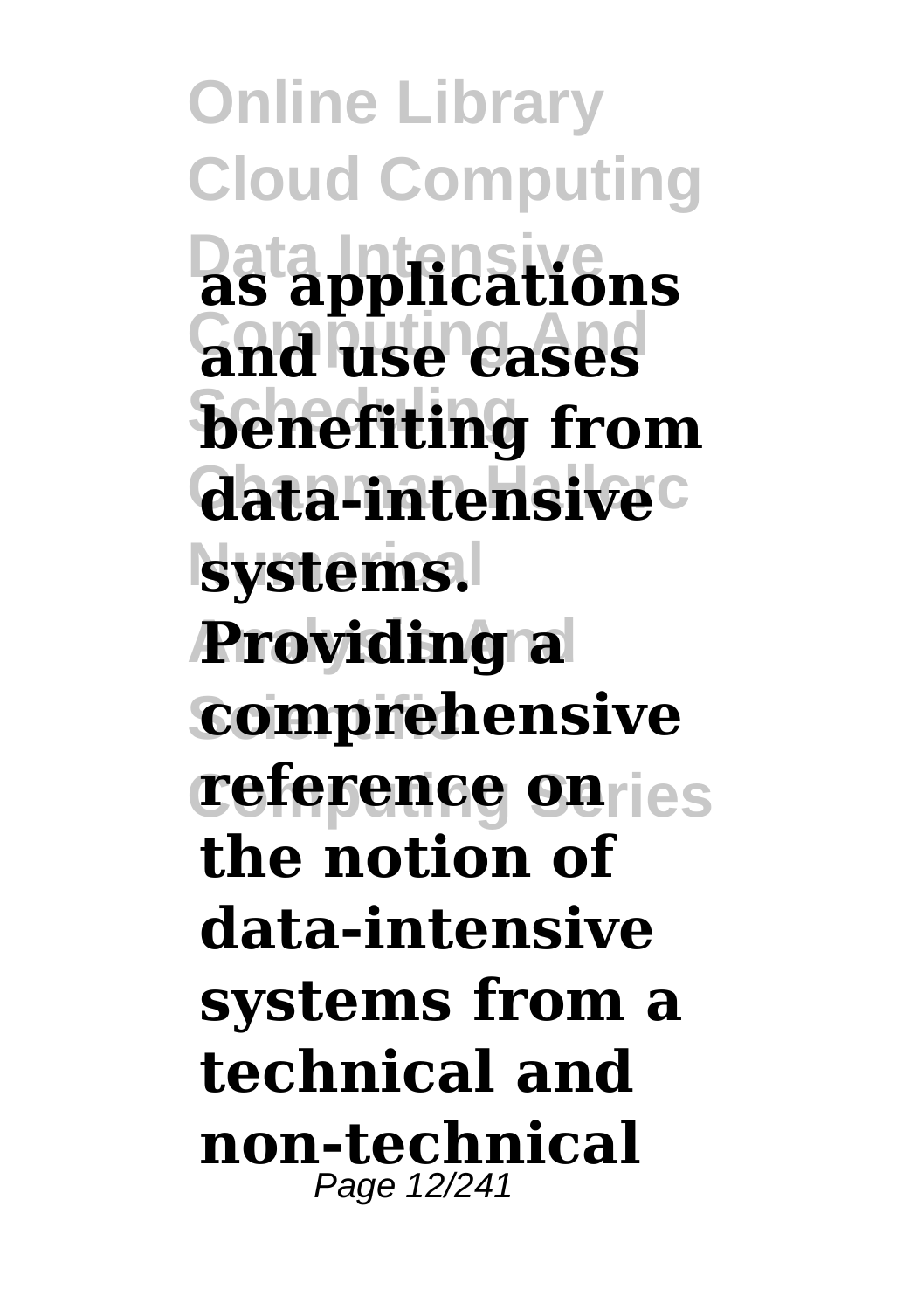**Online Library Cloud Computing Data Intensive perspective, the book focuses**d **Scheduling uniquely on Software Hallcrc engineering Analysis And and knowledge management in the design and** s **maintenance of data-intensive systems. The book covers constructing,** Page 13/241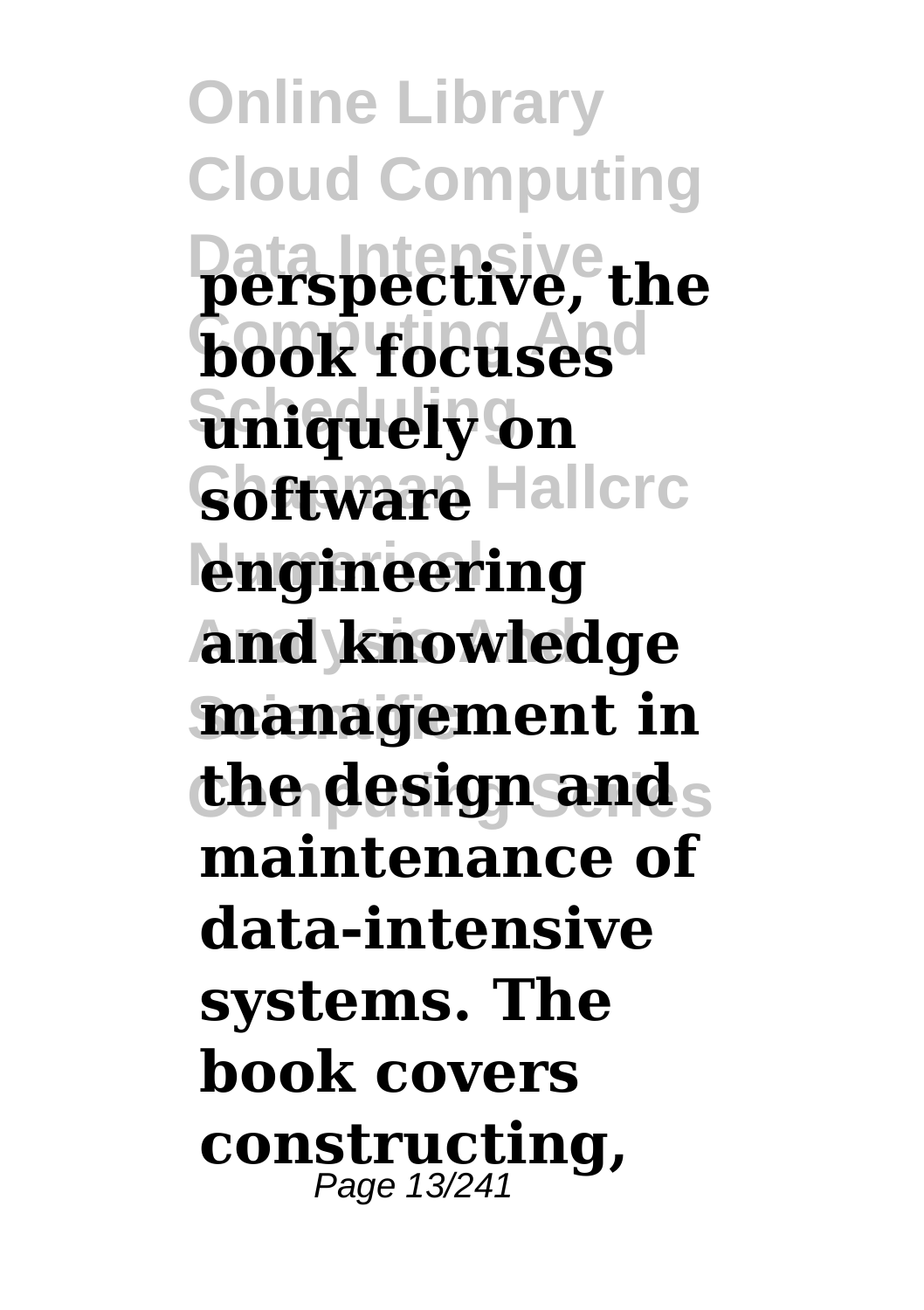**Online Library Cloud Computing Data Intensive deploying, and Computing And maintaining high quality Software Hallcrc Numerical products and** *softwareAnd* **<u>engineering</u>** in **Computing Series and for dynamic and flexible environments. This book provides a holistic guide** Page 14/241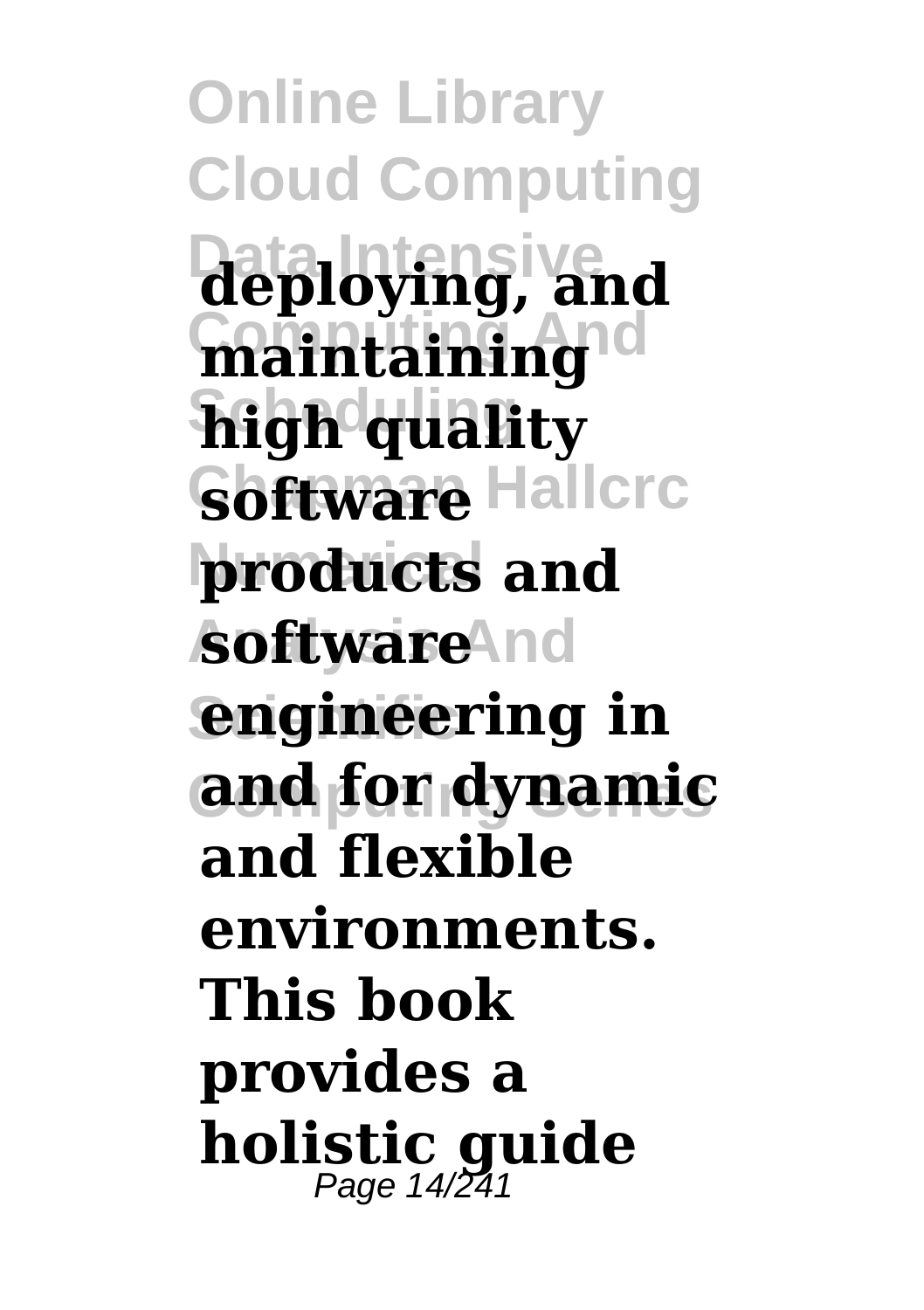**Online Library Cloud Computing Data Intensive for those who Computing And need to Scheduling understand the Empact of lallcrc** *variability* on **Analysis And all aspects of the software life CycleuIt**hg Series **leverages practical experience and evidence to look ahead at the** Page 15/241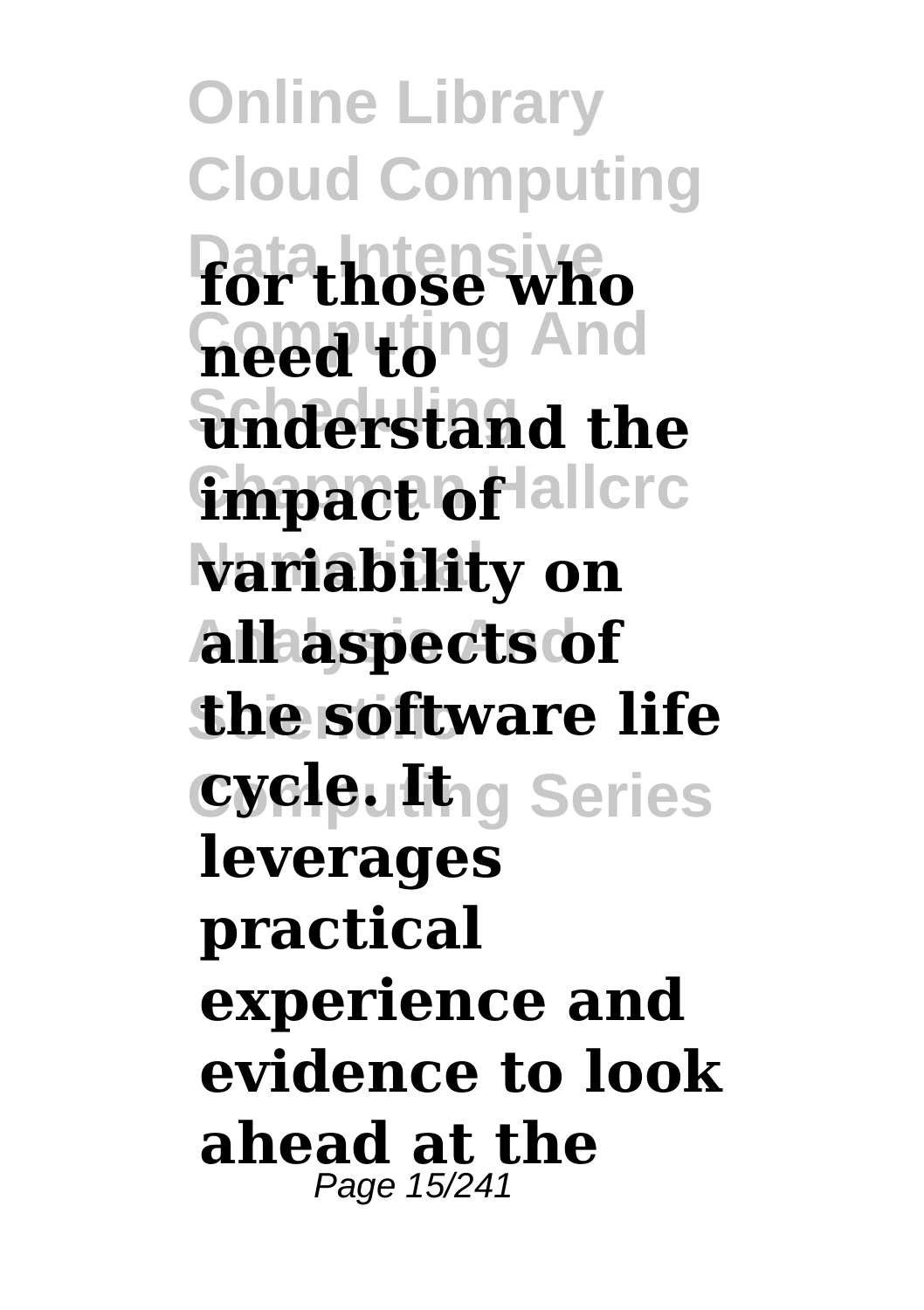**Online Library Cloud Computing Data Intensive challenges** faced by 9 And  $\delta$ rganizations in **a fast-moving**rc **Numerical world with Analysis And increasingly Scientific fast-changing customer** Series **requirements and expectations. If you're involved in** Page 16/241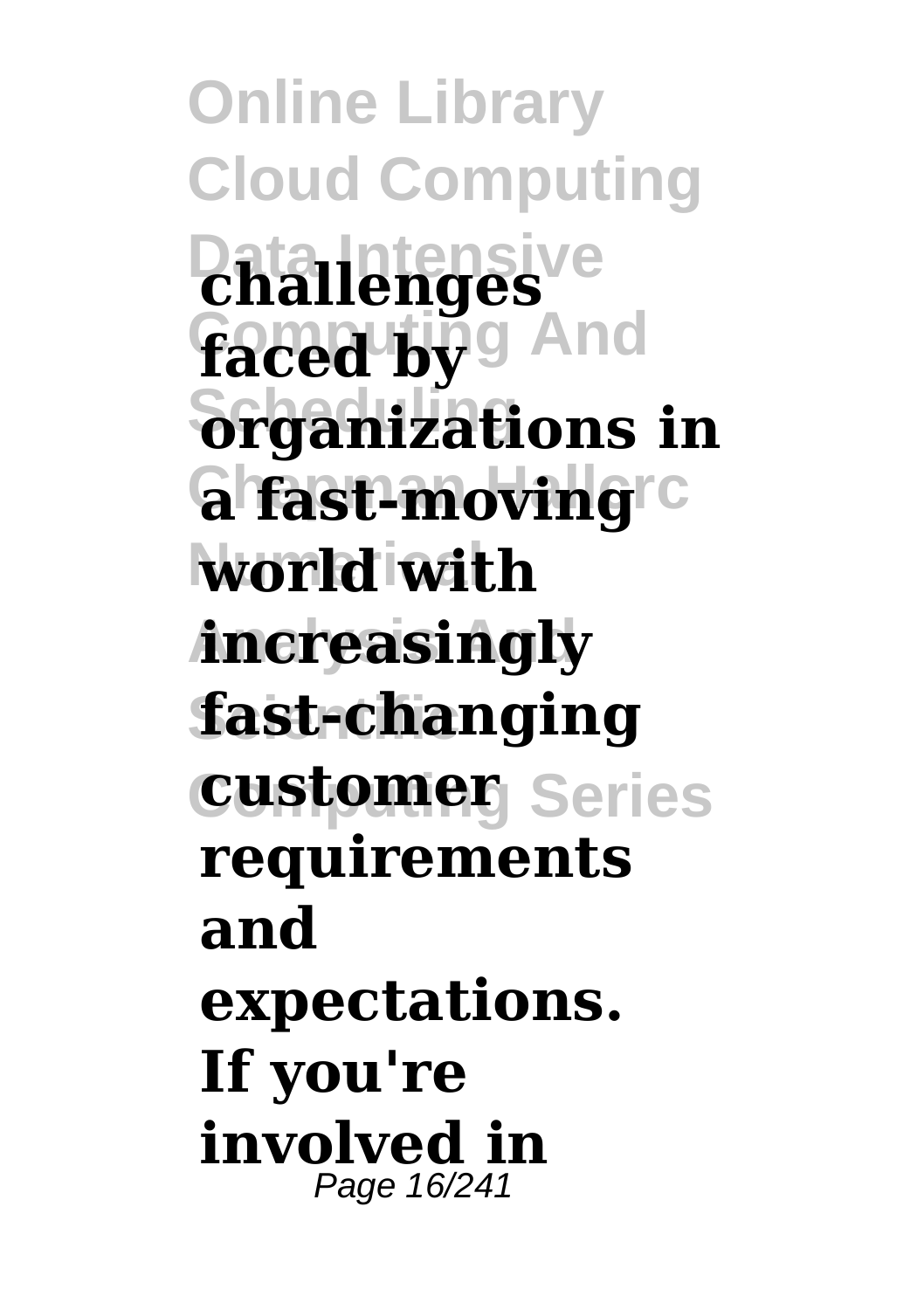**Online Library Cloud Computing Data Intensive planning IT Computing And infrastructure Scheduling as a network or System**<sup>n</sup> Hallcrc **Numerical architect,** *kystem* And **Scientific administrator, or developer, ies this book will help you adapt your skills to work with these highly scalable,** Page 17/241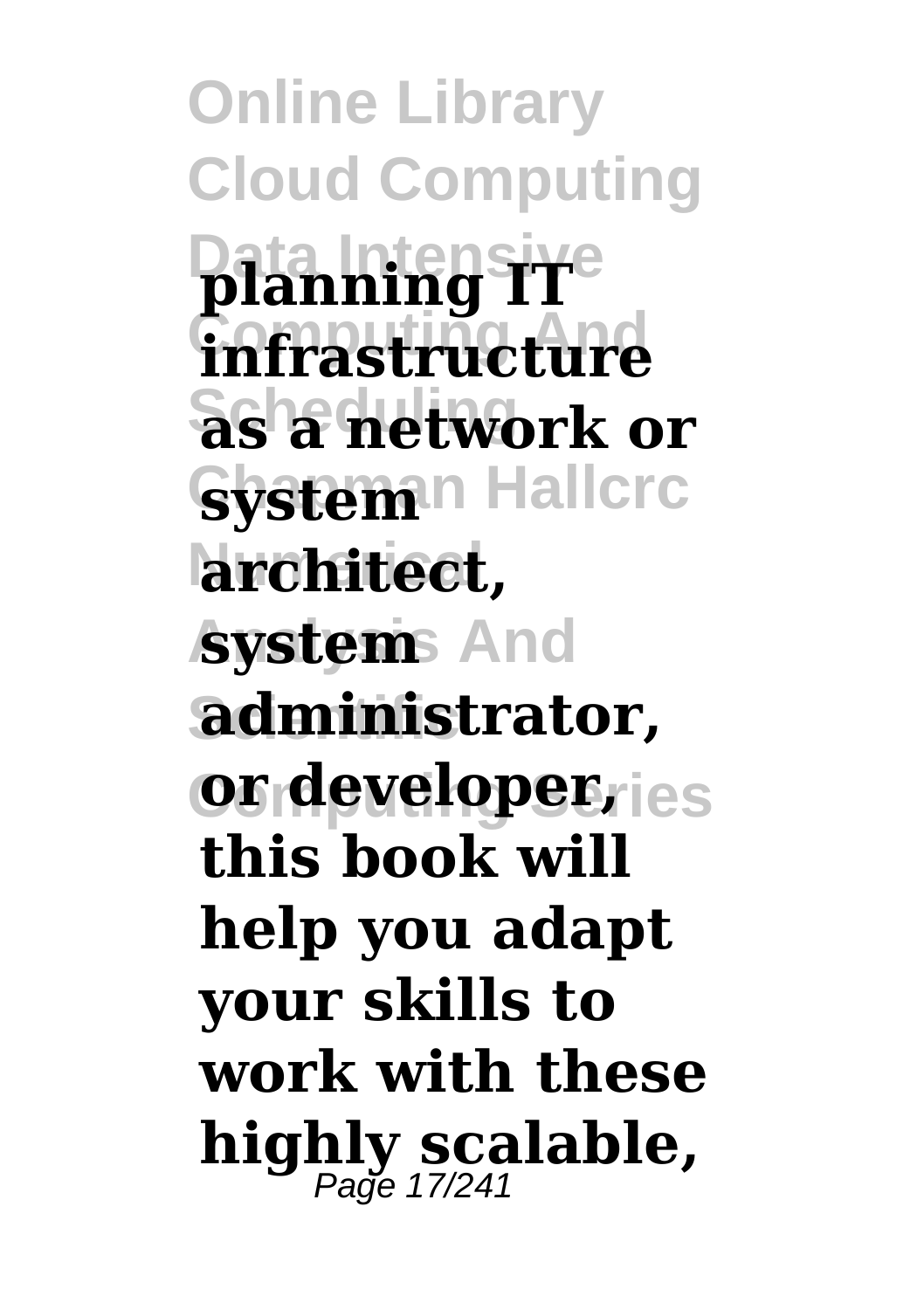**Online Library Cloud Computing Data Intensive highly Computing And redundant Scheduling infrastructure Services. While analysts hotly Analysis And debate the Scientific advantages and**  $\boldsymbol{crisks}$  of cloud<sub>les</sub> **computing, IT staff and programmers are left to determi** Page 18/241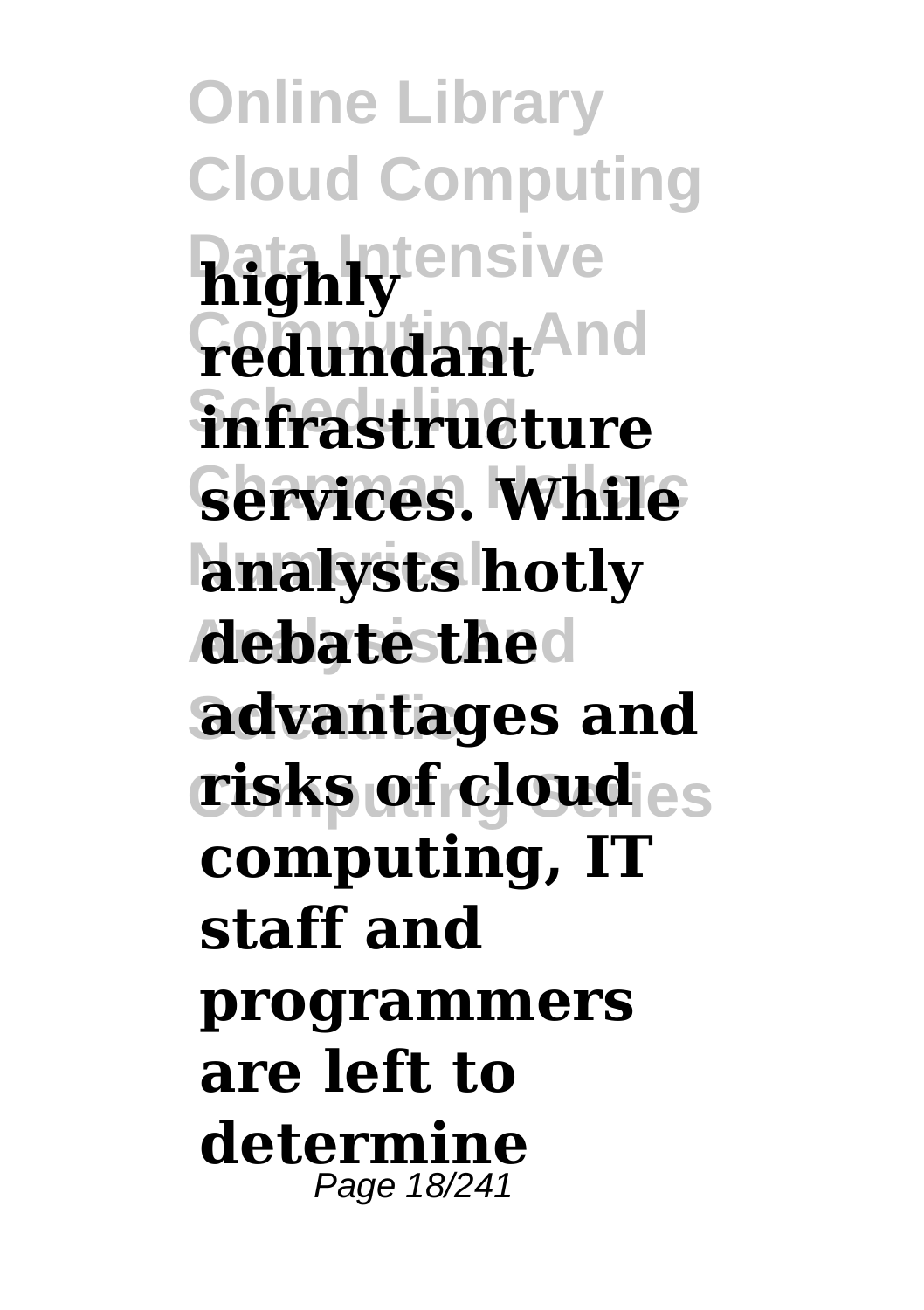**Online Library Cloud Computing Data Intensive whether and Computing And how to put their Scheduling applications finto these** allerc **Numerical virtualized Analysis And services. Cloud Scientific Application Computing Series Architectures provides answers -- and critical guidance -- on issues of cost,** Page 19/241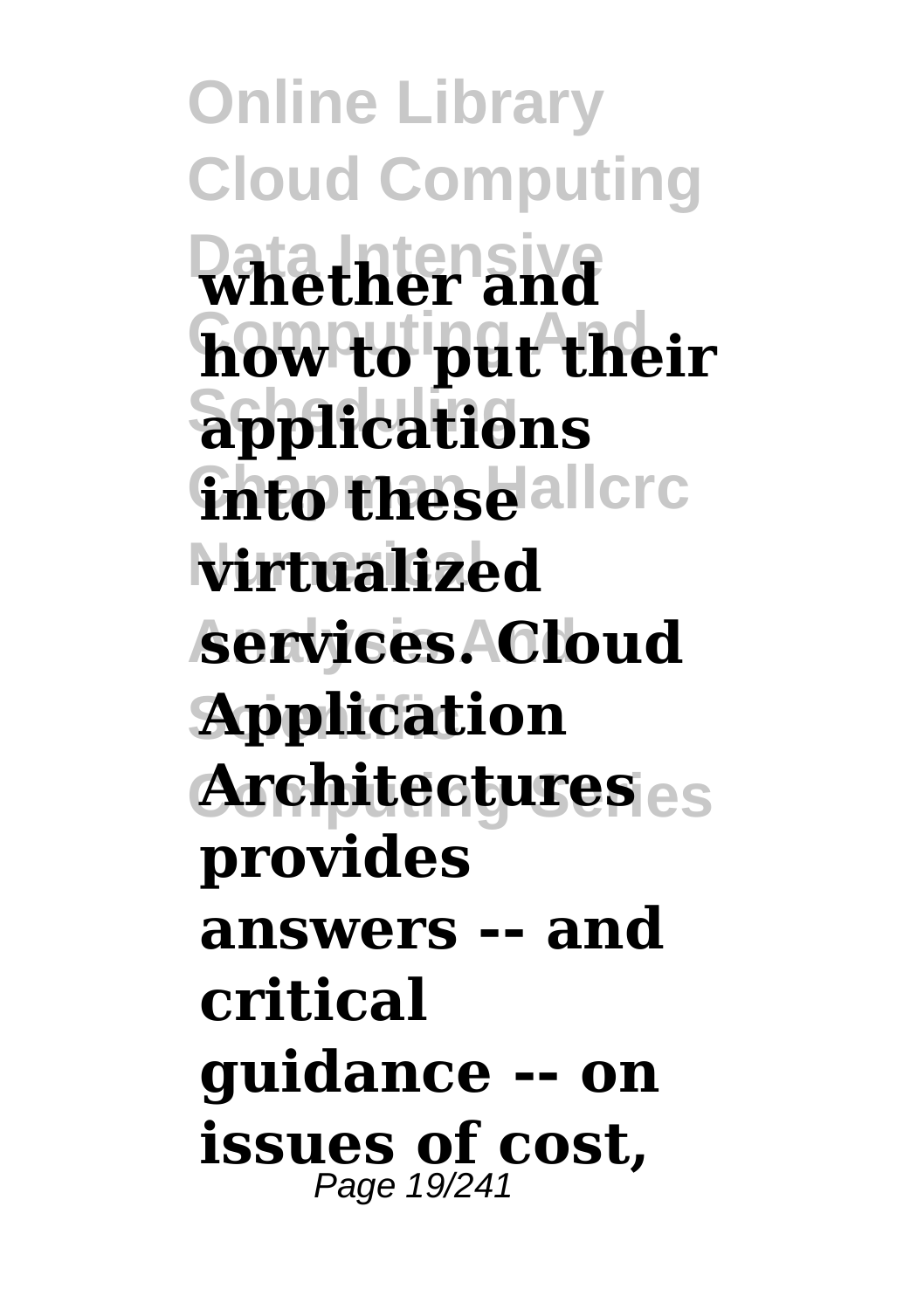**Online Library Cloud Computing Data Intensive availability, Computing And performance,**  $\hat{\textbf{s}}$ caling, privacy, **and security.crd With Cloud Analysis And Application Scientific Architectures, Computing Series you will: Understand the differences between traditional deployment and** Page 20/241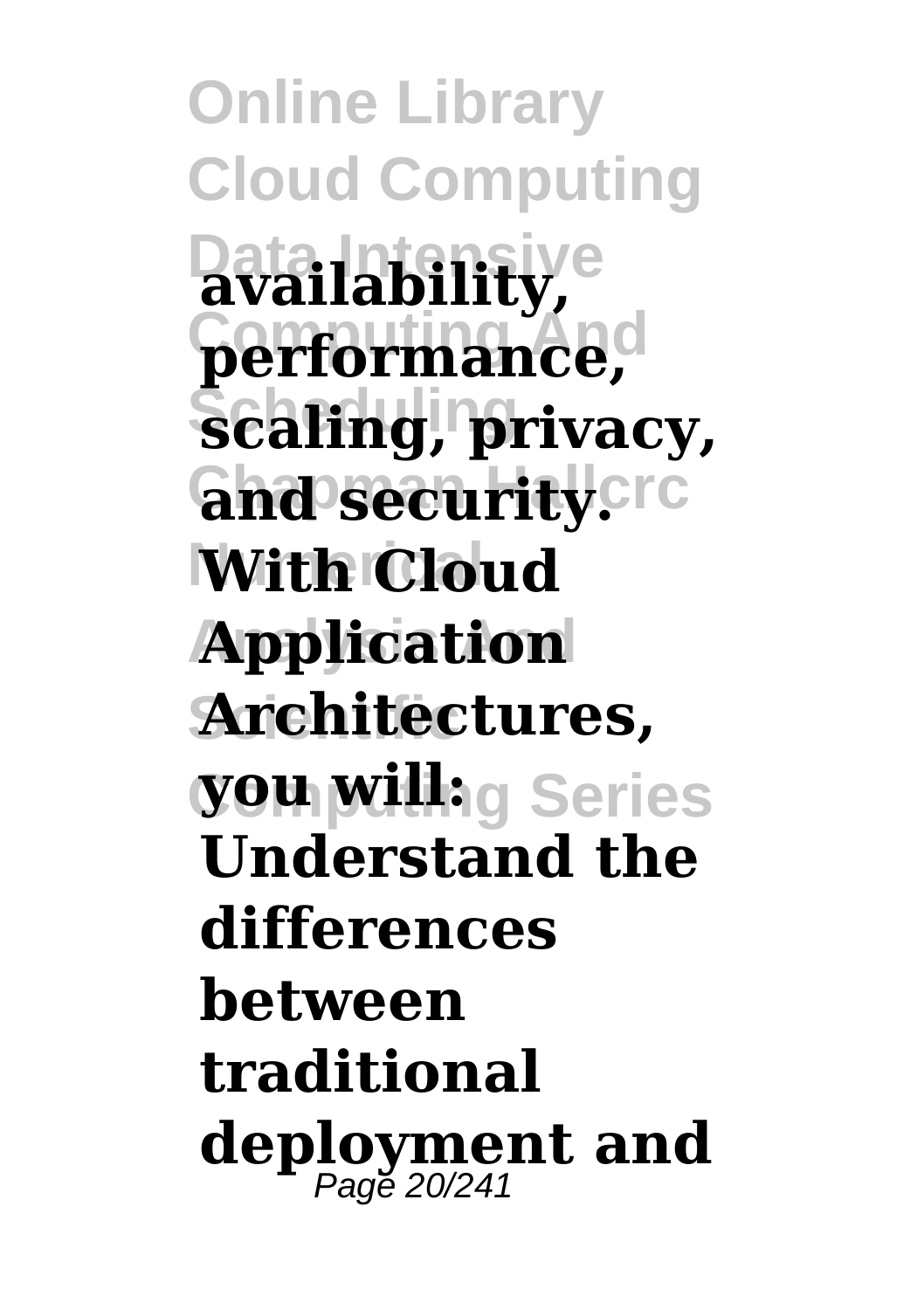**Online Library Cloud Computing Data Intensive cloud Computing And computing Scheduling Determine Whether moving**  $\frac{1}{2}$ **existing Analysis And applications to Scientific the cloud Computing Series makes technical and business sense Analyze and compare the long-term costs of cloud** Page 21/241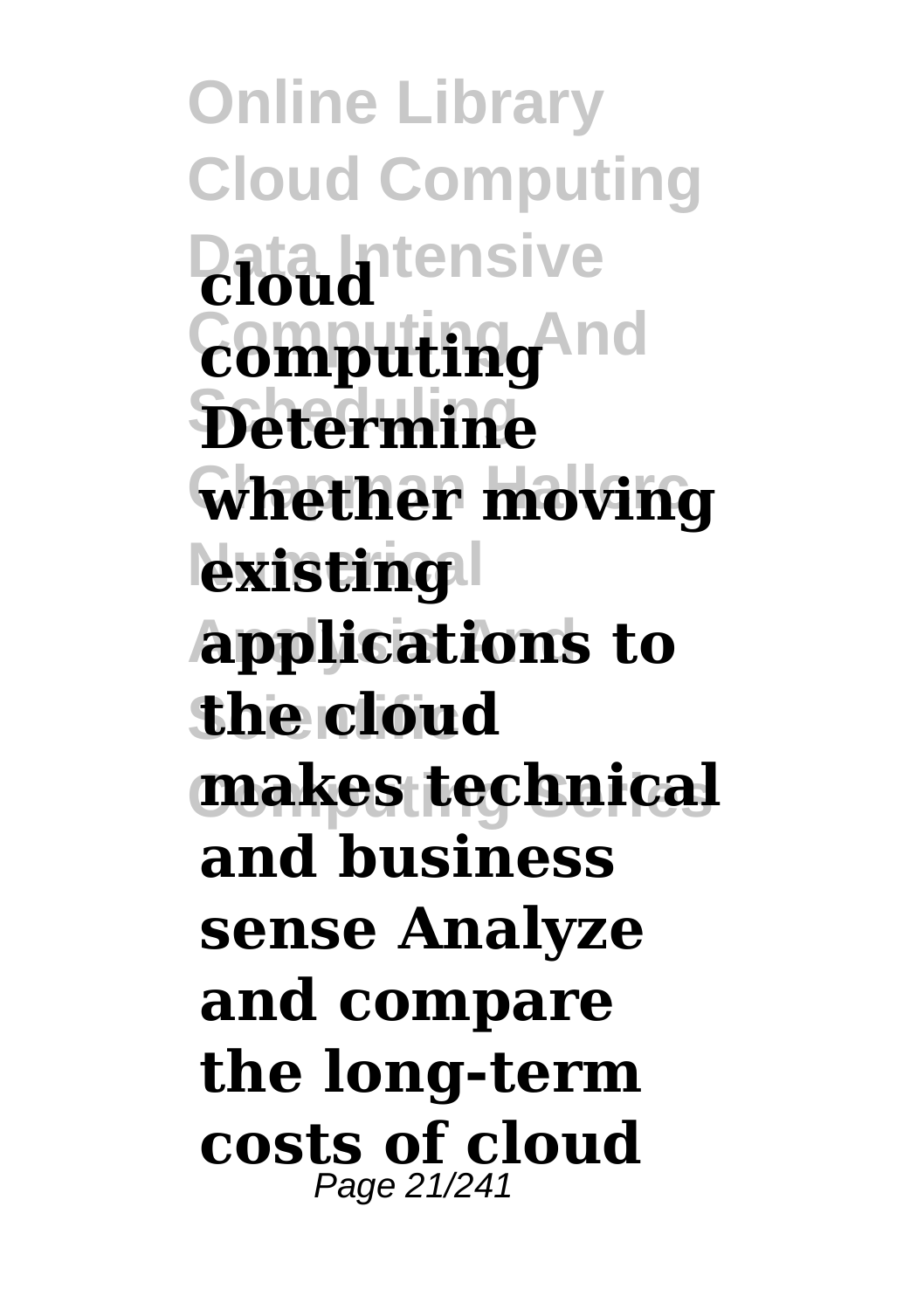**Online Library Cloud Computing Data Intensive services, Computing And traditional Scheduling hosting, and** Gwning<sup>n</sup> Hallcrc **Numerical dedicated Analysis And servers Learn Scientific how to build a Computing Series transactional web application for the cloud or migrate one to it Understand how the cloud** Page 22/241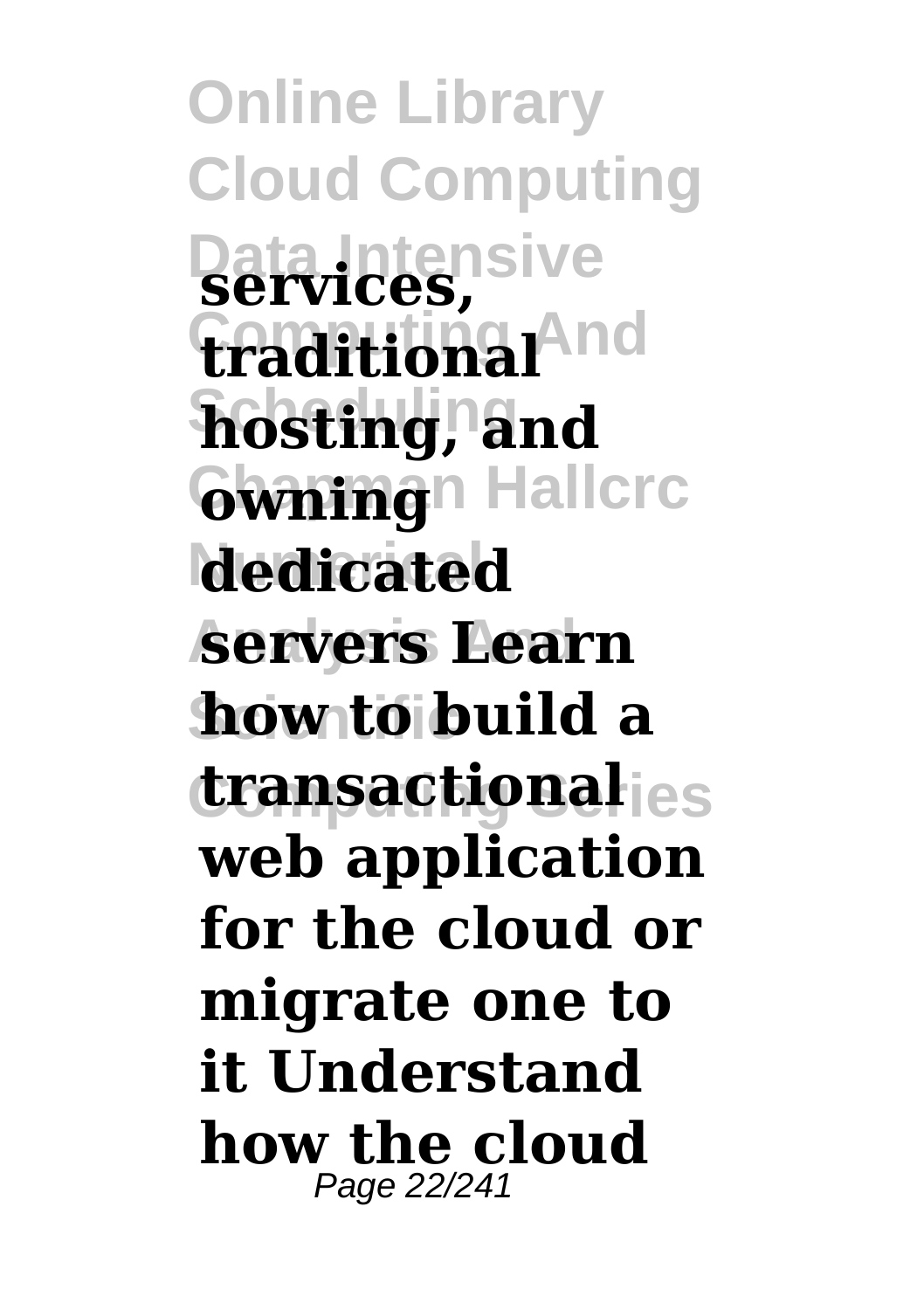**Online Library Cloud Computing Data Intensive helps you better Computing And prepare for disaster**ng **Fecovery Hallcrc Numerical Change your Analysis And perspective on Scientific application** *scaling ToSeries* **provide realistic examples of the book's principles in action, the** Page 23/241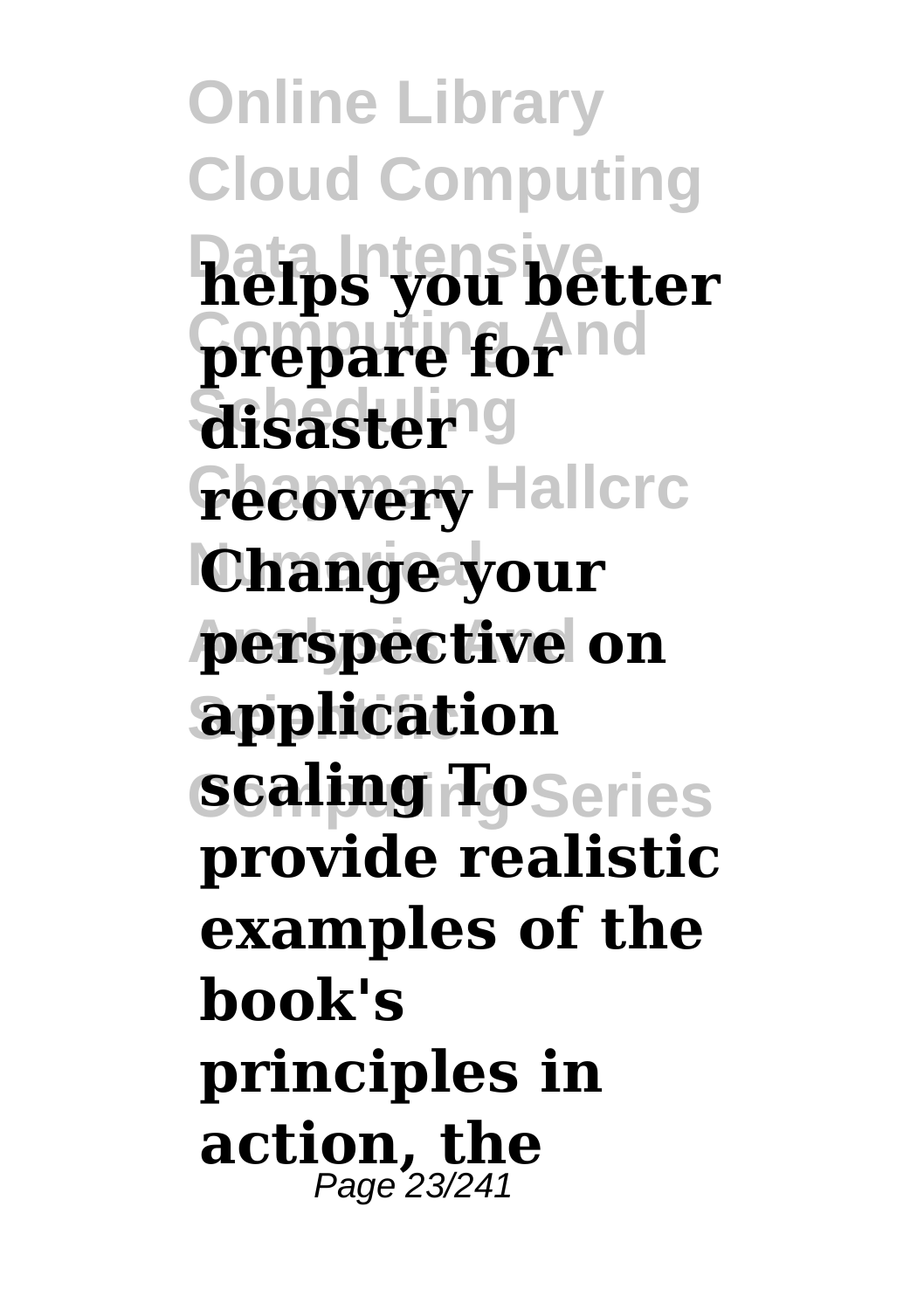**Online Library Cloud Computing Data Intensive author delves into some of the Scheduling choices and**  $6$ perations<sup>allcrc</sup> **Numerical available on** Amazon **Web** Services, and **includes high-** $_{\rm es}$ **level summaries of several of the other services available on the market today.** Page 24/241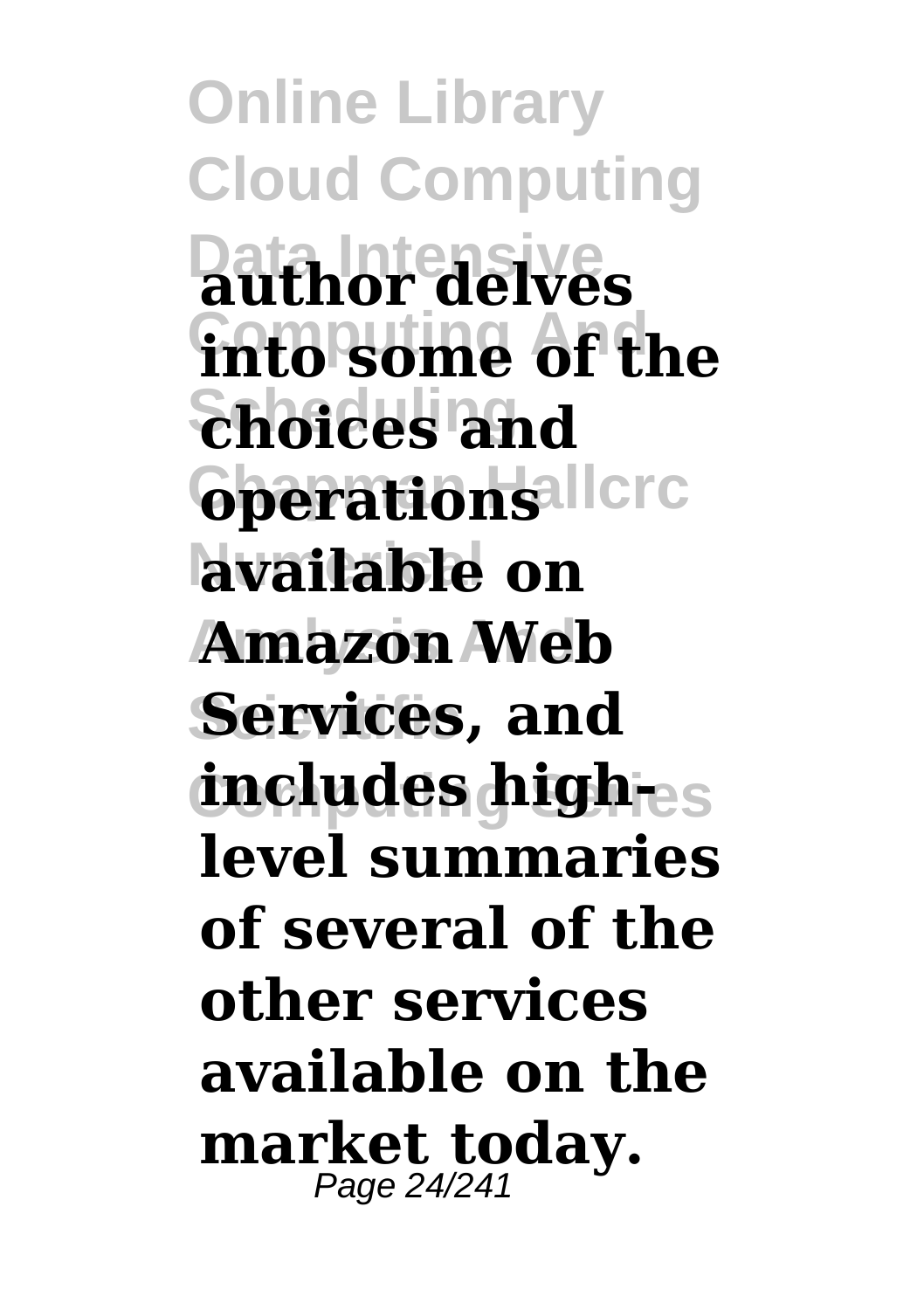**Online Library Cloud Computing Data Intensive Cloud Computing And Application Scheduling Architectures provides bestre Numerical practices that Analysis And apply to every available** cloud **Computing Series service. Learn how to make the transition to the cloud and prepare your web** Page 25/241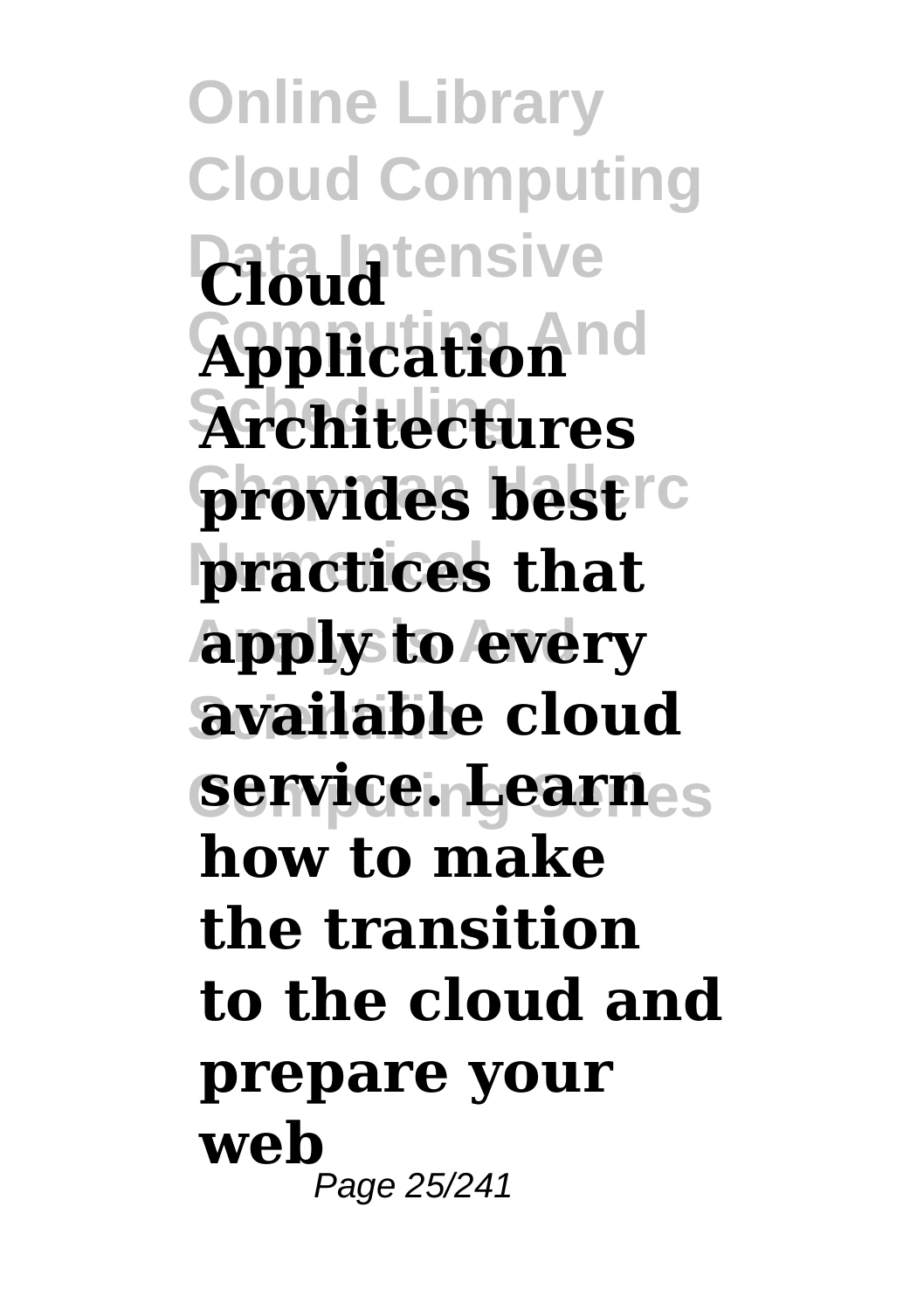**Online Library Cloud Computing Data Intensive applications to** Succeed.<sup>g</sup> And **Mobile**ling  $\epsilon$ omputing, llcrc **where mobile Ansers**is And **continuously Computing Series gather, process, and share sensor or applic ation-specific data, is emerging as a** Page 26/241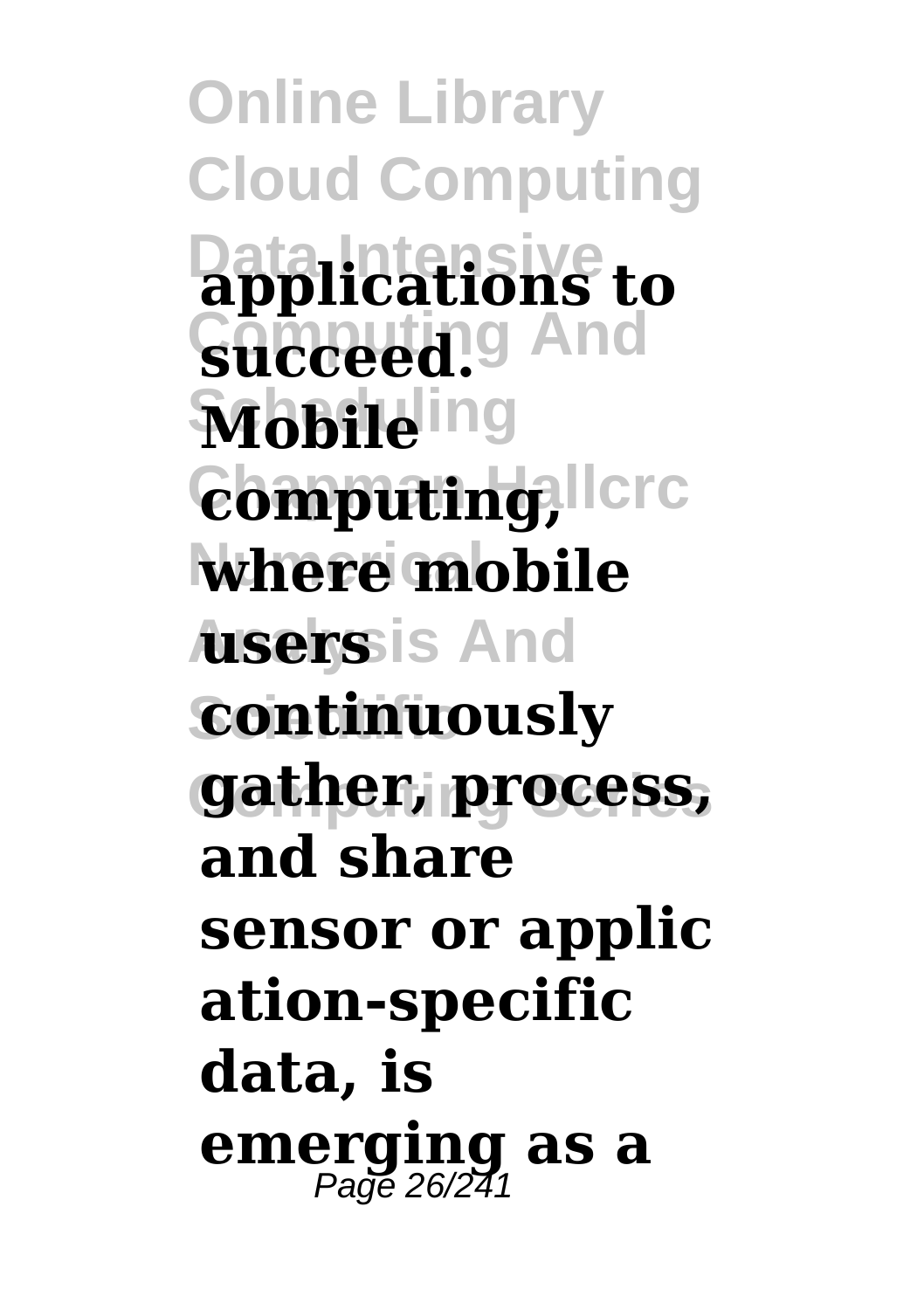**Online Library Cloud Computing Data Intensive new computing Computing And and network Scheduling paradigm of data sharing in seamless Analysis And manner. The Scientific key enablers Computing Series are the smartphones (e.g., iPhones and Android phones) equipped with** Page 27/241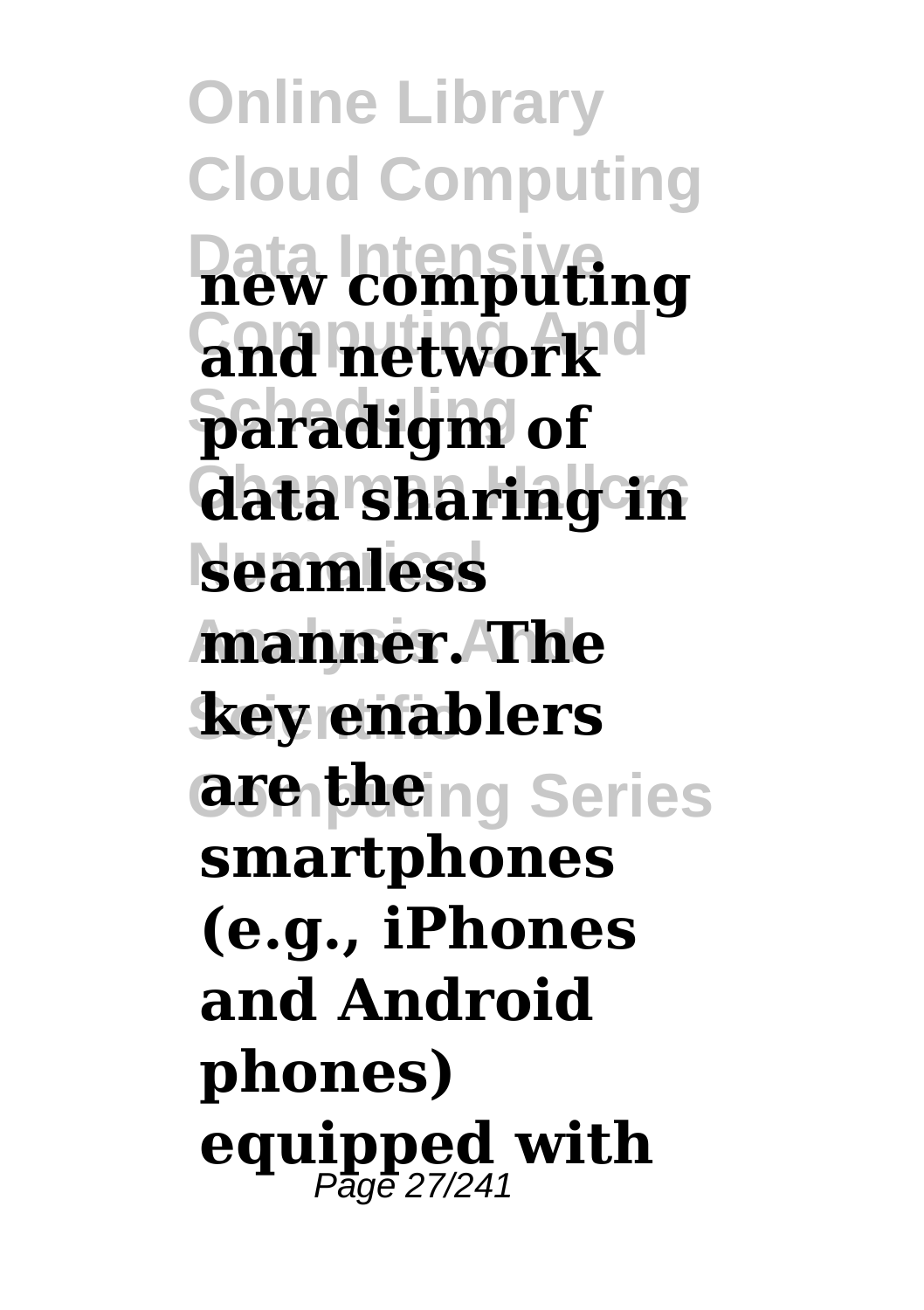**Online Library Cloud Computing Data Intensive onboard Computing And sensors (e.g.,**  $\epsilon$ ameras, **Chapman Hallcrc accelerometer,** compass, GPS) **Analysis And and various Scientific wireless devices (te.gptMiFiSeries 3G/4G-LTE, and other network standards). However, despite of all** Page 28/241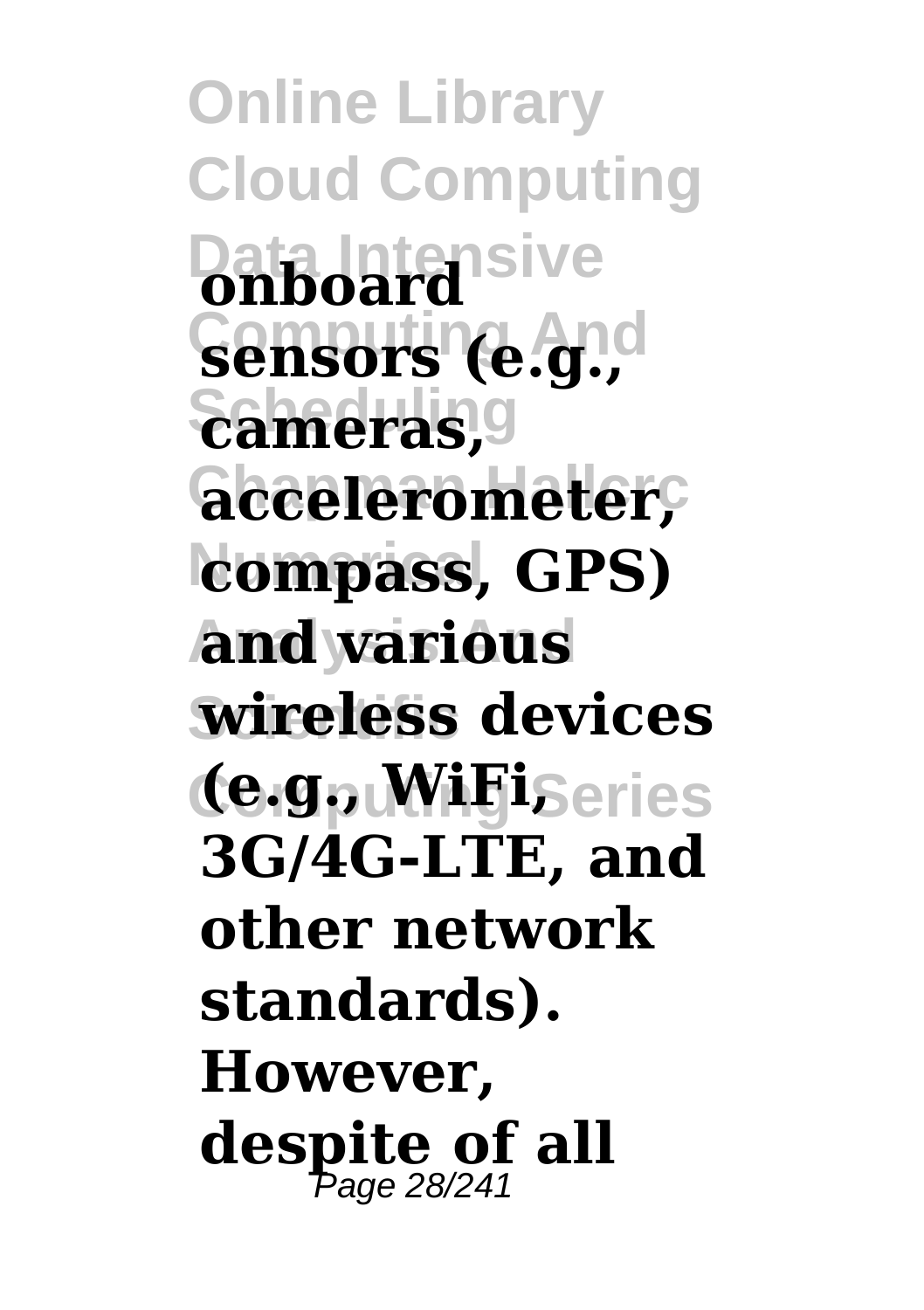**Online Library Cloud Computing Data Intensive the advances in Computing And recent years, Scheduling mobile devices have limited**cro **resources** for **Analysis And computation,** memory, **network, and** ies **battery. Mobile cloud computing (MCC) is a promising** Page 29/241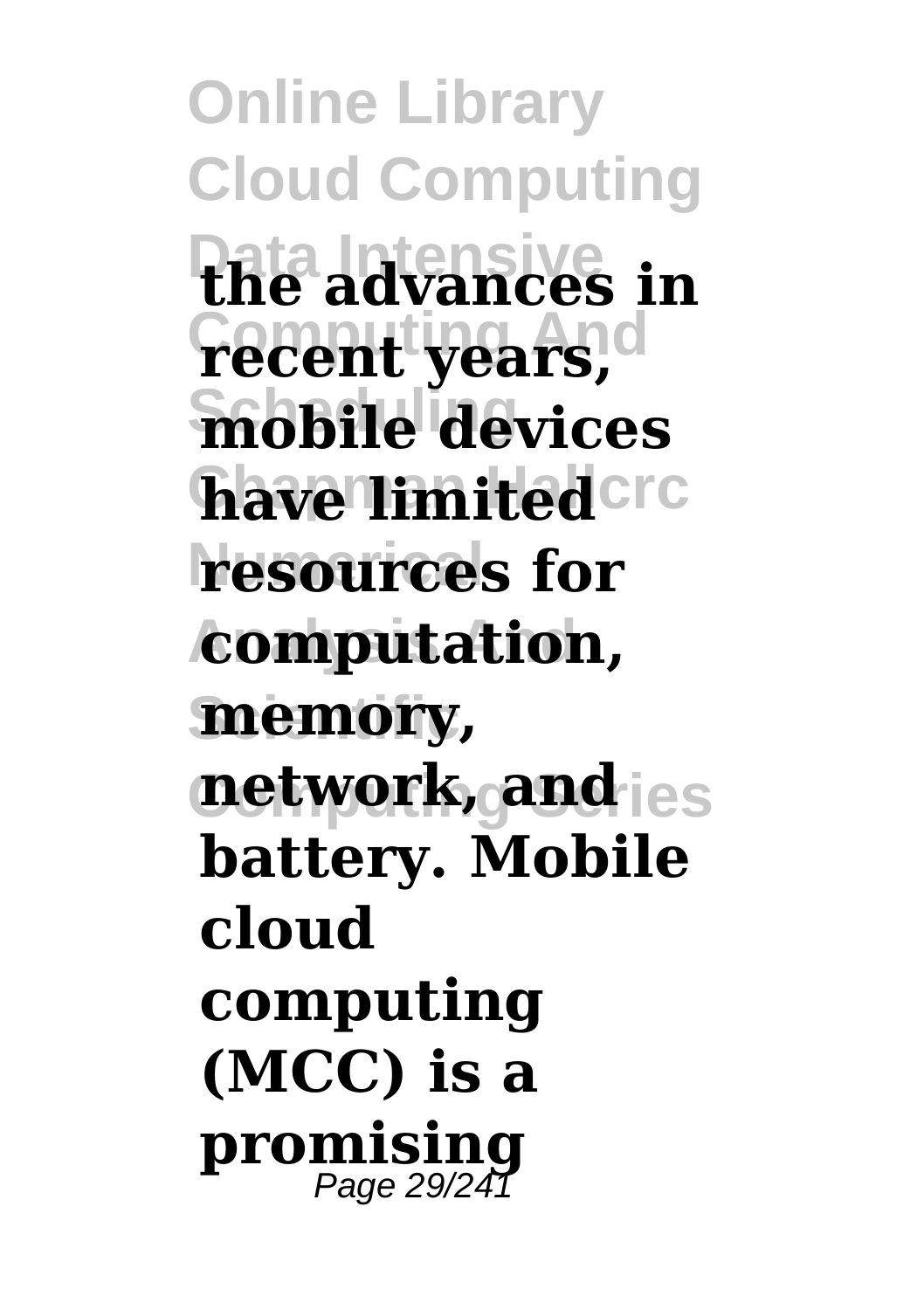**Online Library Cloud Computing Data Intensive practical Computing And approach to Scheduling relax such**  $\frac{1}{2}$  **Constraints in Numerical mobile devices** *f***on**lysis And **computational**  $intensive<sub>J</sub> Series$ **applications, where computation offloading to virtually** Page 30/241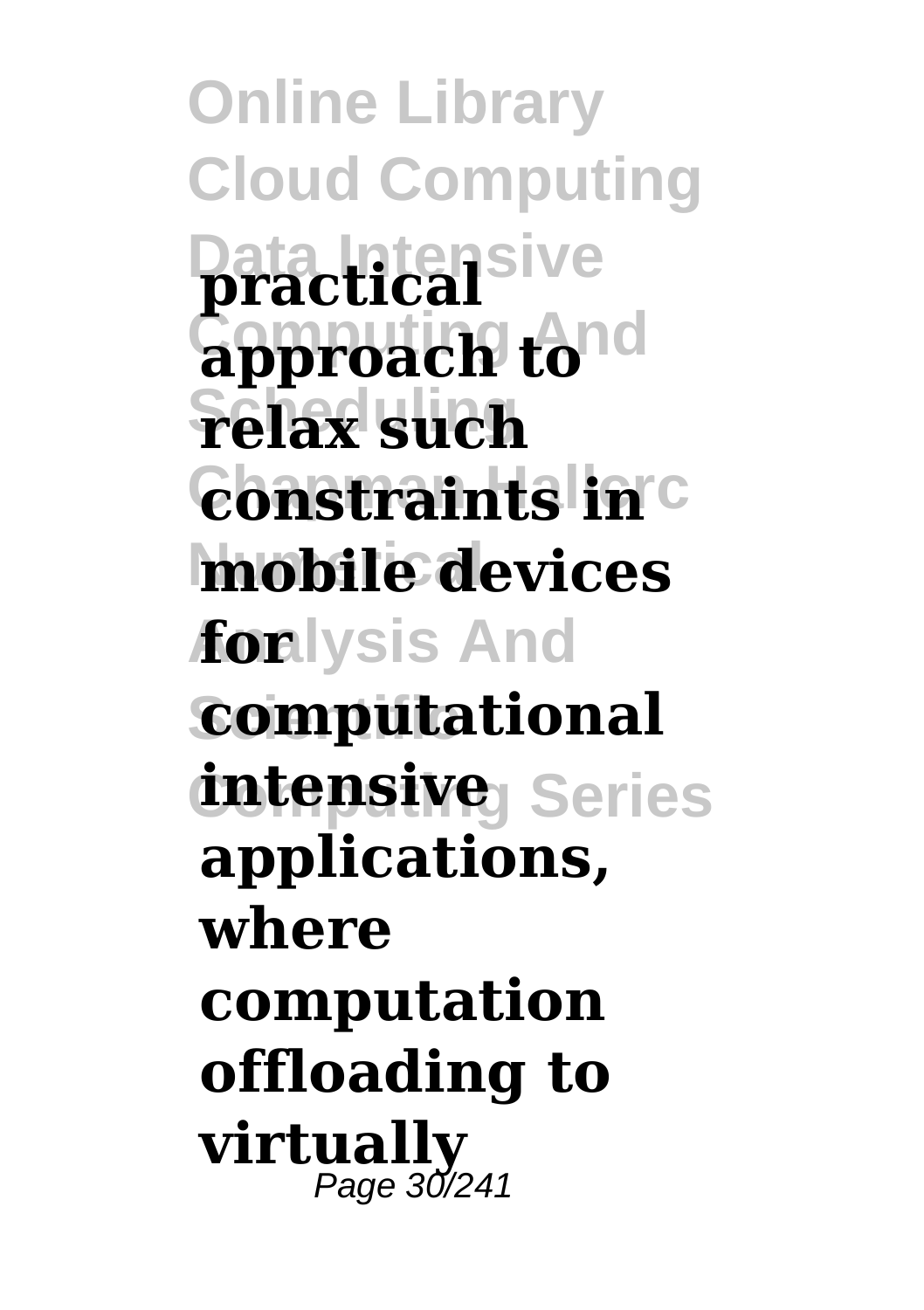**Online Library Cloud Computing Lata Intensive Computing And resources in**  $\delta$ *Stouds* can help **them to save**cre **the energy Analysis And consumption. Scientific Existing offloading** Series **algorithms and corresponding MCC systems offload computationally** Page 31/241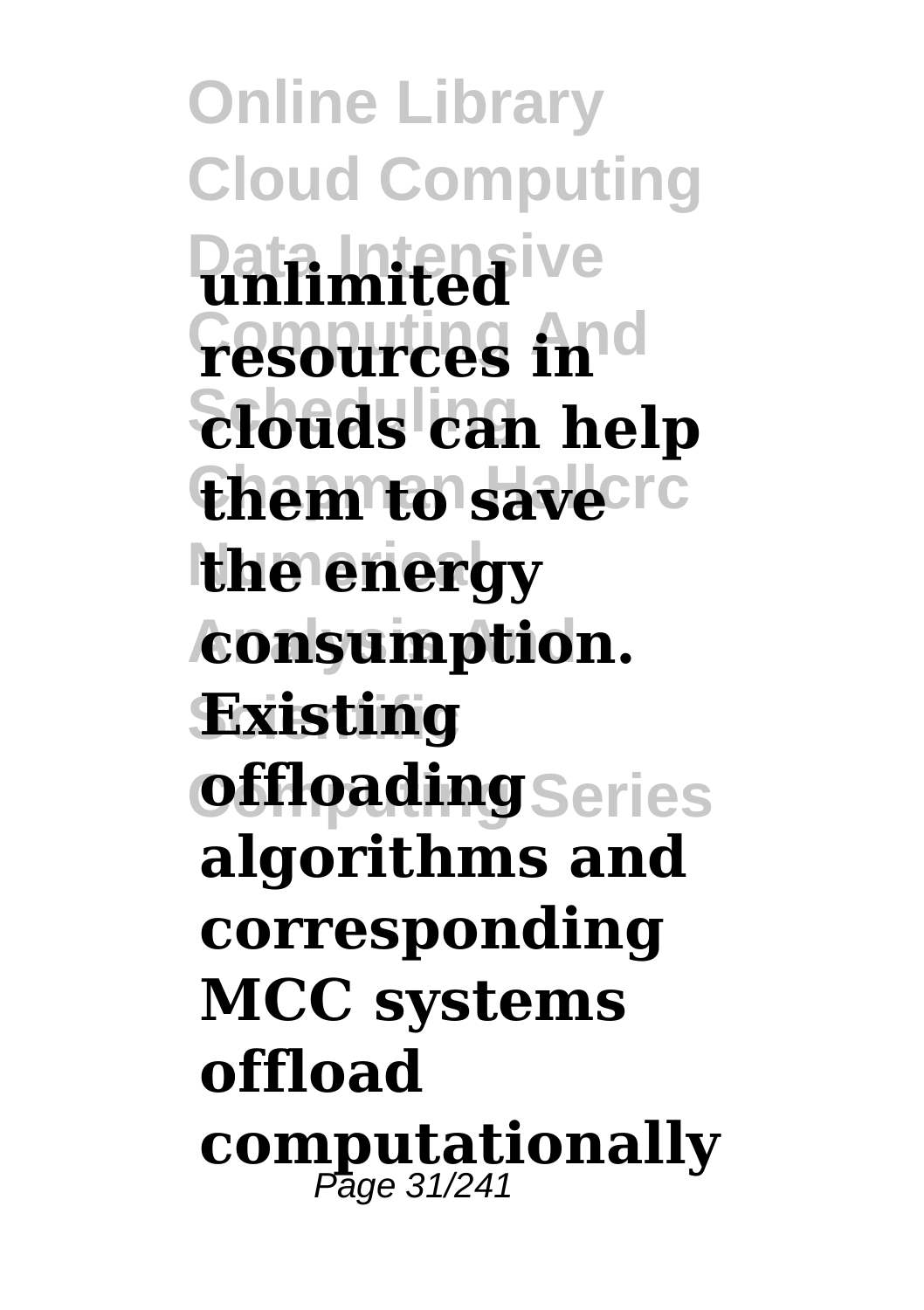**Online Library Cloud Computing Data Intensive intensive Computing And applications to**  $\frac{1}{2}$ **Schiedule Servers in allerc Numerical distributed Analysis And manner. However, they** *f***ail to address challenges in modern dataintensive applications, where sensor** Page 32/241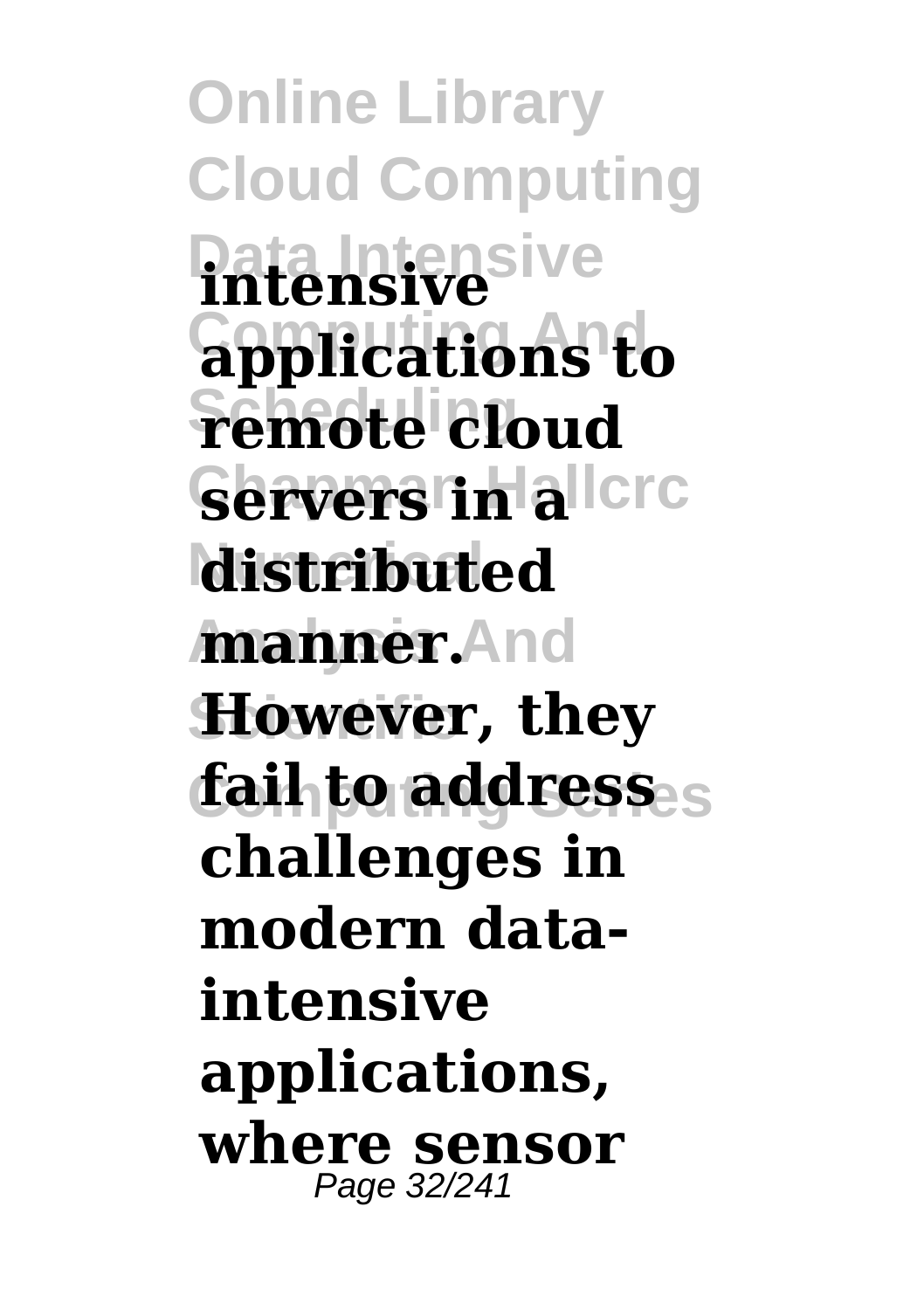**Online Library Cloud Computing Data Intensive data is**  $$ **Scheduling harvested and a pplicationallere Numerical specific data Analysis And among users is Scientific shared to process or**Series **personalize applications. For instance, modern machine** Page 33/241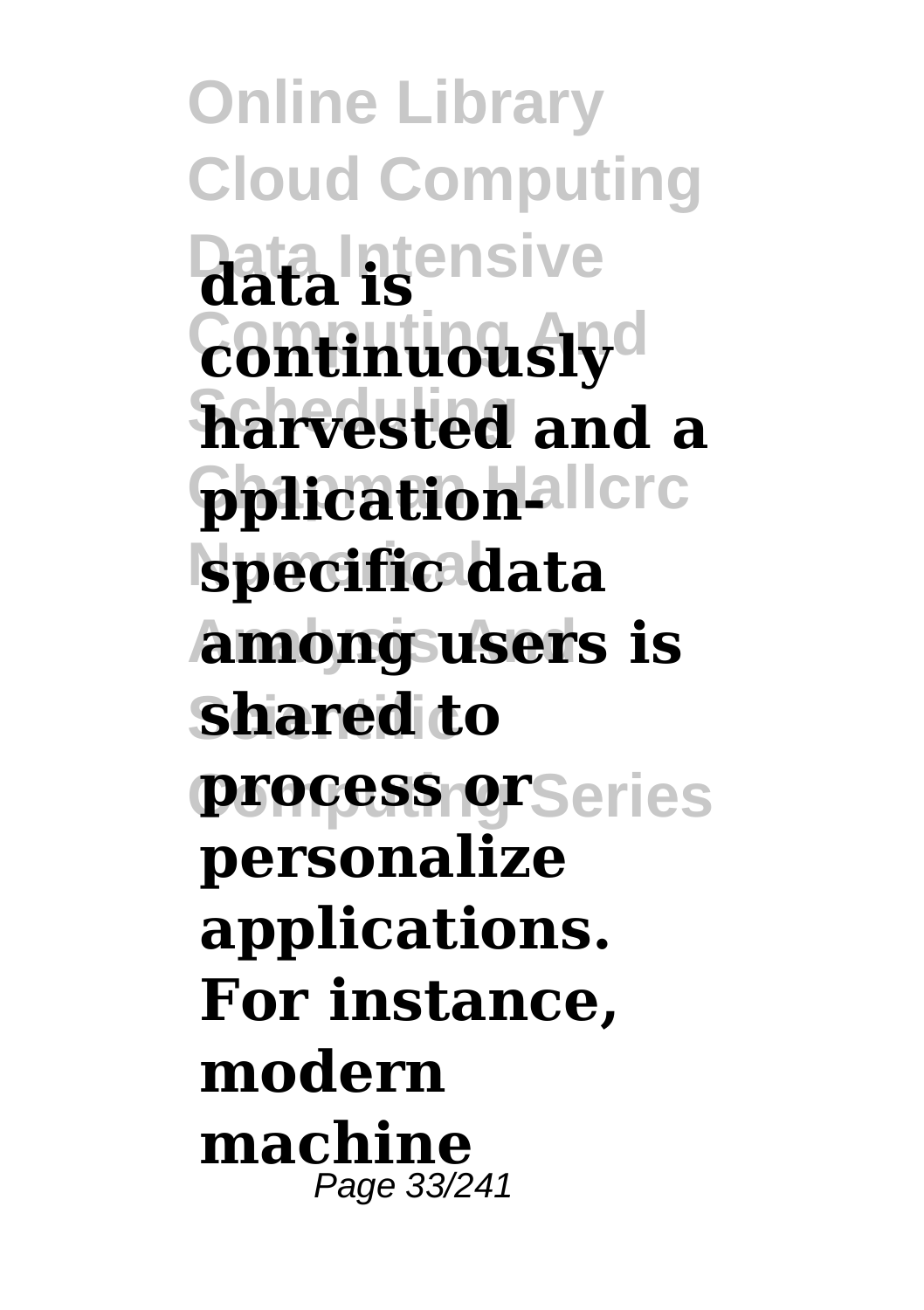**Online Library Cloud Computing Data Intensive learning Computing And (ML)-based Scheduling applications Fequire the licro Numerical large amount of Analysis And training data to Scientific train a model, often require** ies **periodic retraining or adaptation based on gathered user's** Page 34/241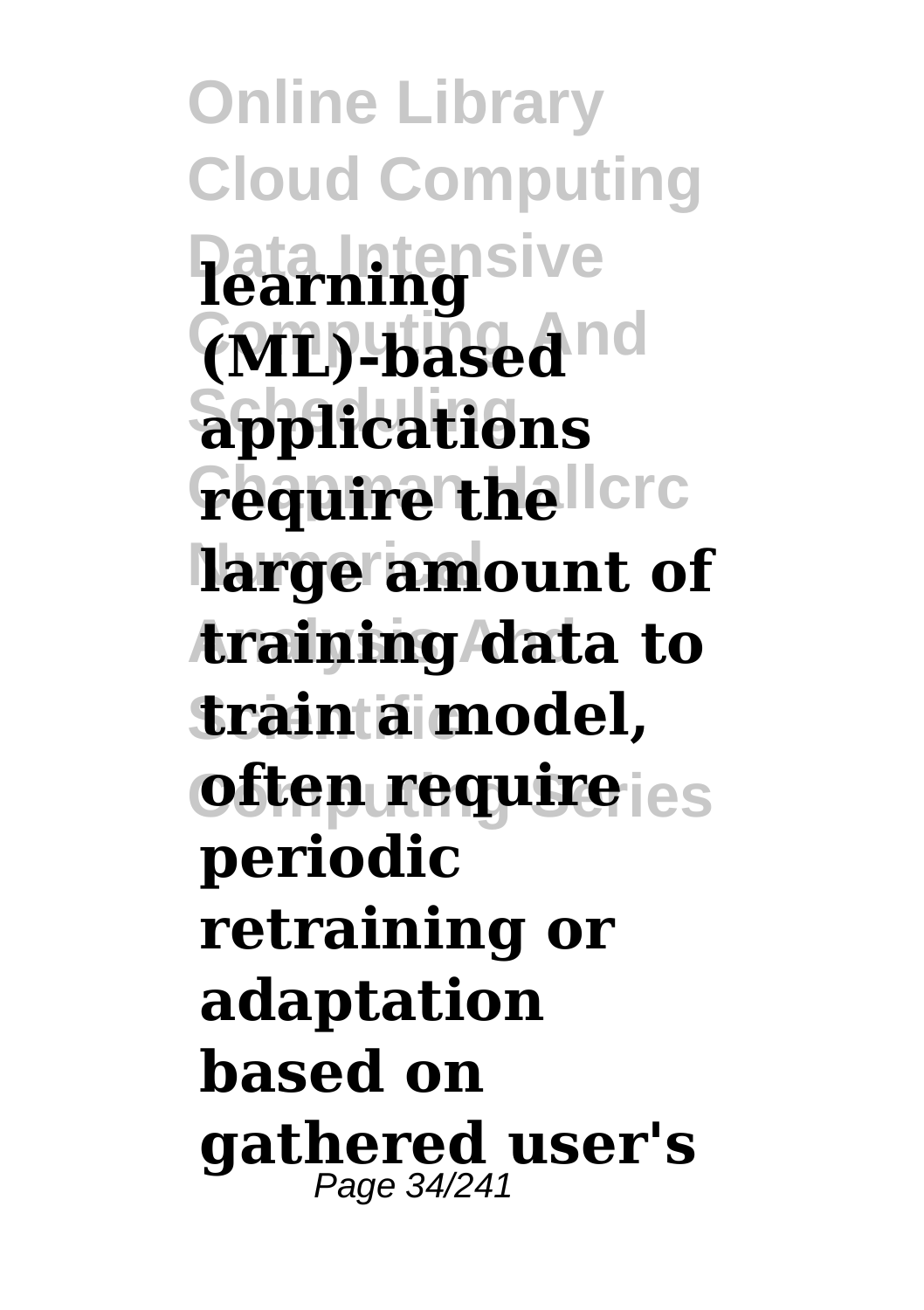**Online Library Cloud Computing Data Intensive specific profiles and context**nd **Scheduling data. For such**  $G$ <sub>pplications,  $C$ </sub> **bffloading** is **hot only**And **computationally intensive but** ies **data intensive, and it requires a seamless interface to upload/fetch** Page 35/241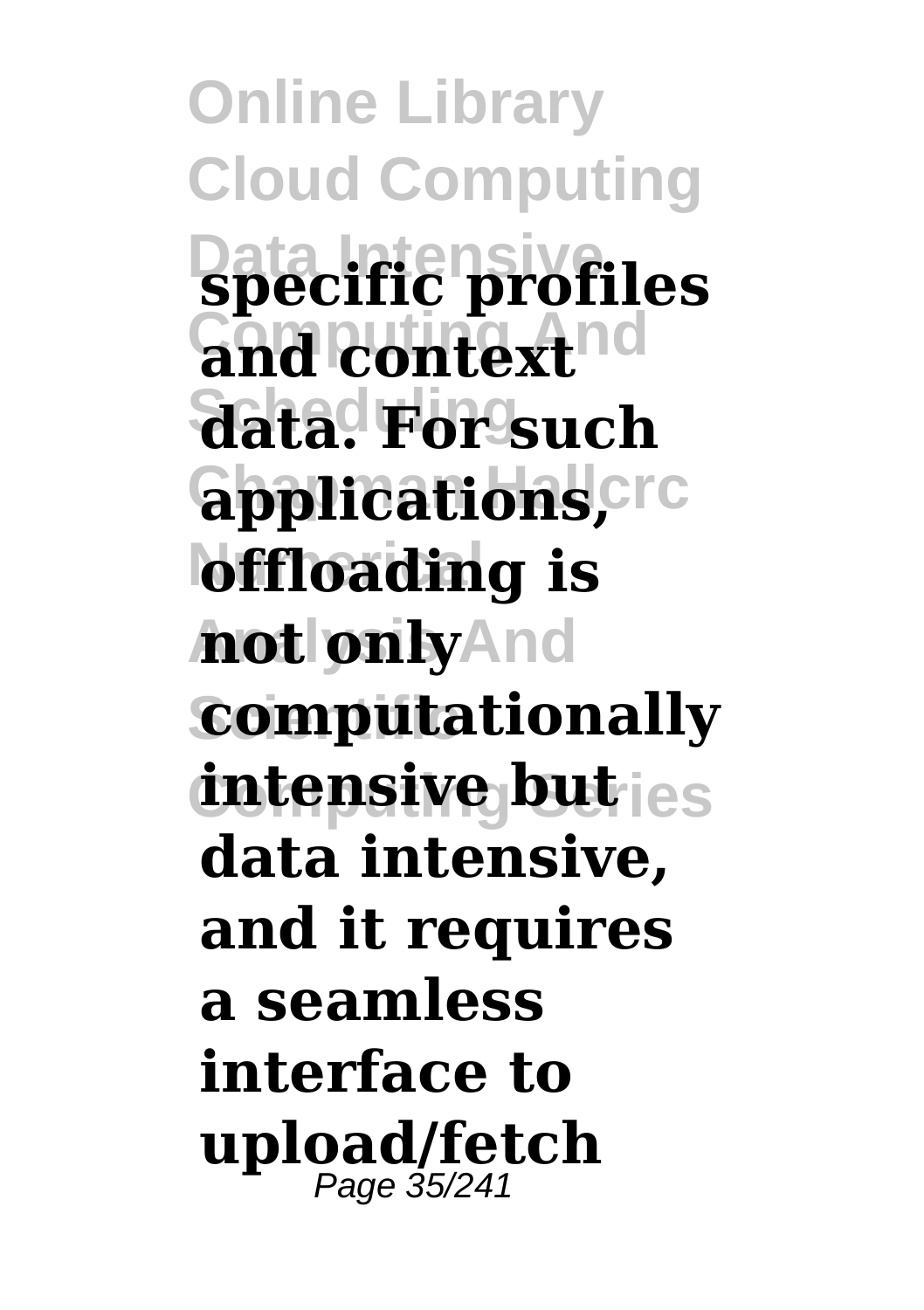**Online Library Cloud Computing Data Intensive data to/from Computing And cloud storage. A**  $\overline{\textbf{compre}}$ *hensive* **Survey provides 15 different Analysis And perspectives in Scientific ten major MCC systems from** ies **the viewpoint of data-intensive computation offloading. Typical MCC** Page 36/241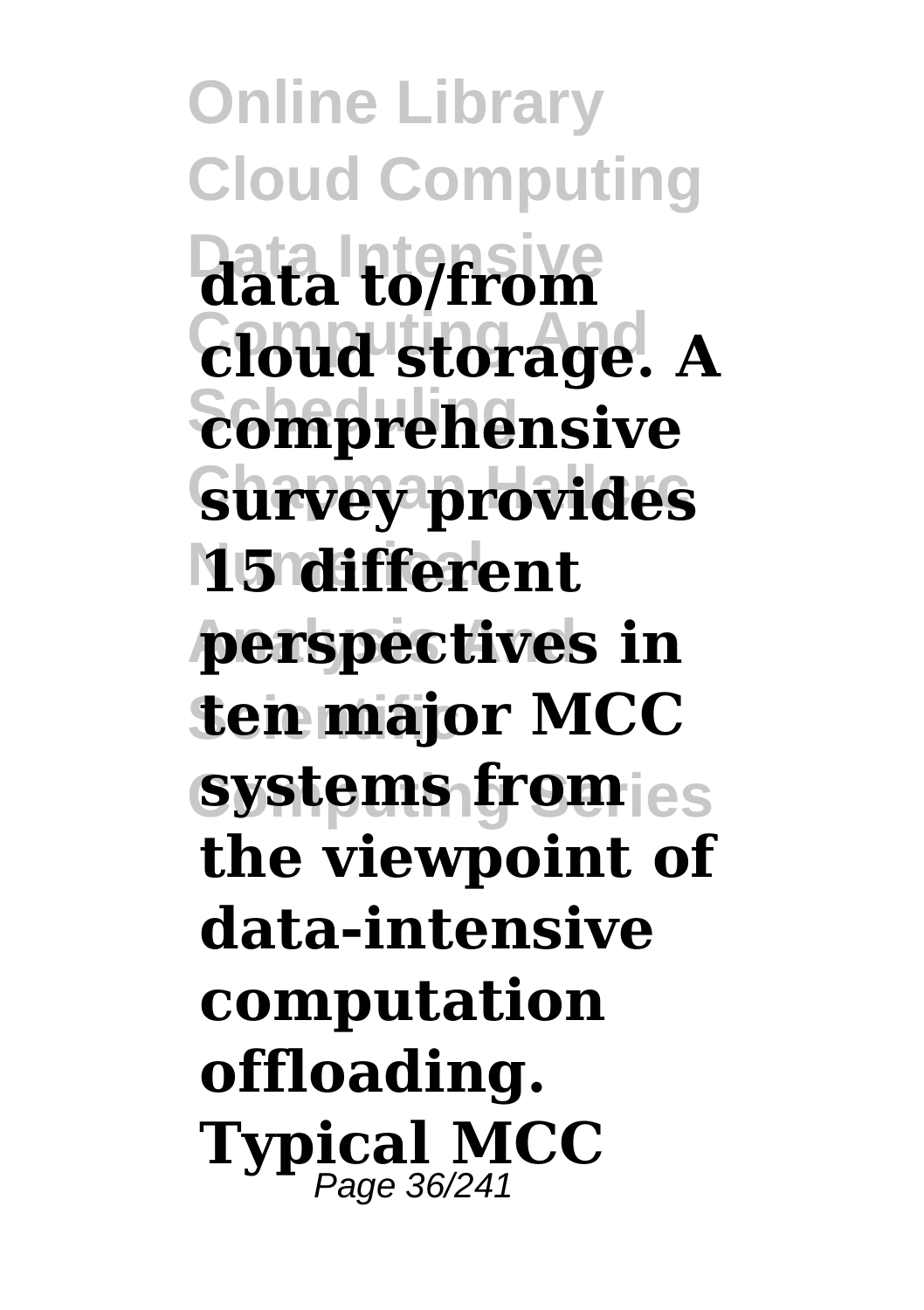**Online Library Cloud Computing Data Intensive surveys often Computing And constitute**  $\overline{\textbf{network}}$ g protocol, code<sup>c</sup> **rewriteal Analysis And requirement, Soffloading granularity**eries **profiling, resource monitoring, cost model, and software** Page 37/241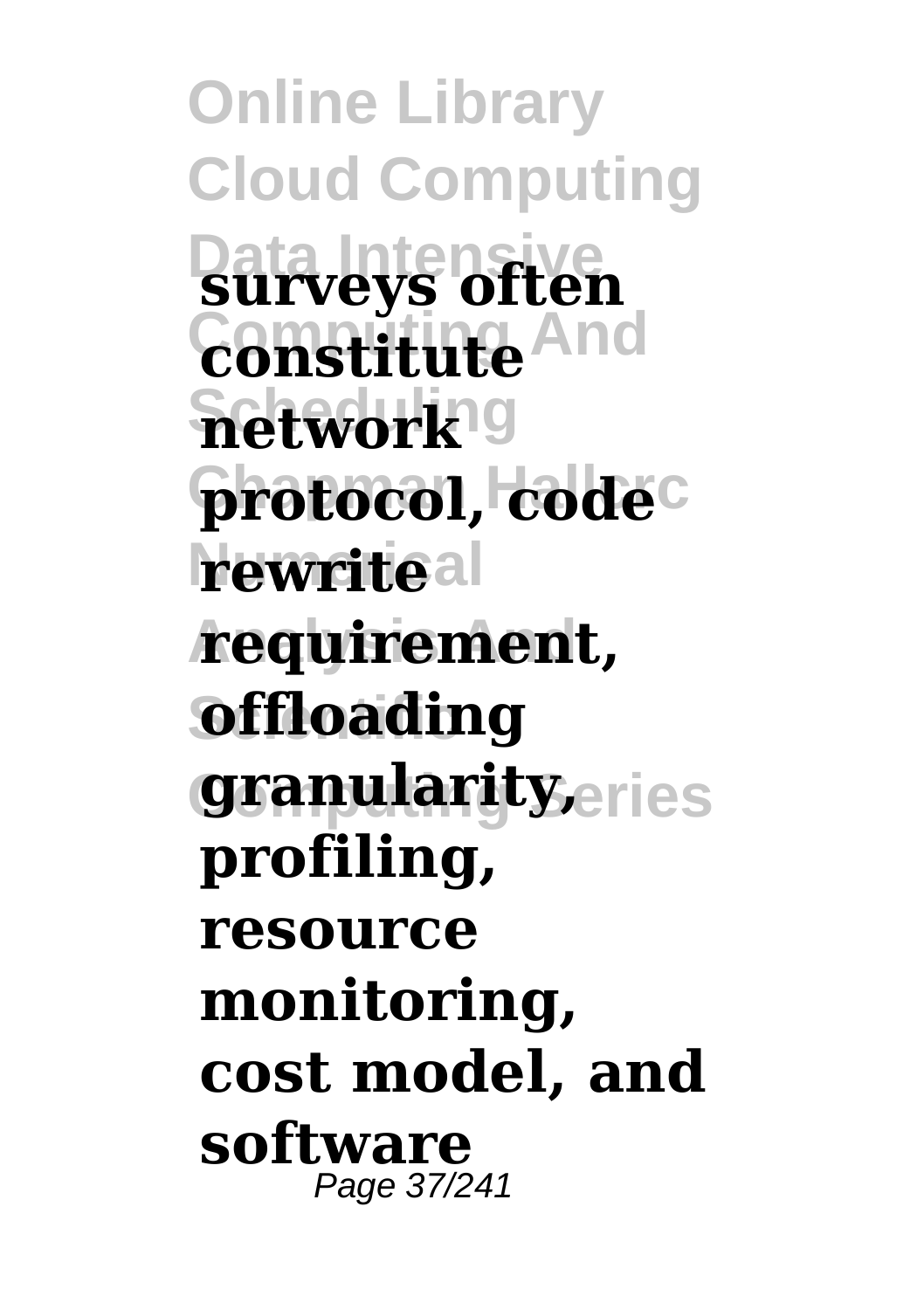**Online Library Cloud Computing Data Intensive preinstallation Computing And requirement. Scheduling Our survey**  $differs$  from  $|circ|$ **Numerical typical MCC Analysis And surveys mainly in several ways: scalable bigeries data and computing support and fault-tolerance of MCC** Page 38/241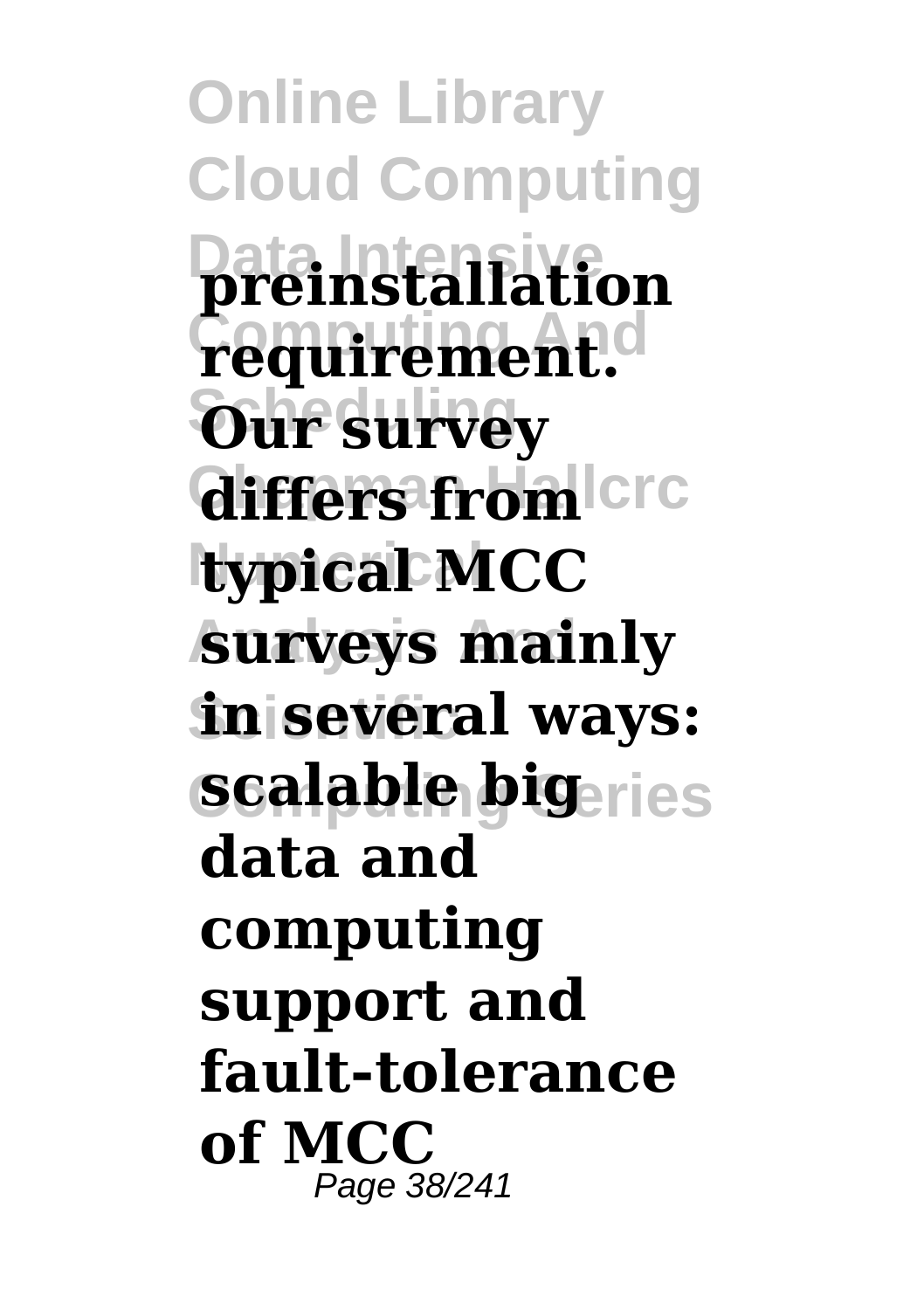**Online Library Cloud Computing Data Intensive systems, providing And Scheduling features such**  $\bf$ as parallelallcrc **bffloading, Analysis And multi-cloud Scientific support, disconnected** ies **operation, reliable message delivery, cloud sever** Page 39/241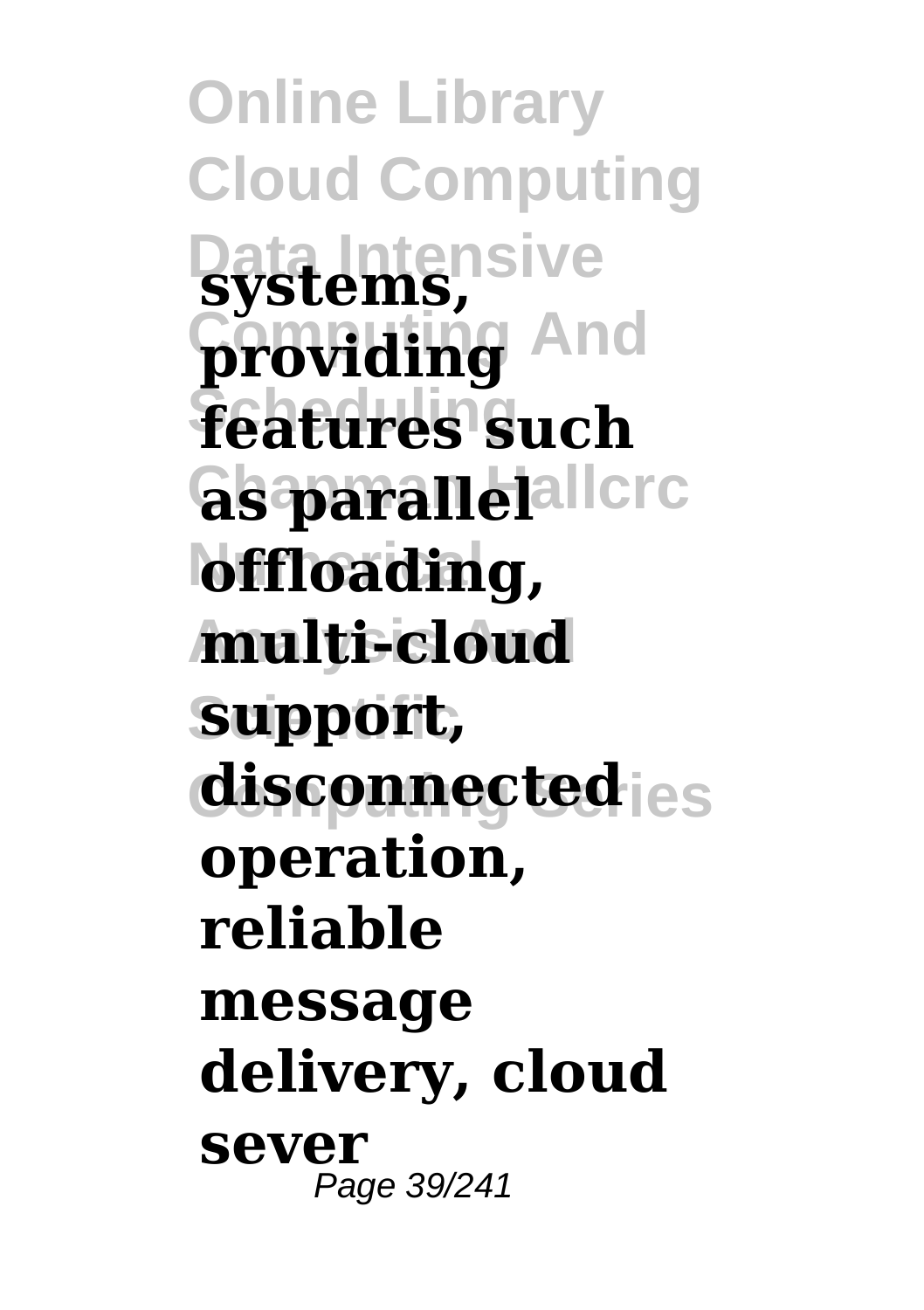**Online Library Cloud Computing Data Intensive scalability, and Computing And cloud storage Scheduling access. The**  ${\bf process}$  of allcrc **Numerical computation Analysis And offloading is complex.** In this **thesis, we** Series **tackle it as several subsystem problems: First, existing MCC** Page 40/241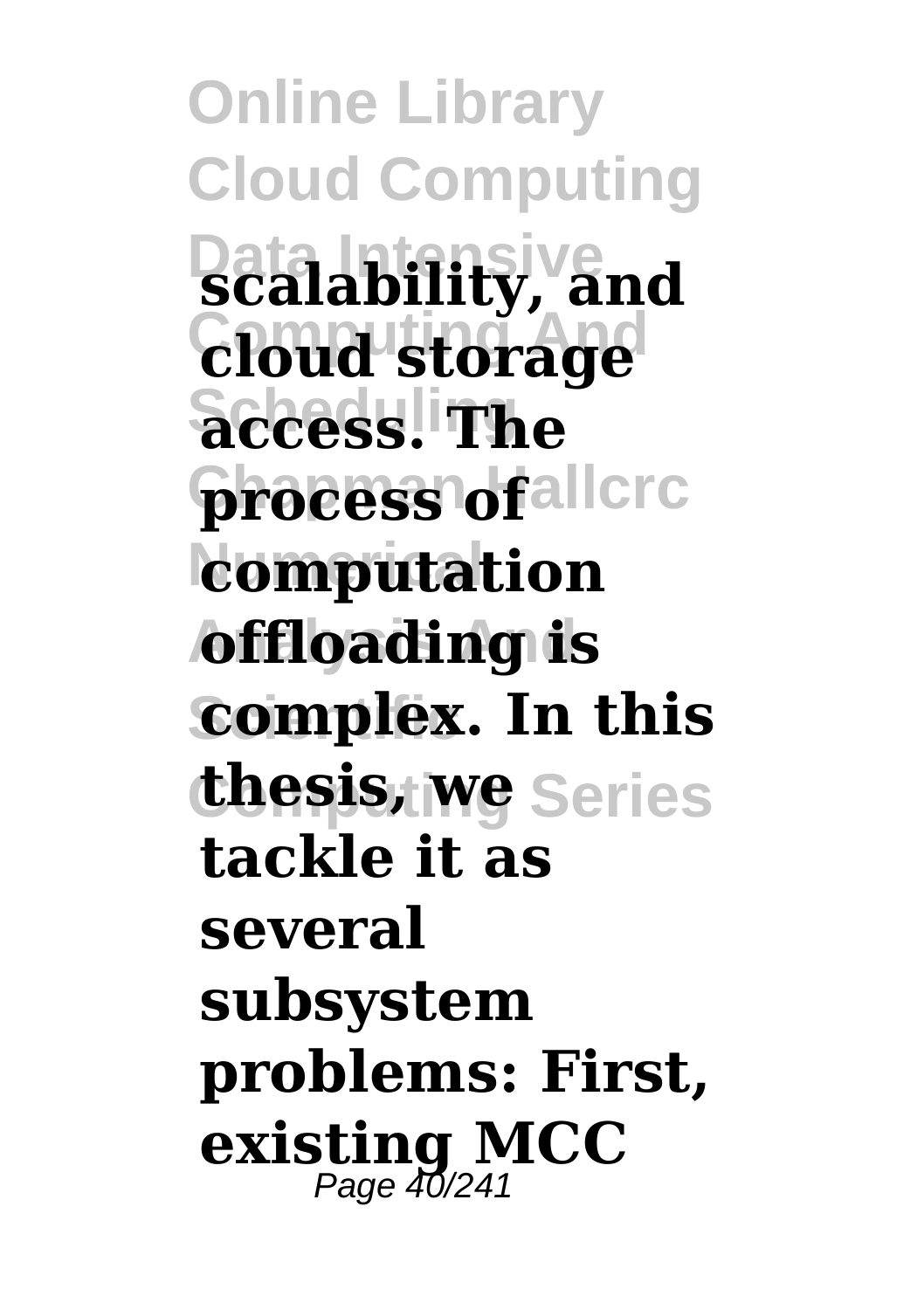**Online Library Cloud Computing Data Intensive systems fail to Computing And address Scheduling multiple cloud Settings inallere Numerical computation Andria Andrn scenarios. The Computing Series application partitioning and offloading to multiple clouds are formally** Page 41/241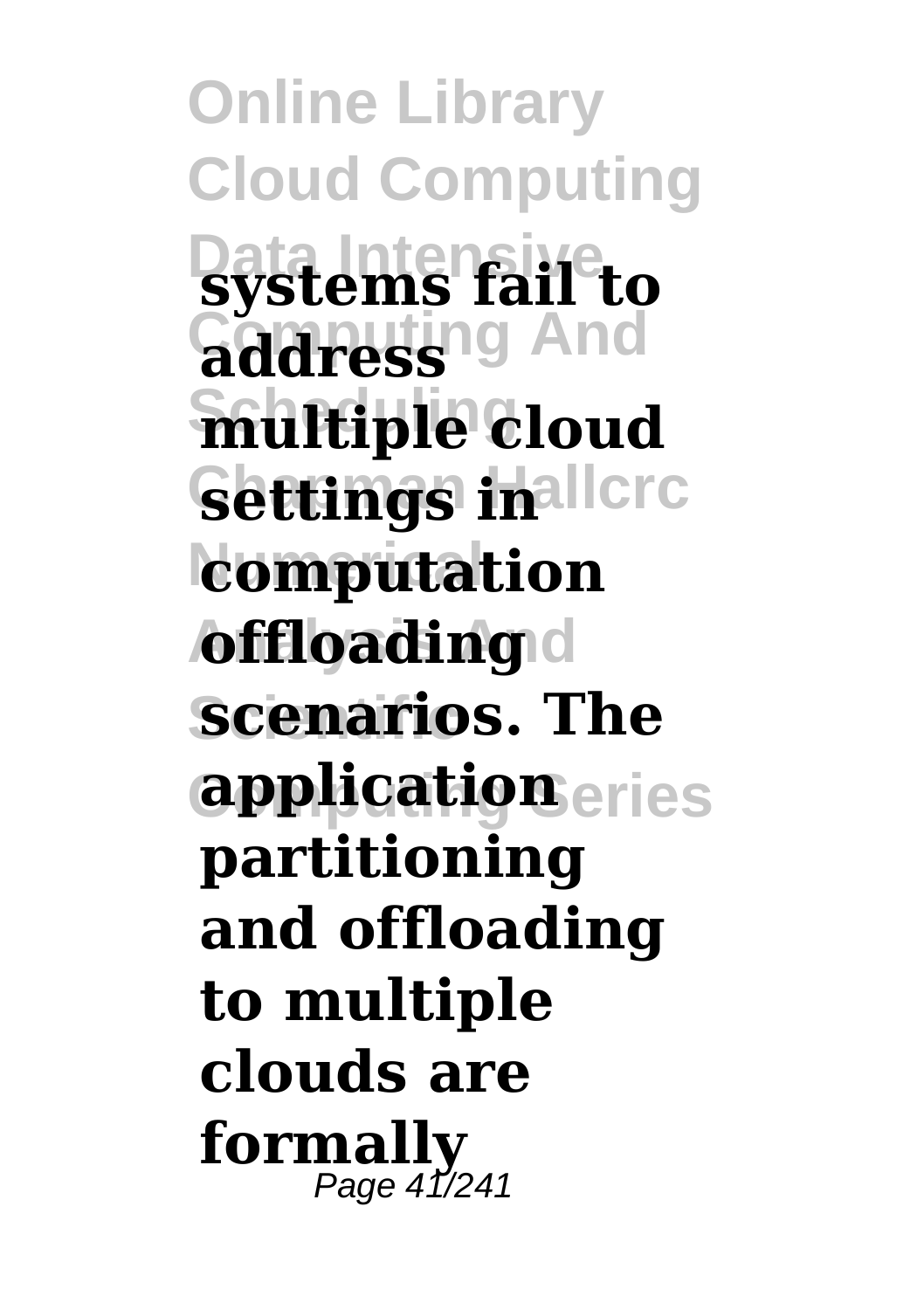**Online Library Cloud Computing Data Intensive formulated and Computing And solved as an** *<u>integer</u>* linear **programming**<sup>c</sup> **Numerical (ILP) problem. Analysis And The objective Scientific function of the partitioning ries problem makes a set of offloading decision in terms of** Page 42/241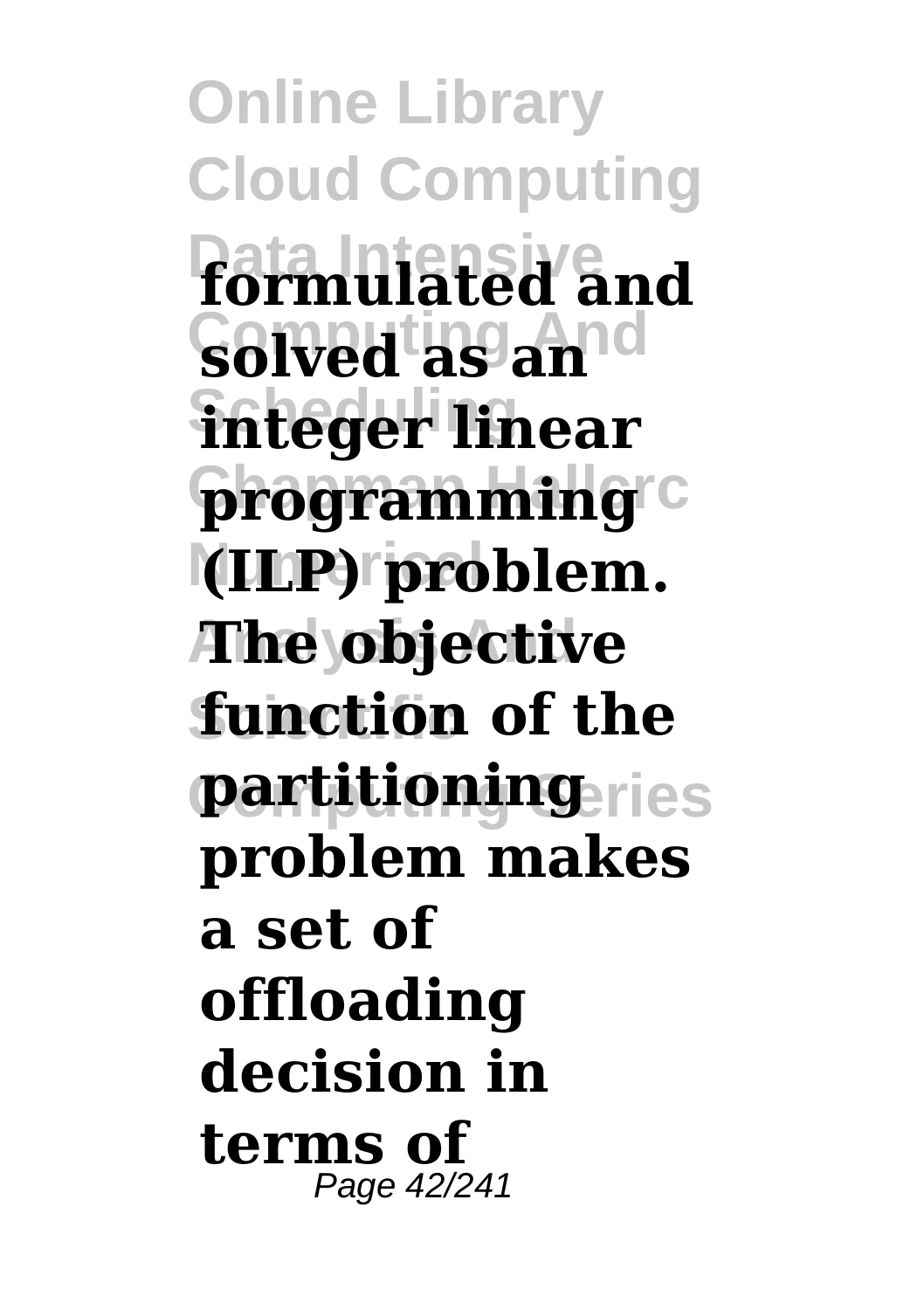**Online Library Cloud Computing Data Intensive tradeoffs between mobile Sxecution** and  $C$ **loud** execution **with respect to Analysis And energy costs and time cost wadenthe** Series **assumption of multi-clouds; Second, existing MCC systems fail to** Page 43/241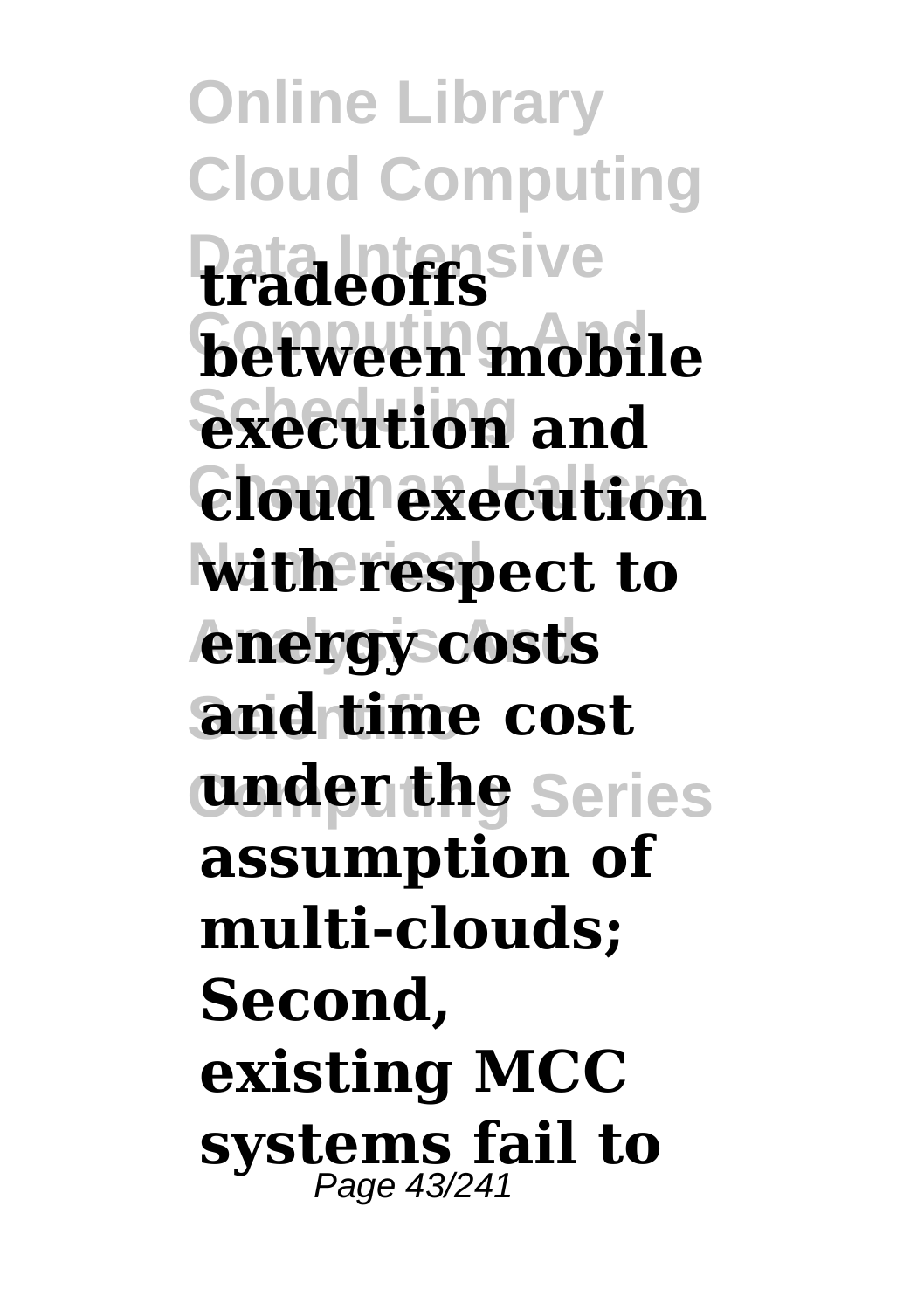**Online Library Cloud Computing Data Intensive address a Correless** of And  $\overline{\textbf{network}}$ g **finstability**allcrc **problem**. In **Analysis And order to achieve Scientific fault-tolerant Computing Series communication between mobile devices and cloud servers, we propose and implement a** Page 44/241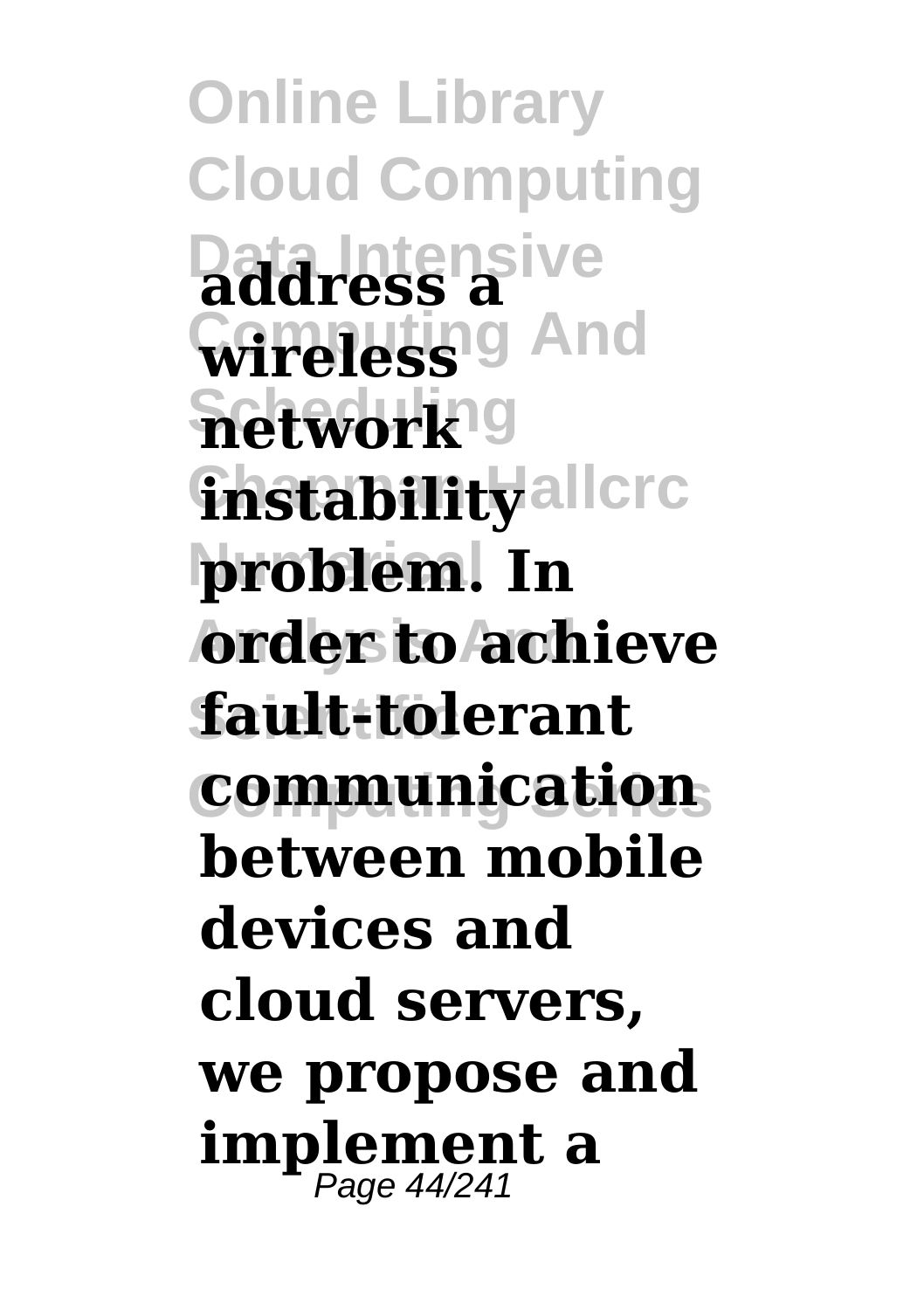**Online Library Cloud Computing Data Intensive mechanism that Computing And can tolerate Scheduling unstable hetwork** Hallcrc **konditions by Analysis And asynchronous implementation**  $of$  networkSeries **binding; Third, existing MCC systems fail to achieve reliable offloading** Page 45/241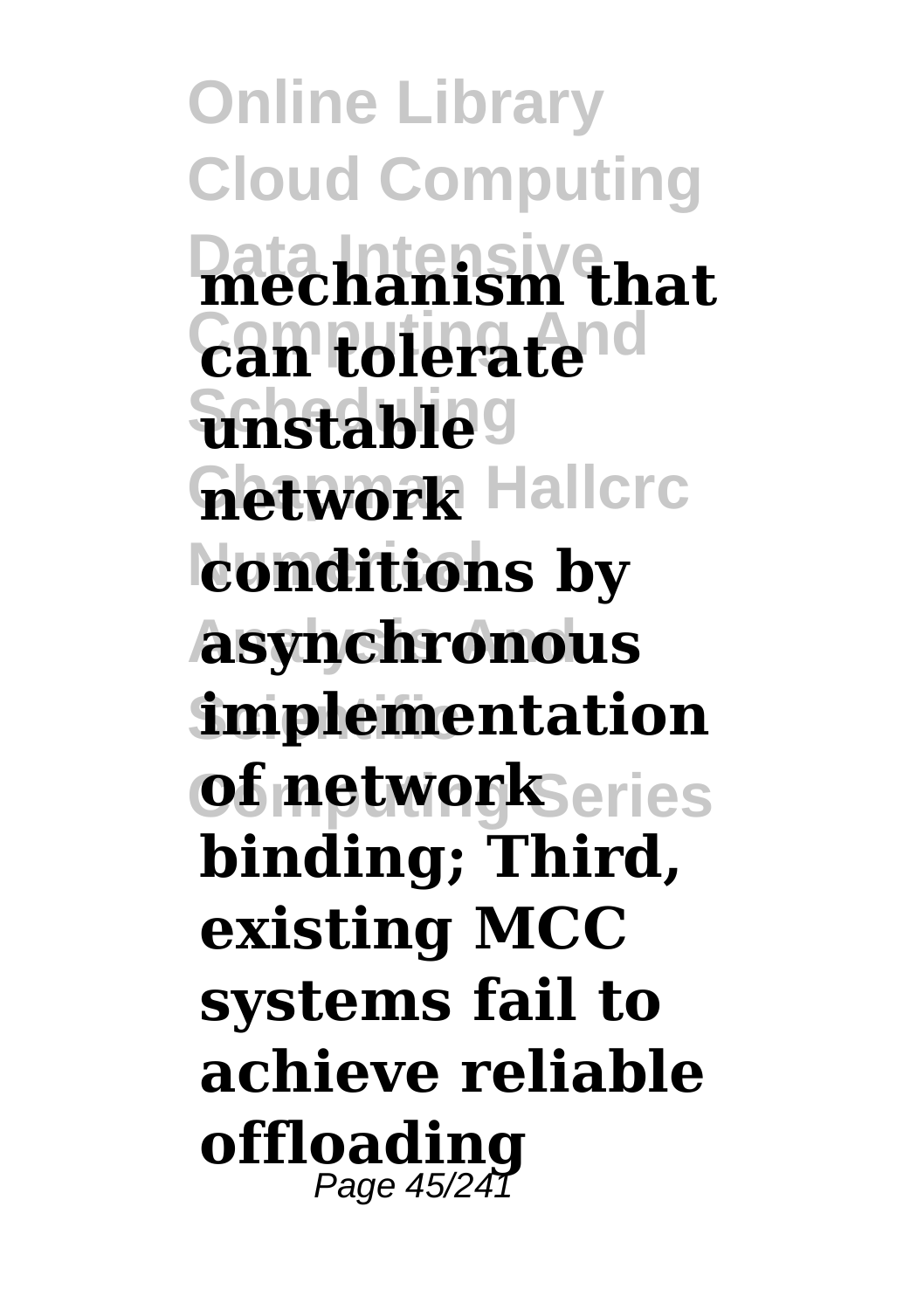**Online Library Cloud Computing Data Intensive message Computing And delivery, where Scheduling millions of mobile devices submital Analysis And computation Soffloading requests and ies data related requests to clouds. To achieve such scalability and** Page 46/241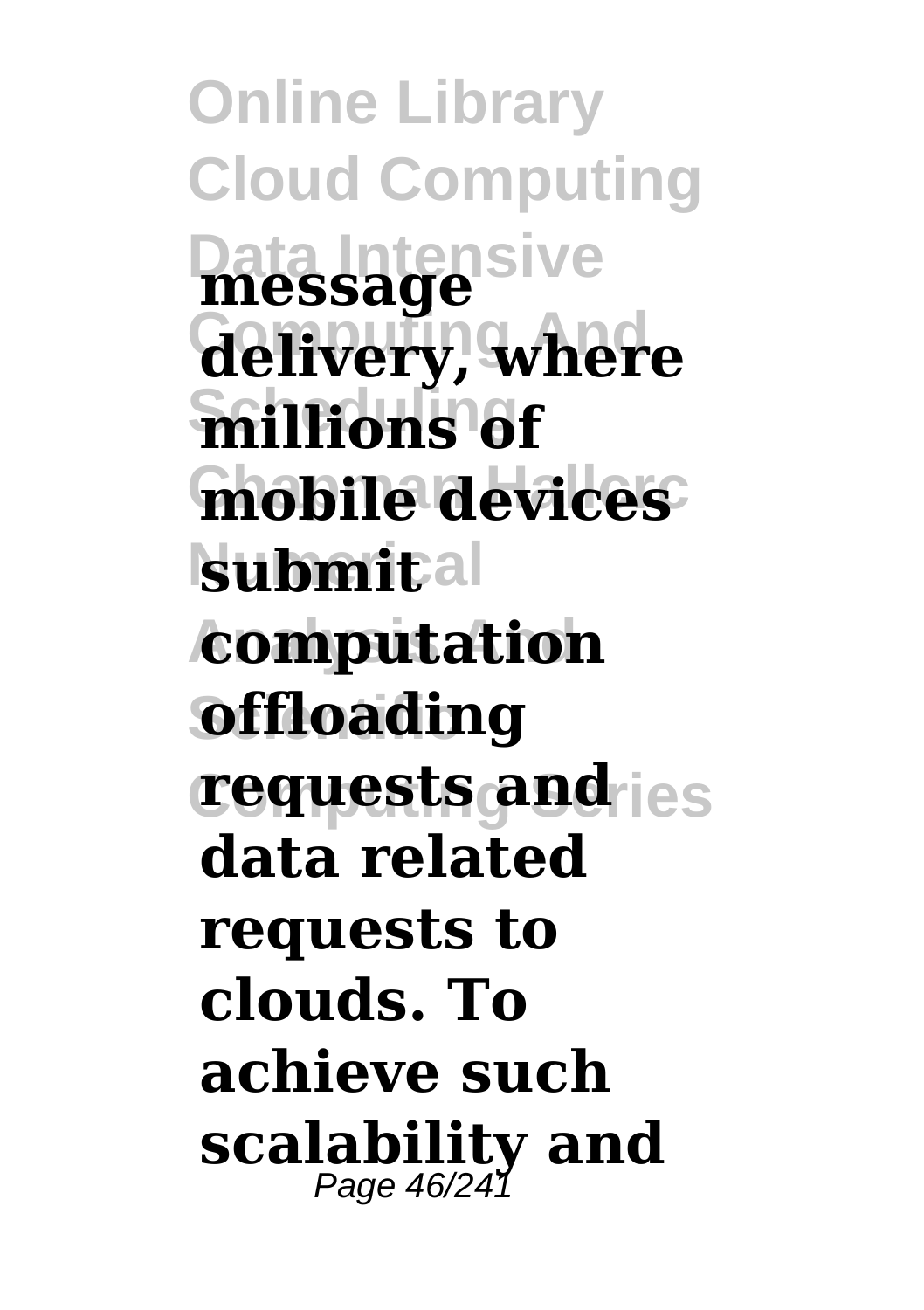**Online Library Cloud Computing Data Intensive reliability, we Computing And propose a produ**  $\overline{\text{Cer}/\text{con}}\text{sumer}$ **based message k**ueue, where **Analysis And producers for Scientific delivering offloading** Series **requests send offloading requests over the network to the cluster,** Page 47/241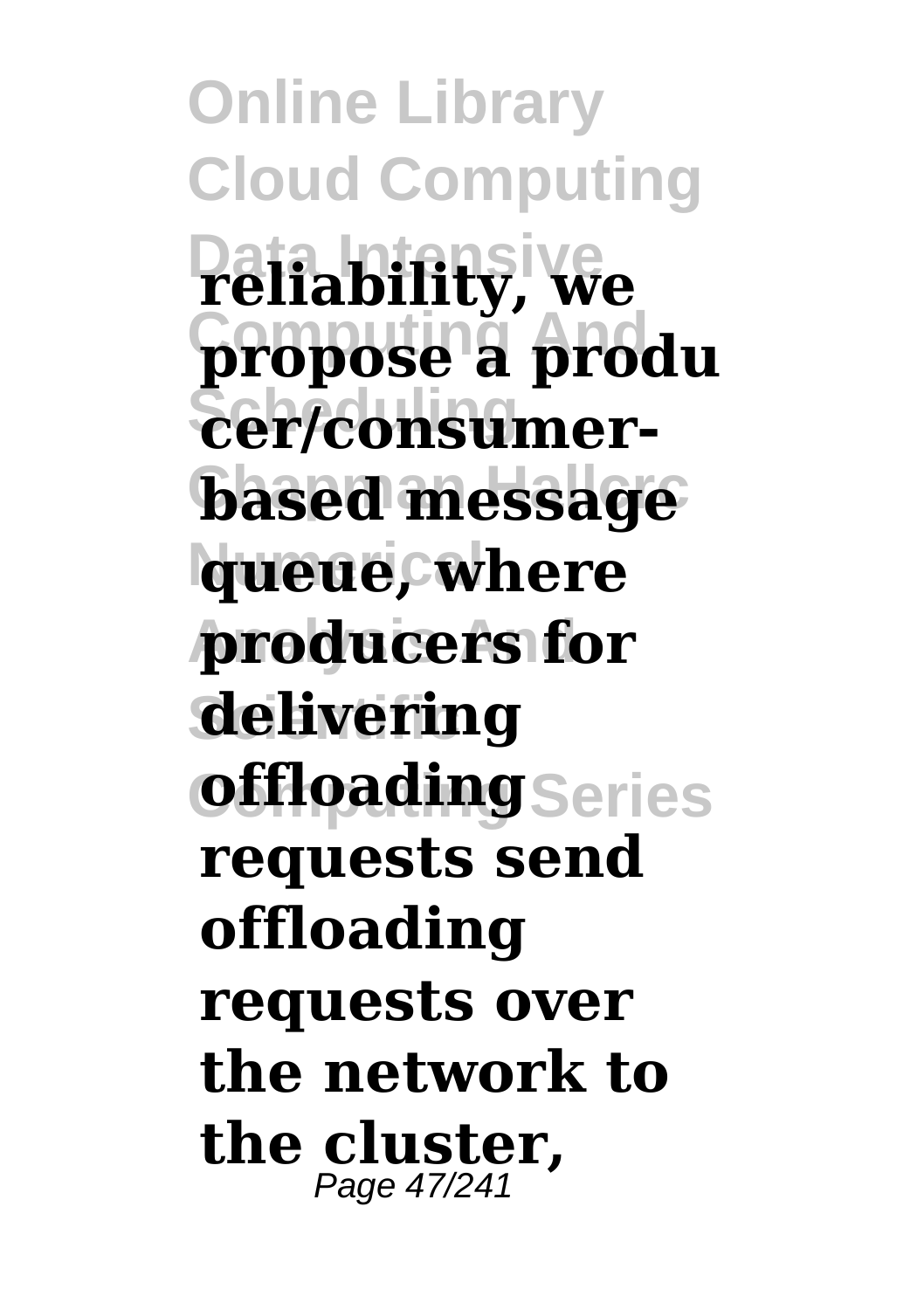**Online Library Cloud Computing Data Intensive which in turn Computing And serves them up**  $F_6$  consumers. **The multiple**rc **consumers are Analysis And in charge of Submitting the Computing Series offloaded tasks to cloud resources. Eventual reliability is achieved by** Page 48/241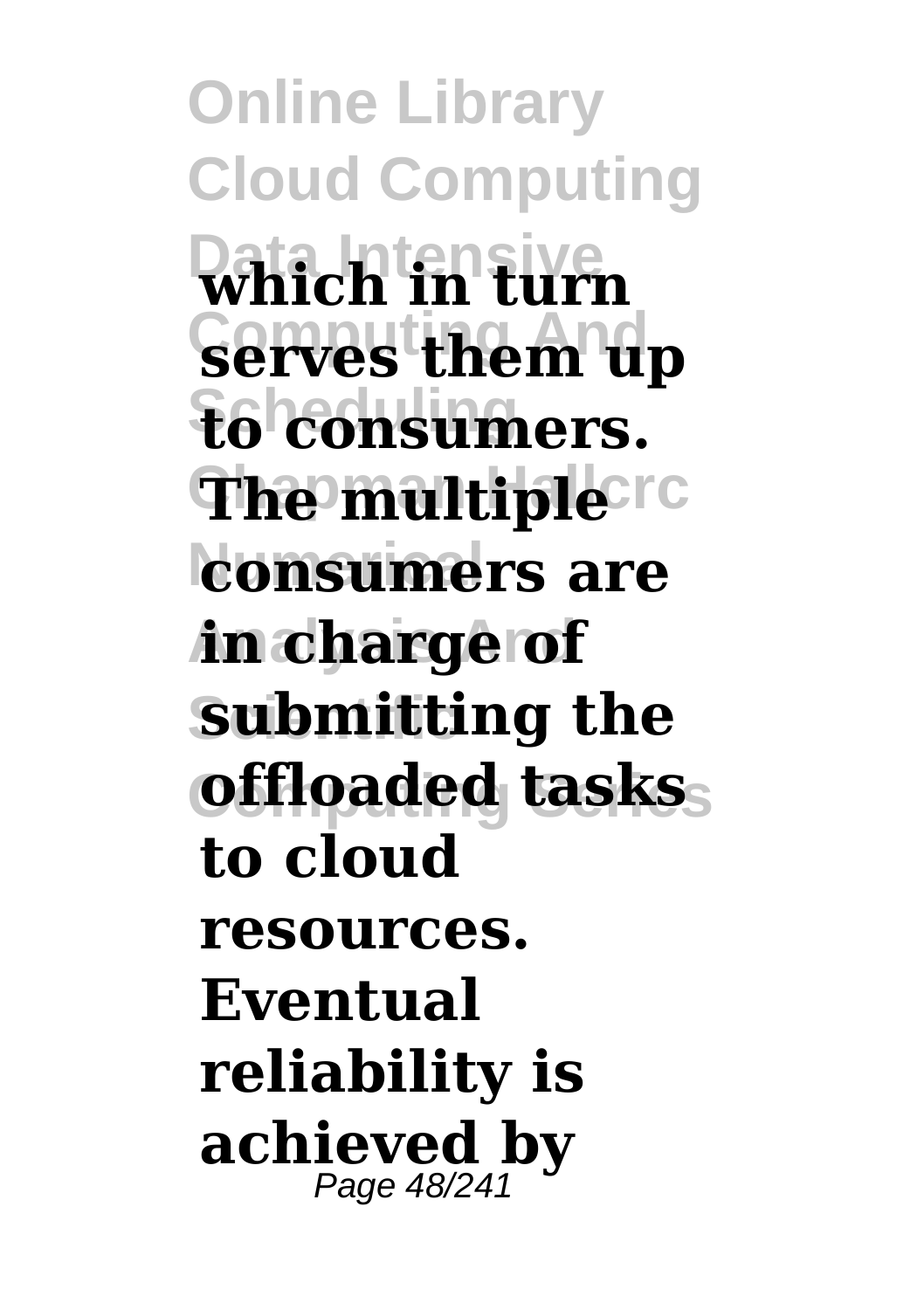**Online Library Cloud Computing Data Intensive message Computing And partitioning**  $\overline{\text{a}}$ nd replication **fin the message Numerical queue system Analysis And while scalable Scientific message delivery is** Series **achieved by horizontal scaling of produ cers/consumers and** Page 49/241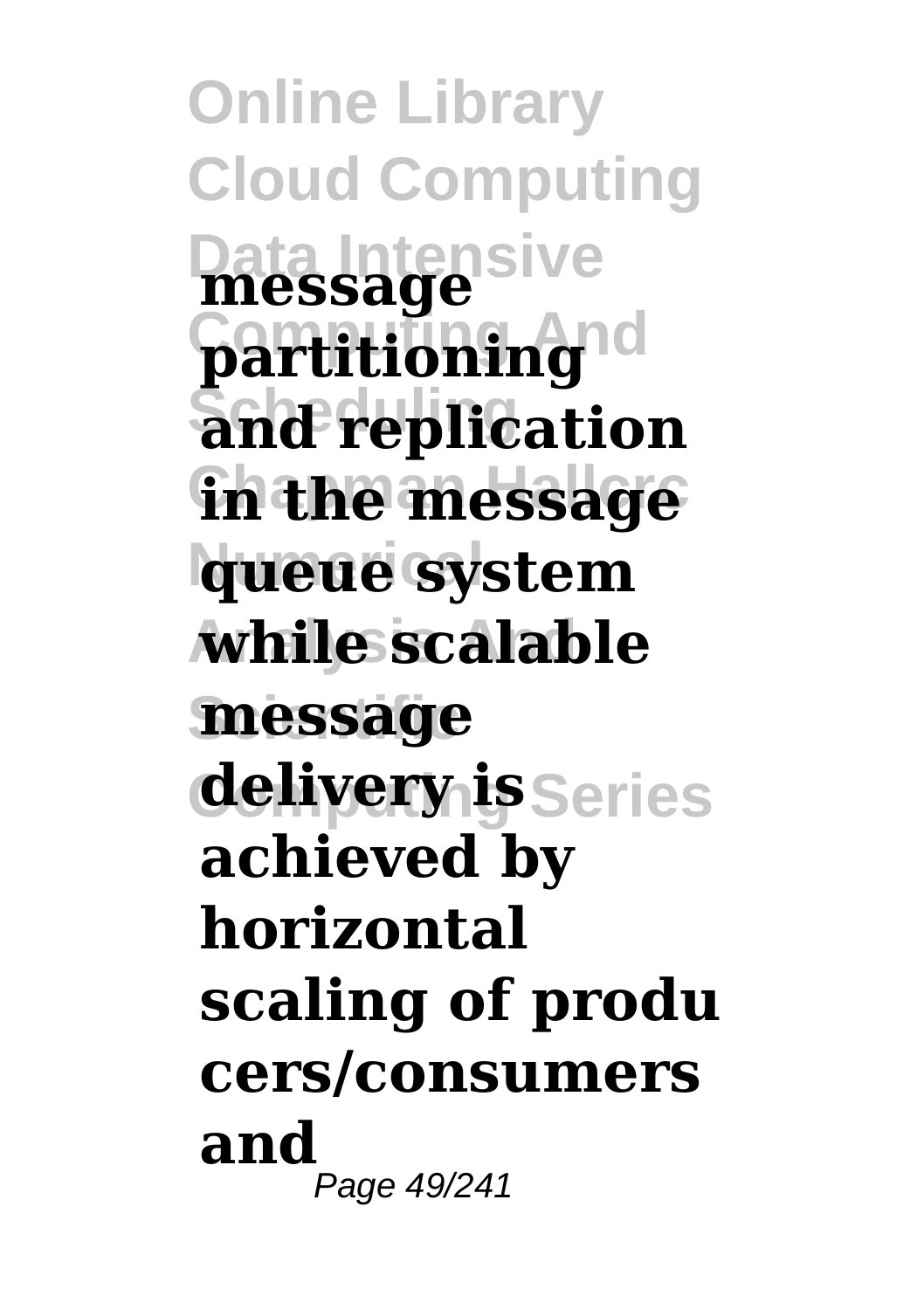**Online Library Cloud Computing Data Intensive reconfiguring Computing And of message**  $\beta$ artition factor. **Fourth, cloud**<sup>c</sup> **Numerical resource Analysis And management is Scientific another**  $$ **area, where researchers put little attention to data intensive** Page 50/241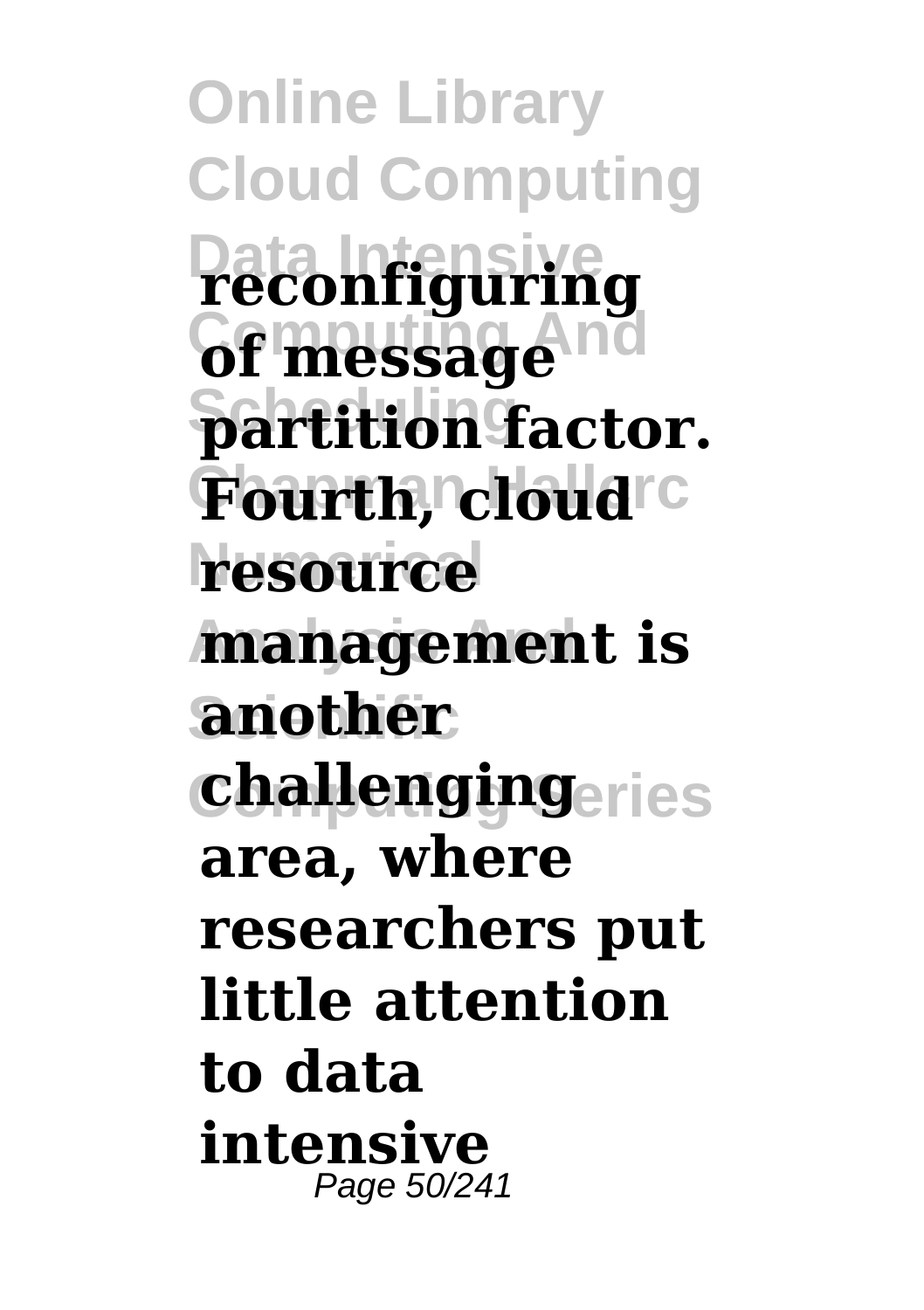**Online Library Cloud Computing Data Intensive application**  $Gf1$ oading. And **Scheduling Existing MCC Systems are not scalable when Analysis And dealing with Scientific millions of offloading** Series **requests as well as data requests. For the data intensive** Page 51/241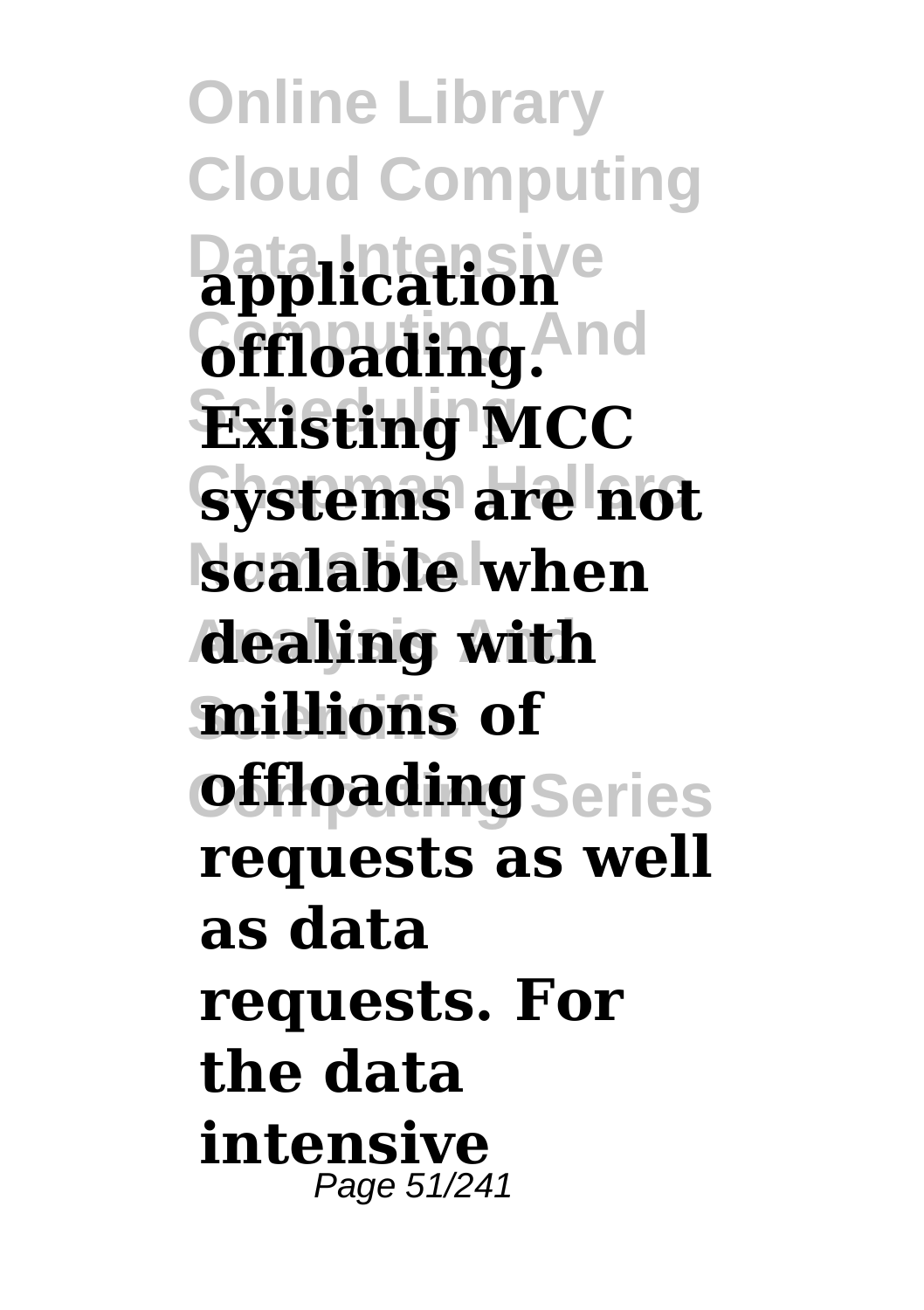**Online Library Cloud Computing Data Intensive application Computing And offloading, we Scheduling consider integration to**<sup>c</sup> **Numerical one of the Analysis And conventional Scientific big data systems where a thin mobile client is to access data and to process it from the cloud.** Page 52/241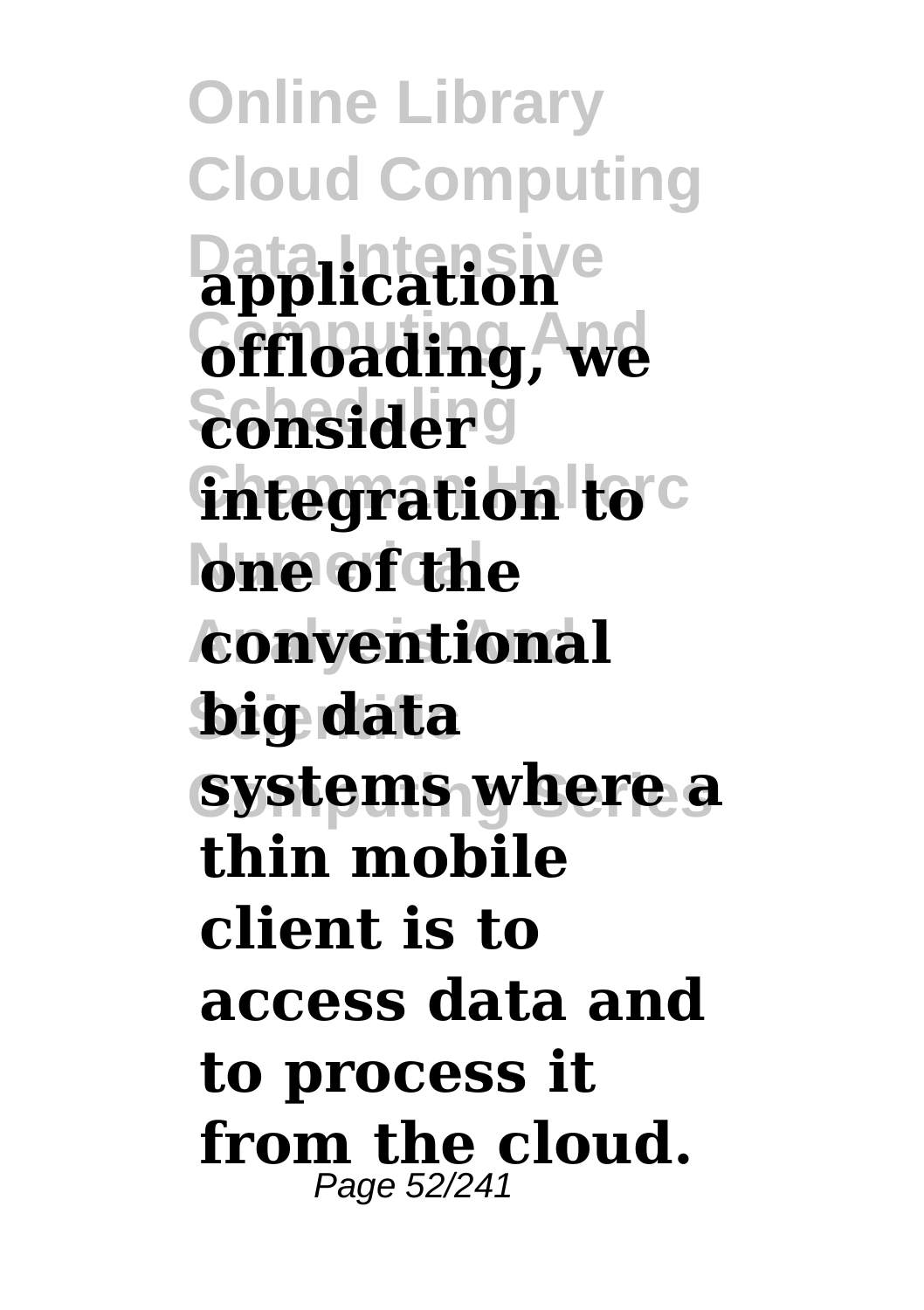**Online Library Cloud Computing Data Intensive We propose the** fuse of Hadoop**based** parallel  $\epsilon$ omputation<sup>crc</sup> **bffloading** to **Analysis And multiple clouds by developing seamless** Series **interfaces. The integration enables our MCC system to be scalable and** Page 53/241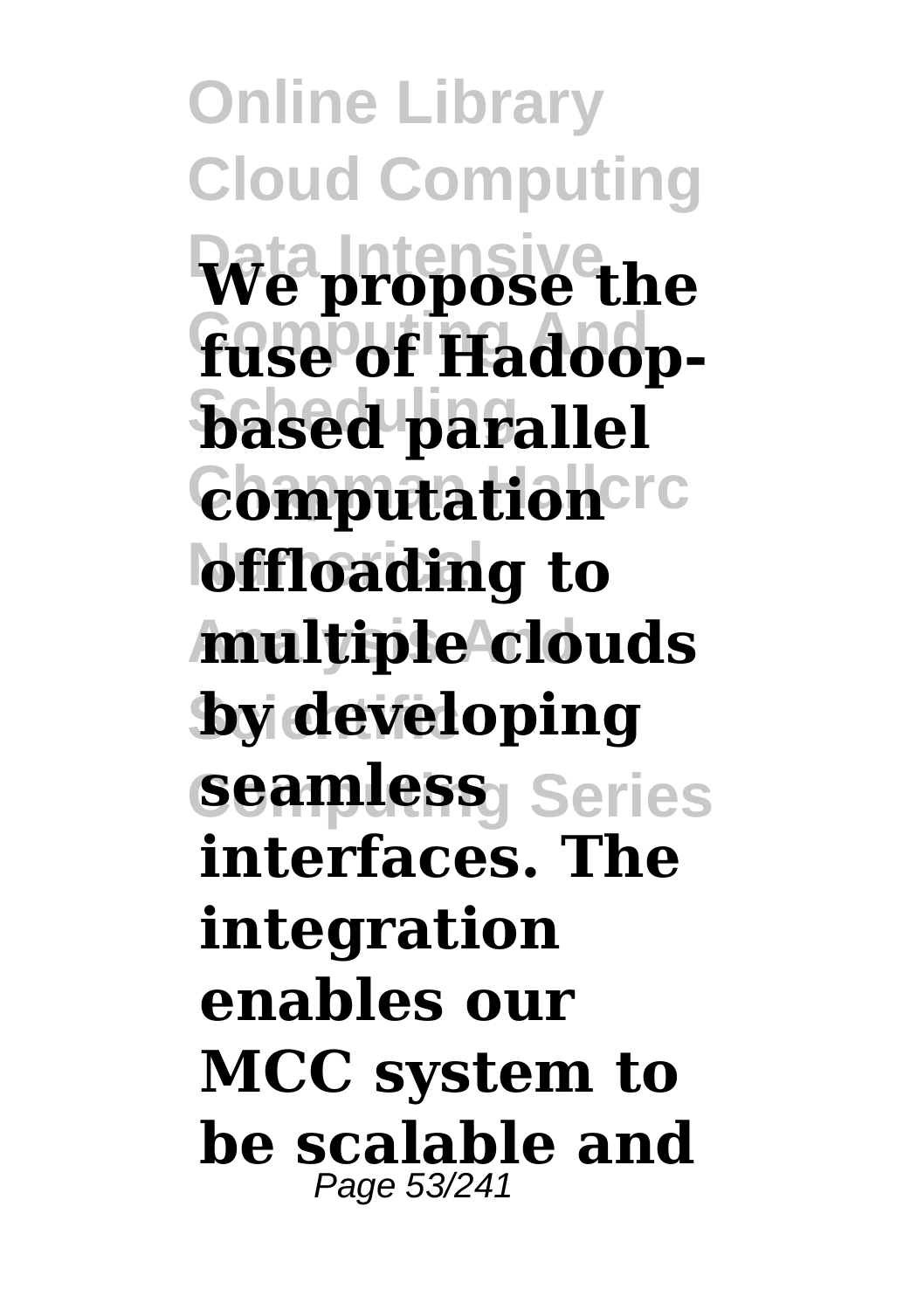**Online Library Cloud Computing Data Intensive reliable in Computing And scheduling Scheduling offloading tasks Cand in serving Numerical data-related Analysis And operations on Scientific top of Hadoop.** *We provide a ies* **couple of evaluation results in terms of time saving and energy** Page 54/241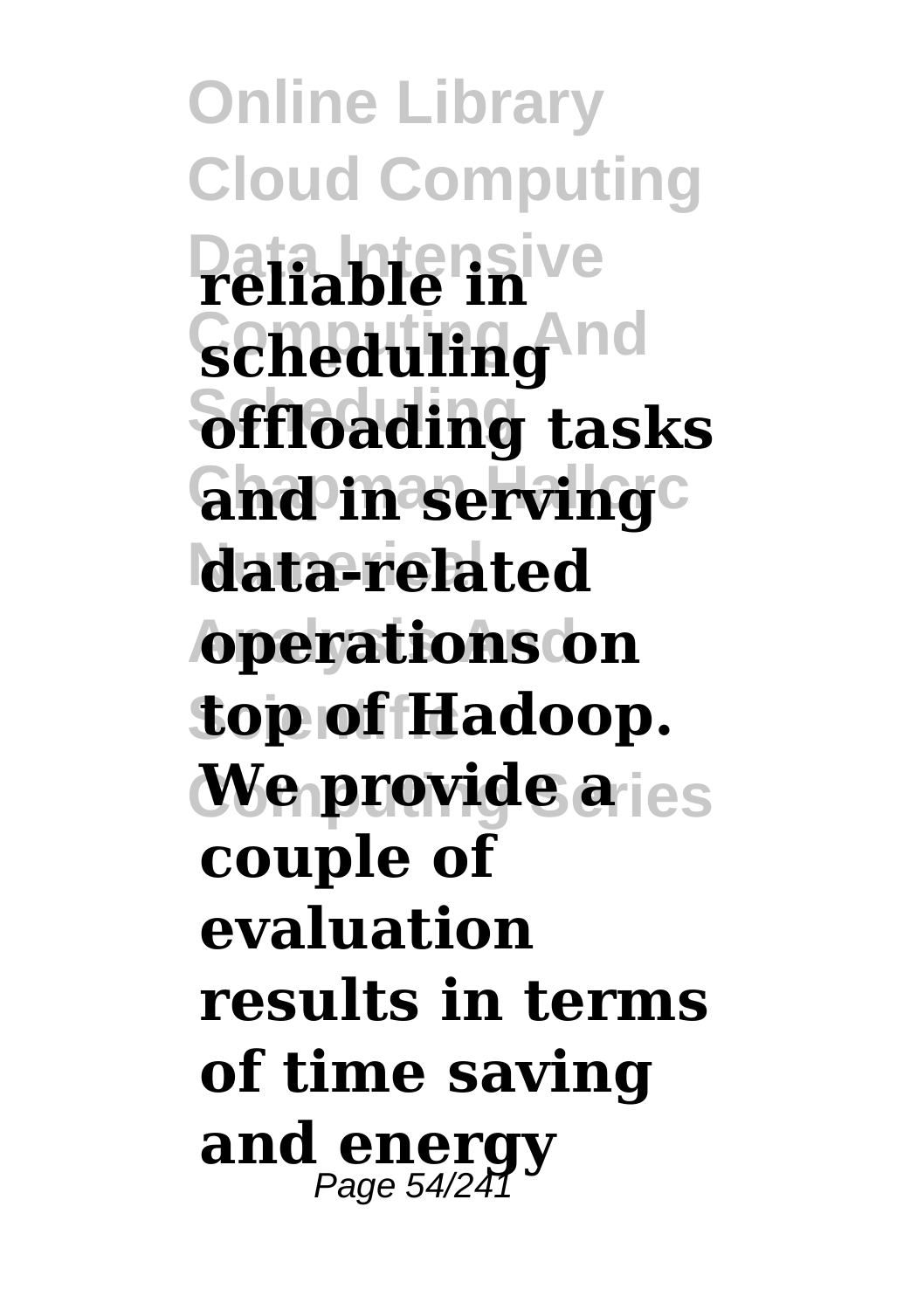**Online Library Cloud Computing Data Intensive saving based on two types of**<sup>d</sup> **Scheduling benchmarks: co mputationally**<sup>c</sup> **intensive Analysis And applications and data** $intensive<sub>J</sub> Series$ **applications. For the former, we consider chess game, puzzle game,** Page 55/241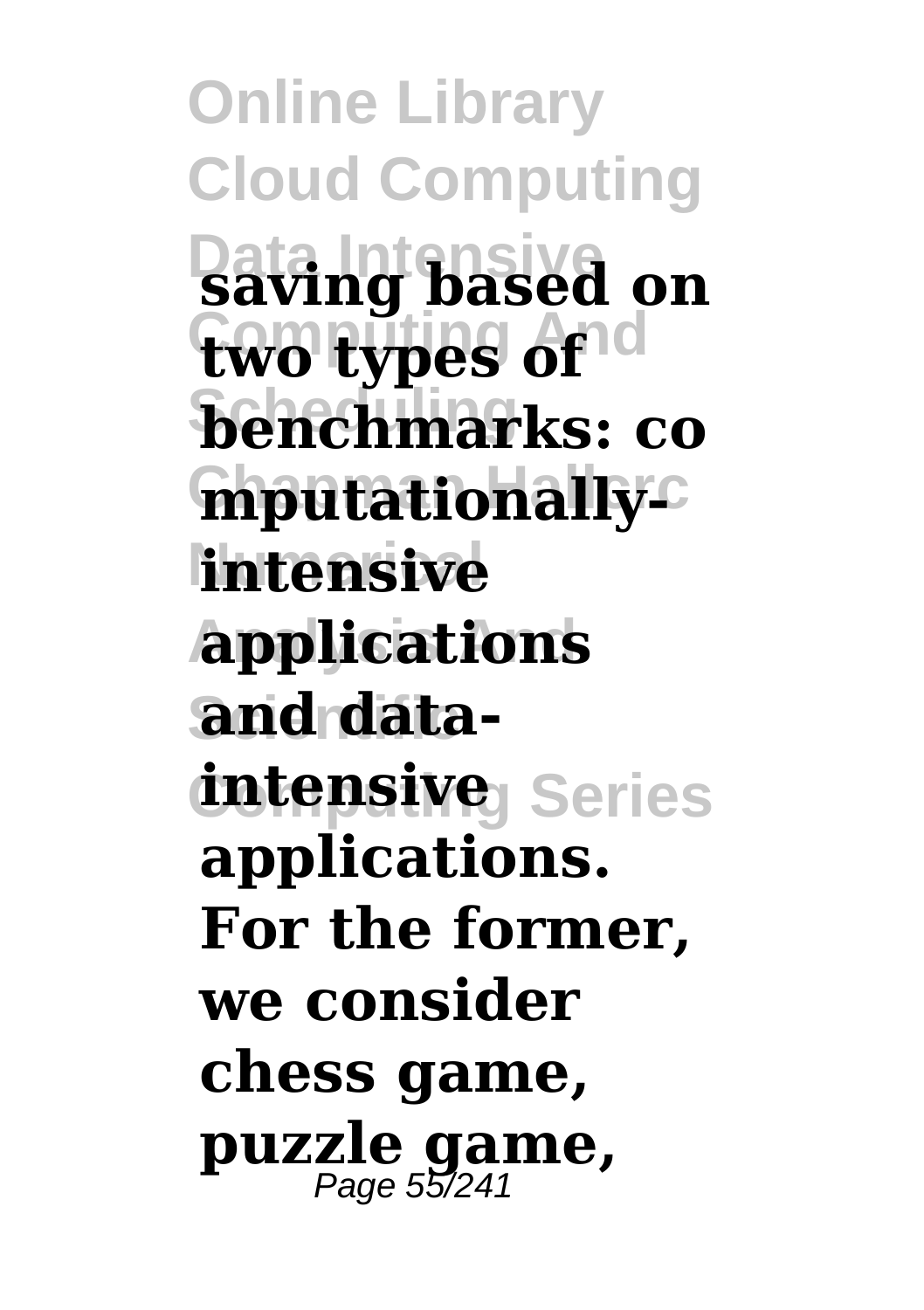**Online Library Cloud Computing Data Intensive cryptographic Computing And algorithm, and Scheduling Huffman**  $\epsilon$ ompression<sub>Crc</sub> **Numerical algorithm, for Analysis And the latter, we consider the Computing Series state-of-the-art speech recognition application. The evaluation extends a single** Page 56/241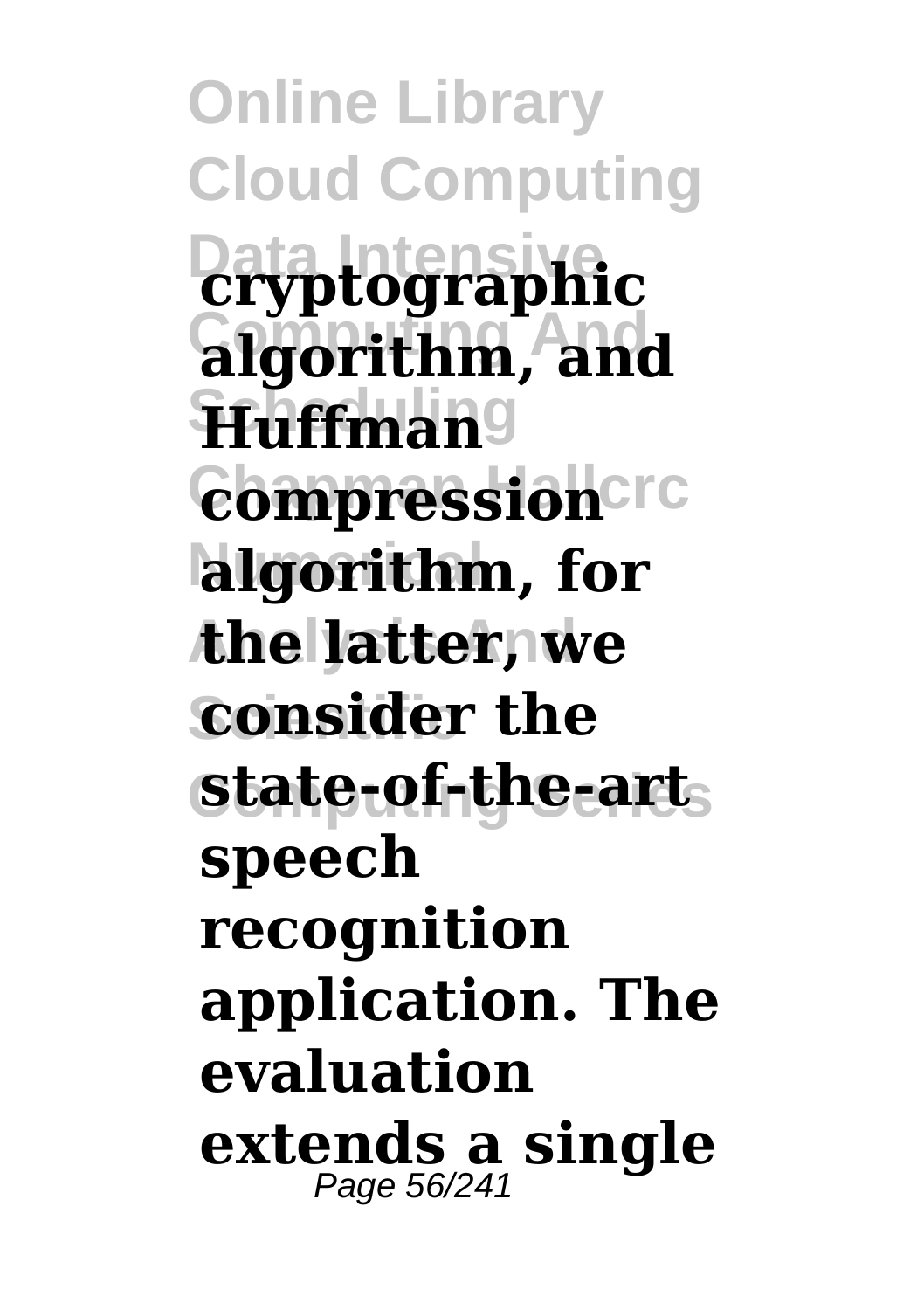**Online Library Cloud Computing Data Intensive offloading to Computing And parallel**  $\delta$ **ffloading**. The **further**<sup>n</sup> Hallcrc **evaluation of Analysis And data-intensive computational Computing Series cloud is performed in several aspects: performance comparison of Hadoop version** Page 57/241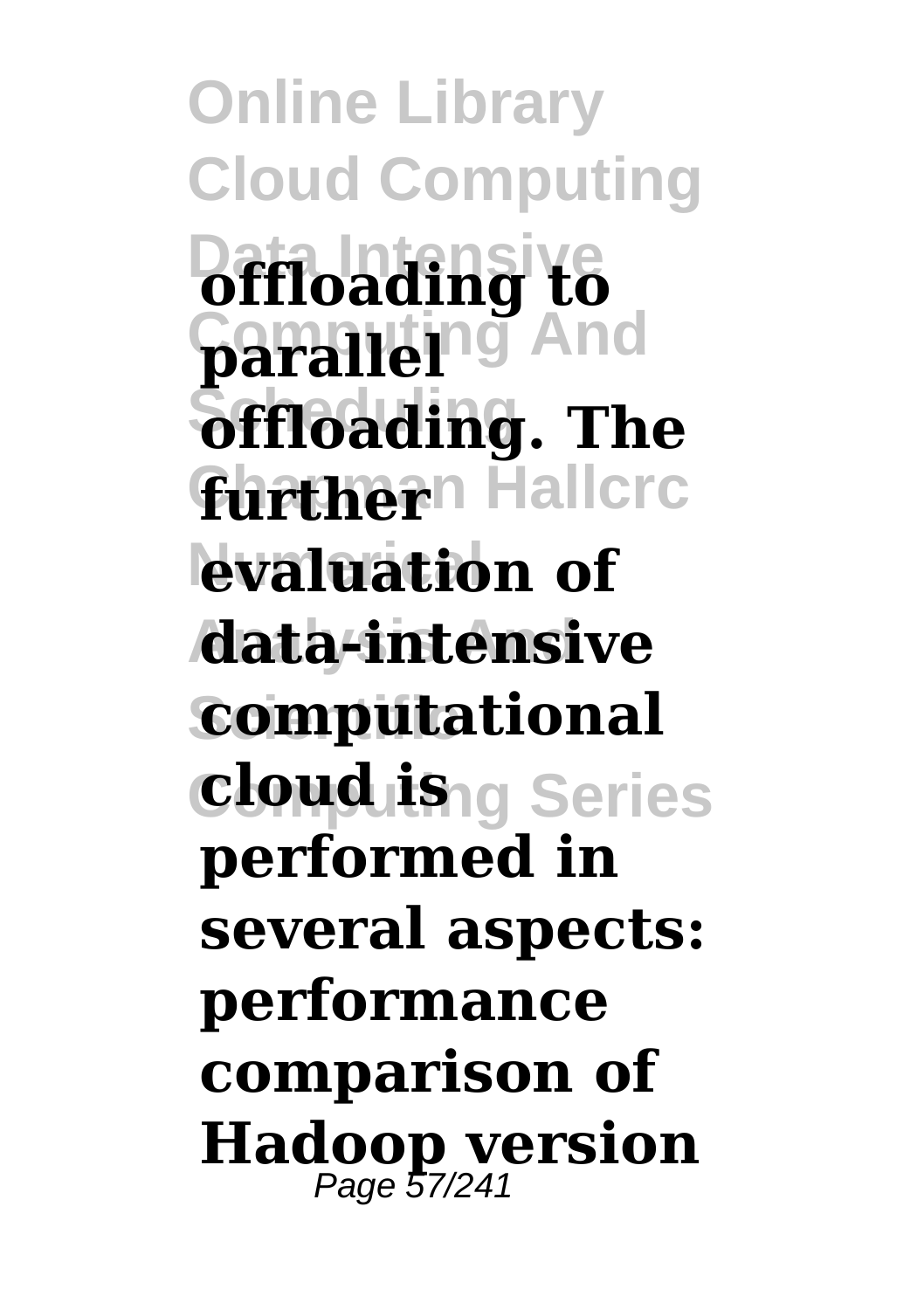**Online Library Cloud Computing Data Intensive 1 and version 2, Hadoop**ng And  $\delta$ verhead, **benefit of filerc Numerical compression, Analysis And and performance** of **Computing Series cloud storage to support small/large files. Finally, the performance of** Page 58/241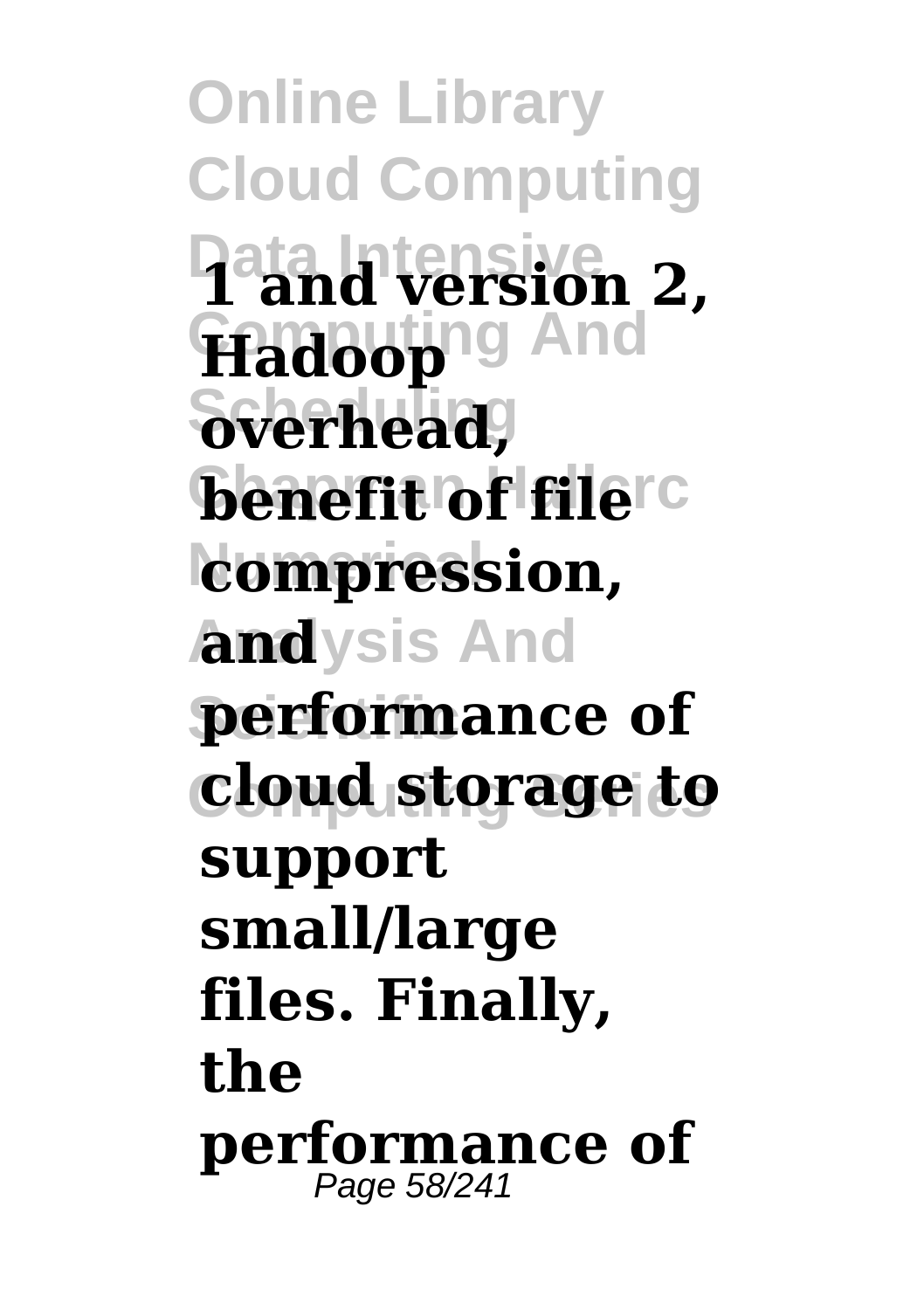**Online Library Cloud Computing Data Intensive the proposed Computing And message queue Scheduling is presented. Modern society Numerical requires a Analysis And specialized, persistent Computing Series approach to IT service delivery. Cloud computing offers the most logical answer** Page 59/241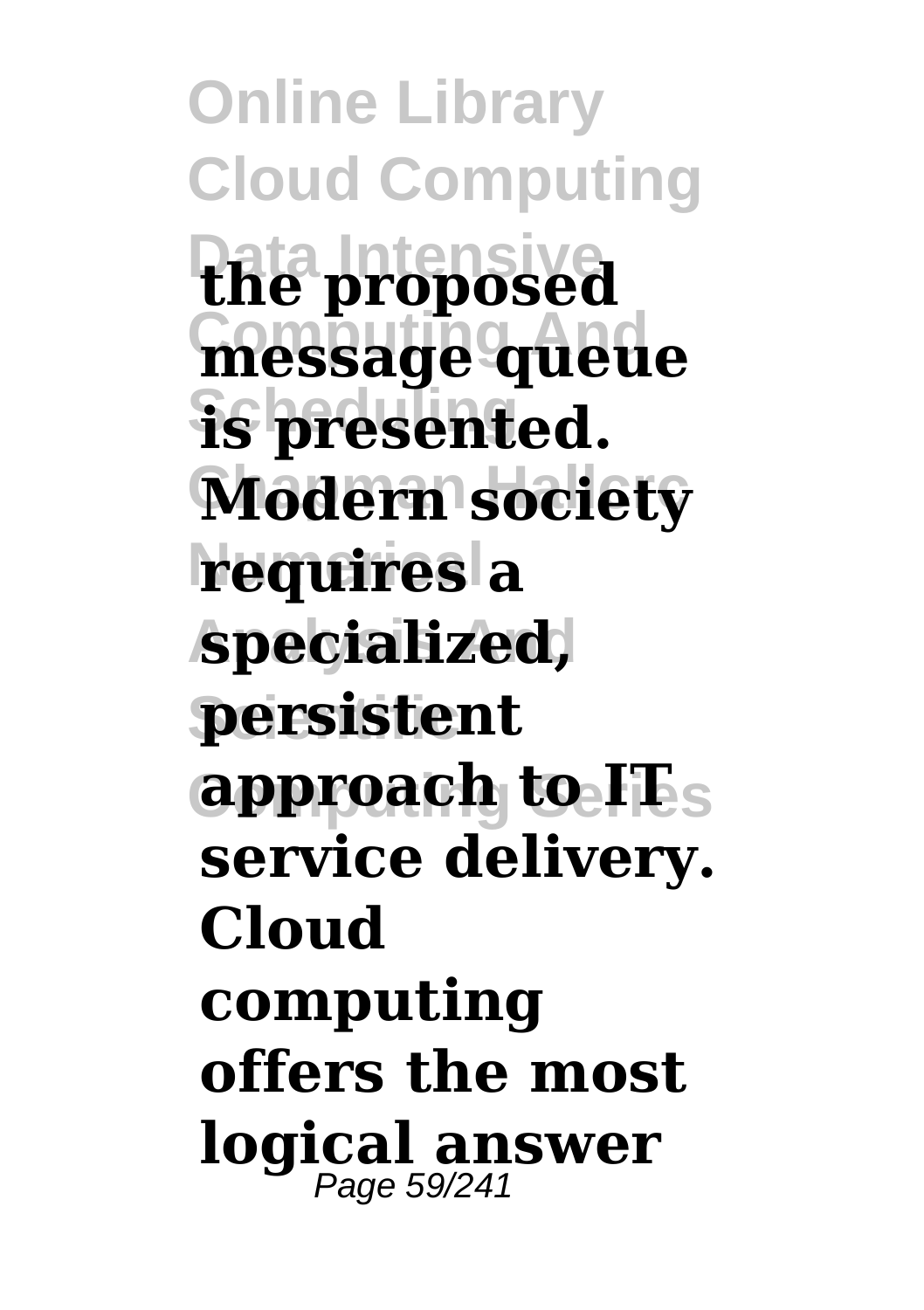**Online Library Cloud Computing Data Intensive through a Computing And highly dynamic Scheduling and virtualized Fesource made Numerical available by an increasing**d **Scientific number of Service**ing Series **providers. Advanced Research on Cloud** Computing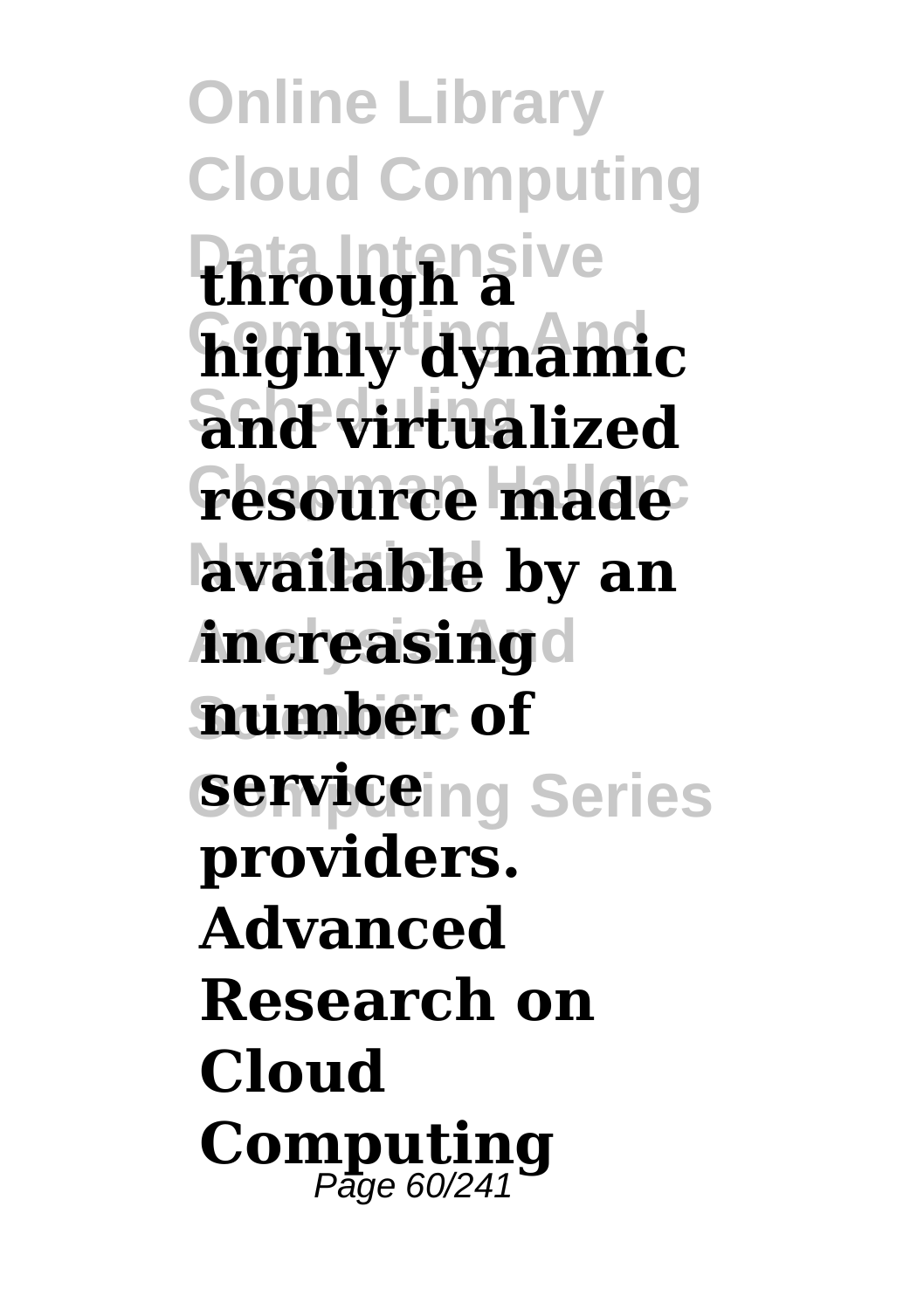**Online Library Cloud Computing Data Intensive Design and Applications**<sup>d</sup> **Scheduling shares the latest high**llcrc **quality research Analysis And results on cloud computing and explores the ries broad applicability and scope of these trends on an international** Page 61/241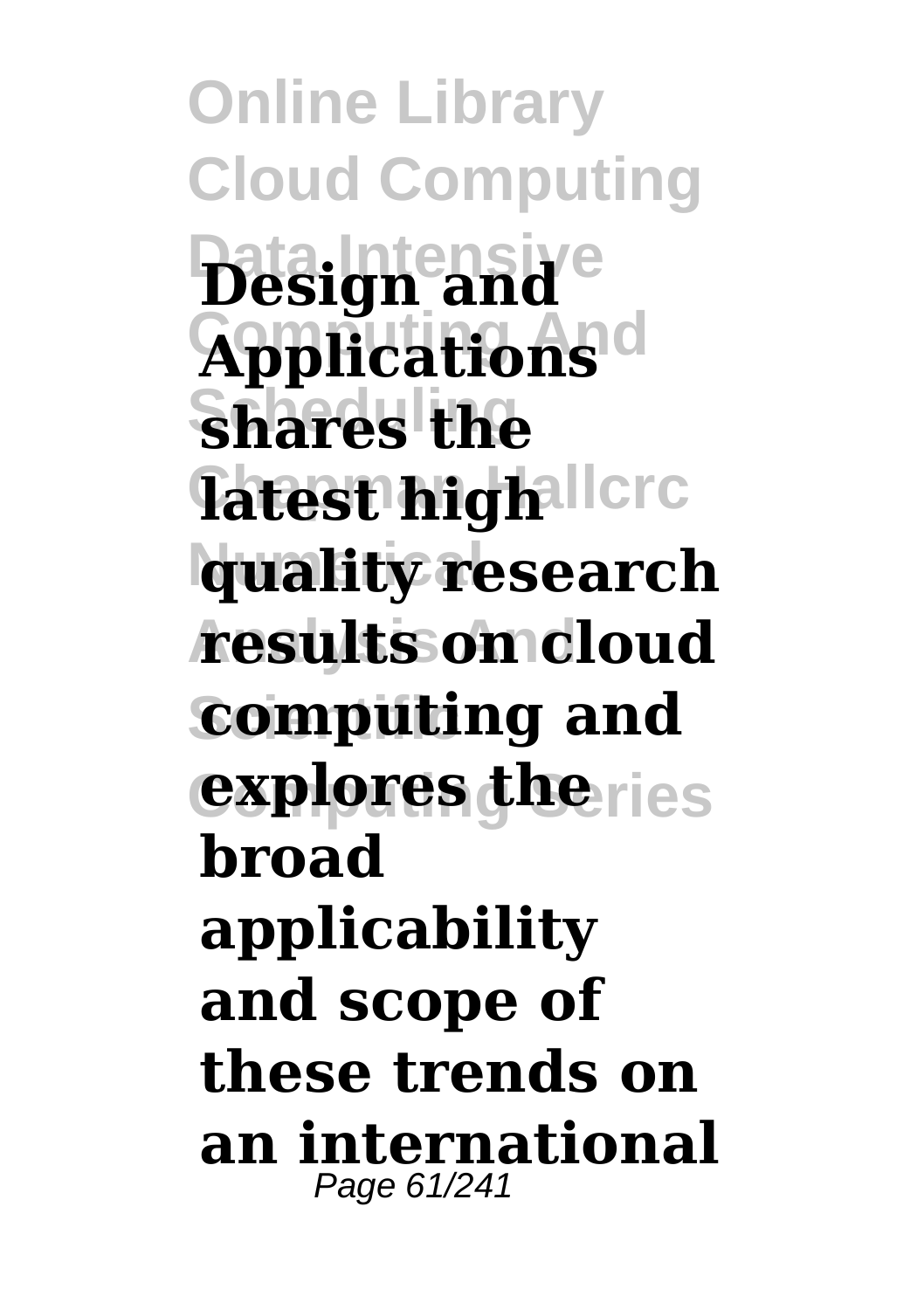**Online Library Cloud Computing Data Intensive scale, venturing**  $\frac{1}{2}$  **into the hotbutton** issue of  $T$  services llcrc **Numerical evolution and Analysis And what we need to do to be prepared for**ries **future developments in cloud computing. This book is an** Page 62/241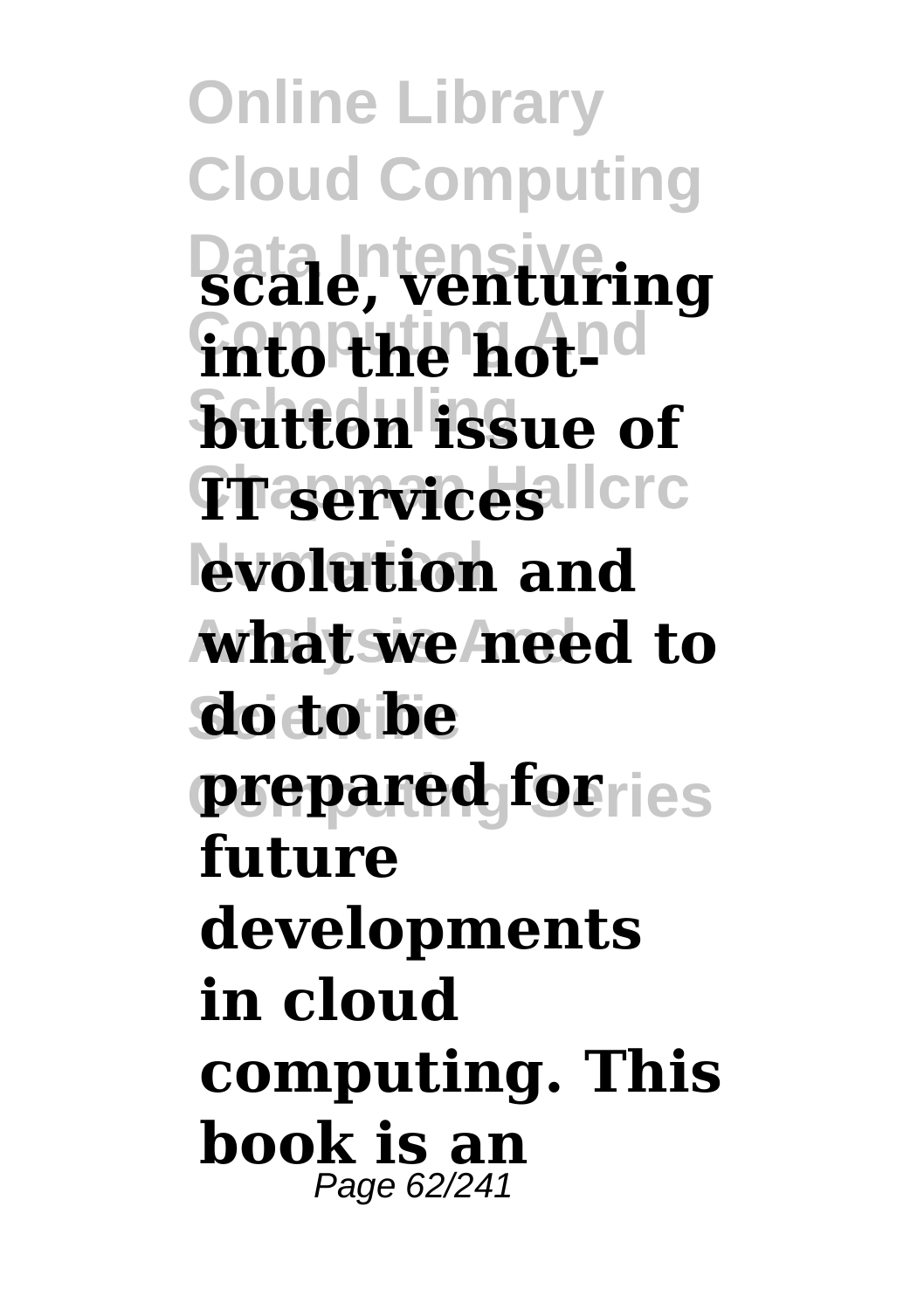**Online Library Cloud Computing Data Intensive essential Computing And reference source** for **researchers and practitioners in Analysis And the field of cloud**ific **computing, as well as a guide for students, academics, or anyone seeking to learn more** Page 63/241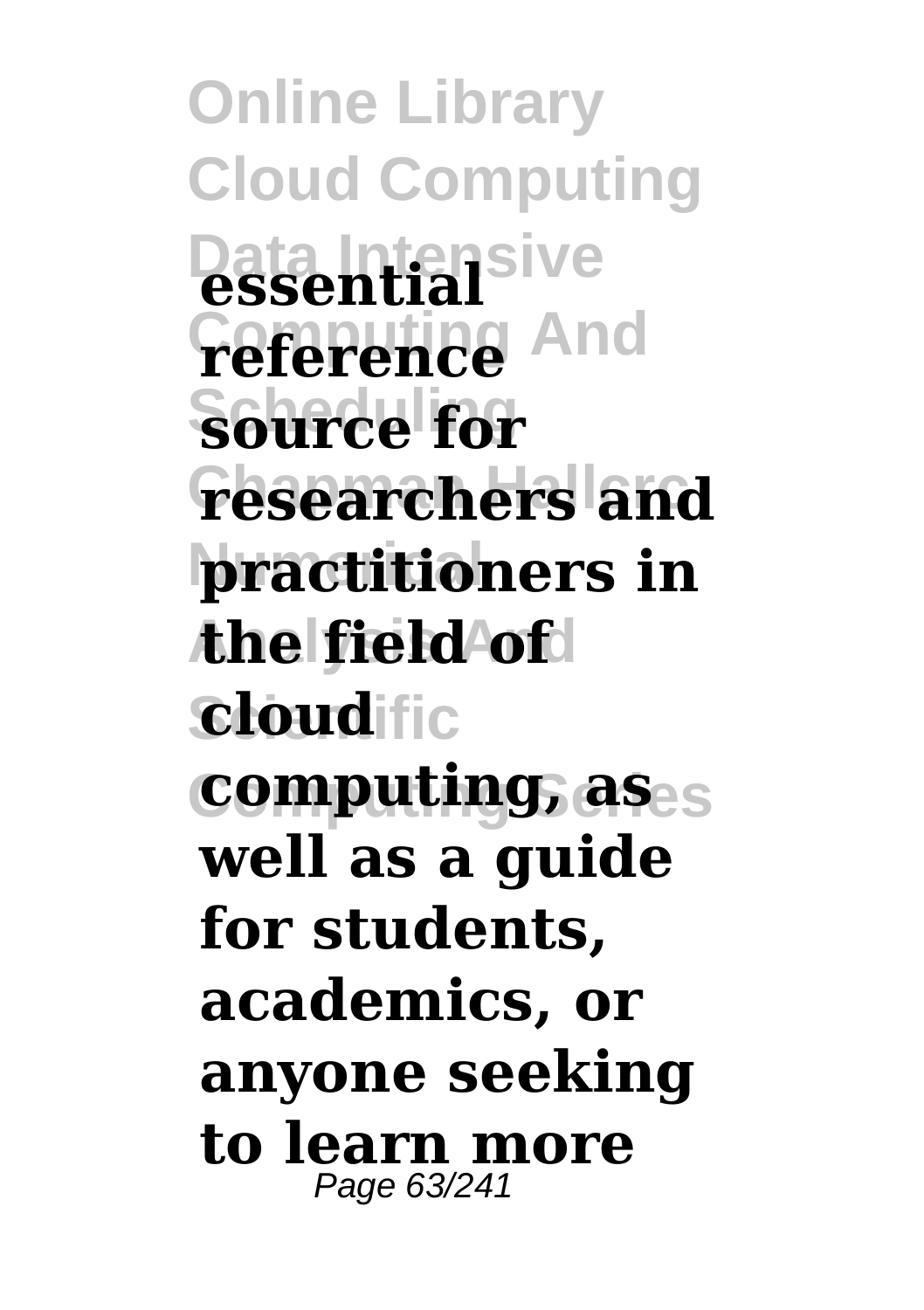**Online Library Cloud Computing Data Intensive about Computing And advancement in Scheduling IT services. Chapman Hallcrc This publication features chapters** and **covering a broad range of** s **relevant topics, including cloud computing for egovernment, cloud** Page 64/241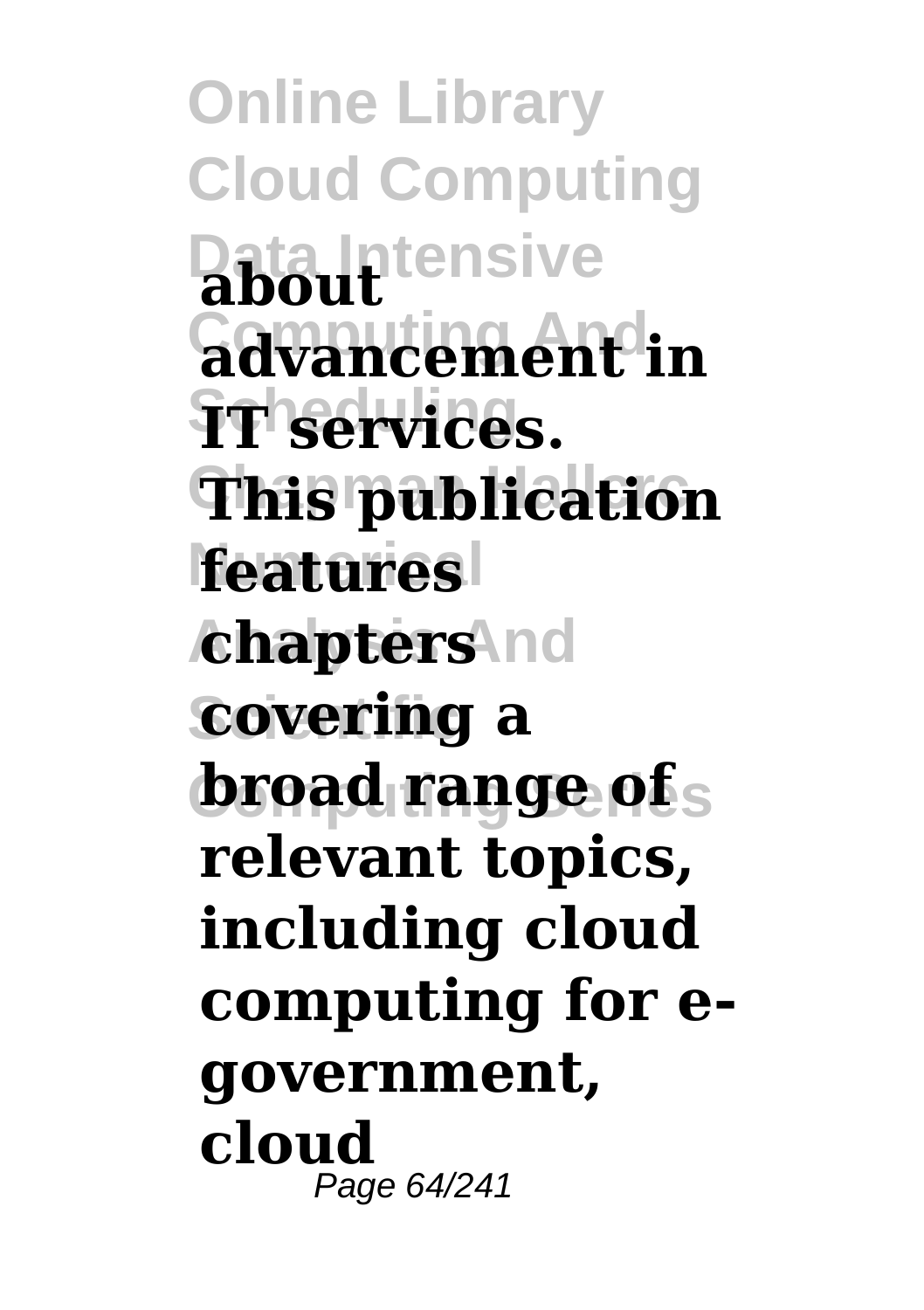**Online Library Cloud Computing Data Intensive computing in Computing And the public** Sector, security *fh* **the cloud, cre hybrid** clouds **Analysis And and outsourced Scientific data, IT service Computing Series personalization, and supply chain in the cloud. Proceedings of Datacloud** Page 65/241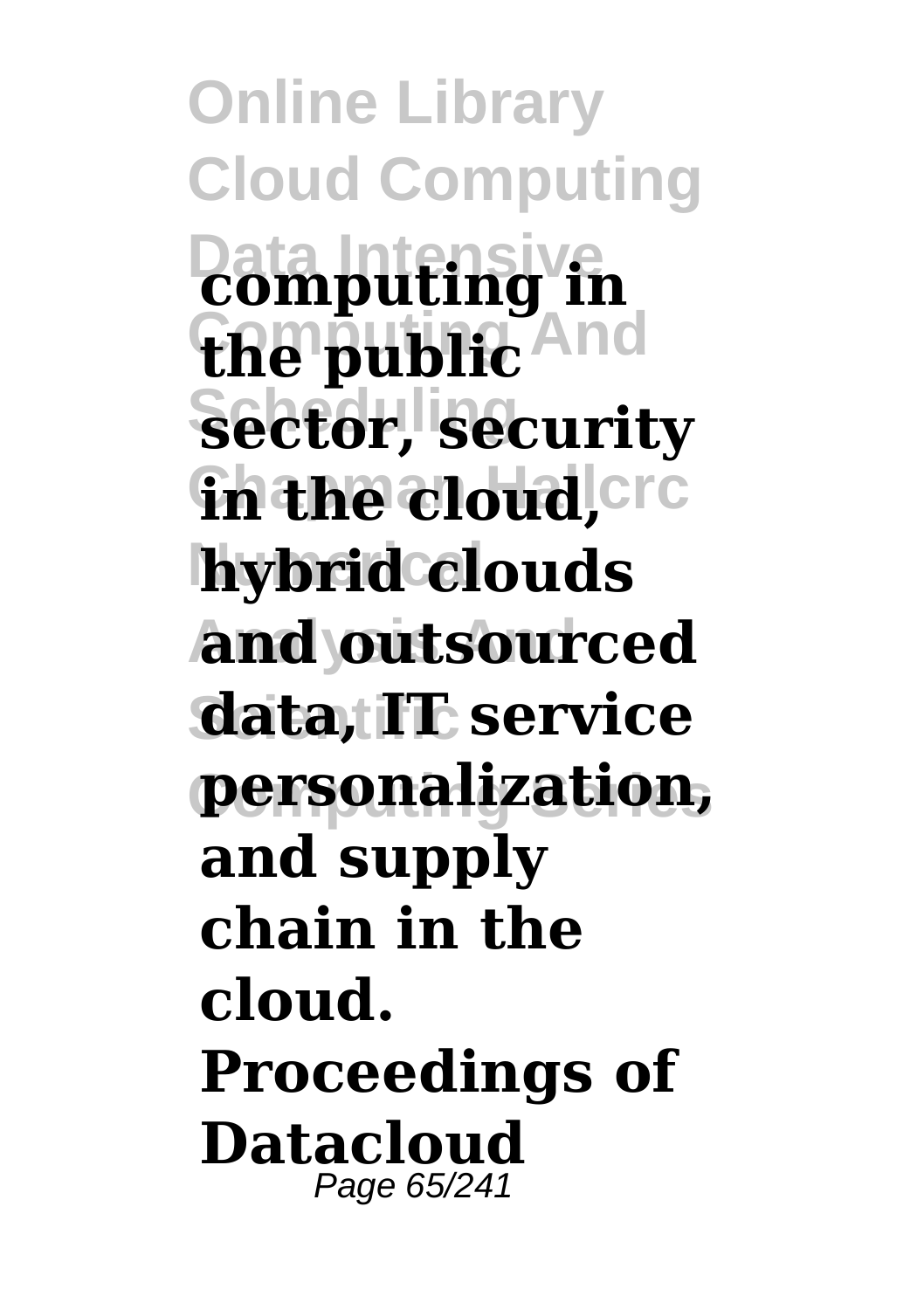**Online Library Cloud Computing Data Intensive 2016: 7th Computing And International Scheduling Workshop on** Data-Intensive<sup>C</sup> **Computing in Analysis And the Clouds Scientific Building Applications**ries **and Infrastructure in the Cloud Handbook of Research on** Page 66/241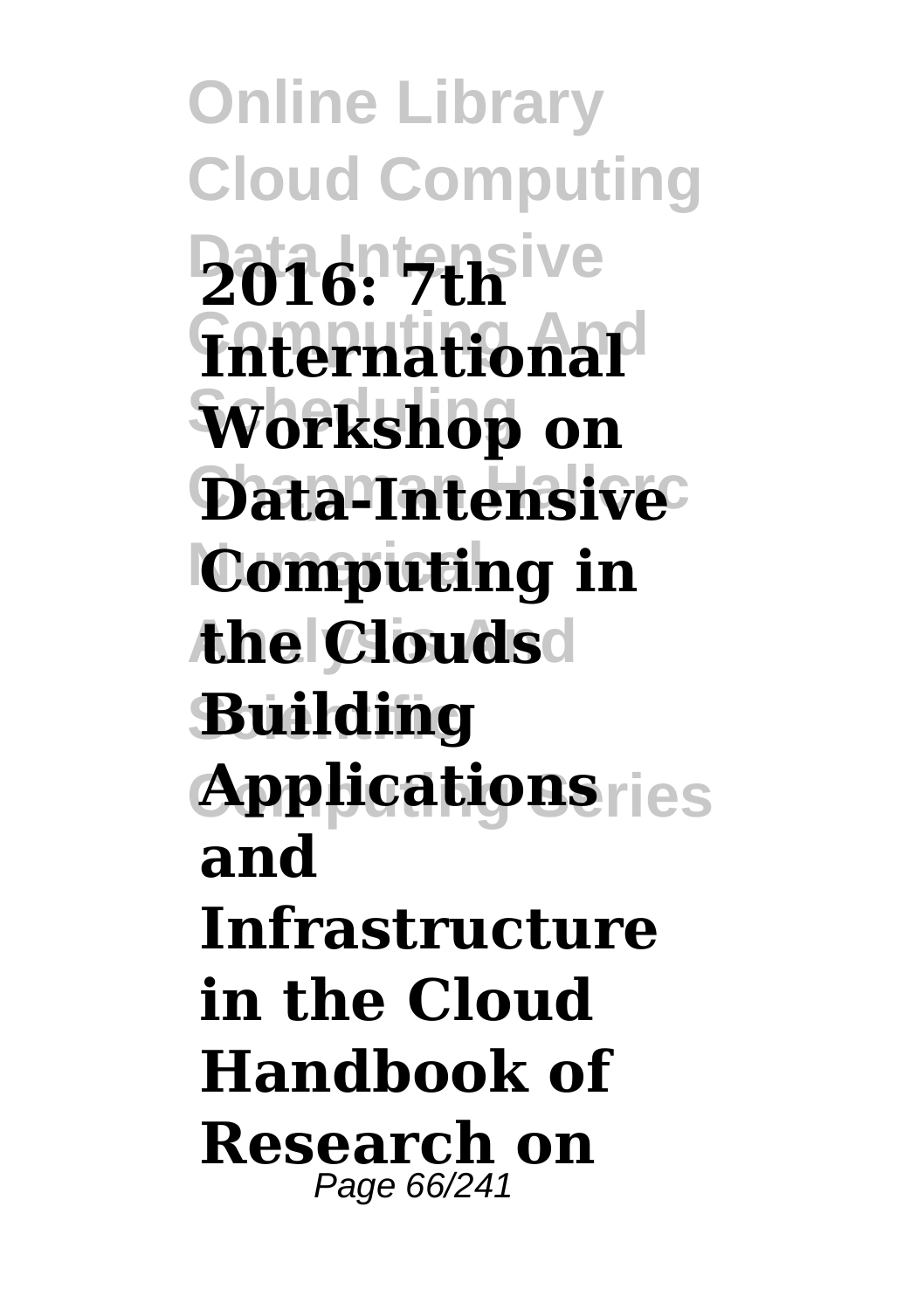**Online Library Cloud Computing Data Intensive Scalable Computing And Computing Scheduling Technologies Foundations**cre **land**erical **Analysis And Applications Scientific Programming Progress in**eries **Computing, Analytics and Networking Knowledge Management in** Page 67/241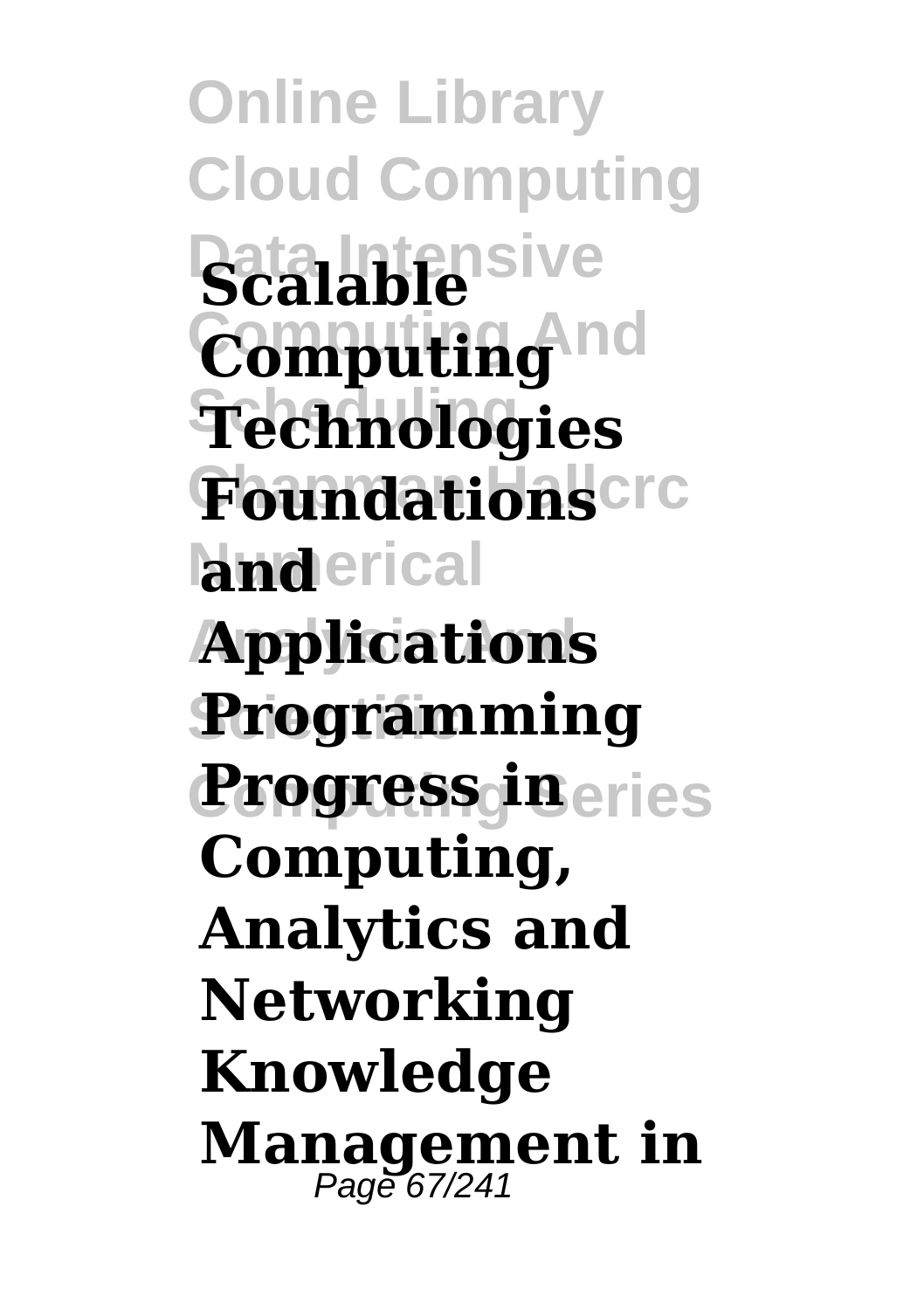**Online Library Cloud Computing Data Intensive the Computing And Development of Scheduling Data-Intensive Systems** Hallcrc **Numerical** The digital age has presented and exponential growth in the amount of ries data available to individuals looking to draw conclusions based on given or collected Page 68/241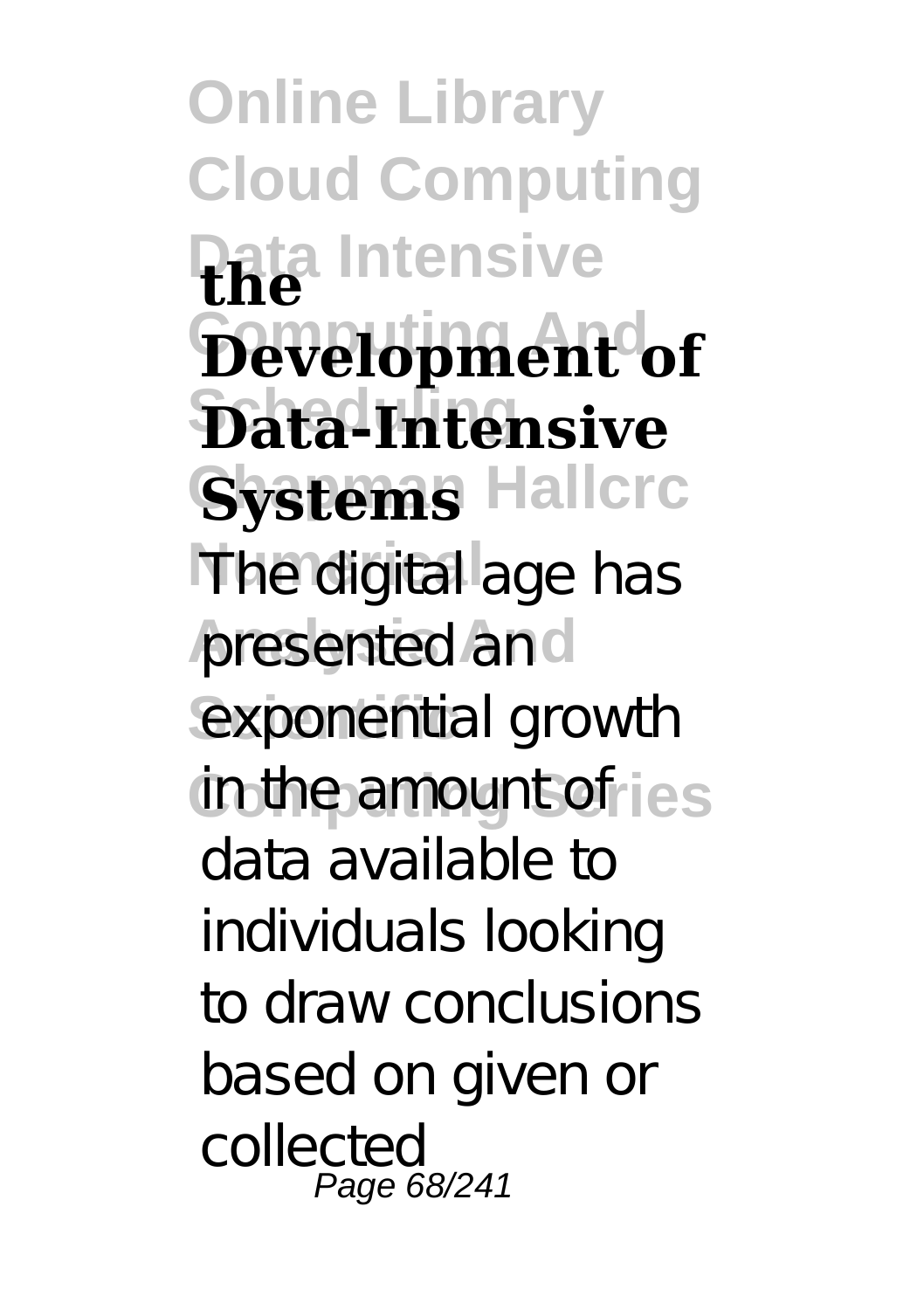**Online Library Cloud Computing Information across Computing And Challenges** associated with the analysis, security, sharing, storage, and visualization of large and complex s data sets continue to plague data scientists and analysts alike as traditional data Page 69/241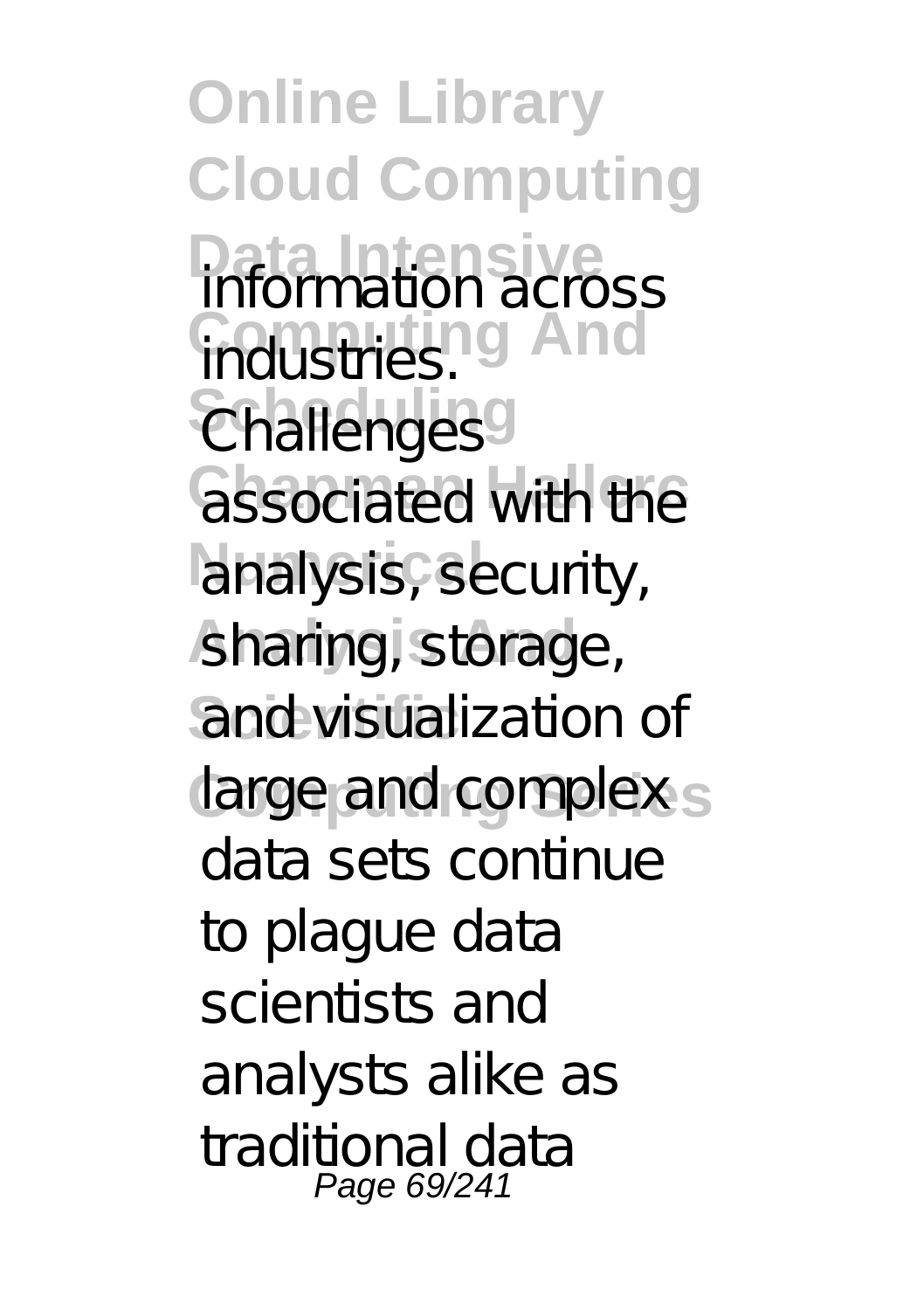**Online Library Cloud Computing Data Intensive** processing applications struggle **fo** adequately manage big datarc The Handbook of **Analysis And** Research on Big Data Storage and Visualization Series Techniques is a critical scholarly resource that explores big data analytics and Page 70/241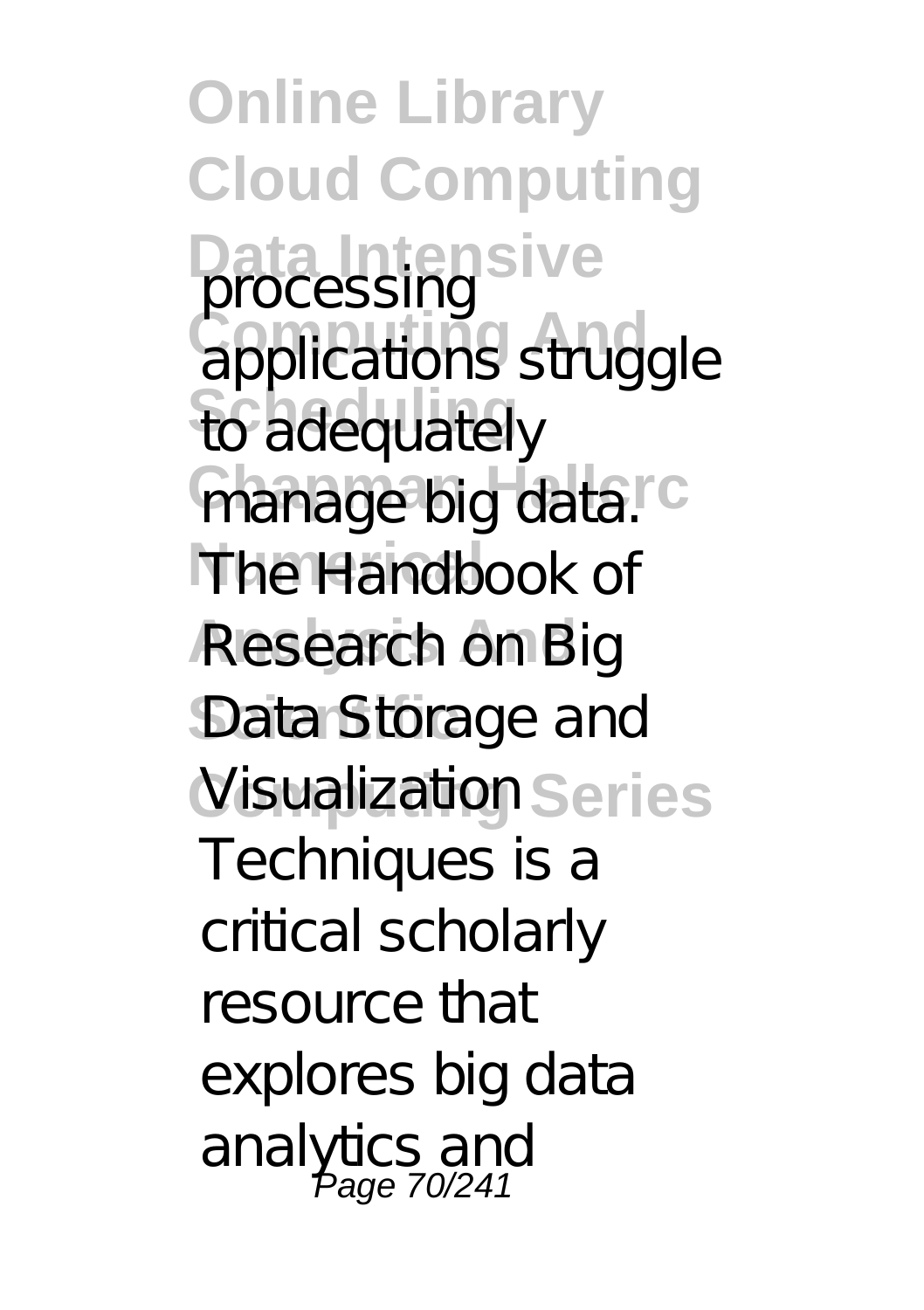**Online Library Cloud Computing Data Intensive Computing And Scheduling** developing a broad **Understanding of C** lissues pertaining to **Analysis And** the use of big data **Scientifical** sciplinary fields. Featuring ries technologies and their role in coverage on a broad range of topics, such as architecture patterns, Page 71/241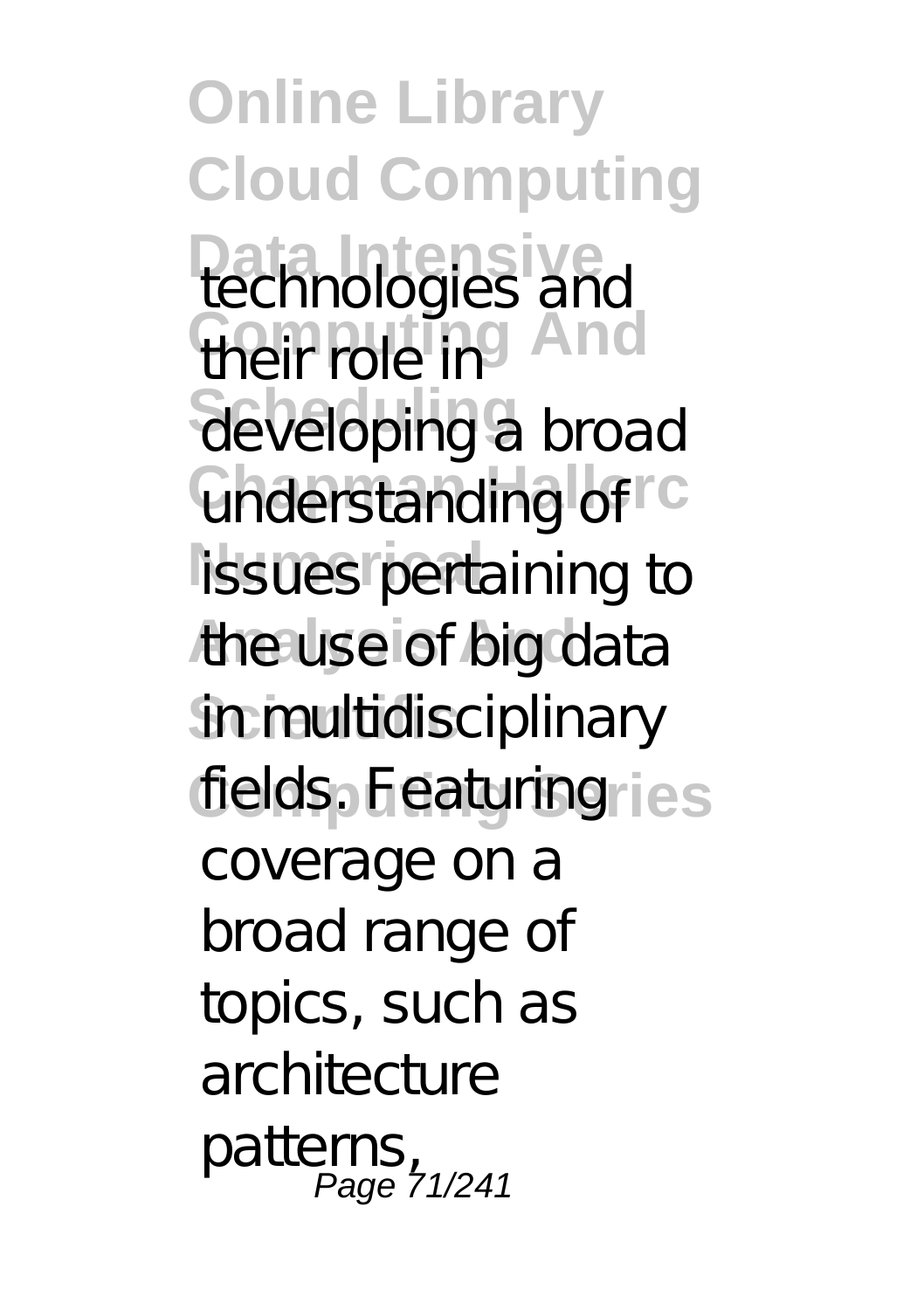**Online Library Cloud Computing Data Intensive** systems, and **nd**  $\widetilde{\mathsf{comput}}$  tional **Chargy, this Hallcrc** publica tion is geared towards professionals, researchers, and les students seeking current research and application topics on the subject. Page 72/241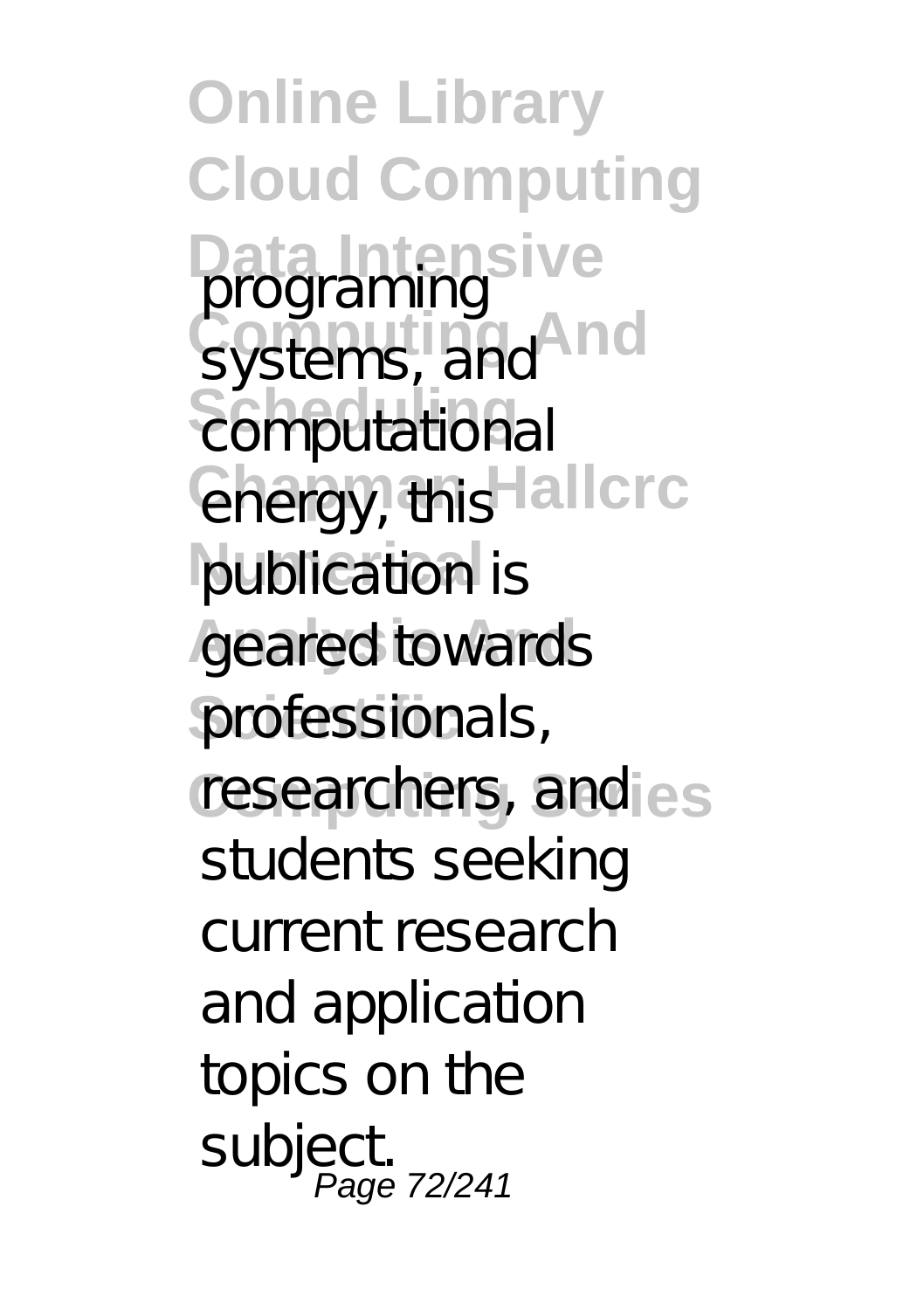**Online Library Cloud Computing** With the evolution of **Computing And** digitized data, our Society has become dependent on Ilcrc services to extract **Analysis And** valuable information and enhance decision making bys individuals, businesses, and government in all aspects of life. Therefore, emerging<br>Page 73/241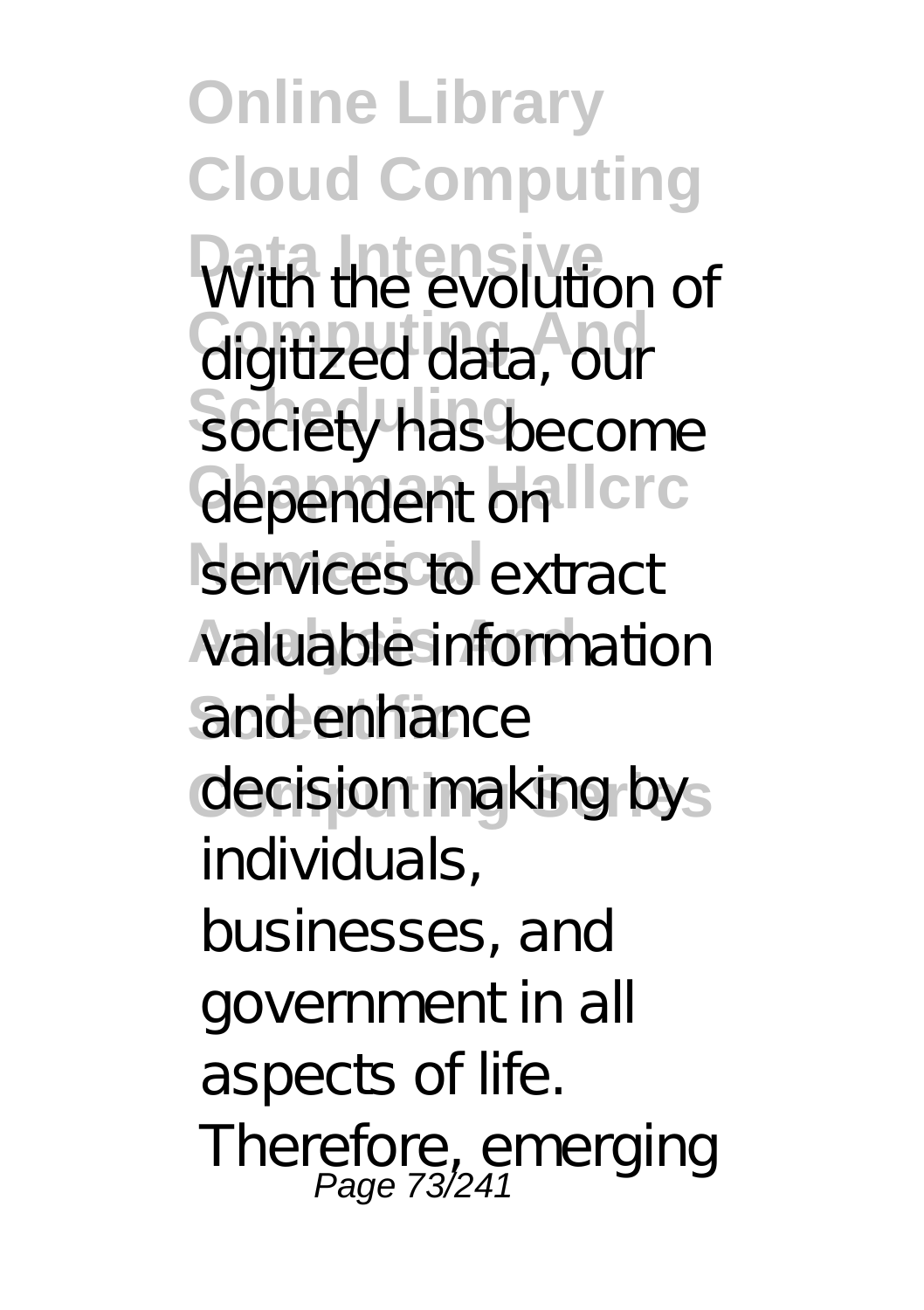**Online Library Cloud Computing Data Litersive infrastructures** for Storage have been **Widely thought of as the next generation** solution for the reliance on data increases. Dataries Intensive Storage Services for Cloud Environments provides an overview of the Page 74/241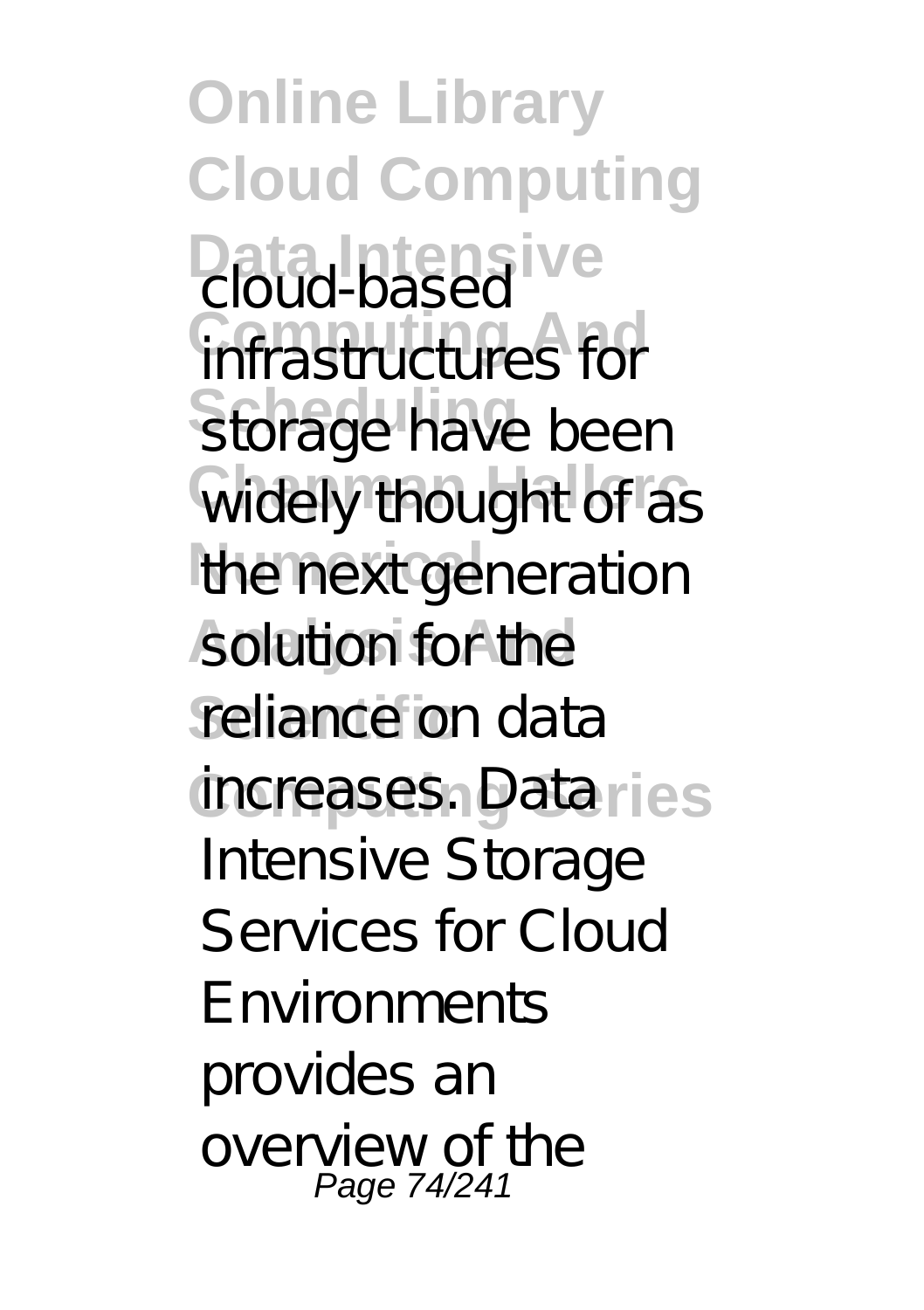**Online Library Cloud Computing Data Intensive** current and potential **Computing And** approaches towards data storage Services and its crc relationship to cloud **Analysis And** environments. This reference source brings togethereries research on storage technologies in cloud environments and various disciplines useful for<br>Page 75/241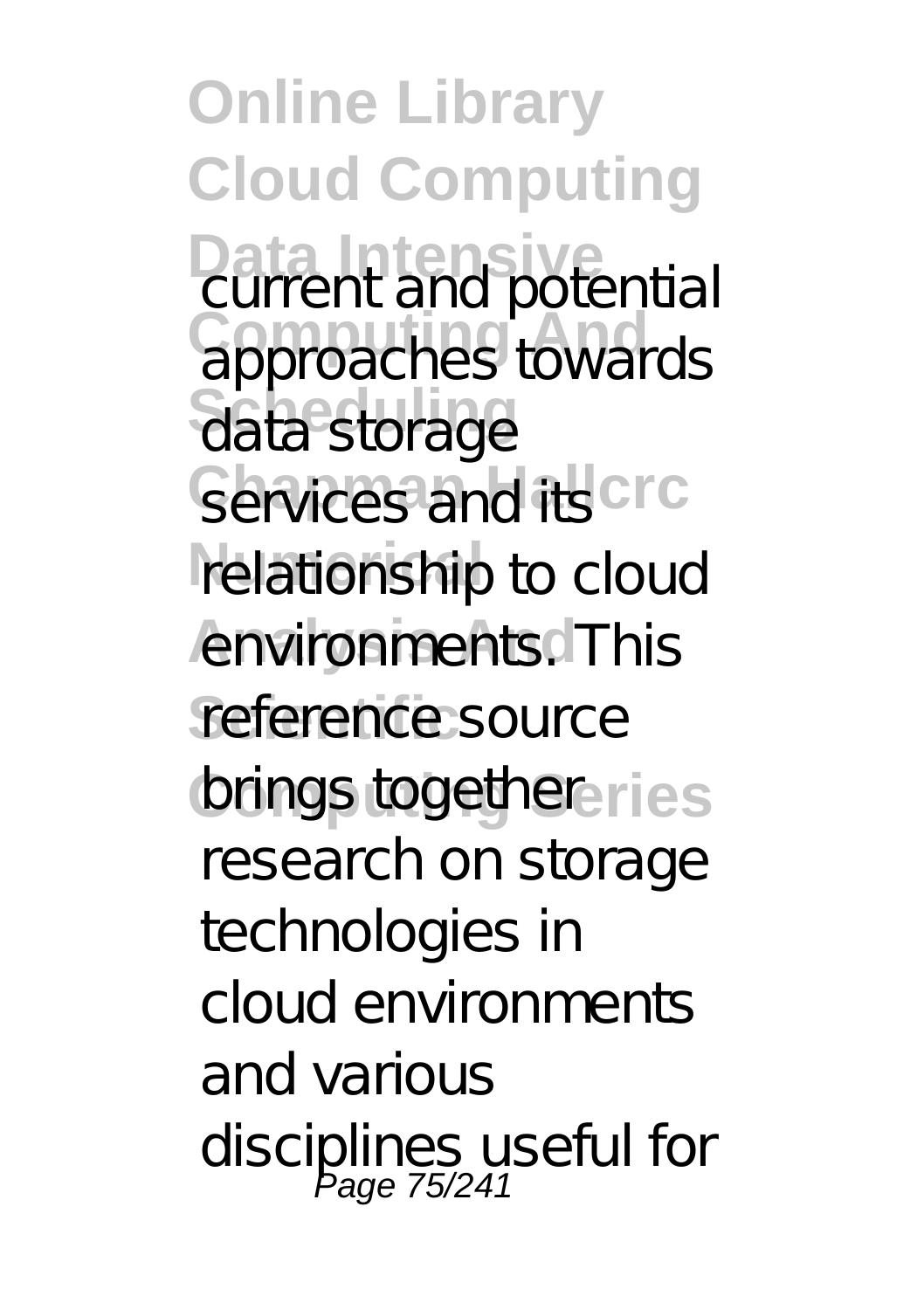**Online Library Cloud Computing both professionals Computing And** and researchers. **Scheduling** The book 'Data **Intensive Computing** Applications for Big Data'y sdiscusses the technical concepts of big data, dataries intensive computing through machine learning, soft computing and parallel computing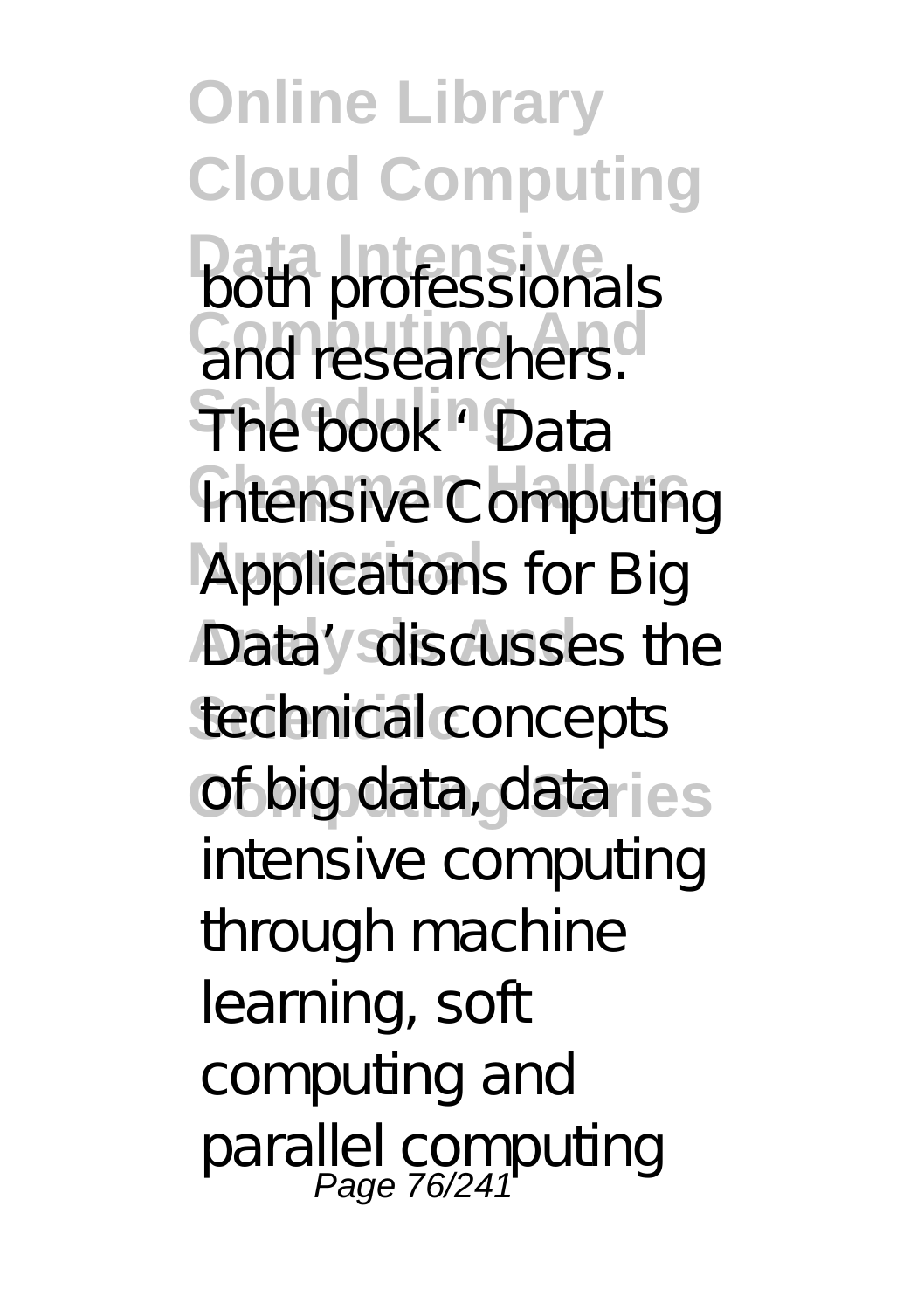**Online Library Cloud Computing Data Intensive** paradigms. It brings together ing And researchers to report their latest<sup>rc</sup> results or progress **Annthe development** of the above mentioned areas.ies Since there are few books on this specific subject, the editors aim to provide a common Page 77/241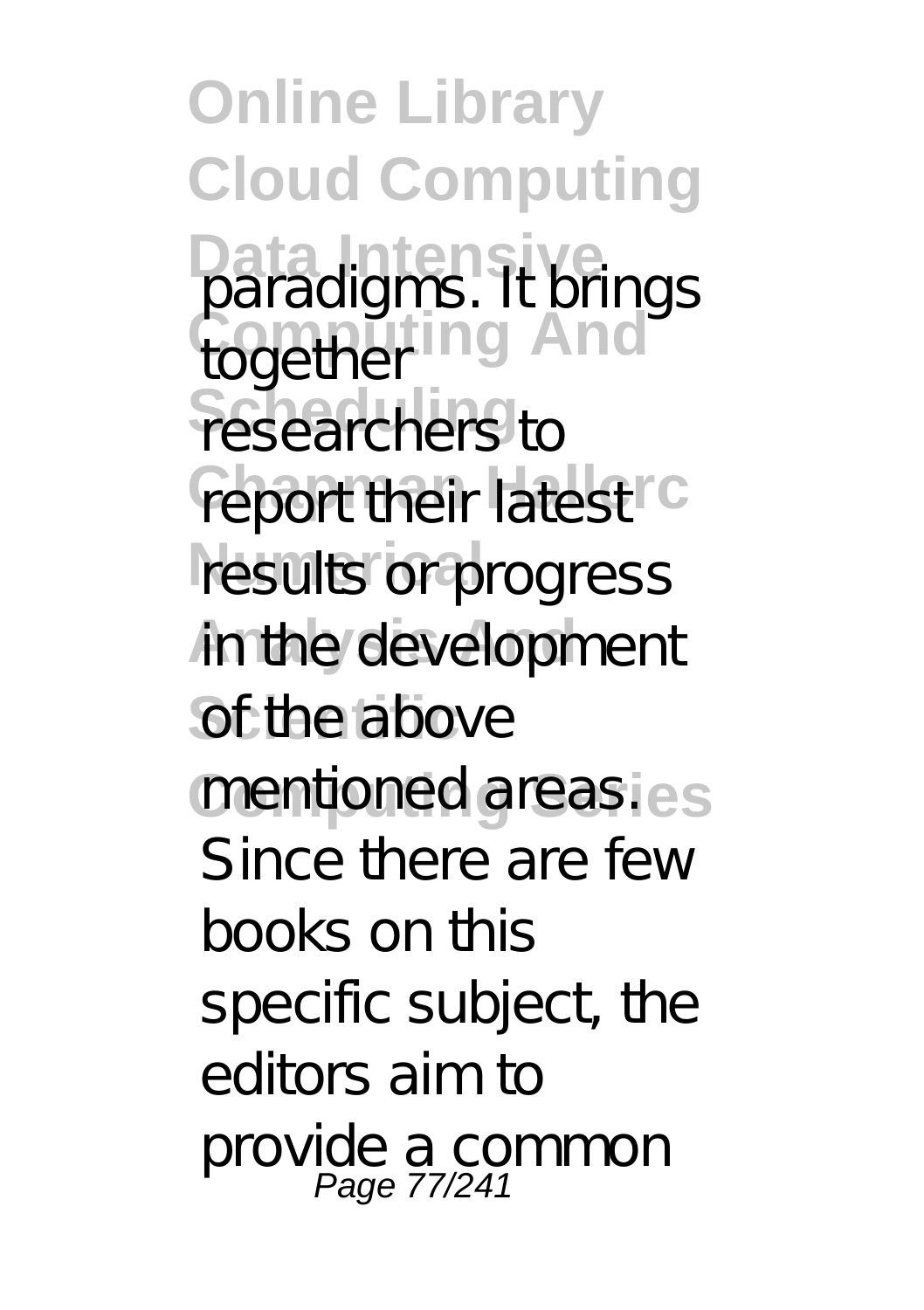**Online Library Cloud Computing Data Intensive** platform for researchers working **Scheduling** in this area to **Exhibit their novel<sup>c</sup>** findings. The book **is intended as a** reference work for advancedng Series undergraduates and graduate students, as well as multidisciplinary, interdisciplinary and Page 78/241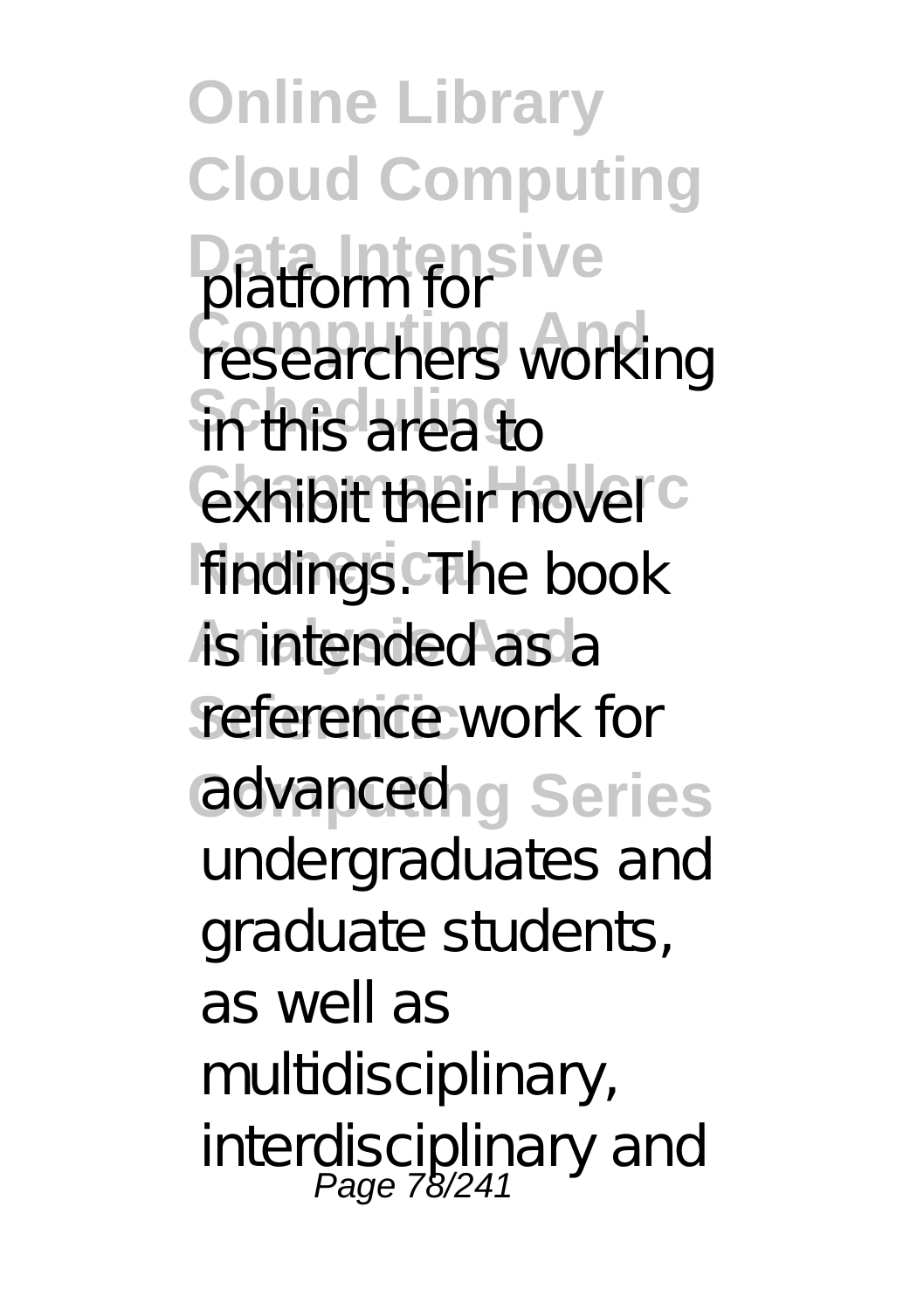**Online Library Cloud Computing Transdisciplinary research workers** and scientists on the Subjects of big data and cloud/parallel **Analysis And** and distributed computing, and explains didactically many of the core concepts of these approaches for practical applications. It is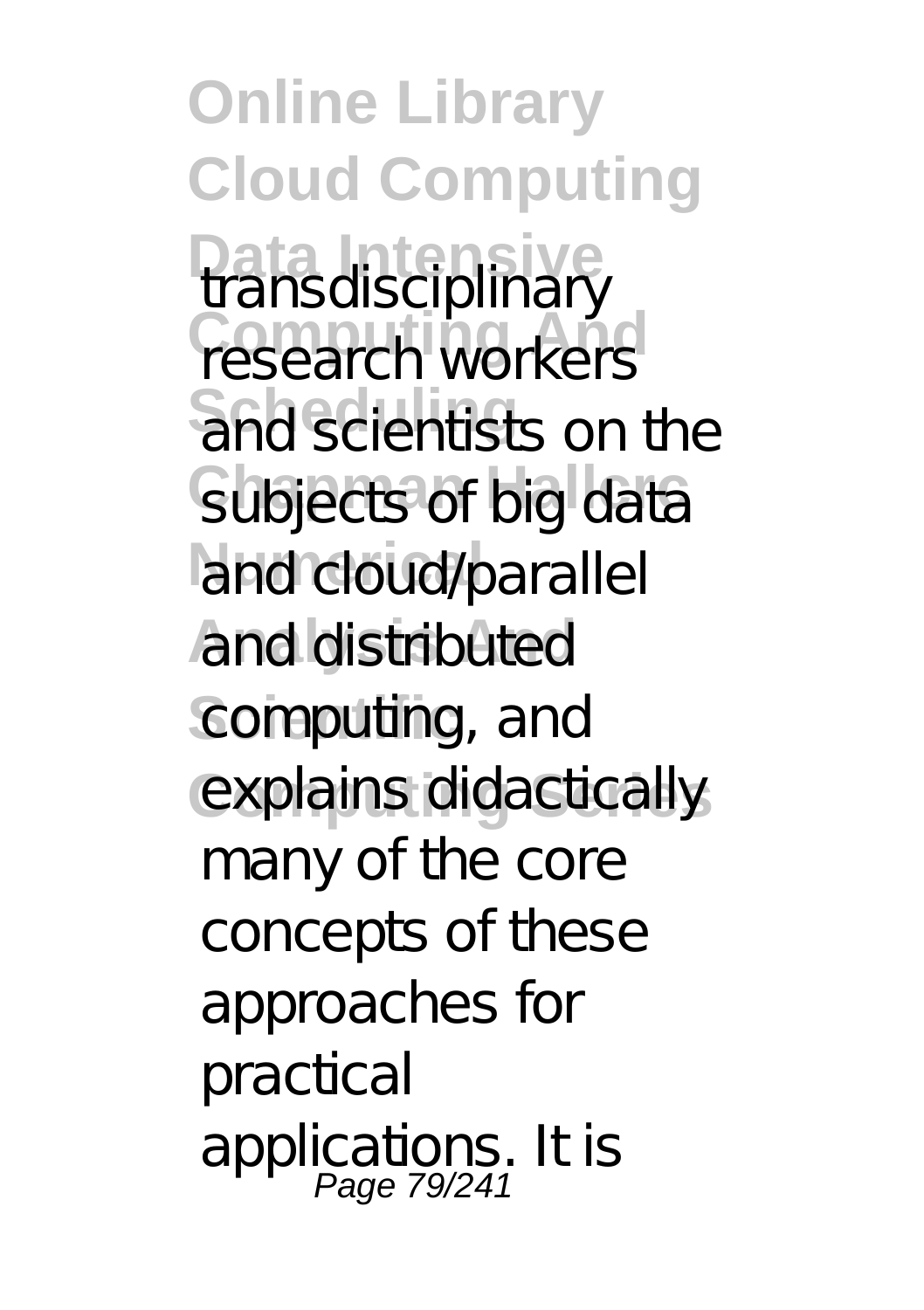**Online Library Cloud Computing Drganized into 24** chapters providing a  $\varepsilon$ omprehensive **C**verview of big data analysis using parallel computing and addresses the complete dataeries science workflow in the cloud, as well as dealing with privacy issues and the challenges faced in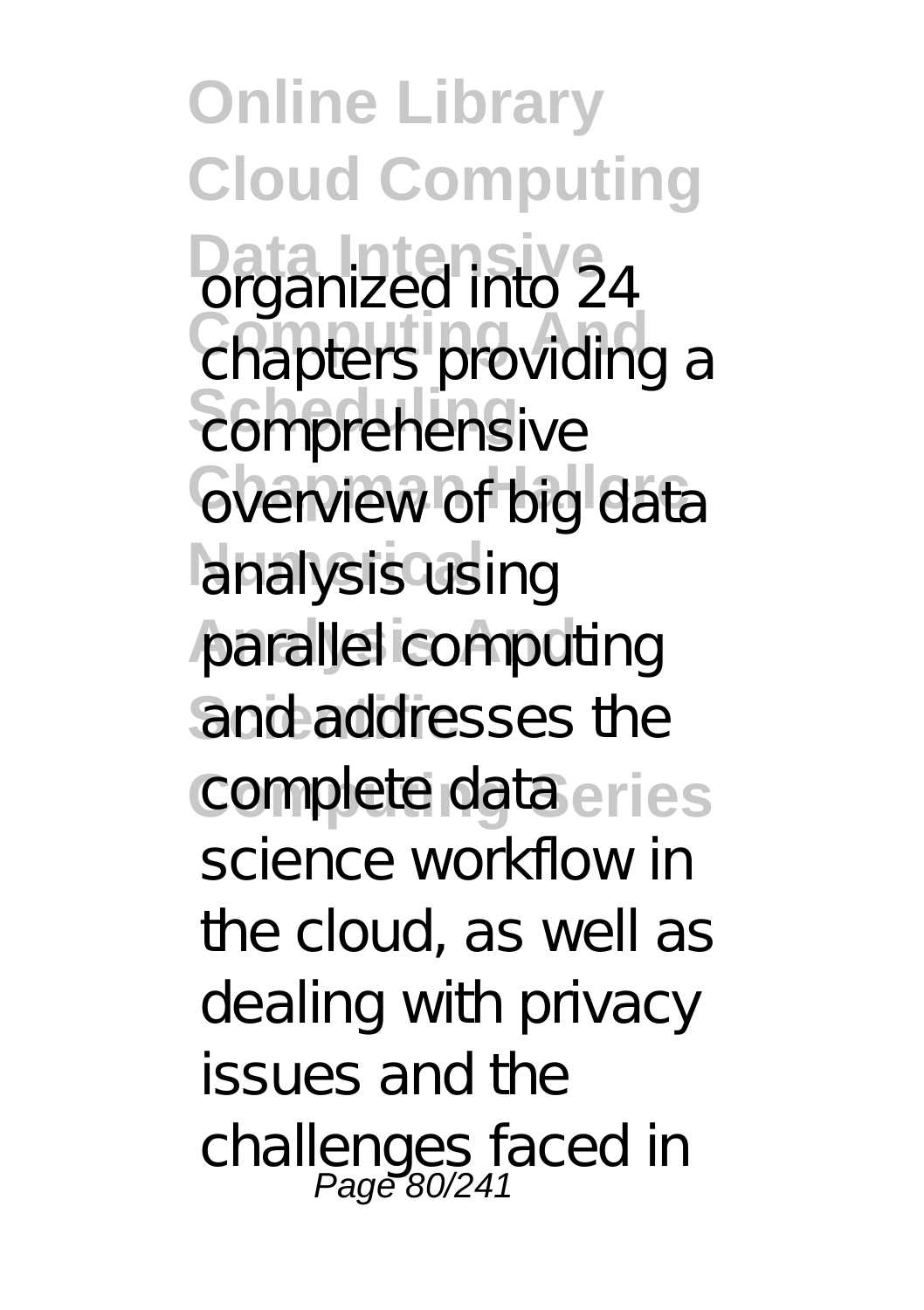**Online Library Cloud Computing Data Intensive** a data-intensive Cloud computing<sup>o</sup>  $\overline{\text{e}}$  fivironment. The **book explores both** fundamental and **Analysis And** high-level concepts, and will serve as a manual for those ins the industry, while also helping beginners to understand the basic and advanced Page 81/241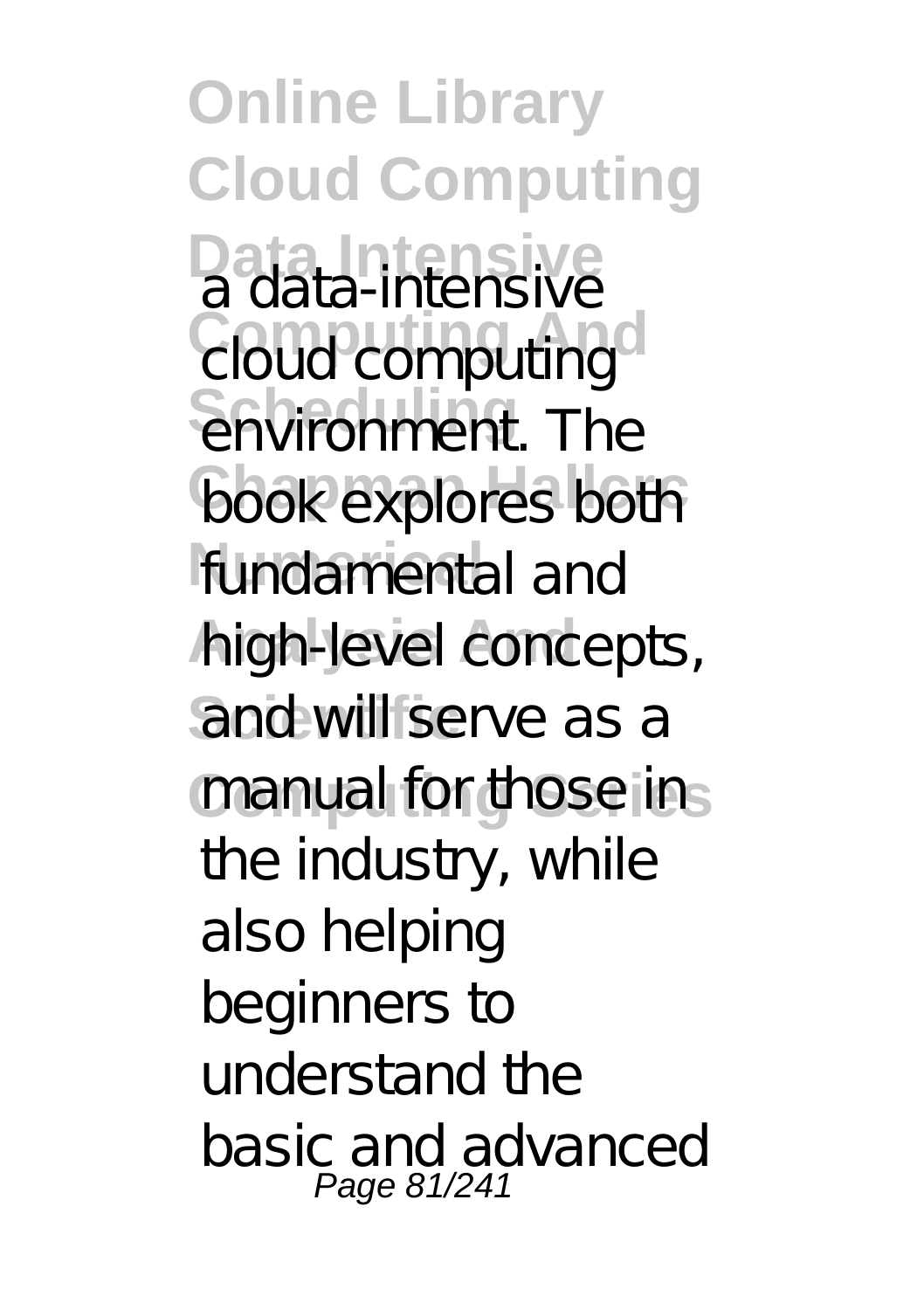**Online Library Cloud Computing Data Intensive** aspects of big data **Computing And**  $\overline{\textrm{completing}}$ . **Big Data Analytics** for Sensor-Network **Collected And Intelligence explores** state-of-the-arteries methods for using advanced ICT technologies to perform intelligent analysis on sensor<br>Page 82/241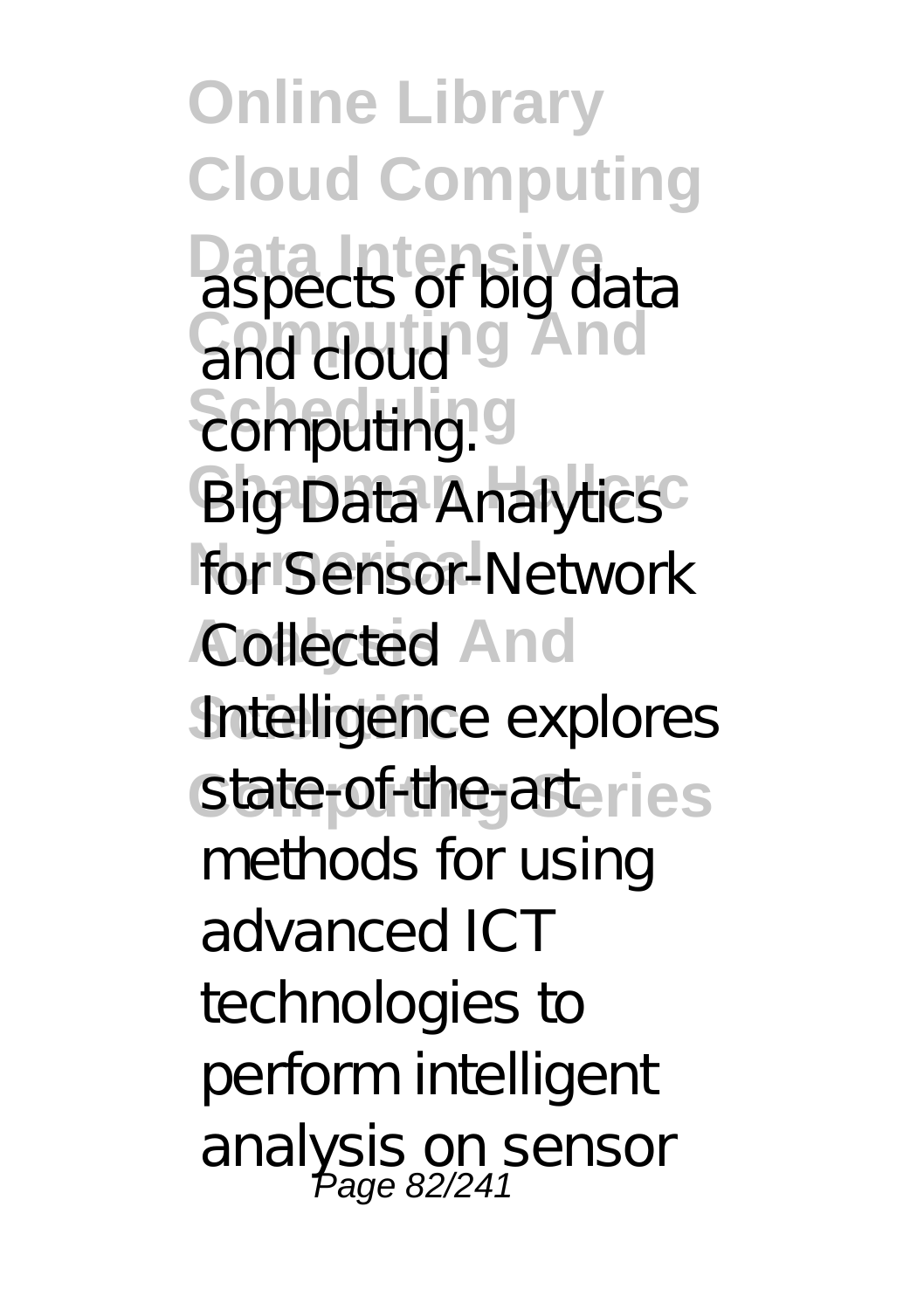**Online Library Cloud Computing Collected data**. The **Computing And** book shows how to **Scheduling** develop systems that automatically<sup>c</sup> detect natural and **Analysis And** human-made events, how to examine people'<sub>i</sub>ss behaviors, and how to unobtrusively provide better services. It begins by exploring big<br>Page 83/241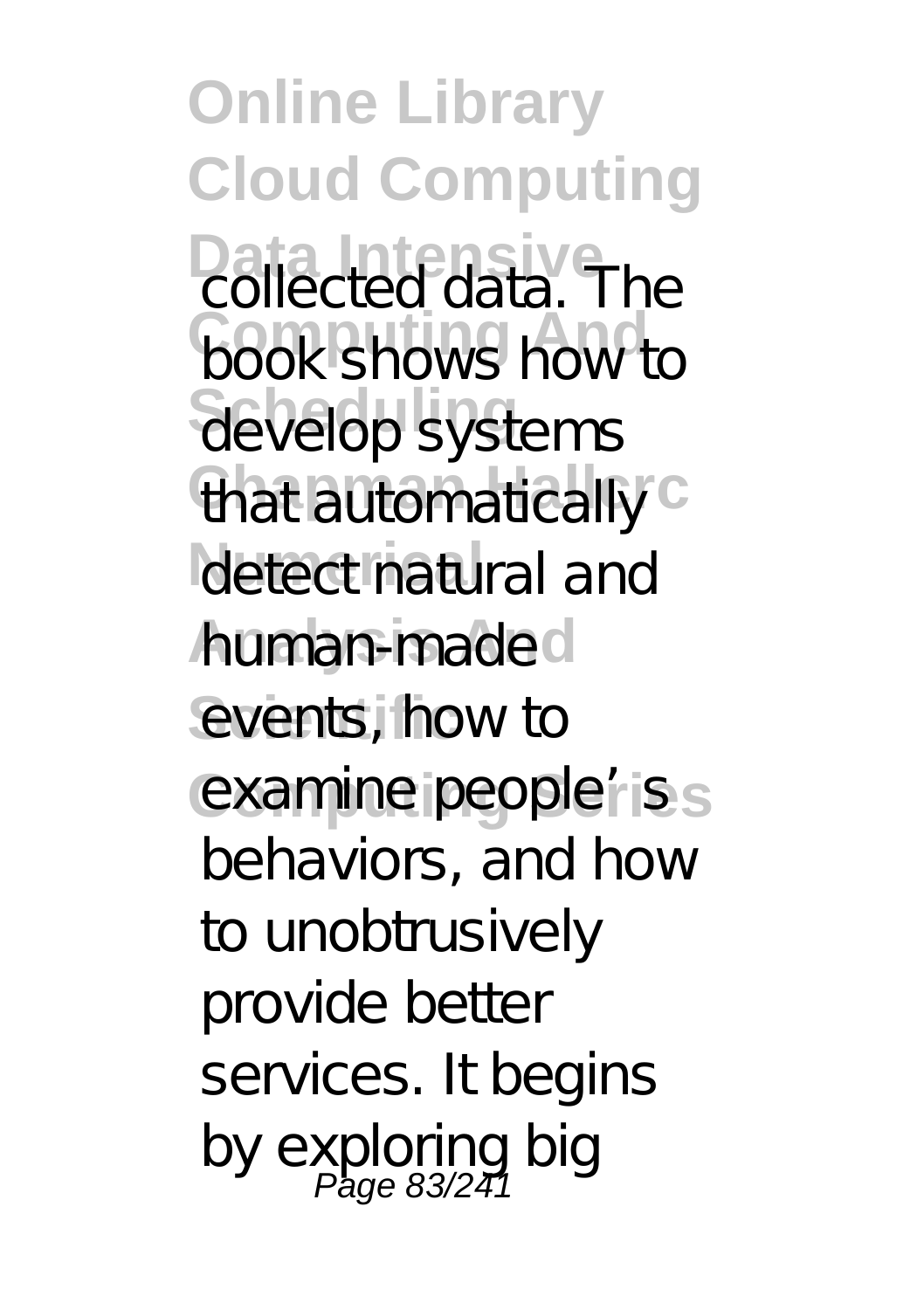**Online Library Cloud Computing** data architecture **Computing And** and platforms,  $\overline{\text{covering}}$  the cloud Computing Hallcrc infrastructure and **Analysis And** how data is stored and visualized. The book then exploress how big data is processed and managed, the key security and privacy issues involved, and<br>Page 84/241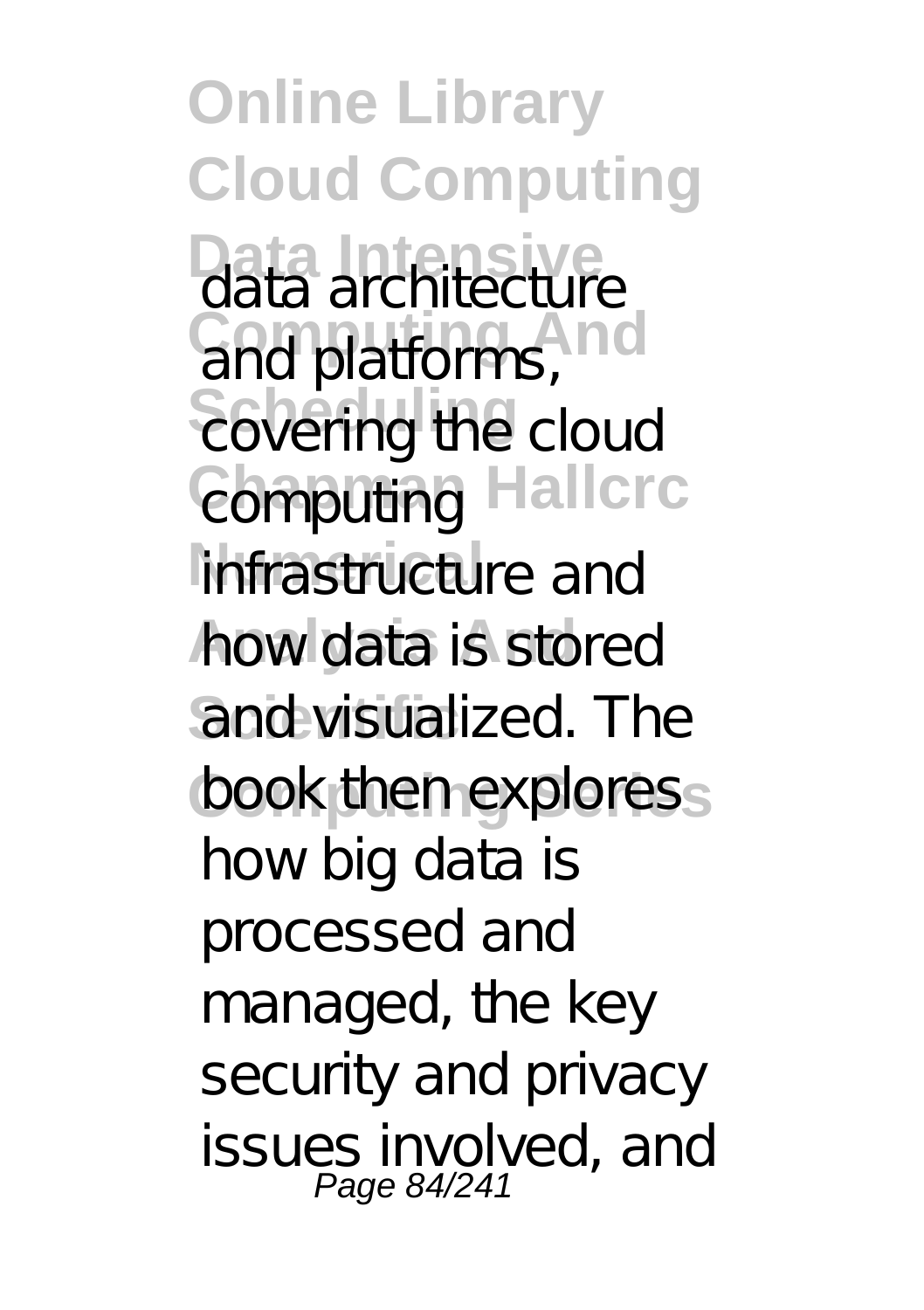**Online Library Cloud Computing** the approaches **used to ensure data**  $\frac{1}{2}$  Guality. **In addition**, readers will find a<sup>rc</sup> thorough al examination of big data analytics, **Computing Series** analyzing statistical methods for data analytics and data mining, along with a detailed look at big data intelligence,<br>Page 85/241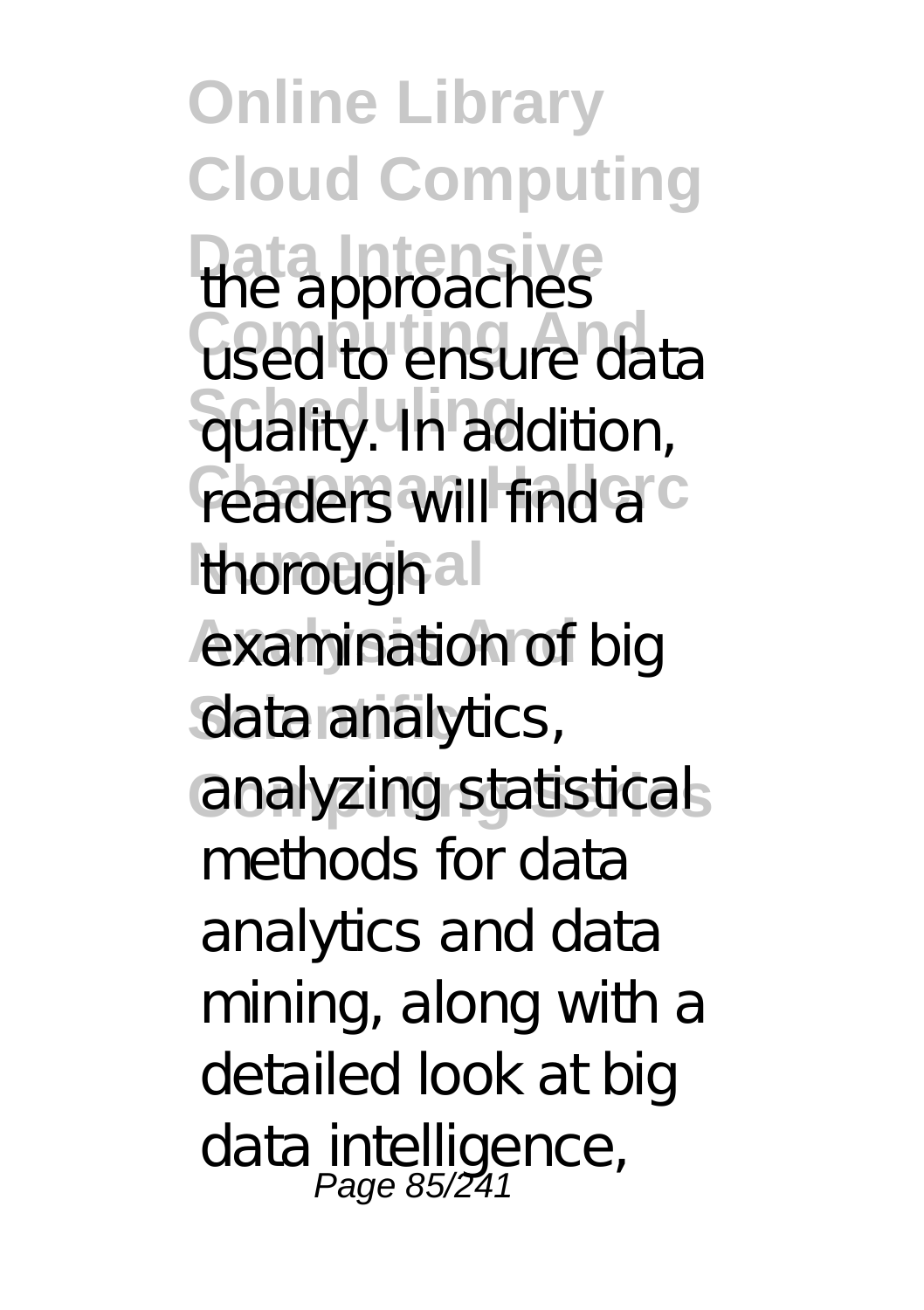**Online Library Cloud Computing Data Library** mobile computing, and designing intelligence system based on context **Analysis And** and situation. Indexing: **The books** of this series are lest submitted to EI-Compendex and SCOPUS Contains contributions from noted scholars in Page 86/241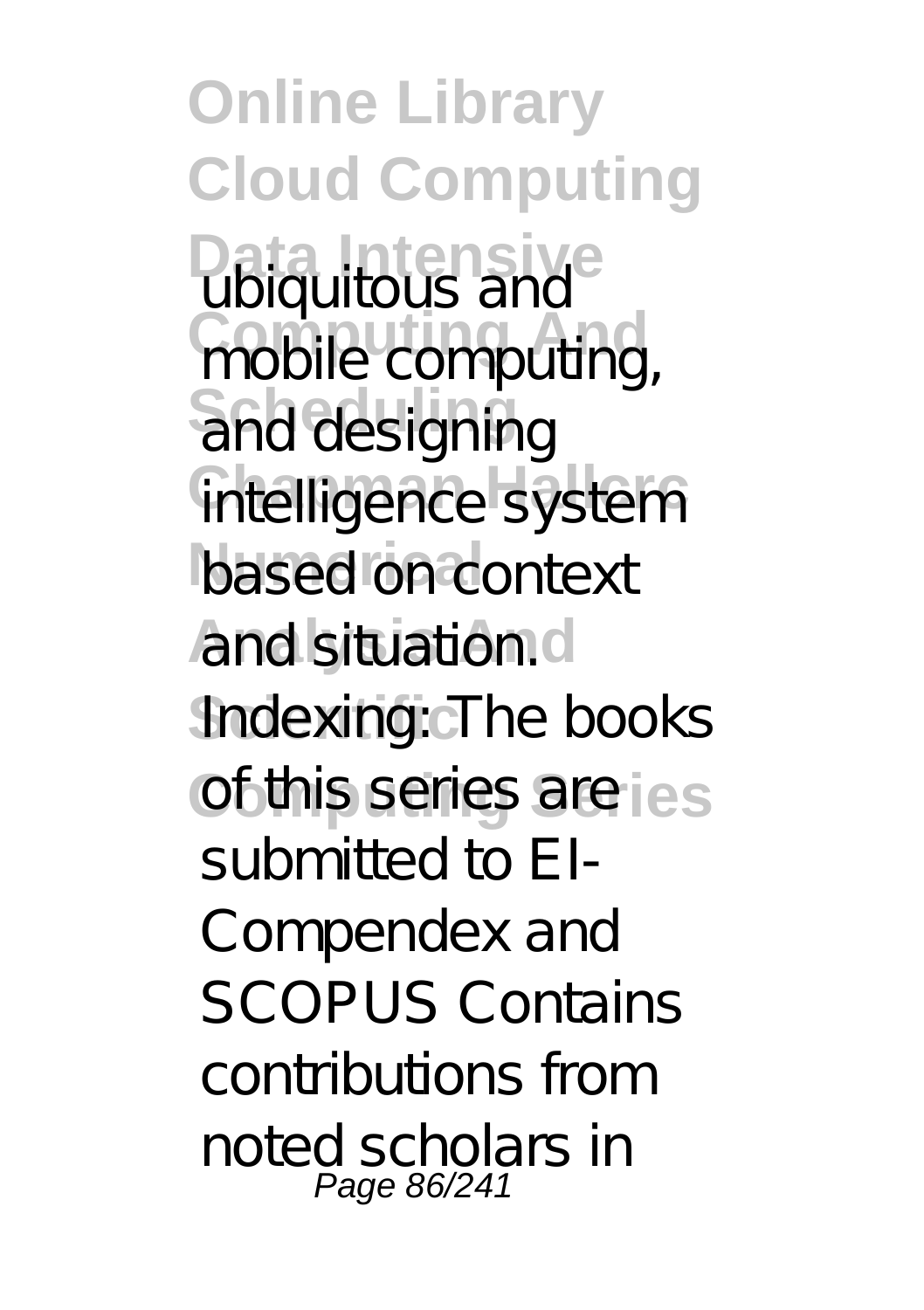**Online Library Cloud Computing Data Internal Internal Computer science** and electrical<sup>4</sup> **Scheduling** engineering from around the globe<sup>rc</sup> Provides a broad **Analysis And** overview of recent developments in sensor collected<sub>ries</sub> intelligence Edited by a team comprised of leading thinkers in big data analytics<br>Page 87/241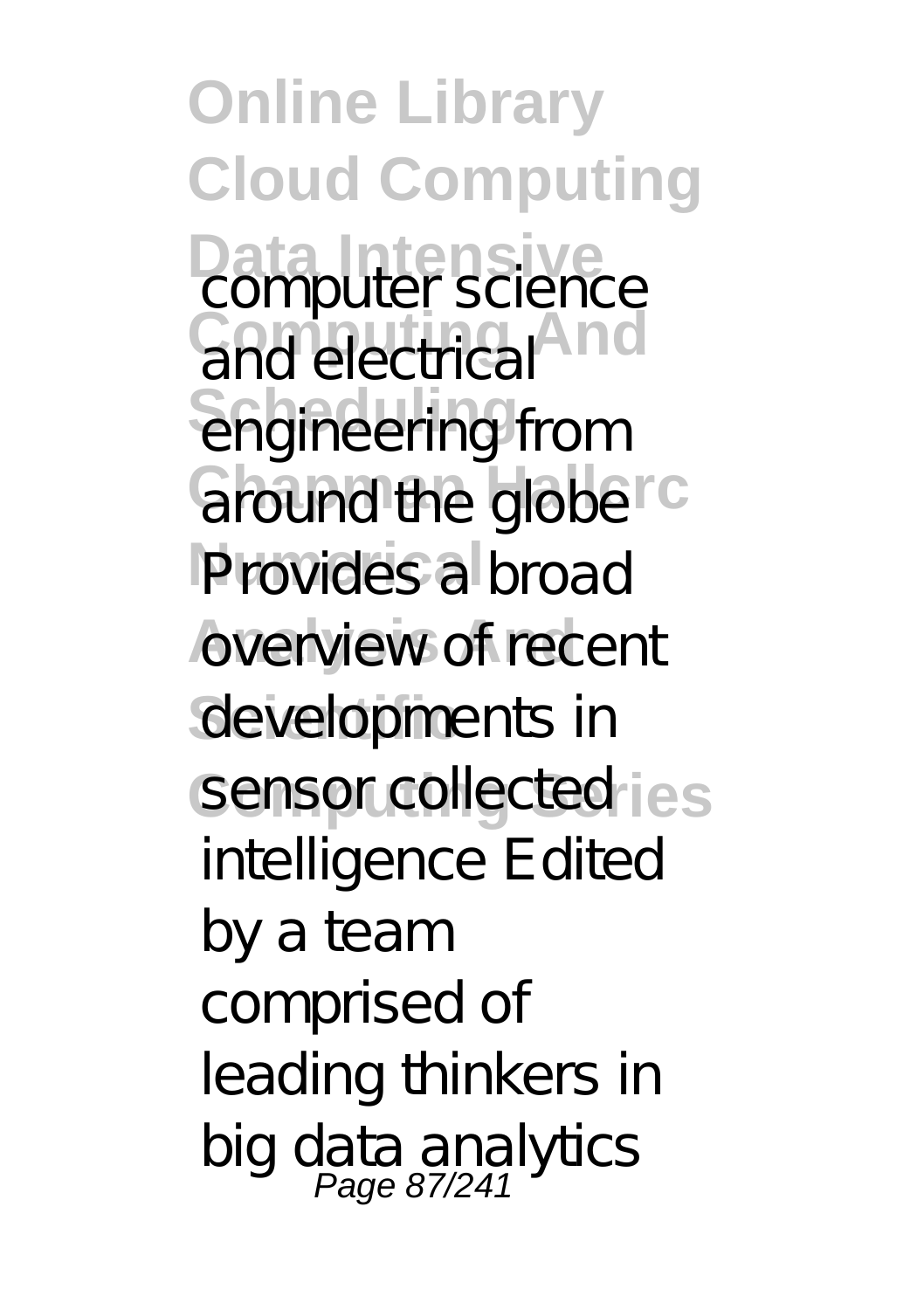**Online Library Cloud Computing Data Intensive** Data-Intensive Science ing And **Scheduling** Handbook of Data **Intensive Computing BigMobile Analysis And** Held in Conjunction with SC16: the International Series Conference for High Performance Computing, Networking, Storage and Analysis : Salt<br>Page 88/241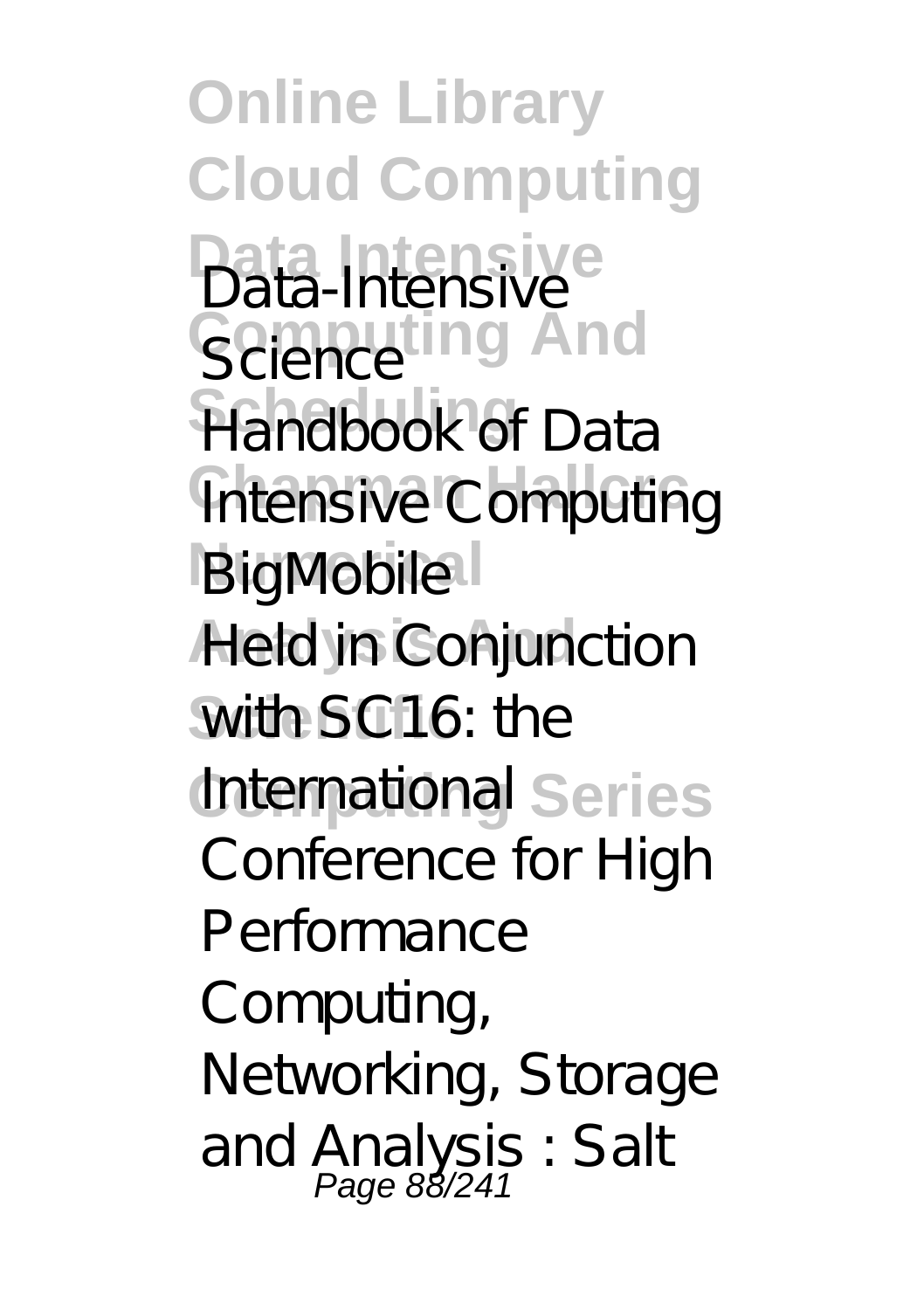**Online Library Cloud Computing Data Intensive** Lake City, Utah, **November 13-18 Scheduling** 2016 **T9th International C** Conference, HCI **Analysis And** International 2017, Vancouver, BC, Canada, July 9-14<sub>s</sub> 2017, Proceedings, Part I Data-intensive Text Processing with MapReduce<br>Page 89/241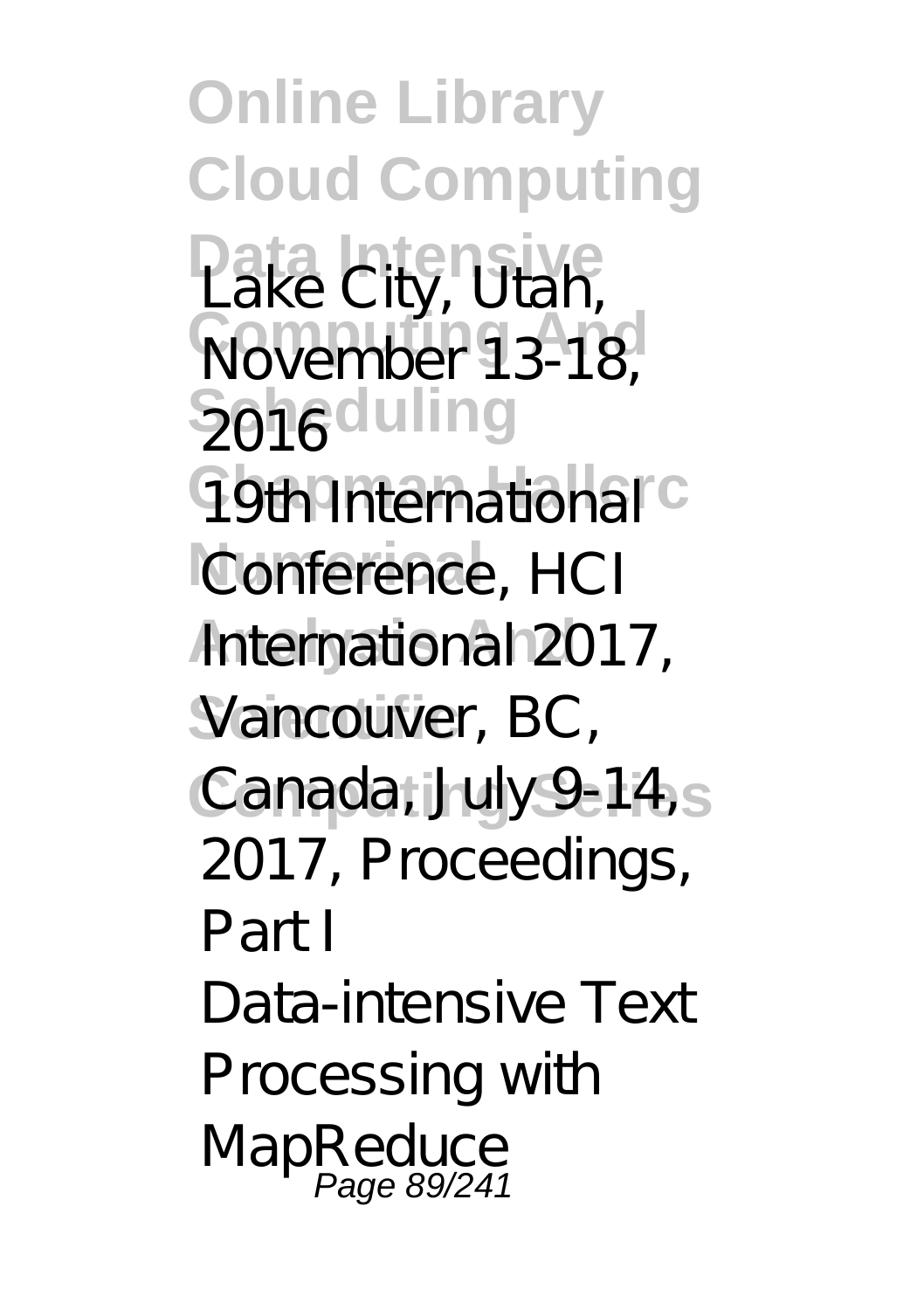**Online Library Cloud Computing This book presents new approaches Scheduling** that advance **research in all lcrc** aspects of agentbased models, technologies, simulations and ries implementations for data intensive applications. The nine chapters contain a review of Page 90/241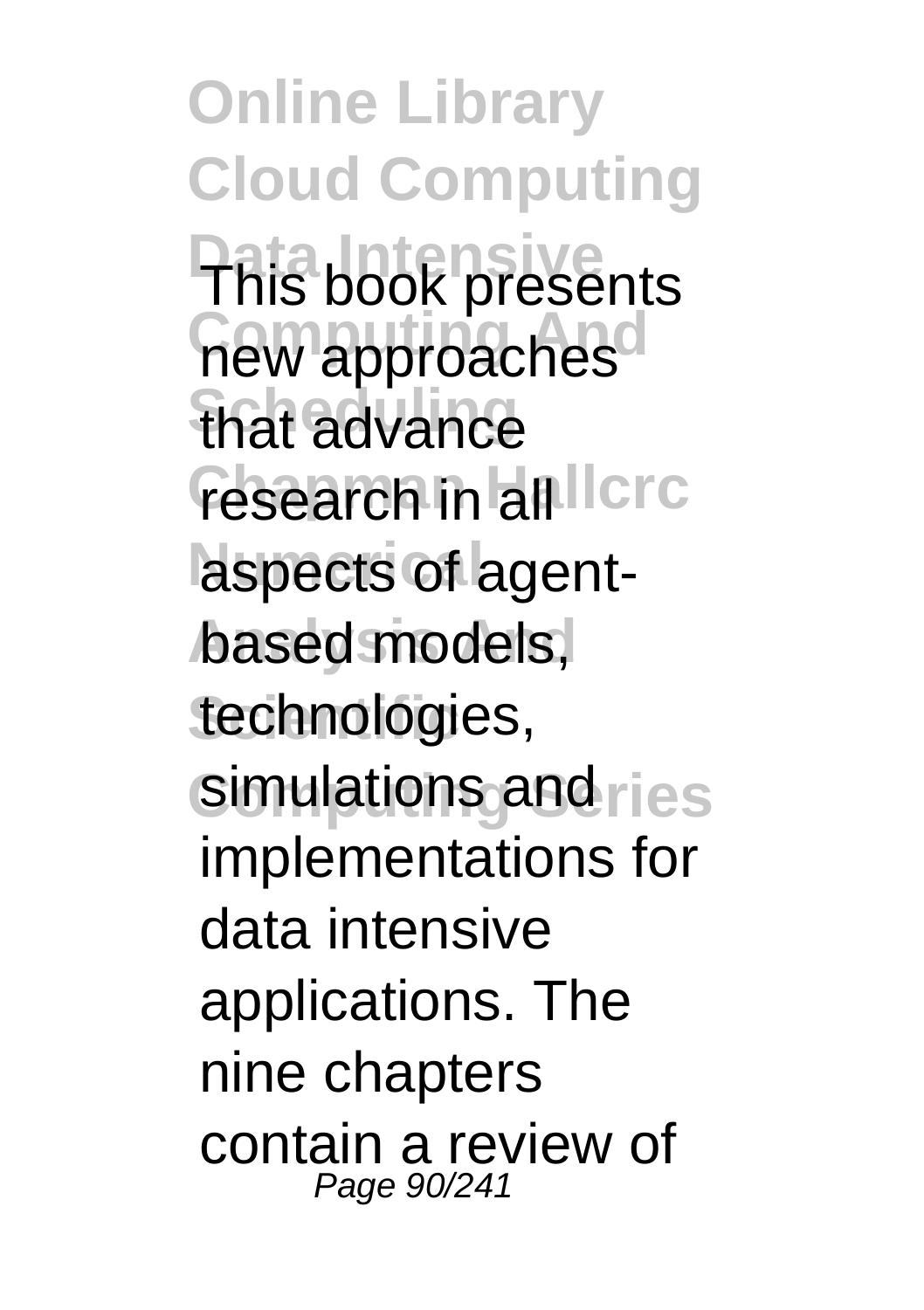**Online Library Cloud Computing Data Intensive** recent cross-Gisciplinary<sup>g</sup> And  $\overline{a}$ pproaches in cloud **Chvironments and C Numerical** multi-agent systems, and d **important** formulations of data intensive problems in distributed computational environments together with the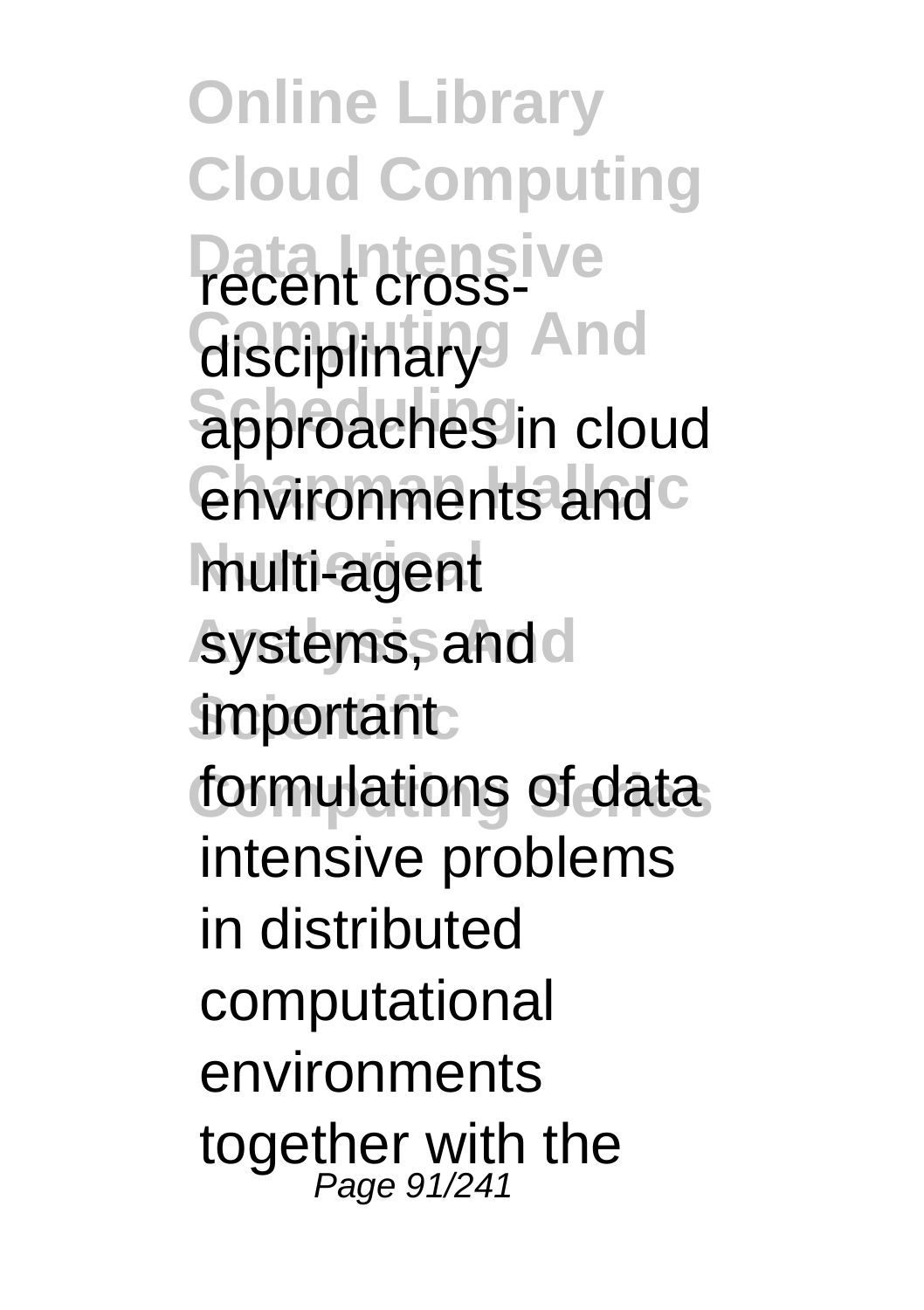**Online Library Cloud Computing presentation of new Computer** agent-based tools to **Scheduling** handle those problems and Big C Data in general. **Analysis And** This volume can Serve as a reference for students, Series researchers and industry practitioners working in or interested in joining Page 92/241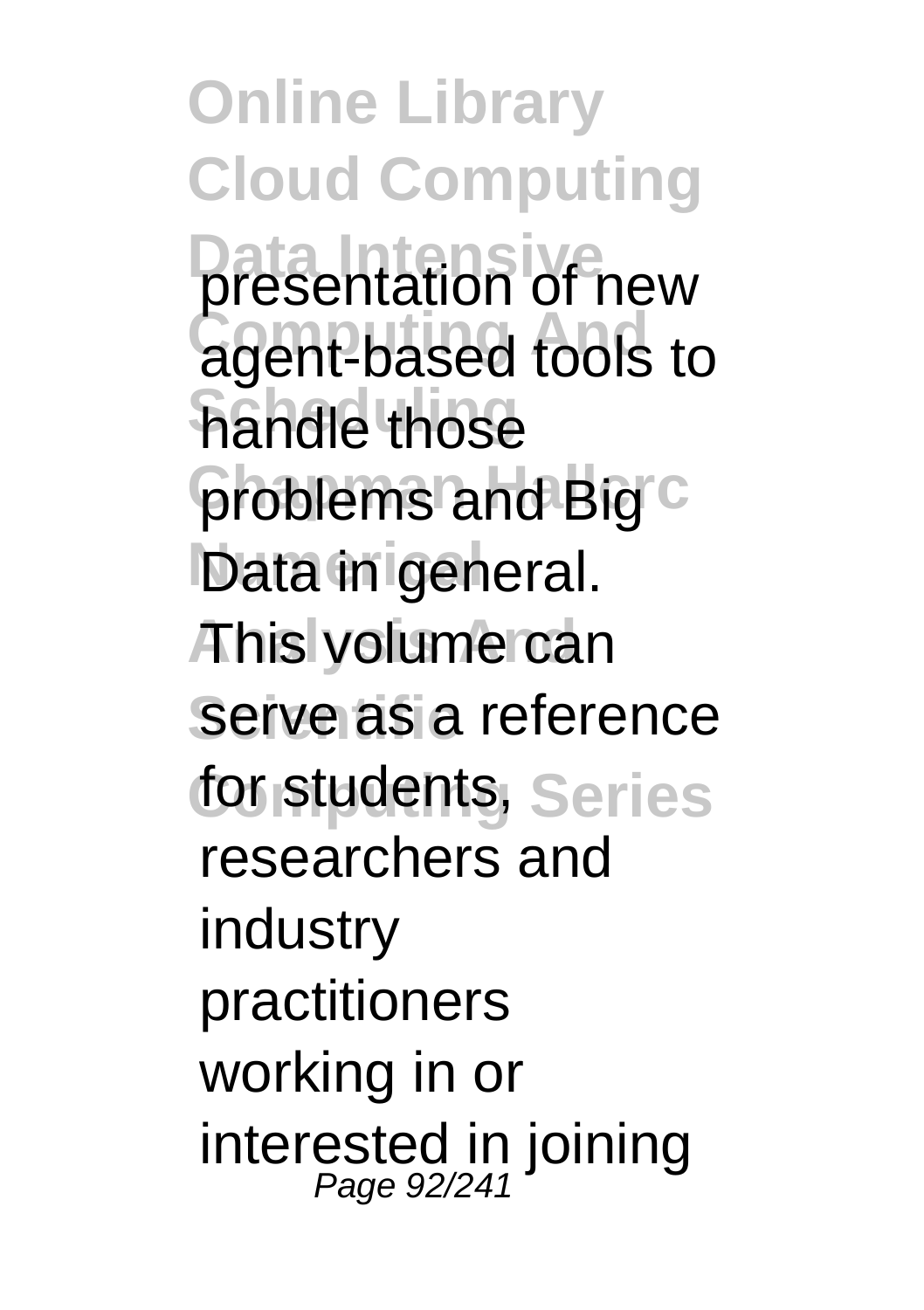**Online Library Cloud Computing Data Interdisciplinary Work in the areas of** data intensive **Computing and Big** Data systems using emergent large**scale distributed** computing g Series paradigms. It will also allow newcomers to grasp key concepts and potential solutions Page 93/241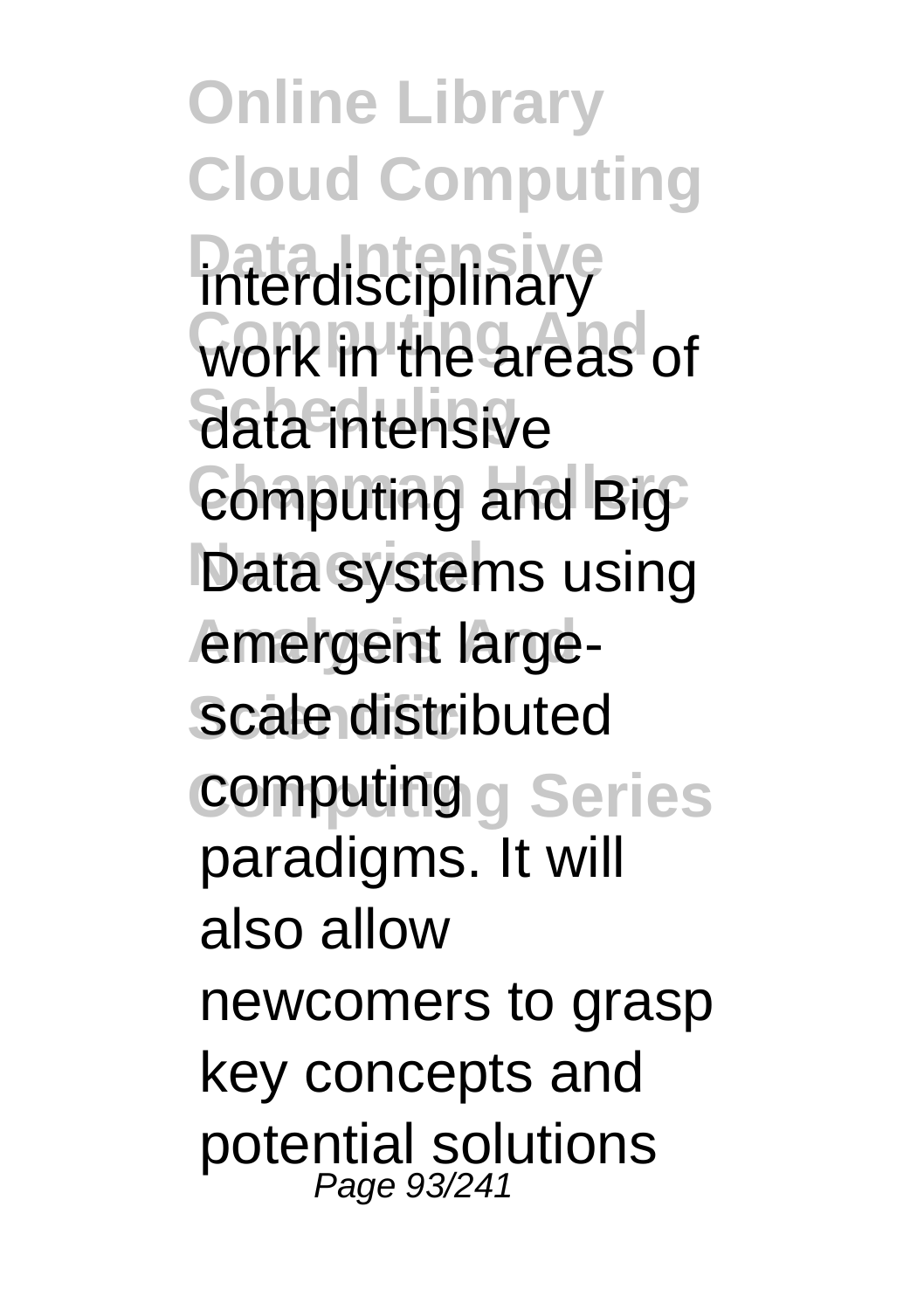**Online Library Cloud Computing Data advanced topics Community**, models, technologies, Systeman Hallcrc architectures and **Analysis And** implementation of **Sapplications in Multi-**Agent systems ands data intensive computing. "This book presents, discusses, shares ideas, results and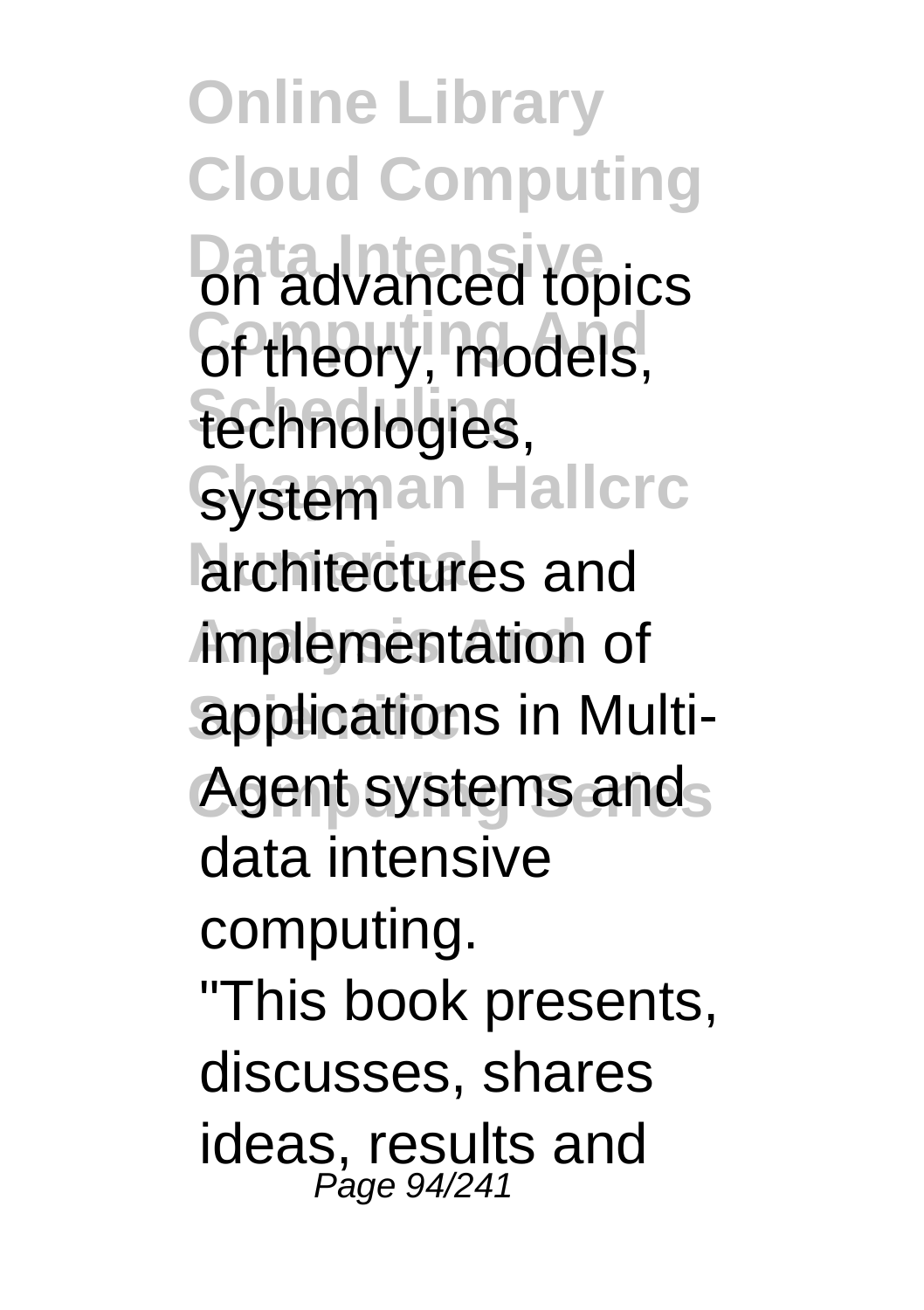**Online Library Cloud Computing Data Intensive**<br>experiences on the *<u>recent</u>* important<sup>d</sup> **Sdvances** and future **Challenges on Ilcrc** lenabling al **Analysis And** technologies for achieving higher per formance"<sub>rc</sub>Provided by publisher. Cloud computing has become a significant technology trend.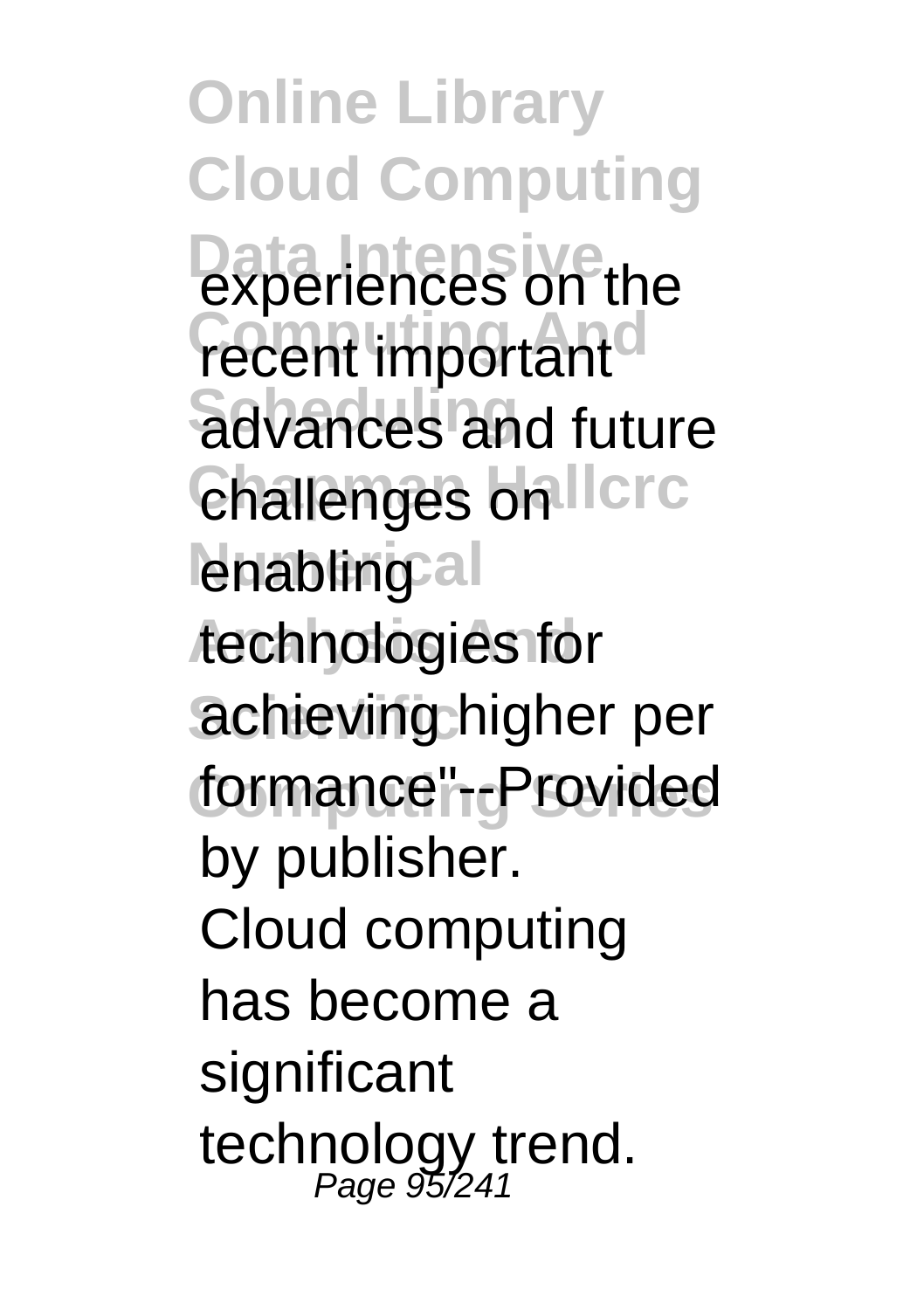**Online Library Cloud Computing** Experts believe **Cloud computing is** *<u>Surrently</u>* reshaping **Information Hallcrc** technology and the **AT marketplace. The** advantages of using cloud computing ies include cost savings, speed to market, access to greater computing resources, high Page 96/241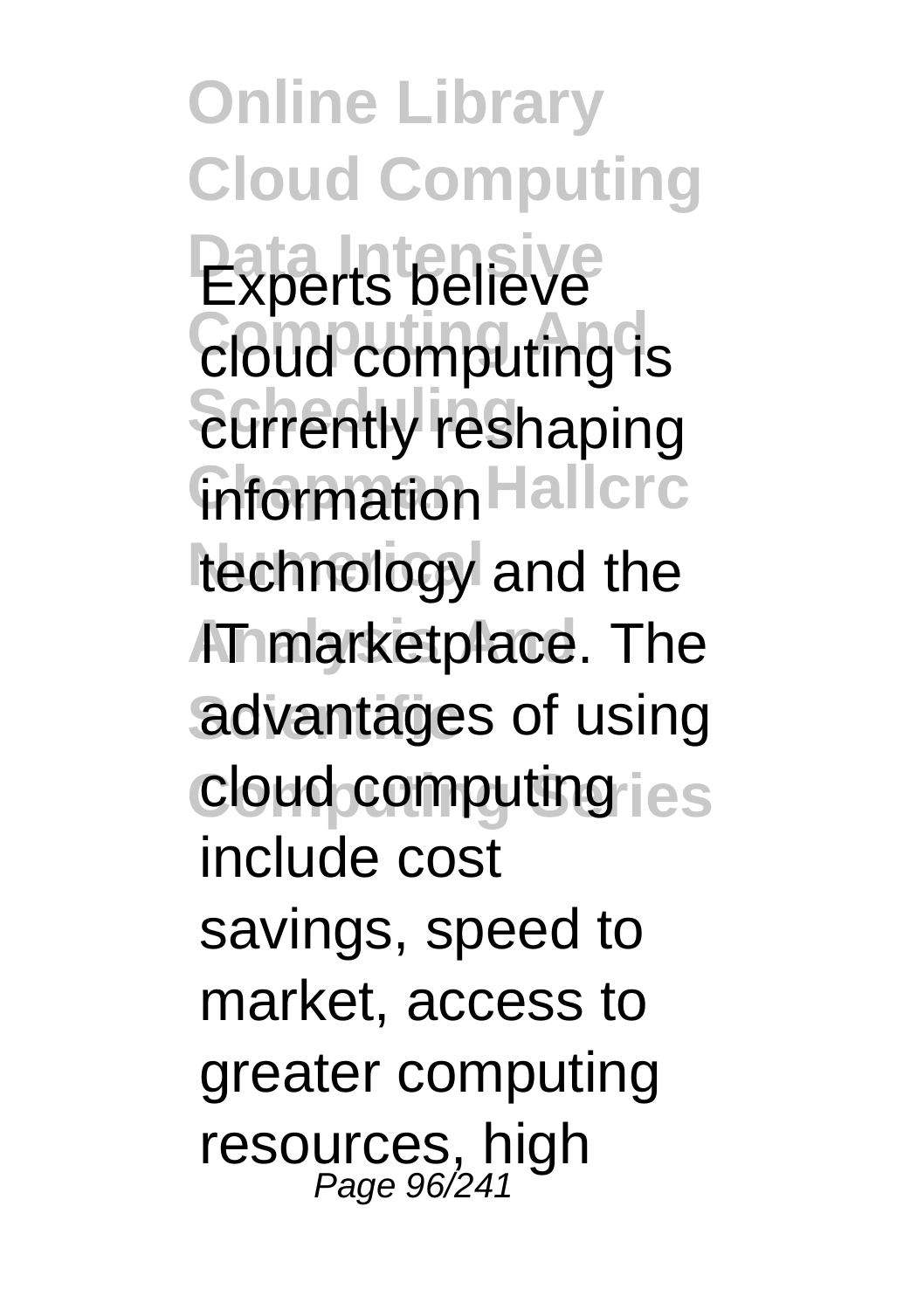**Online Library Cloud Computing Data Intensive** availability, and Scalability<sup>ig</sup> And **Handbook of Cloud Computing includes contributions** from **Analysis And** world experts in the field of cloud computing from ries academia, research laboratories and private industry. This book presents the systems, tools,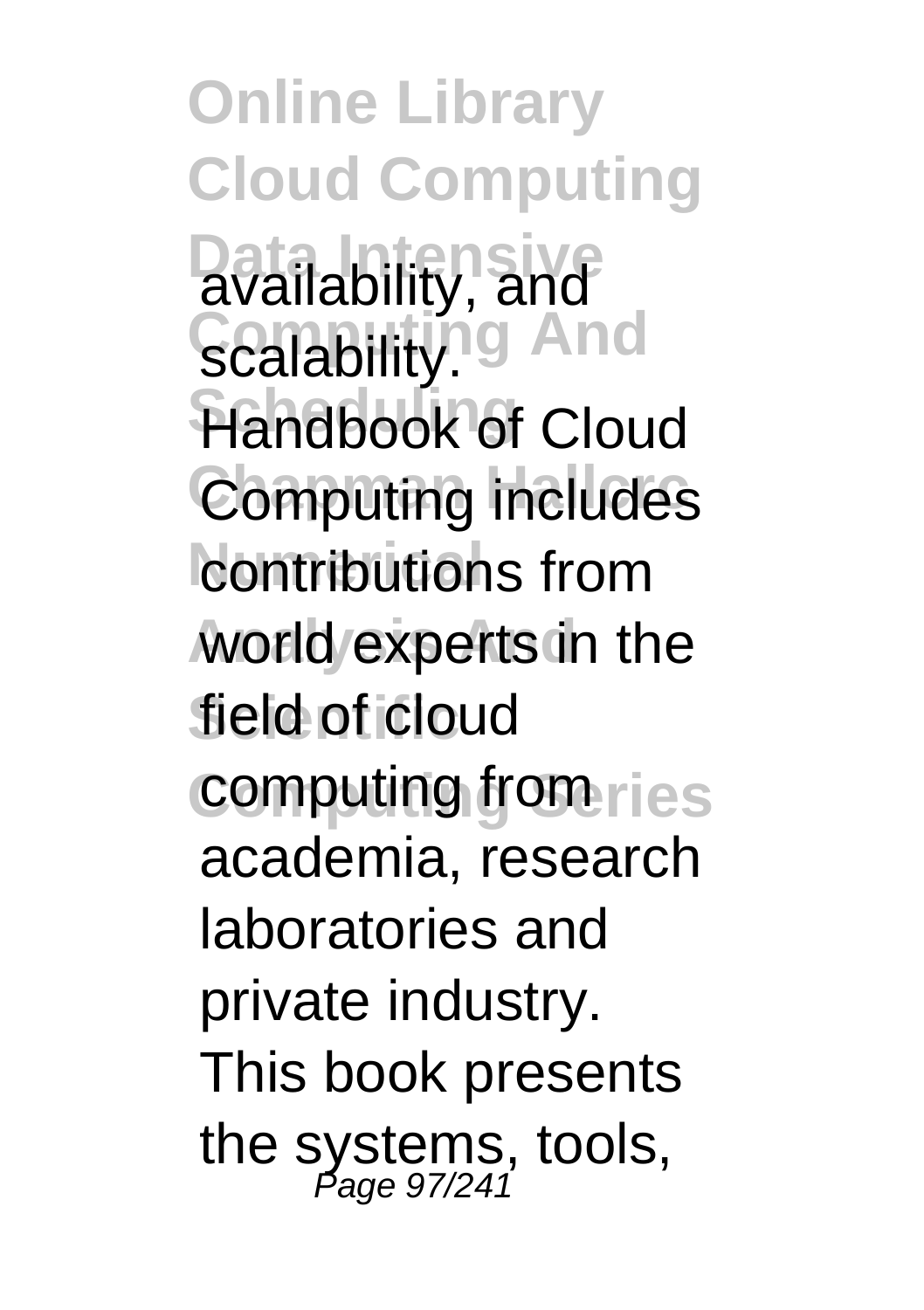**Online Library Cloud Computing Data Intensive** and services of the leading providers of  $E$ *bud* computing; including Google,<sup>rc</sup> Yahoo, Amazon, **IBM, and Microsoft. The basic concepts** of cloud computings and cloud computing applications are also introduced. Current and future Page 98/241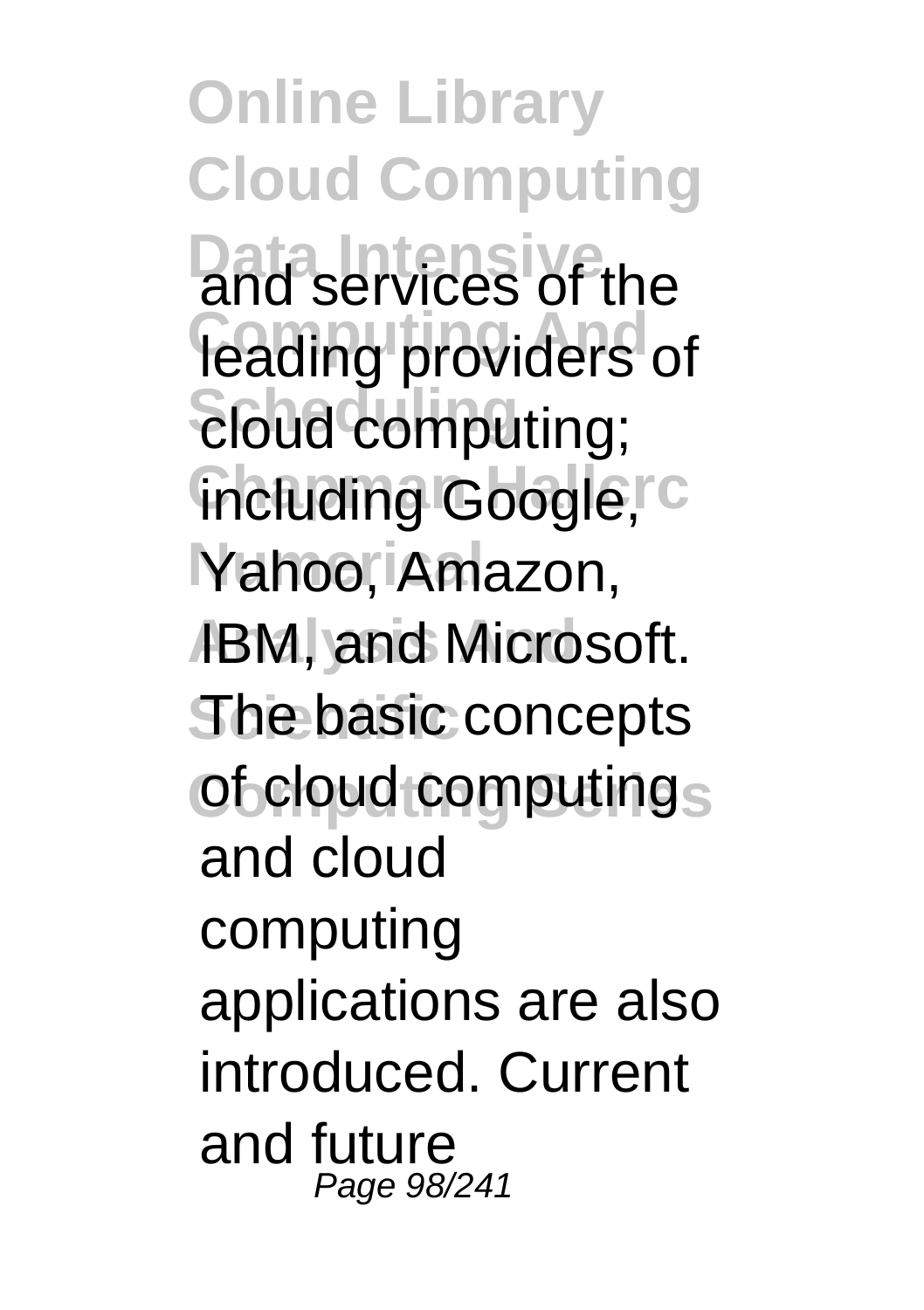**Online Library Cloud Computing Data Intensive** technologies applied in cloud computing **Scheduling** are also discussed. Case studies, allcrc examples, and exercises ared provided c throughoutg Series Handbook of Cloud Computing is intended for advanced-level students and Page 99/241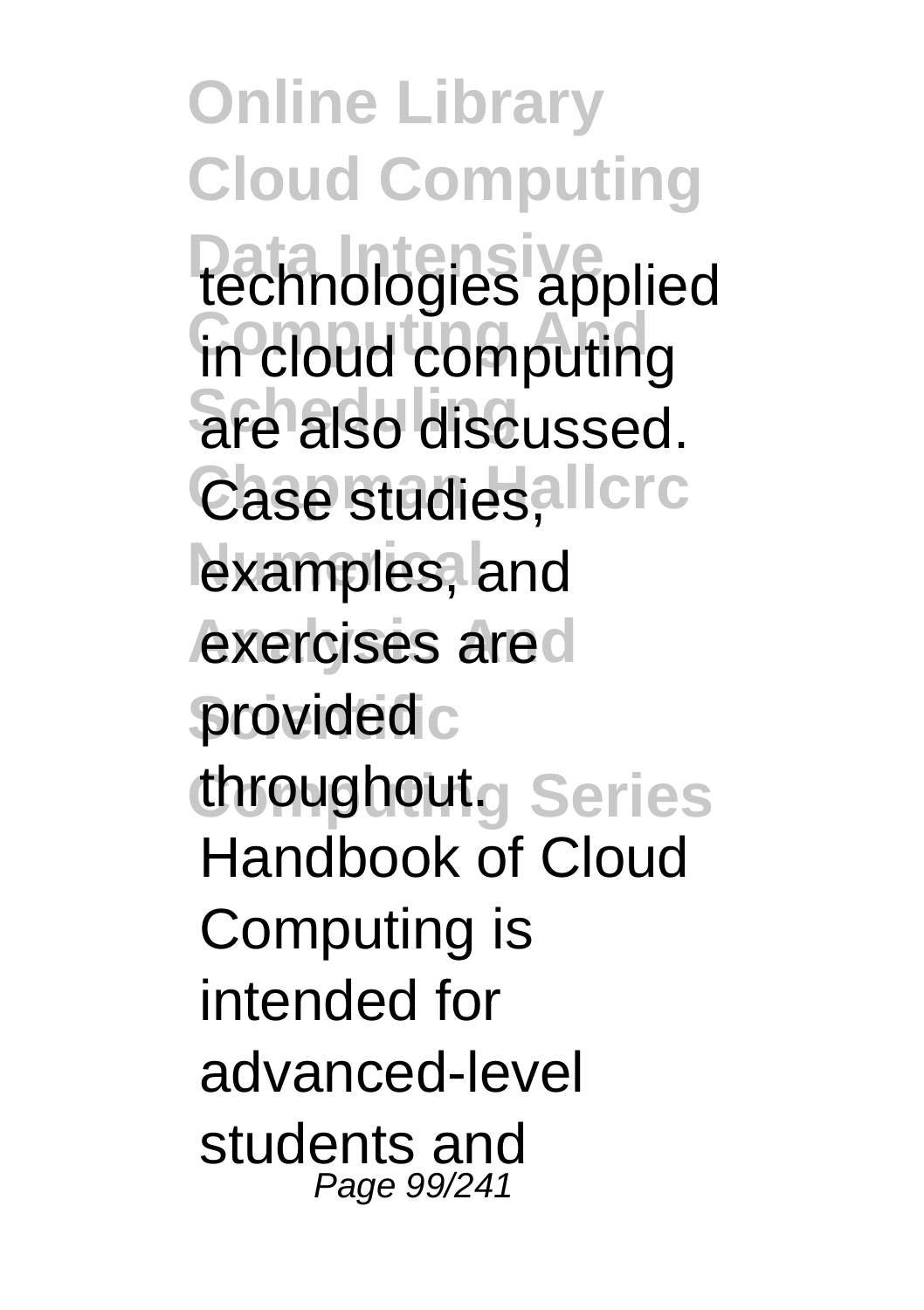**Online Library Cloud Computing Data Intensive** researchers in **Computer science Scheduling** and electrical *<u>Engineering</u>* as arc reference book. This **Analysis And** handbook is also **beneficial to** computer and eries system infrastructure designers. developers, business managers,<br>Page 100/241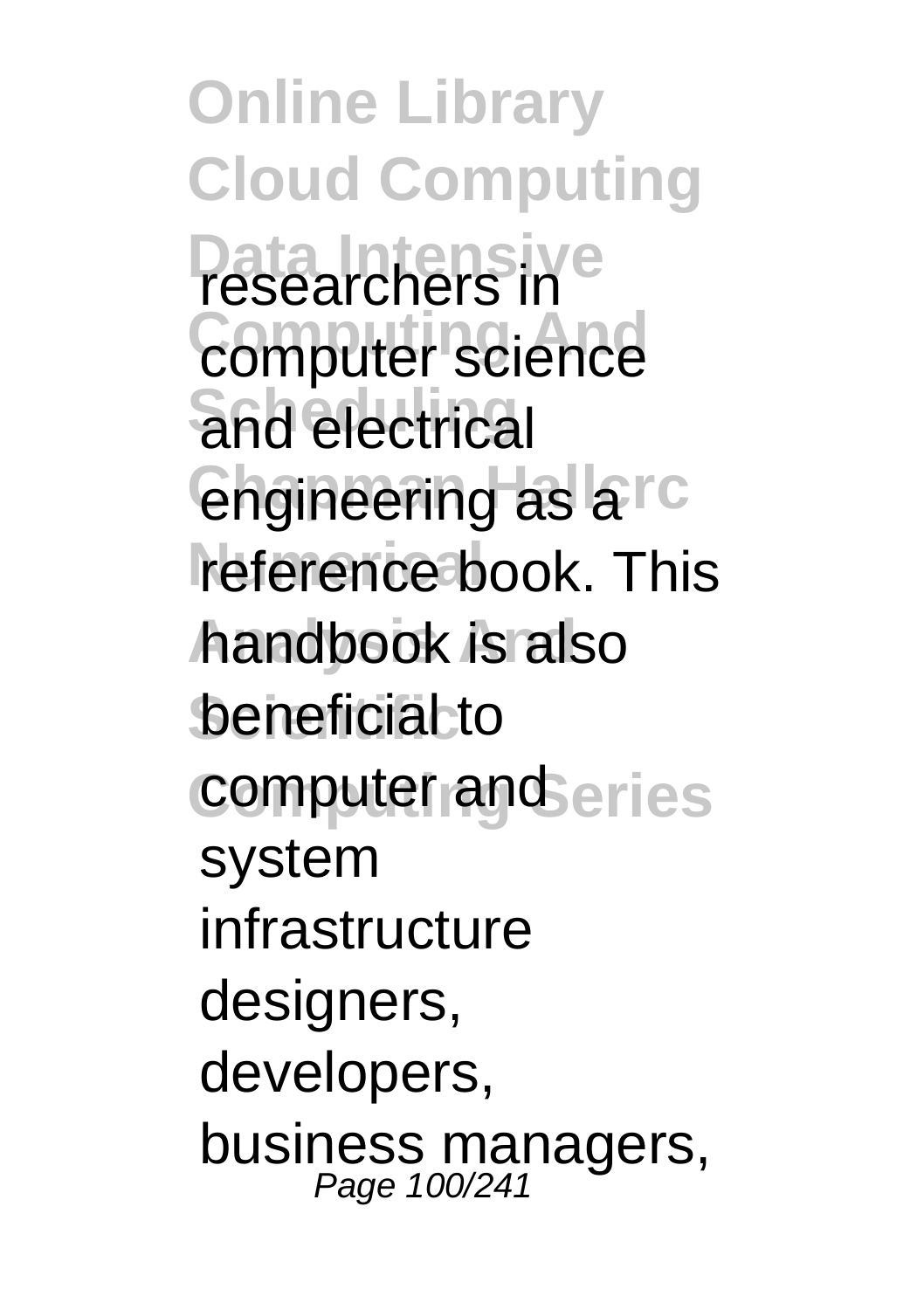**Online Library Cloud Computing Data Intensive** entrepreneurs and investors within the **Scheduling** cloud computing **Felated industry.crc** Data-intensive systems are a technological **building blockSeries** supporting Big Data and Data Science applications.This book familiarizes readers with core Page 101/241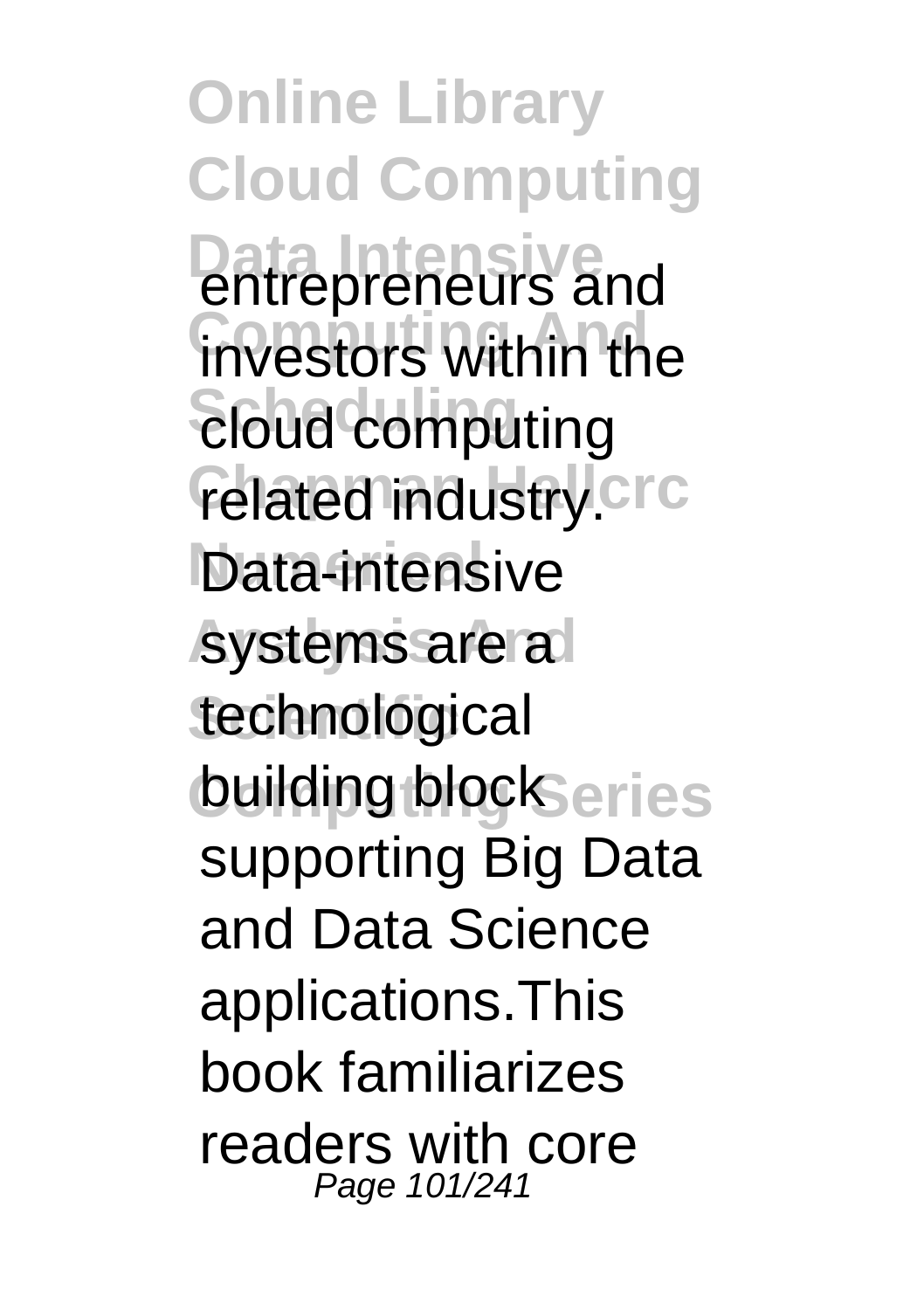**Online Library Cloud Computing Data Lines Should be aware of before** continuing **With independent <sup>c</sup>** work and the more **Analysis And** advanced technical reference literature that dominates the s current landscape. The material in the book is structured following a problembased approach.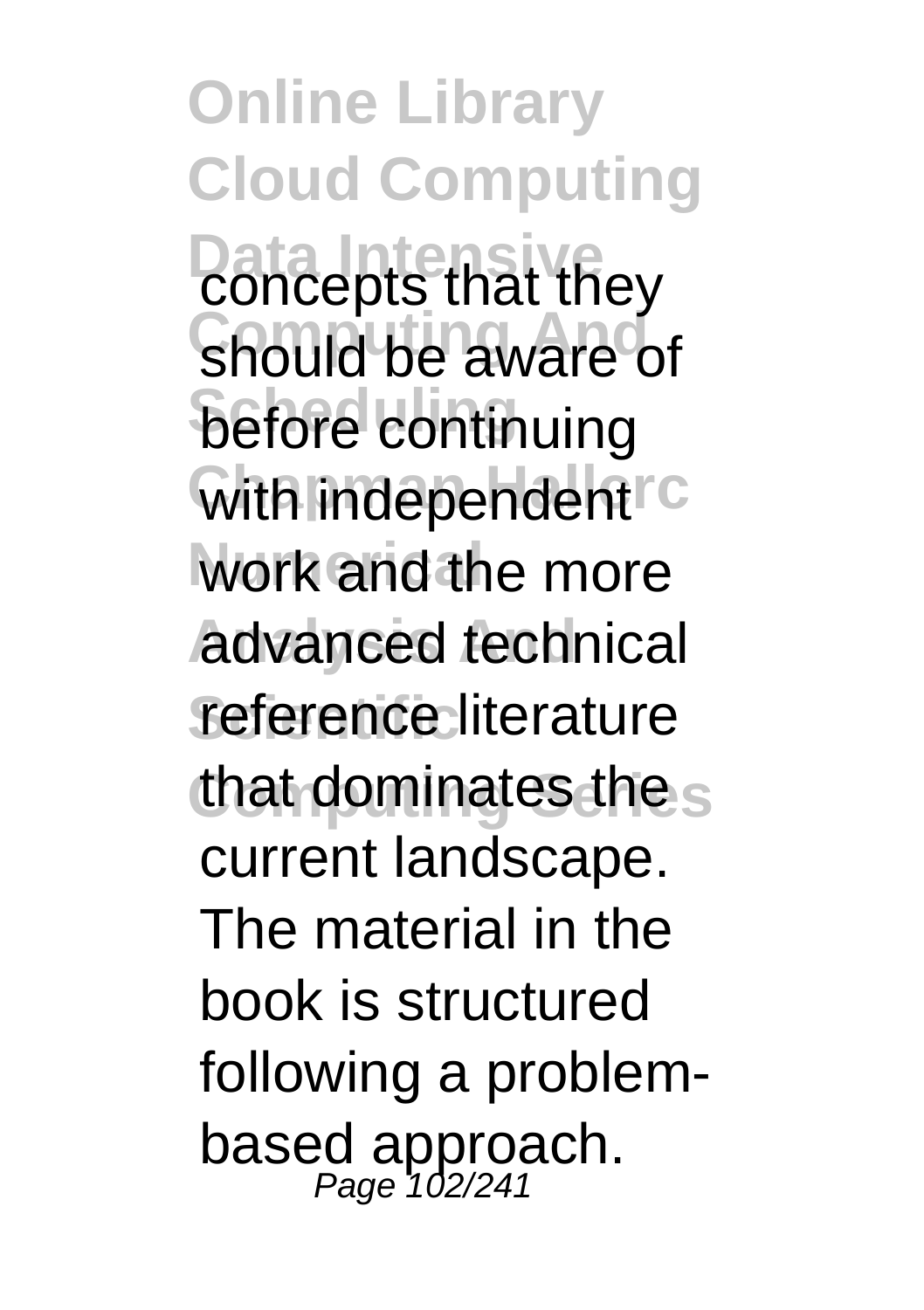**Online Library Cloud Computing Data Intensive** This means that the **Content in the And** *<u>Chapters</u>* is focused **Chaeveloping Ilcrc** solutions to **Analysis And** simplified, but still realistic problems using data-intensive technologies and approaches. The reader follows one reference scenario through the whole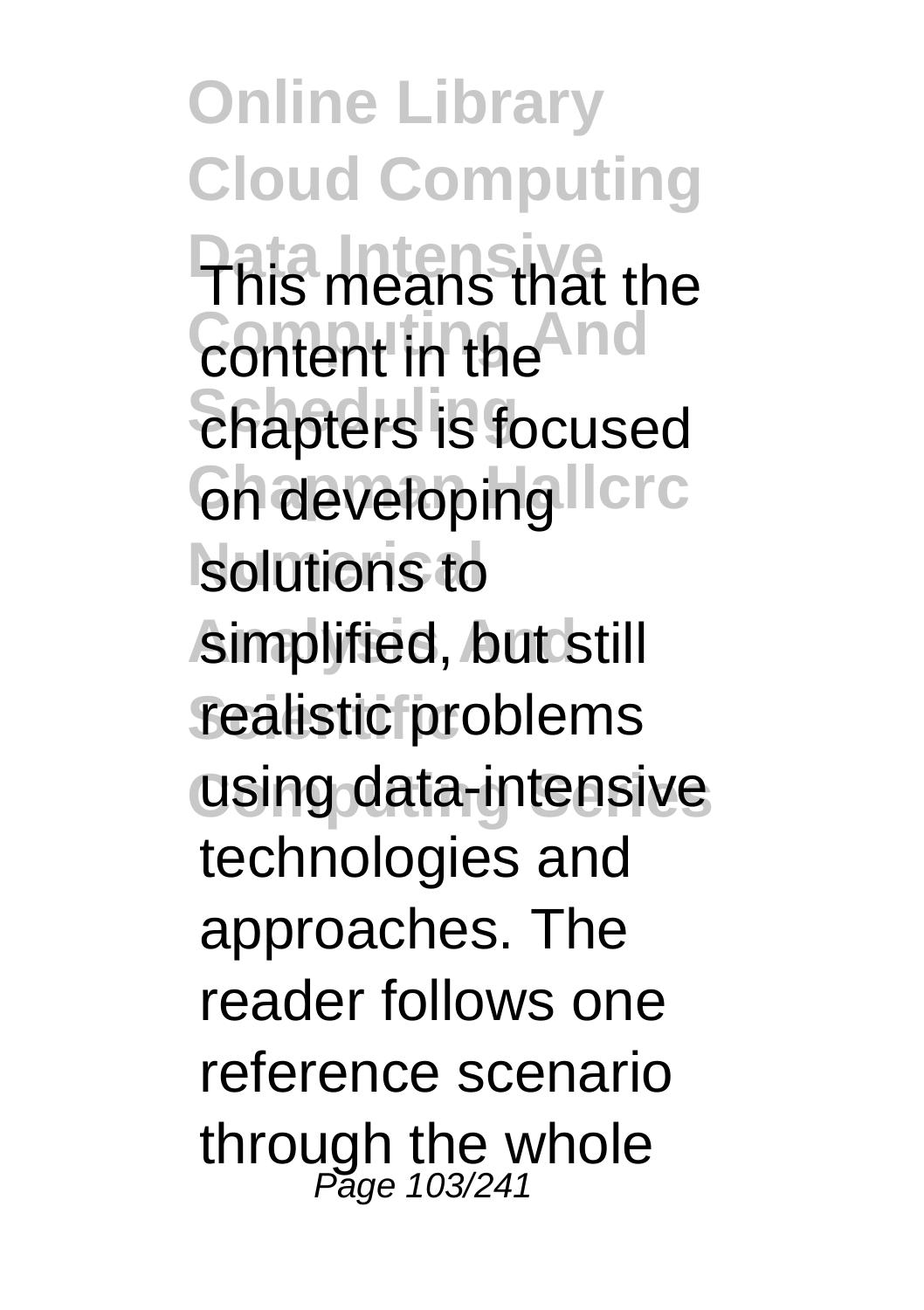**Online Library Cloud Computing Data Intensive** book, that uses an **Computing And** open Apache **Sataset.** The origins *<u>Ghthis volume</u>* are in lectures from a master's course in Data-intensive Systems, given at<sub>es</sub> the University of Stavanger. Some chapters were also a base for guest lectures at Purdue Page 104/241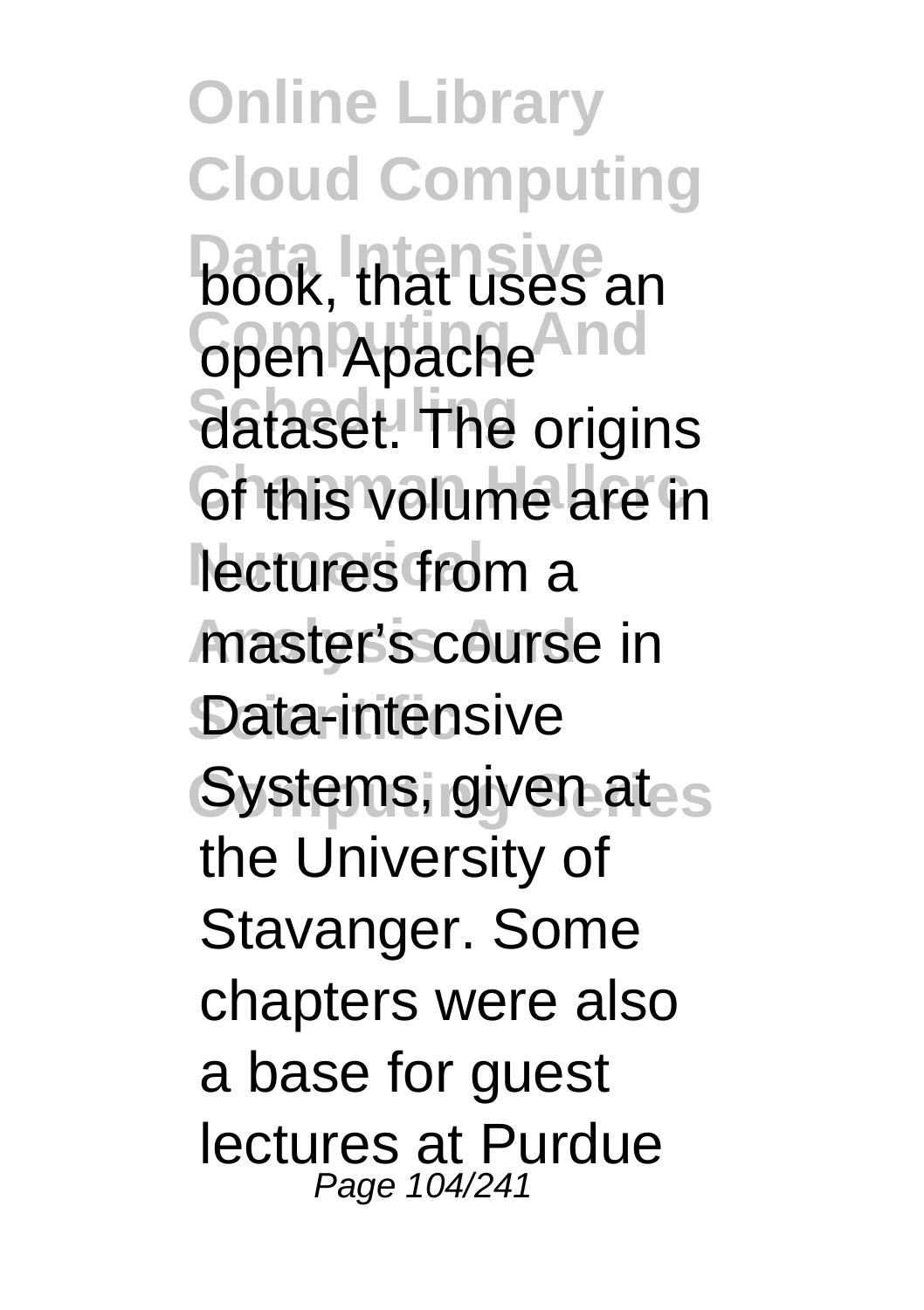**Online Library Cloud Computing Data Intensive** University and Lodz **Conversity of And Technology Data Intensivellere Computing Applications for Big Datantific Erom ParallelSeries** Processing to the Internet of Things Informatics and Communication Technologies for<br>Page 105/241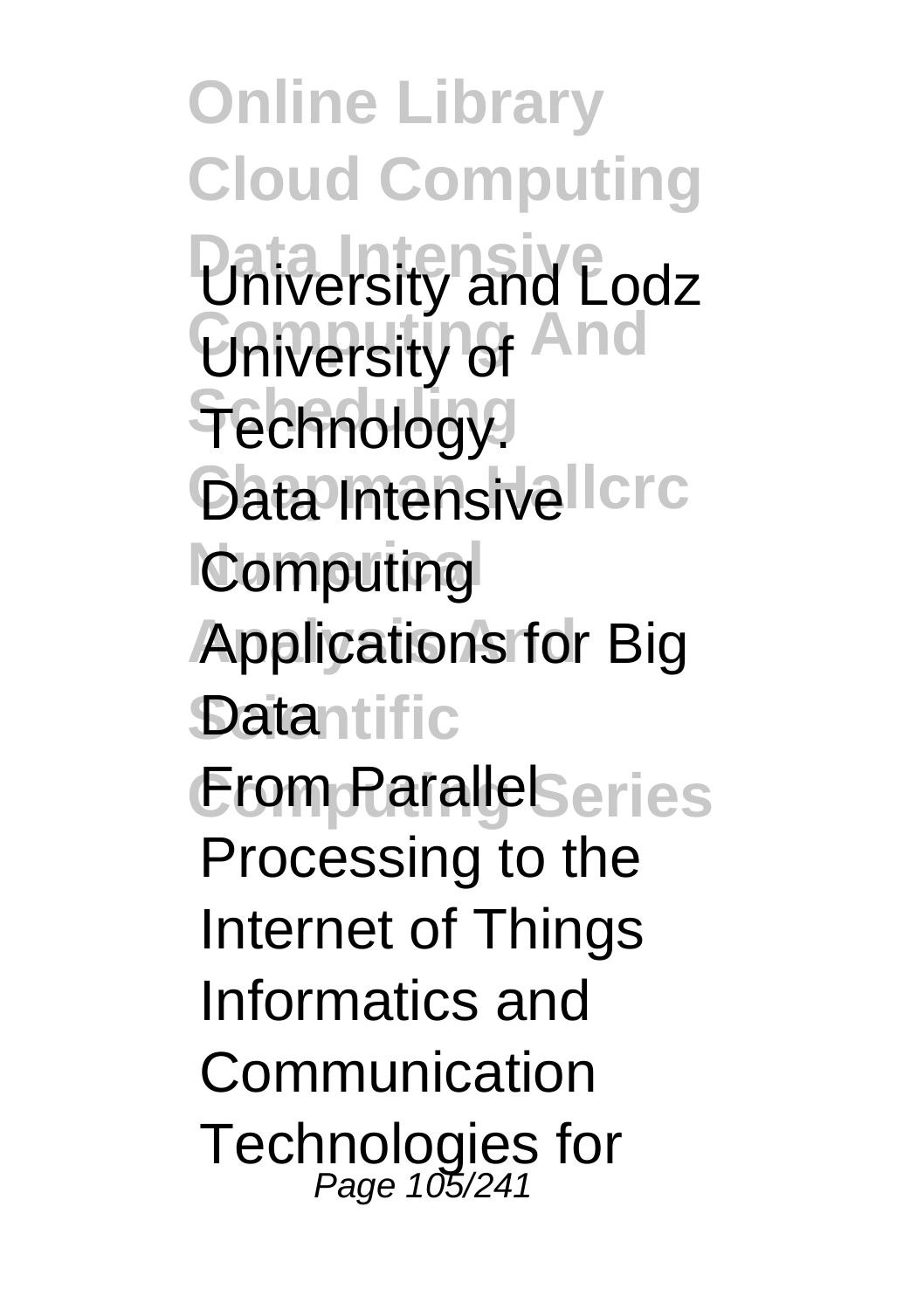**Online Library Cloud Computing Societal** Development<sup>And</sup> **Scheduling** The Big Ideas Behind Reliable<sub>,crc</sub> Scalable, and **Maintainable d Systems**<sub>c</sub> **Performance** Series Evaluation of Data Intensive Computing in the Cloud Proceedings of ICCAN 2017 Page 106/241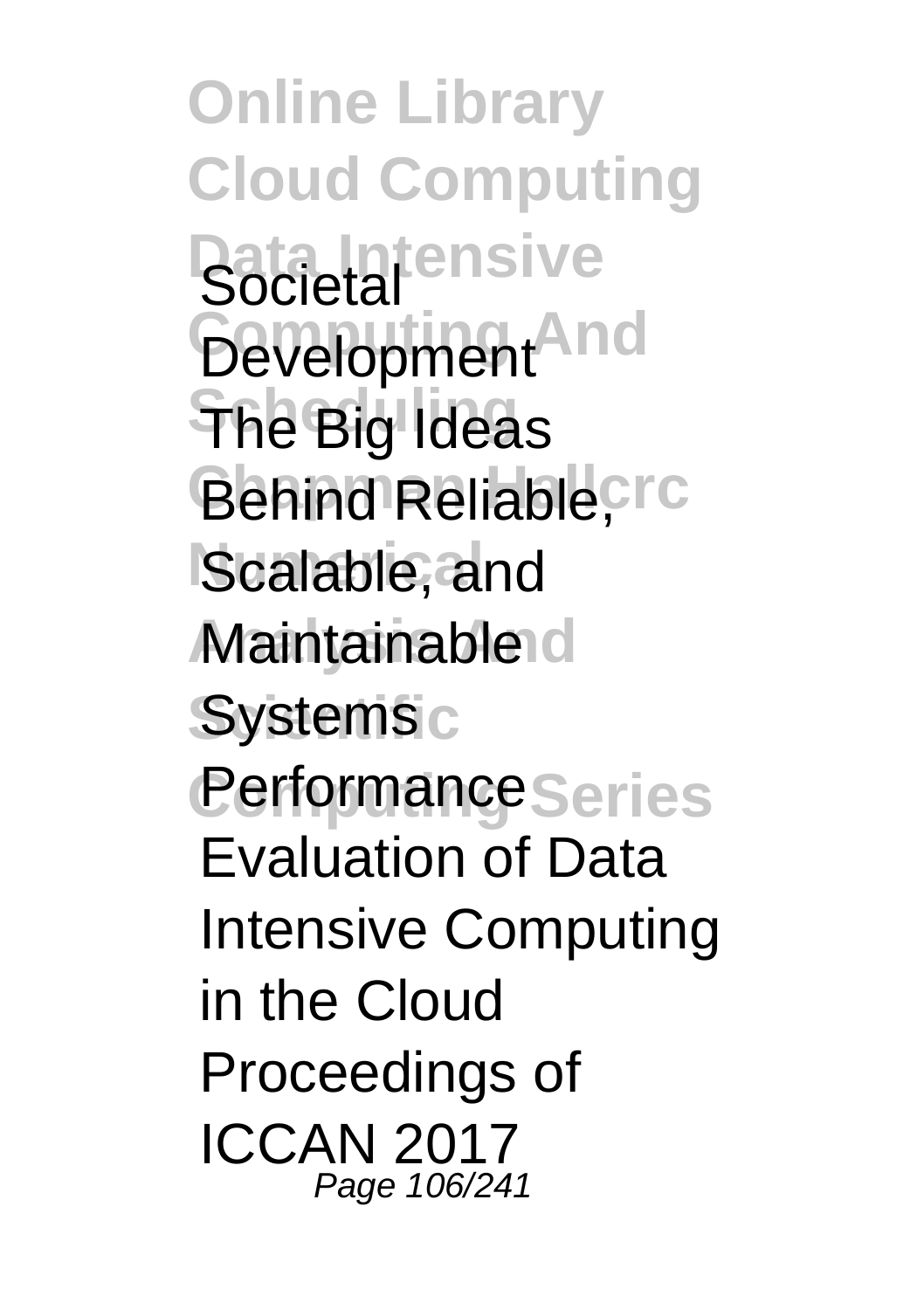**Online Library Cloud Computing Data Intensive** *Describes principles*  $Of the emerging field$ **Scheduling** *of data-intensive computing, along*<sub>rc</sub> **Numerical** *with methods for* **Analysis And** *and analyzing the big* **Scientific** *data sets of today. Data Intensive*Series *designing, managing Computing refers to capturing, managing, analyzing, and understanding data at volumes and rates* Page 107/241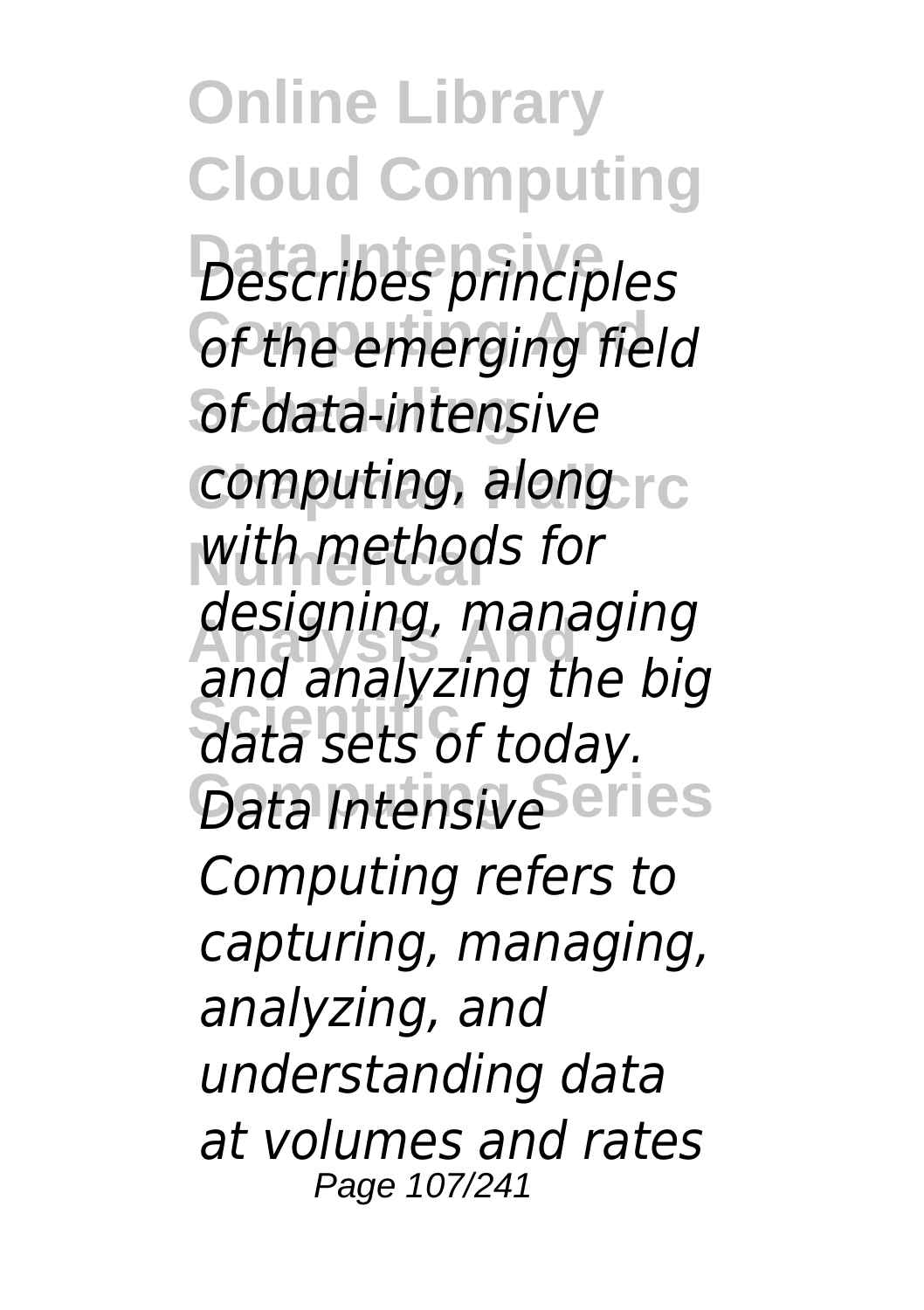**Online Library Cloud Computing** that push the ve frontiers of current **Scheduling** *technologies. The challenge of data* rc *intensive computing* **Analysis And** *is to provide the* **Scientific** *architectures and*  $r$ elated software<sup>ries</sup> *hardware systems and techniques which are capable of transforming ultralarge data into* Page 108/241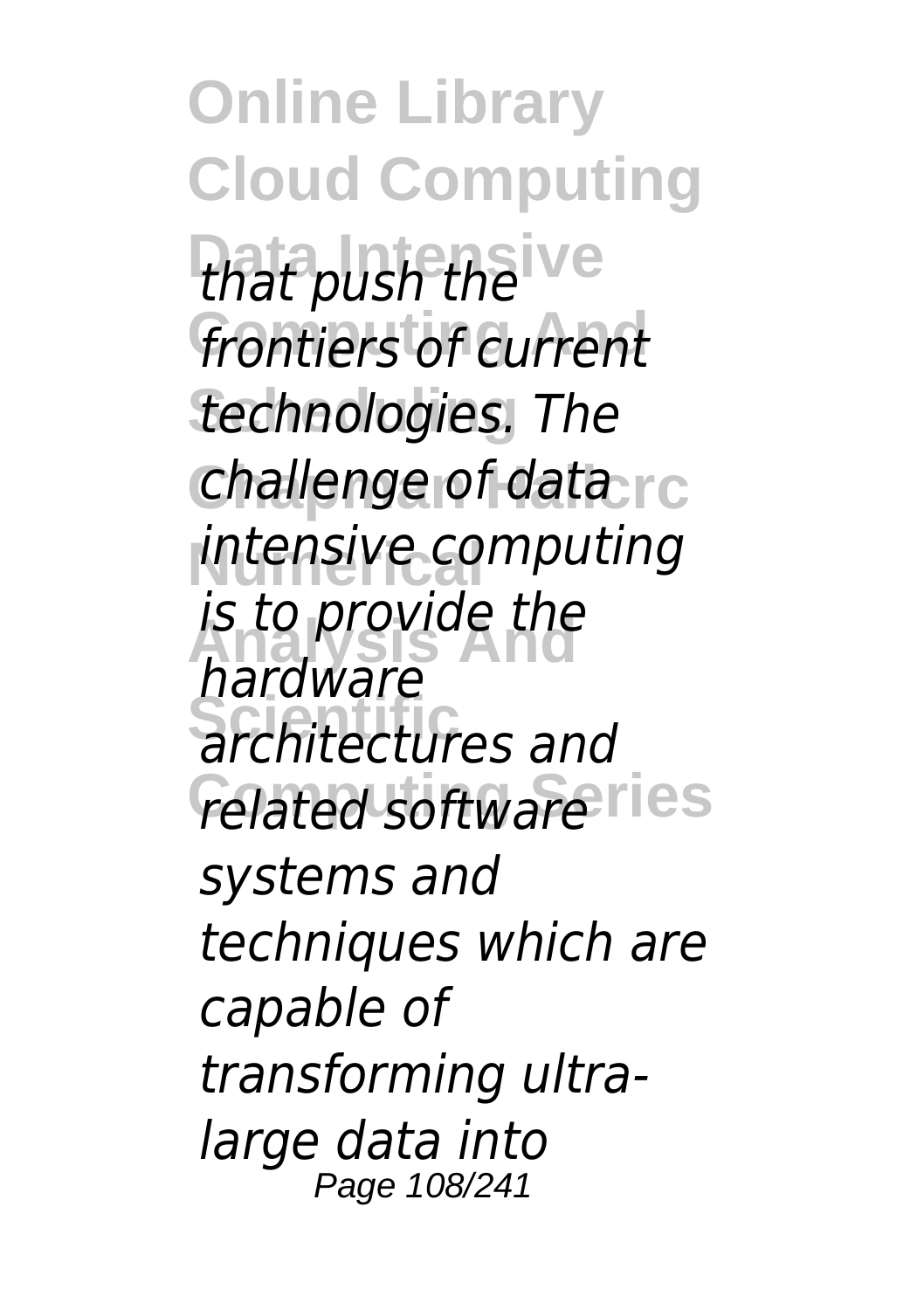**Online Library Cloud Computing Data Intensive** *valuable knowledge.* **Handbook of Data Scheduling** *Intensive Computing is written by leading* **Numerical** *international experts* **Analysis And** *in the field. Experts* **Scientific** *research laboratories* **Computing Series** *and private industry from academia, address both theory and application. Data intensive computing demands a fundamentally* Page 109/241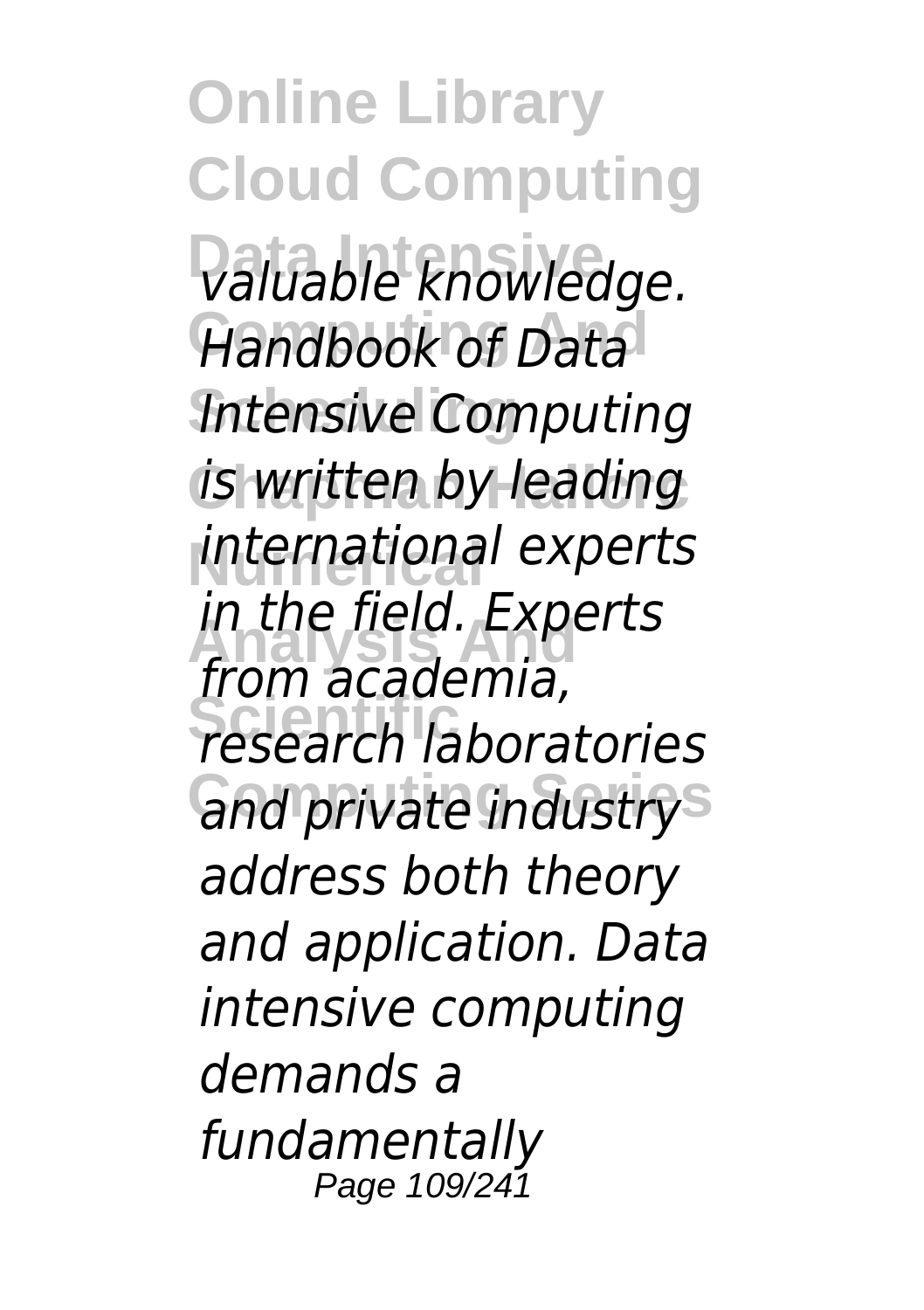**Online Library Cloud Computing** *different set of*  $p$ *finciples than* nd  $m$ ainstreamg *computing. Data-crc intensive applications* **Analysis And** *suited for large-scale* **Scientific** *parallelism over the* **Computing Series** *data and also require typically are well an extremely high degree of faulttolerance, reliability, and availability. Realworld examples are* Page 110/241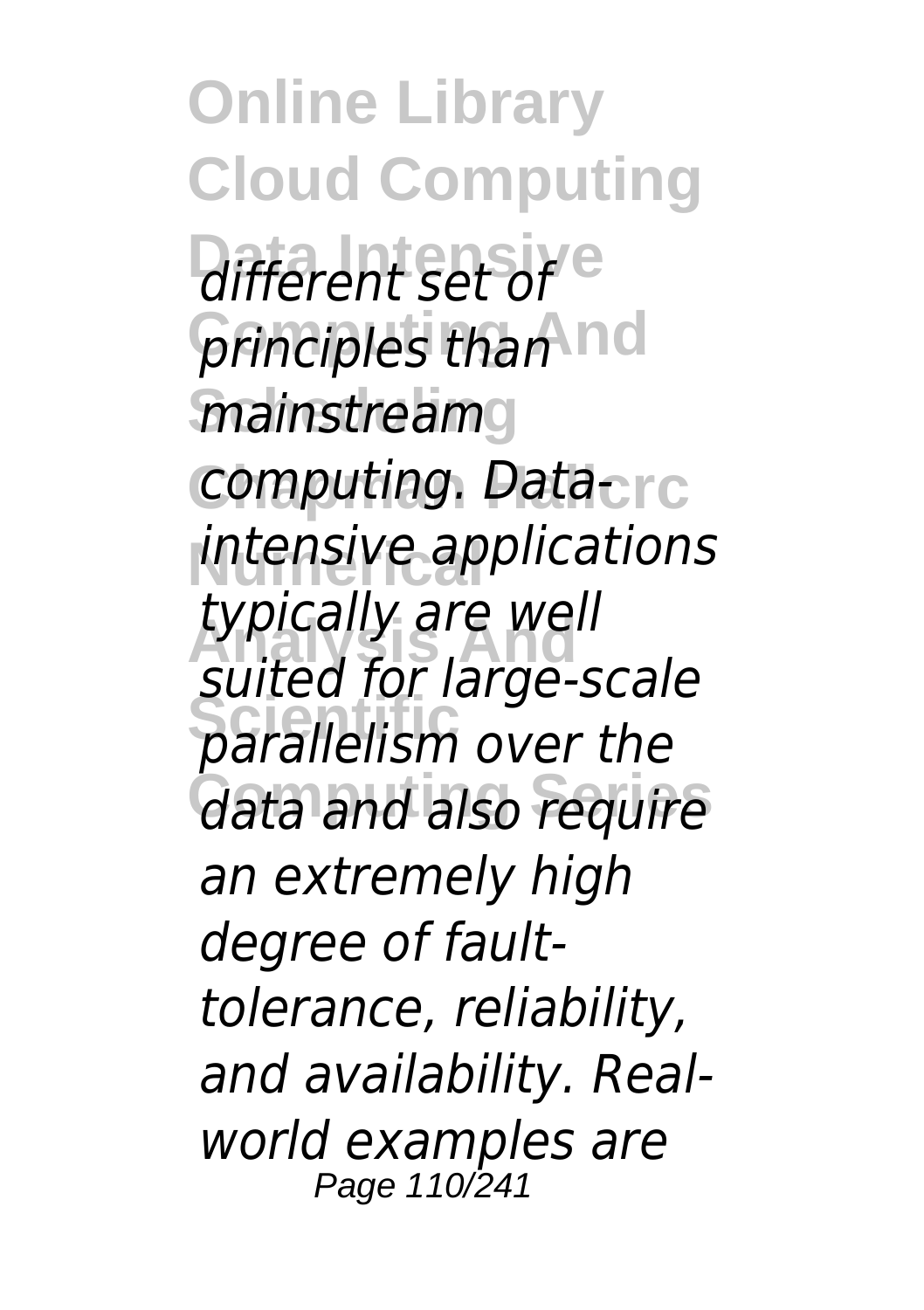**Online Library Cloud Computing Data Intensive** *provided throughout* **Computing And** *the book. Handbook* **Scheduling** *of Data Intensive Computing is* allerc **Numerical** *designed as a* **Analysis And** *practitioners and* **Scientific** *researchers, fincluding* Ing Series *reference for programmers, computer and system infrastructure designers, and developers. This book* Page 111/241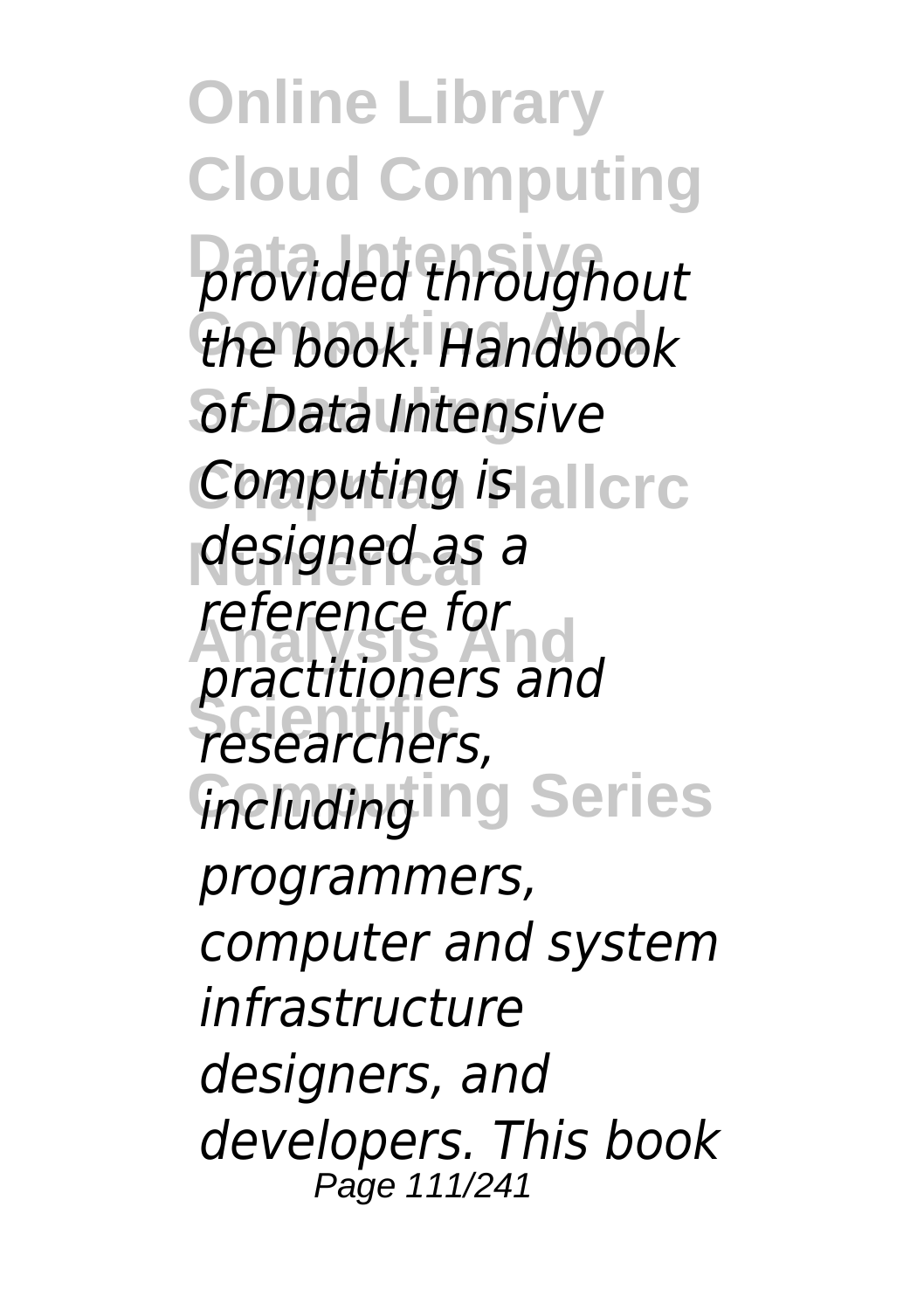**Online Library Cloud Computing Data Intensive** *can also be beneficial* for business<sup>1</sup> And  $m$ anagers,ng entrepreneurs, and<sub>C</sub> **Numerical** *investors.* **Analysis And** *Terabyte and* **Scientific** *Petabyte datasets* **Computing Series** *are rapidly becoming Big Data such as the new norm for various organizations across a wide range of industries. The widespread data-*Page 112/241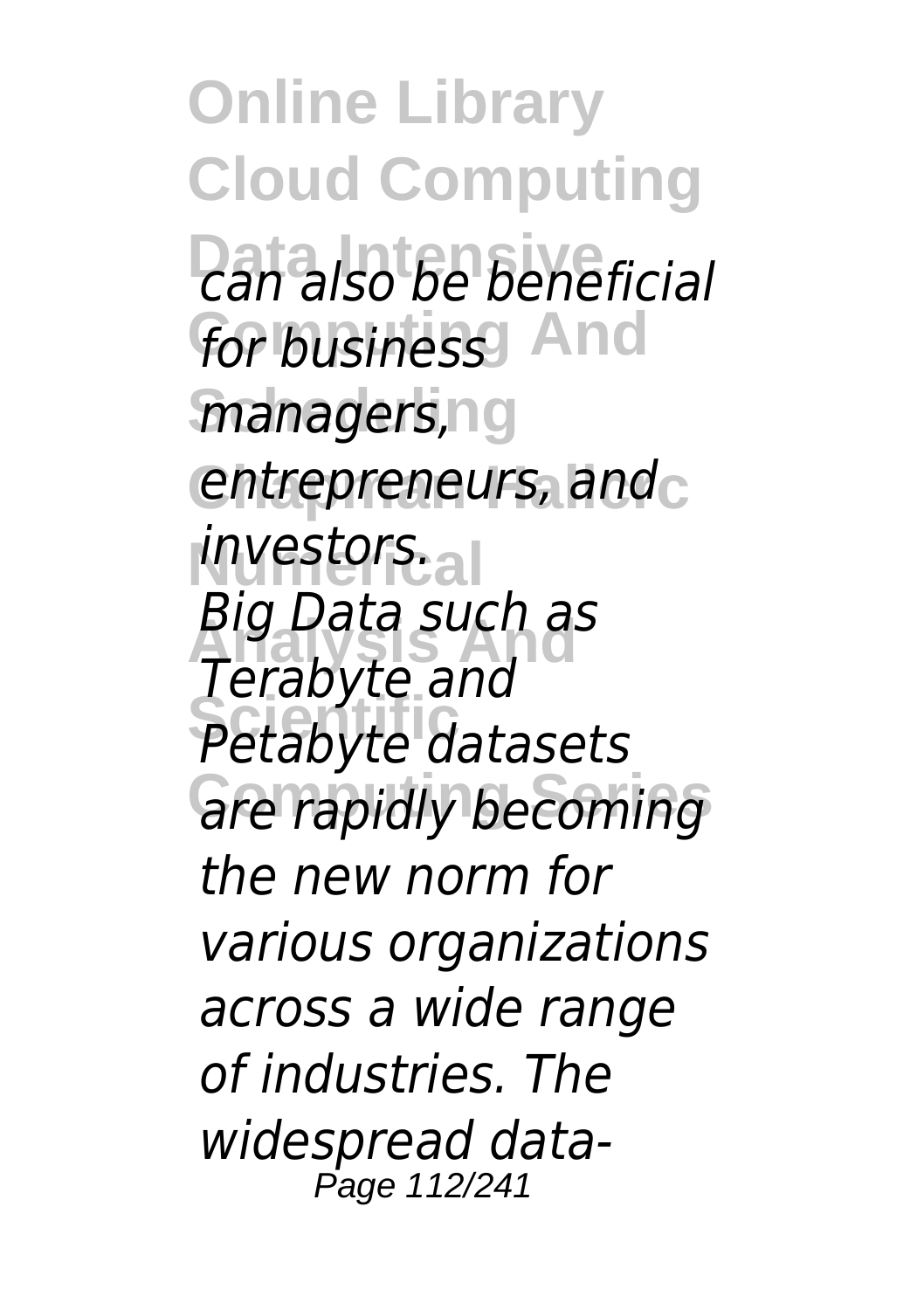**Online Library Cloud Computing Data Intensive** *intensive computing* **Computing And** *needs have inspired* **Scheduling** *innovations in parallel and* Hallcrc *distributed computing, which has*<br>*been the effective Way to tackle* **massive computing**<sup>s</sup> *been the effective workload for decades. One significant example is MapReduce, which is a programming* Page 113/241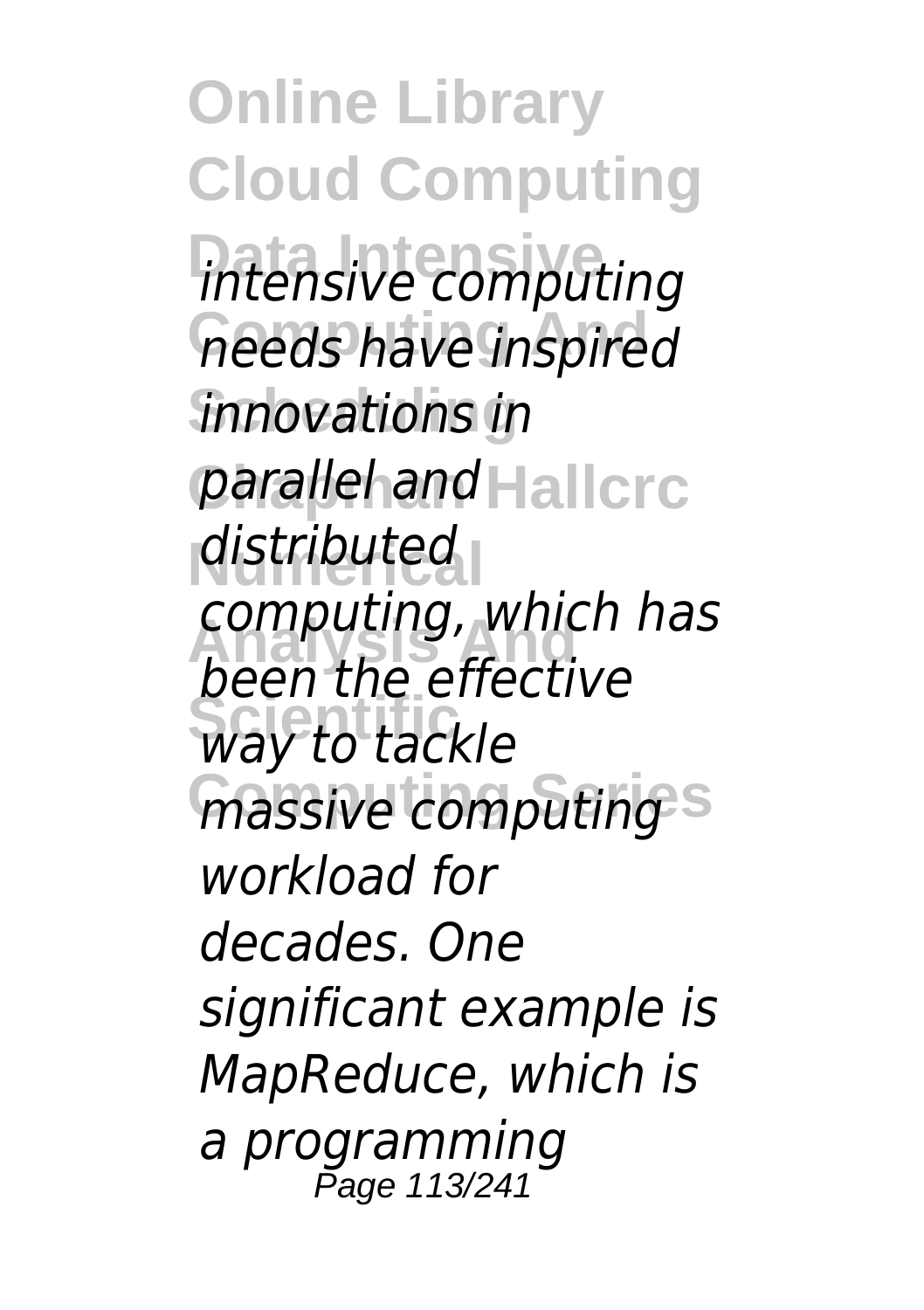**Online Library Cloud Computing Data Intensive** *model for expressing* **Gistributed**<sup>g</sup> And **Scheduling** *computations on huge datasets, and* **Numerical** *an execution* **Analysis And** *intensive computing* **Scientific** *on commodity Clusters as well***eries** *framework for data-Since it was originally proposed by Google, MapReduce has become the most popular technology* Page 114/241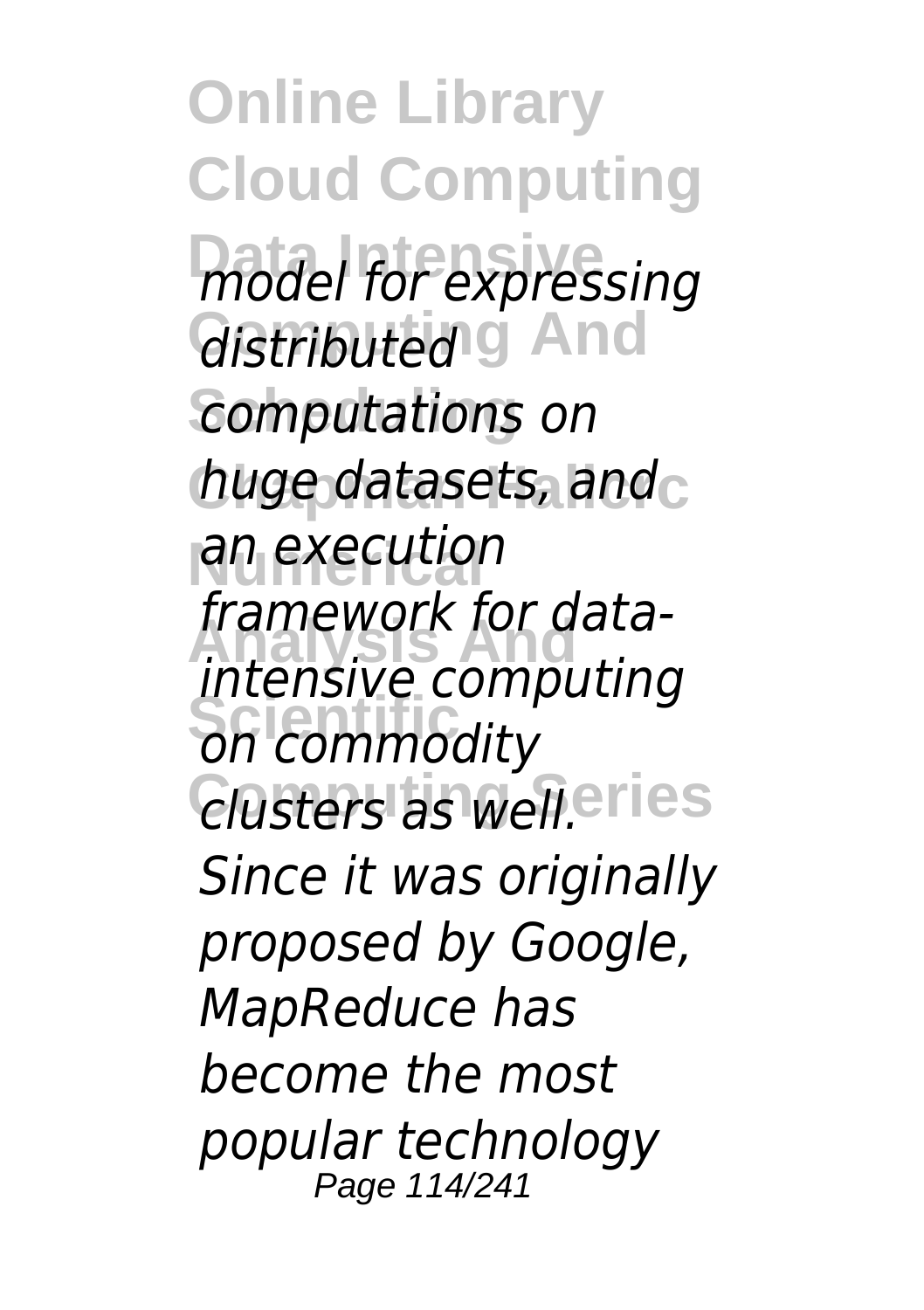**Online Library Cloud Computing Data Intensive** *for data-intensive*  $Computing.$  While<sup>d</sup> **Scheduling** *Google owns its* **proprietary** Hallcrc **Numerical** *implementation of* **Analysis And** *MapReduce, an open* **Scientific** *implementation*  $Ga$ *led Hadoop has* es *source gained wide adoption in the rest of the world. The combination of Hadoop and Cloud* Page 115/241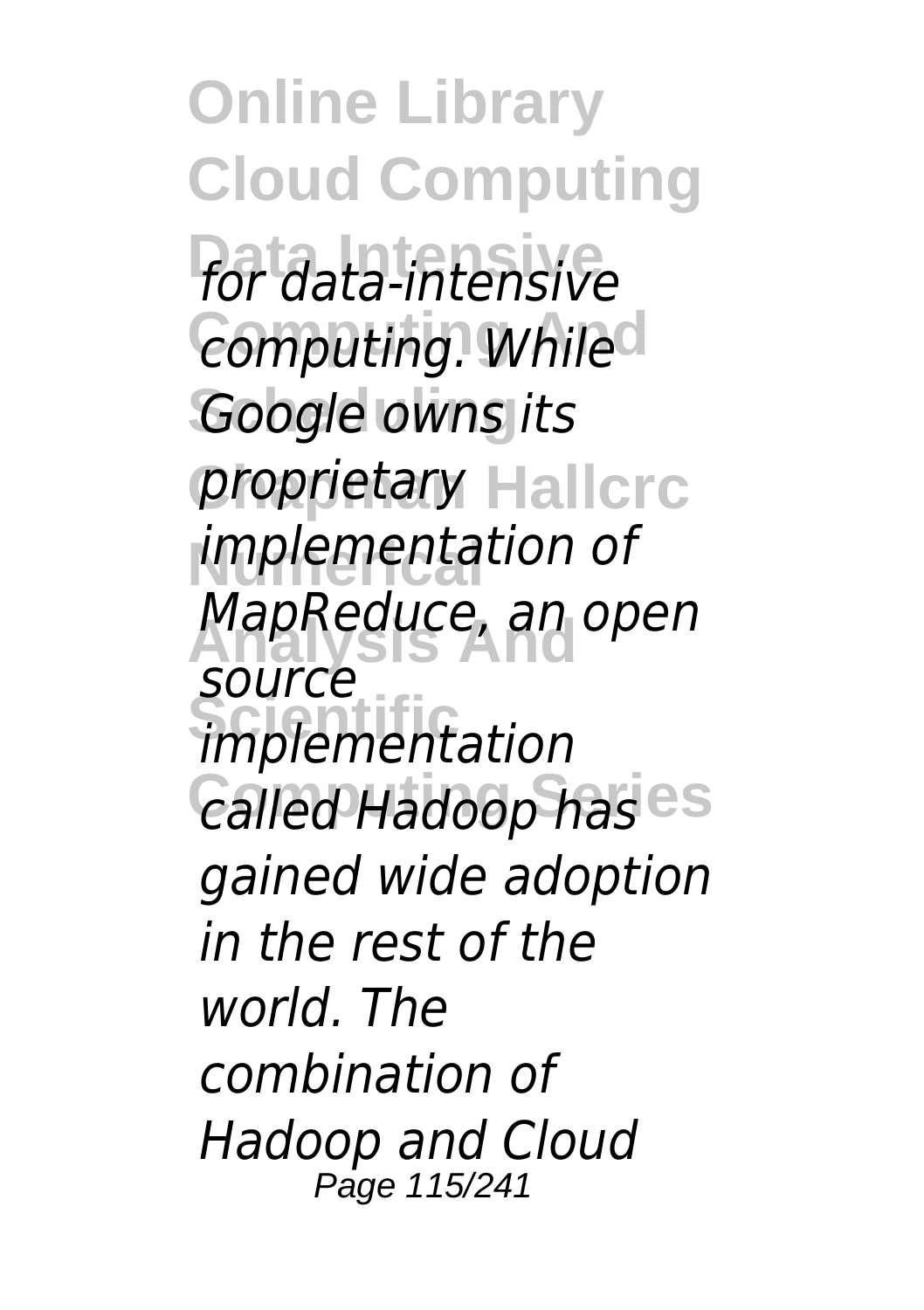**Online Library Cloud Computing Data Intensive** *platforms has made* **Computing And** *data-intensive* **Scheduling** *computing much* **Chapman Hallcrc** *more accessible and affordable than ever* **Analysis And** *Microgrids have* **Scientific** *recently emerged as* the building block of *before. a smart grid, combining distributed renewable energy sources, energy storage devices, and* Page 116/241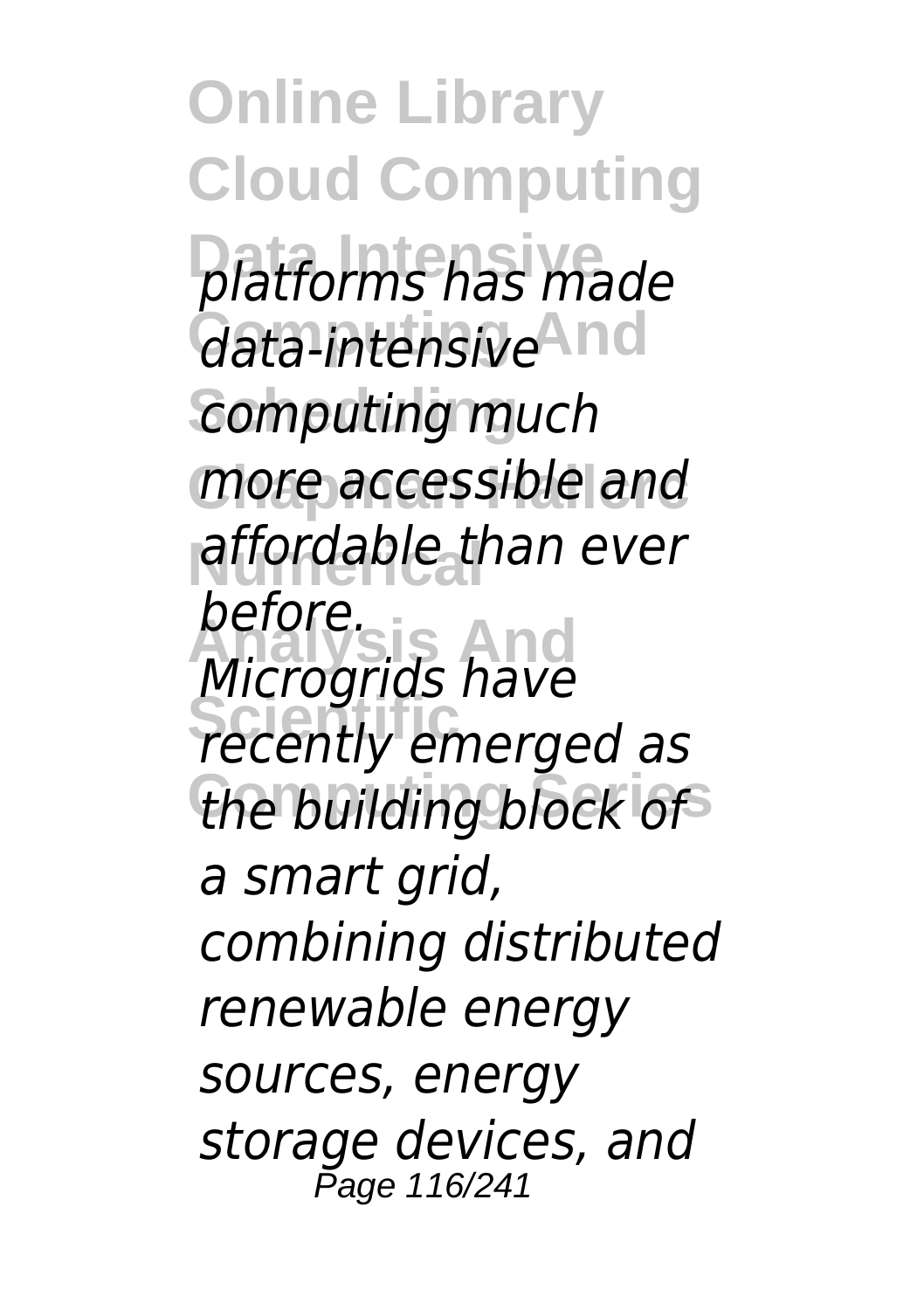**Online Library Cloud Computing Data Intensive** *load management in <u>Grder to improve</u>*  $power$ *system* **Chapman Hallcrc** *reliability, enhance* sustainable **Analysis And** *reduce carbon Equite call boll Same time, rapidlies development, and advancements in sensor and metering technologies, wireless and network communication, as* Page 117/241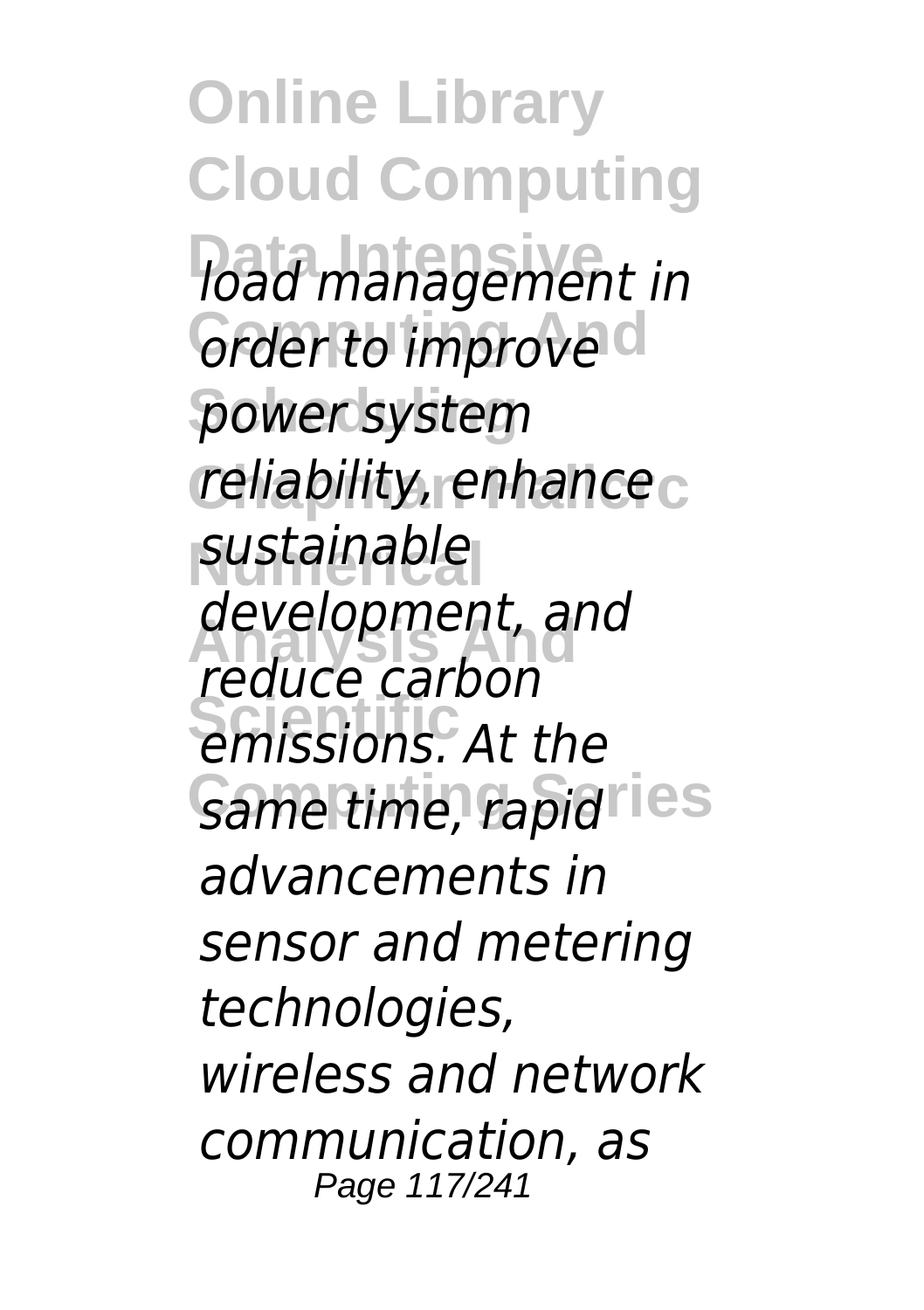**Online Library Cloud Computing Data Intensive** *well as cloud and fog* **Computing And** *computing are* **Scheduling** *leading to the collection andallcrc* **accumulation of large Analysis And** *(e.g., device status* **Scientific** *data, energy* Generation data,<sup>eries</sup> *amounts of data consumption data). The application of big data analysis techniques (e.g., forecasting,* Page 118/241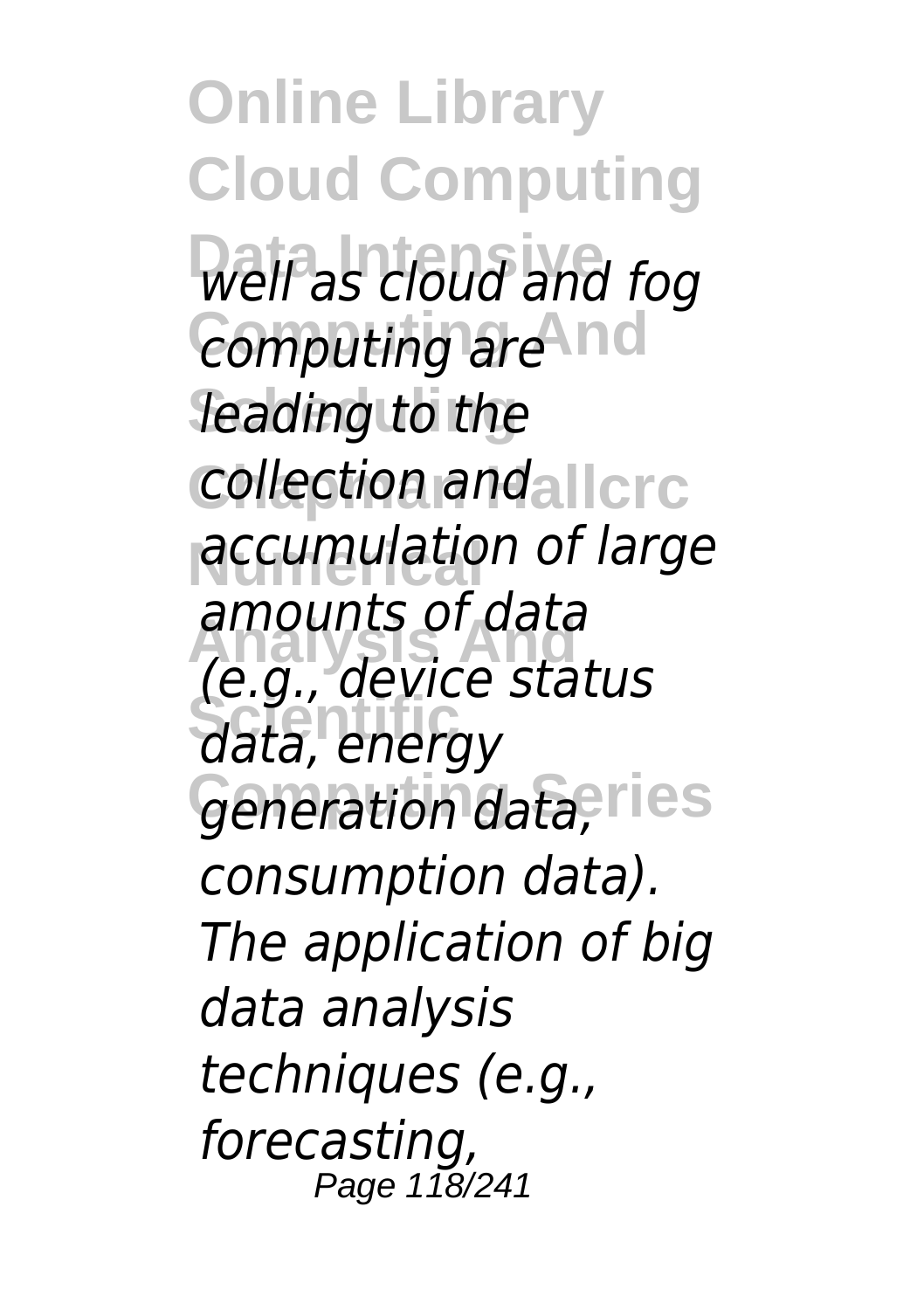**Online Library Cloud Computing Data Intensive** *classification,* **Computing And** *clustering) on such* **Scheduling** *data can optimize the* **power generation rc Numerical** *and operation in real* **Analysis And** *predicting electricity* **Scientific** *demands, discovering <u>electricity</u>ng Series time by accurately consumption patterns, and developing dynamic pricing mechanisms. An efficient and* Page 119/241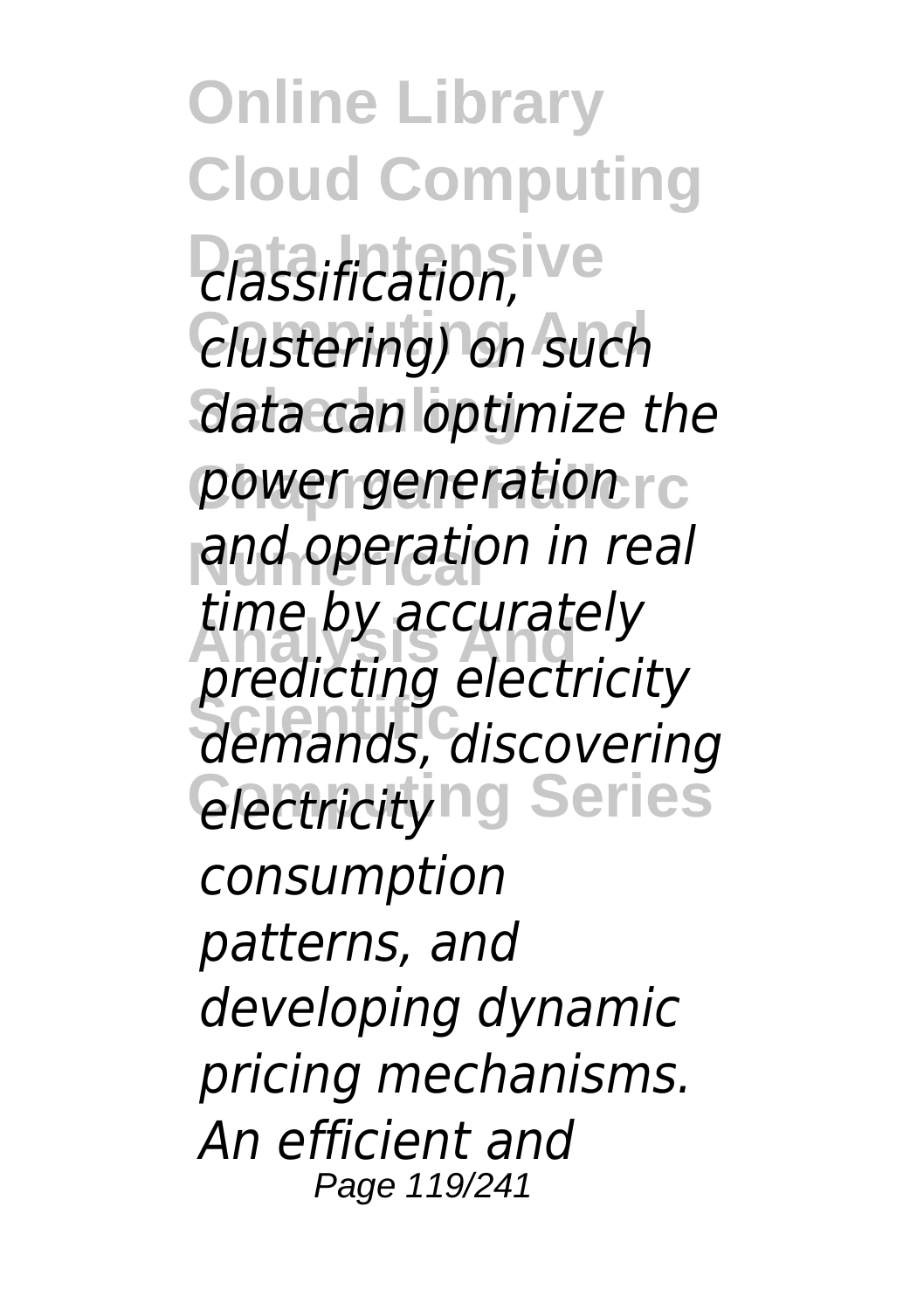**Online Library Cloud Computing Data Intensive** *intelligent analysis of* the data will enable **Scheduling** *smart microgrids to* detect and recover<sub>c</sub> *from failures quickly,* **Analysis And** *demand swiftly,* **Scientific** *supply more reliable*  $G$ *and economical*eries *respond to electricity energy, and enable customers to have more control over their energy use. Overall, data-*Page 120/241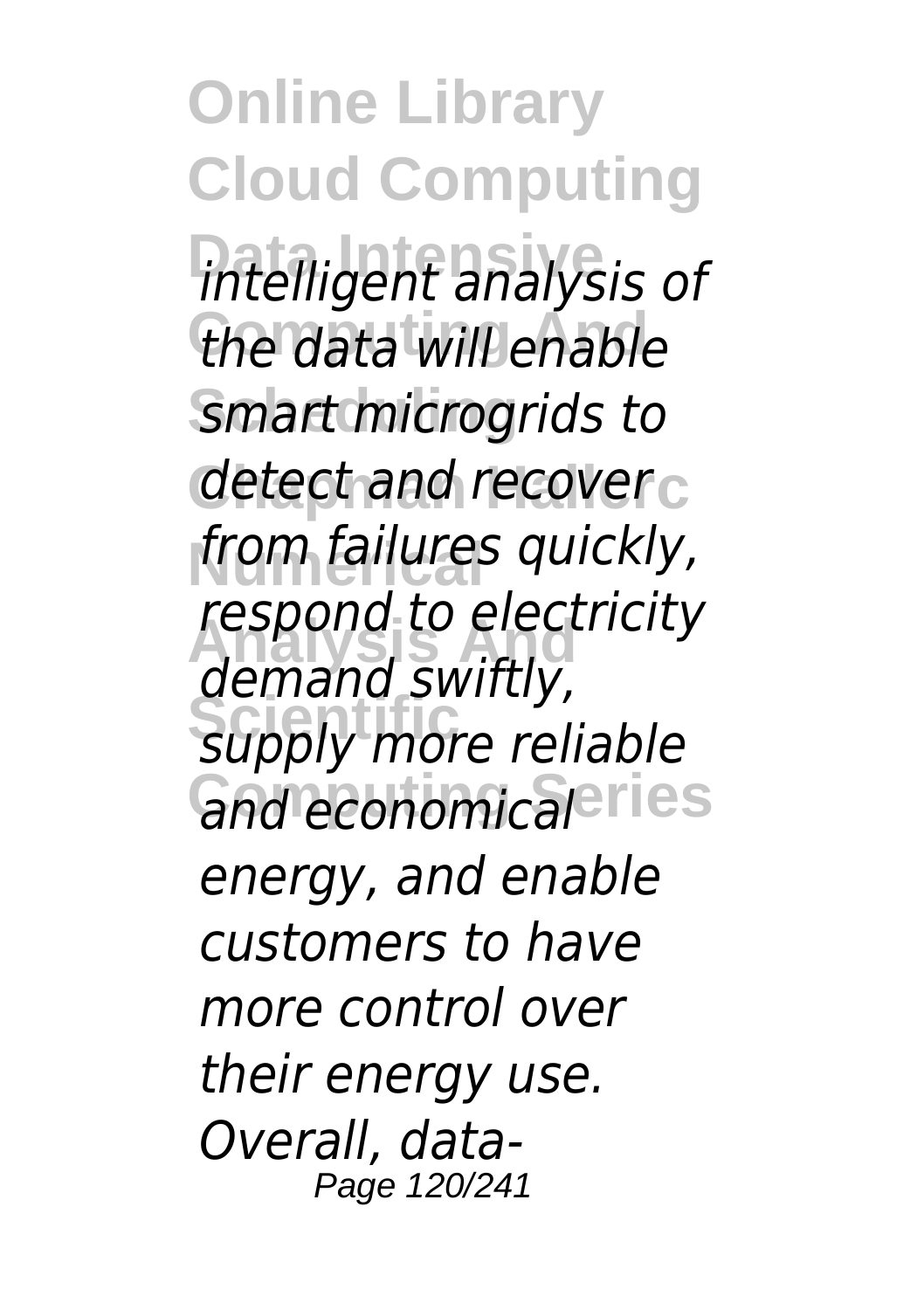**Online Library Cloud Computing Data Intensive** *intensive analytics*  $Can$  provide effective **Scheduling** *and efficient decision* **Chapman Hallcrc** *support for all of the producers, operators,* **Analysis And** *regulators in smart* **Microgrids, in order Computing Series** *to achieve holistic customers, and smart energy management, including energy generation, transmission,* Page 121/241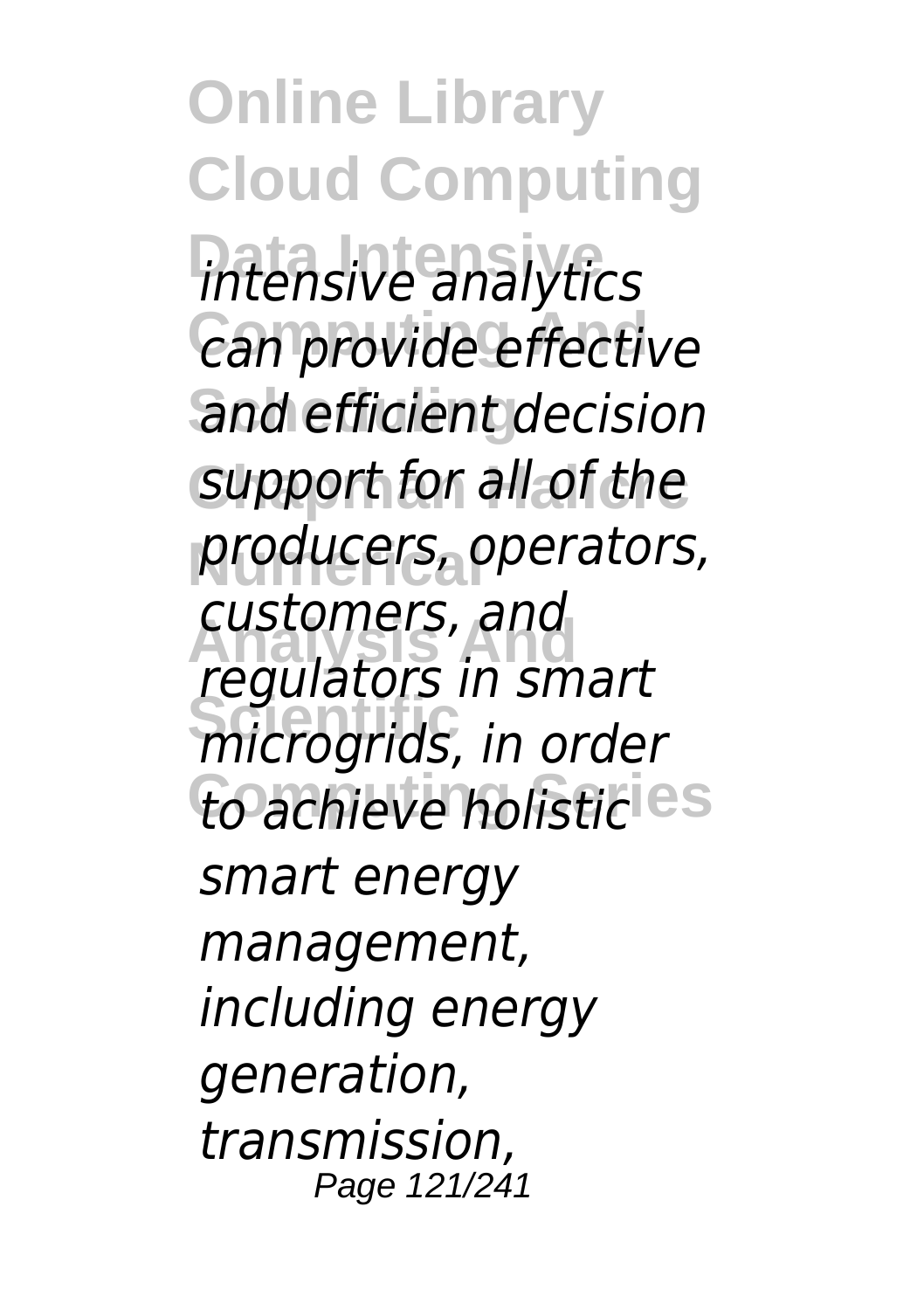**Online Library Cloud Computing Data Intensive** *distribution, and* demand-side And  $m$ anagement. This **book contains an**cre **Numerical** *assortment of* relevant novel **Scientific** *contributions that*  $p$ *rovide real-world* es *research applications of dataintensive analytics in smart grids and contribute to the dissemination of new* Page 122/241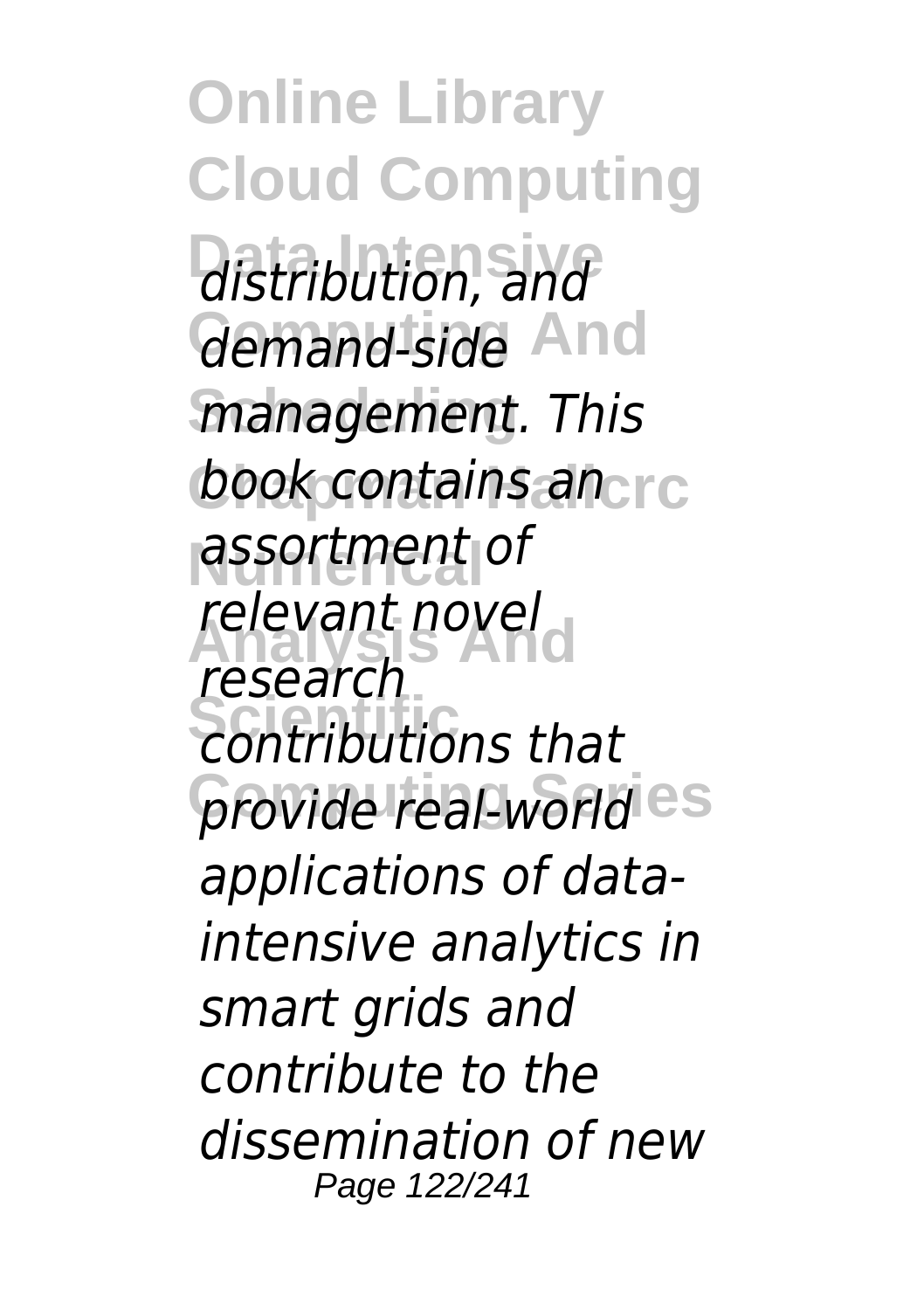**Online Library Cloud Computing Data Intensive** *ideas in this area.* **Challenges and nd** Solutions for Large-*Scale Information* **Numerical** *Management* **Analysis And** *Proceedings of ICICTS* **Modeling and** *Simulation in APC* ies *2014 and Cloud Systems Applying Integration Techniques and Methods in Distributed Systems* Page 123/241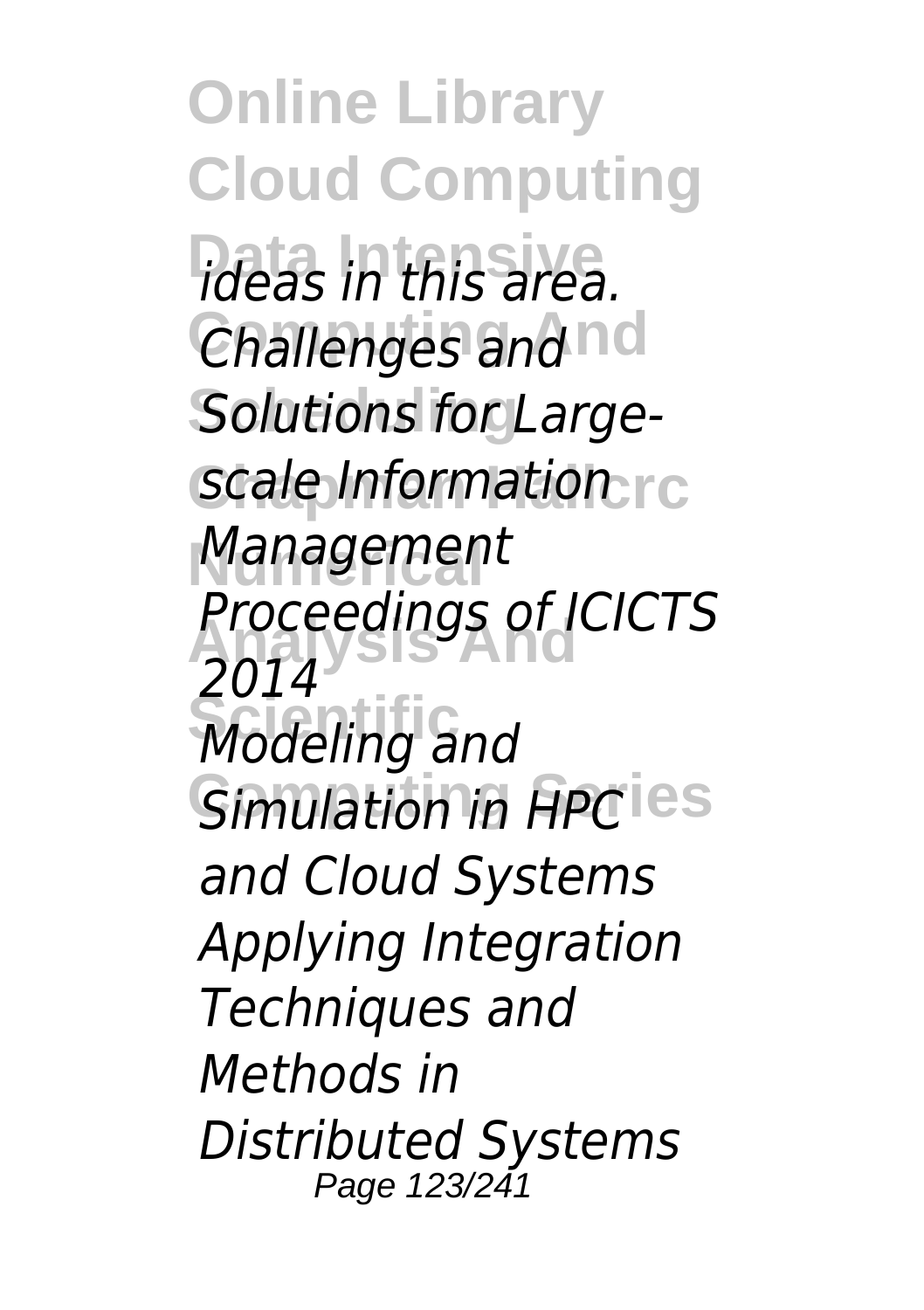**Online Library Cloud Computing Data Intensive** *and Technologies* **Computing And Scheduling** *Concepts,* **Chapman Hallcrc** *Methodologies, Tools,* and Applications **Aur world is being** revolutionized by **Computing Series** methods: access to data-driven large amounts of data has generated new insights and opened exciting Page 124/241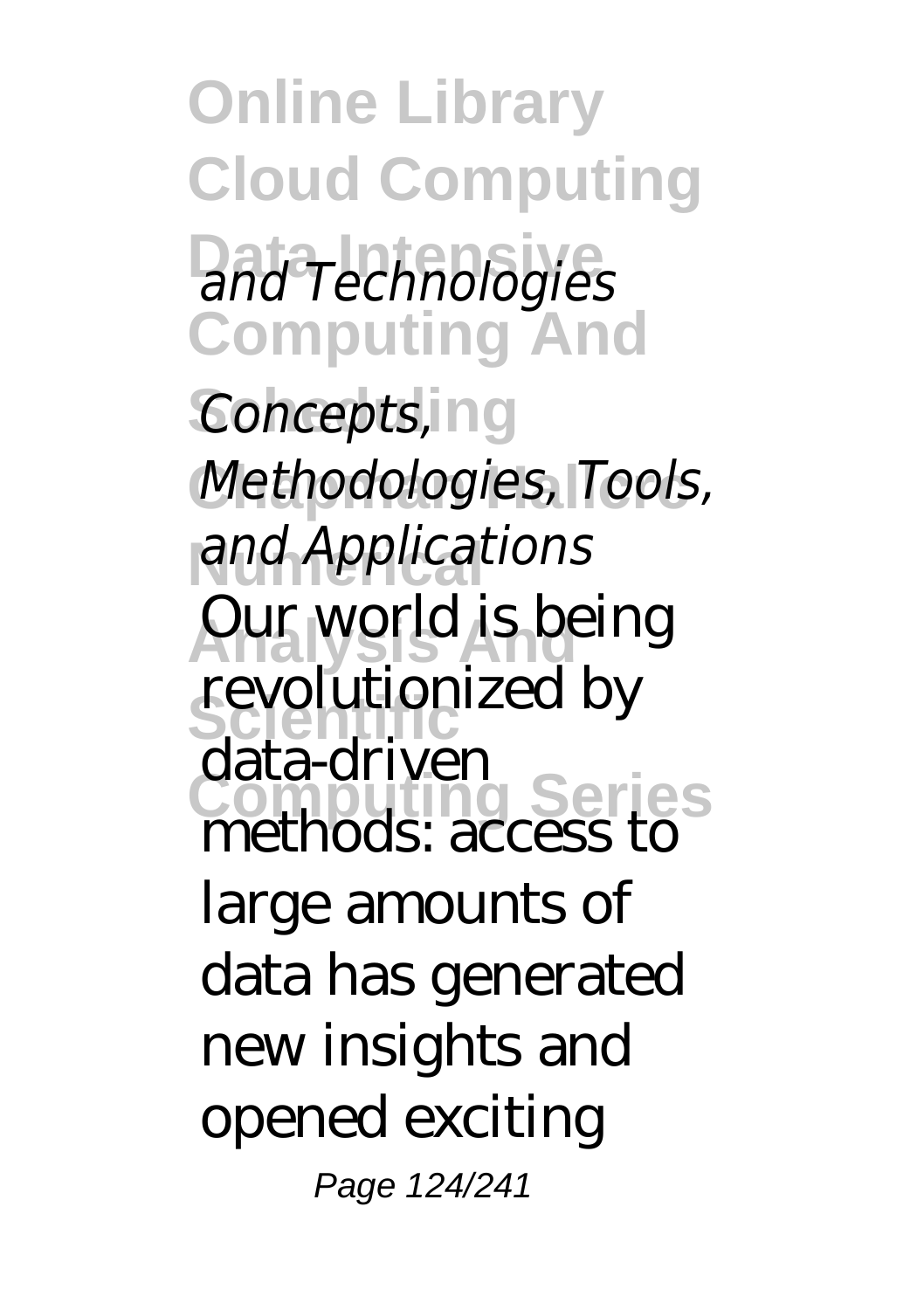**Online Library Cloud Computing Data** opportunities in commerce, and science, and **Computing Hallcrc** applications. **Processing the** enormous quantities of data necessaryes for these advances requires large clusters, making distributed computing Page 125/241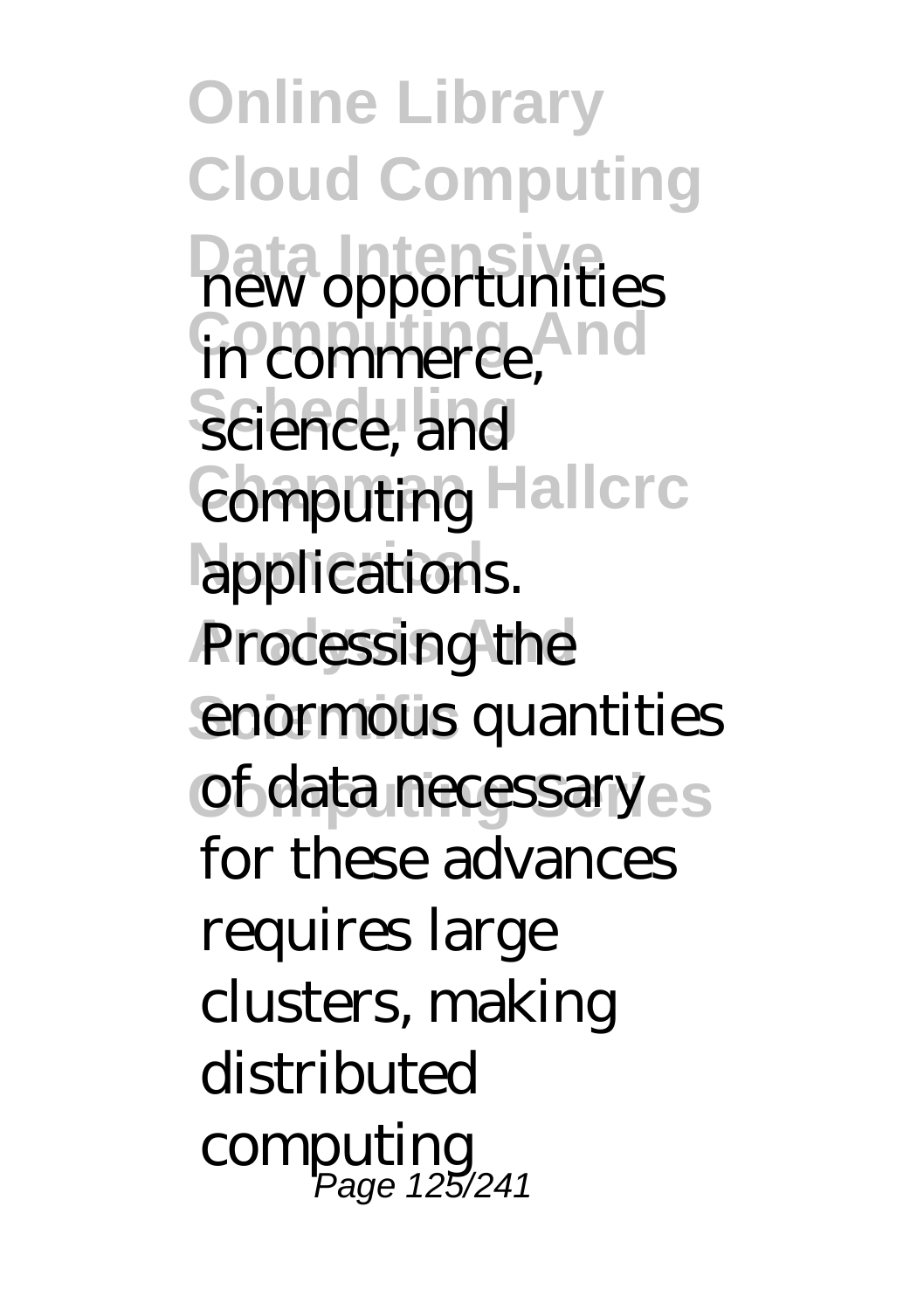**Online Library Cloud Computing Data Intensive Crucial than ever. MapReduce** is a programming model for expressing distributed nd **Computations** on massive datasets es and an execution framework for largescale data processing on clusters of Page 126/241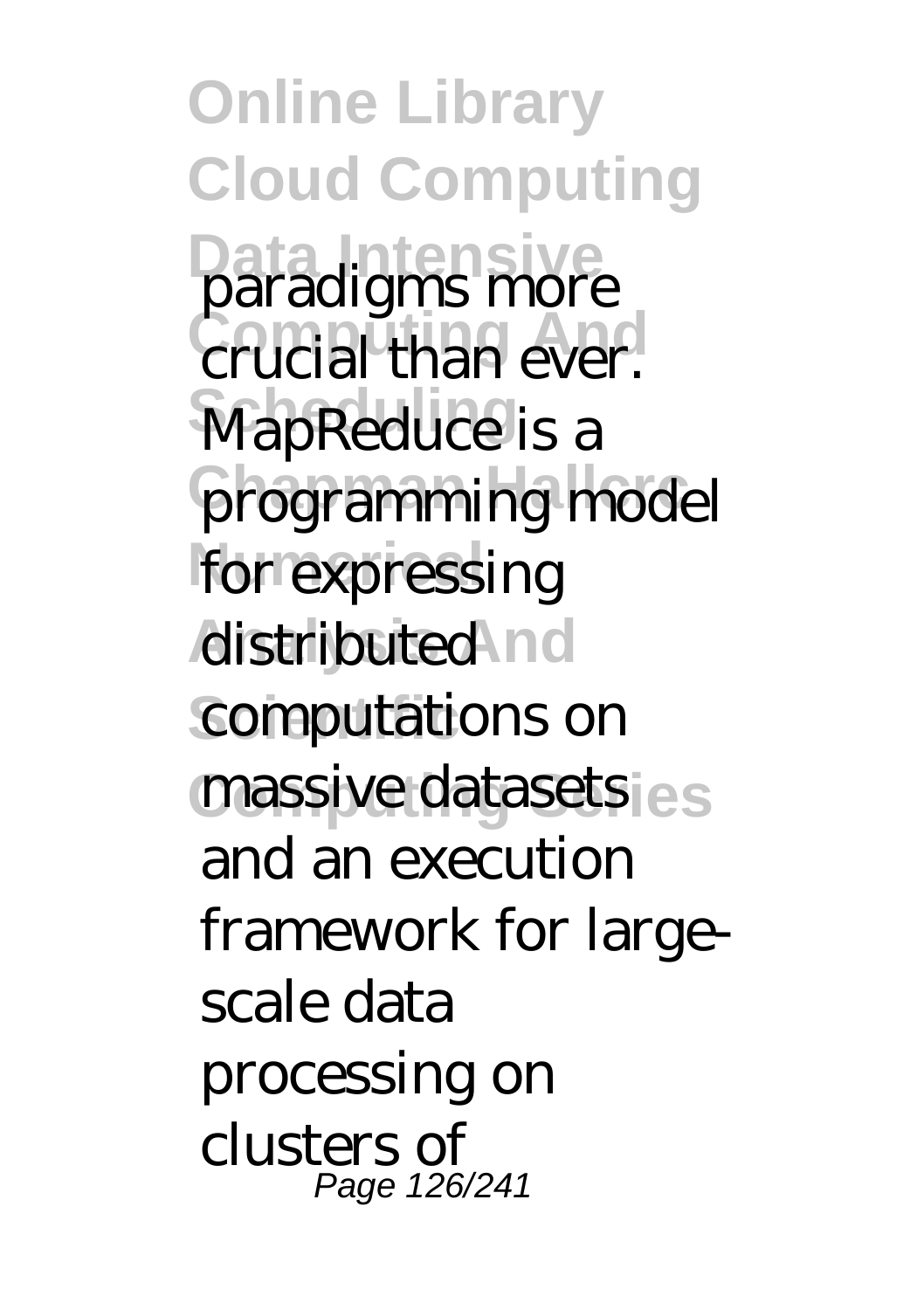**Online Library Cloud Computing Data Internal Intervers.** The programming model provides an easy-to-understand abstraction for designing scalable algorithms, while the execution eries framework transparently handles many system-level details, ranging from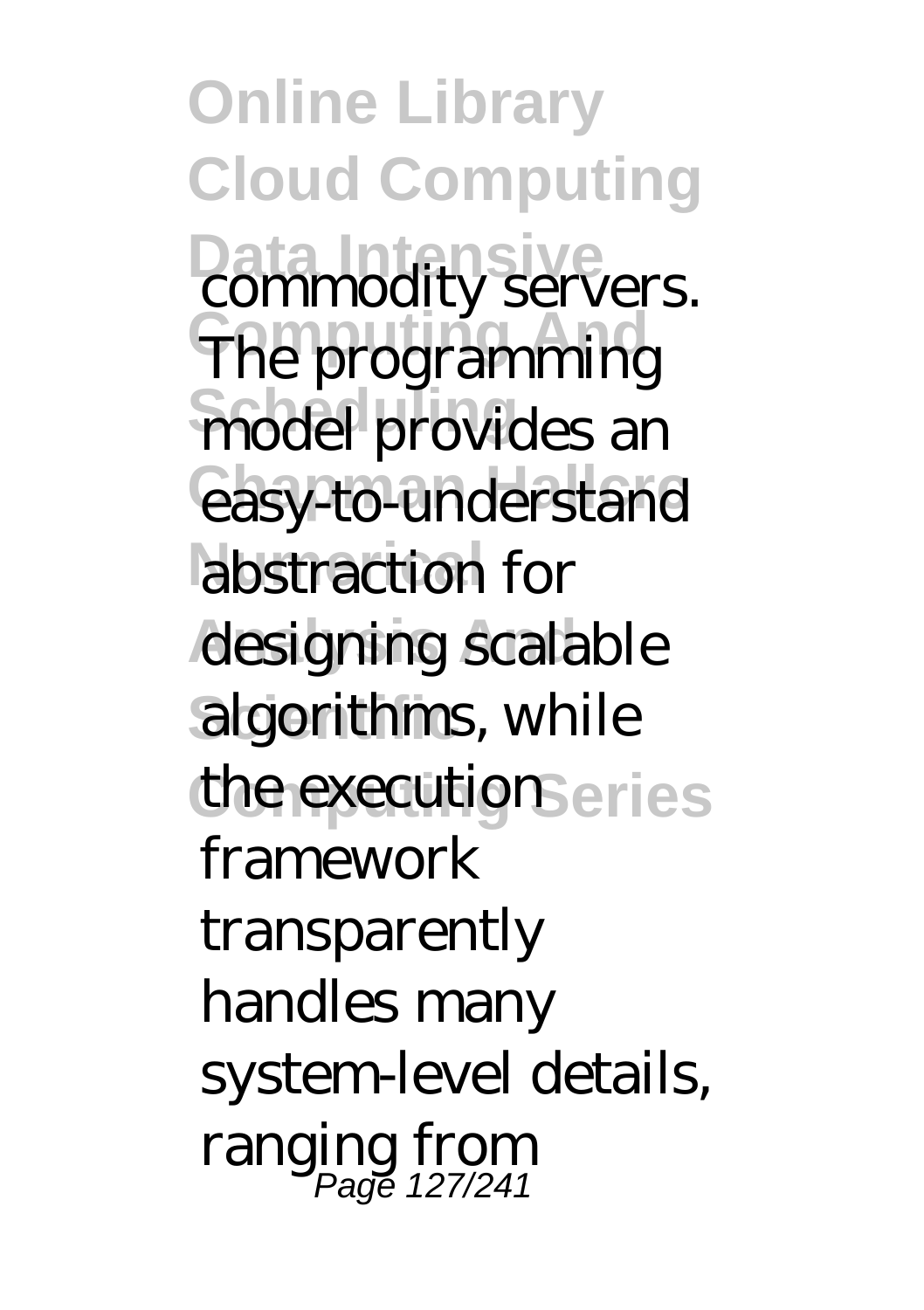**Online Library Cloud Computing Data Intensive Computer** Synchronization to **Fault tolerance. This book focuses on FC MapReduce Analysis And** algorithm design, with an emphasis on text processing s algorithms common in natural language processing, information retrieval, and Page 128/241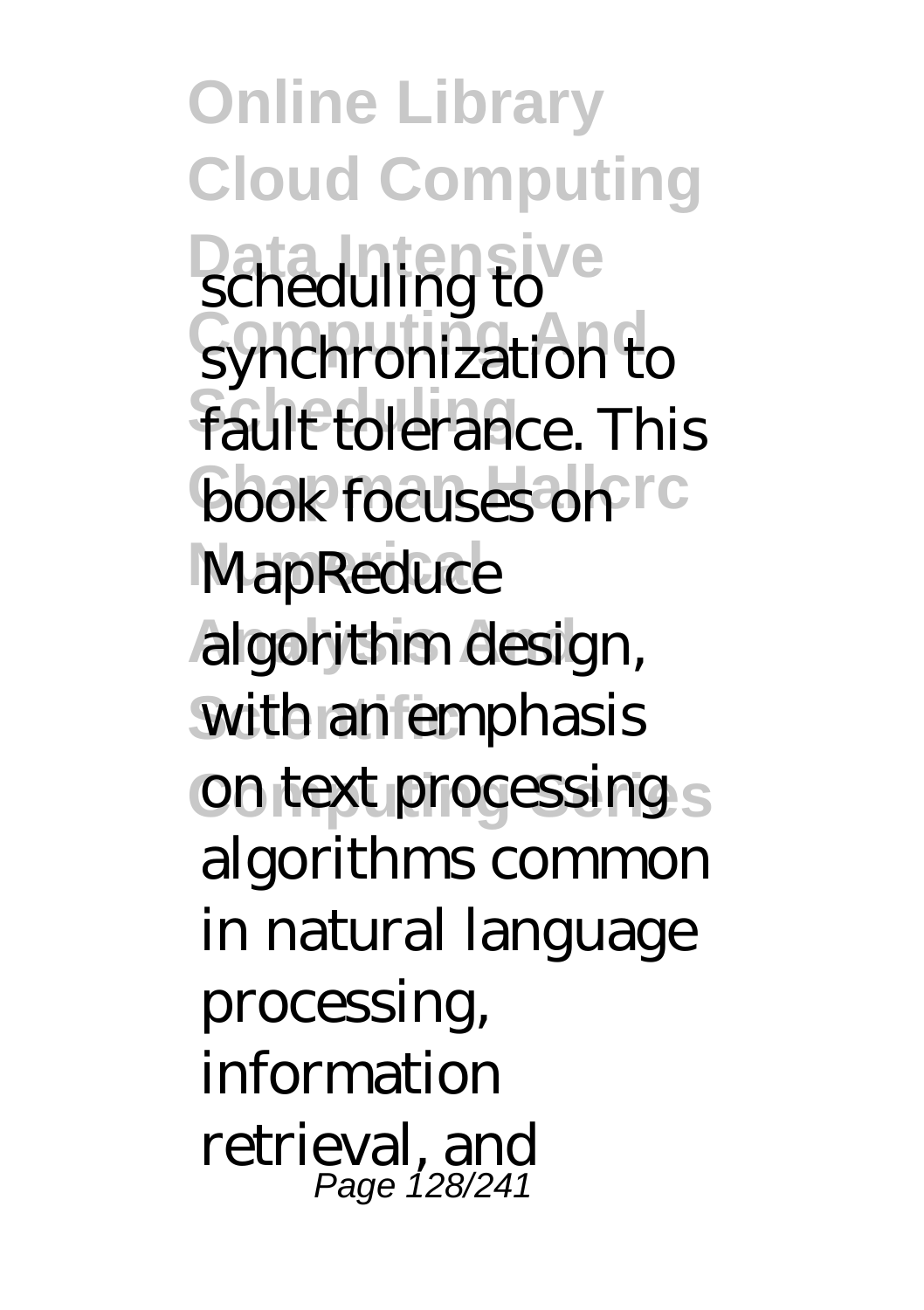**Online Library Cloud Computing** Data **Intellearning** We introduce the **Spotlight** of ng **MapReduce design** patterns, which represent general reusable solutions to commonly<sub>Series</sub> occurring problems across a variety of problem domains. This book not only intends to help the Page 129/241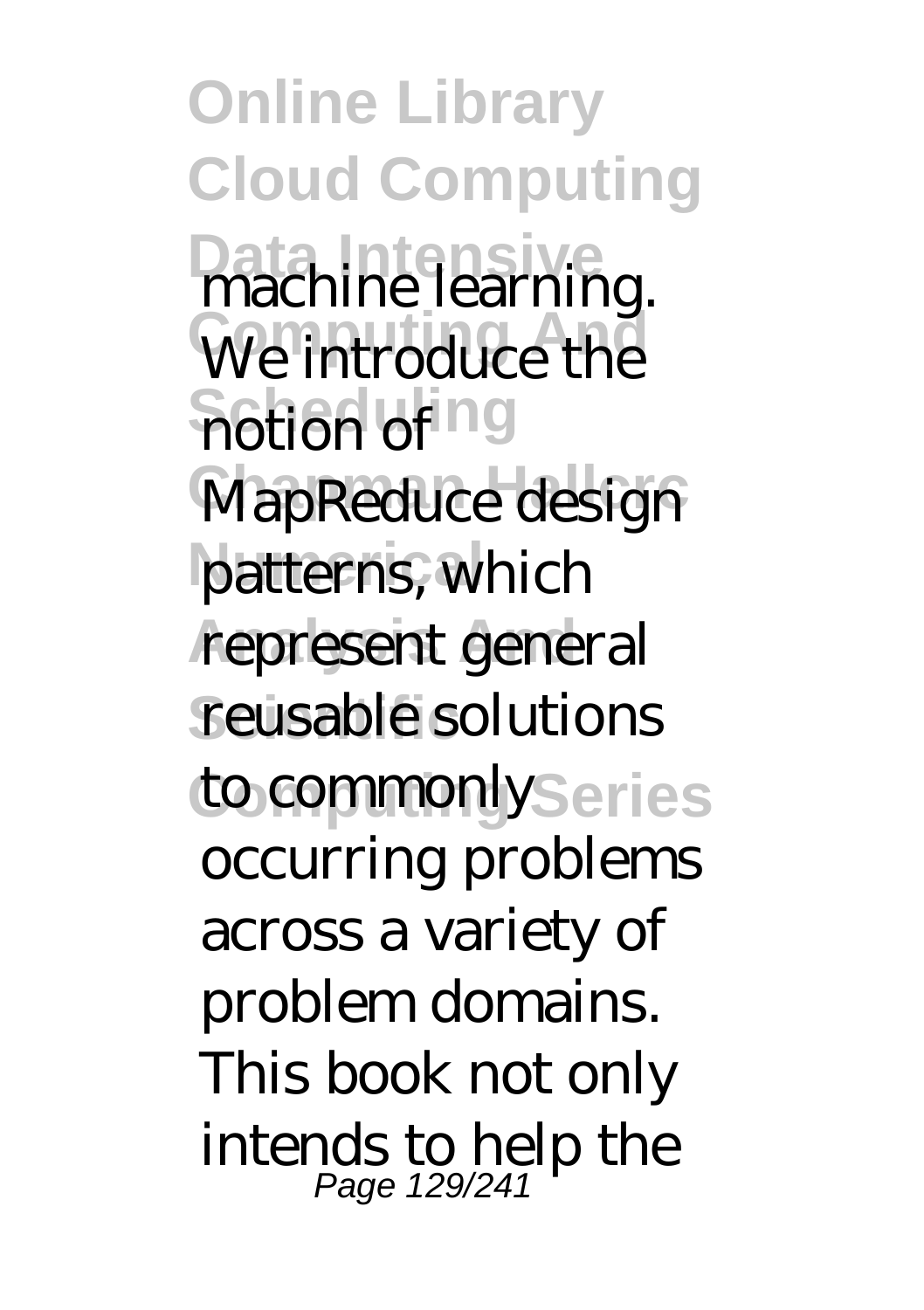**Online Library Cloud Computing Data Intensive** reader "think in MapReduce", but also discusses limitations of the C programming model as well. This volume is a printed version **of a work that eries** appears in the Synthesis Digital Library of Engineering and Computer Science. Page 130/241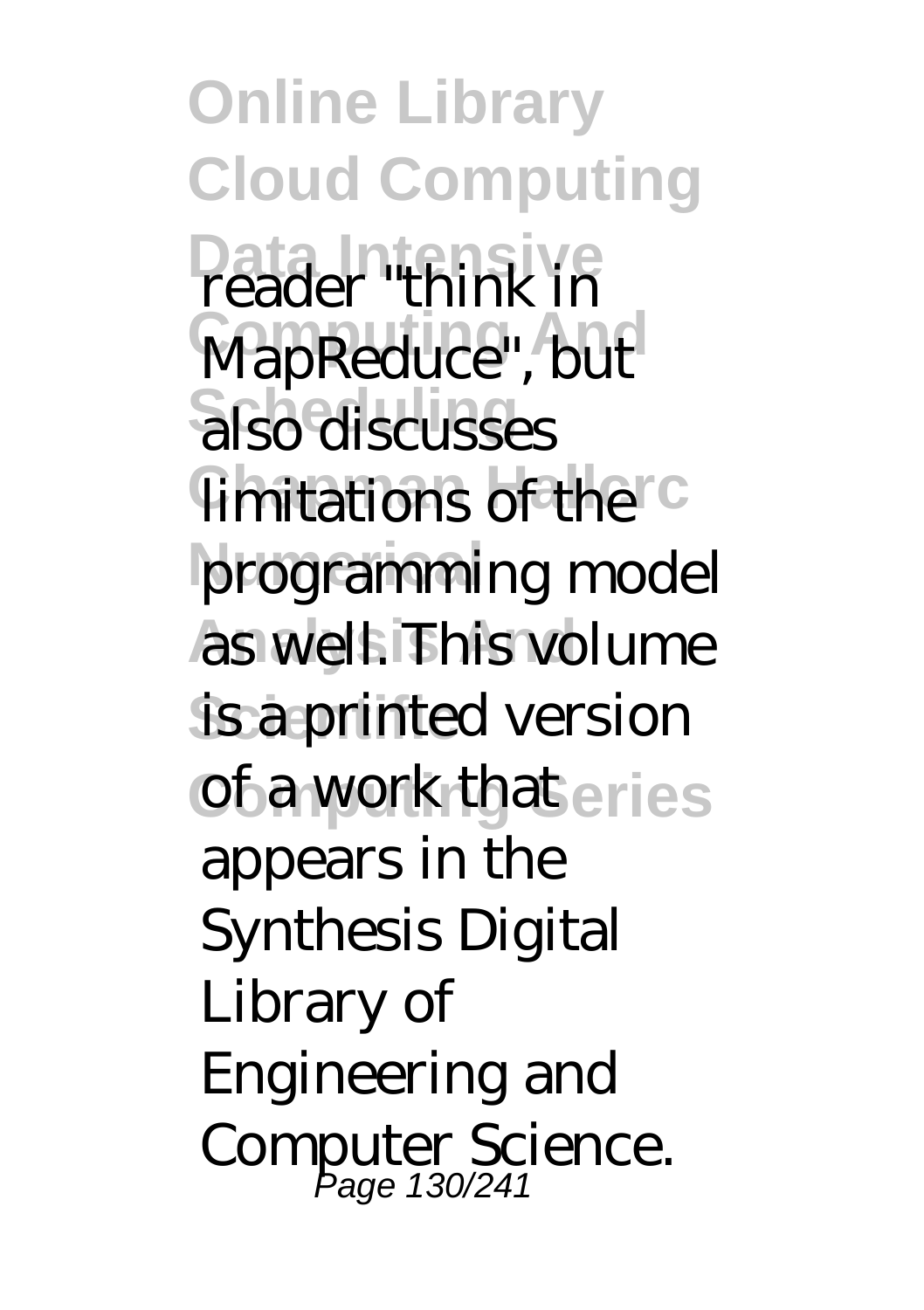**Online Library Cloud Computing Synthesis Lectures** provide concise, **Sciginal**ling presentations of <sup>r c</sup> important research and development topics, published **Computing Series** quickly, in digital and print formats. For more information visit w ww.morganclaypool. com Page 131/241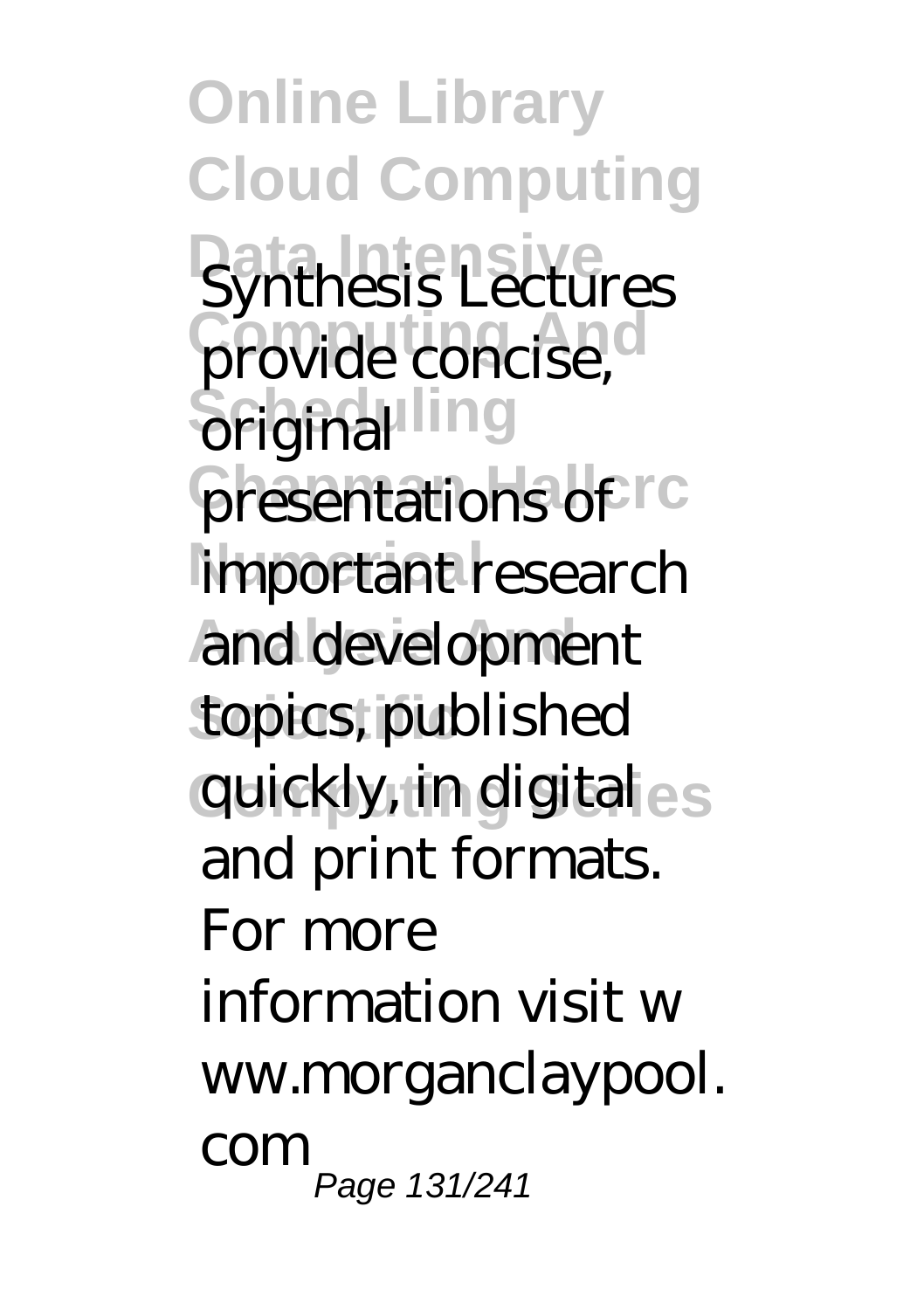**Online Library Cloud Computing Data Intensive** Advanced **Computing And** computing capabilities are used to tackle a rapidly<sup>c</sup> growing range of challenging science and engineering problems, many of s which are computeand data-intensive as well. Demand for advanced computing has been Page 132/241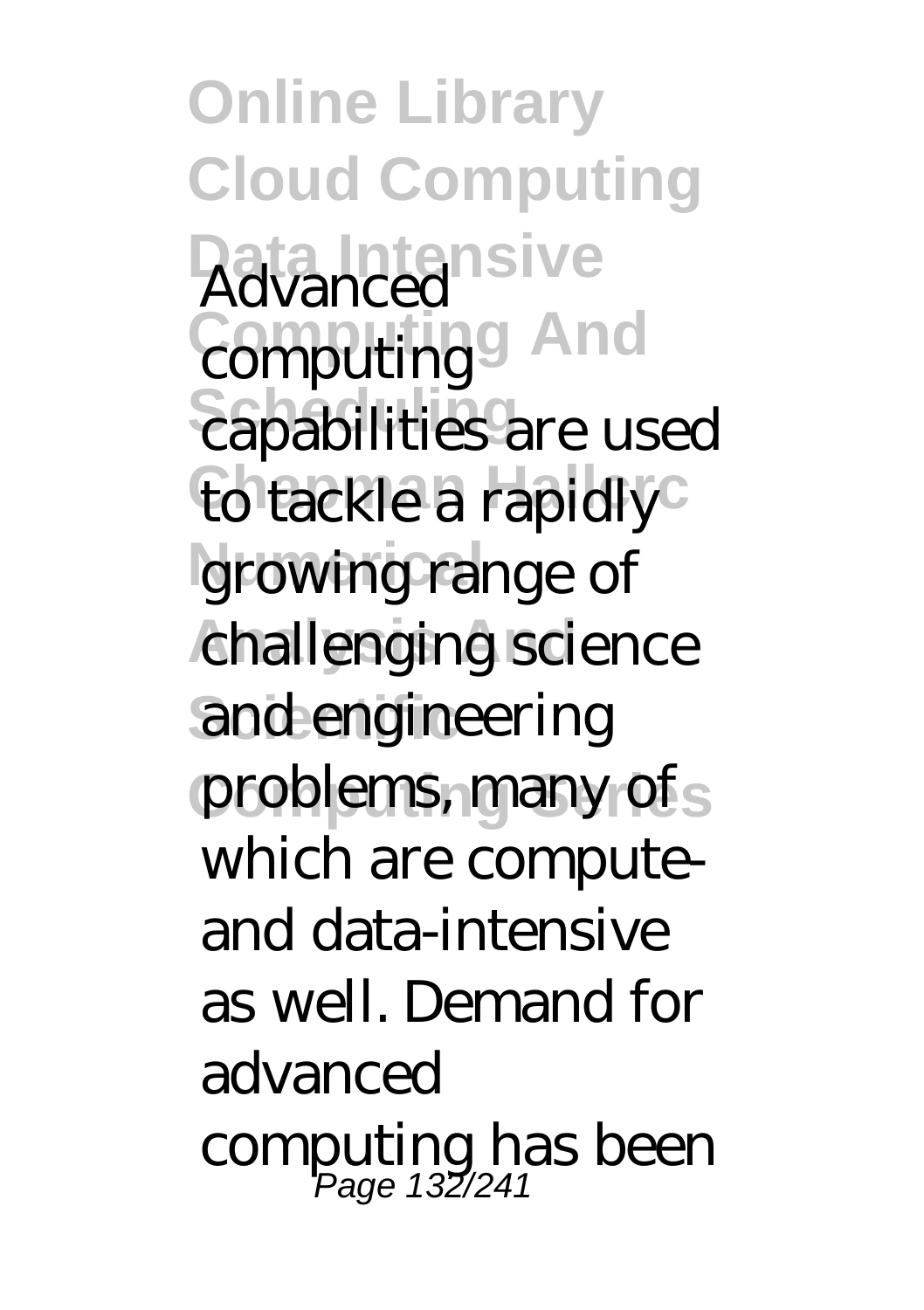**Online Library Cloud Computing Data Intensive**<br>growing for all types and <sup>9</sup> And capabilities of systems, from large numbers of single **commodity nodes to Scientific** jobs requiring thousands of cores; for systems with fast interconnects; for systems with excellent data handling and Page 133/241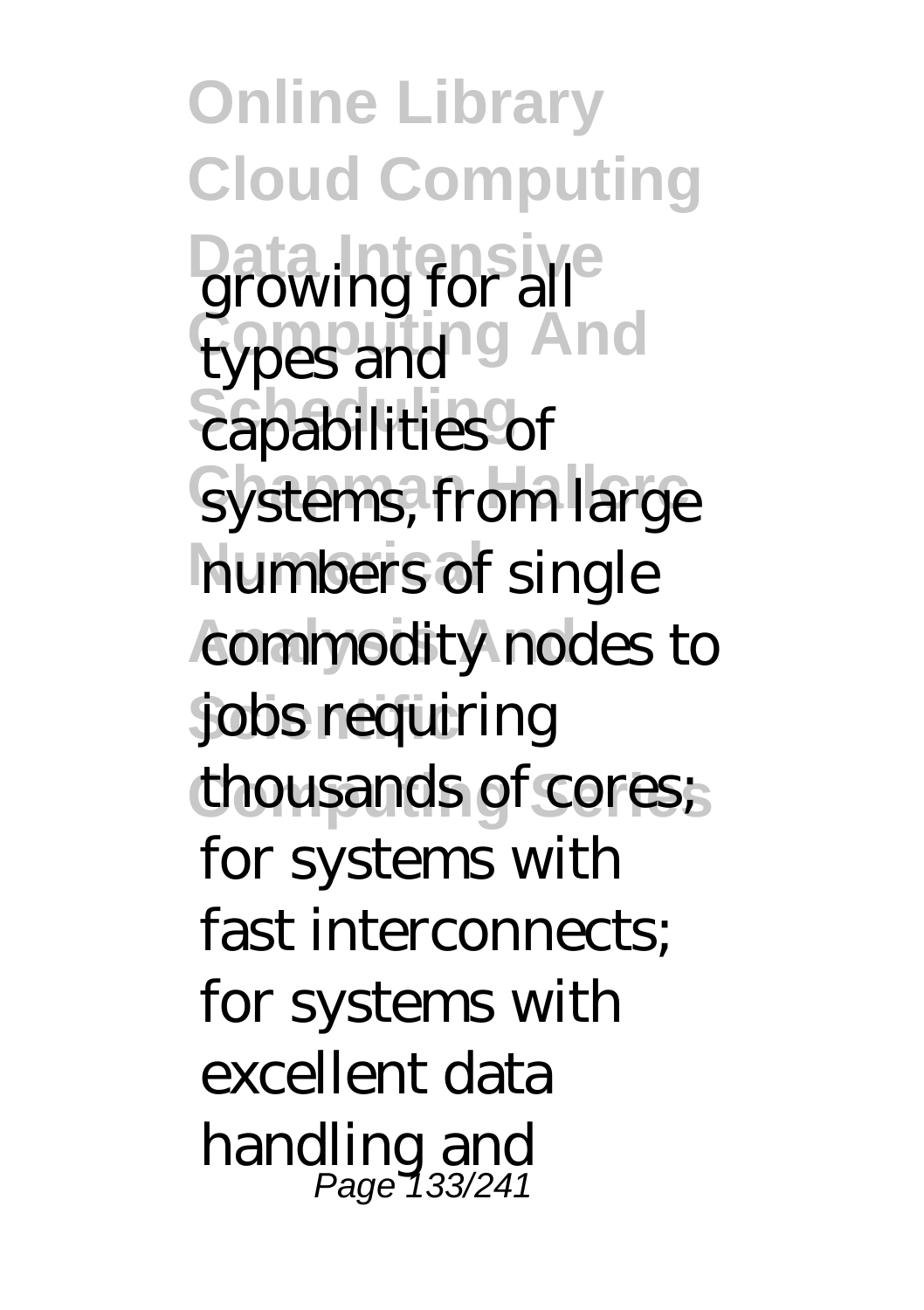**Online Library Cloud Computing** Data **Internal**<br> **management**; and for an increasingly diverse set of **Capplications that**<sup>c</sup> includes data analytics as well as modeling and simulation. Since es the advent of its supercomputing centers, the National Science Foundation (NSF)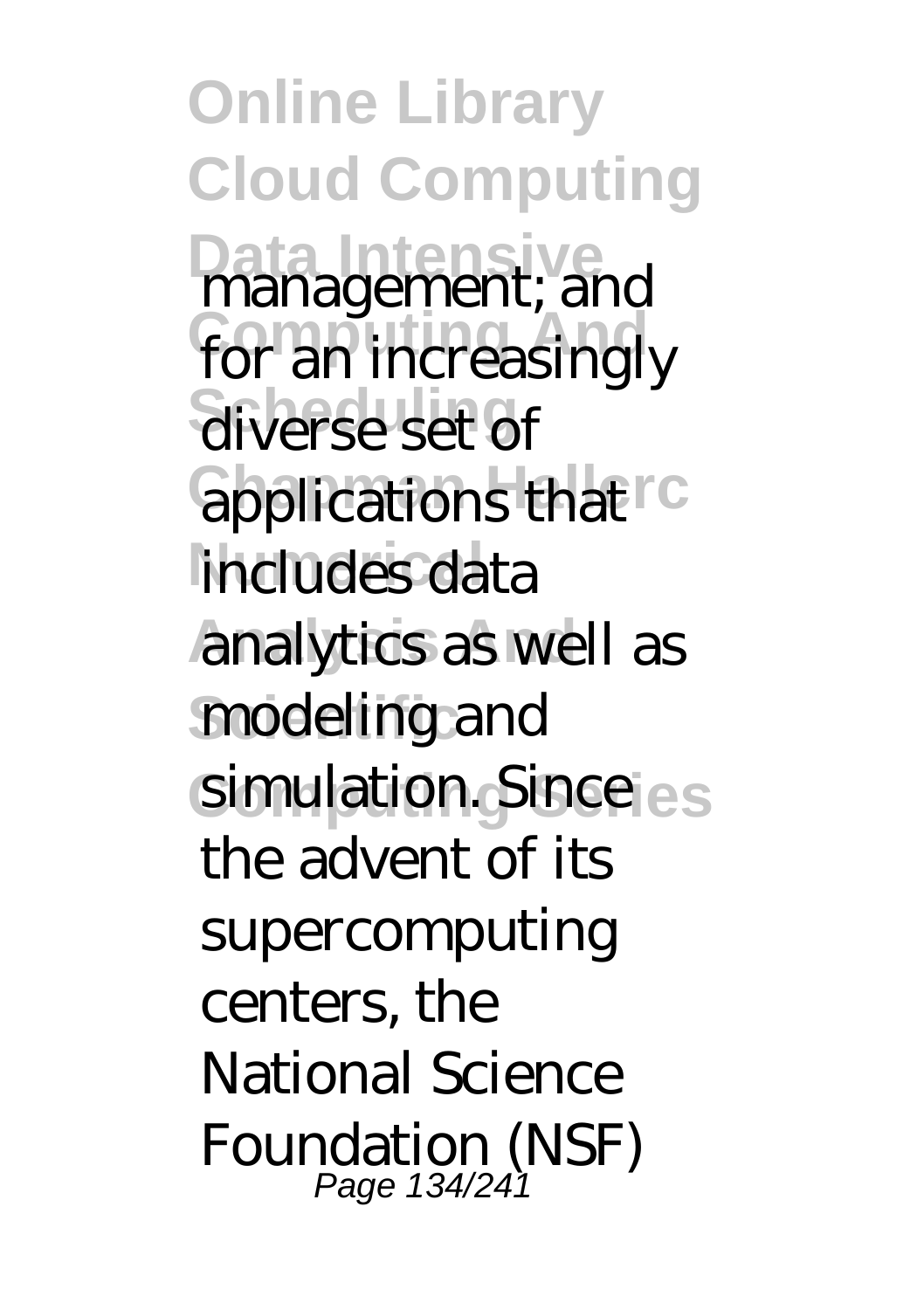**Online Library Cloud Computing has provided its** researchers with **State-of-the-art** computing systems. The growth of new **models of And** computing, including cloud ries computing and publically available by privately held data repositories, opens up new Page 135/241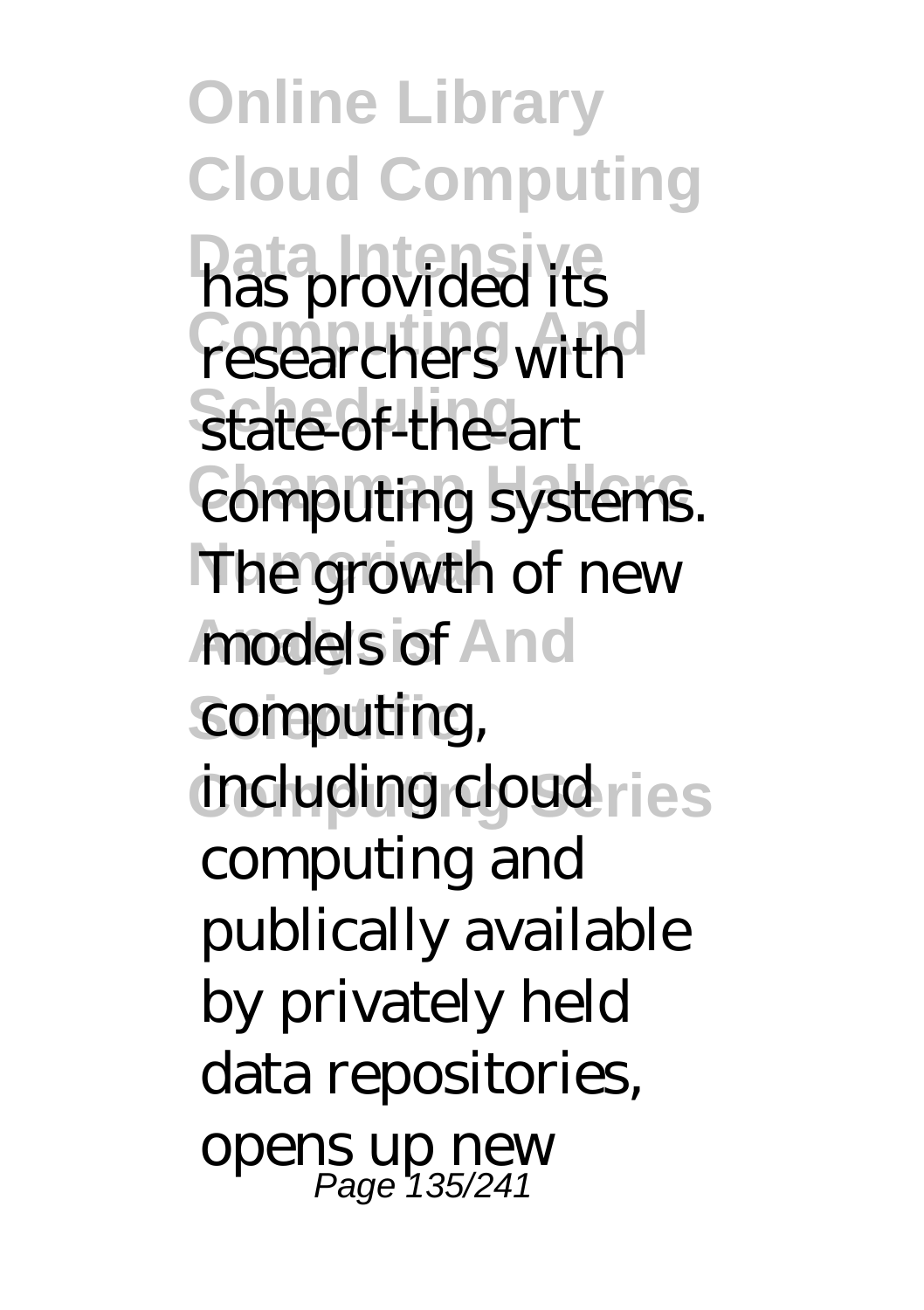**Online Library Cloud Computing Data Intensive** possibilities for NSF. **In order to better** understand the expanding and **Crc** diverse<sup>ical</sup> requirements of the science and engineering Series community and the importance of a new broader range of advanced computing Page 136/241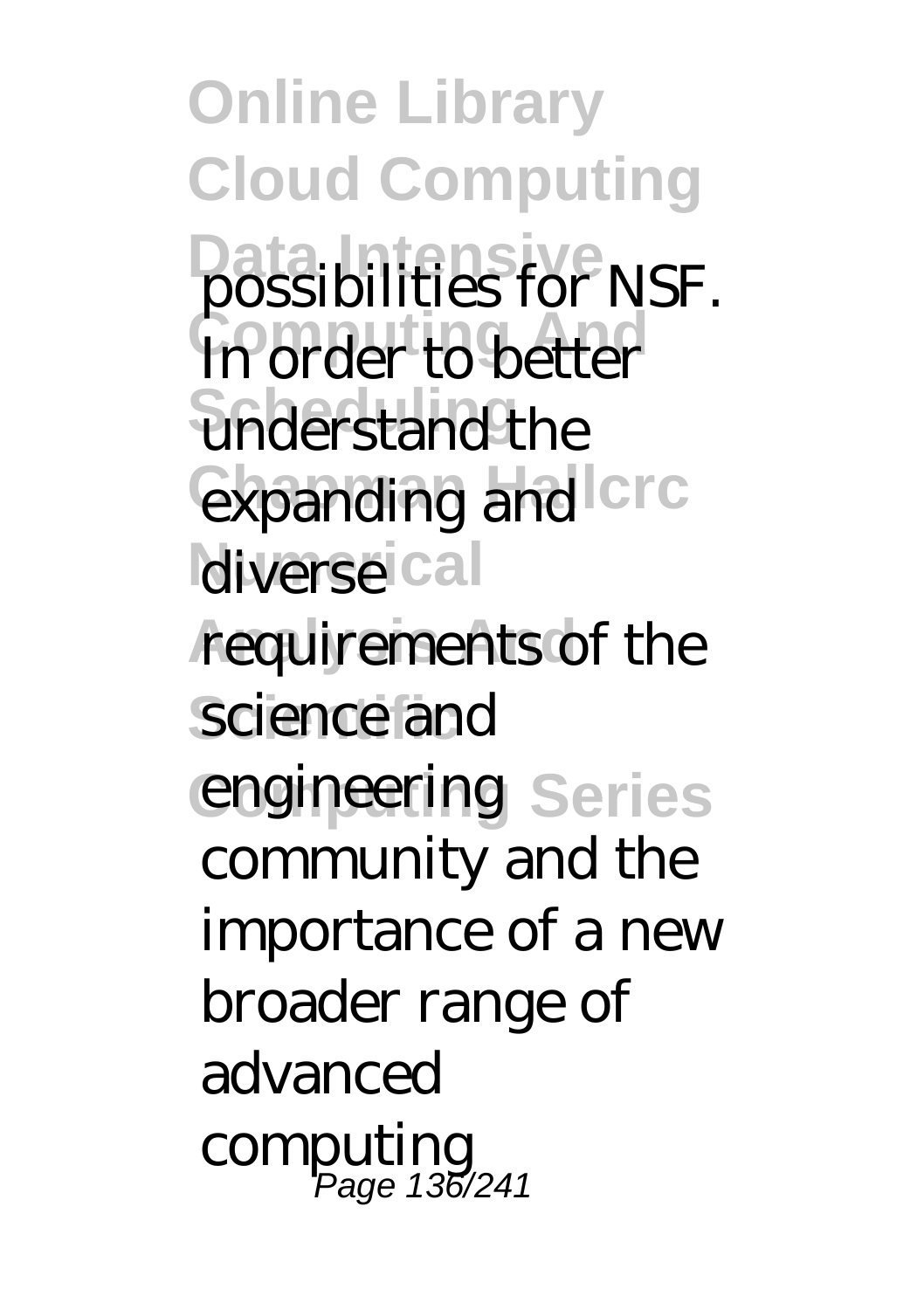**Online Library Cloud Computing Data Intensive**<br>
infrastructure, the **NSF** requested that the National Research Council<sup>C</sup> carry out a study examining<sup>A</sup>nd anticipated priorities and eries associated tradeoffs for advanced computing. Future Directions for NSF Advanced Page 137/241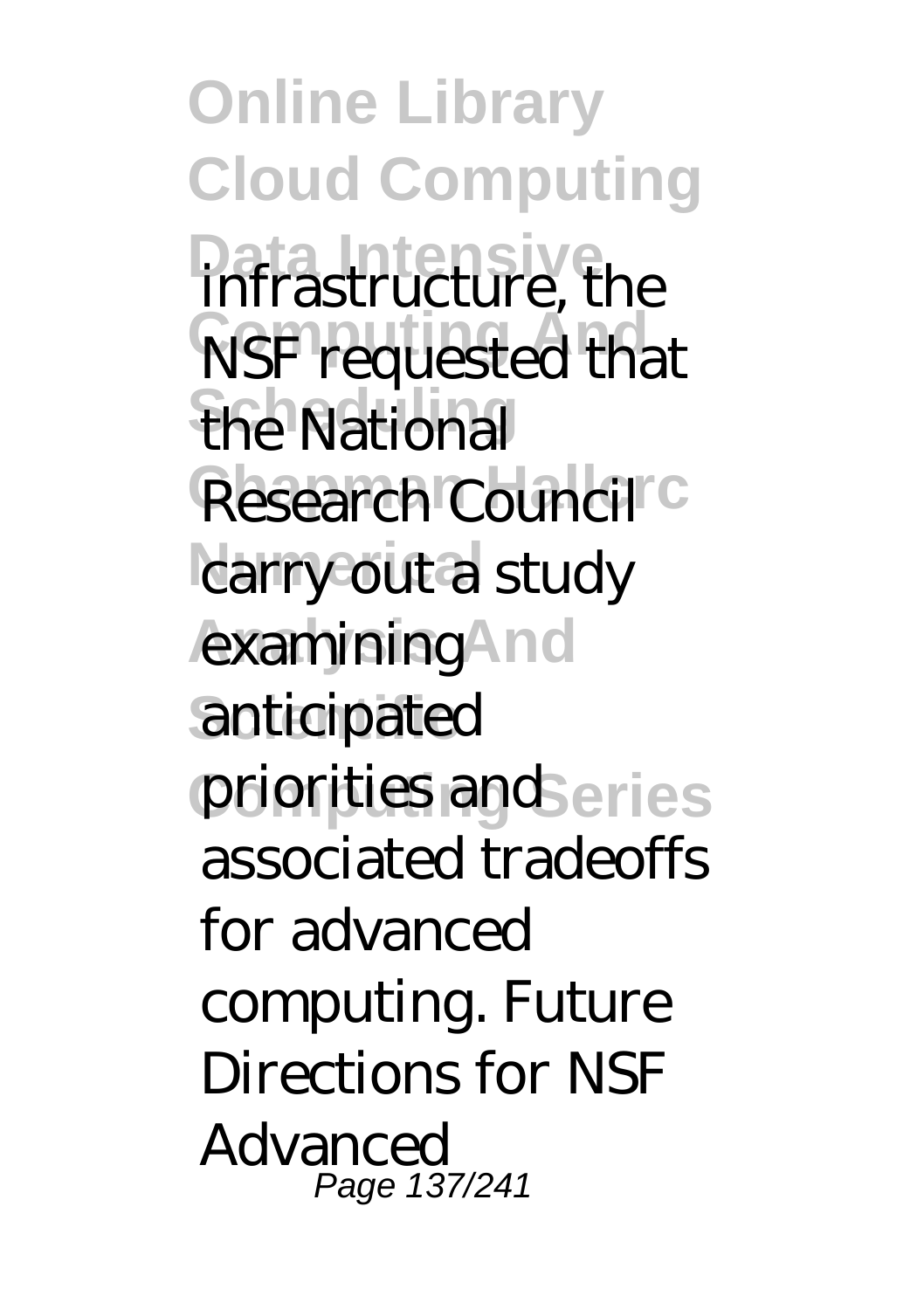**Online Library Cloud Computing Data Intensive** Computing **Computer Support U.S. Science Cand Engineering in Numerical** 2017-2020 provides a<sup>4</sup>nd framework for future decisionmaking about NSF's advanced computing strategy and programs. It offers Page 138/241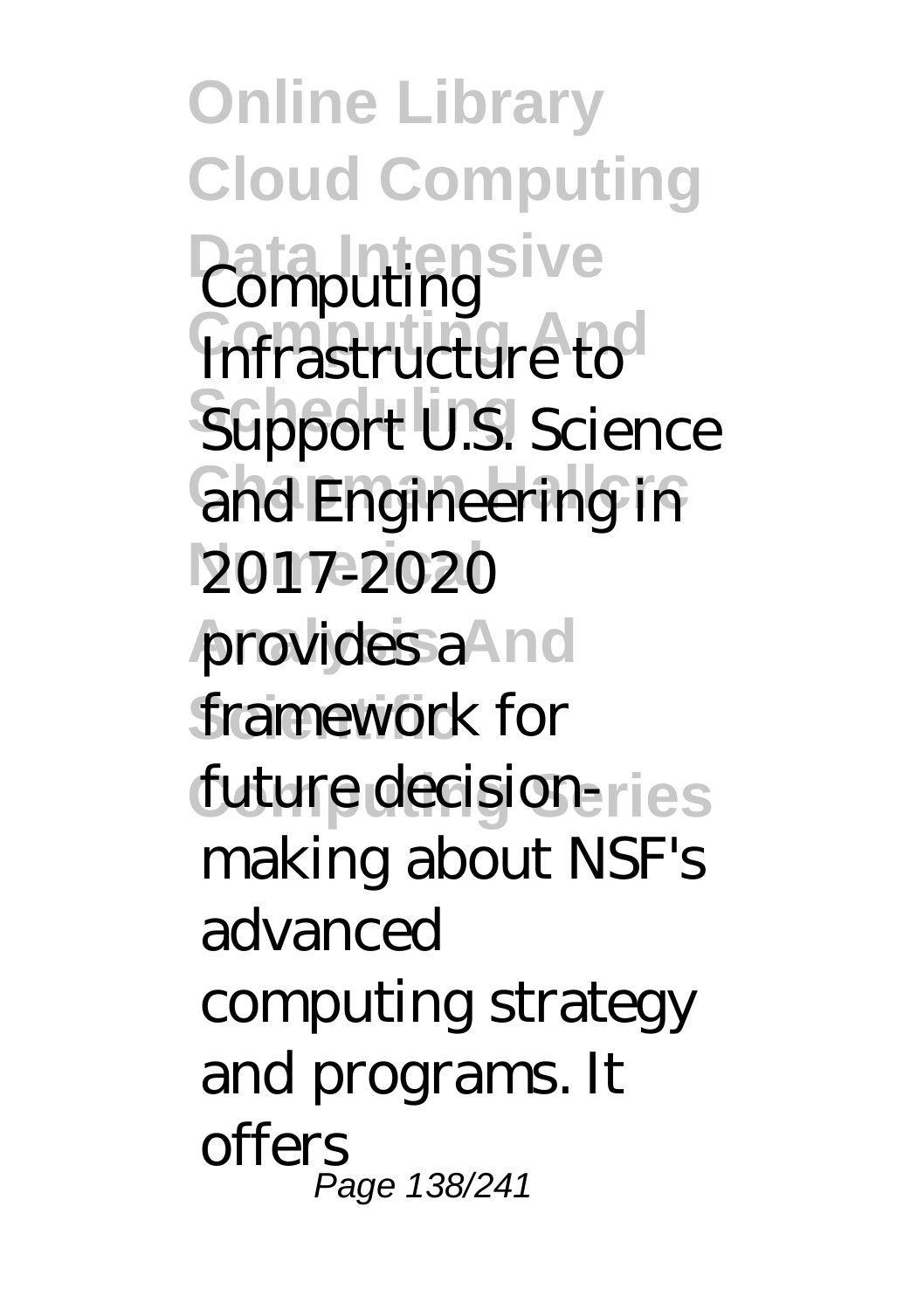**Online Library Cloud Computing Data Intensive** recommendations **Computing And** aimed at achieving four broad goals: (1) position the U.S. for continued *deadership* in d science and engineering, (2)<sub>ries</sub> ensure that resources meet community needs, (3) aid the scientific community in Page 139/241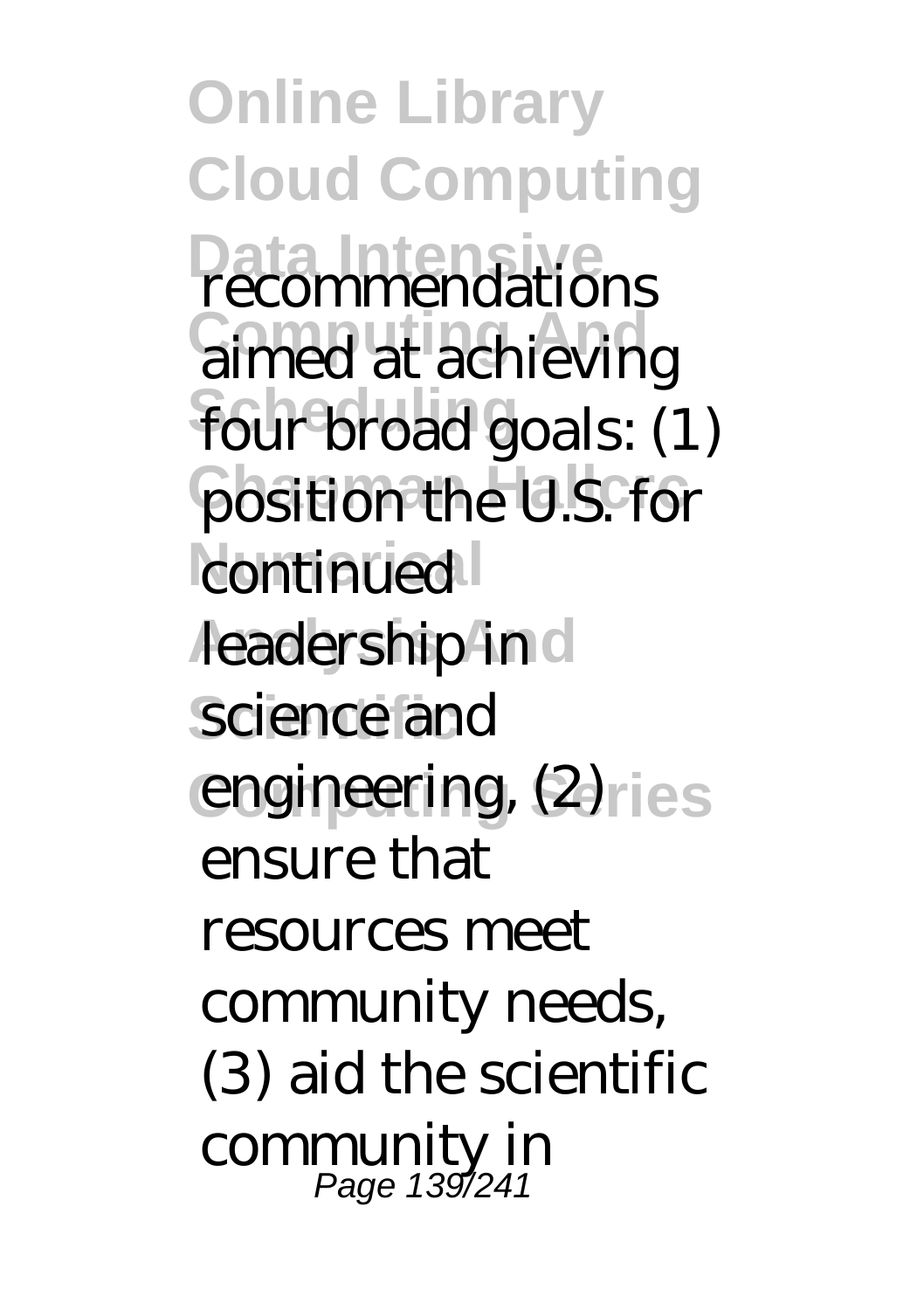**Online Library Cloud Computing Data Intensive** keeping up with the **revolution** in **Schiputing, and (4)** Sustain the Hallcrc infrastructure for **And** computing. Scientific and eries Commercial computing is undergoing an immense change with increasing Page 140/241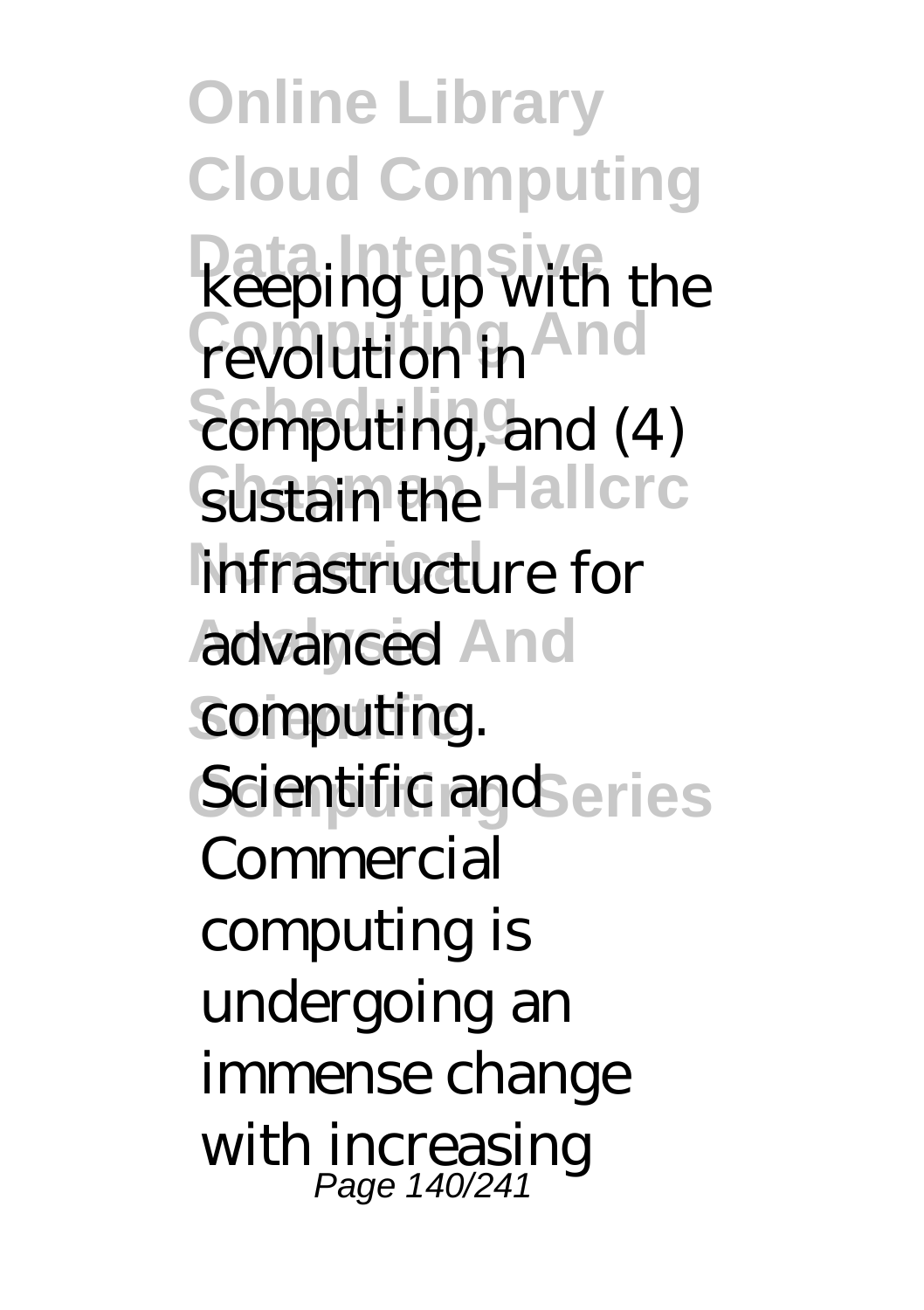**Online Library Cloud Computing Data Intensive** demands for processing of largescale datasets for a **Variety of needs IC** such as simulation, **Analysis And** modeling, and calculations of multivariate Series equations. Computation has largely been used as a method for achieving the Page 141/241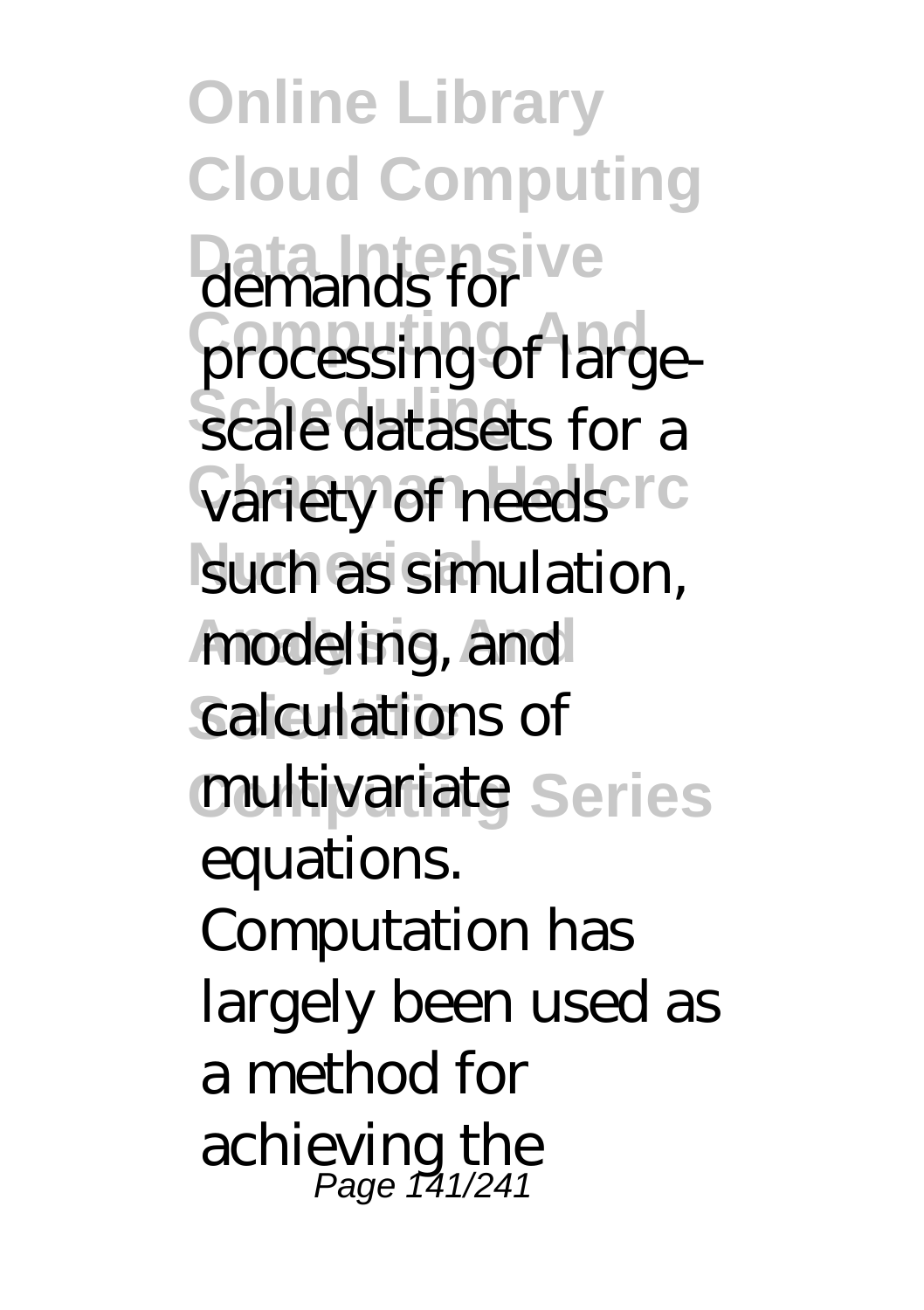**Online Library Cloud Computing Data Intensive** results and is now shifting to a data intensive computing model ton Hallcrc accomplish some of the most demanding **Scientific** scientific and **commercial** Series challenges in existence. Enterprise and commercial industries are Page 142/241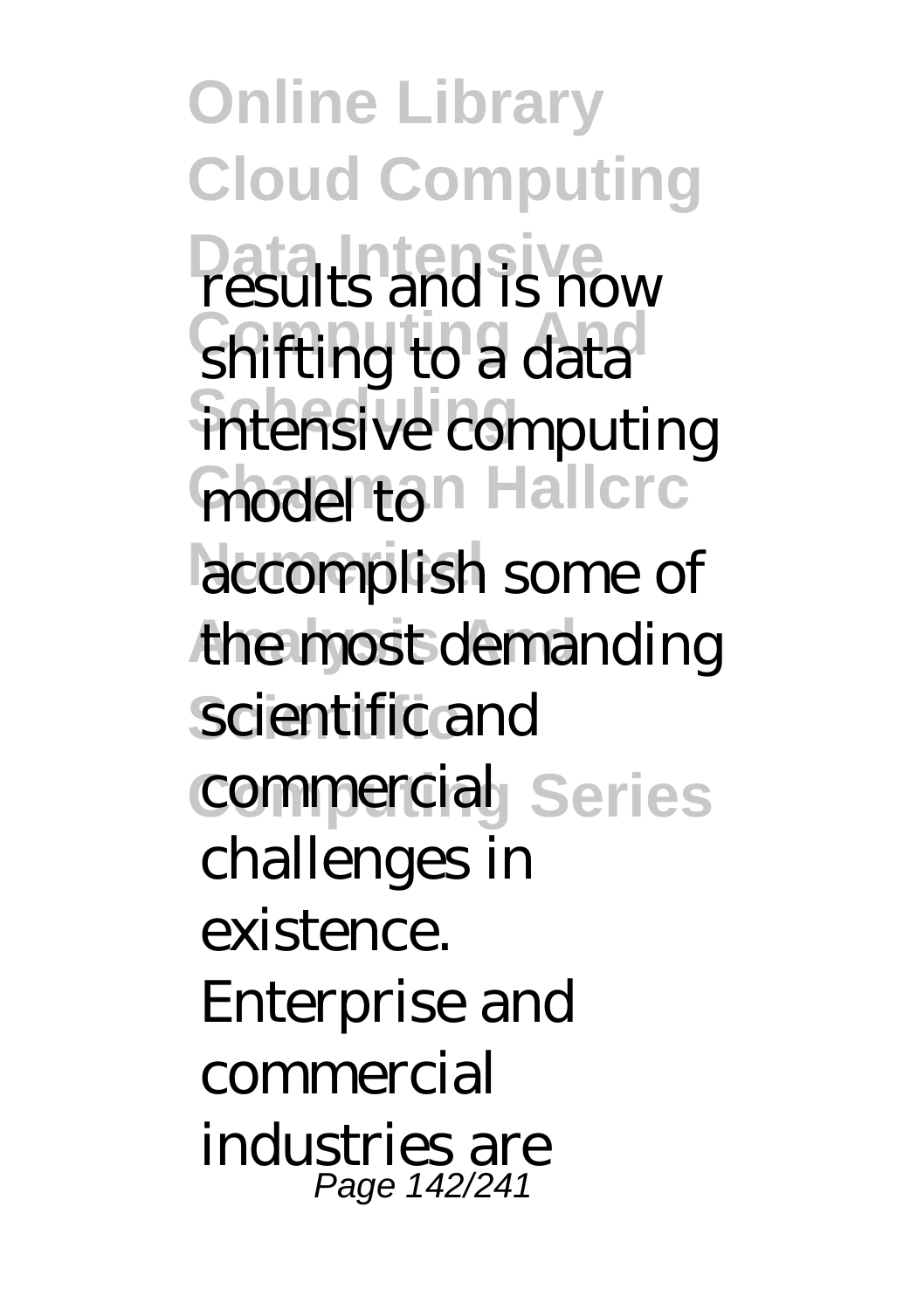**Online Library Cloud Computing Data Intensive** experiencing the need to process increasingly large datasets for lallcrc industries such as **Oil & Gas, And** Communications, Media &ing Series Entertainment, Healthcare and Life Sciences and Big Data Analytics. Current data and Page 143/241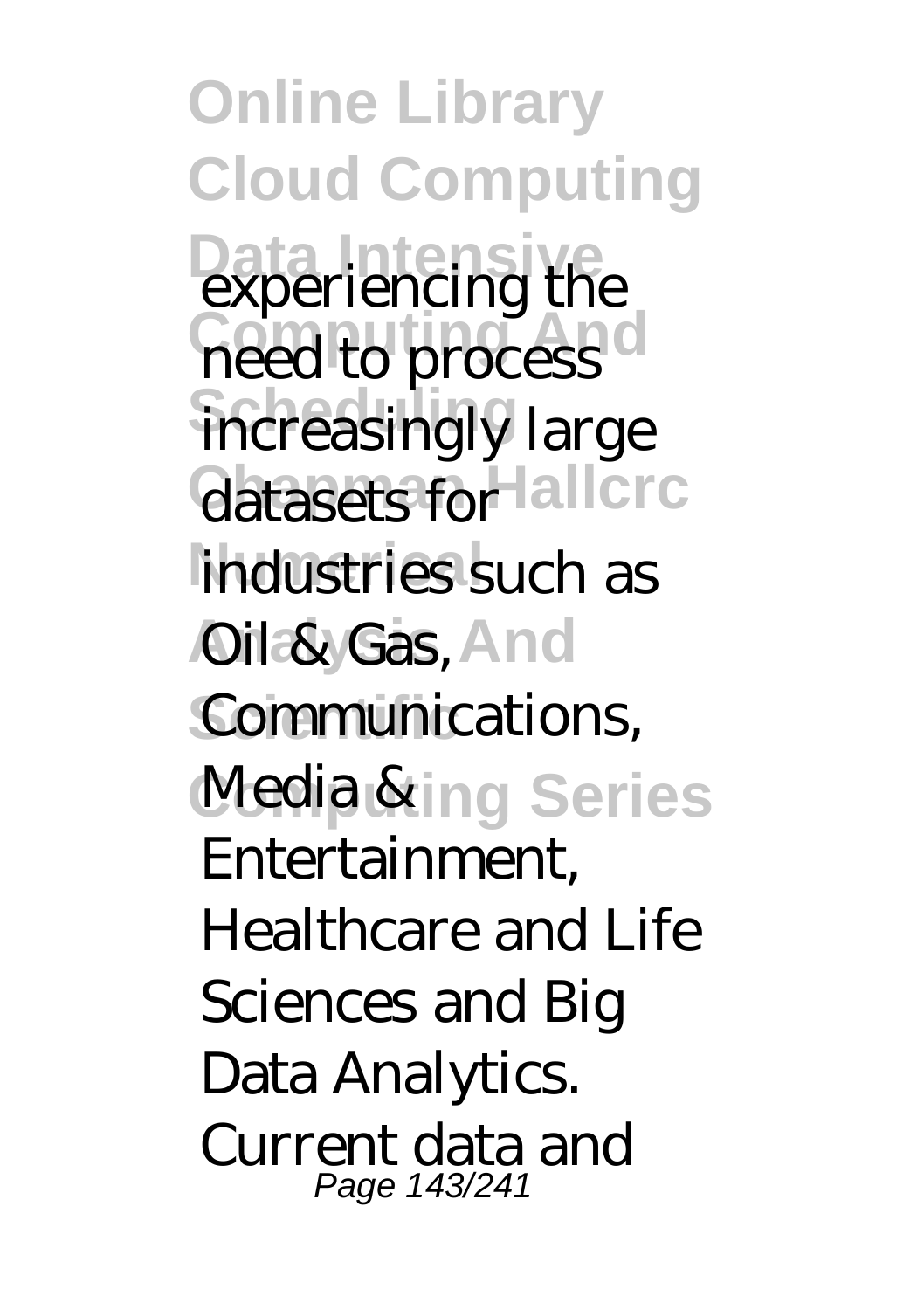**Online Library Cloud Computing Data Intensive** storage **Computer** not sufficient to provide for Hallcrc Terascale and Petascale Data **Intensive: Computing modelss** and simulations which will require new flexible ways of data access at multiterabyte per second Page 144/241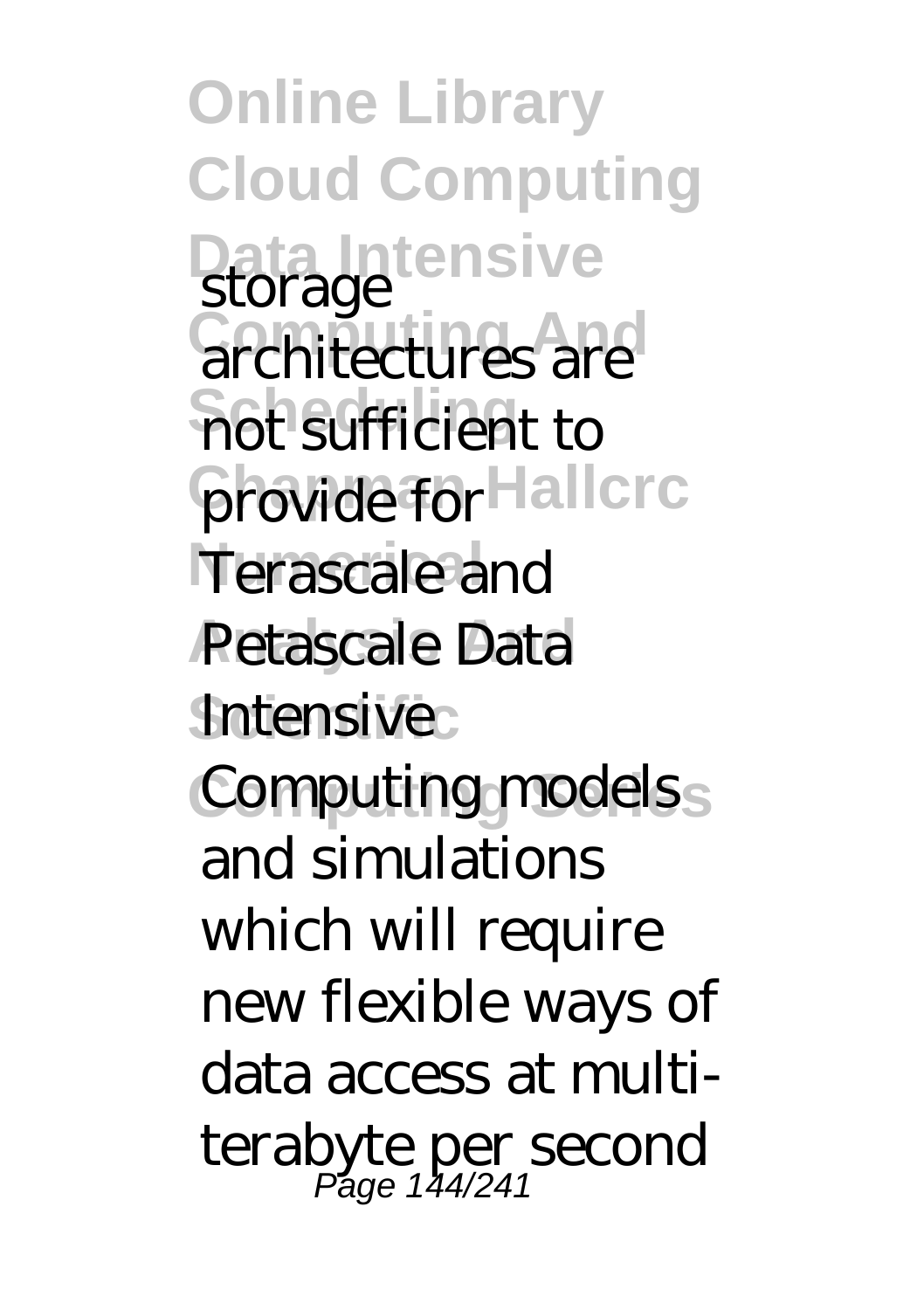**Online Library Cloud Computing** Data<br>speeds. Elastic cloud **Computing And** computing based access models is increasingly allcrc necessary to **provide** the nd economies of scale **of sharedng Series** infrastructure. An architectural framework is proposed for data intensive cloud Page 145/241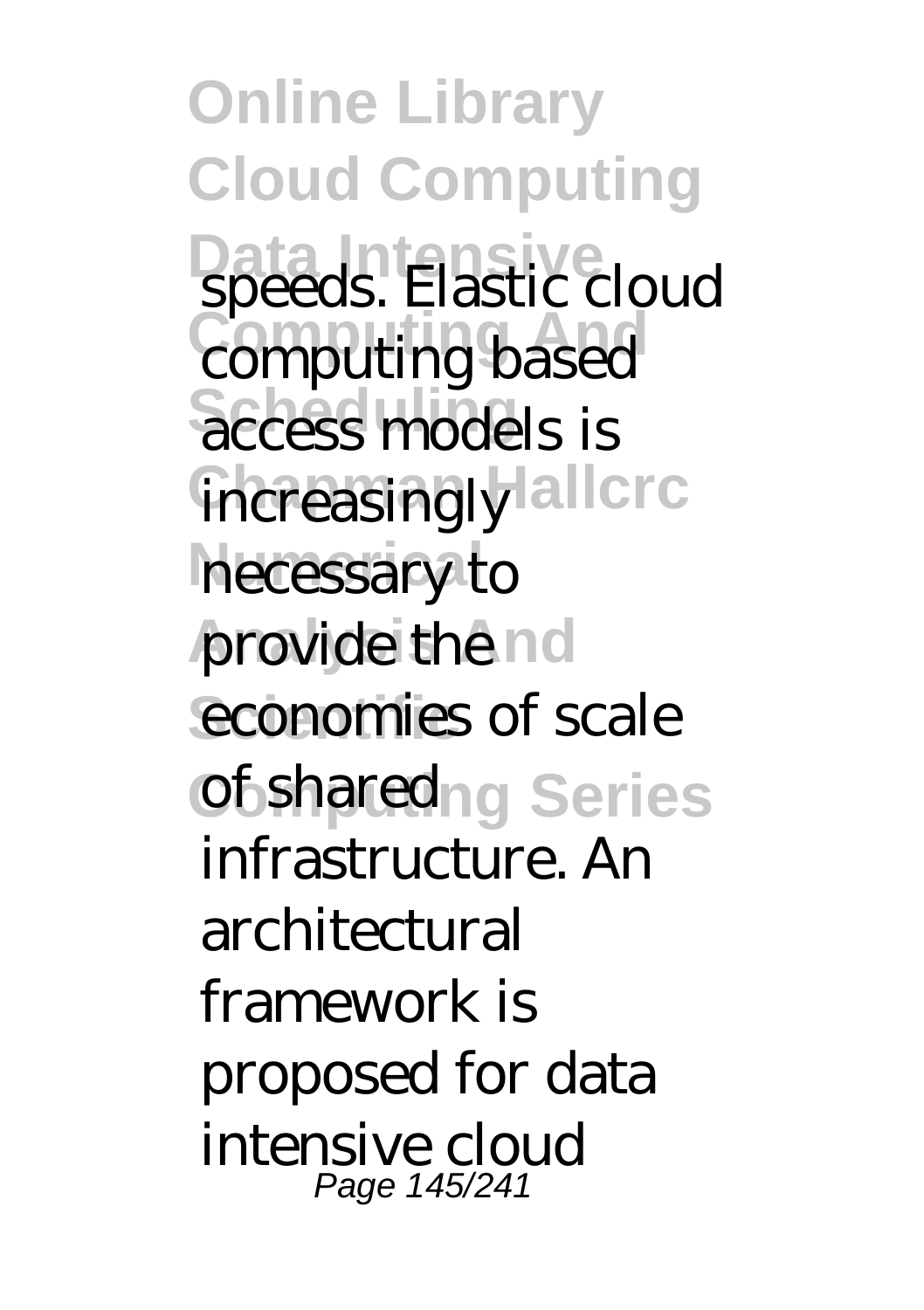**Online Library Cloud Computing Data Internal Computing based Computing And** applications called **Scheduling** Datalanx. **The digital age has** presented an exponential growth in the amount of data available to ies individuals looking to draw conclusions based on given or collected information across Page 146/241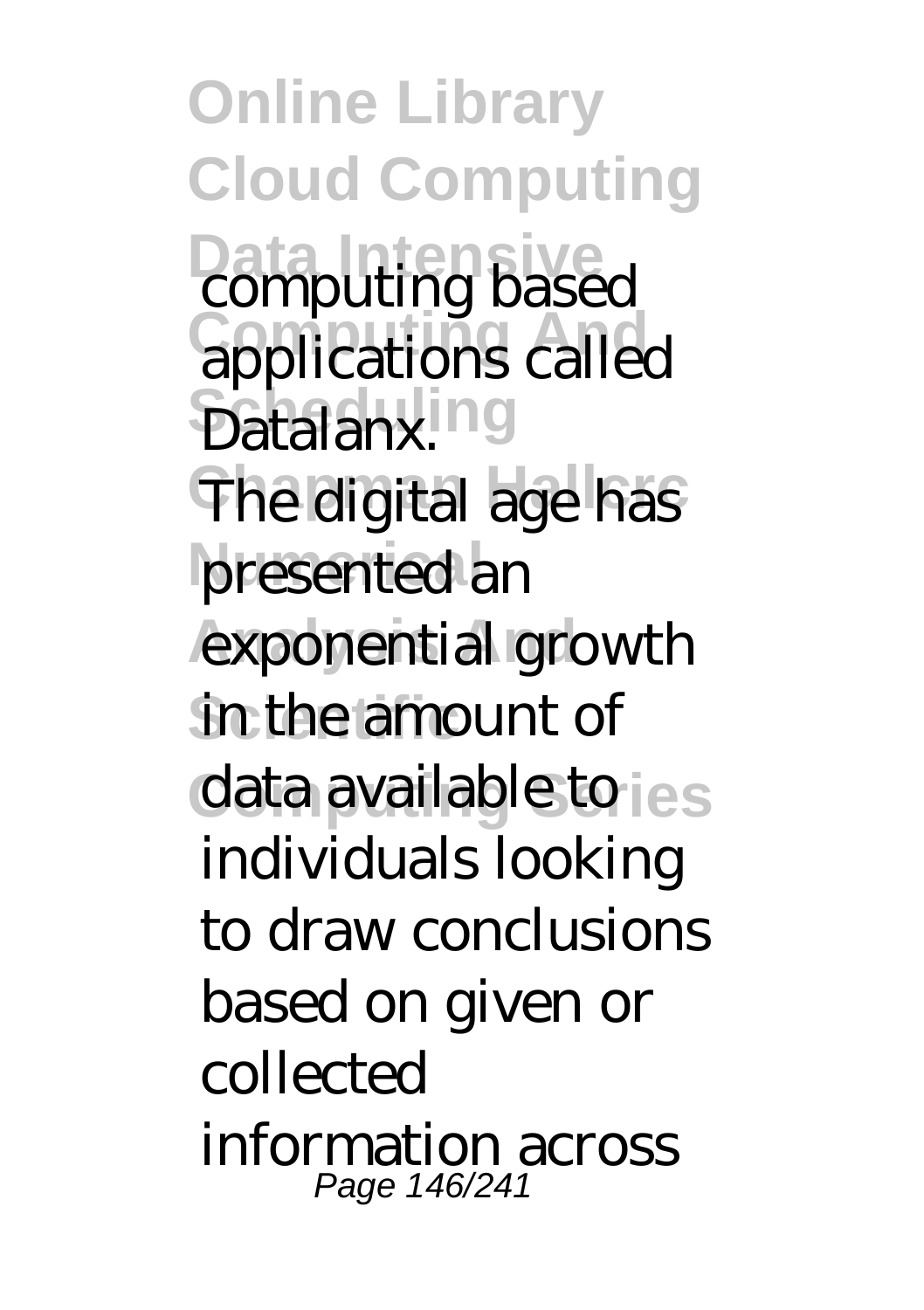**Online Library Cloud Computing Data Intensive** industries. **Challenges** And associated with the analysis, security, C sharing, storage, and visualization of large and complex data sets continue s to plague data scientists and analysts alike as traditional data processing Page 147/241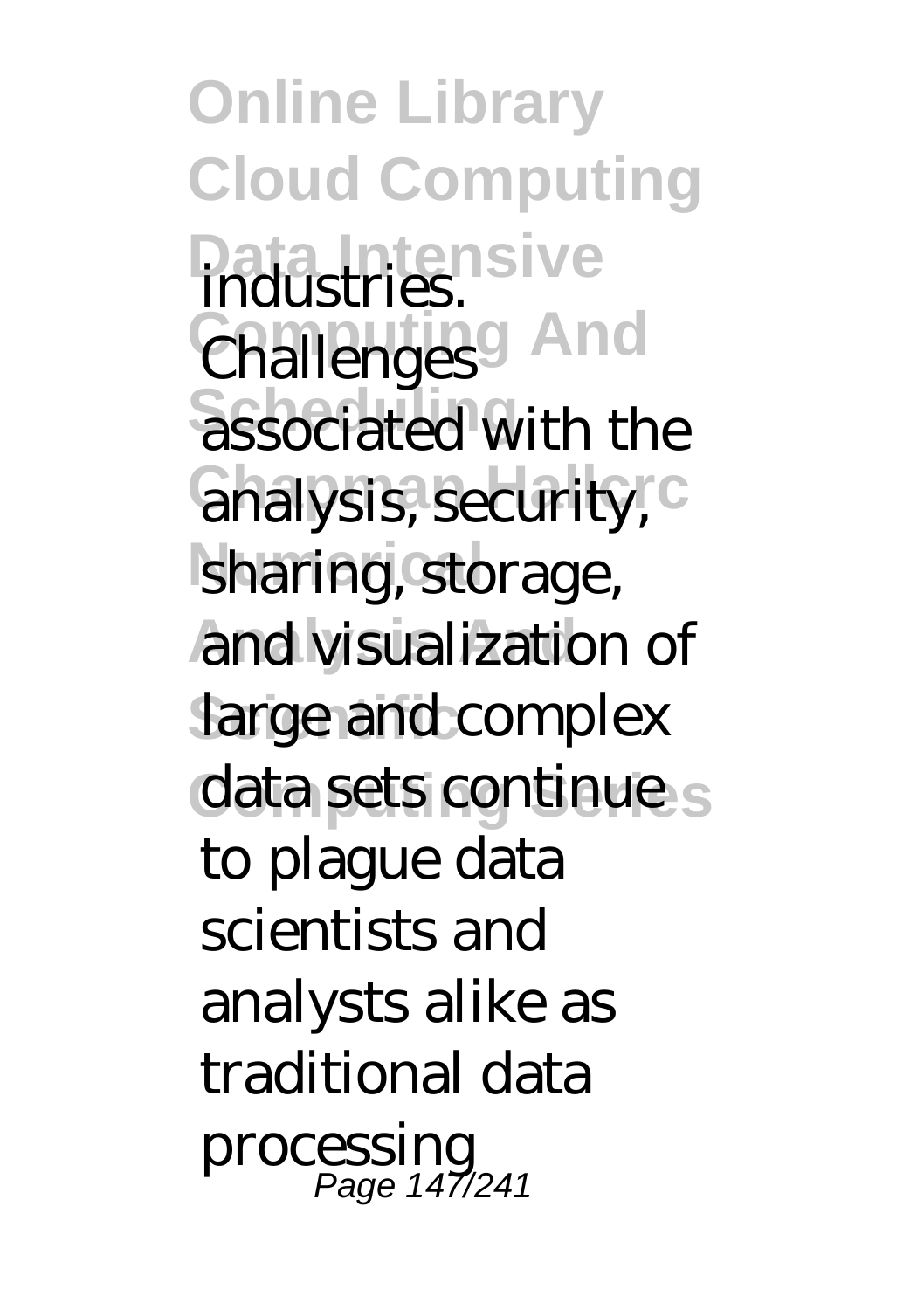**Online Library Cloud Computing Data Intensive** struggle to And adequately manage big data. Big Data: Concepts, Methodologies, **Scientifical Tools, and<br>Applications is a** ies multi-volume compendium of research-based perspectives and solutions within the Page 148/241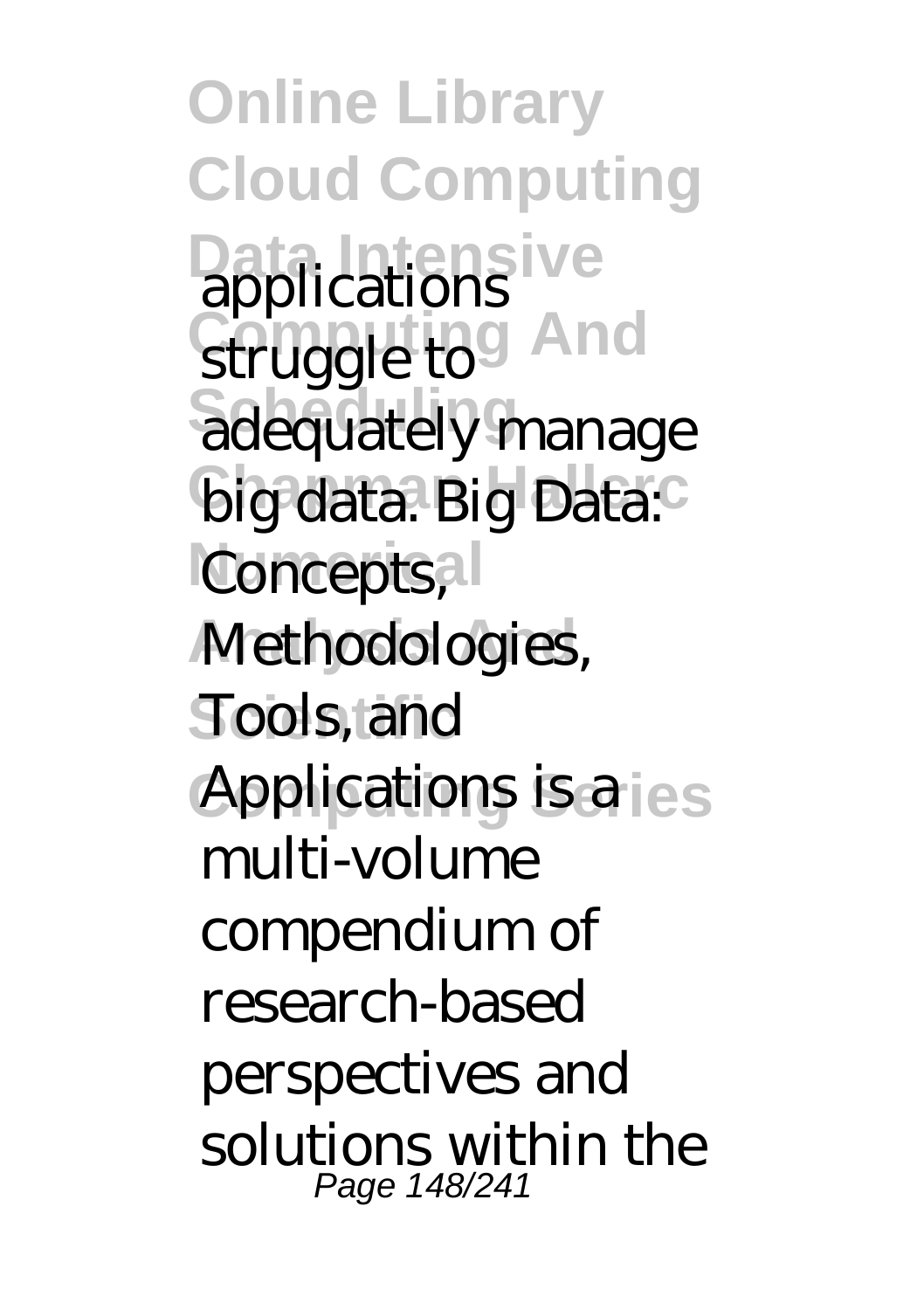**Online Library Cloud Computing Data Intensive** realm of large-scale and complex data Sets. Taking a multidisciplinary<sup>rc</sup> approach, this publication presents exhaustive coverage of crucial topics in s the field of big data including diverse applications, storage solutions, analysis techniques, Page 149/241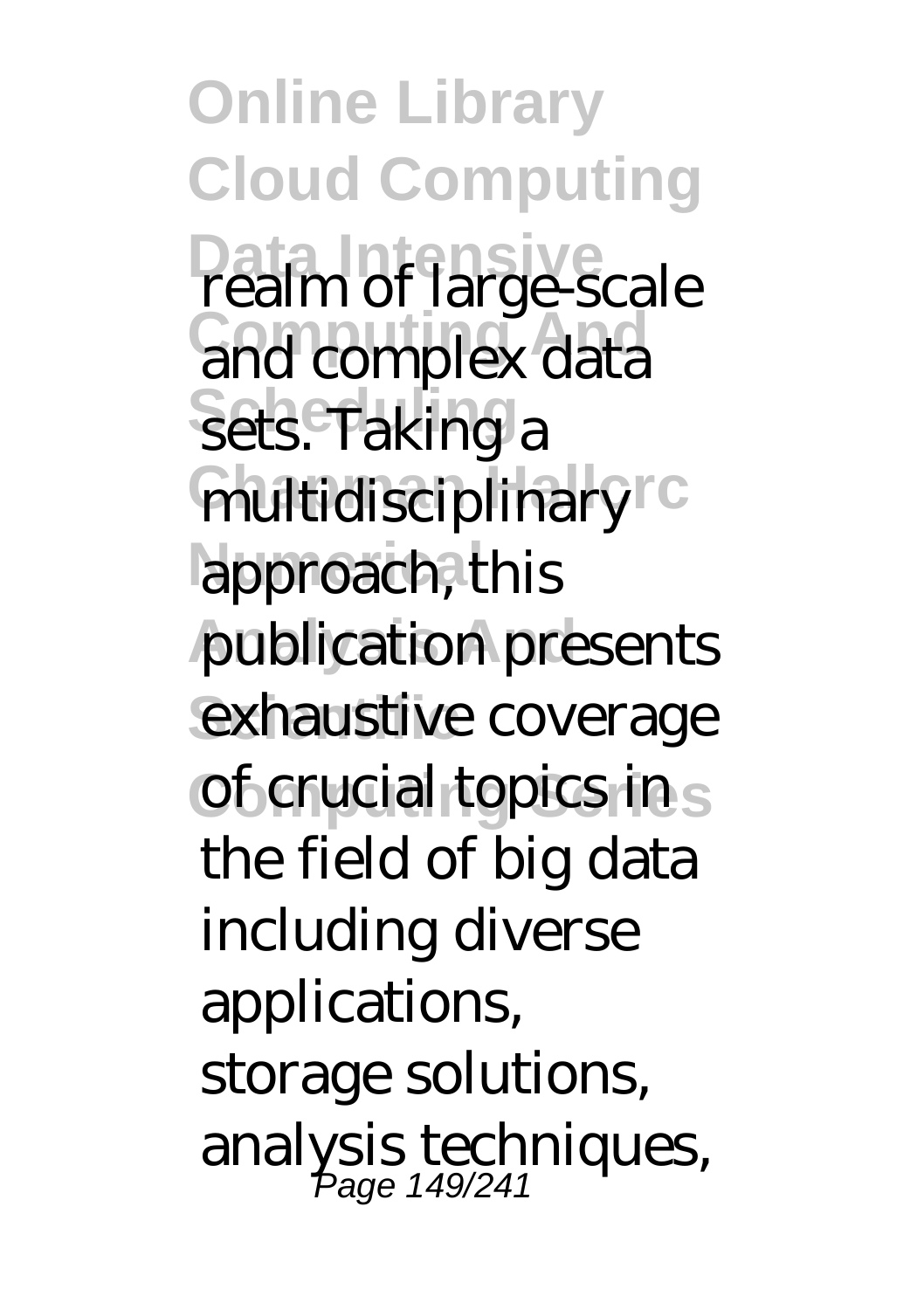**Online Library Cloud Computing Data methods for** searching and not transferring large data sets, in allcrc addition to security issues. Emphasizing essential research in the field of dataries science, this publication is an ideal reference source for data analysts, IT Page 150/241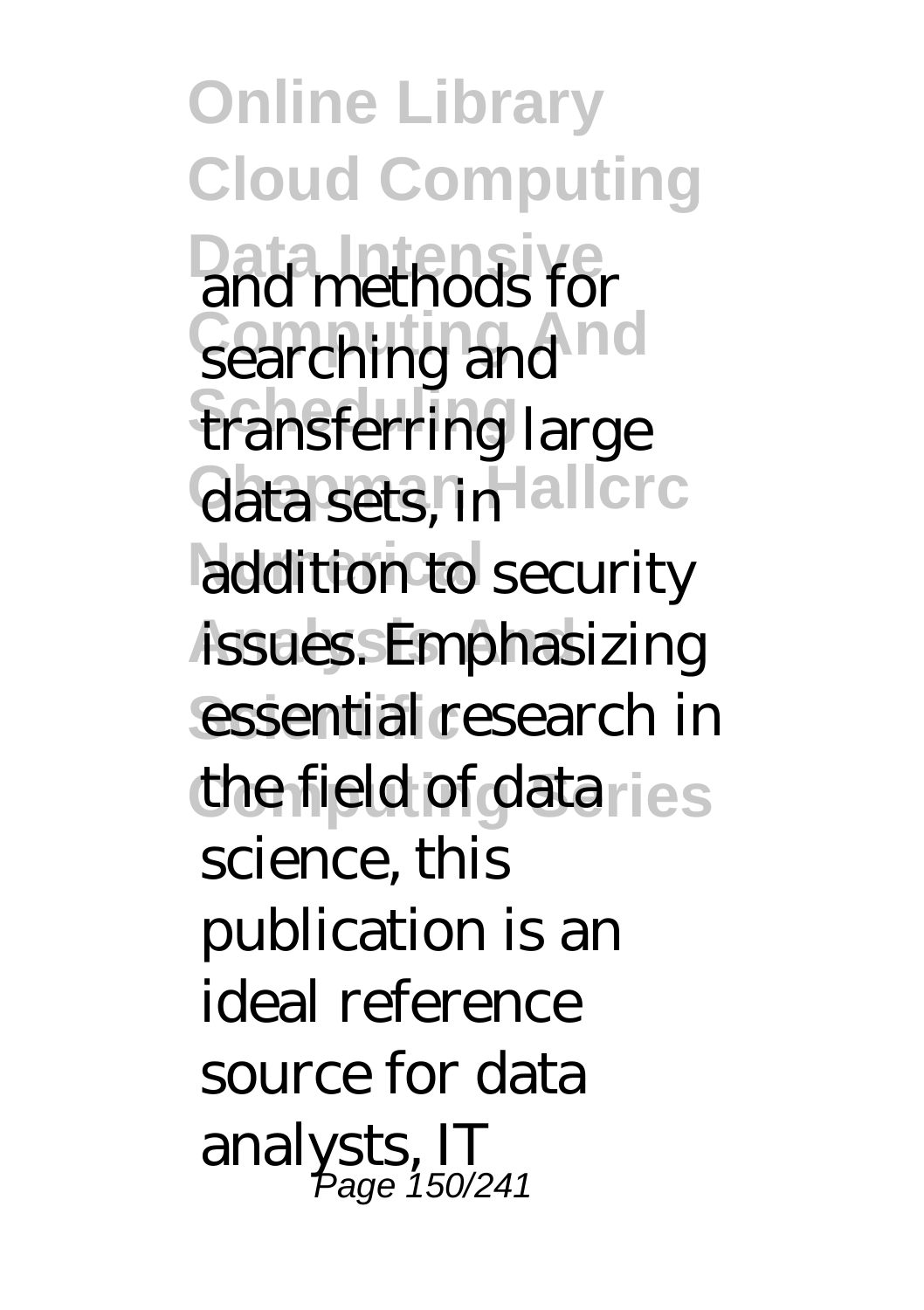**Online Library Cloud Computing Data interventionals**, researchers, and academics.<sup>9</sup> For Clouds and Data-Intensive and **Scalable Computing Environments Data Intensiveeries** Storage Services for Cloud Environments Data-Intensive **Computing** CLOUD Page 151/241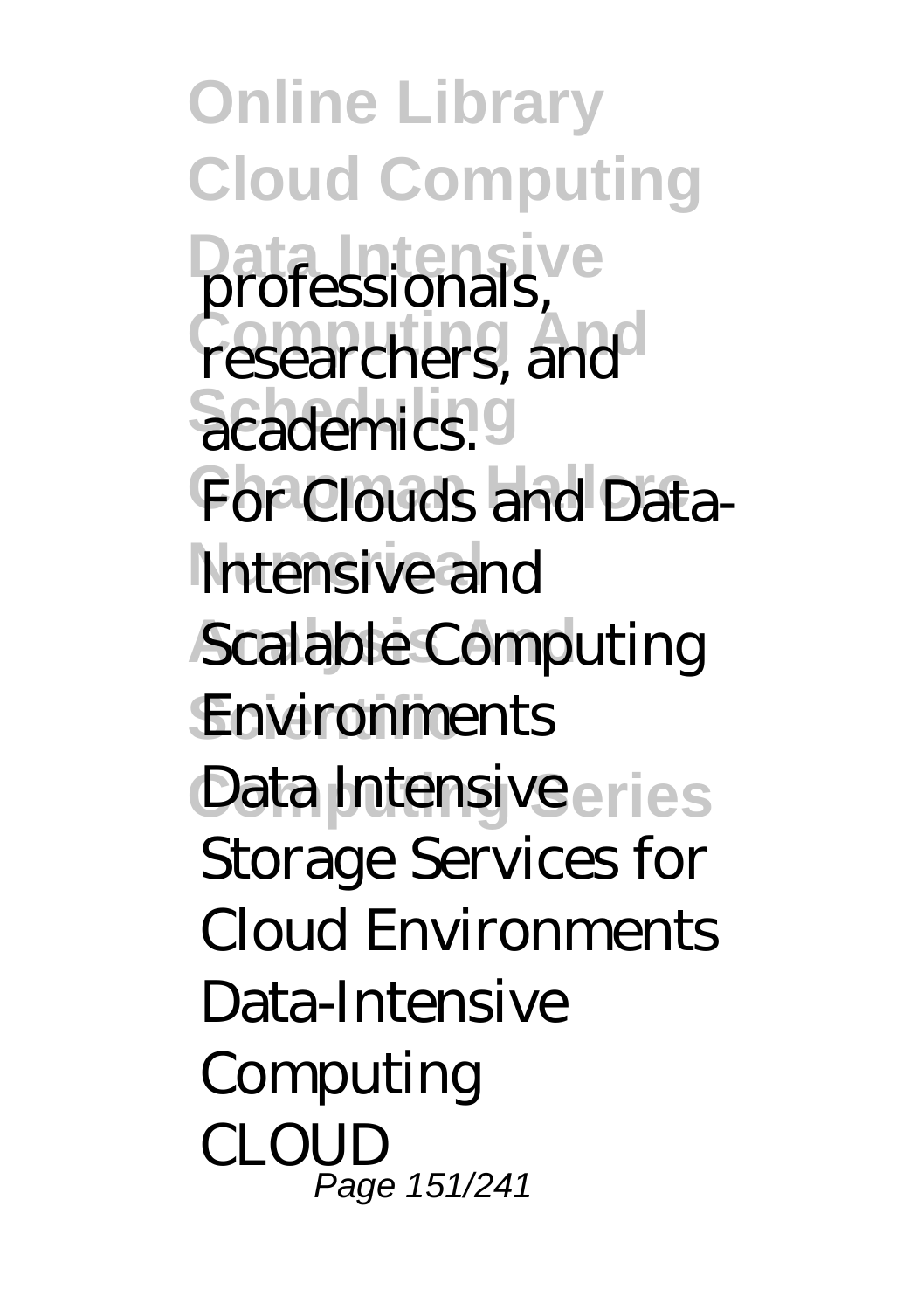**Online Library Cloud Computing COMPUTING**<sup>Ve</sup> **Big Data: Concepts,** Methodologies, **Tools, and Hallcrc Applications** Datalanx:Architectu ral Framework for **Data Intensiveeries** Cloud Applications *Data is at the center of many challenges in system design*

Page 152/241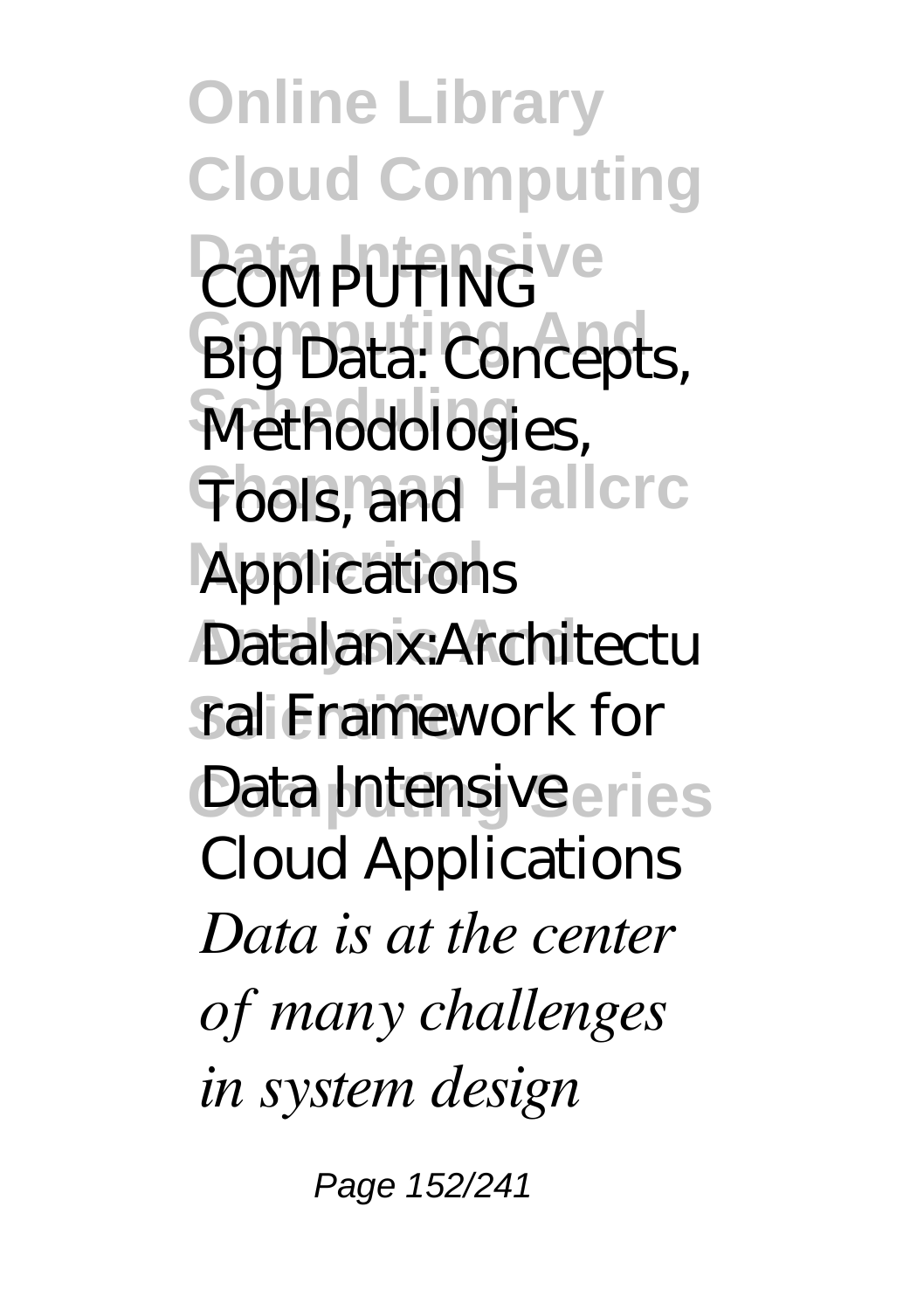**Online Library Cloud Computing** *today. Difficult issues need to be* **Scheduling** *figured out, such as* **Chapman Hallcrc** *scalability, consistency,* **Analysis And** *reliability, efficiency, cuttomy*, *eff center In addition, we have an overwhelming variety of tools, including relational databases, NoSQL* Page 153/241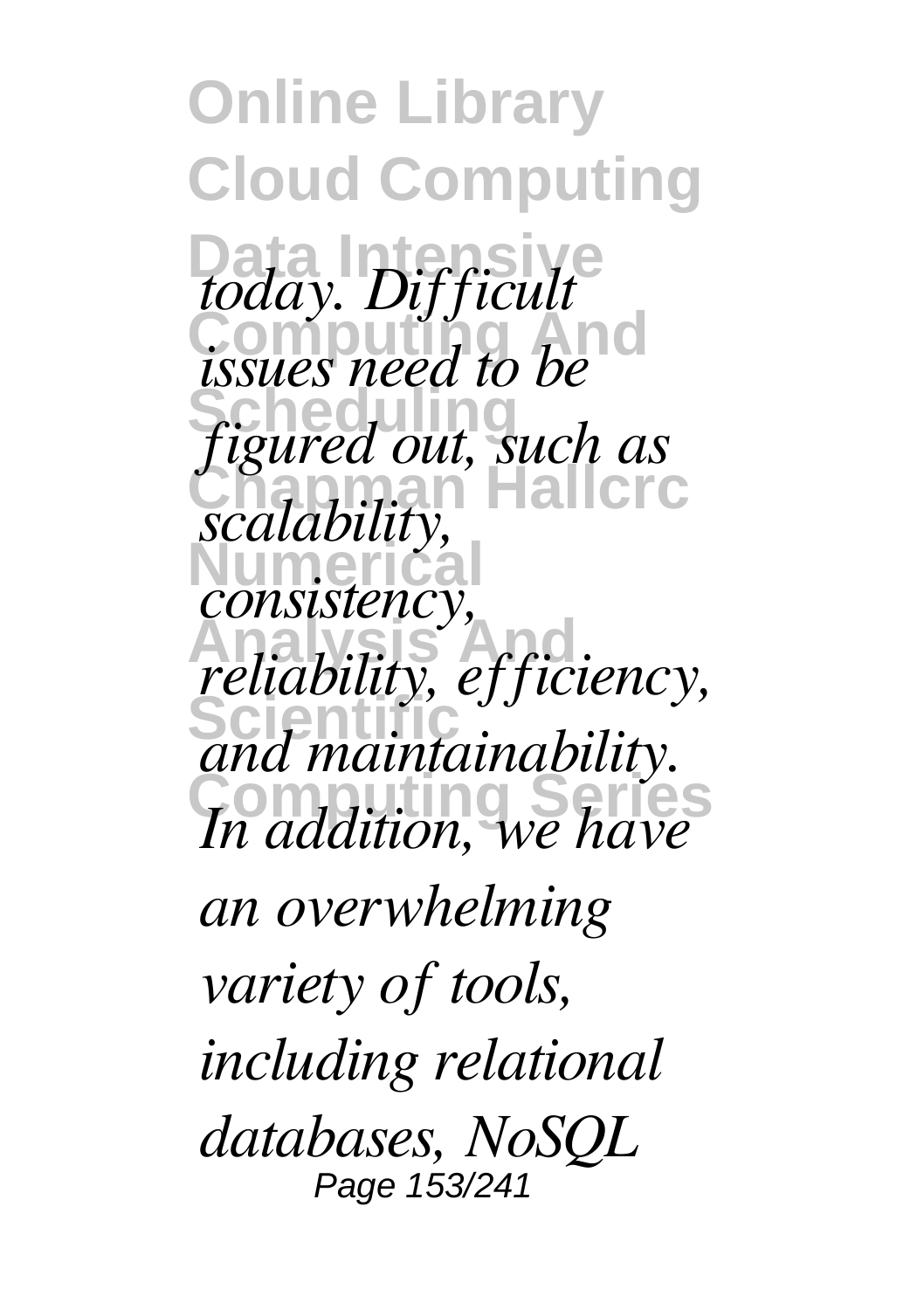**Online Library Cloud Computing Data Intensive** *datastores, stream or* **Computing And** *batch processors, and* message brokers. *Chapman Hallcond C What are the right* **Numerical** *choices for your* **Analysis And** *application? How do* **Scientific** *you make sense of all* **Computing Series** *these buzzwords? In this practical and comprehensive guide, author Martin Kleppmann helps you* Page 154/241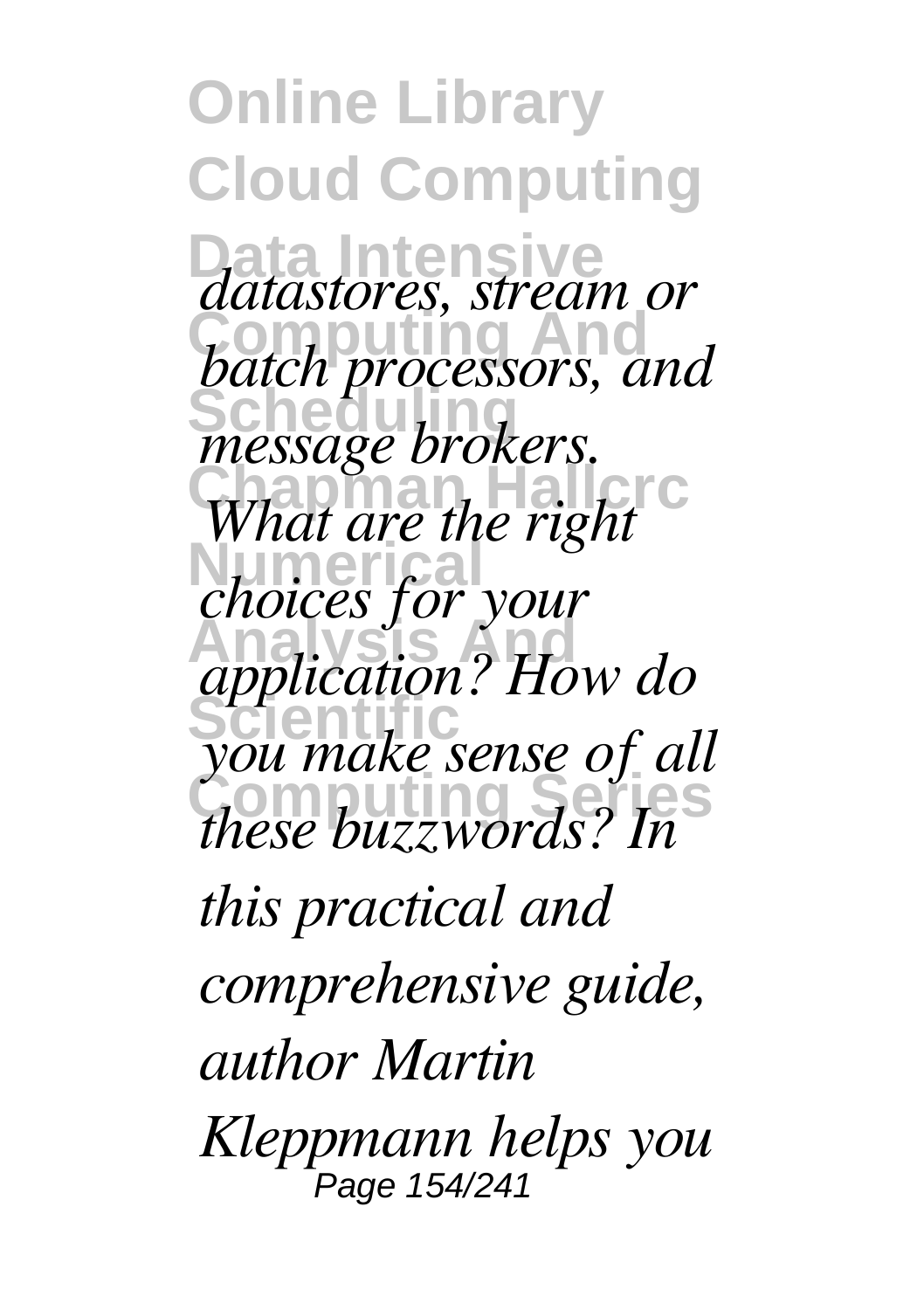**Online Library Cloud Computing Data Intensive** *navigate this diverse landscape by* **Scheduling** *examining the pros* **Chapman Hallcrc** *and cons of various* **Numerical** *technologies for* **Analysis And** *processing and* **Scientific** *storing data.* **Software keeps** *changing, but the fundamental principles remain the same. With this book,* Page 155/241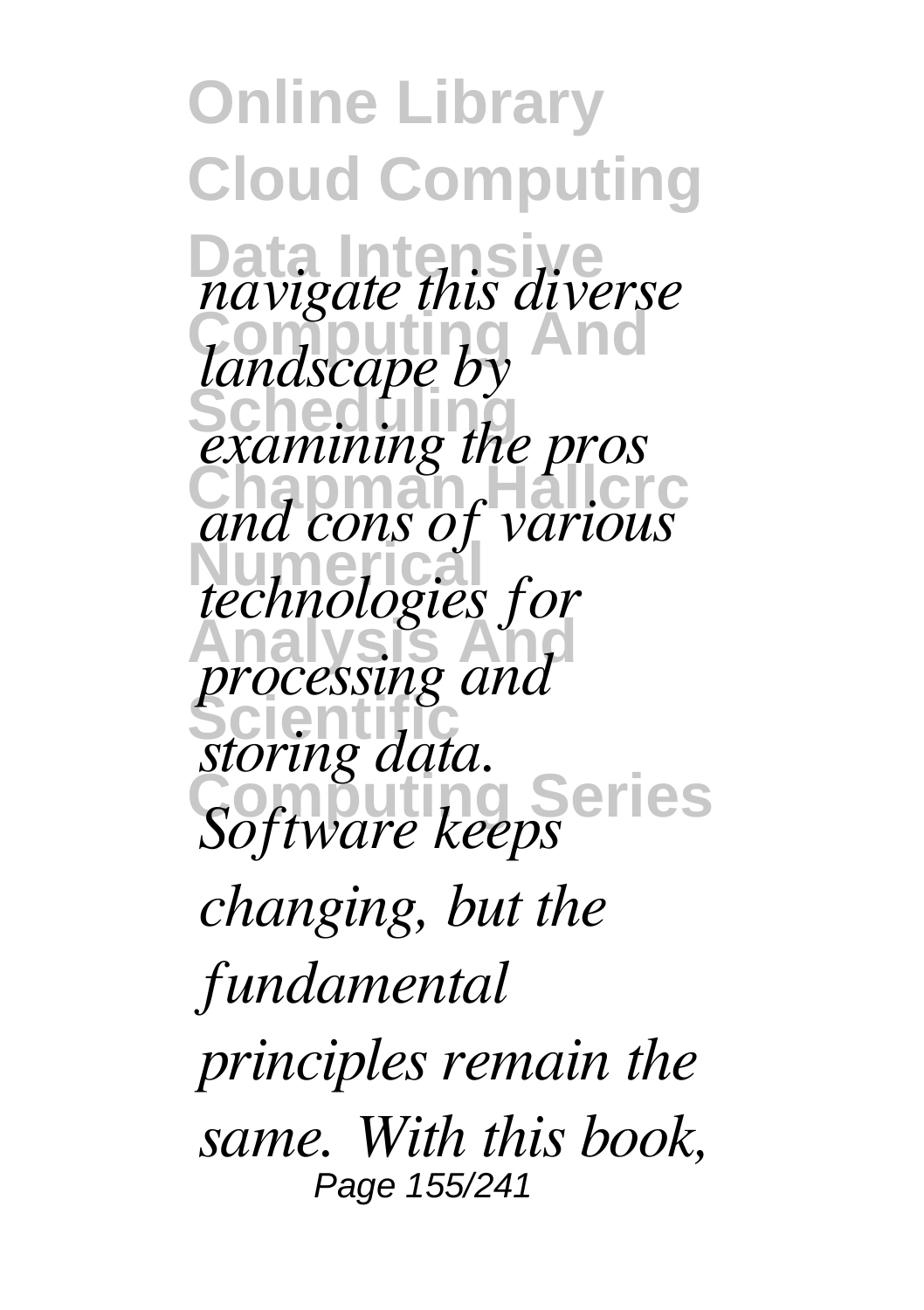**Online Library Cloud Computing Data Intensive** *software engineers* **Computing And** *and architects will* **Scheduling** *learn how to apply chapping those ideas in* **Numerical** *practice, and how to* **Analysis And** *make full use of data in modern* **Computing Series** *applications. Peer under the hood of the systems you already use, and learn how to use and operate them* Page 156/241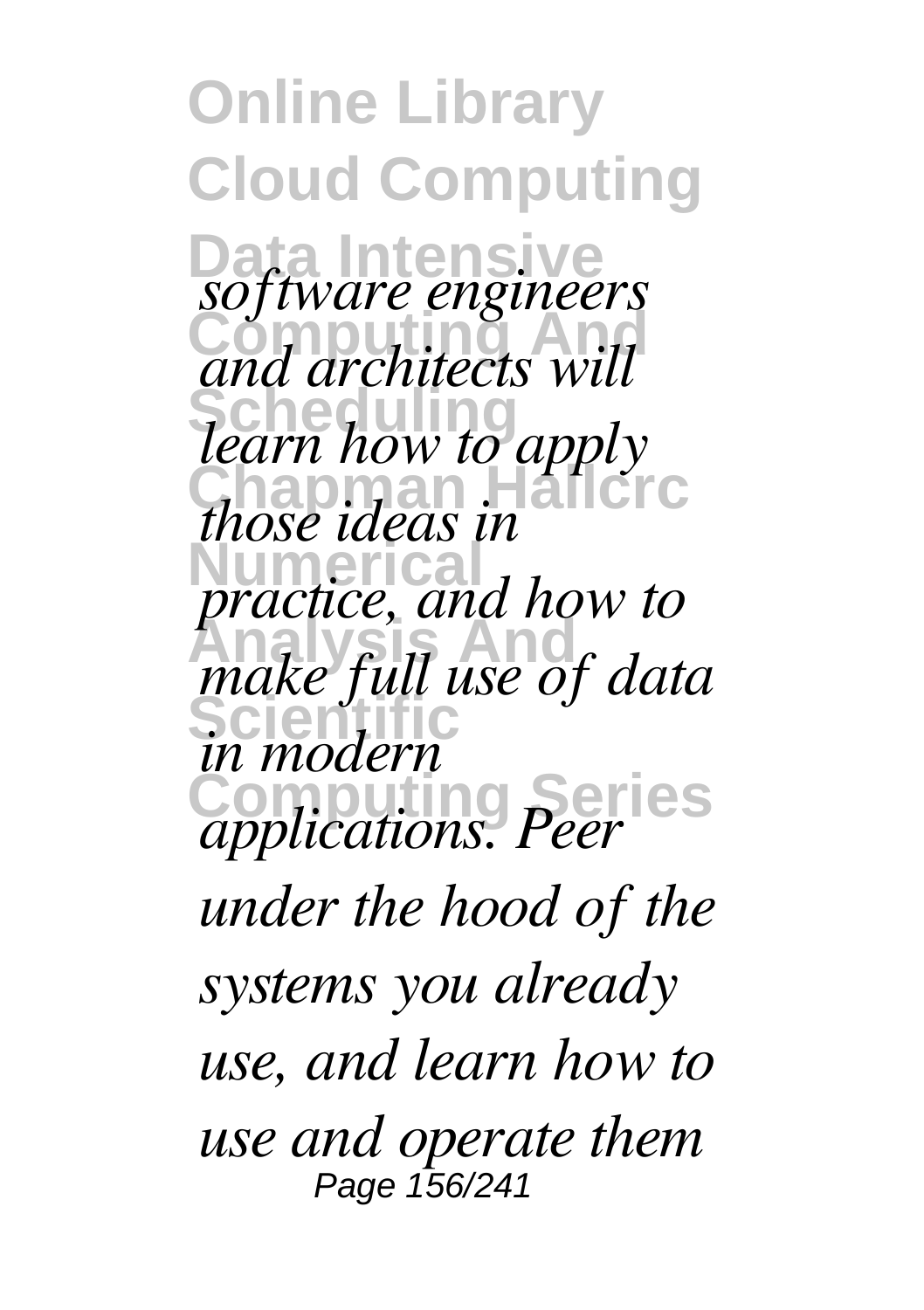**Online Library Cloud Computing Data is a line of fectively** *Make informed decisions by* **Chapman Hallcrc** *identifying the* **Numerical** *strengths and* **Analysis And** *weaknesses of* **Scientific** *different tools* **Computing Series** *Navigate the tradeoffs around consistency, scalability, fault tolerance, and* Page 157/241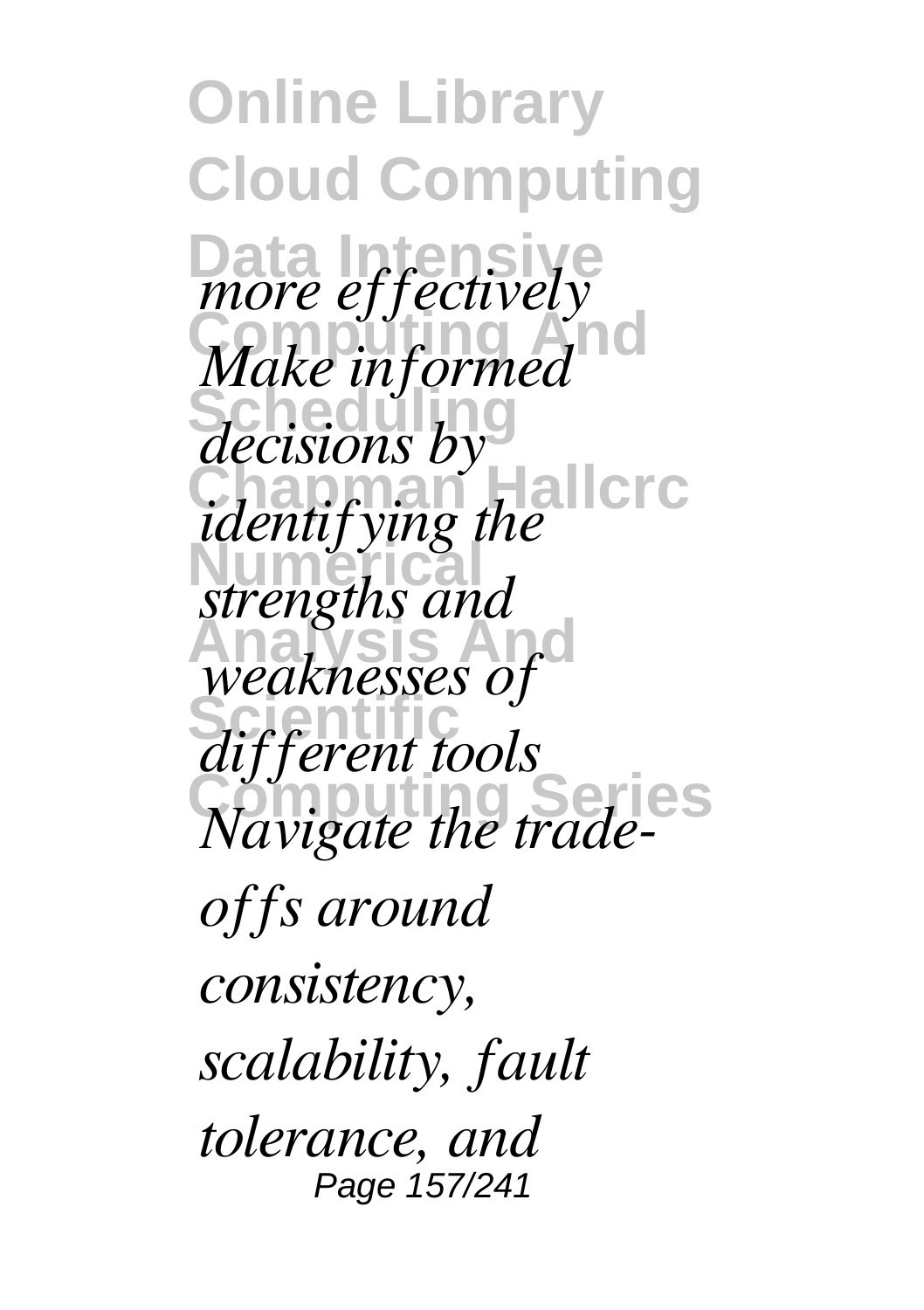**Online Library Cloud Computing Data Intensive** *Complexing* **Scheduling** *distributed systems research upon which* **Numerical** *modern databases* **Analysis And** *are built Peek behind the scenes of major* **Computing Series** *online services, and complexity learn from their architectures The book focuses to foster new and* Page 158/241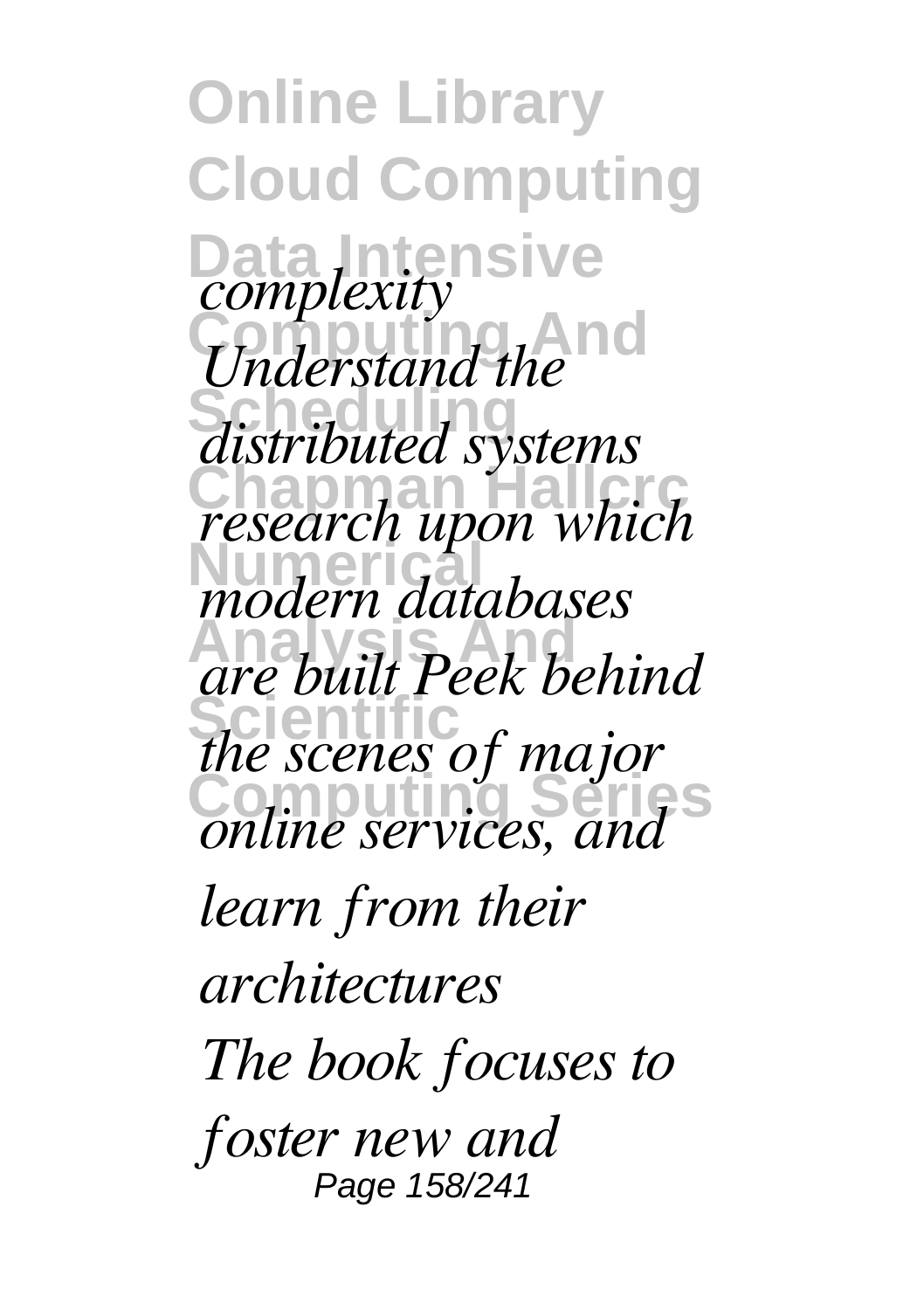**Online Library Cloud Computing Data Intensive** *original research* **Computing And** *ideas and results in* **Scheduling** *three broad areas:* **Chapman Hallcrc** *computing, analytics,* **Numerical** *and networking with its prospective* **Scientific Computing Series** *applications in the various interdisciplinary domains of engineering. This is an exciting and* Page 159/241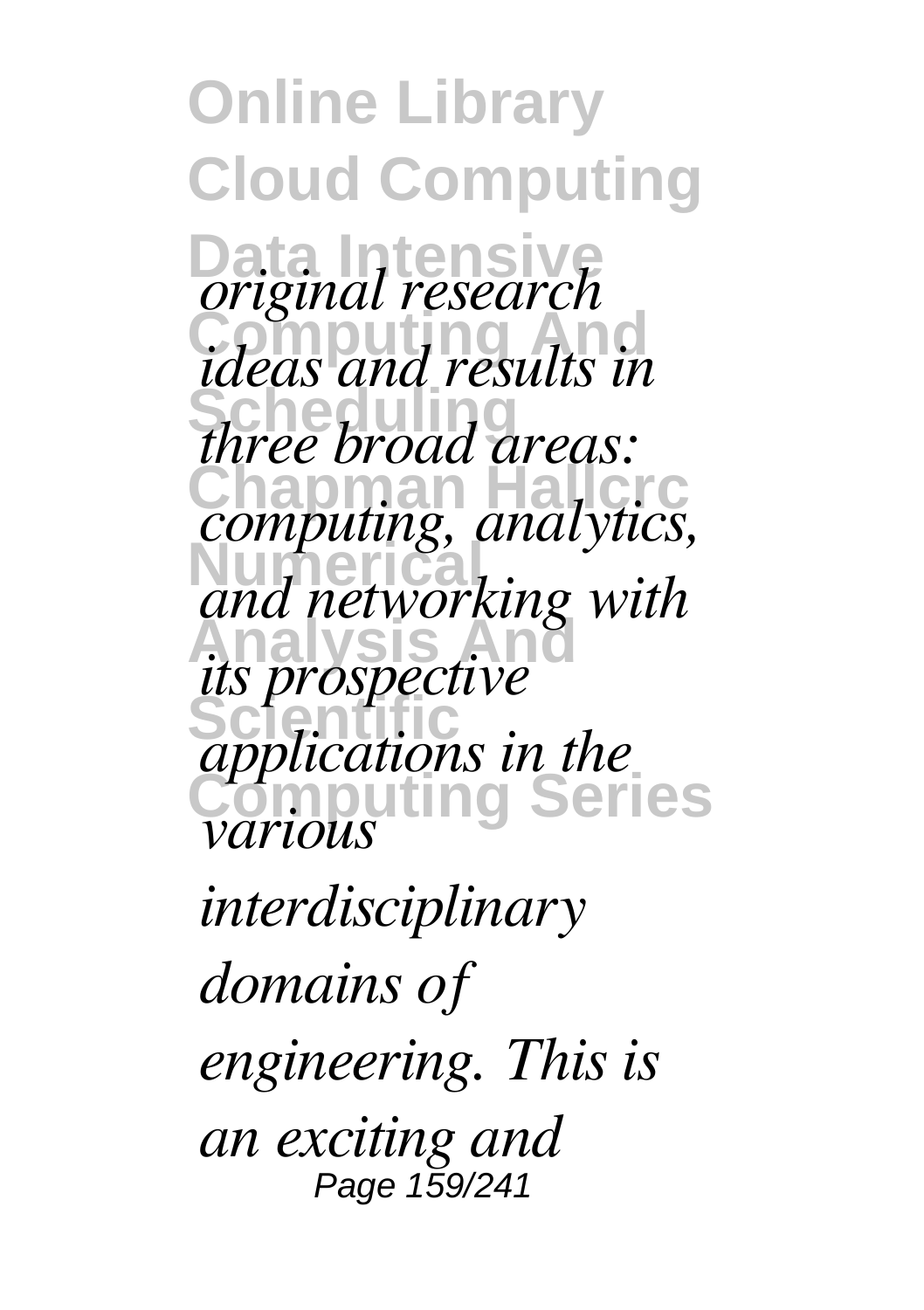**Online Library Cloud Computing Data Intensive Computing And** *interdisciplinary area* **Scheduling** *in which a wide ch change* of *theory and* **Numerical** *methodologies are* **Analysis And** *being investigated* **Scientific** *and developed to tackle complex and emerging challenging real world problems. It also provides insights into the International* Page 160/241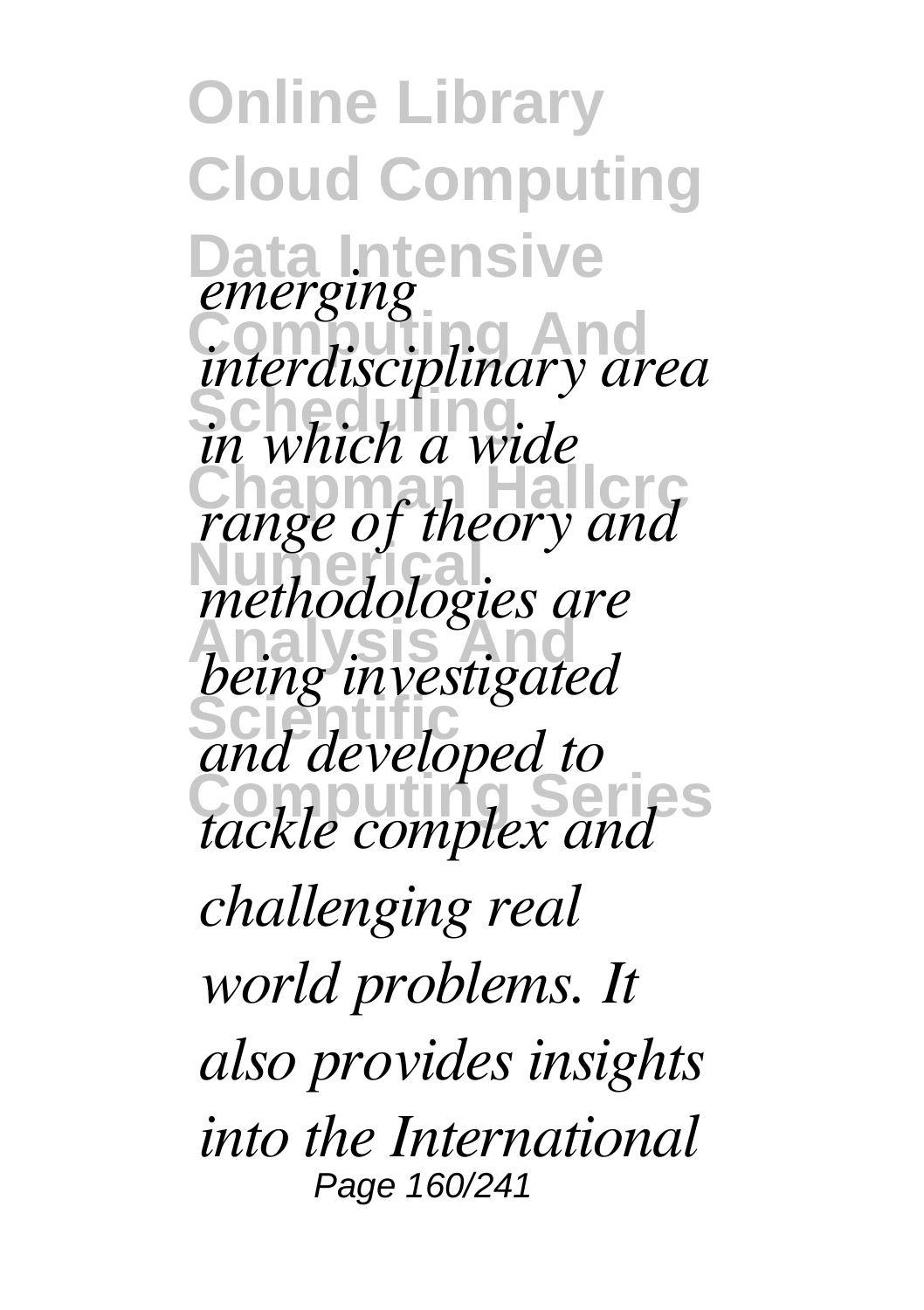**Online Library Cloud Computing** *Conference on* **Computing And** *Computing Analytics* **Scheduling** *and Networking* **Chapman Hallcrc** *(ICCAN 2017) which* **Numerical** *is a premier* **Analysis And** *international open* **Scientific** *forum for scientists, researchers and technocrats in academia as well as in industries from different parts of the* Page 161/241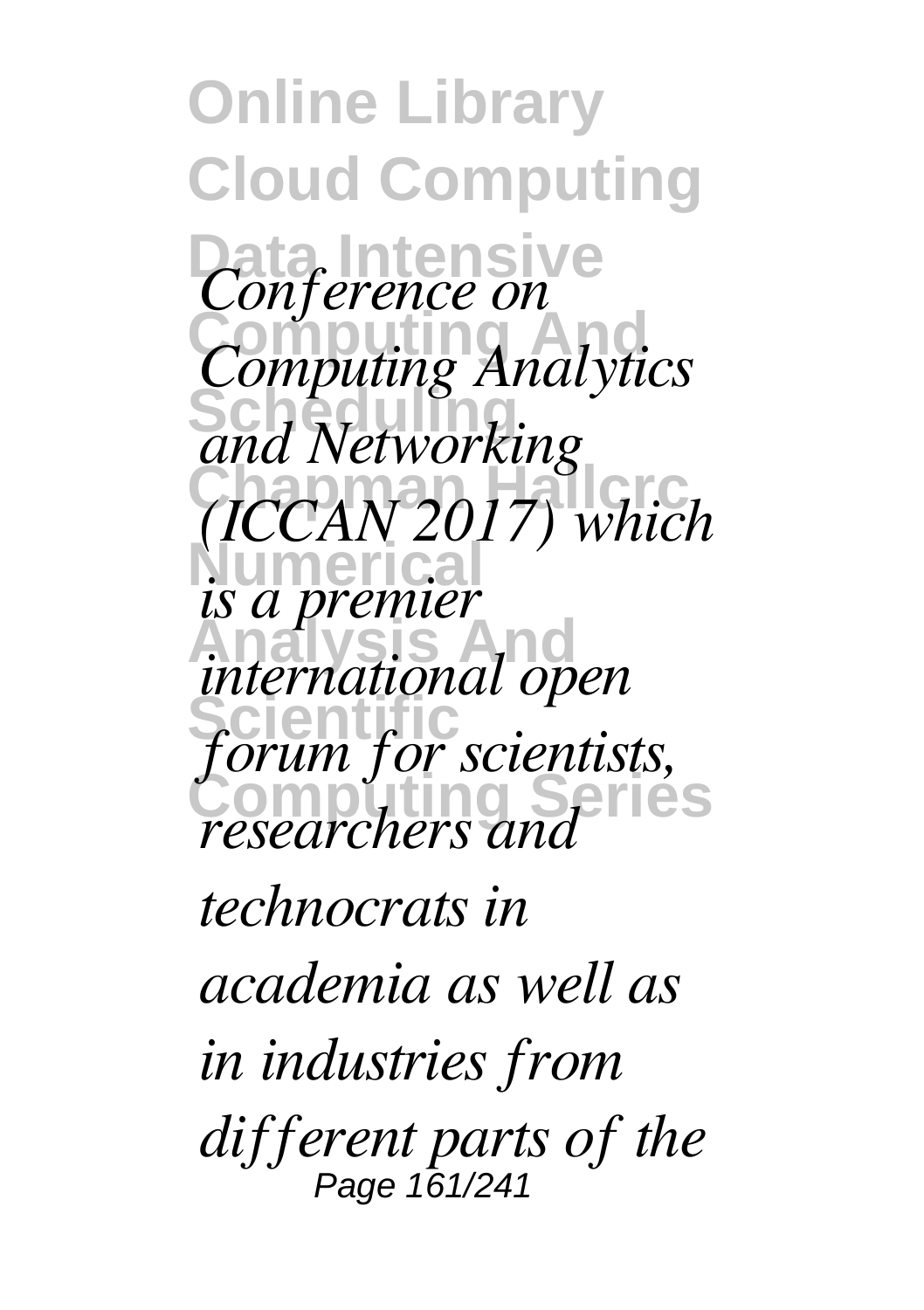**Online Library Cloud Computing Data Intensive** *world to present, interact, and* **Exchange the state of Chapman Hallcrc** *art of concepts,* **Numerical** *prototypes, innovative* **Analysis And** *research ideas in* **Scientific** *several diversified* **Computing Series** *fields. The book includes invited keynote papers and paper presentations from both academia* Page 162/241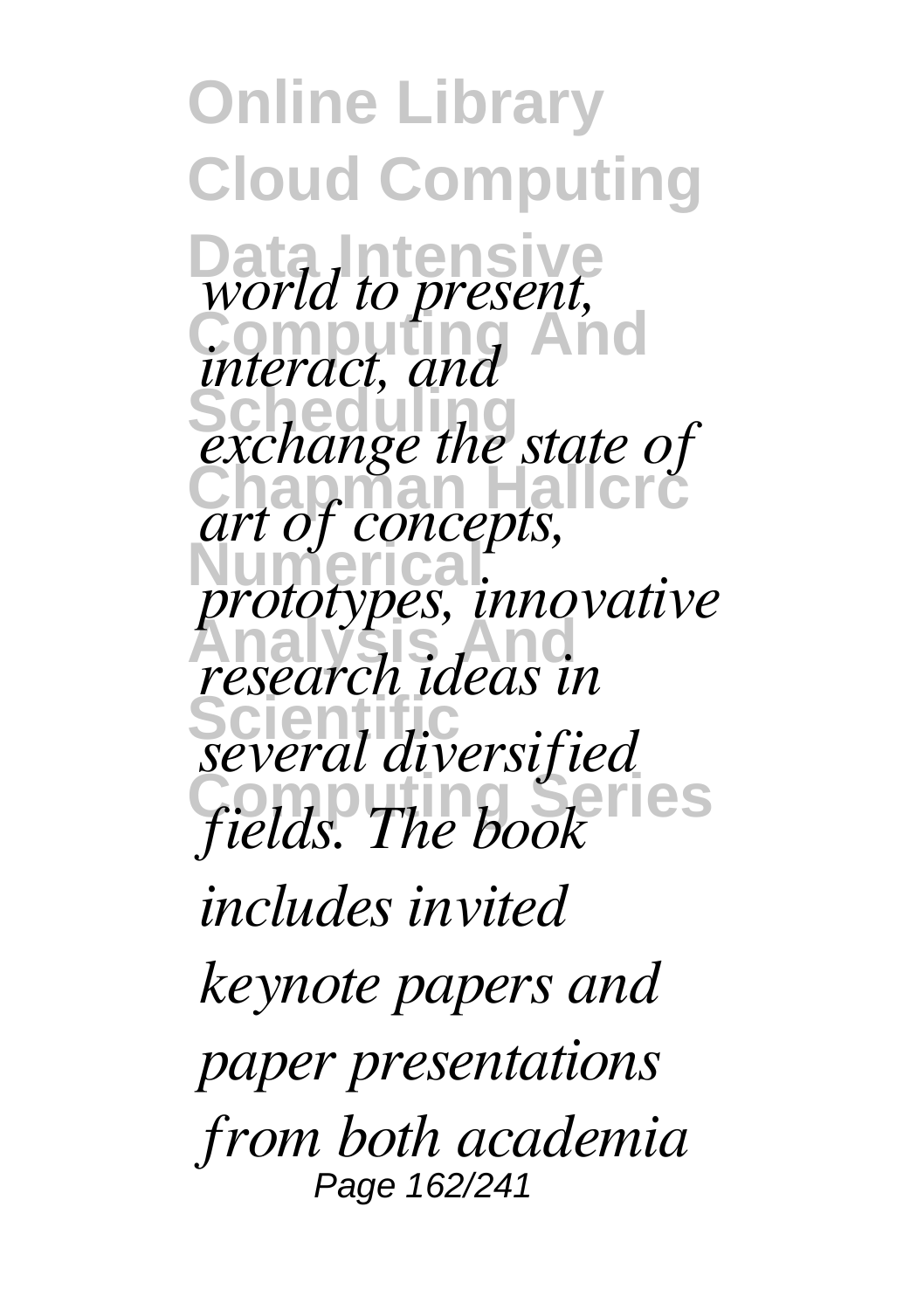**Online Library Cloud Computing** and *industry to* **Computing And** *initiate and ignite our* **Scheduling** *young minds in the* **Chapman Hallcrc** *meadow of* **Numerical** *momentous research* **Analysis And** *and thereby enrich their existing* **Computing Series** *knowledge. The book aims at postgraduate students and researchers working in the discipline of* Page 163/241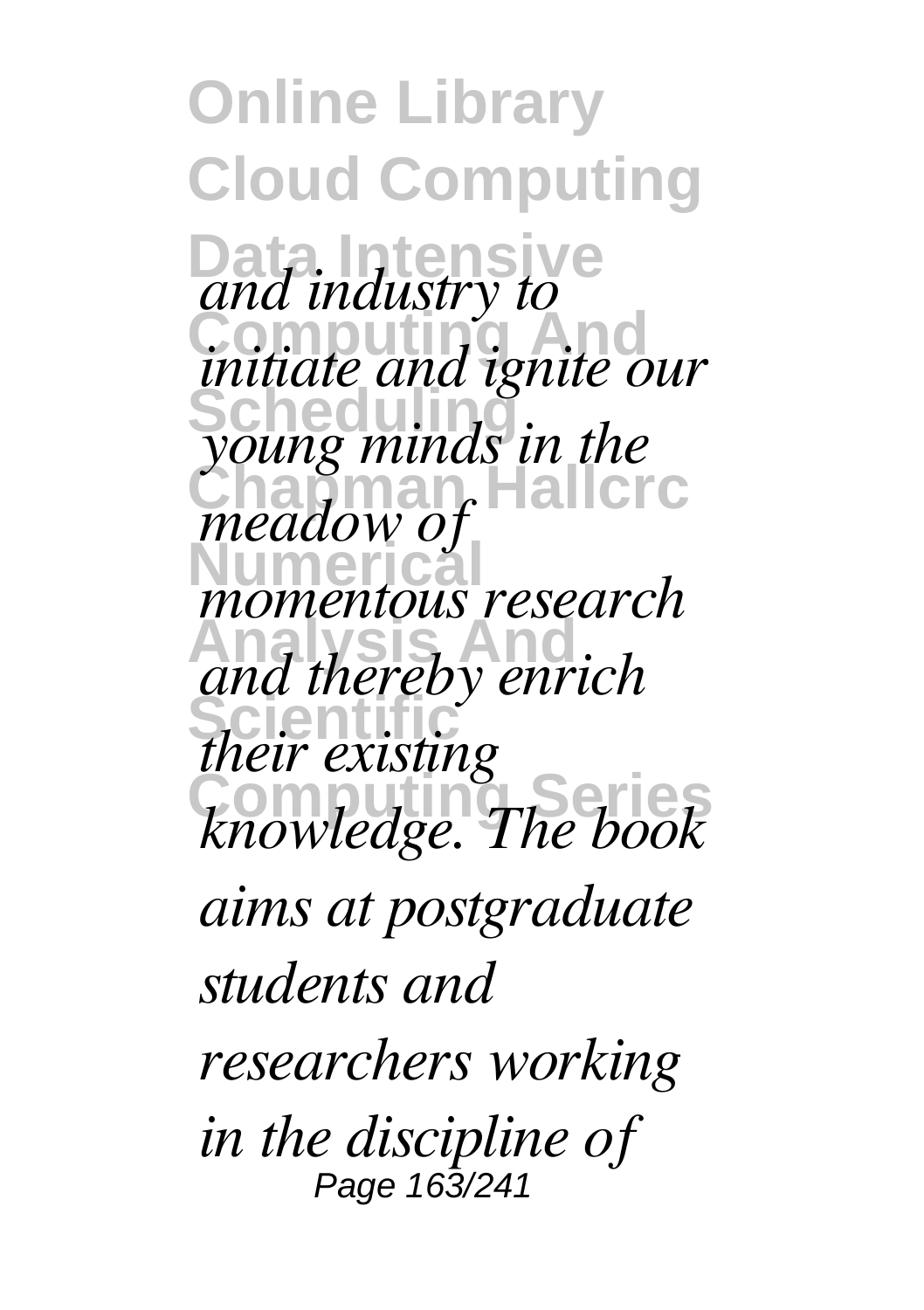**Online Library Cloud Computing Data Intensive** *Computer Science &* **Computing And** *Engineering. It will be* also useful for the *chase discribes working in the domain of* **Analysis And** *electronics as it* **Scientific** *contains some* **Computing Series** *hardware technologies and forthcoming communication technologies.* Page 164/241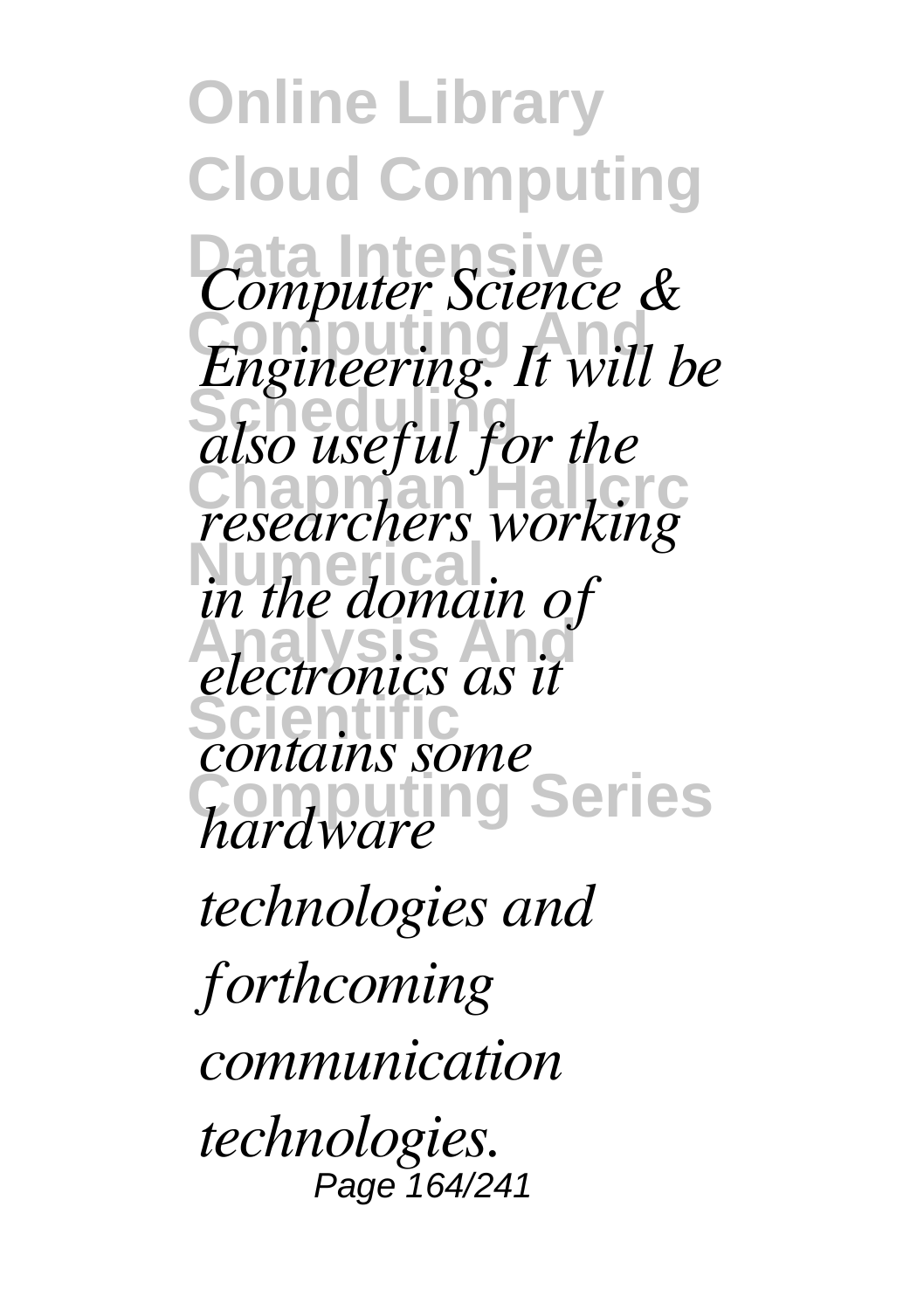**Online Library Cloud Computing Workflows may be Computing And** *defined as* **Scheduling** *abstractions used to* model the coherent *flow of activities in* **Analysis And** *the context of an in* **Scientific** *silico scientific* **Computing Series** *experiment. They are employed in many domains of science such as bioinformatics,* Page 165/241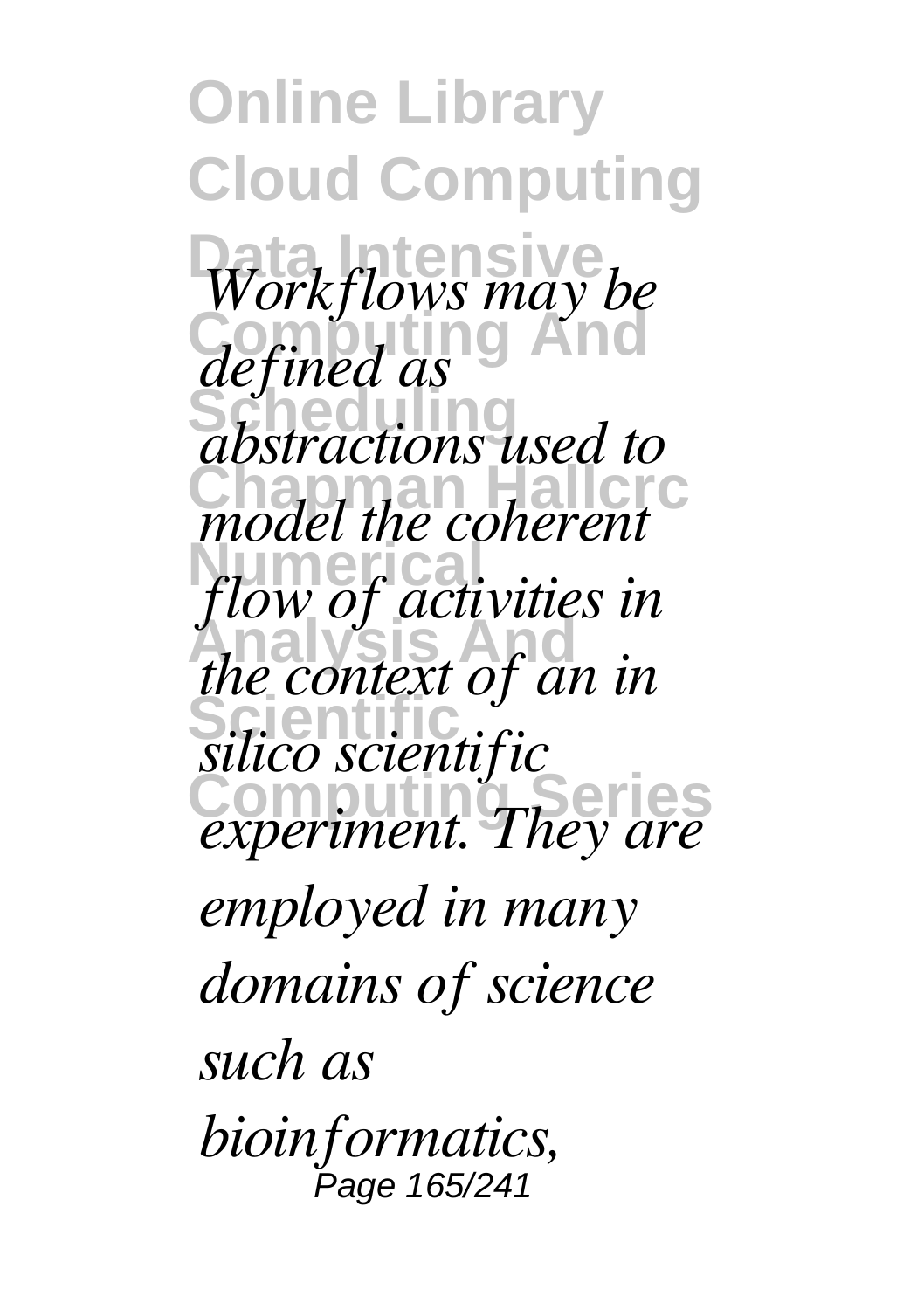**Online Library Cloud Computing Data Intensive Computing And** *engineering. Such* Scheduling **Chapman Hallcrc Numerical** *considerable number* **Analysis And** *of activities and* **Scientific** *activations (i.e., tasks* **Computing Series** *associated with astronomy, and workflows usually present a activities) and may need a long time for execution. Due to the continuous need to* Page 166/241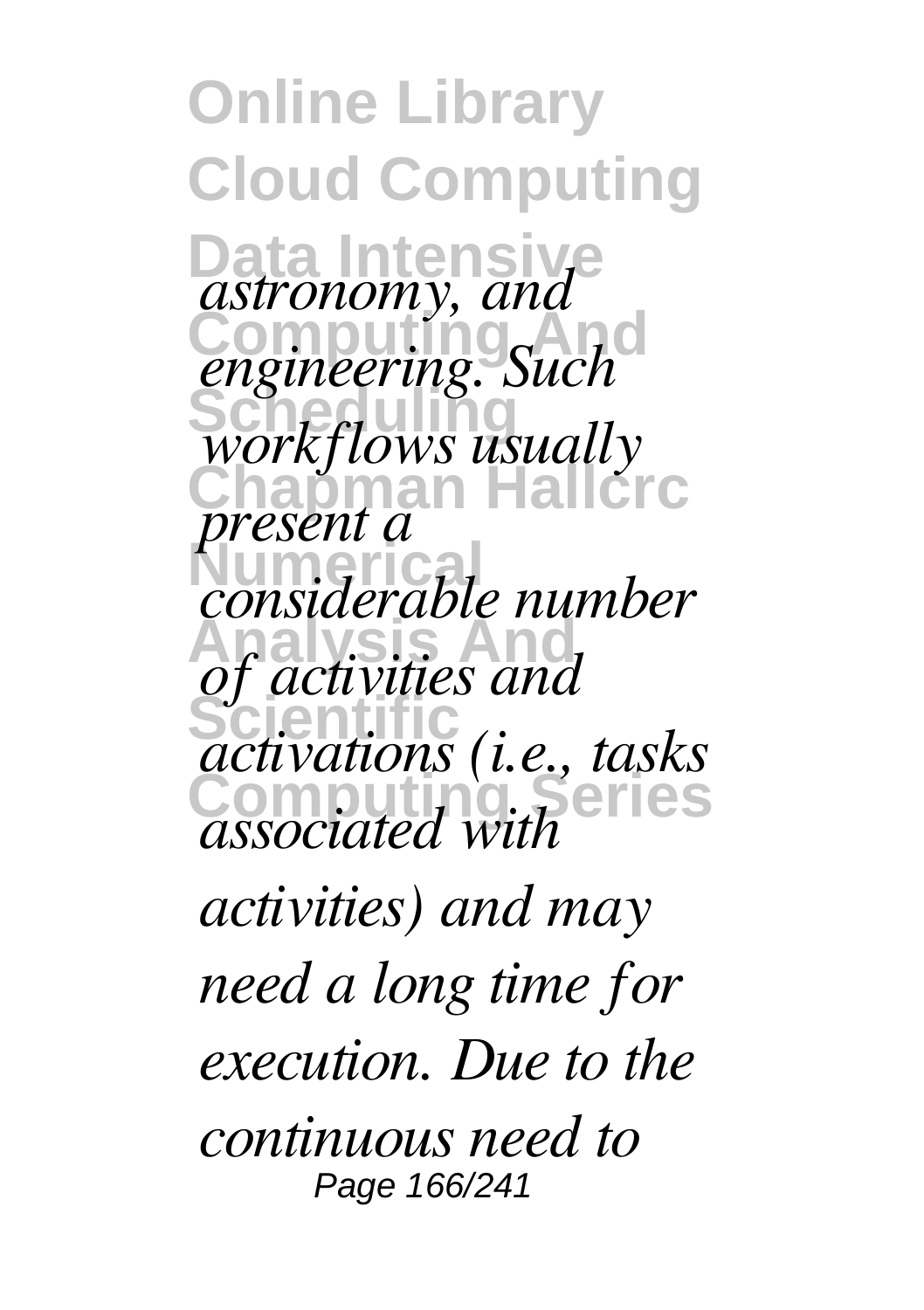**Online Library Cloud Computing Data is and process Computing And** *data efficiently* **Scheduling** *(making them dataintensive workflows),* **Numerical** *high-performance* **Analysis And** *computing* **Scientific** *environments allied to* **Computing Series** *parallelization techniques are used to run these workflows. At the beginning of the 2010s, cloud* Page 167/241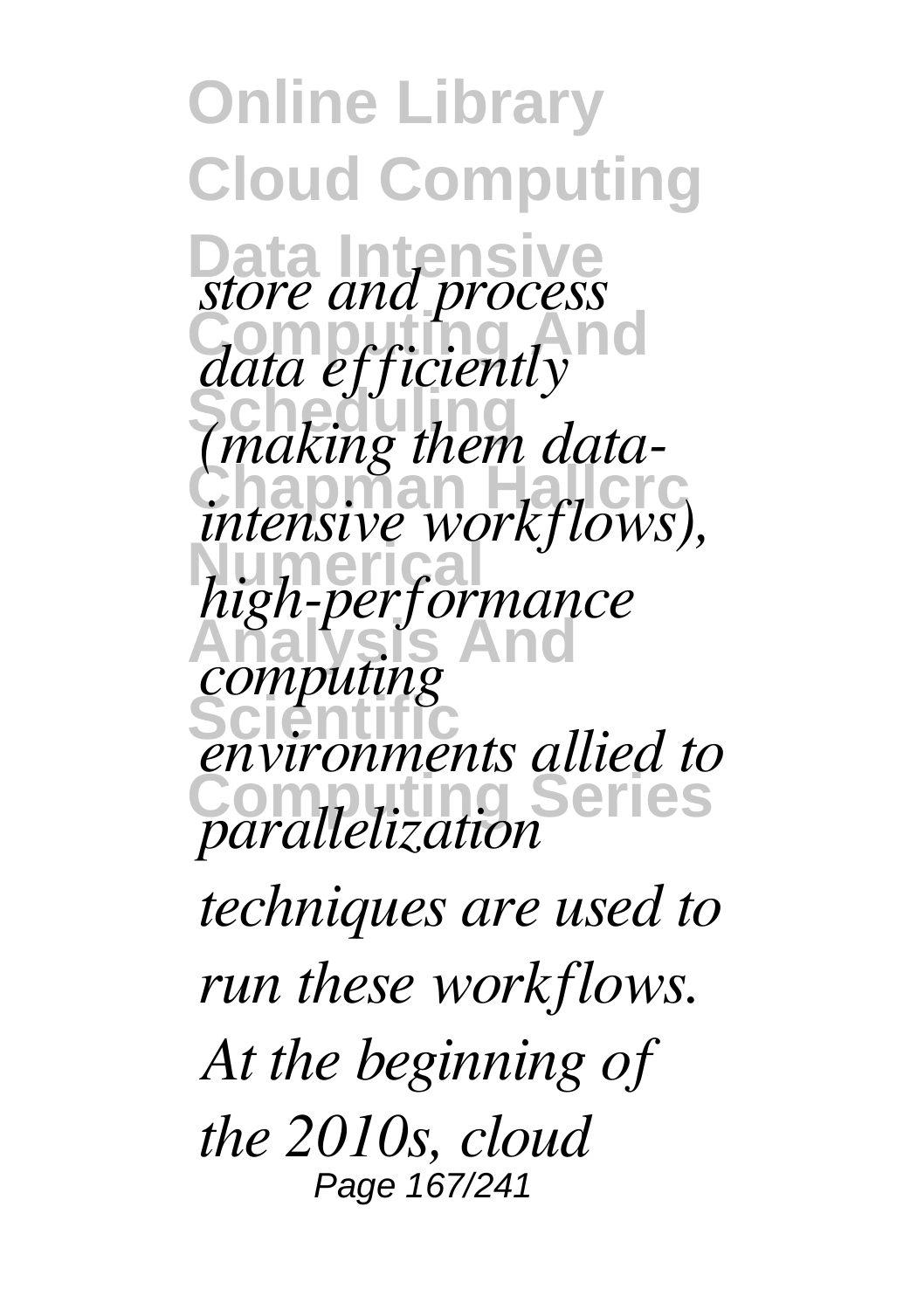**Online Library Cloud Computing Data Intensive Computing And Scheduling Chapman Hallcrip Control**<br> *scientific workflows. By using clouds, scientists have* **Scientific** *expanded beyond* **Computation** Series *technologies emerged as a promising environment to run computers to hundreds or even thousands of virtual machines. More* Page 168/241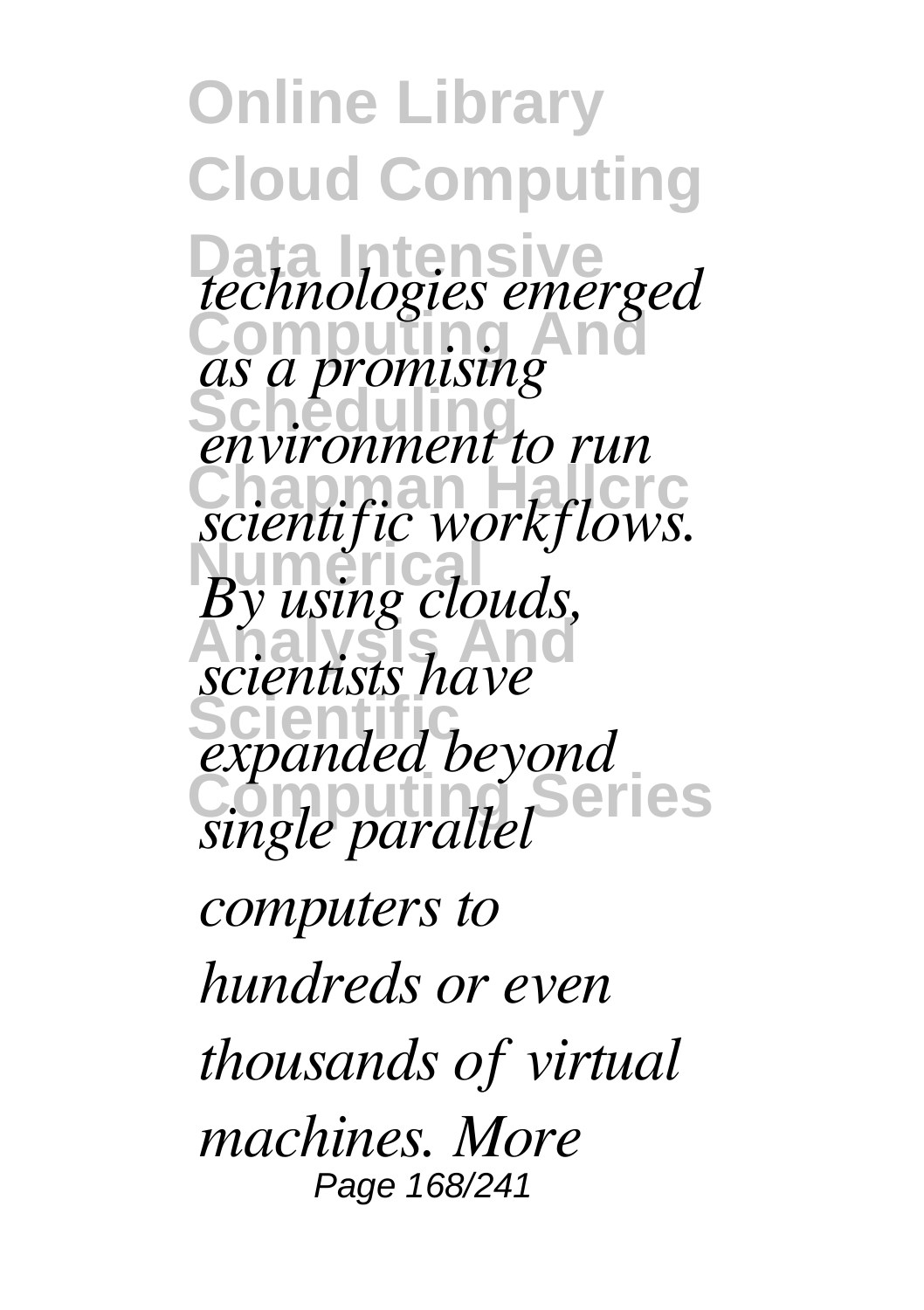**Online Library Cloud Computing** Data-*Commission*<br> *Commission*<br> *Intensive Scalable* **Scheduling** *Computing (DISC) computing (2188)*<br>*frameworks (e.g.,* **Numerical** *Apache Spark and* **Analysis And** *Hadoop) and* **Scientific** *environments* **Computing Series** *emerged and are being used to execute data-intensive workflows. DISC environments are* Page 169/241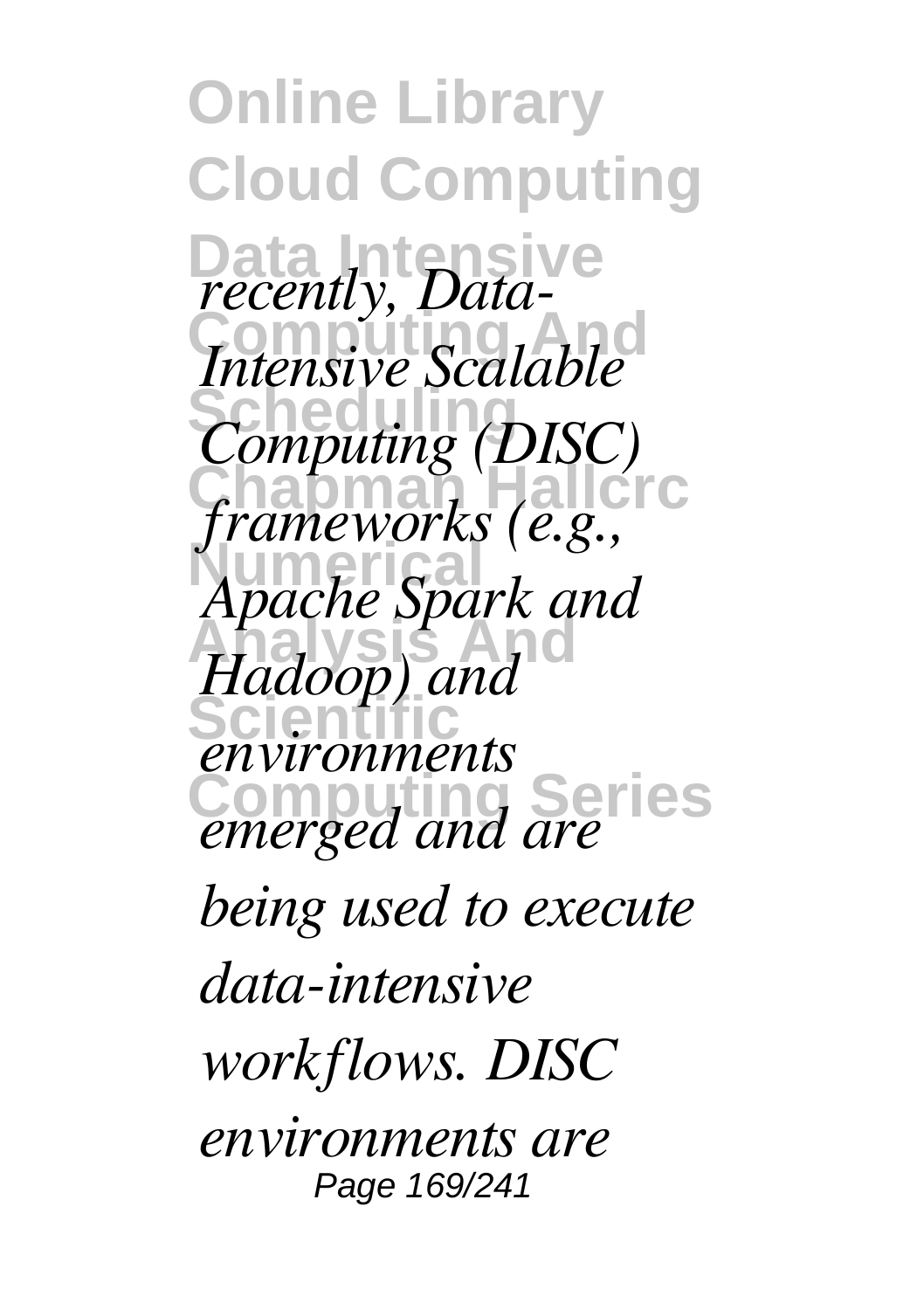**Online Library Cloud Computing Data Intensive Computing And** *processors and disks* **Scheduling** *in large-commodity* **Chapman Hallcrc** *computing clusters* Numer<sub>ica</sub> **Analysis And Scientific** *communications* **Communications** *composed of connected using highspeed networks. The main advantage of DISC frameworks is that they support and* Page 170/241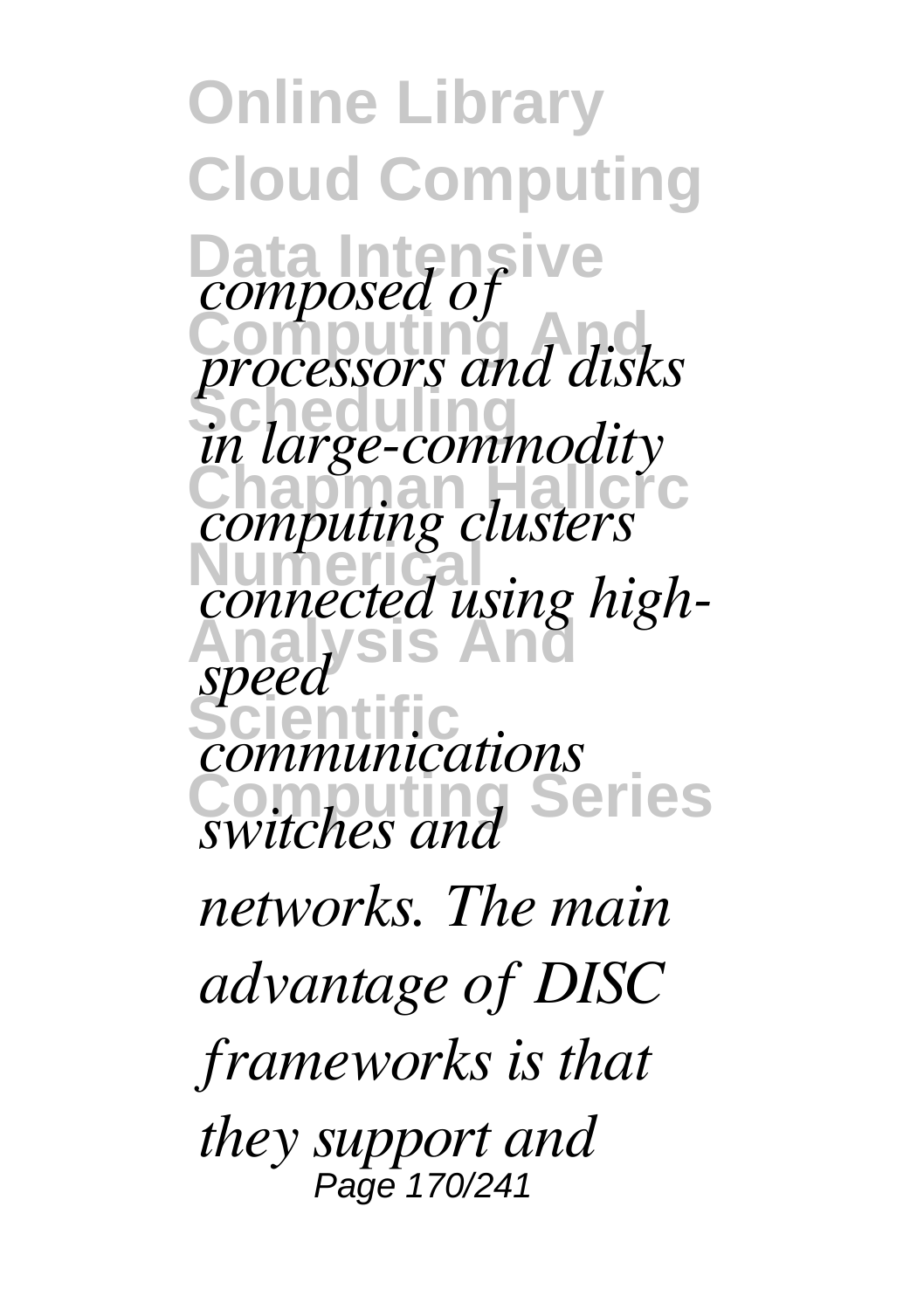**Online Library Cloud Computing Data** *grant efficient* in-**Computing And** *memory data* **Scheduling** *management for* **Chapman Hallcrc** *large-scale applications, such as* **Analysis And** *data-intensive* **Scientific** *workflows. However, change will now refles workflows in cloud and DISC environments raise many challenges such* Page 171/241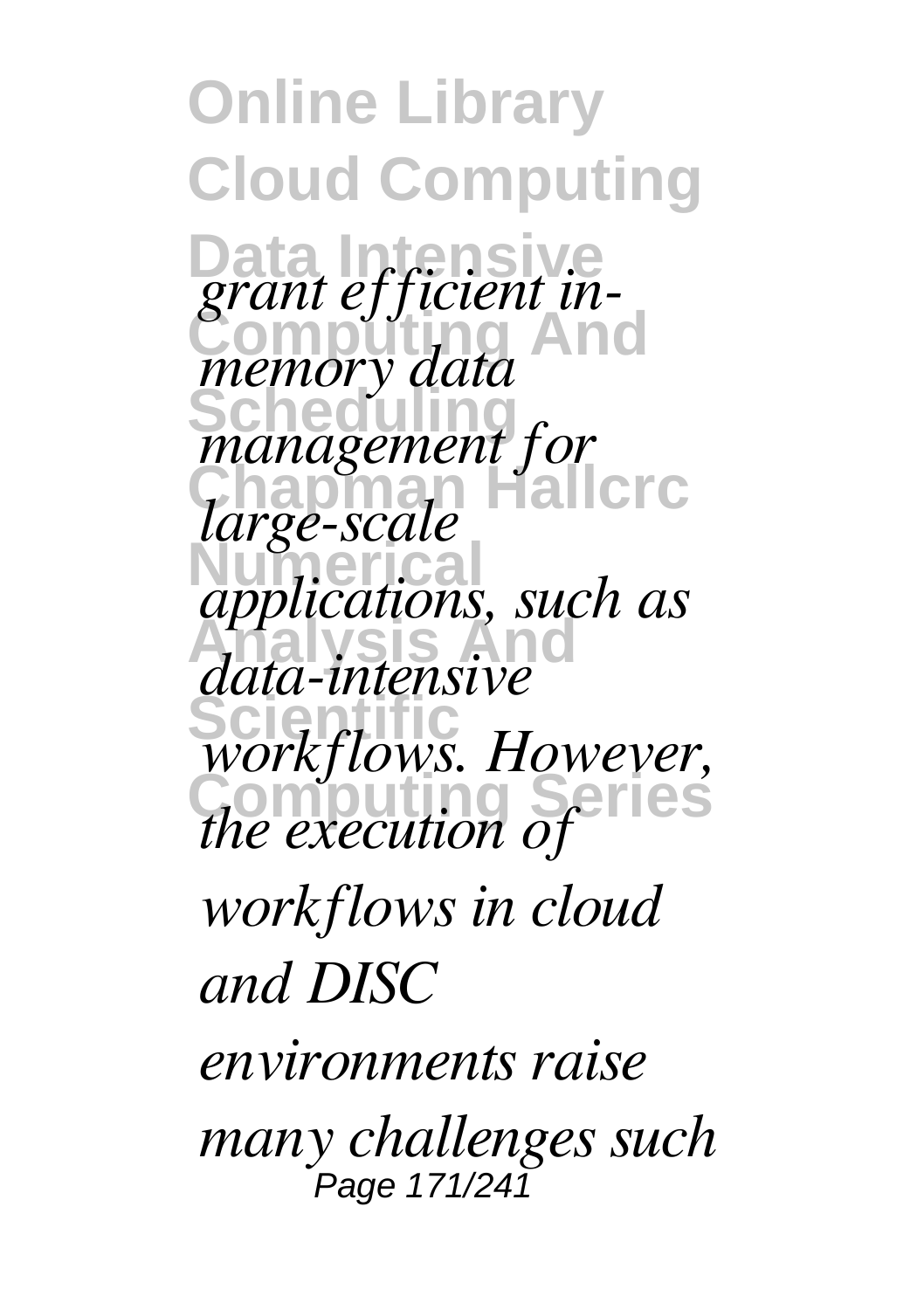**Online Library Cloud Computing** Data *as scheduling* **Computing And** *workflow activities* and activations, **Chapman Hallcrc** *managing produced* **Numerical** *data, collecting* **Analysis And** *provenance data, etc.* **Scientific** *Several existing* **Computing Series** *approaches deal with the challenges mentioned earlier. This way, there is a real need for* Page 172/241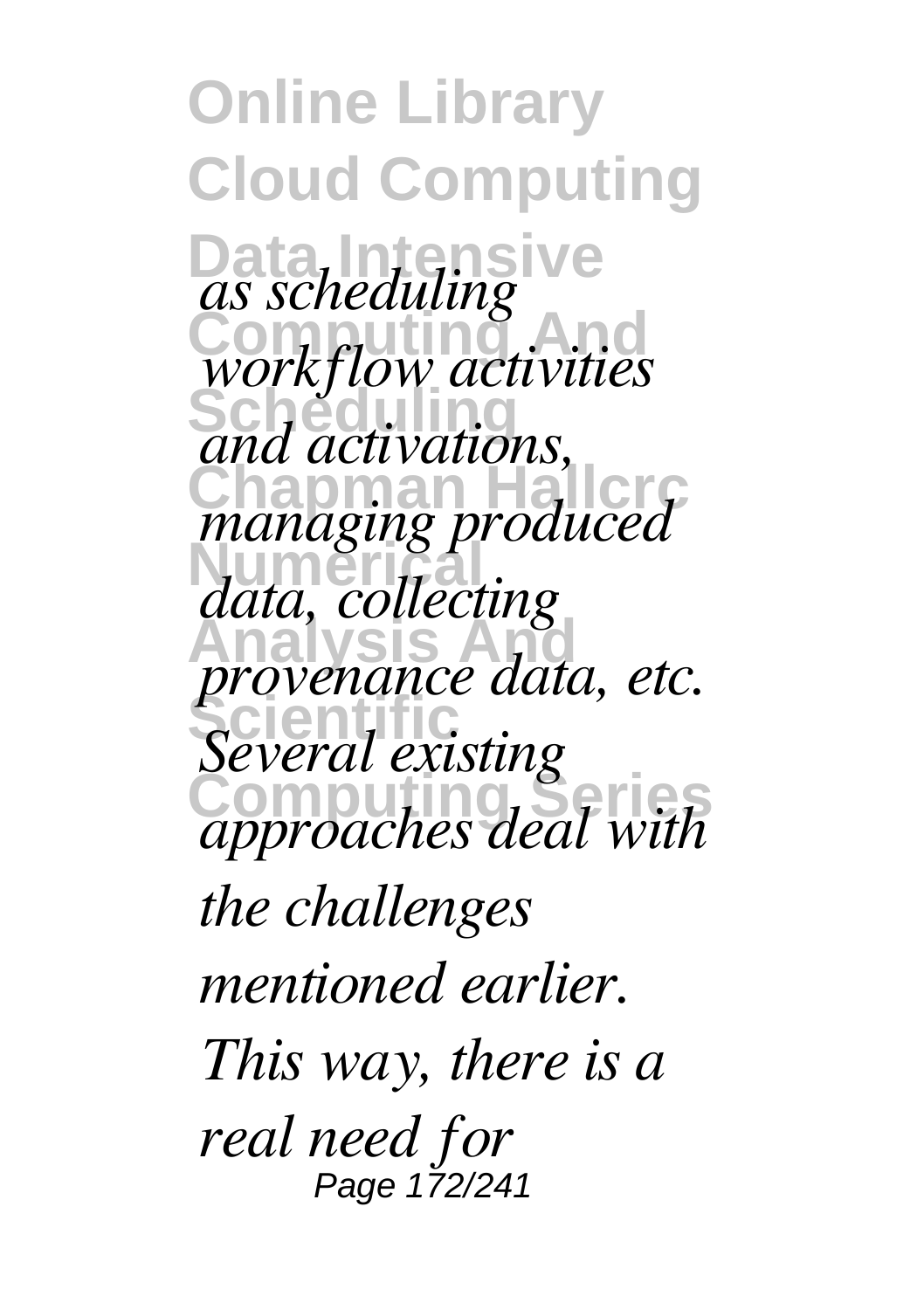**Online Library Cloud Computing Data Intensive** *understanding how to manage these* **Scheduling** *workflows and charious big data Platforms that have* **Analysis And** *been developed and* **Scientific** *introduced. As such, compute this book can help researchers understand how linking workflow management with* Page 173/241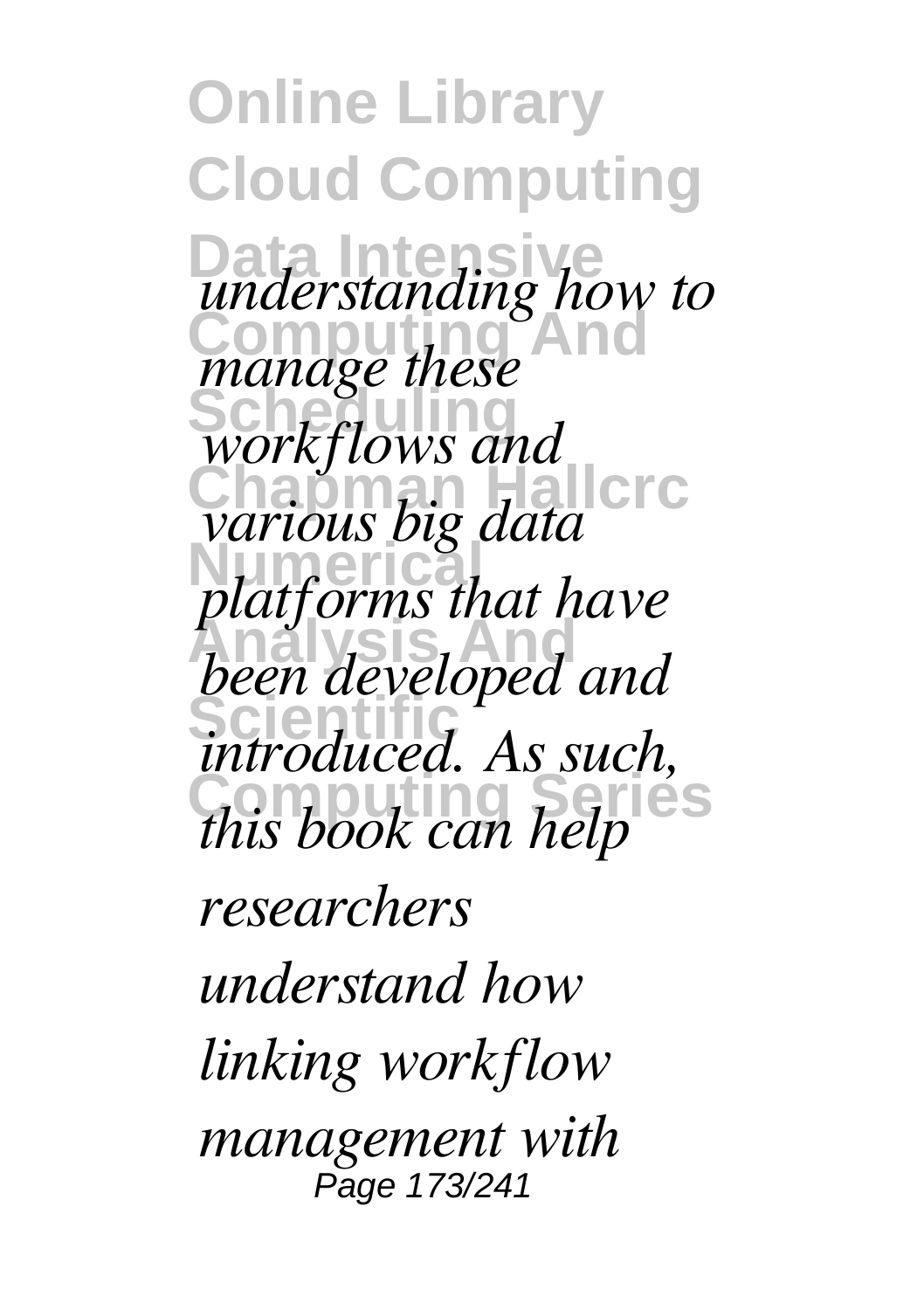**Online Library Cloud Computing Data Intensive** *Data-Intensive* **Computing And** *Scalable Computing* **Schliefe** in *call lives* and *understanding and* **Numerical** *analyzing scientific* **Analysis And** *big data. In this book,* **Scientific** *we aim to identify* **Computing Series** *and distill the body of work on workflow management in clouds and DISC environments. We* Page 174/241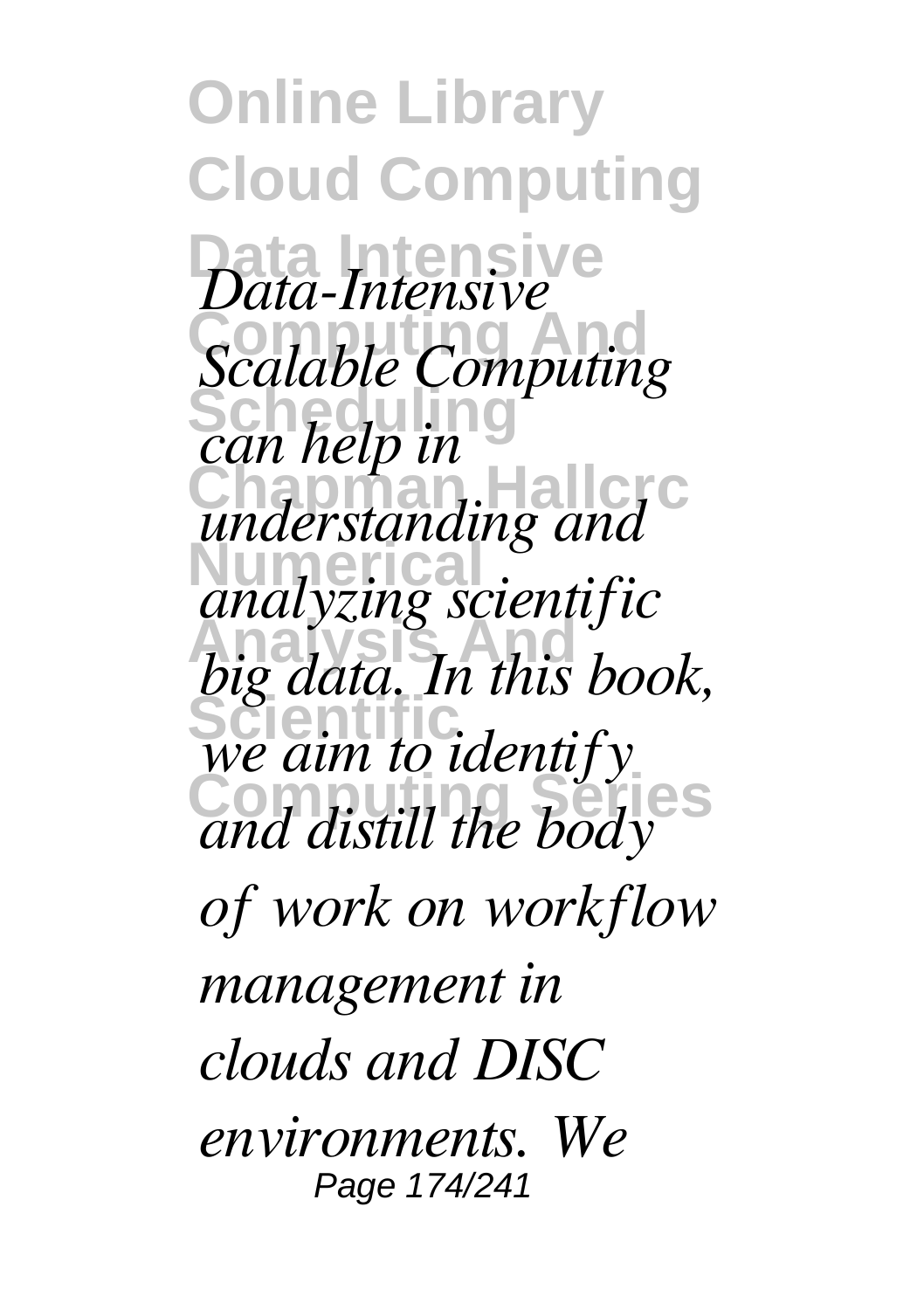**Online Library Cloud Computing** *Data by discussing the* **Computing And** *basic principles of* **Scheduling** *data-intensive* **Chapman Hallcrc** *scientific workflows.* **Numerical** *Next, we present two* **Analysis And** *workflows that are* **Executed in a single Computing Series** *site and multi-site clouds taking advantage of provenance. Afterward, we go* Page 175/241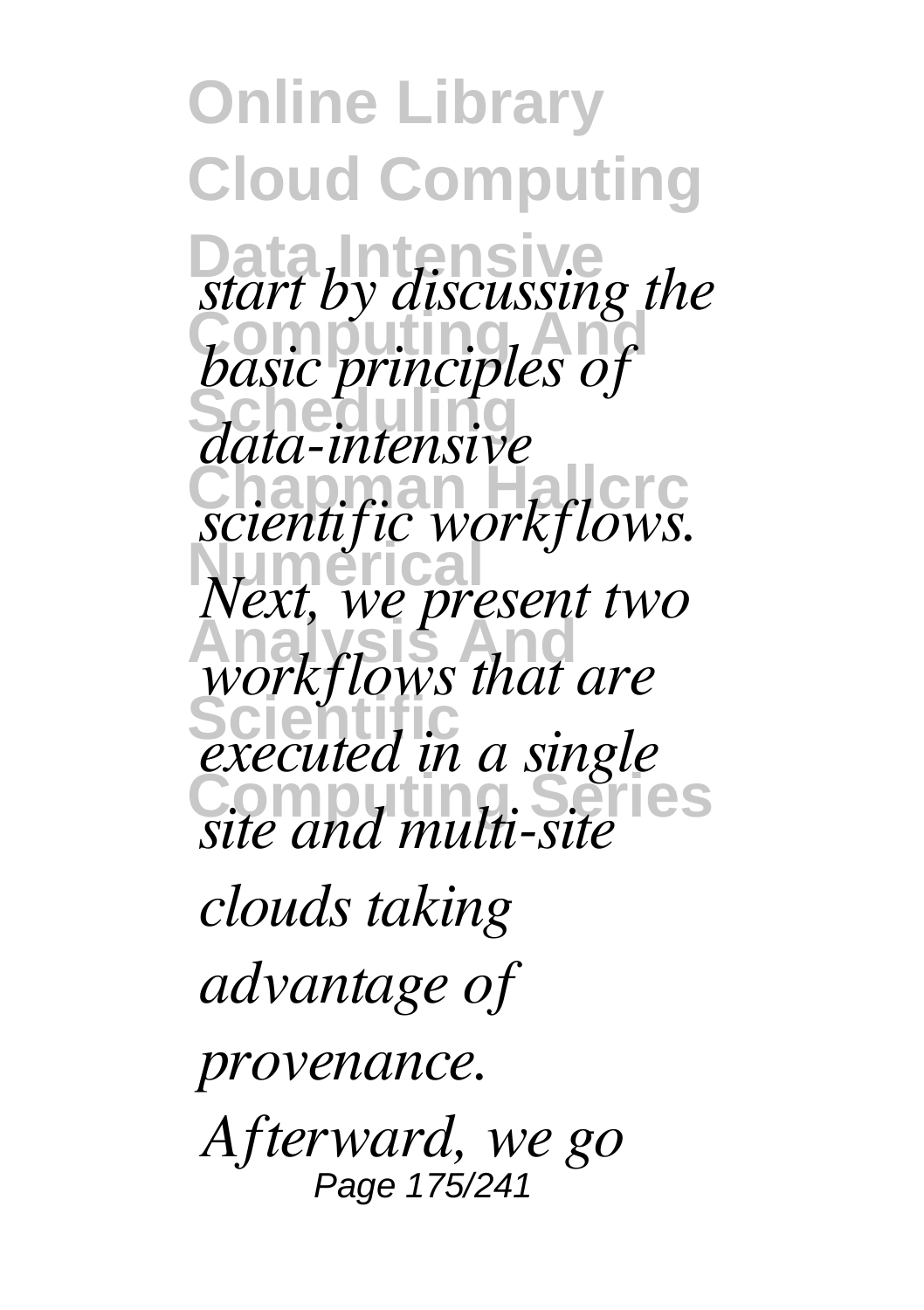**Online Library Cloud Computing Data Intensive** *towards workflow* **Computing And** *management in DISC* **Scheduling** *environments, and we charmanicius*, and *in*<br>*present, in detail*, *solutions that enable the optimized* **EXECUTE:** *execution of the* **Common Series** *frameworks such as Apache Spark and its extensions. Foreword. A* Page 176/241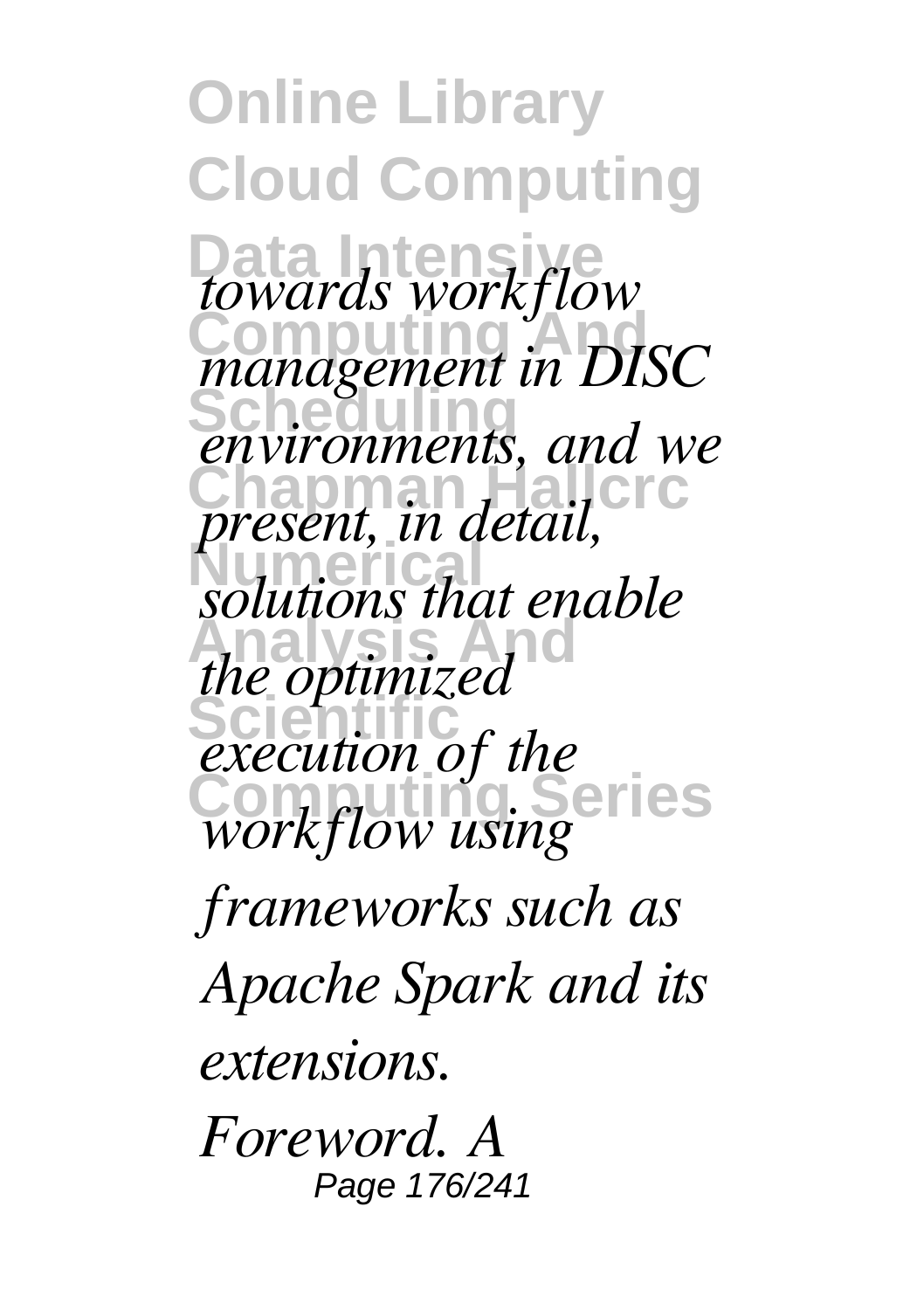**Online Library Cloud Computing Data Intensive** *scientific method.* **Earth and** *Carmana Health* and wellbeing. **Analysis And** *Scientific* **Scientific** *infrastructure.* **Scholarly Series** *transformed communication. Principles and Fundamentals using Hadoop and Spark* Page 177/241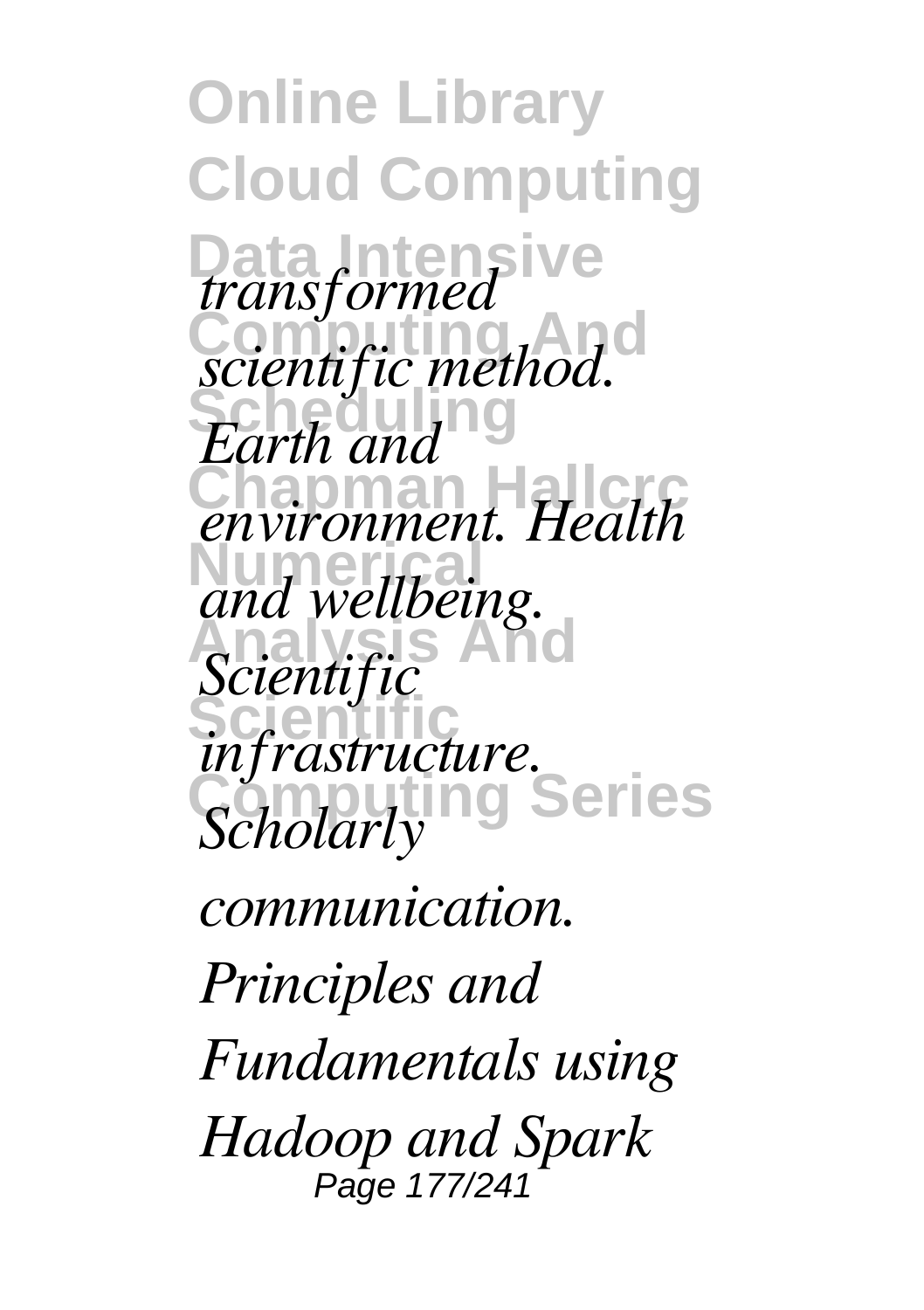**Online Library Cloud Computing** *Distributed and*<sup>e</sup> **Computing And** *Cloud Computing* **Scheduling** *Data-Intensive* **Workflow Numerical** *Management* **Analysis And** *Architectures,* **Scientific** *Algorithms, and* **Computing Series** *Applications Big Data Analytics for Sensor-Network Collected Intelligence Data-intensive* Page 178/241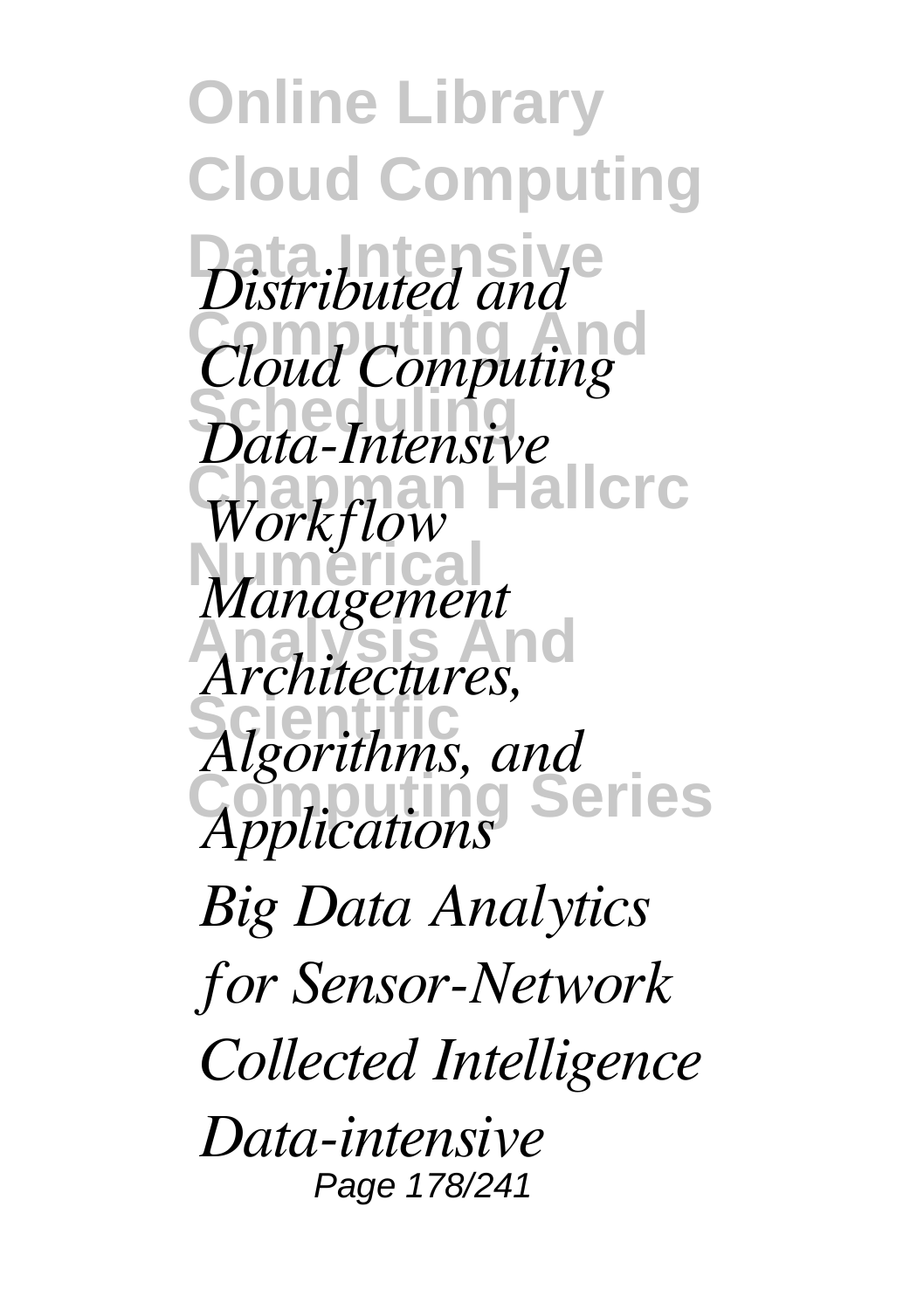**Online Library Cloud Computing** *Mobile Cloud* **Computing And** *Computing* **Scheduling** The two-volume set **Chapman Hallcrc** LNCS 10271 and 10272 constitutes the refereed proceedings of the 19th International Conference on Human-Computer Interaction, HCII 2017, held in Vancouver, BC, Canada, in July 2017.

Page 179/241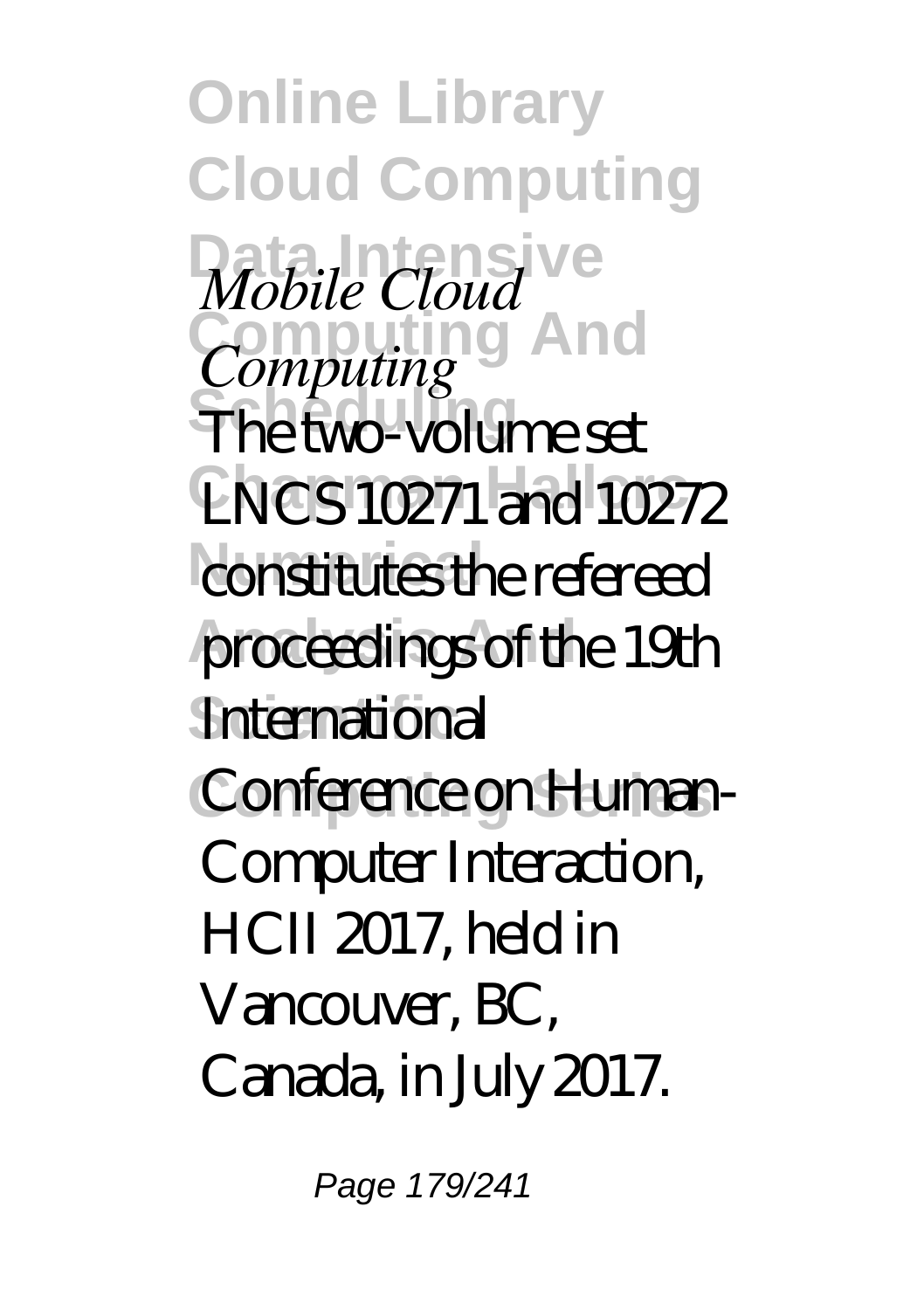**Online Library Cloud Computing** The total of 1228 papers presented at the **15** colocated HCII 2017 conferences was carefully reviewed and selected from 4340 submissions. The papers address the <sub>les</sub> latest research and development efforts and highlight the human aspects of design and use of Page 180/241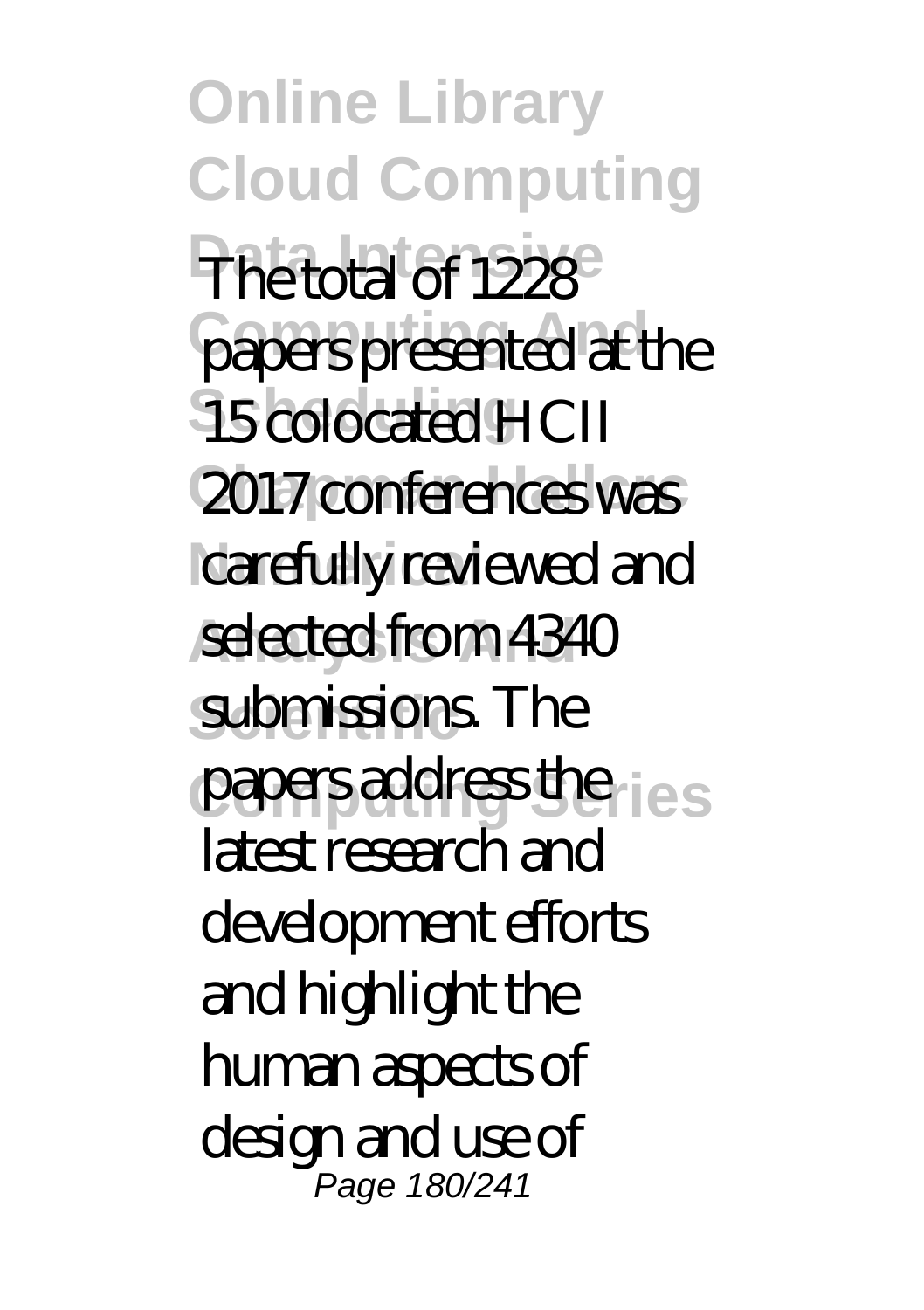**Online Library Cloud Computing** *<u>damputing systems</u>* They cover the entire field of Human-**Computer Interaction,** addressing major **Analysis And** advances in knowledge **Scientific** and effective use of computers in a variety of application areas. The papers included in this volume cover the following topics: HCI theory and education; Page 181/241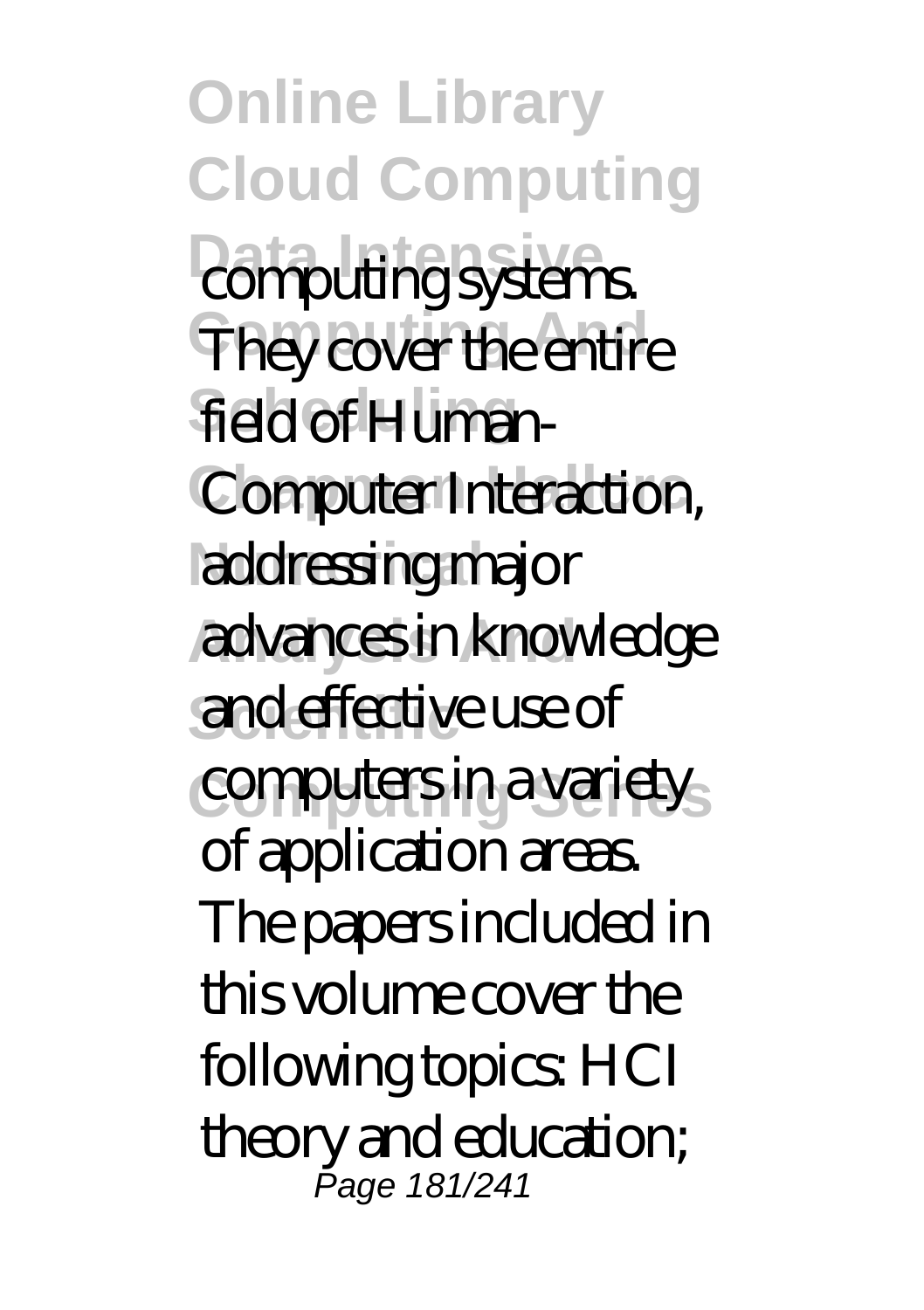**Online Library Cloud Computing HCI**, innovation and technology acceptance; interaction design and evaluation methods; C luser interface development;n d methods, tools, and architectures; Series multimodal interaction; and emotions in HCI. Big data is a topic of active research in the Page 182/241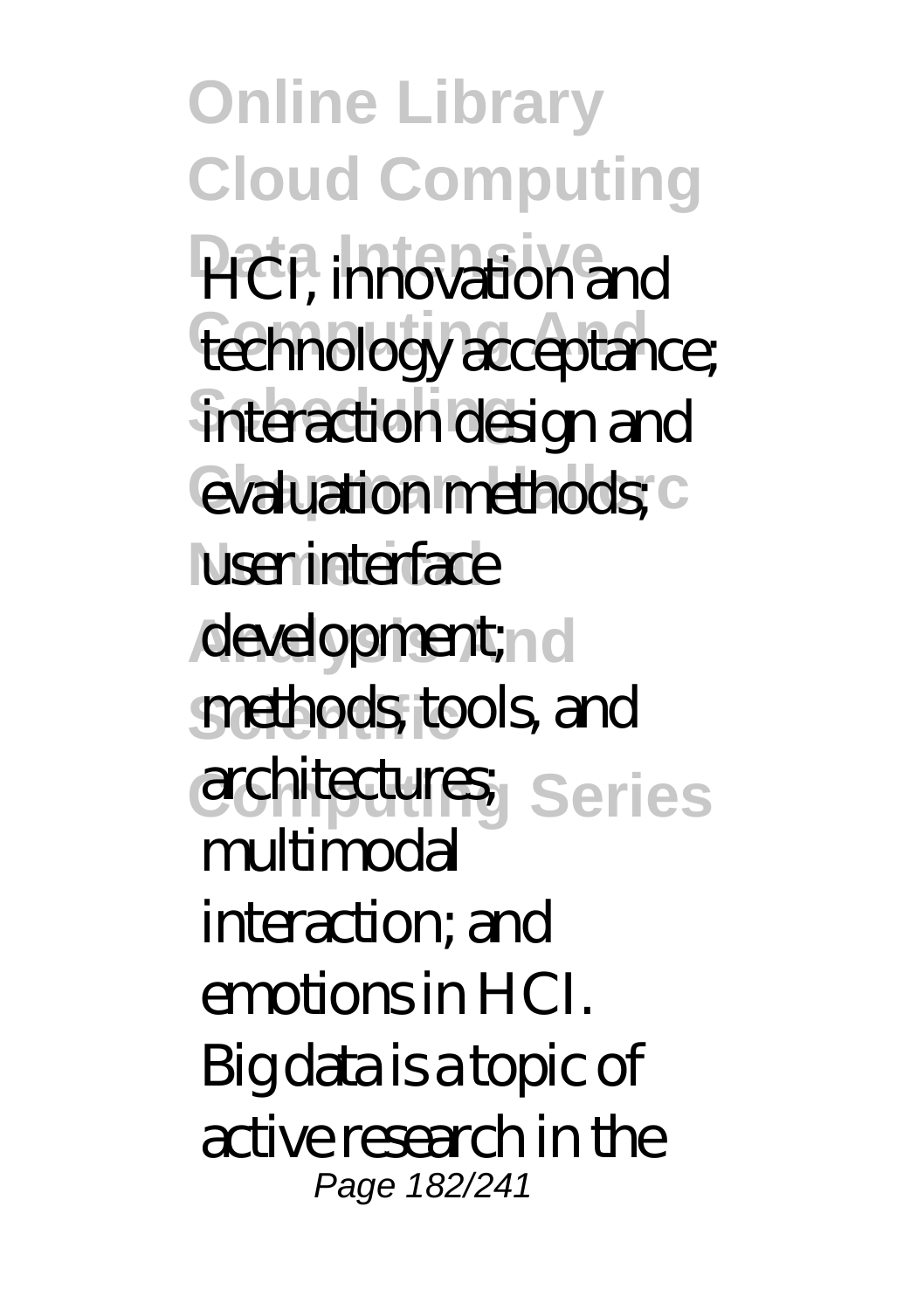**Online Library Cloud Computing** *<u>doud</u>* community. With increasing ind demand for data storage in the cloud, c study of data-intensive *Applications is d* becoming a primary focus. Data-intensive s applications involve high CPU usage for processing large volumes of data on the scale of terabytes or Page 183/241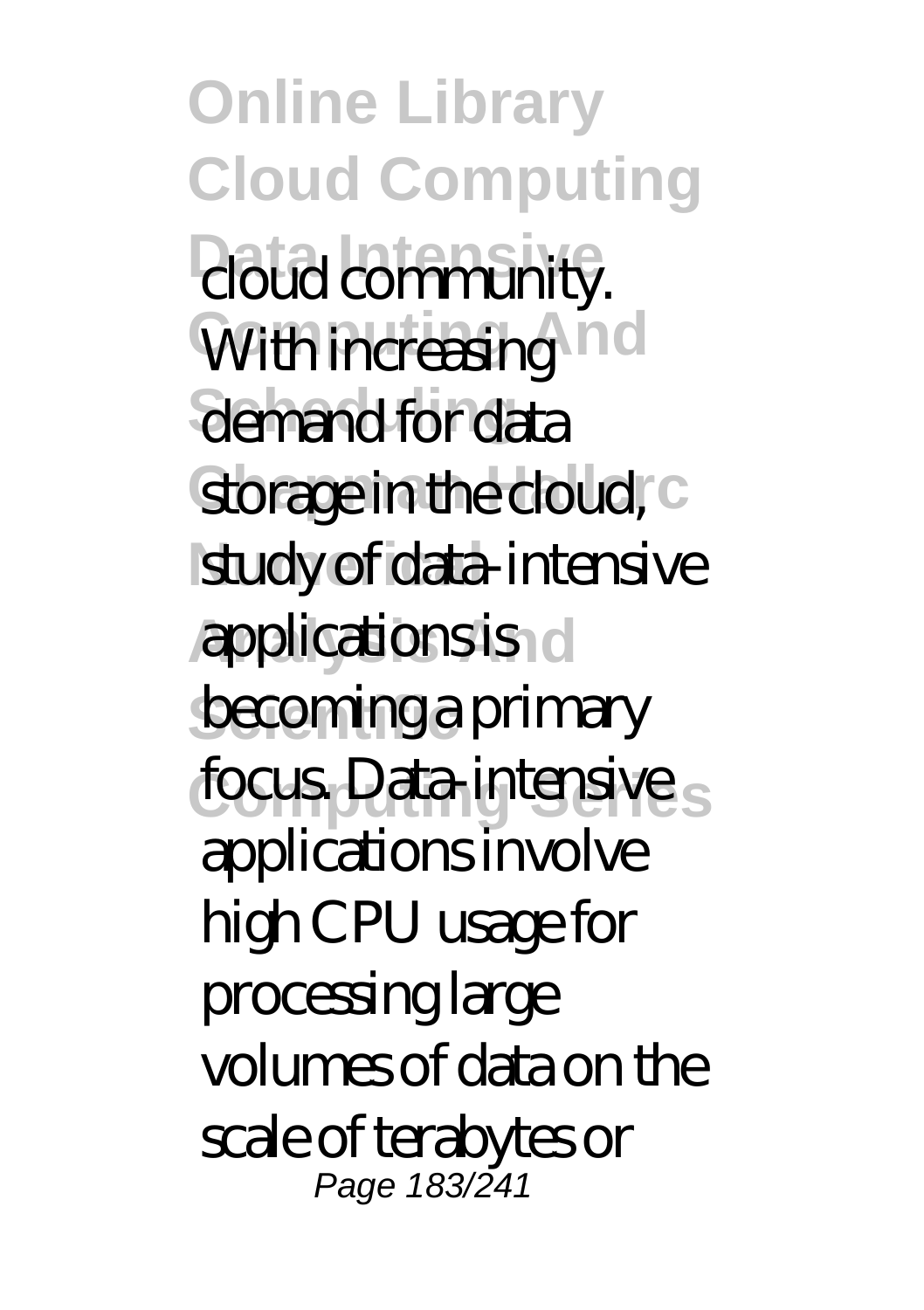**Online Library Cloud Computing** petabytes. While some research exists for the performance effect of data intensive allcrc **Numerical** applications in the **Analysis And** cloud, none of the research compares the Amazon Elastic<sub>ceries</sub> Compute Cloud  $(Amaxon EC2)$  and Google Compute Engine (GCE) clouds using multiple Page 184/241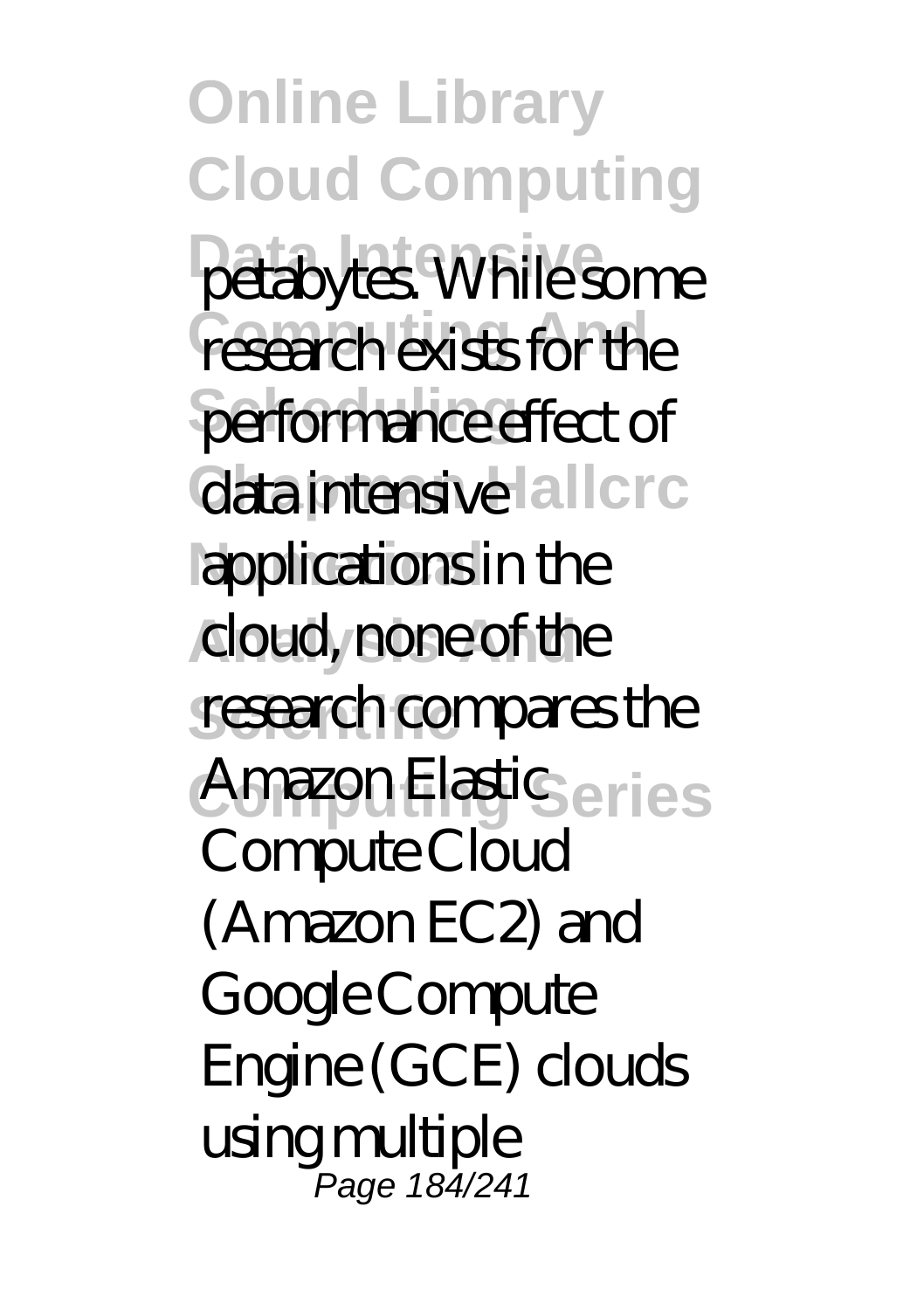**Online Library Cloud Computing benchmarks** This study performs<sup>And</sup> extensive research on the Amazon EC2 and **IGCE** clouds using the **Analysis And** TeraSort, MalStone **Scientific** and CreditStone benchmarks on <sub>eries</sub> Hadoop and Sector data layers. Data collected for the Amazon EC2 and GCE clouds measure Page 185/241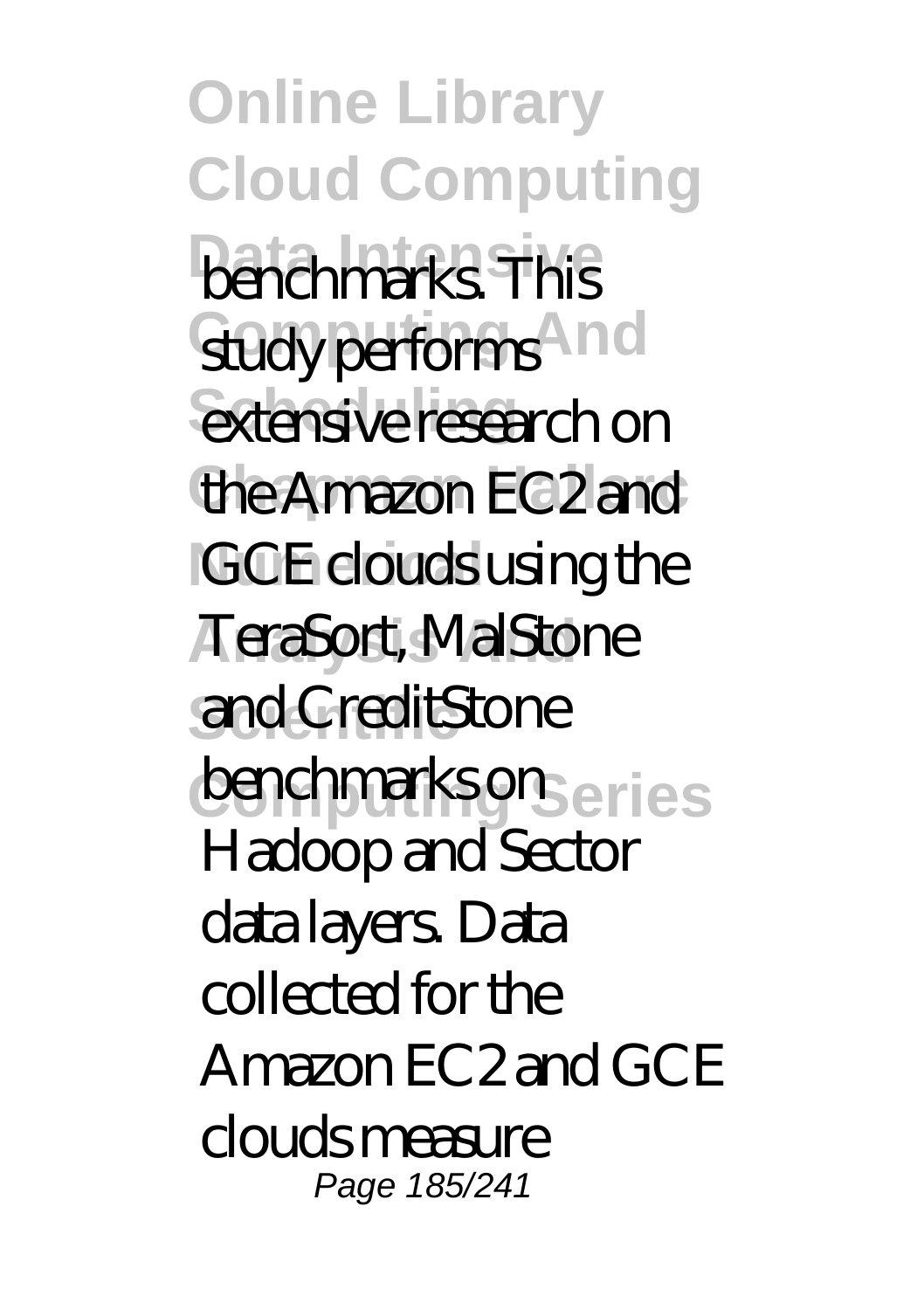**Online Library Cloud Computing** performance as the **number of nodes is** varied. This study shows that GCE is rc more efficient for dataintensive applications compared to Amazon **EGAputing Series** Cloud Computing for Data-Intensive ApplicationsSpringer Distributed and Cloud Computing: From Page 186/241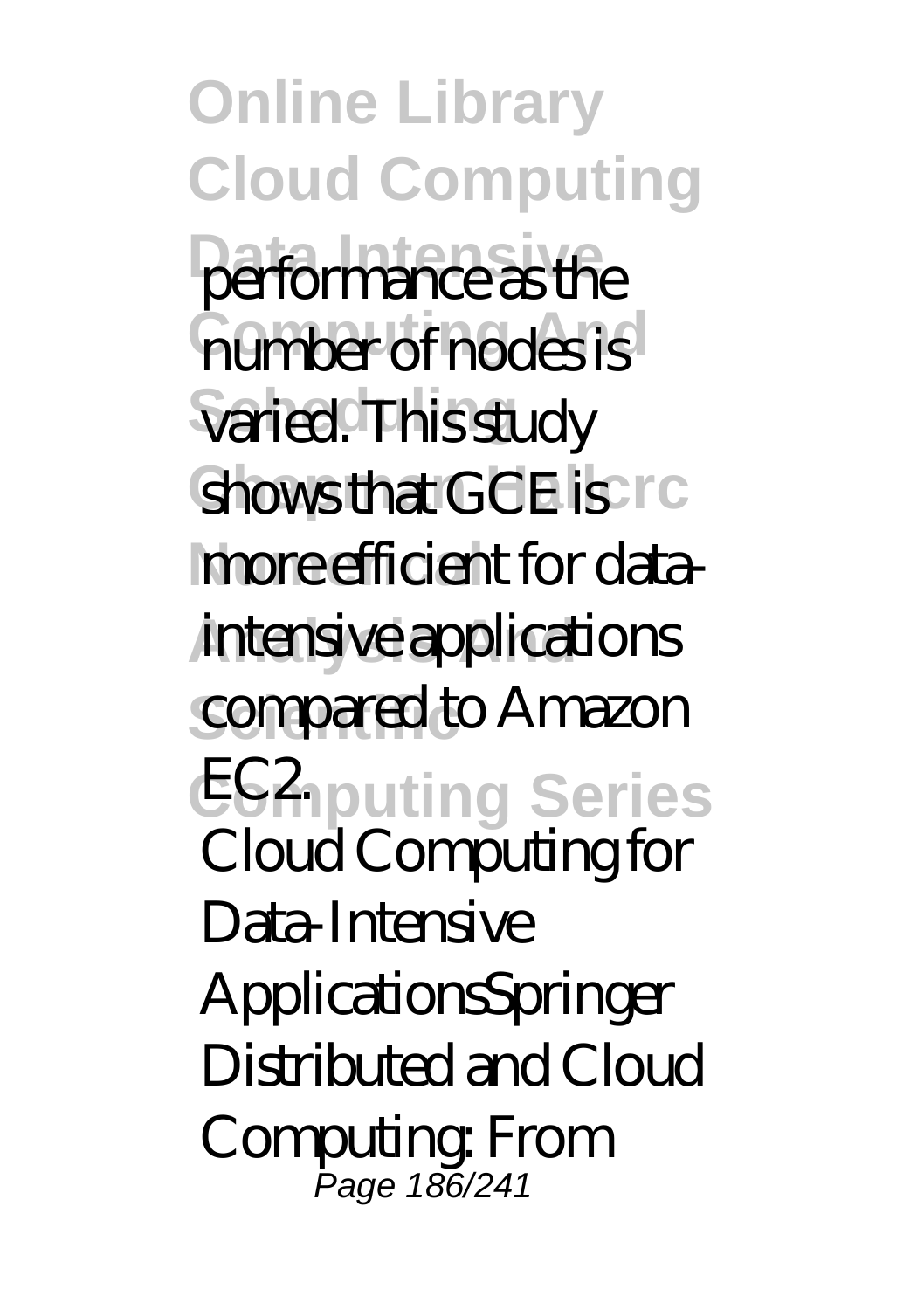**Online Library Cloud Computing** Parallel Processing to the Internet of Things offers complete coverage of modern c **Idistributed computing** technology including clusters, the grid, service-oriented<sub>eries</sub> architecture, massively parallel processors, peer-to-peer networking, and cloud computing. It is the Page 187/241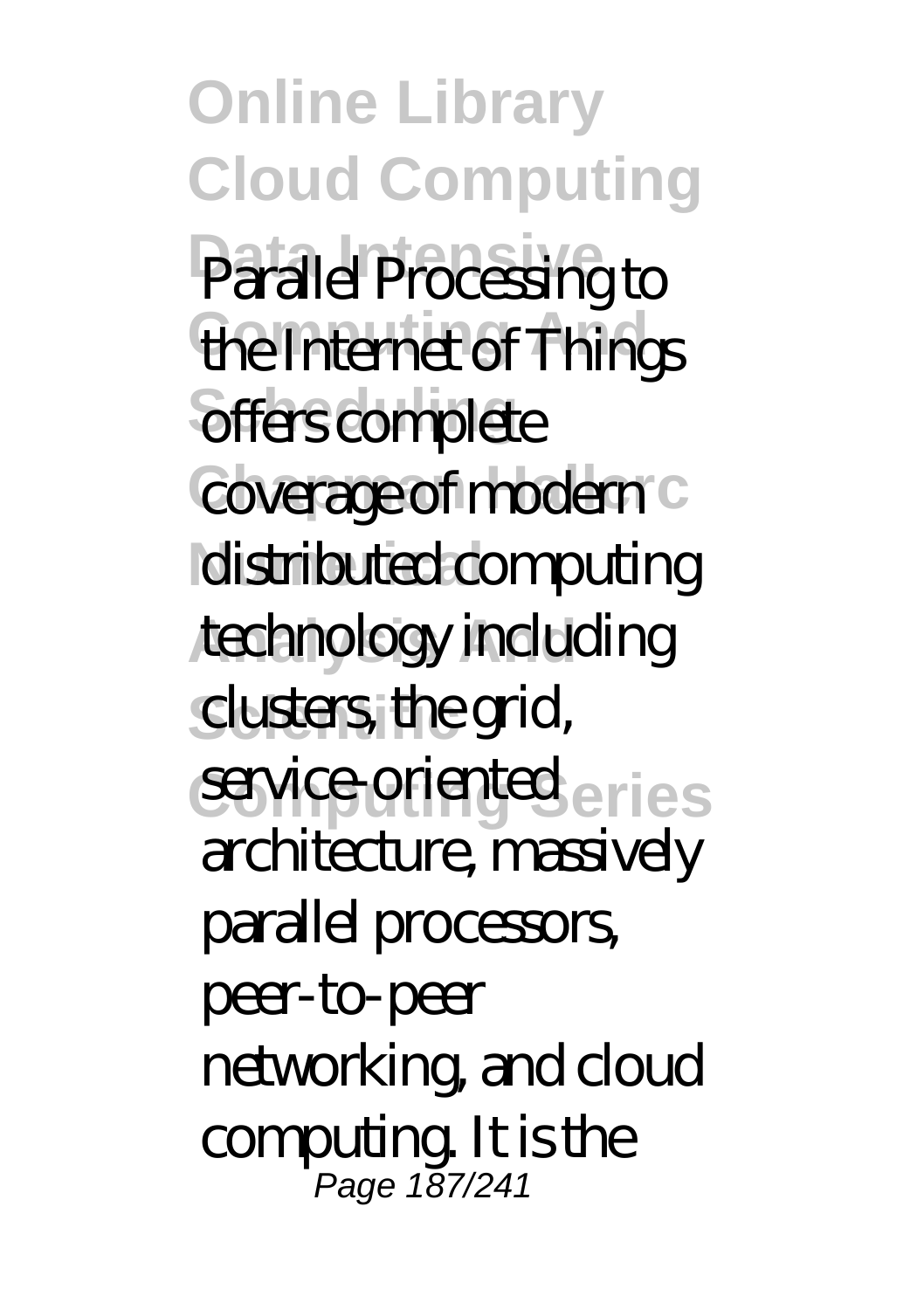**Online Library Cloud Computing** first modern, up-todate distributed ind systems textbook; it explains how to create high-performance, scalable, reliable systems, exposing the design principles<sub>eries</sub> architecture, and innovative applications of parallel, distributed, and cloud computing systems. Topics Page 188/241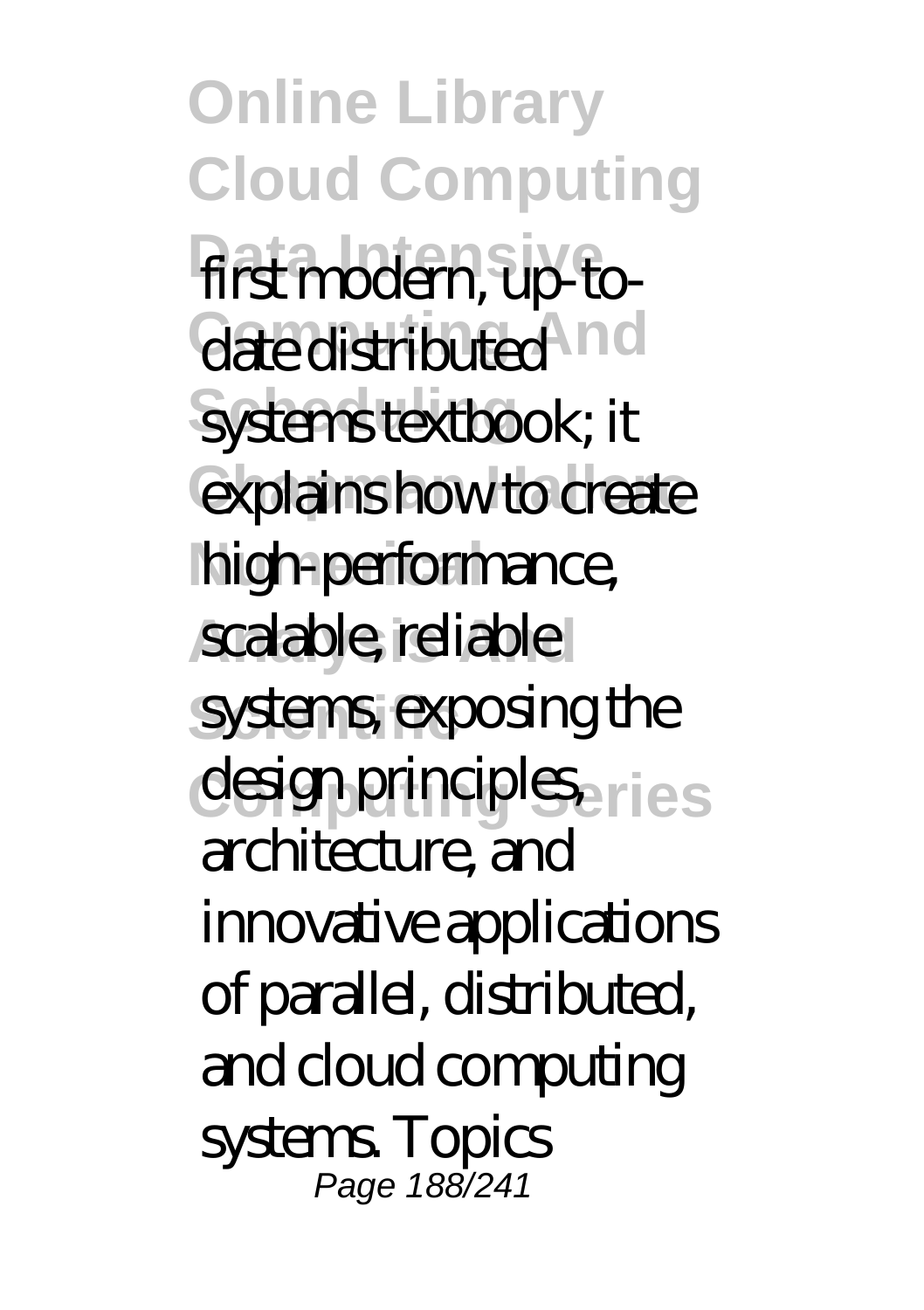**Online Library Cloud Computing** covered by this book **include:** facilitating management, debugging migration, and disaster recovery **Analysis And** through virtualization; **Scientific** clustered systems for research or ecommerce applications; designing systems as web services; and social networking systems using peer-topeer computing. The Page 189/241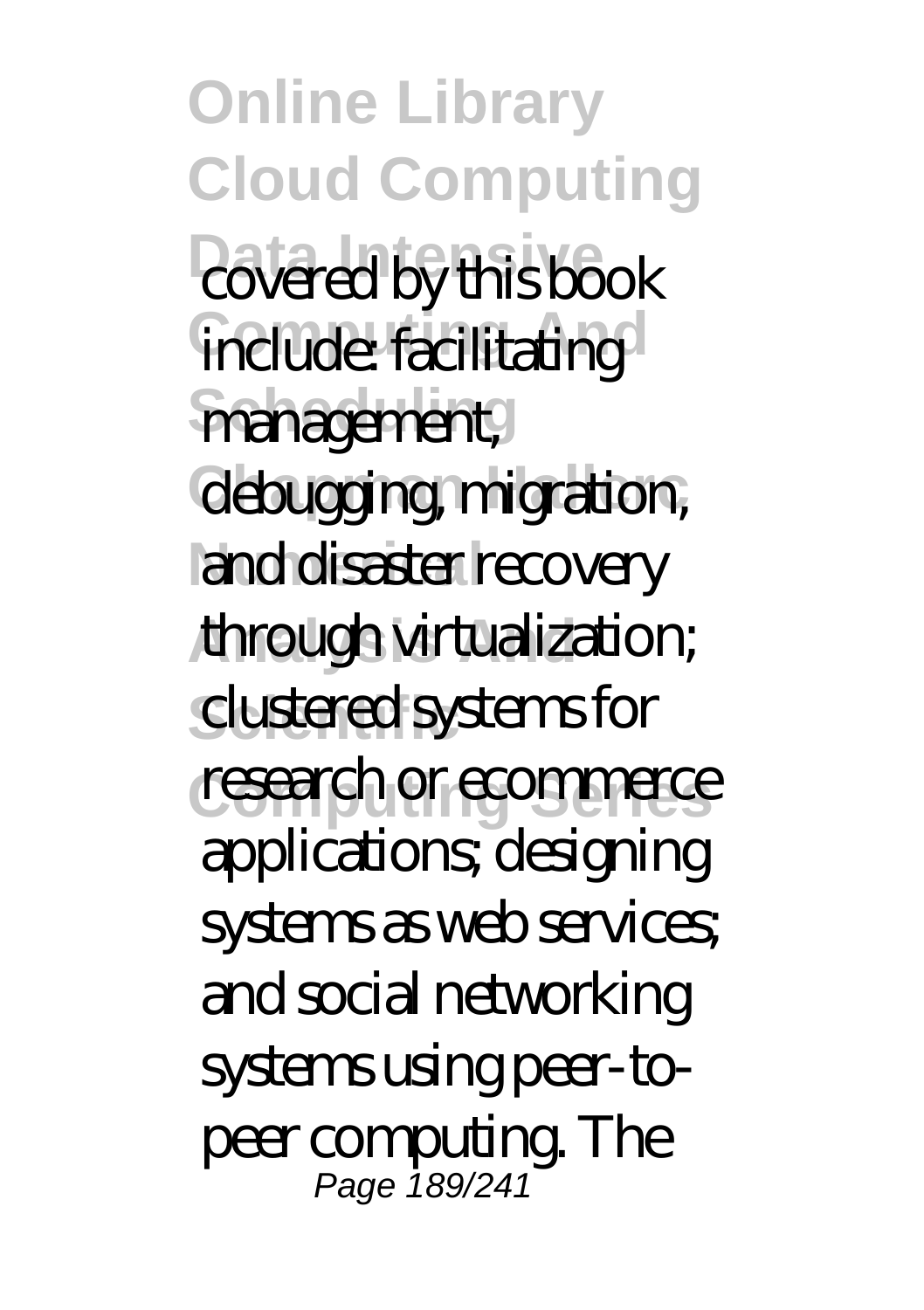**Online Library Cloud Computing** principles of cloud **Computing And** computing are discussed using examples from opensource and commercial **Analysis And** applications, along with case studies from **Computing Series** the leading distributed computing vendors such as Amazon, Microsoft, and Google. Each chapter includes exercises and further Page 190/241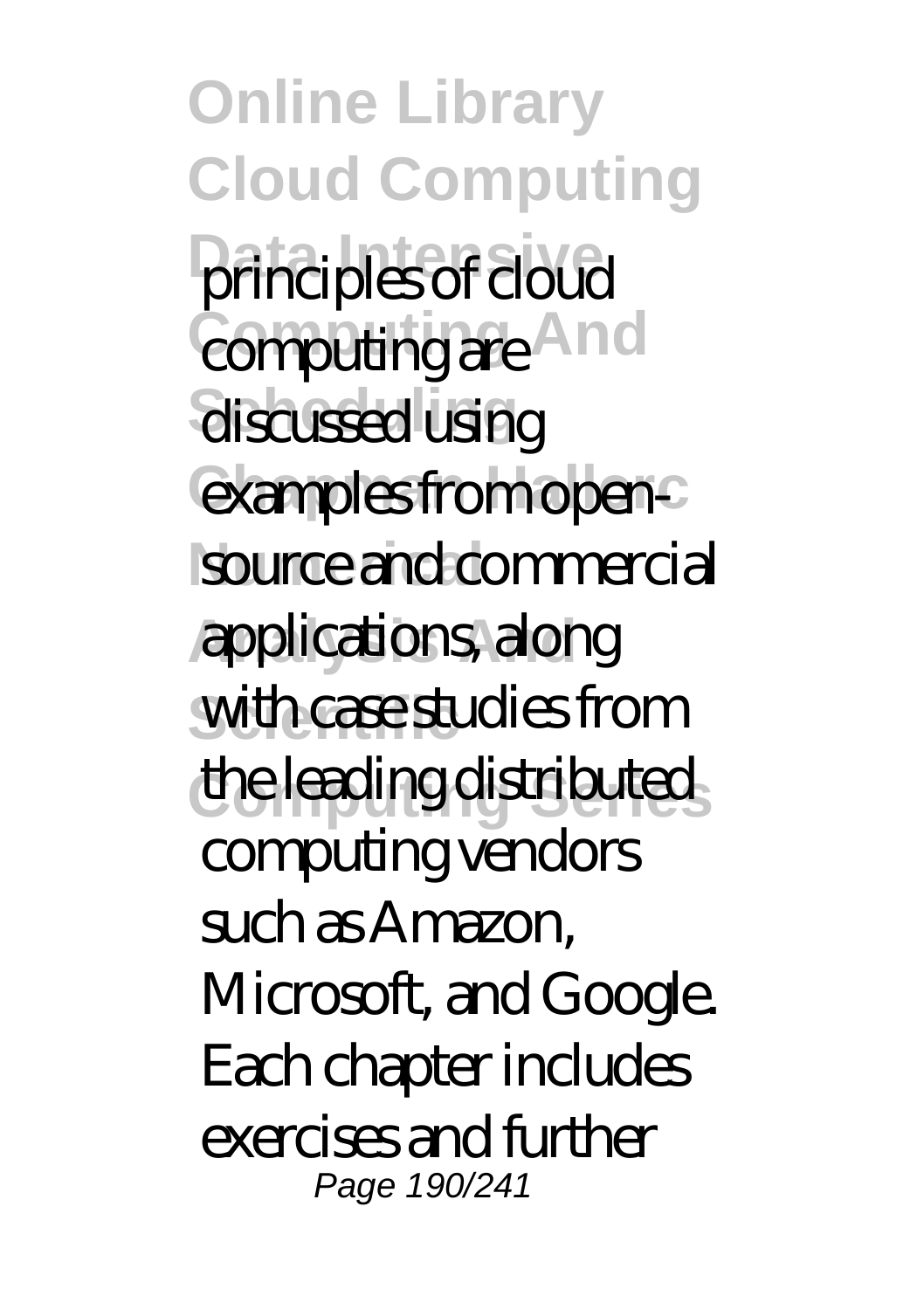**Online Library Cloud Computing** reading, with lecture slides and more nd available online. This book will be ideal for students taking a **Analysis And** distributed systems or distributed computing class, as well as for<sub>mes</sub> professional system designers and engineers looking for a reference to the latest distributed technologies including Page 191/241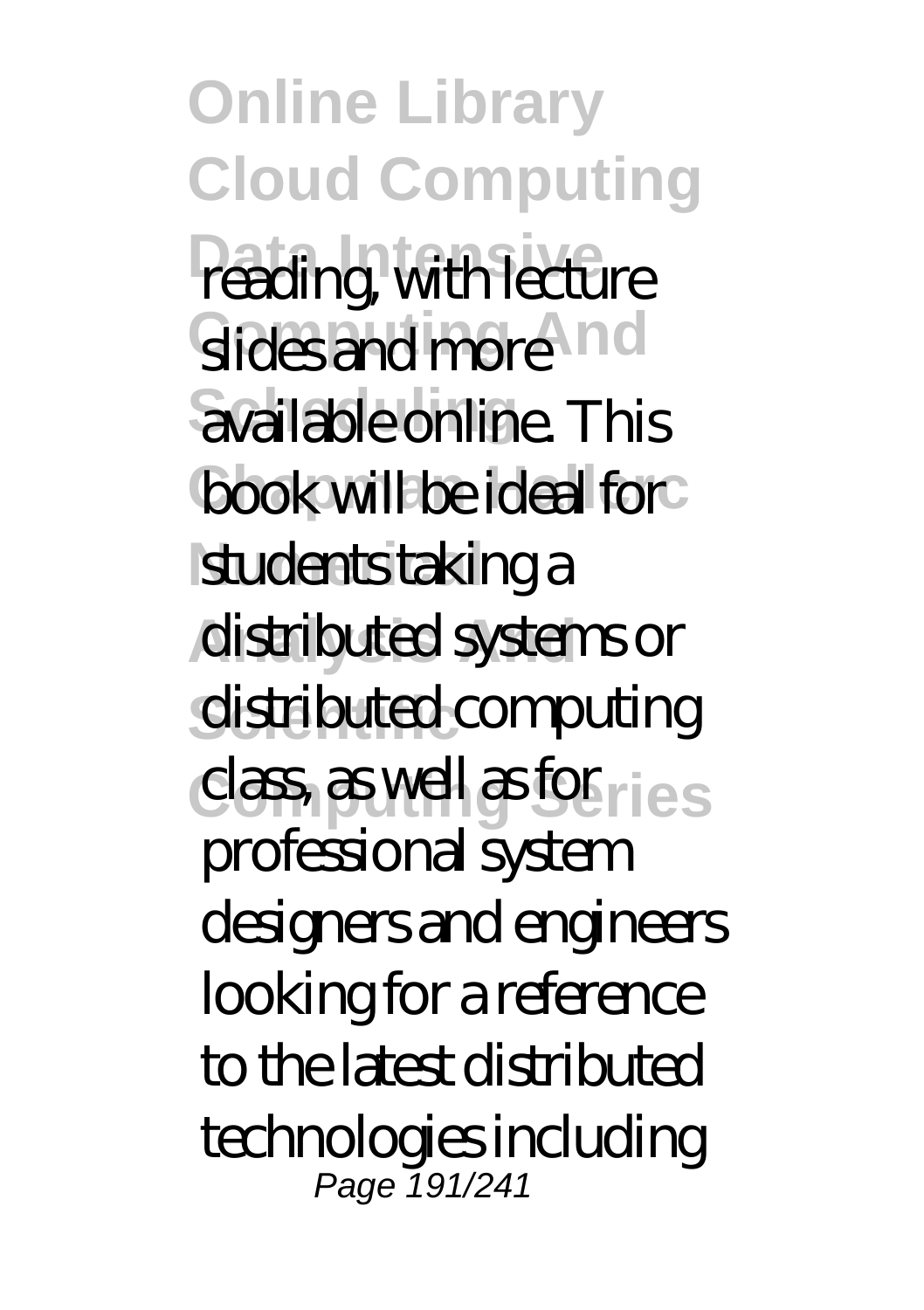**Online Library Cloud Computing** cloud, P2P and grid **Computing Complete** coverage of modern distributed computing technology including **Analysis And** clusters, the grid, service-oriented architecture, massively parallel processors, peer-to-peer networking, and cloud computing Includes case studies from the Page 192/241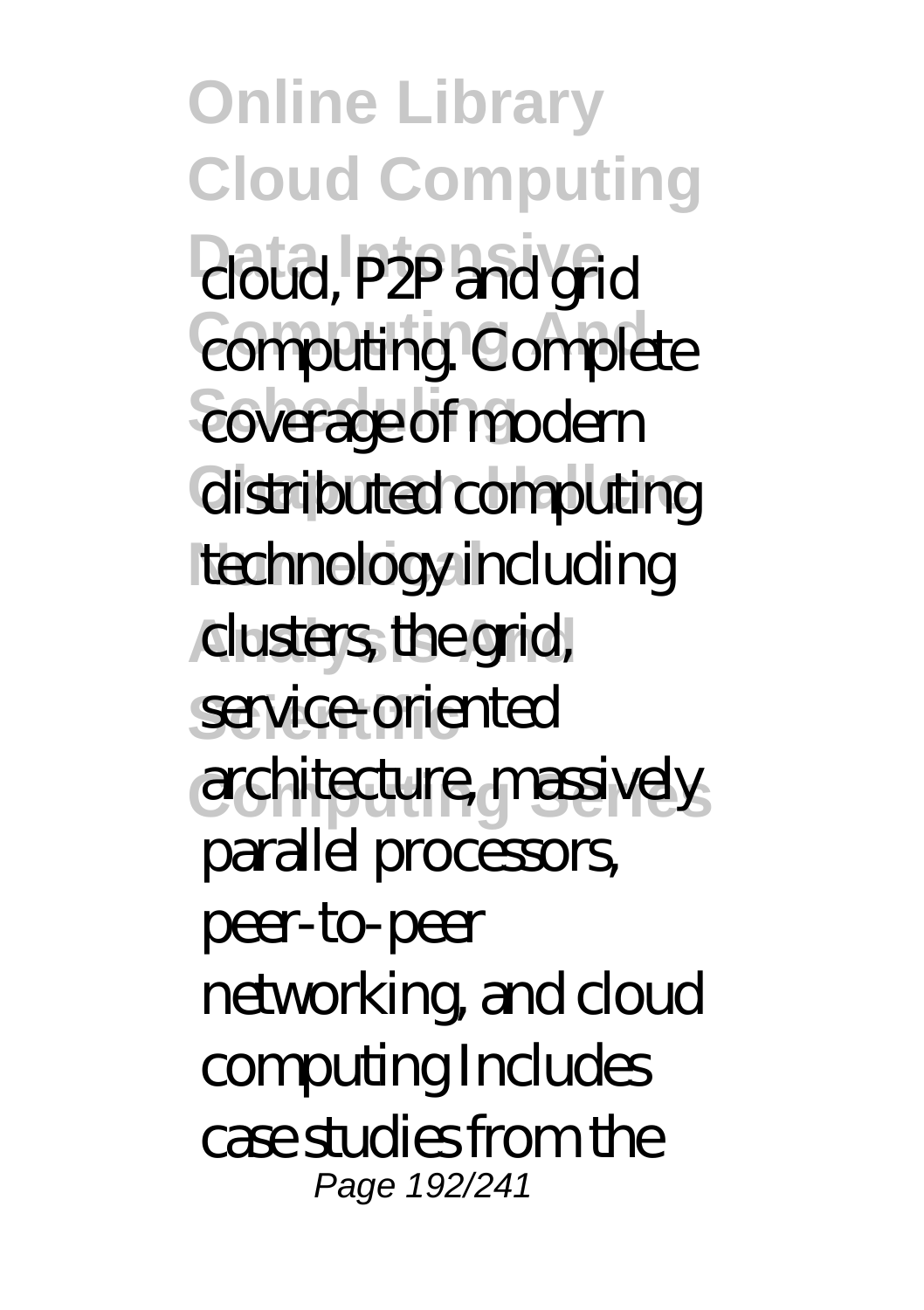**Online Library Cloud Computing** leading distributed computing vendors: **Scheduling** Amazon, Microsoft, Google, and more rc **Explains how to use Analysis And** virtualization to facilitate management, debugging migration, and disaster recovery Designed for undergraduate or graduate students taking a distributed Page 193/241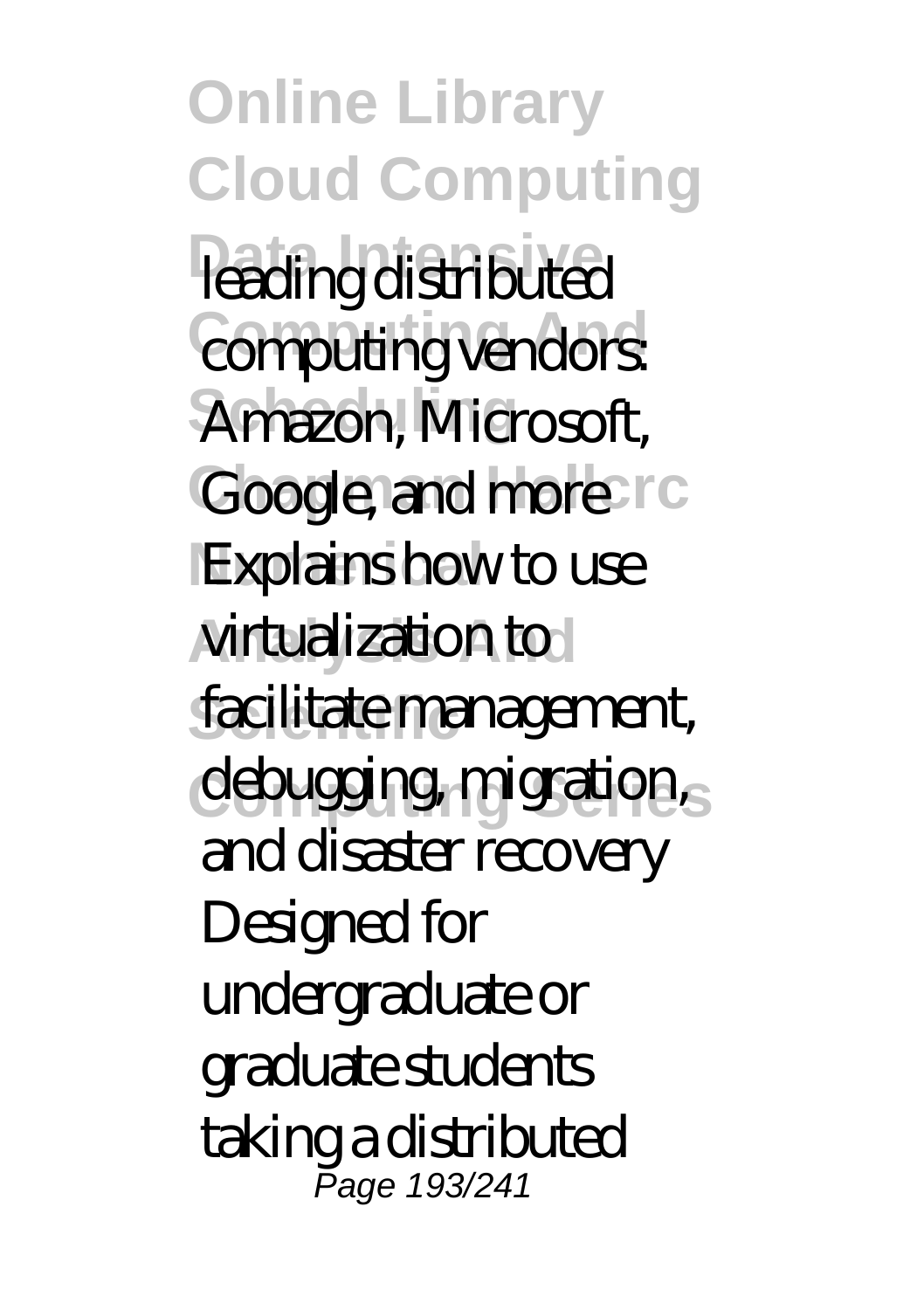**Online Library Cloud Computing** systems course—each **Chapter includes** nd exercises and further reading, with lecture<sup>c</sup> slides and more **Analysis And** available online Data-Intensive Computing in Smart<sub>s</sub> **Microgrids** Data-intensive Scientific Discovery Data-intensive Computing and Page 194/241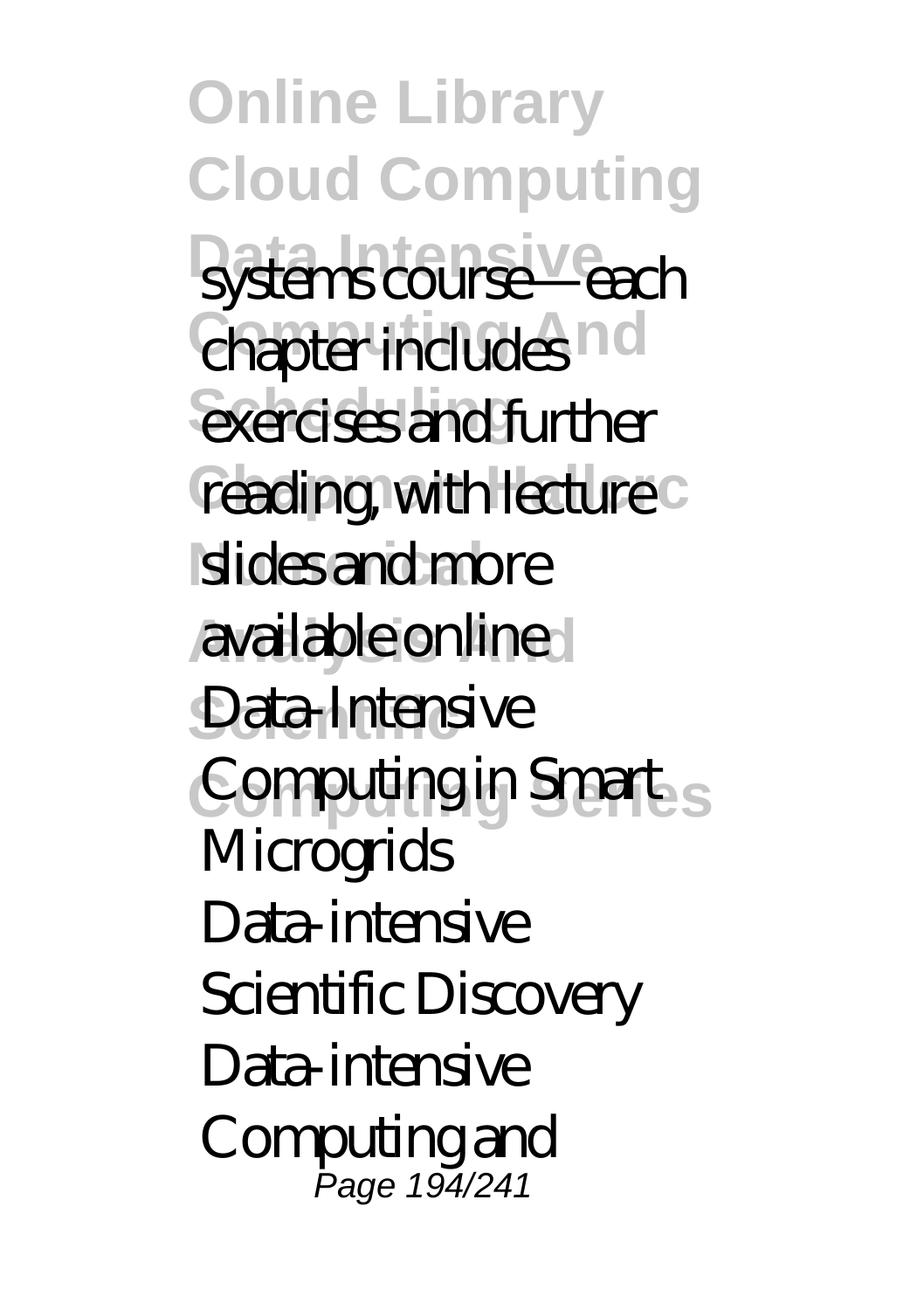**Online Library Cloud Computing** Schedulingnsive **Intelligent Agents in** Data-intensive **Computing Hallcrc** Human-Computer **Interaction. User Scientific** Interface Design, Development and ries **Multimodality** Theory and Practice *This volume comprises research papers presented at* Page 195/241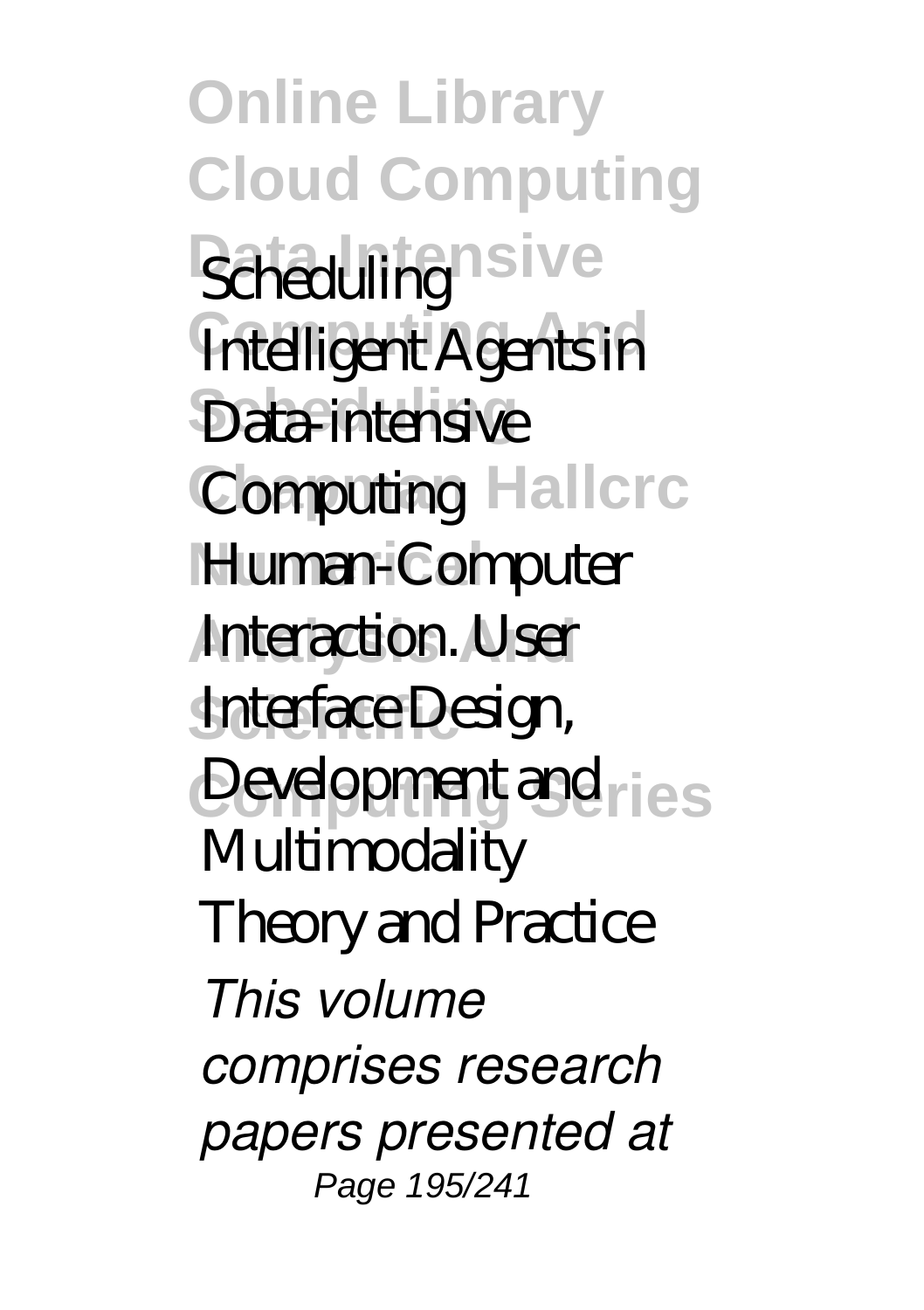**Online Library Cloud Computing Data Intensive** *the International Conference on* nd **Scheduling** *Informatics and Communication*  $|c|c$ **Numerical** *Technologies for* **Analysis And** *Societal Development* **Scientific** *Karunya University, India. The content* ies *(ICICTS 2014) held at focuses on the recent advancements in image or signal processing, computer vision, communication* Page 196/241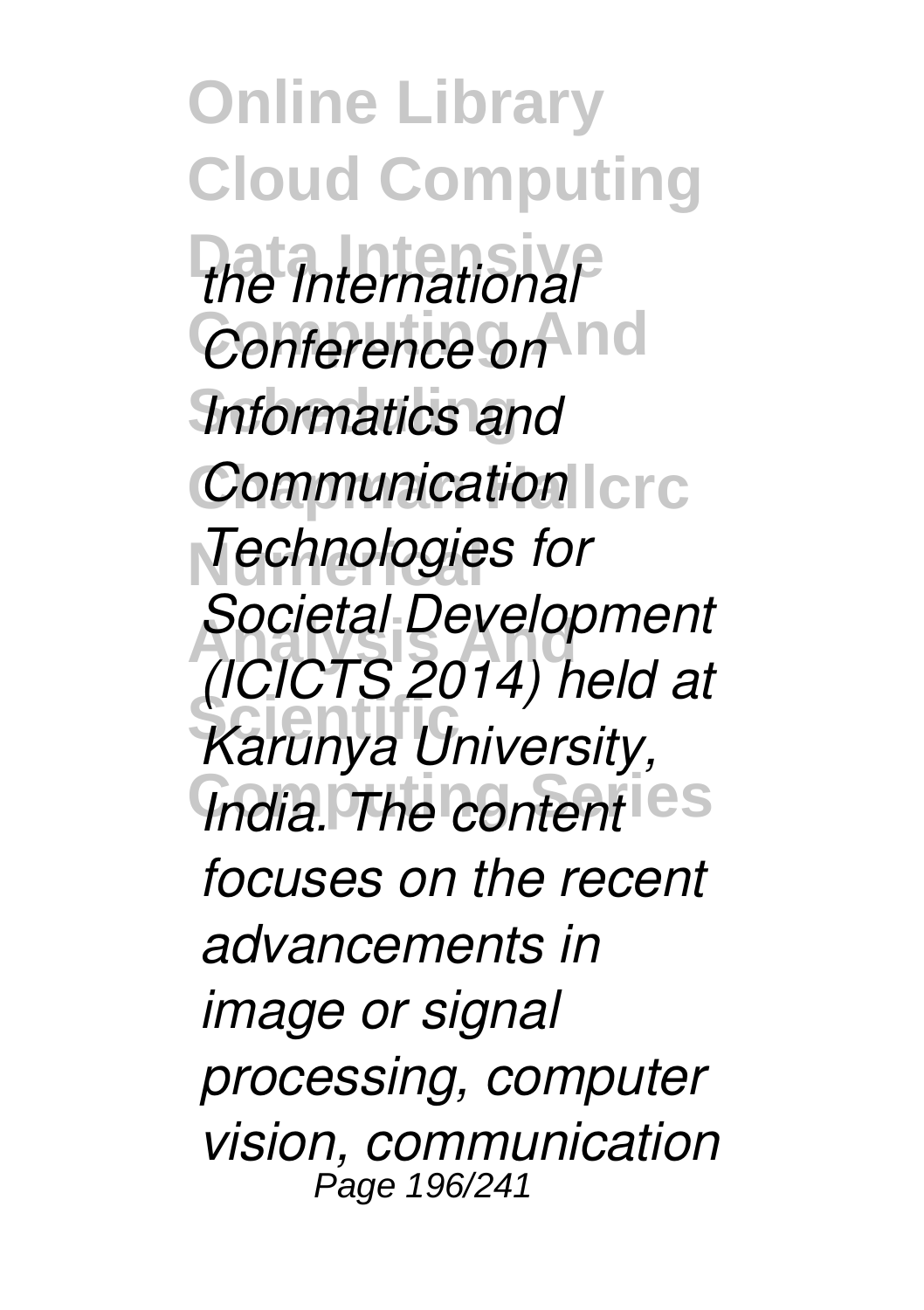**Online Library Cloud Computing Data Intensive** *technologies, soft*  $computing, advance$  $computing, data$ *mining and* Hallcrc **knowledge discovery.** *The primary objective* **Scientific** *facilitate <u>advancement</u> and*  $e$ *s of this volume is to application of the knowledge and to promote ideas that solve problems faced by society through* Page 197/241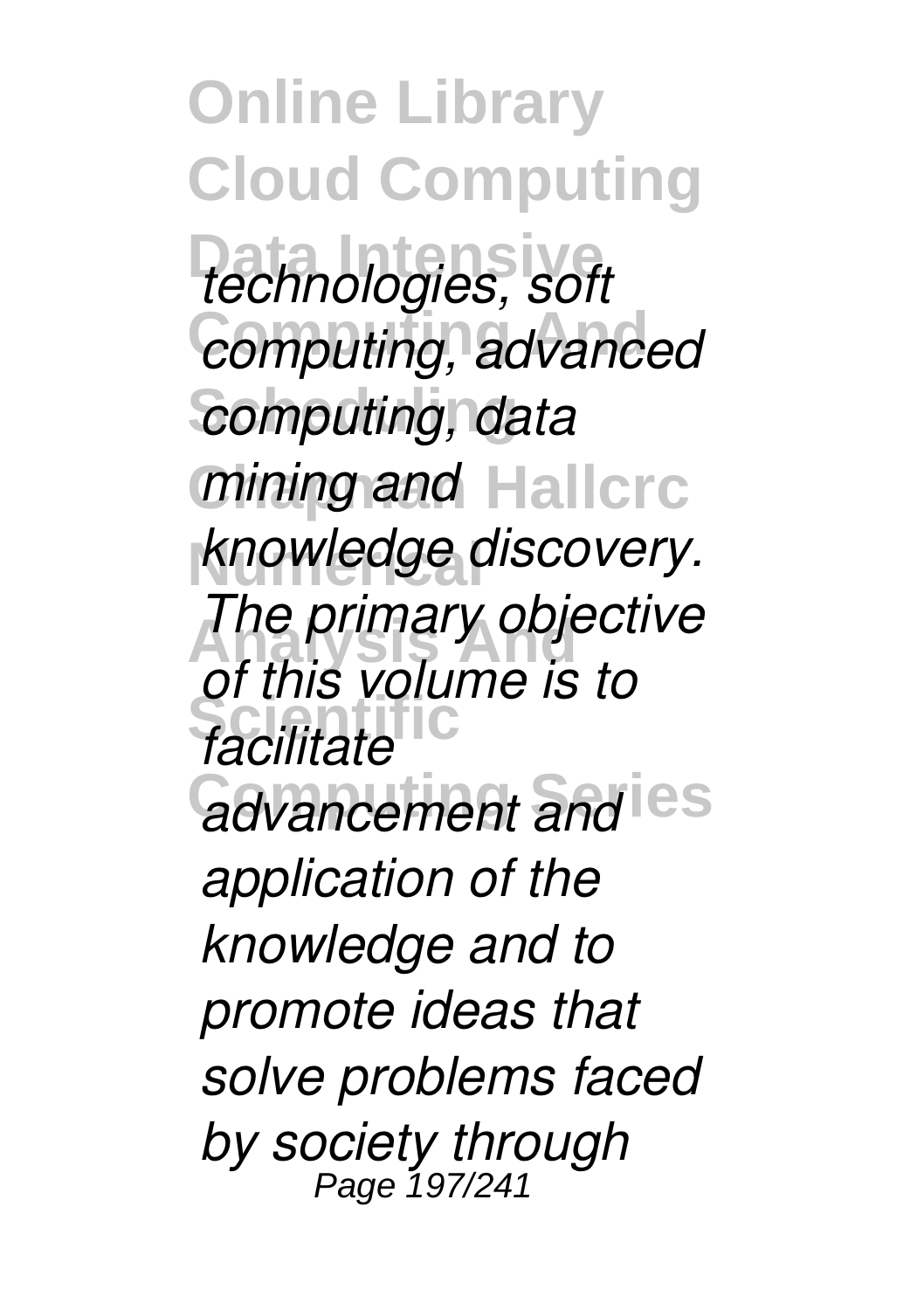**Online Library Cloud Computing** *<u>Dating-edge</u>*  $technologies.$  The  $chapters$ *chapters contain* **Chapman Hallcrc** *selected articles from* **Numerical** *academicians,* **Analysis And** *researchers and* **Scientific** *form of frameworks,*  $f$ *models and*<sup>g</sup> Series *industry experts in the architectures. Practical approaches, observations and results of research that promotes societal* Page 198/241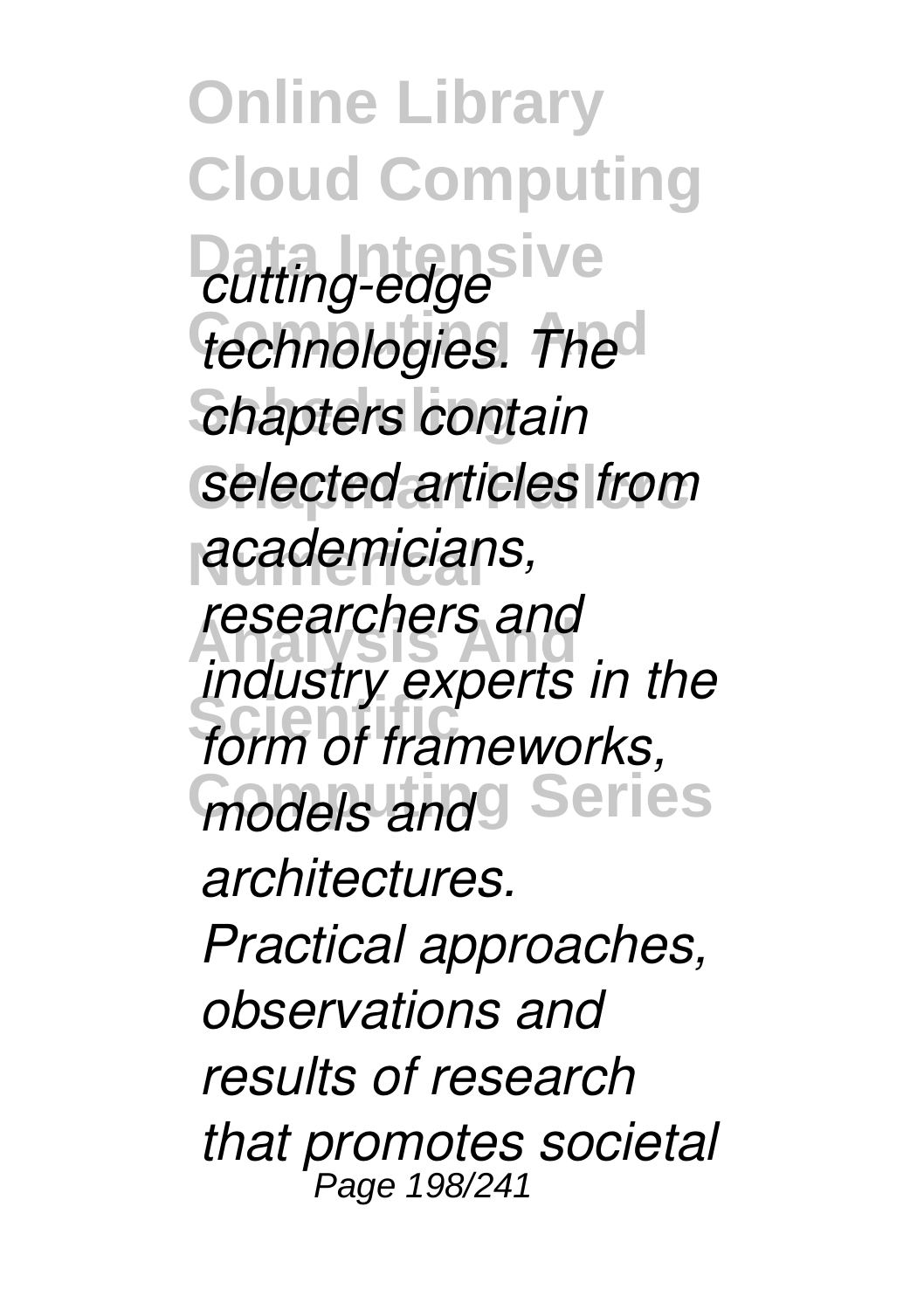**Online Library Cloud Computing Data Intensive** *development are also*  $i$ *ncorporated. This*  $Volume$  will serve as a *useful compendium* for interested readers **Analysis And** *and researchers* **Scientific** *societal development*  $from the technologies$ *working towards perspective. As more and more data is generated at a faster-than-ever rate, processing large* Page 199/2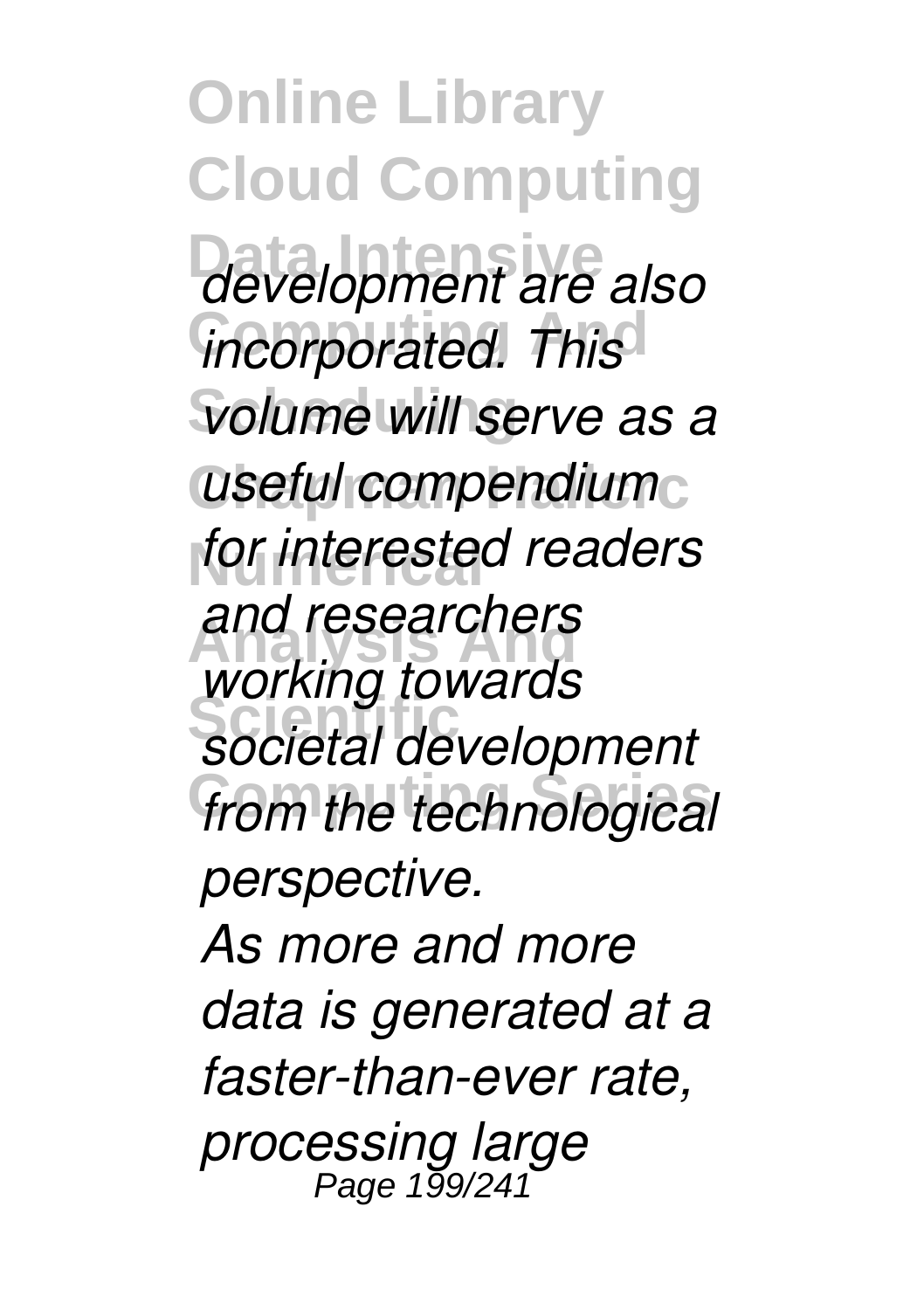**Online Library Cloud Computing Data Intensive** *volumes of data is* **becoming a challenge Scheduling** *for data analysis* **Chapman Hallcrc** *software. Addressing* **Numerical** *performance issues,* **Analysis And** *Cloud Computing: Computing and* Scheduling explores<sup>S</sup> *Data-Intensive the evolution of classical techniques and describes completely new methods and* Page 200/241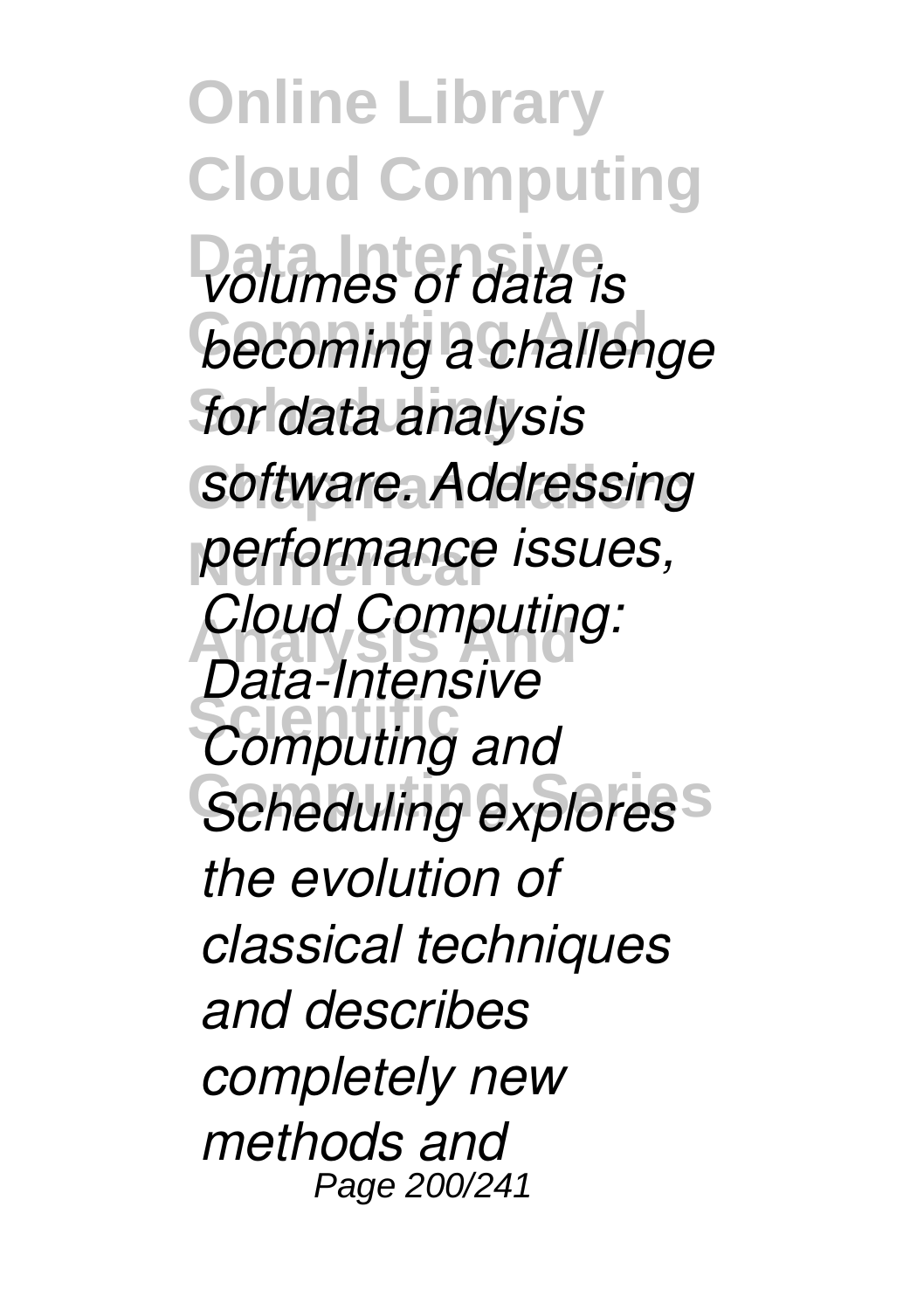**Online Library Cloud Computing**  $innovative algorithms.$ **GRAPPUTING And Cloud Computing: Theory and Practice** *provides students and* **Analysis And** *IT professionals with* **Scientific** *of the cloud from the* **Computing Series** *ground up. Beginning an in-depth analysis with a discussion of parallel computing and architectures and distributed systems, the book turns to* Page 201/241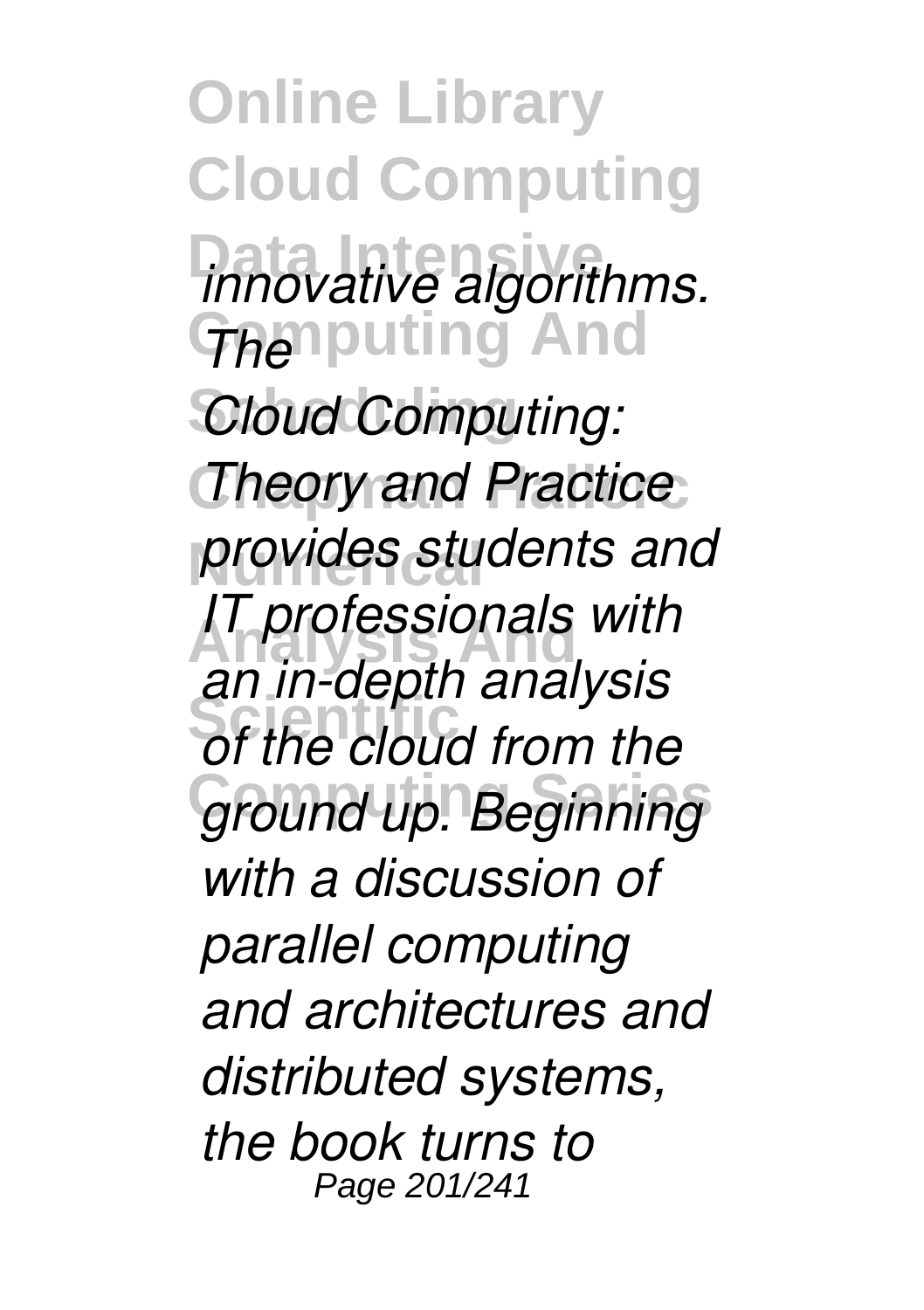**Online Library Cloud Computing** *<u>Contemporary</u> cloud* **Computing And** *infrastructures, how they are being* deployed at leadingc **Numerical** *companies such as* **Analysis And** *Amazon, Google and* **Scientific** *can be applied in*  $f$ *ields such as* Series *Apple, and how they healthcare, banking and science. The volume also examines how to successfully deploy a cloud* Page 202/241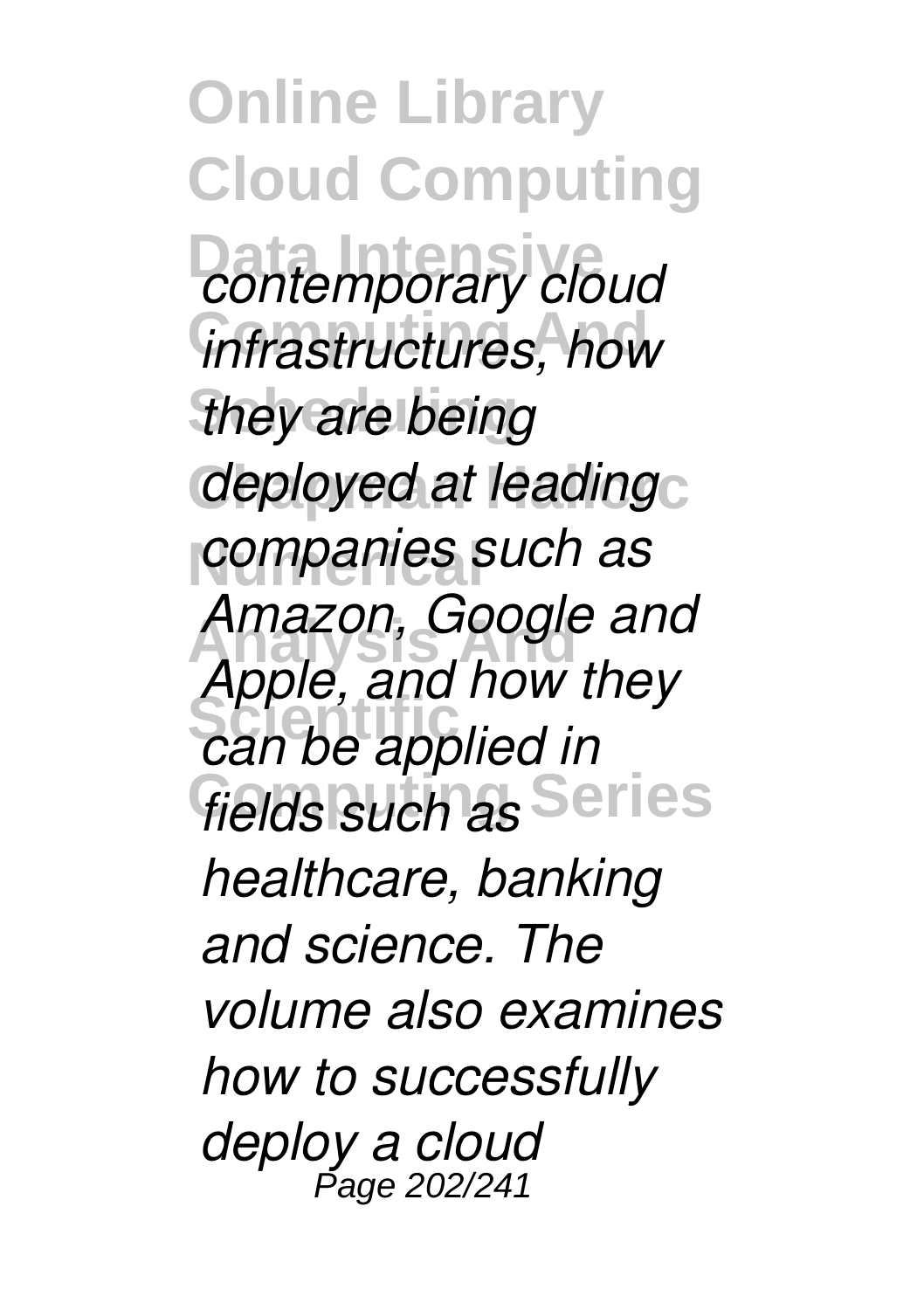**Online Library Cloud Computing application across the** *enterprise using*nd  $V$ *irtualization,* **resource** in Hallcrc **management and the Analysis And** *right amount of* **Scientific** *including content*  $delivery$  networks and *networking support, storage area networks. Developers will find a complete introduction to application* Page 203/241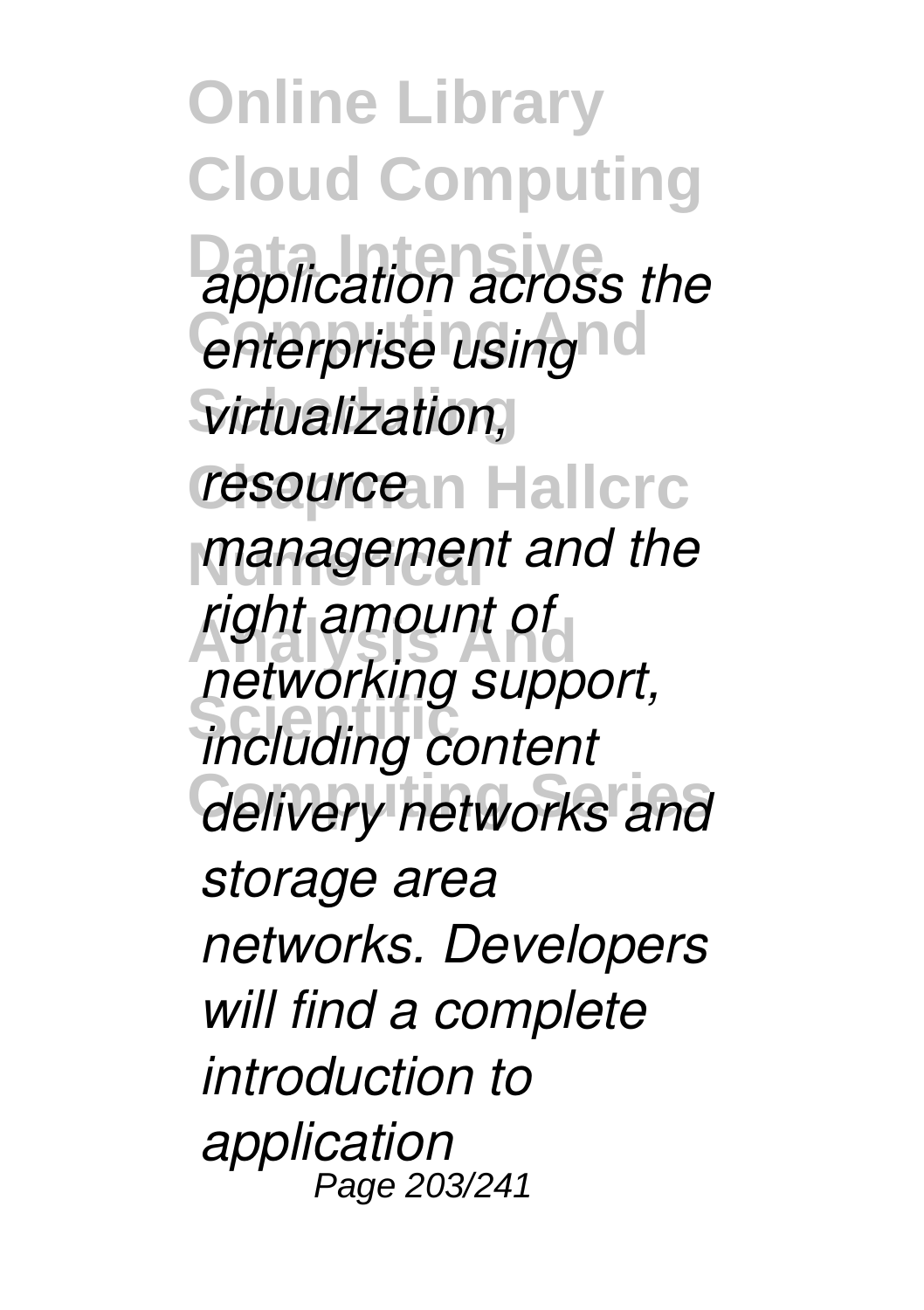**Online Library Cloud Computing Data Intensive** *development provided <u>On a variety of</u> and* **Scheduling** *platforms. Learn* **Chapman Hallcrc** *about recent trends in* **cloud computing in Analysis And** *critical areas such as:* management, *Security, energy***eries** *resource consumption, ethics, and complex systems Get a detailed handson set of practical recipes that help* Page 204/241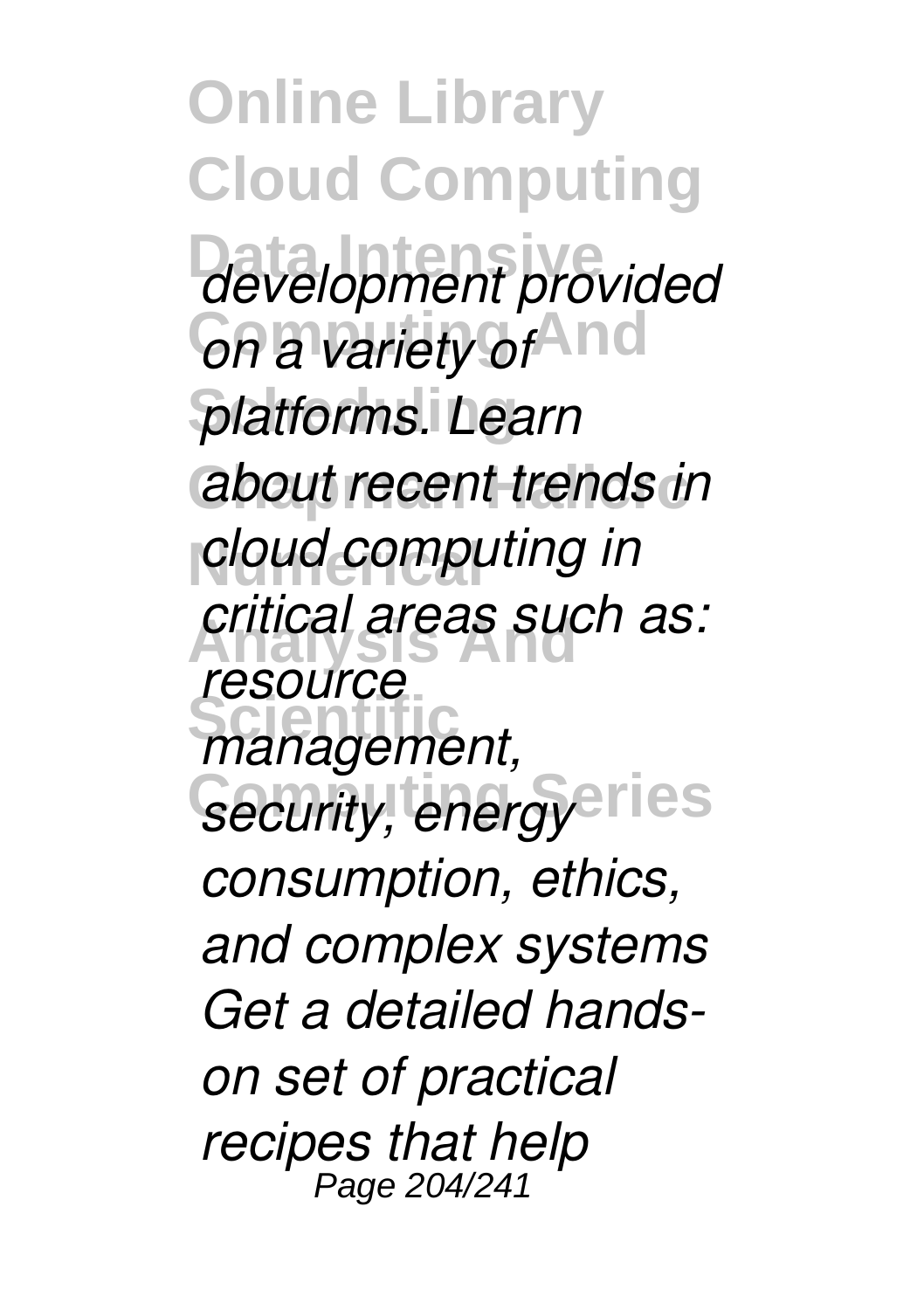**Online Library Cloud Computing** *<u>simplify</u> the sive*  $\alpha$ *deployment of a cloud* **based system for practical use of llcrc Numerical** *computing clouds* **Analysis And** *along with an in-depth* **Scientific** *projects Understand the evolution of cloud discussion of several computing and why the cloud computing paradigm has a better chance to succeed than previous efforts* Page 205/241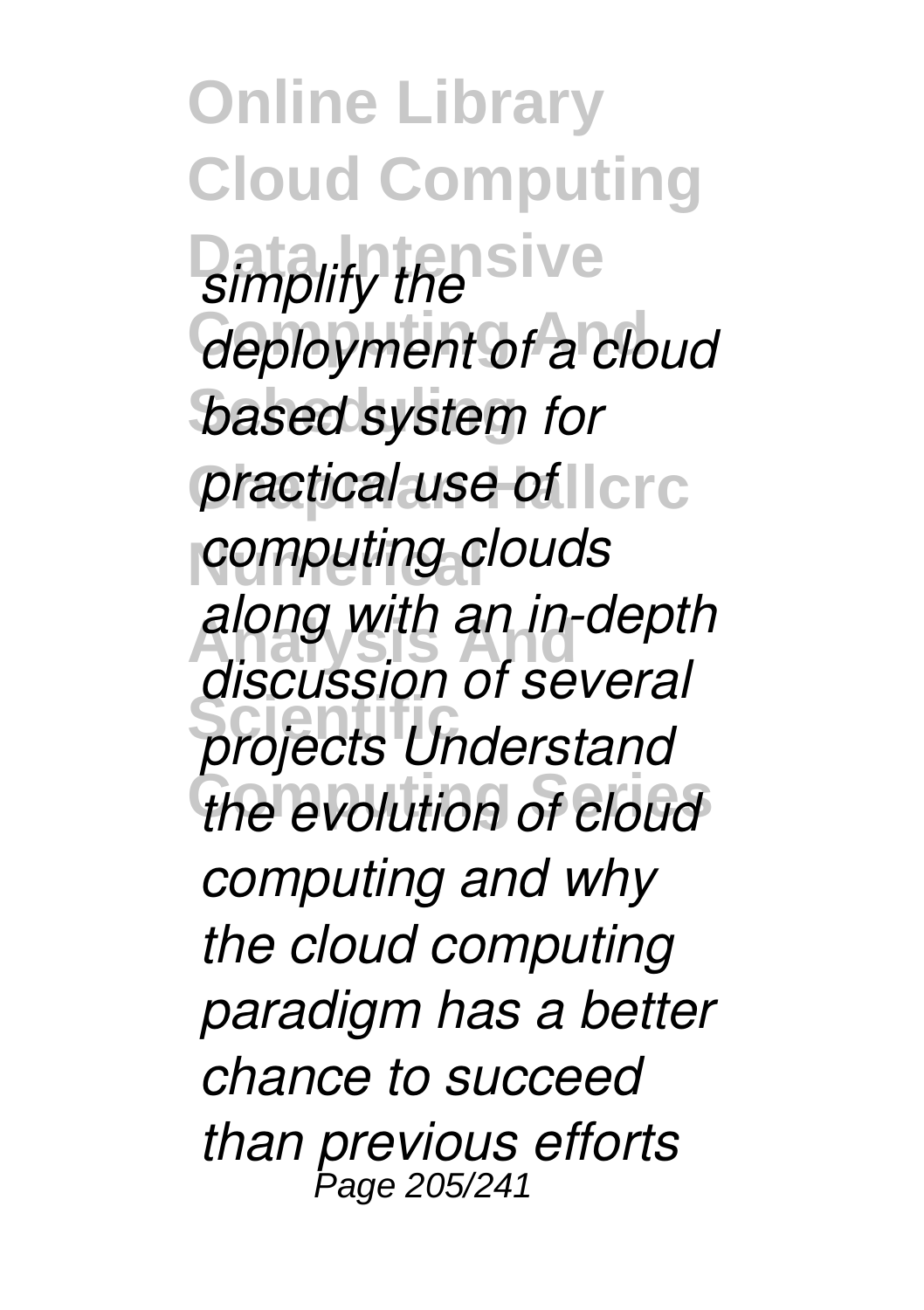**Online Library Cloud Computing Data Intensive** *in large-scale* **Computing And** *distributed computing* **Scheduling** *"This book focuses on the challenges of*  $\epsilon$  rc **Numerical** *distributed systems imposed by the data* **Scientific** *and on the different* State-of-the-art<sup>eries</sup> *intensive applications, solutions proposed to overcome these challenges"--Provided by publisher. Data Intensive* Page 206/241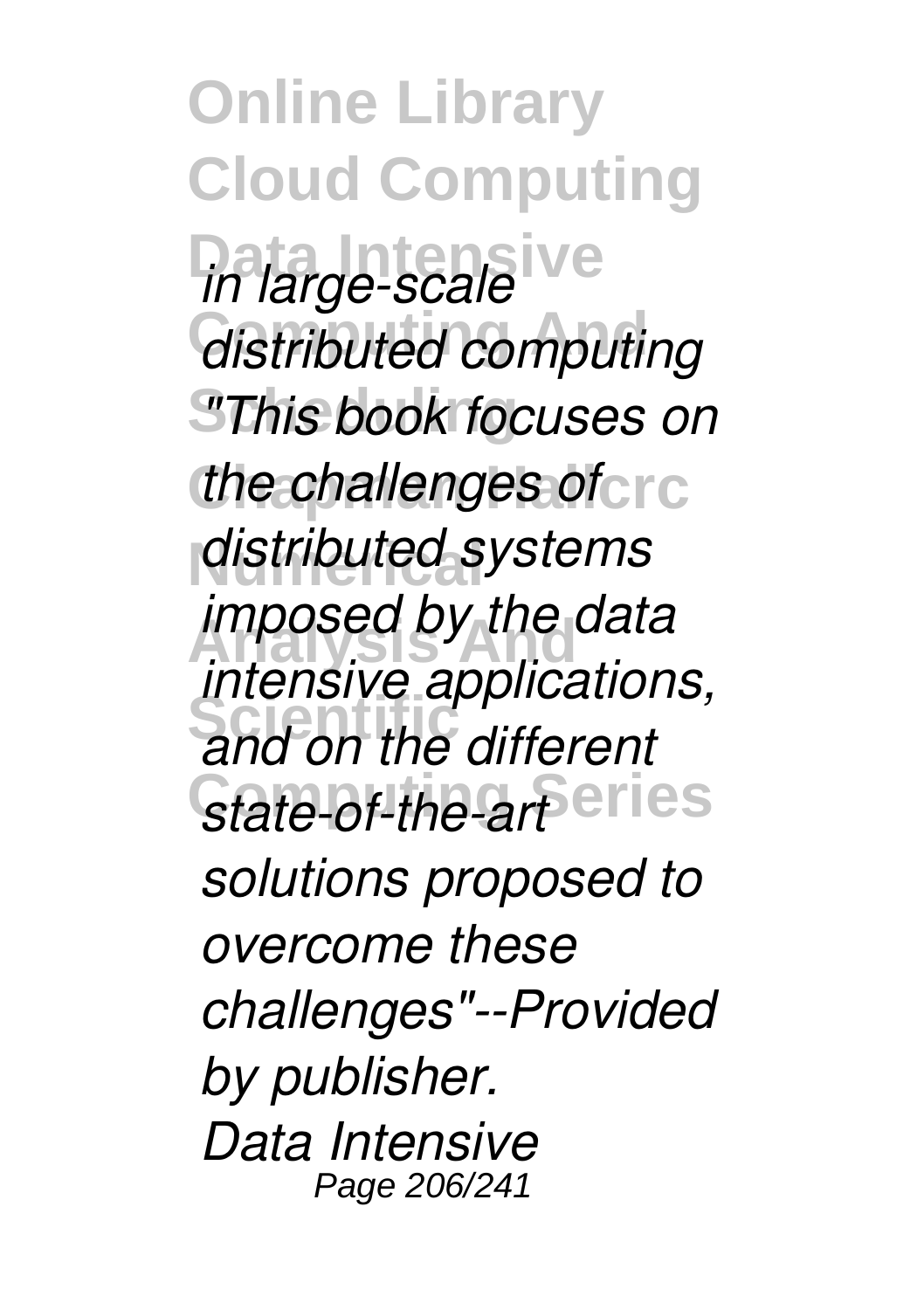**Online Library Cloud Computing** *Computing for* **Biodiversity**<sup>g</sup> And **Improving** the **Performance of Data-Numerical** *intensive Computing* **Analysis And** *Handbook of Cloud* **Computing** *Data-intensive*Series *on Cloud Platforms Systems Designing Data-Intensive Applications Future Directions for NSF Advanced* Page 207/241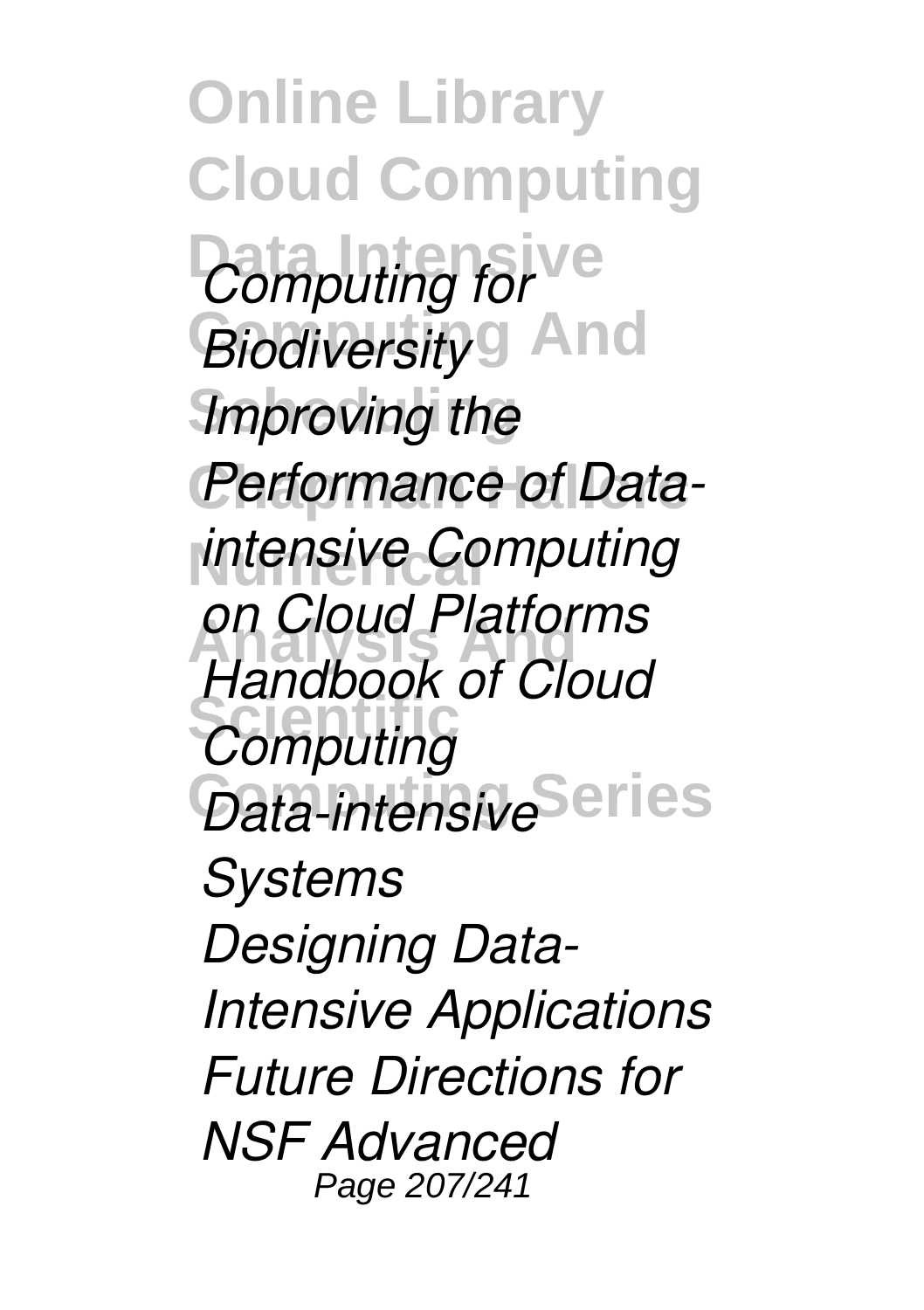**Online Library Cloud Computing** *Computing* sive *Infrastructure tond* **Support U.S. Science** *Cand Engineering in* **Numerical** *2017-2020* **Analysis And** Data-intensive **Scientific Computing Series** transform scientific science has the potential to research and quick translate scientific progress into complete solutions, Page 208/241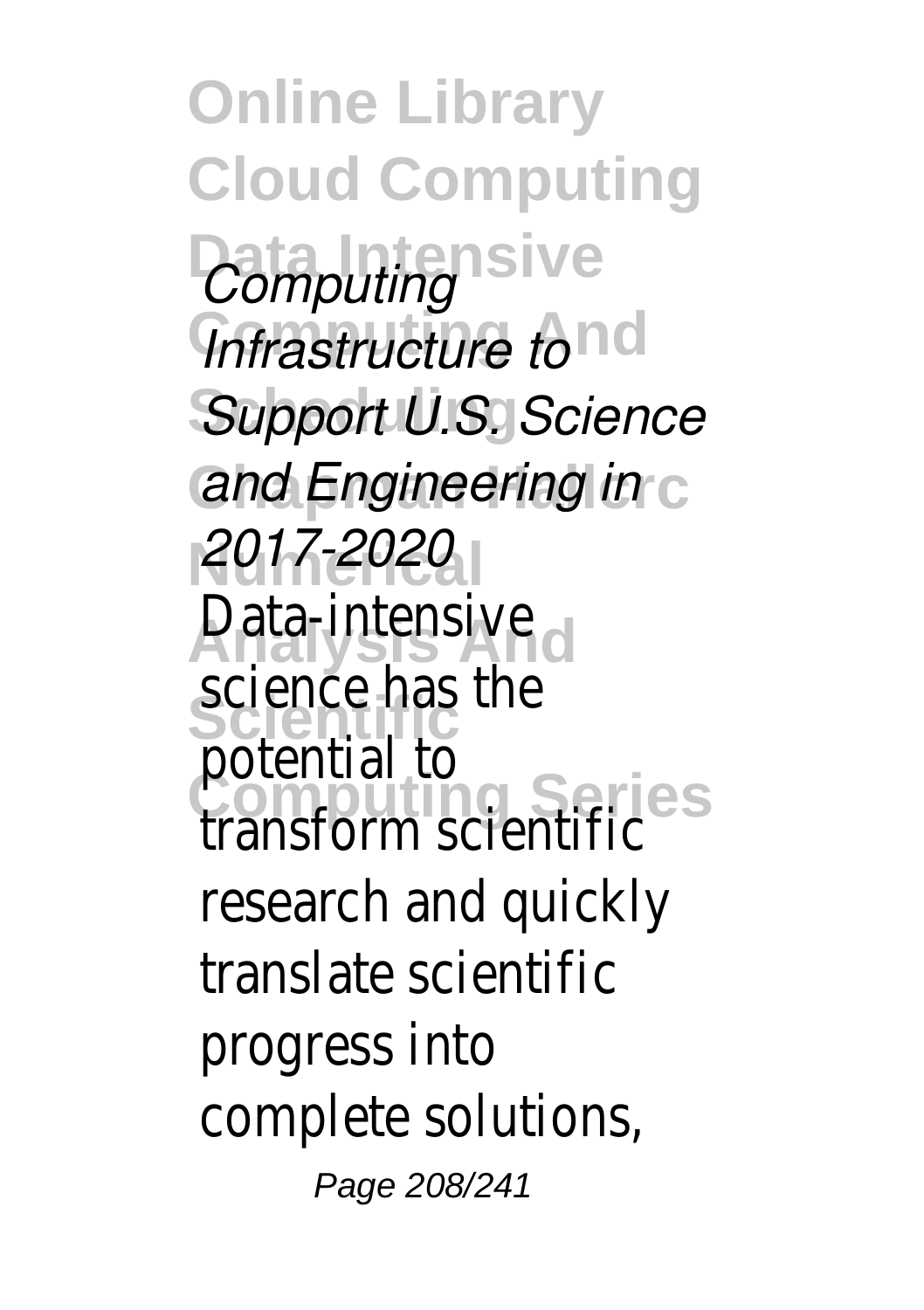**Online Library Cloud Computing Data Intensive** policies, and Computing Andrecess. **Butduhing collaborative** scien **lis retillalacking the** effective access a exchange of **Computing Series** knowledge among scientists, researchers, and policy makers acros a range of disciplines. Bringin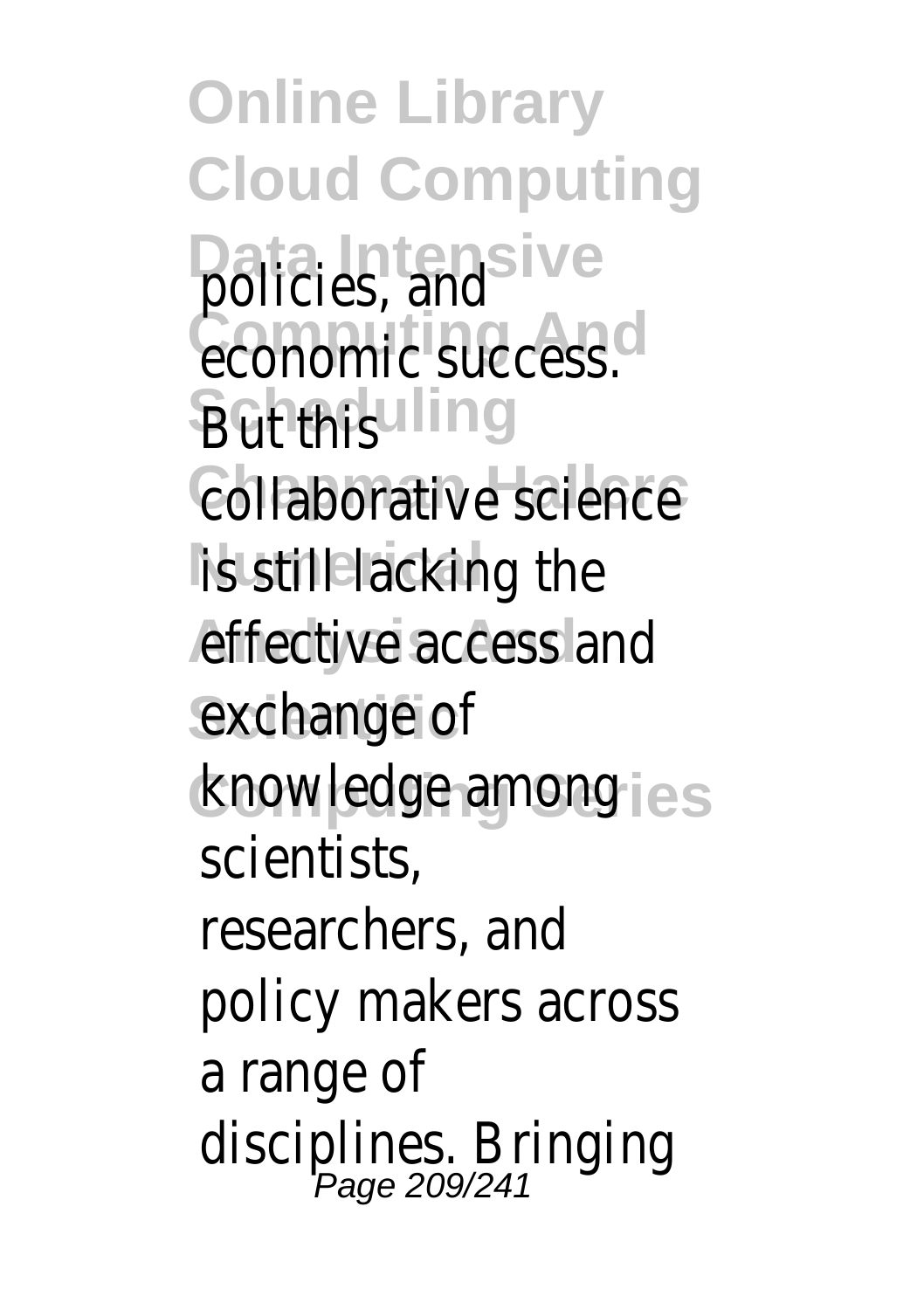**Online Library Cloud Computing Data Intensive Computing And** Scientific discipline **Data-Intensive** Science shows how **Analysis And** comprehensive **Scientific** integration of **vanious techniques** together leaders from multiple and technological advances can effectively harness the vast amount of data being generated Page 210/241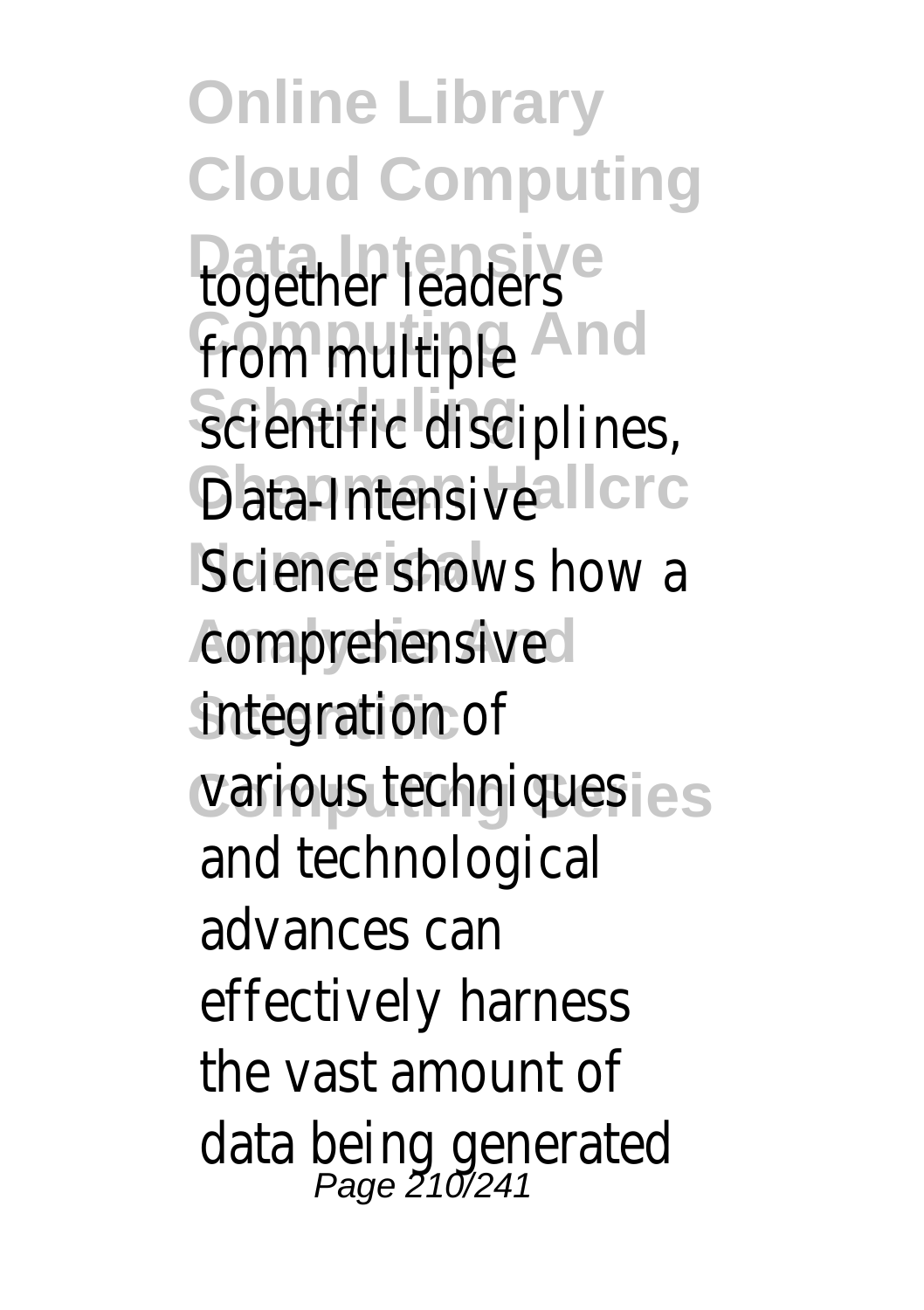**Online Library Cloud Computing** Data Intensive<sub>cantly</sub> *Computing And* scientif progress to addre Some of <sup>athe</sup> world **mostcchallenging** problems. In the **book**fia diverse cross Section<sub>g</sub> ofries application, computer, and dat scientists explores the impact of data intensive science on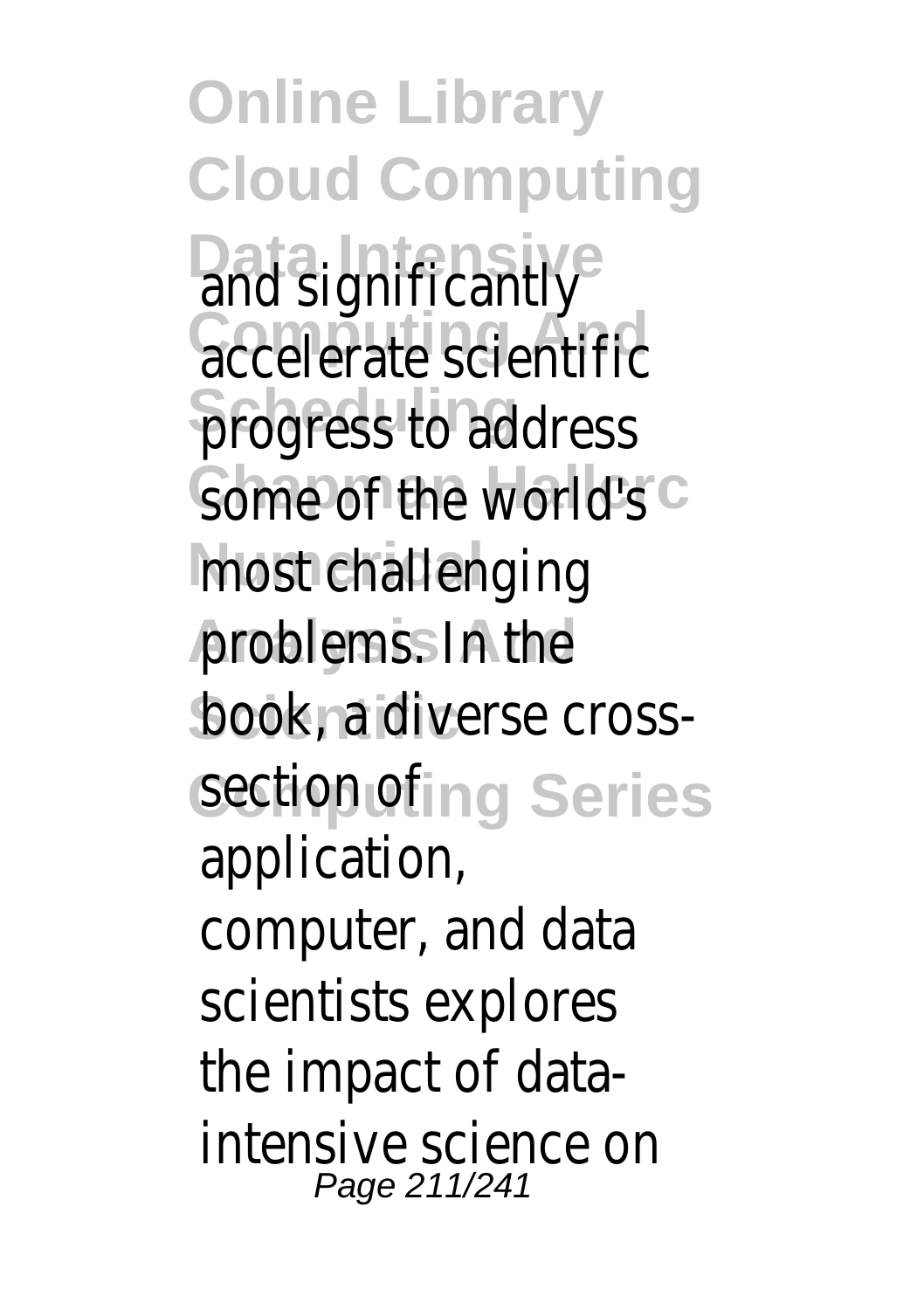**Online Library Cloud Computing** Data Intensive<br>Current research a Consertibes emerging fechnologies that **Chapman Hallcrc** enable future **Numerical** scientific **breakthroughs.** The **bookfidentifies best** practices used to tackle challenges facing data-intens science as well as gaps in these approaches. It also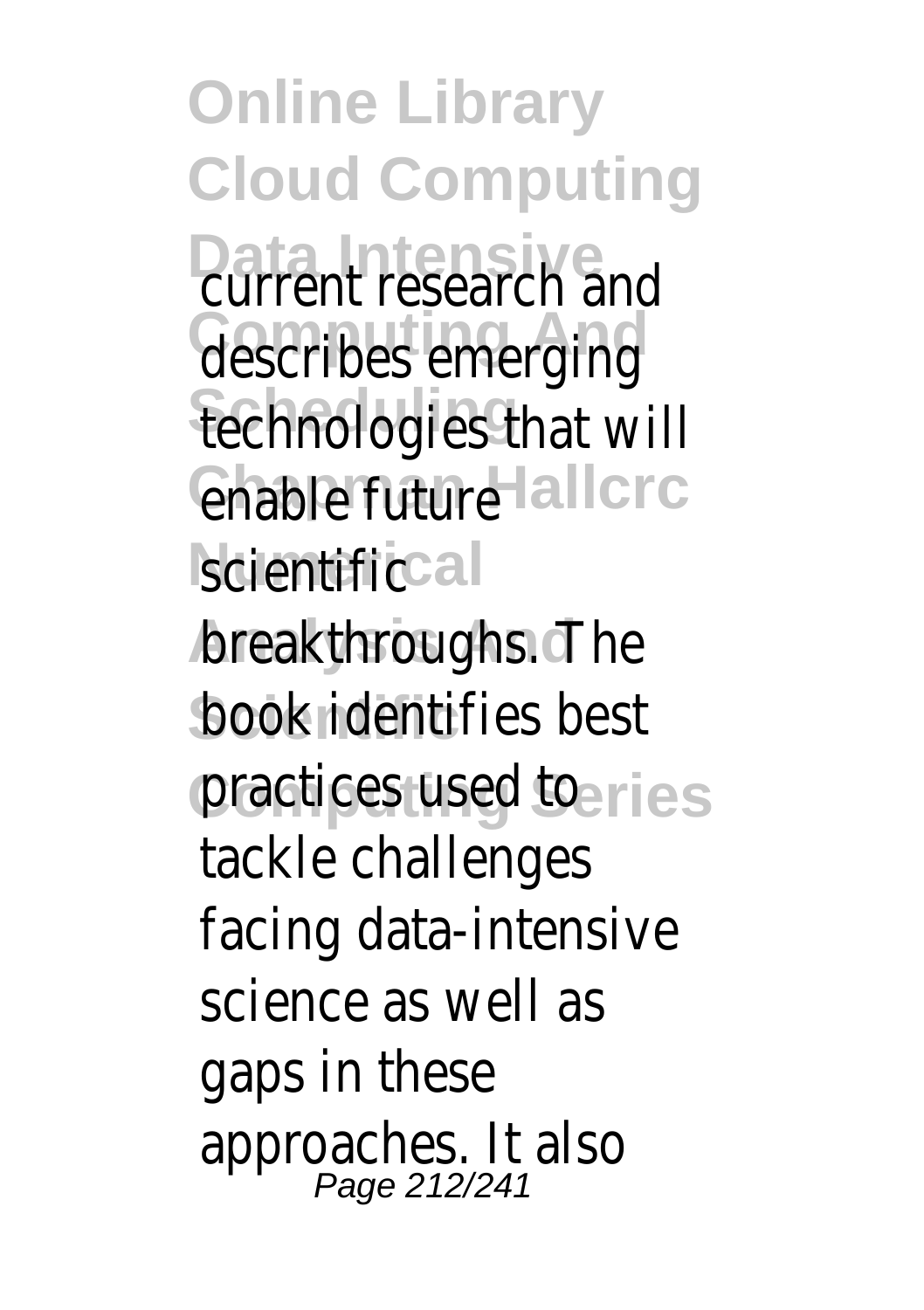**Online Library Cloud Computing Data Intensive** focuses on the **Computing And of data intensive** science i Standard research practice, explaining *h*ow icomponents **Scientific** the data-intensive Science<sub>s</sub> environme need to work together to provid the necessary infrastructure for community-scale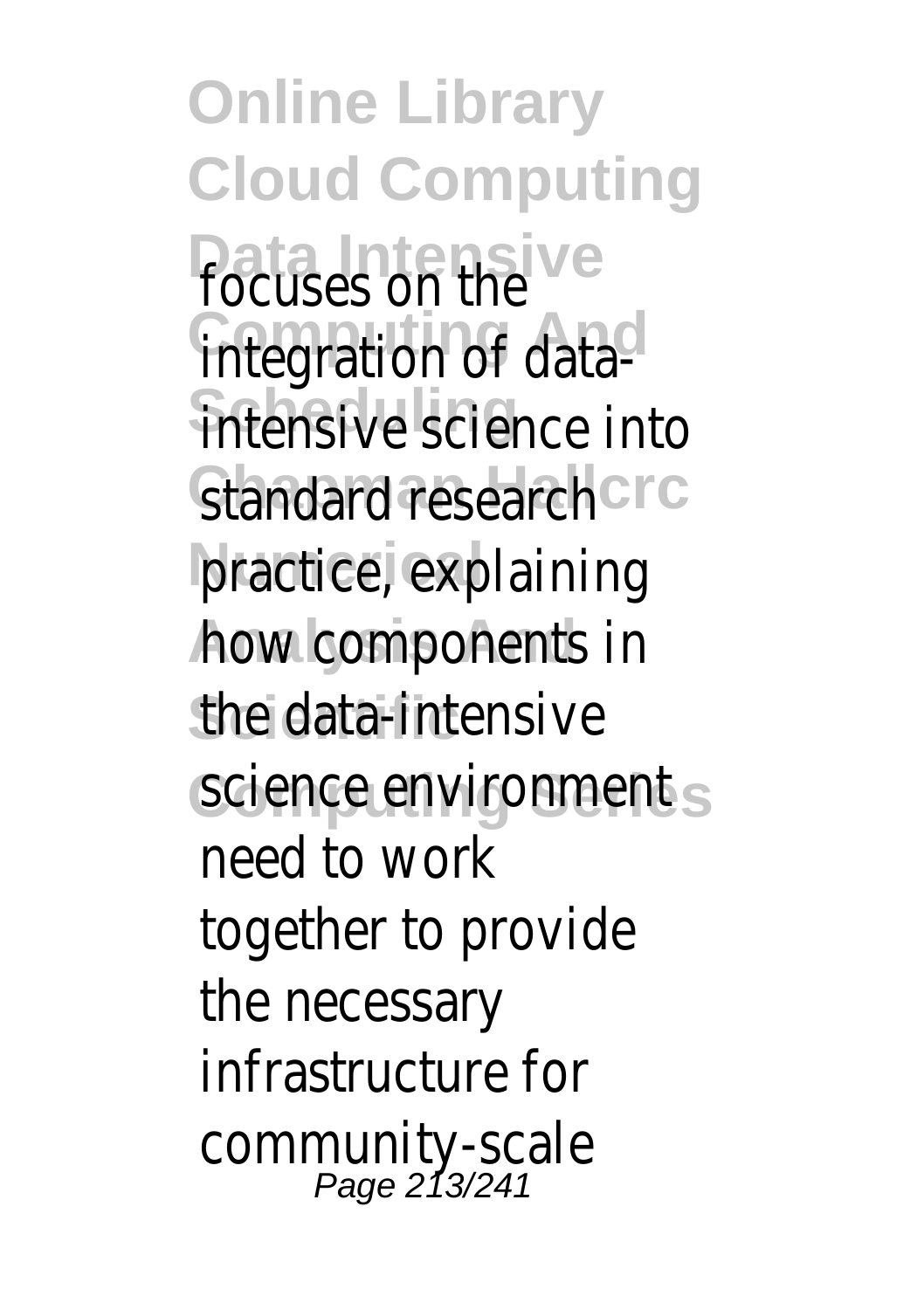**Online Library Cloud Computing Data Intensive** scientific **Computing And** collaborations. **Scheduling** Organizing the material<sup>based</sup> on high<sup>i</sup>level, data-*Antensive science* **Scientific** workflow, this book provides san<sub>es</sub> understanding of scientific problems that would benefi from collaborative research, the curr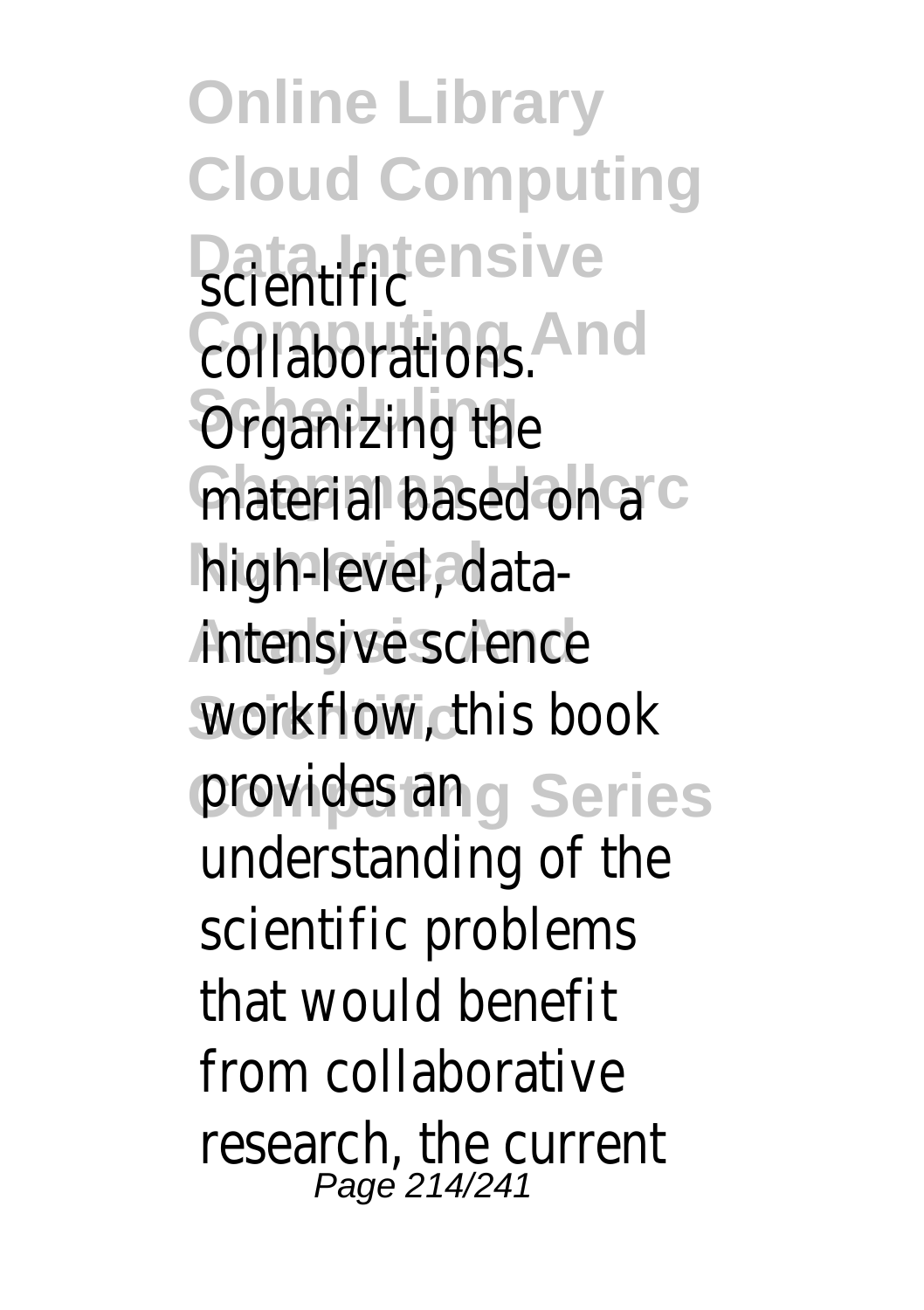**Online Library Cloud Computing Data Intensive Computing And Scheduling** the solutions to **Chapman Hallcrc** enable the next round<sup>a</sup>of scientific **Analysis And** advancements. **Shistibook consists** eight tichapters, fiv capabilities of data  $\,$ intensive science, of which provide a summary of the tutorials and workshops organis as part of the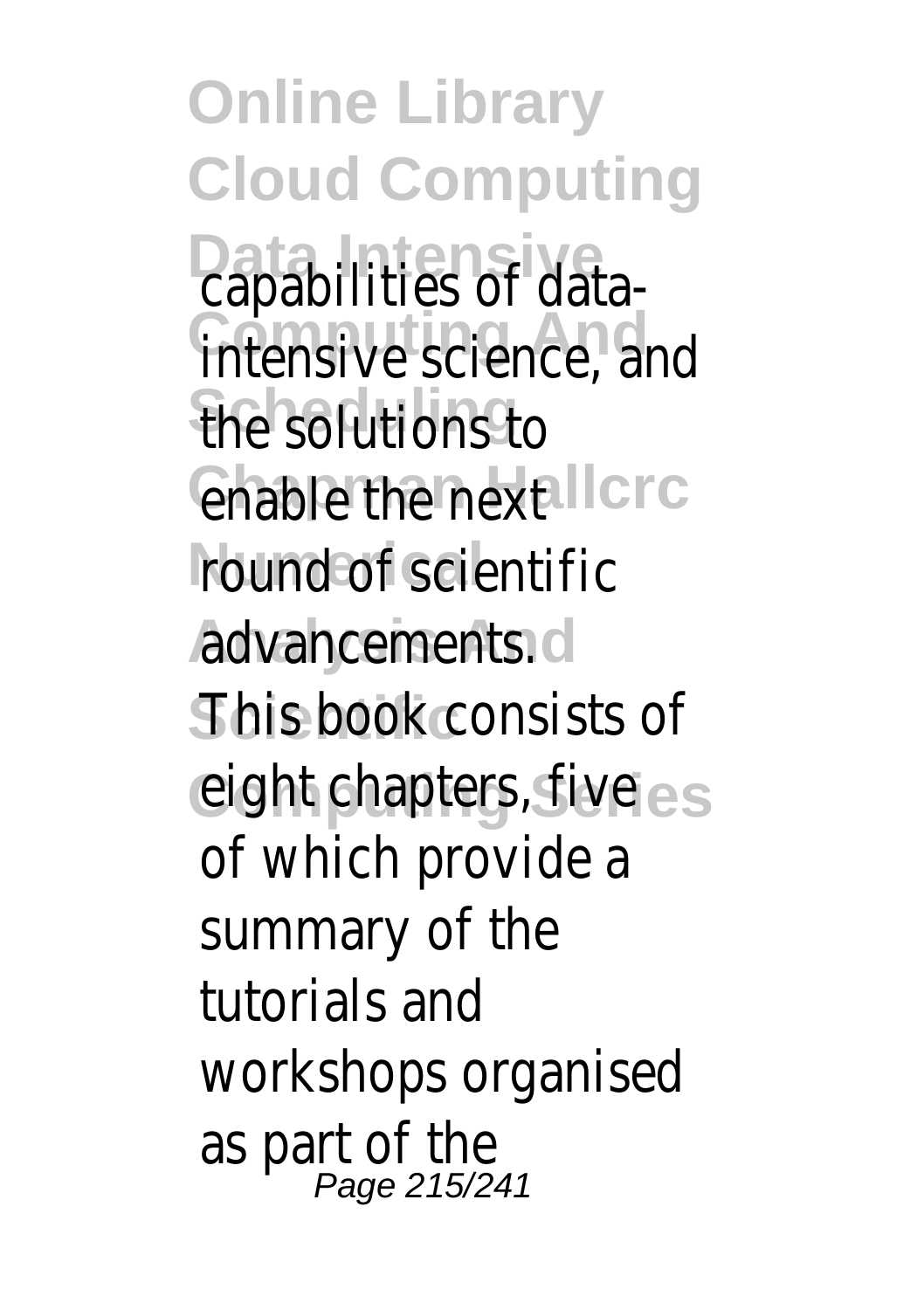**Online Library Cloud Computing Data Intensive** cHiPSet Summer School: <sup>9</sup>High-Performance **Modelling** and **Simulation for Big** *Anal Applications* **Costifiaction on "New Computing Series** Trends in Modelling and Simulation in HPC Systems," which was held in Bucharest (Roman on September 21-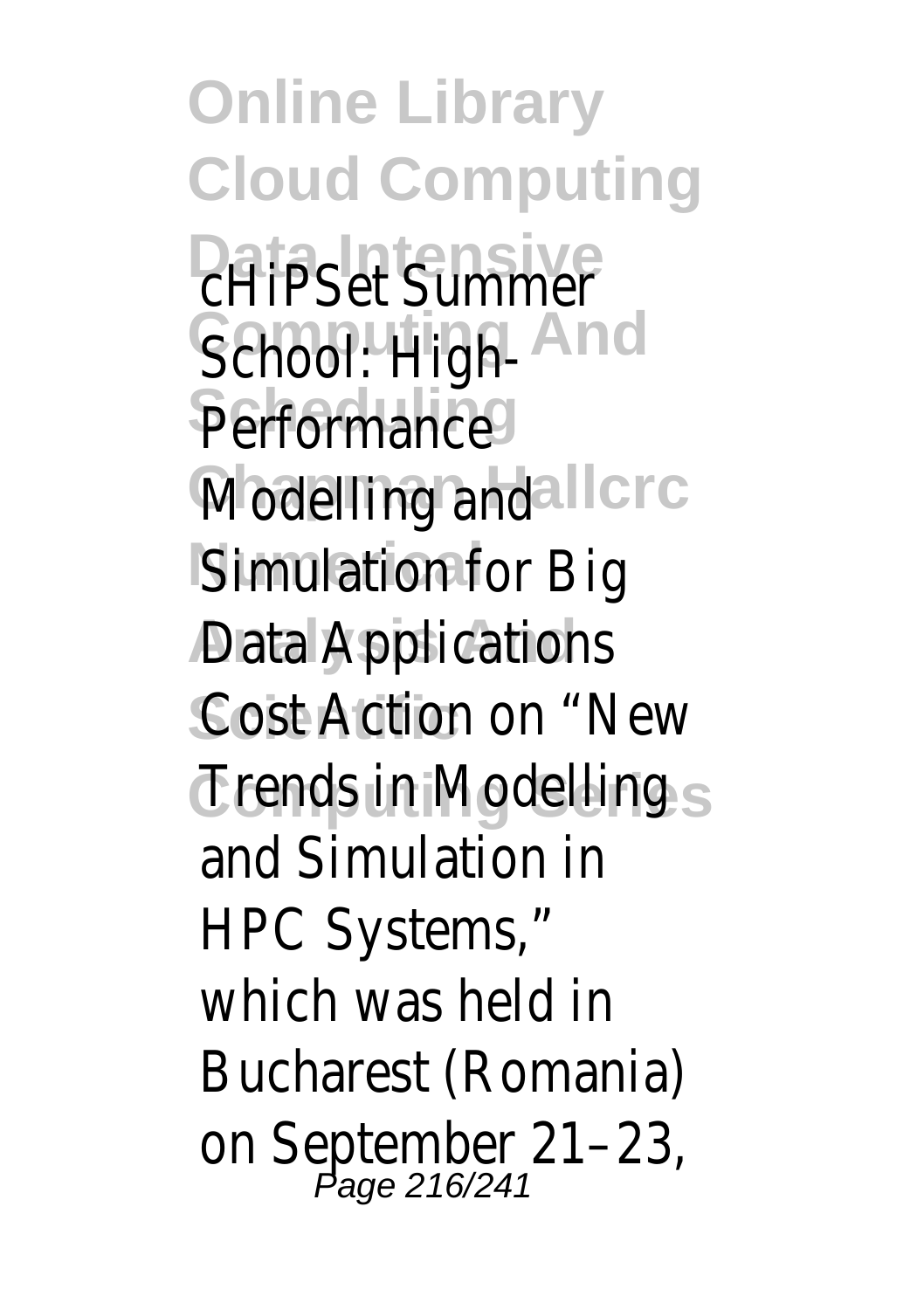**Online Library Cloud Computing Data Intensive** 2016. As such it **Corers a** solid nd foundation for the **Gevelopment of new**generation data**intehsive intelligent systems. Modelling** and simulation (MS) in the big data era is widely considered the essential tool in science and engineering to Page 217/241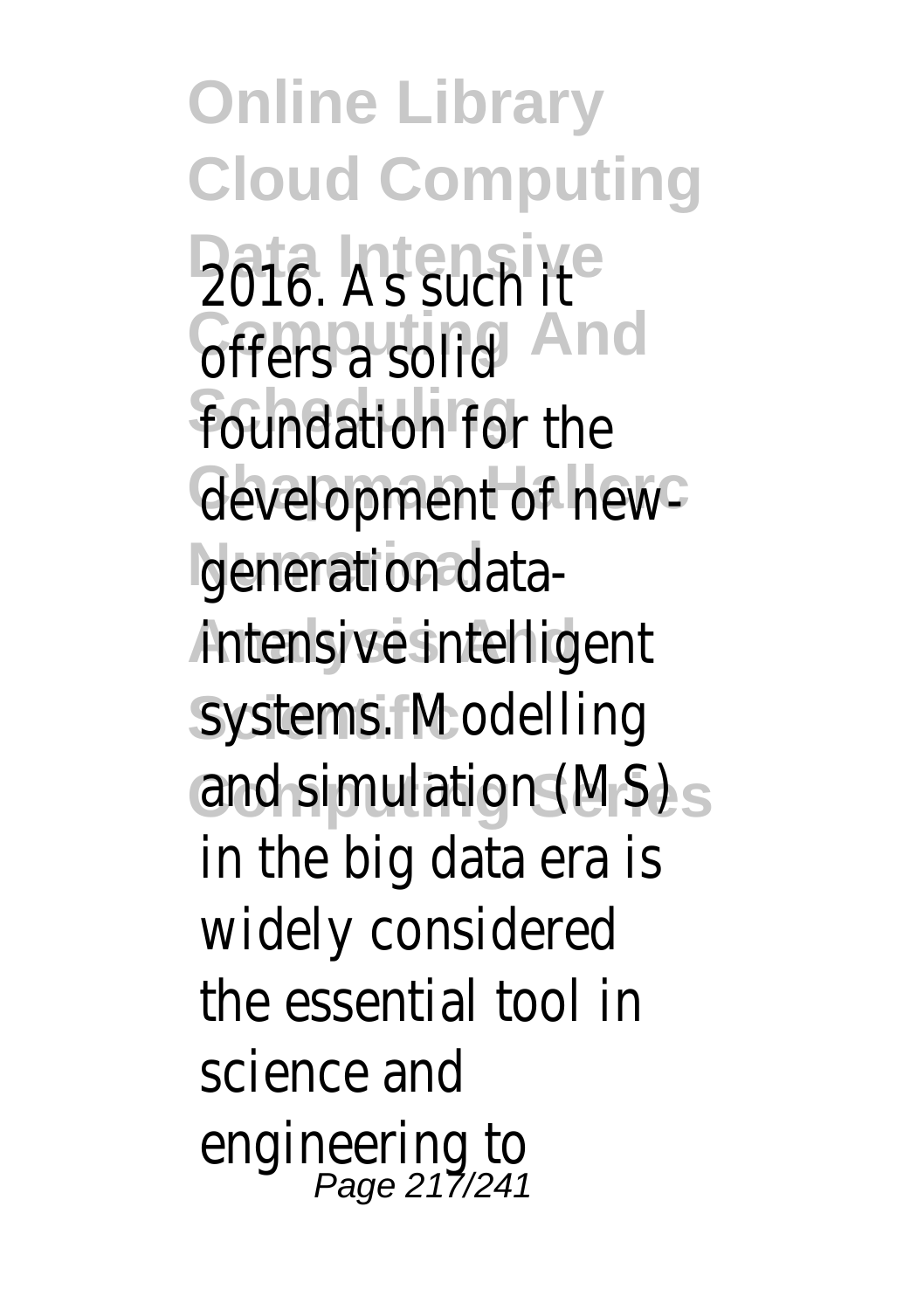**Online Library Cloud Computing Bubstantiate** the **prediction** and d  $\overline{\text{analysis}}$  of complex Systems and natural phenomena. MS **Analysis Suitable** abstractions to manage the Series complexity of analysing big data in various scientific and engineering domains. Unfortunately, big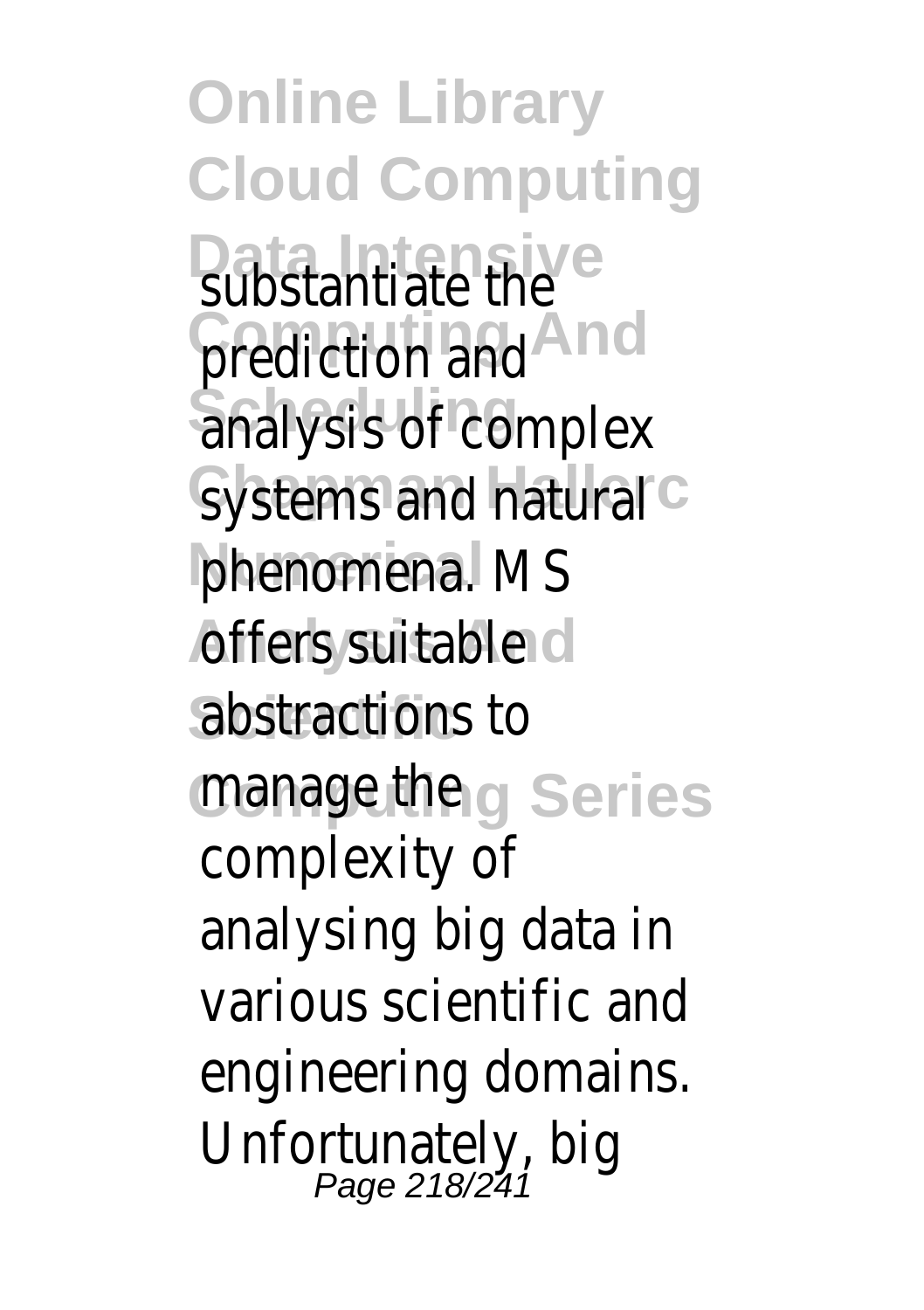**Online Library Cloud Computing Data Intensive** data problems are **not always easily** amenable to efficient MS over HPC (high performance **Analysis And** computing). Further, **MS communities may lack the detailed** expertise required to exploit the full potential of HPC solutions, and HPC architects may not be Page 219/241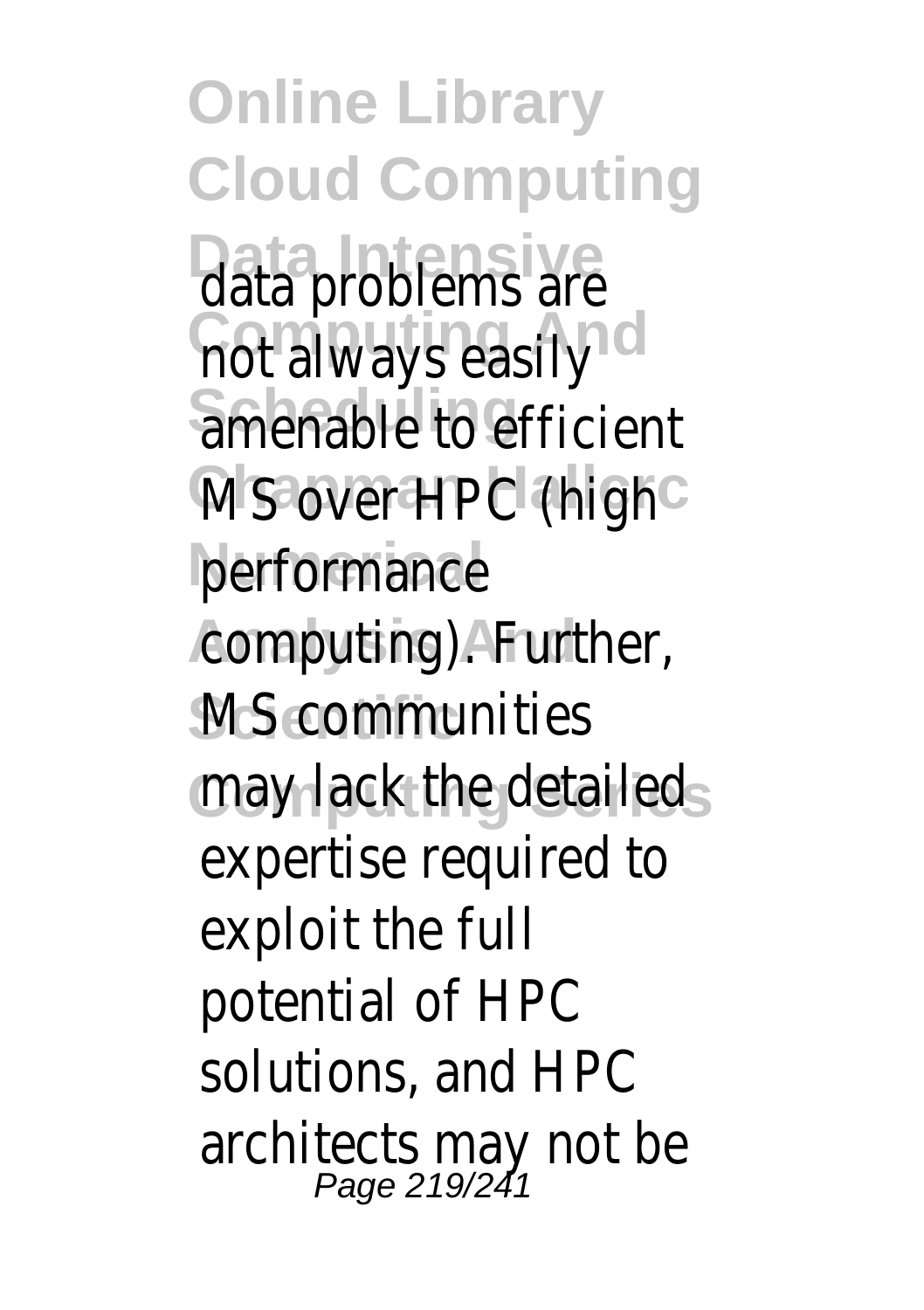**Online Library Cloud Computing** *Pully aware of* Specific MS And  $r$ equirements. The main goal of the<sup>c</sup> Summer School was **Analysis And** to improve the participants<sup>'</sup> practical skills and knowledge of the novel HPC-driven models and technologies for big data applications. Page 220/241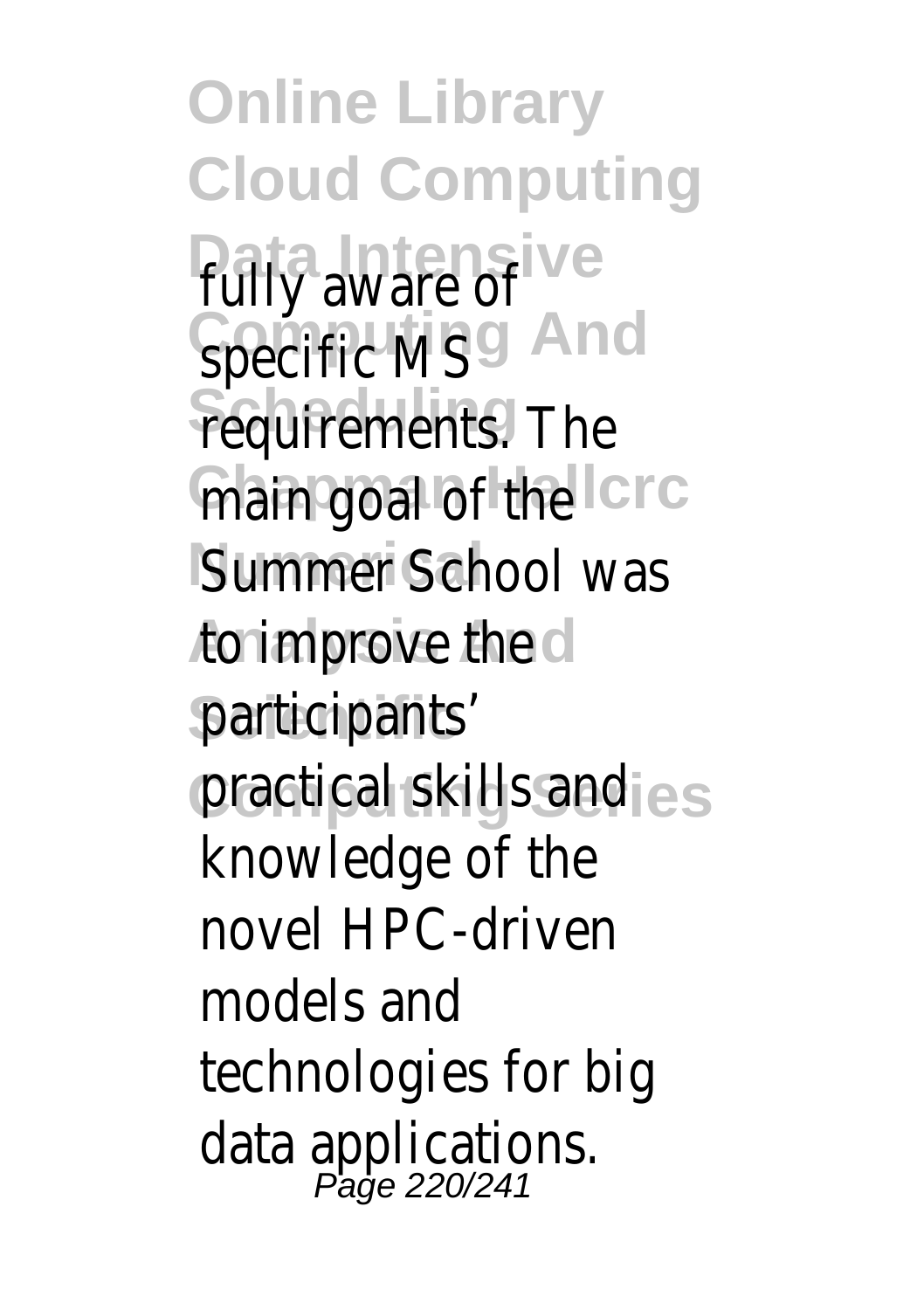**Online Library Cloud Computing Data Intensive** The trainers, who *<u>Grenalso the authors</u>*  $6$ f this book, explained how to design, construct, **Analysis And** and utilise the complex MS tools that capture many of the HPC modelling needs, from scalability to fault tolerance and beyond. In the final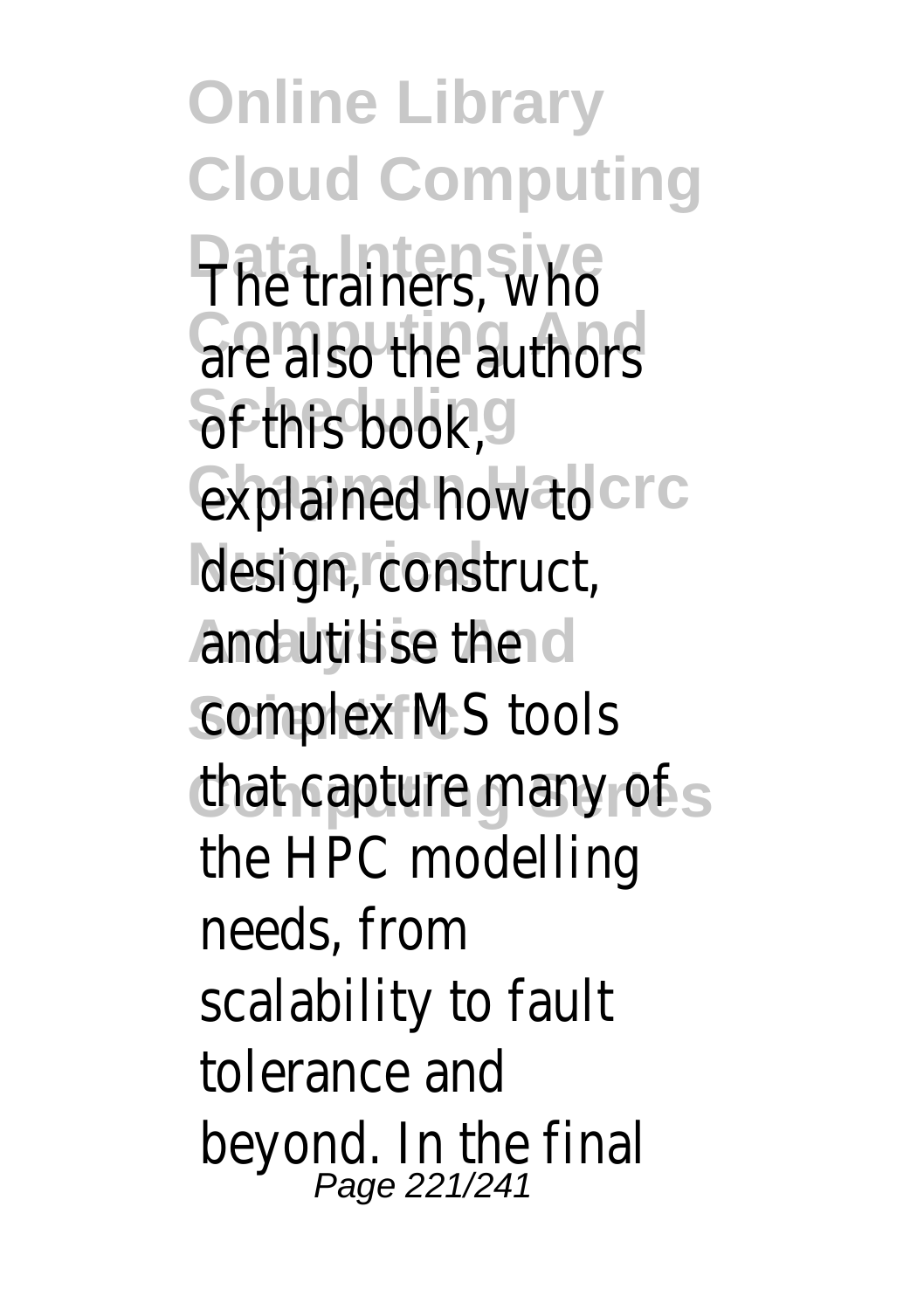**Online Library Cloud Computing Data Intensive** three chapters, the **book** presents the first outcomes of the School: new ideas and novel results of **Analysis And** the research on security aspects in **Computing Series** clouds, first prototypes of the complex virtual models of data in big data streams and a data-intensive Page 222/241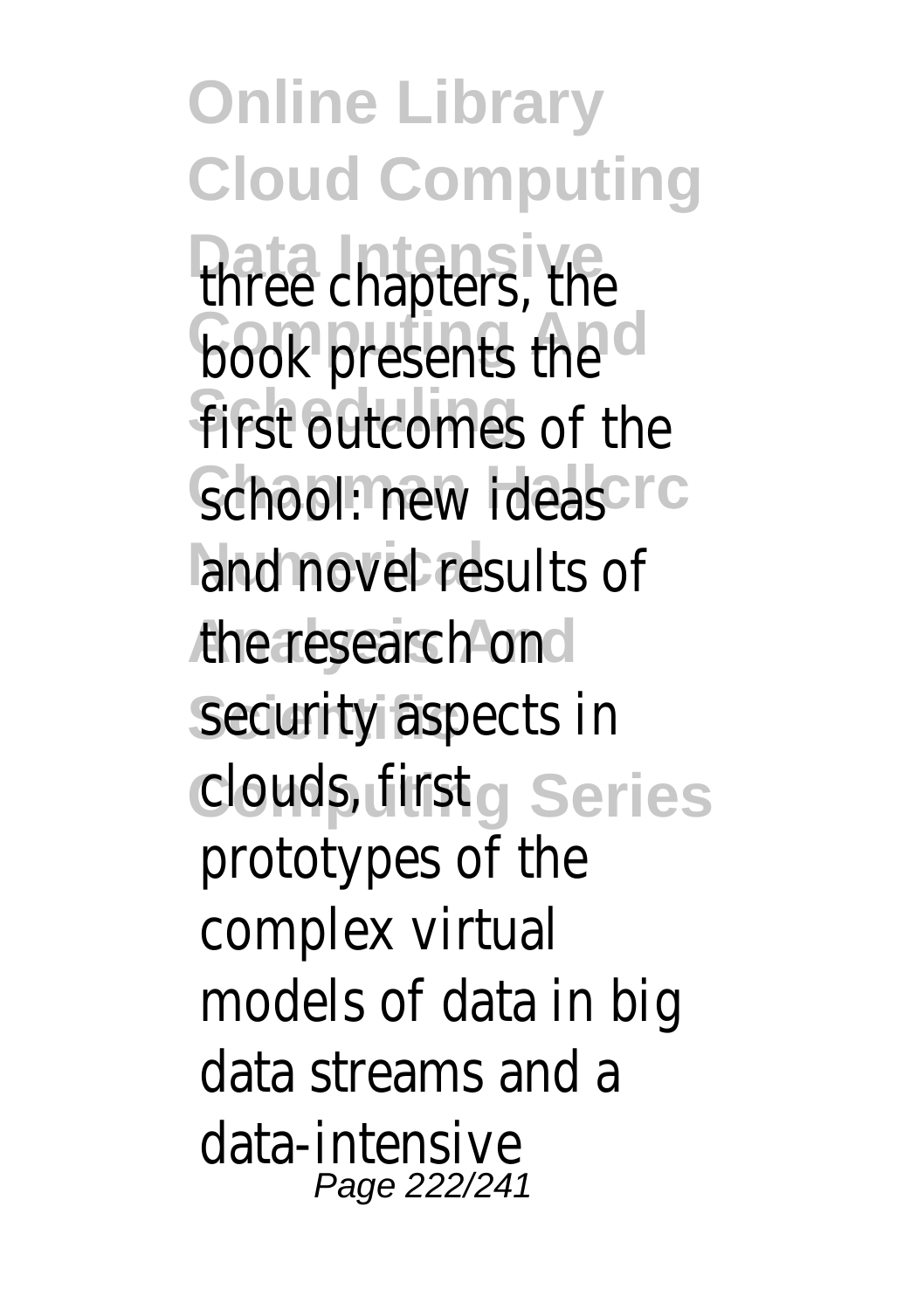**Online Library Cloud Computing Data utting** framework for d **Scheduling** opportunistic *<u>Charles</u>* **valuable** reference resource for those **Scientific** wanting to start working in HPC and big data systems, as well as for advanced researchers and practitioners. Mastering Cloud Page 223/241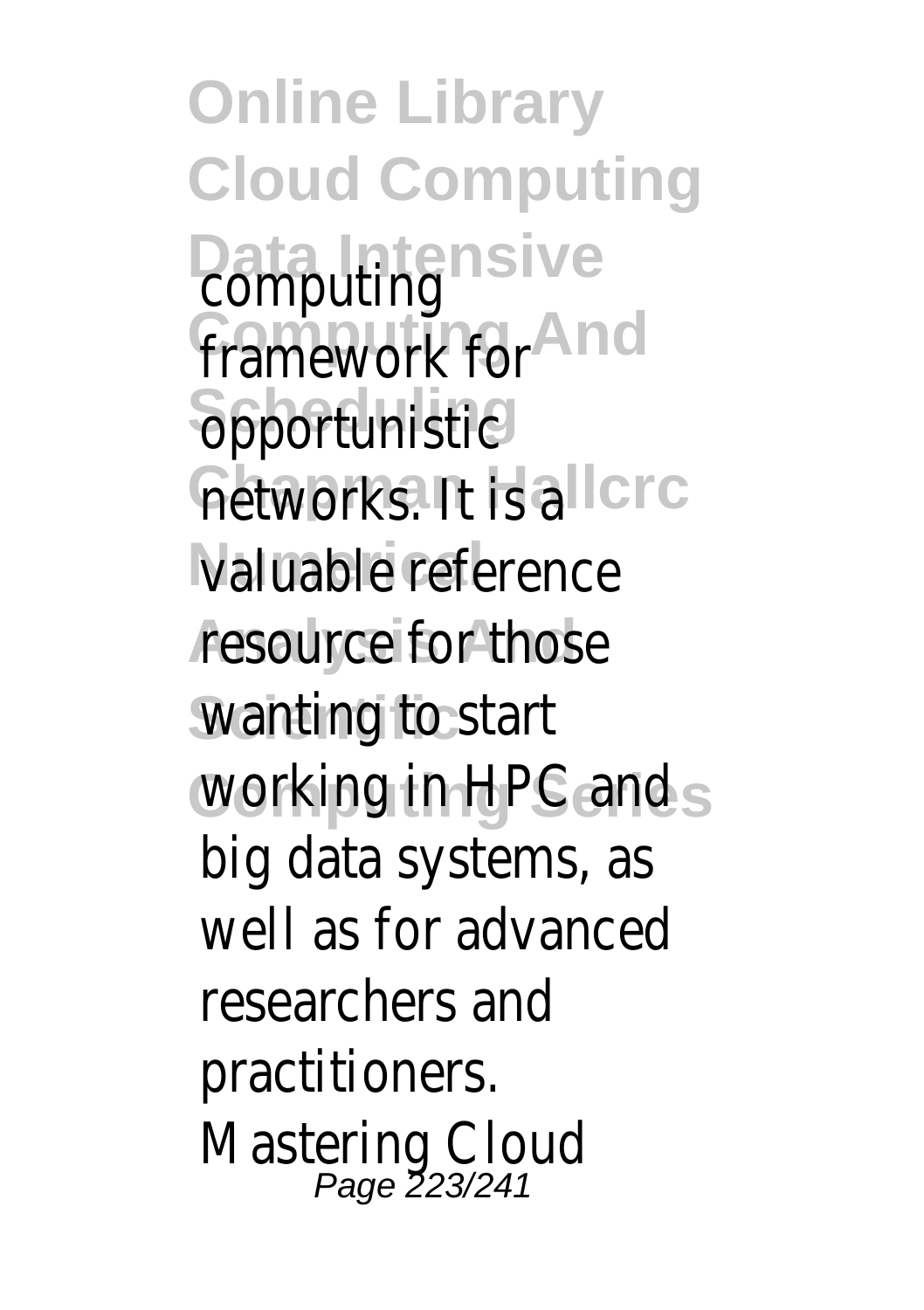**Online Library Cloud Computing** *<u>Data Juting is</u>* designed for and **Scheduling** undergraduate Students learning to develop cloud **computing**<sub>nd</sub> applications. **Computing Series** Tomorrow's applications won't live on a single computer but will be deployed from and reside on a virtual Page 224/241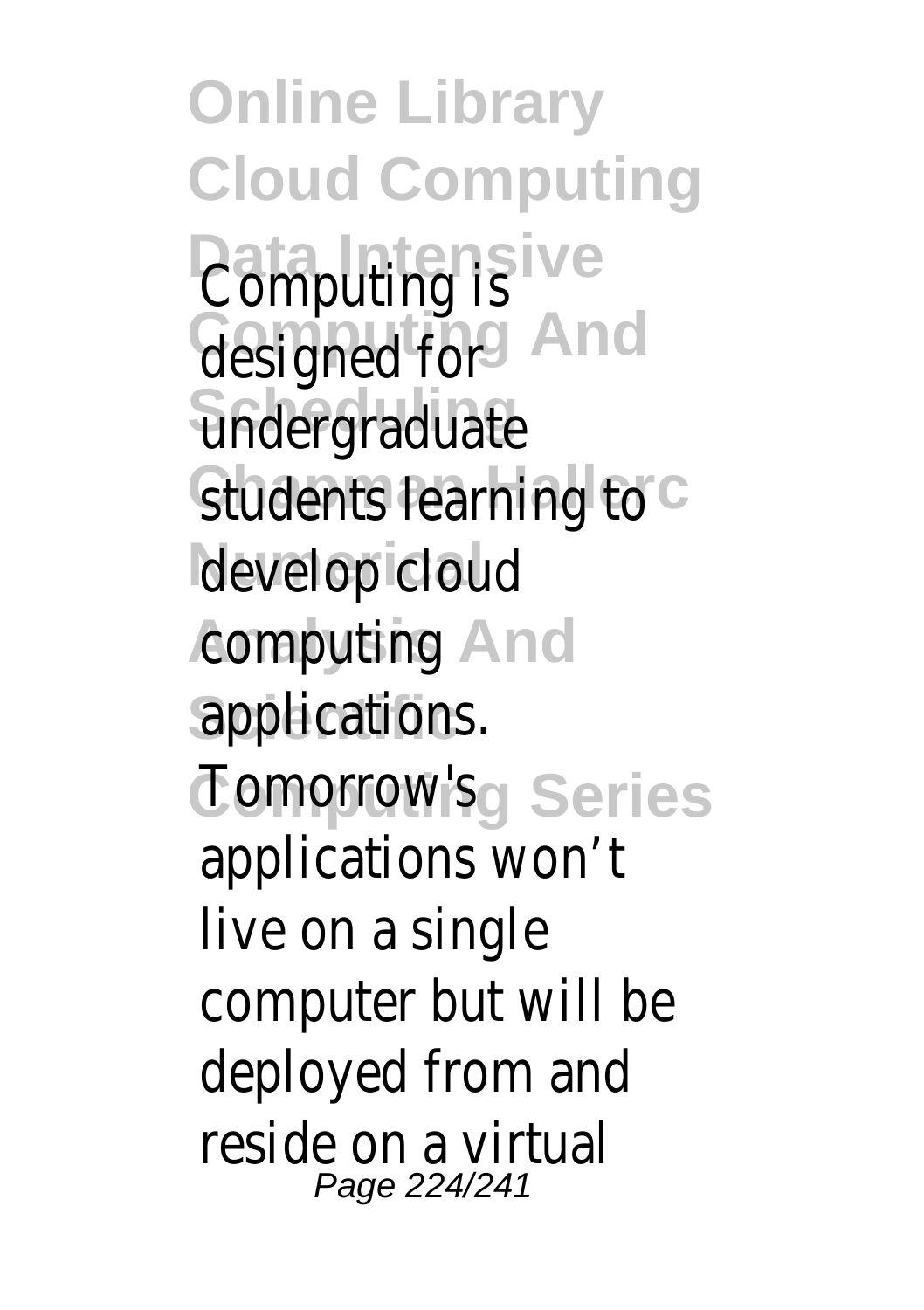**Online Library Cloud Computing Data Intensive** server, accessible anywhere, any time. **Scheduling** Tomorrow's **Gpplication Hallcrc** developers need to **Anderstand the Scientific** requirements of building apps for s these virtual systems, including concurrent programming, highperformance computing, and data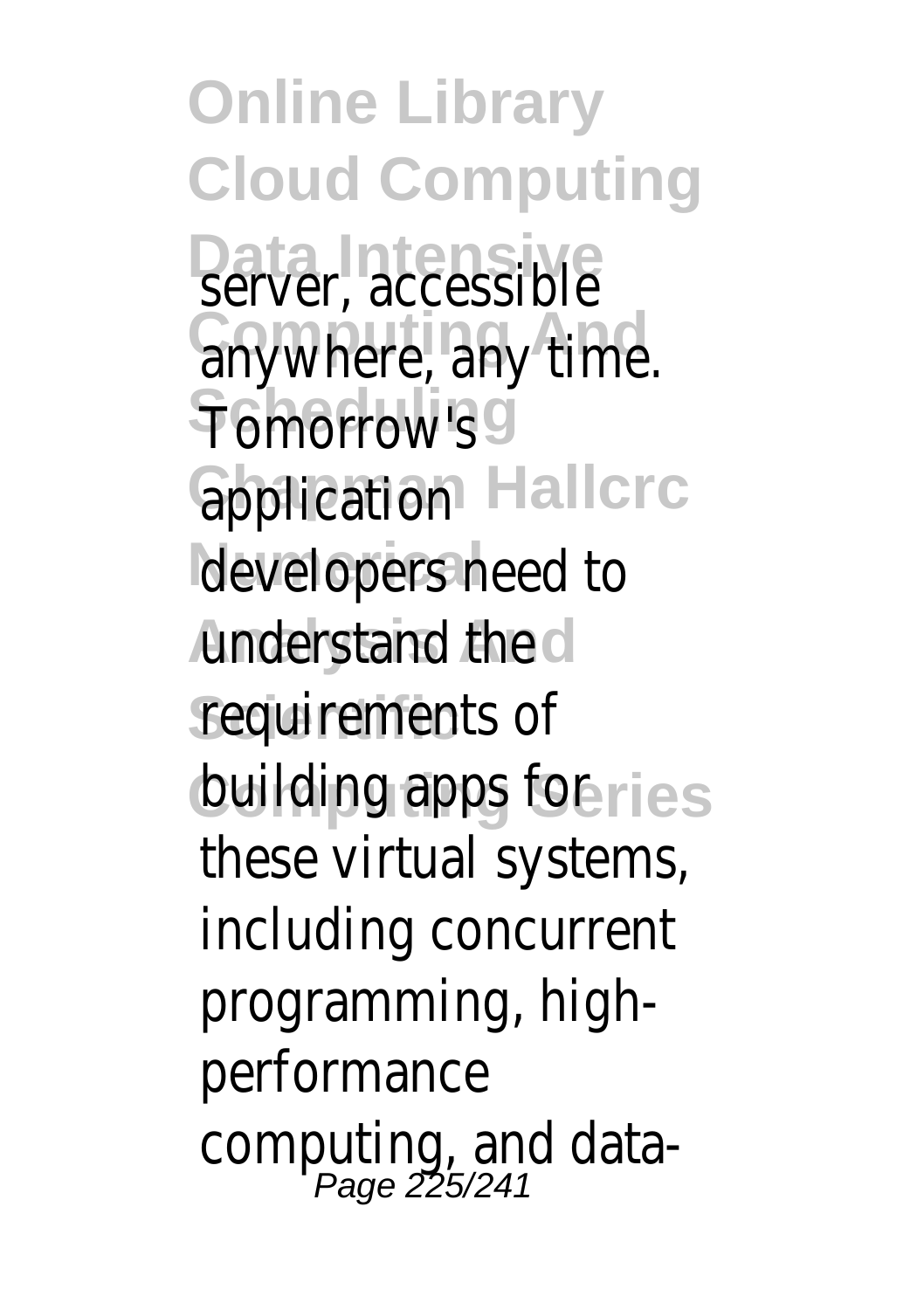**Online Library Cloud Computing Data Intensive** intensive systems. **The book introduces fhe principles of Gistributed and rc parallel** computing **Analysis And** underlying cloud architectures and specifically focuses on virtualization, thread programming, task programming, and map-reduce Page 226/241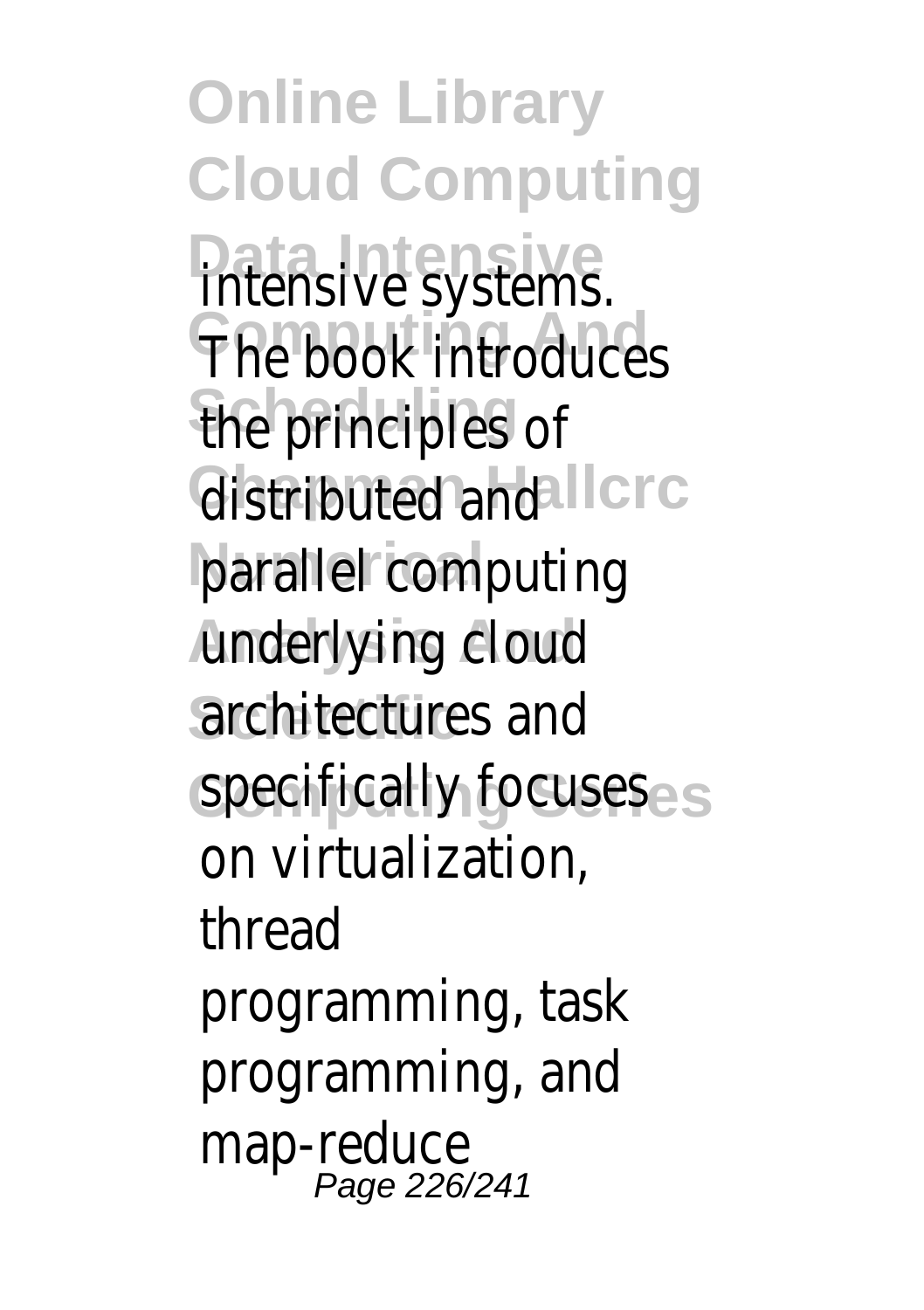**Online Library Cloud Computing Data Intensive** programming. There *<u>are examples</u>* nd demonstrating all of these and more, with exercises and labs **Analysis And** throughout. Explains **how to make design Computing Series** choices and tradeoffs to consider when building applications to run in a virtual cloud environment Real-world case Page 227/241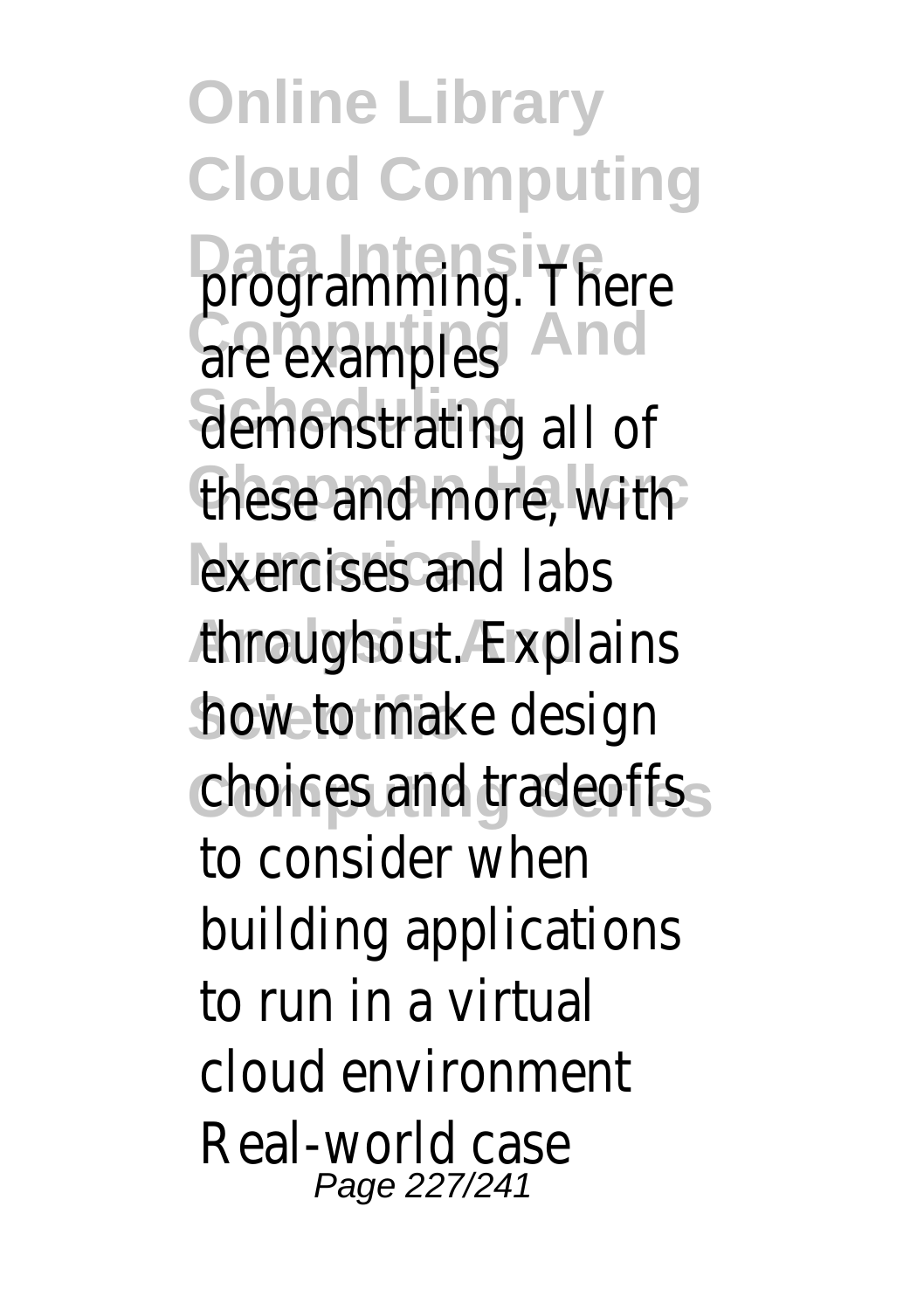**Online Library Cloud Computing B**tudies include **Scientific, business** and energy-efficiency **Considerations** Distributed systems **intertwine with our** everyday lives. The benefits and current shortcomings of the underpinning technologies are experienced by a wide range of people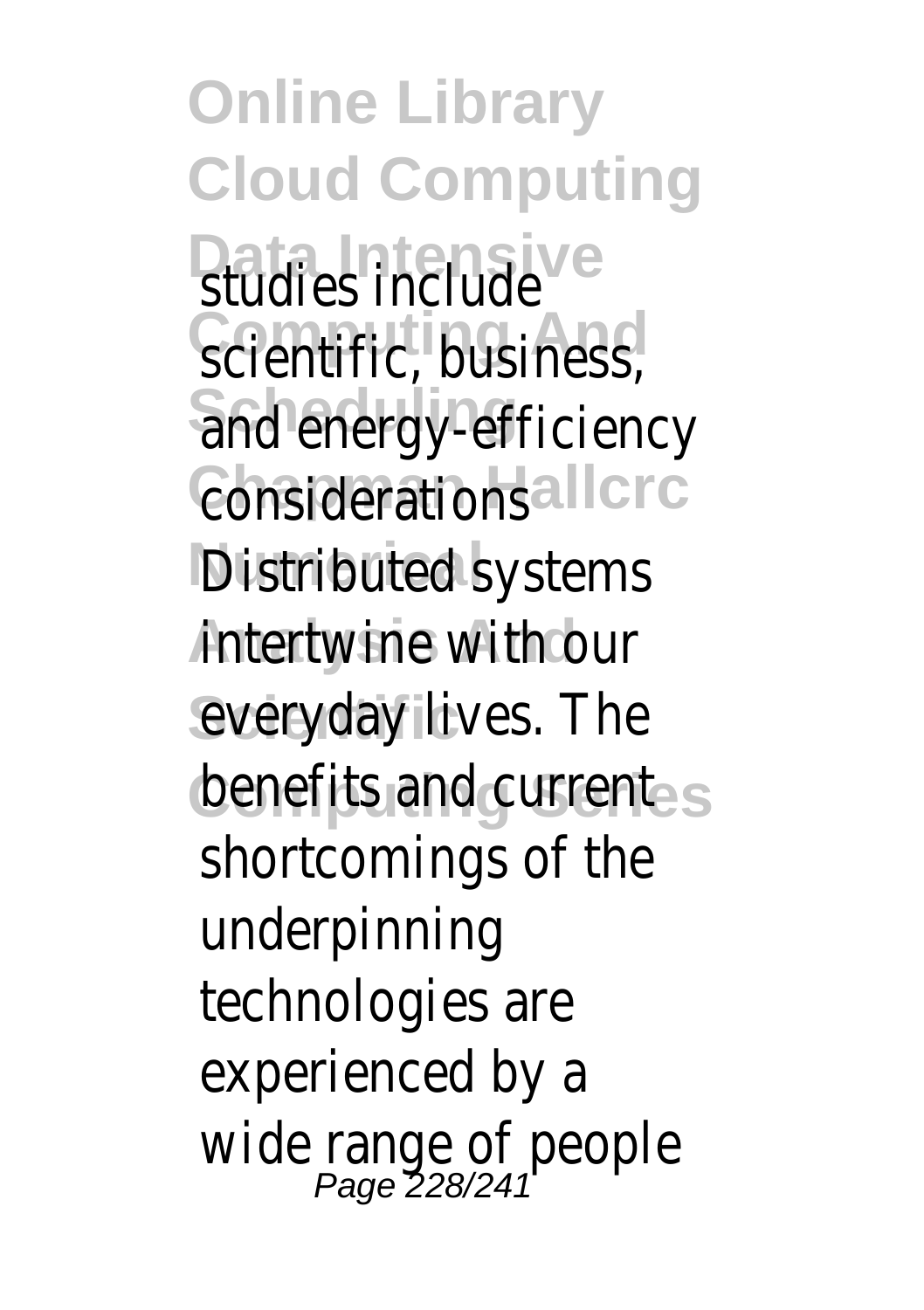**Online Library Cloud Computing Data Intensive** and their smart **Gevices**. With the rise **Scheduling** of large-scale IoT Gha similar Hallcrc distributed systems, **Analysis And** cloud bursting **Scientific** technologies, and partial outsourcing solutions, private entities are encouraged to increase their efficiency and offer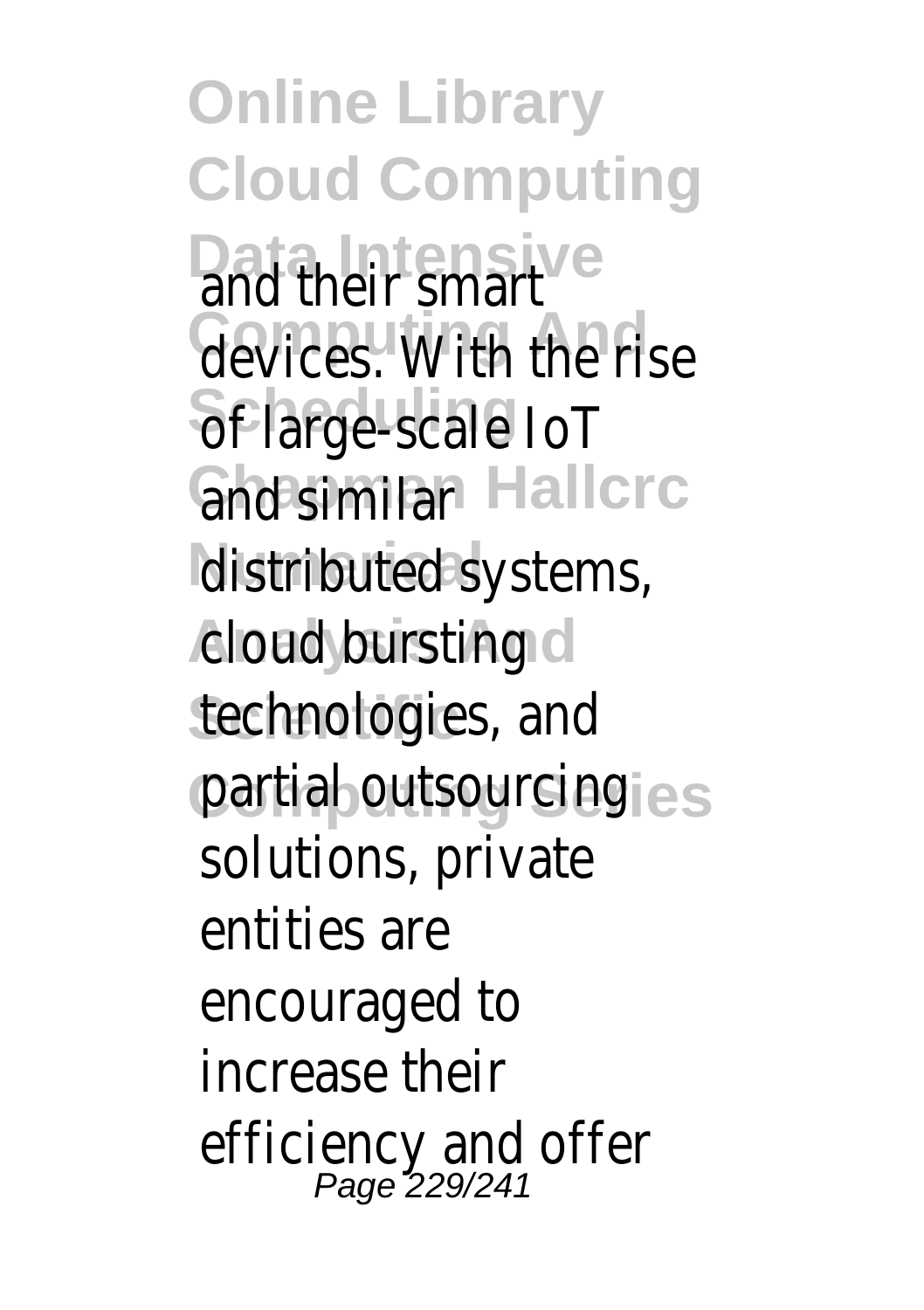**Online Library Cloud Computing Unparalleled** ve **Computing And** availability and **Feliability** to their Gisers. Applying rc **Integration Analysis And** Techniques and **Methods** in Distributed Systems is a critical scholarly publication that defines the current state of distributed systems, determines Page 230/241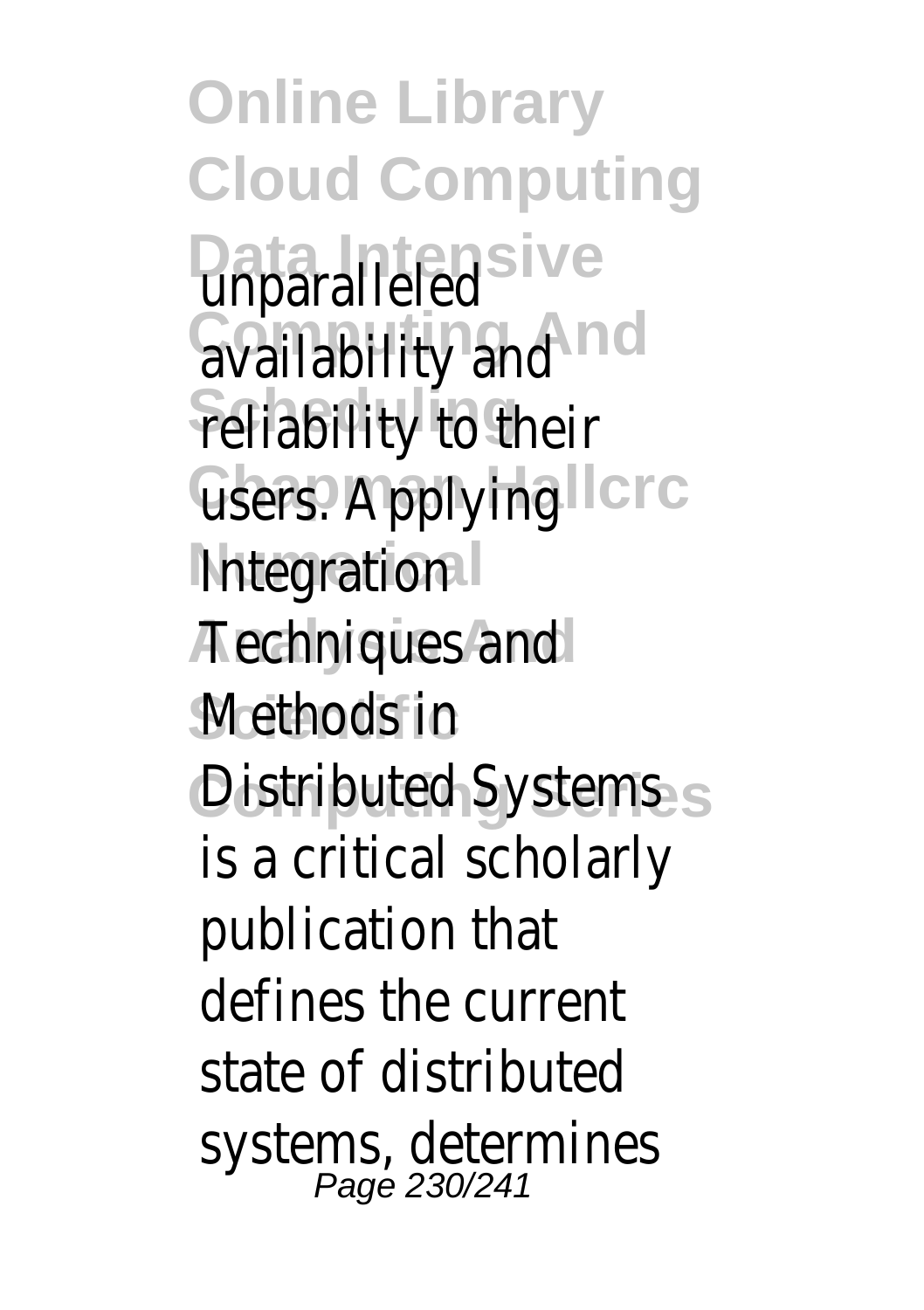**Online Library Cloud Computing Data Intensive** further goals, and **Cresentsng And**  $\overline{\text{a}}$  rchitectures and Service frameworks to achieve highly *i*ntegrated nd **Scientific** distributed systems and presentseries solutions to integration and efficient management challenges faced by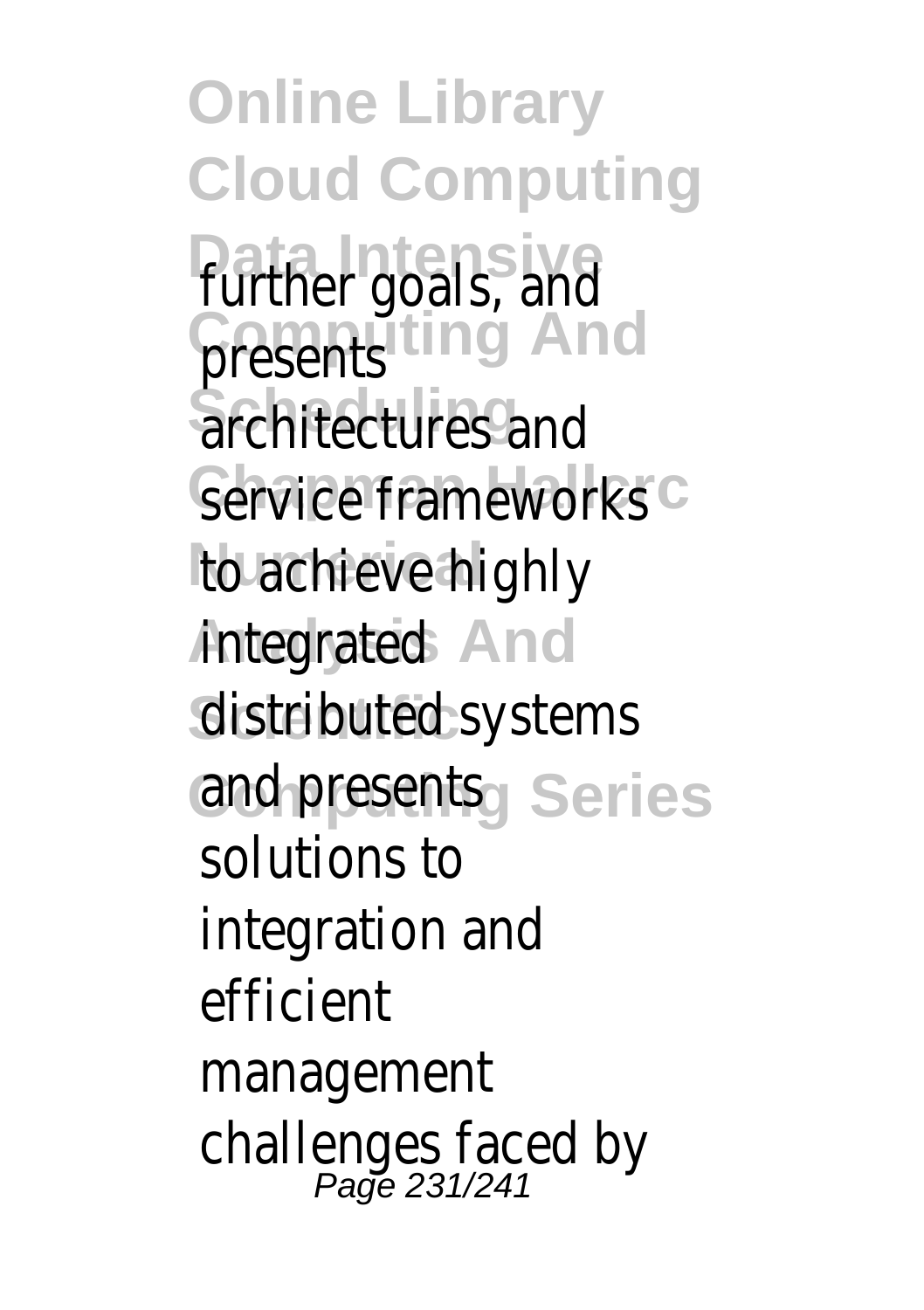**Online Library Cloud Computing Pata Intensive Lure Gistributed** systems. **Highlighting** topics Such as multimedia, **programming Analysis And** languages, and smart environments, this book is ideal fores system administrators, integrators, designers, developers, Page 232/241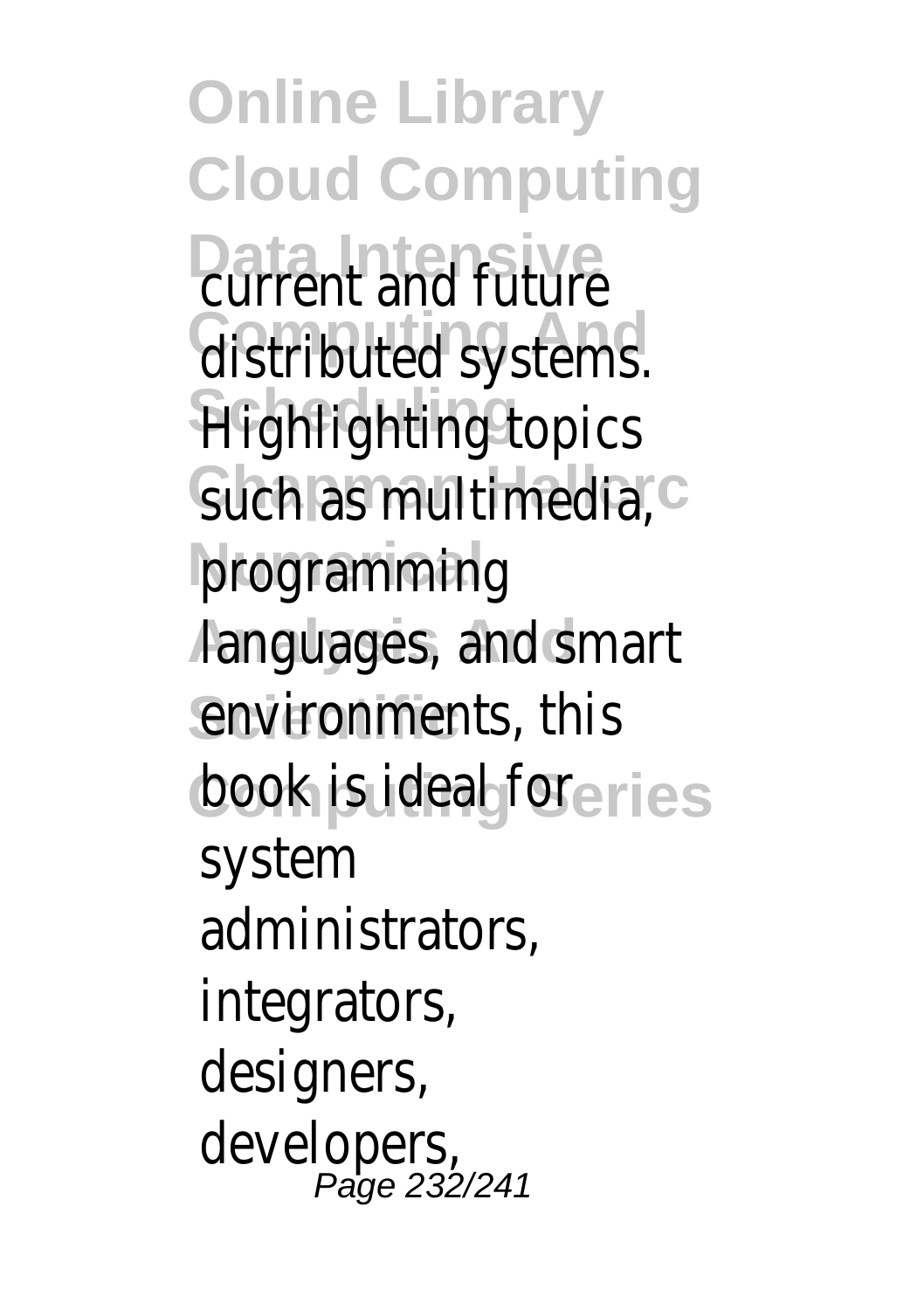**Online Library Cloud Computing** Pesearchers, and **Geademicians.nd Scheduling** Handbook of **Research on Big C** Data Storage and **Nisualizationd Techniques** Advanced Research on Cloud Computing Design and Applications Data Intensive **Distributed** Page 233/241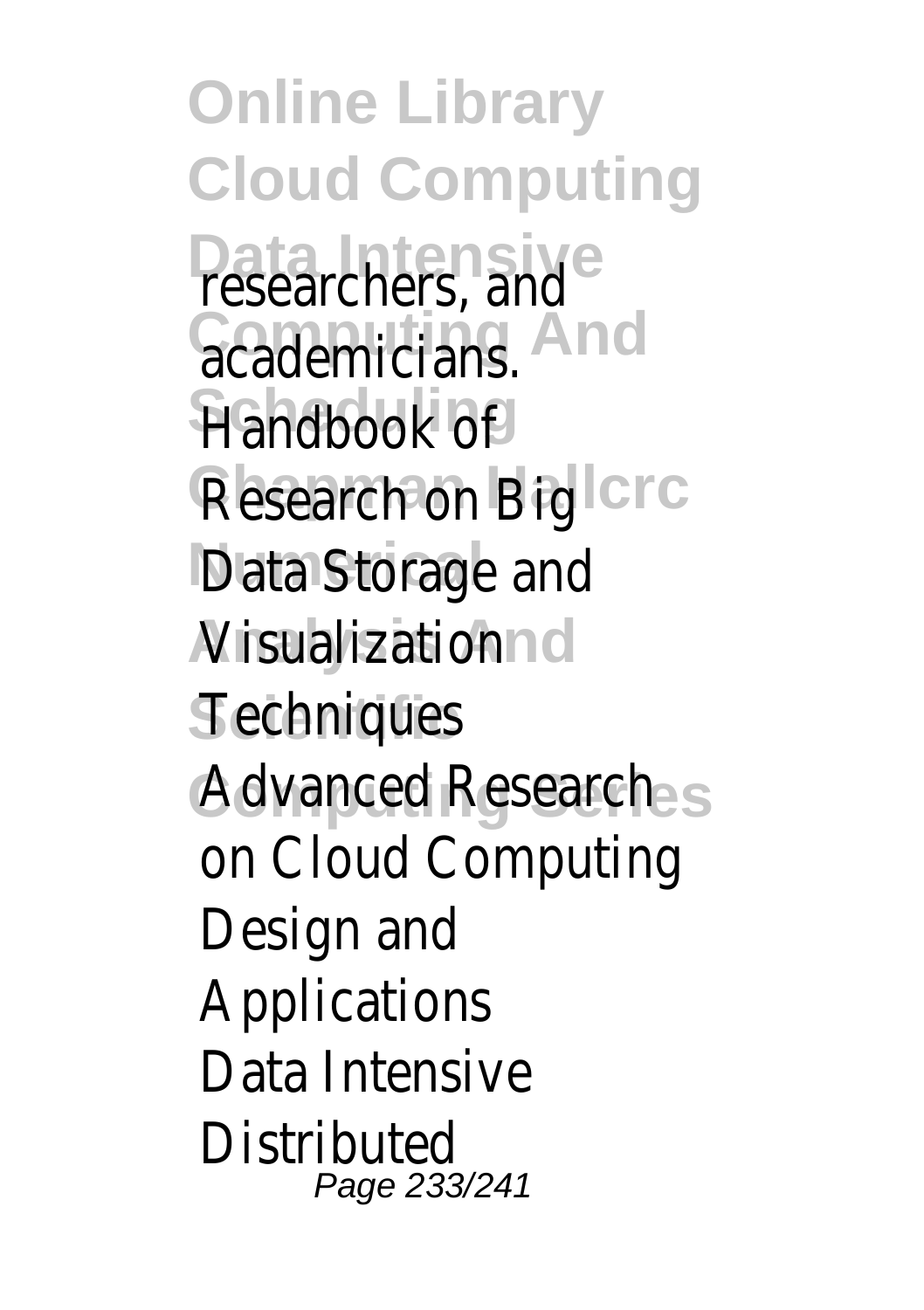**Online Library Cloud Computing** *<u>Data Juting</u>* Challenges and<sup>d</sup> Solutions for Large-**Scale Information Management** *A***ctoud Application Scientific** Architectures **Computing Series** Cloud Computing Data-Intensive Computing and **Scheduling** This book is focused on the development Page 234/241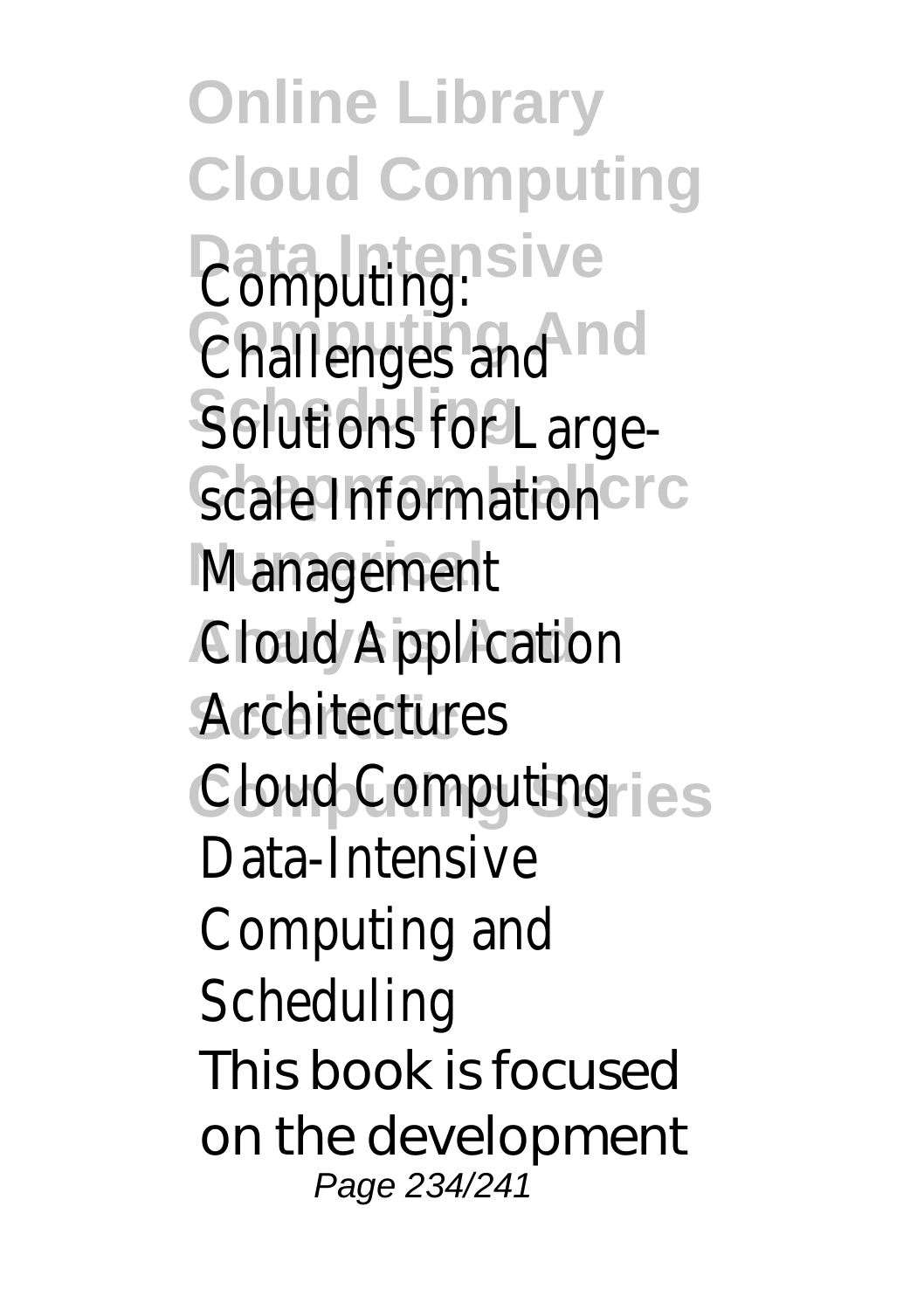**Online Library Cloud Computing Data integration** framework for<sup>And</sup> retrieval of g biodiversity Hallcrc information from **Analysis And** heterogeneous and **Scientific** sources. The data **integration systemes** distributed data proposed in this book **links remote** databases in a networked environment, Page 235/241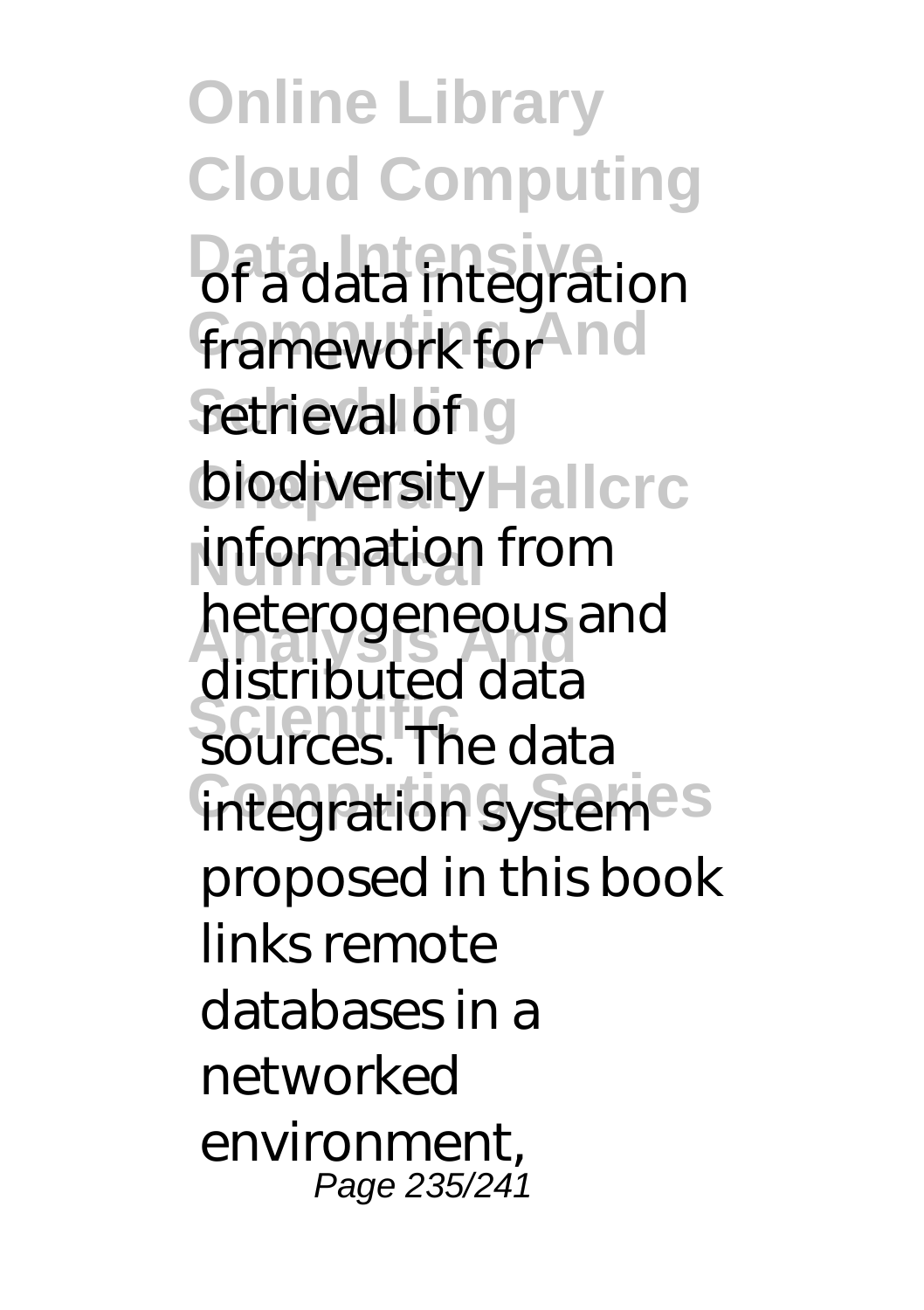**Online Library Cloud Computing Data** Intensive **heterogeneous**nd databases and data formats, links allcrc databases hosted on multiple platforms, **Scientific** security for database **Comers by allowing** and provides data them to keep and maintain their own data and to choose information to be shared and linked. Page 236/241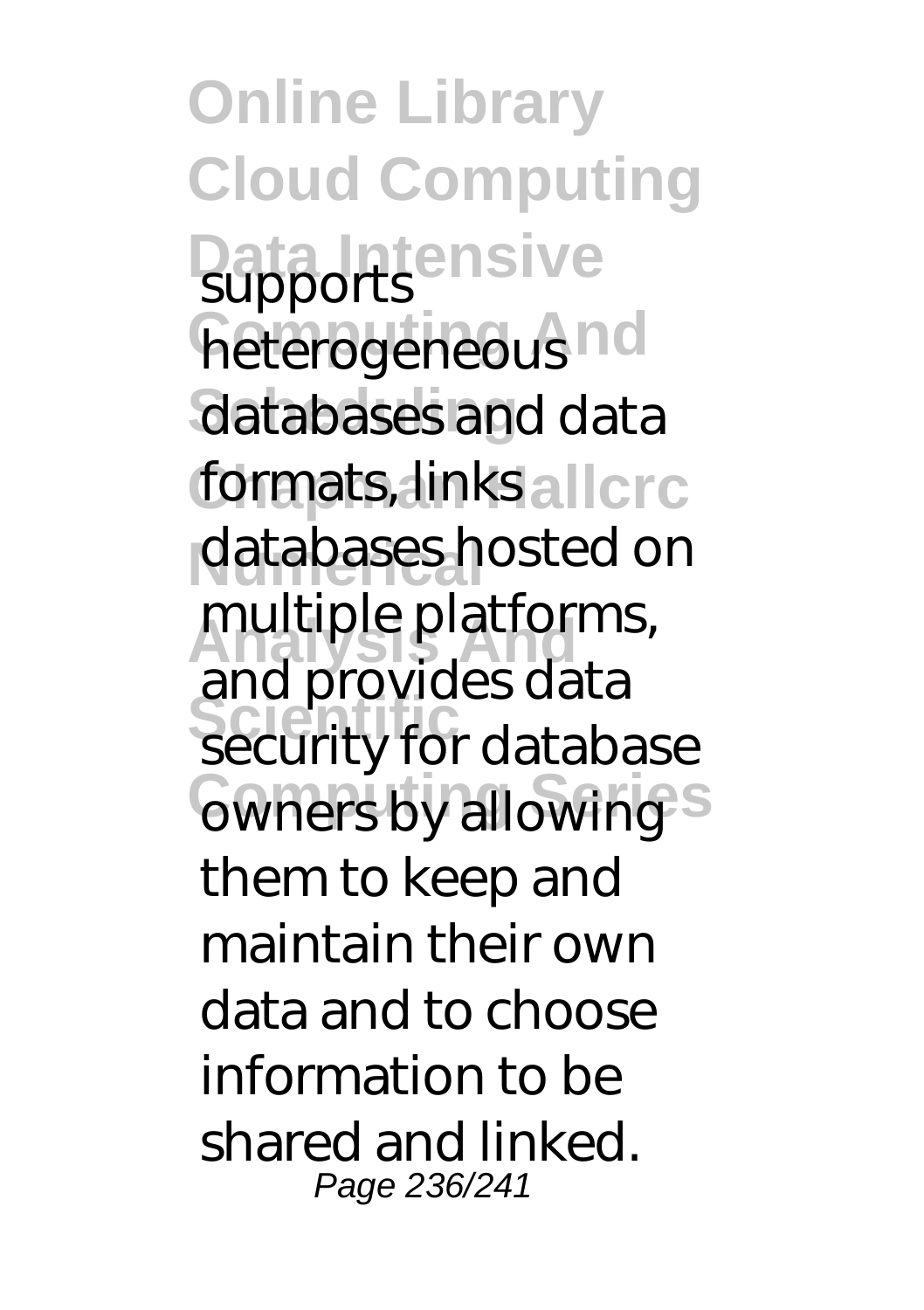**Online Library Cloud Computing Data Intensive** The book is a useful **Guide for researchers, Scheduling** practitioners, and graduate-levellcrc students interested in **Learning state-of-the-Scientific** data integration in *<u>Glodiversity</u>* Series art development for This book presents a range of cloud computing platforms for data-intensive scientific Page 237/241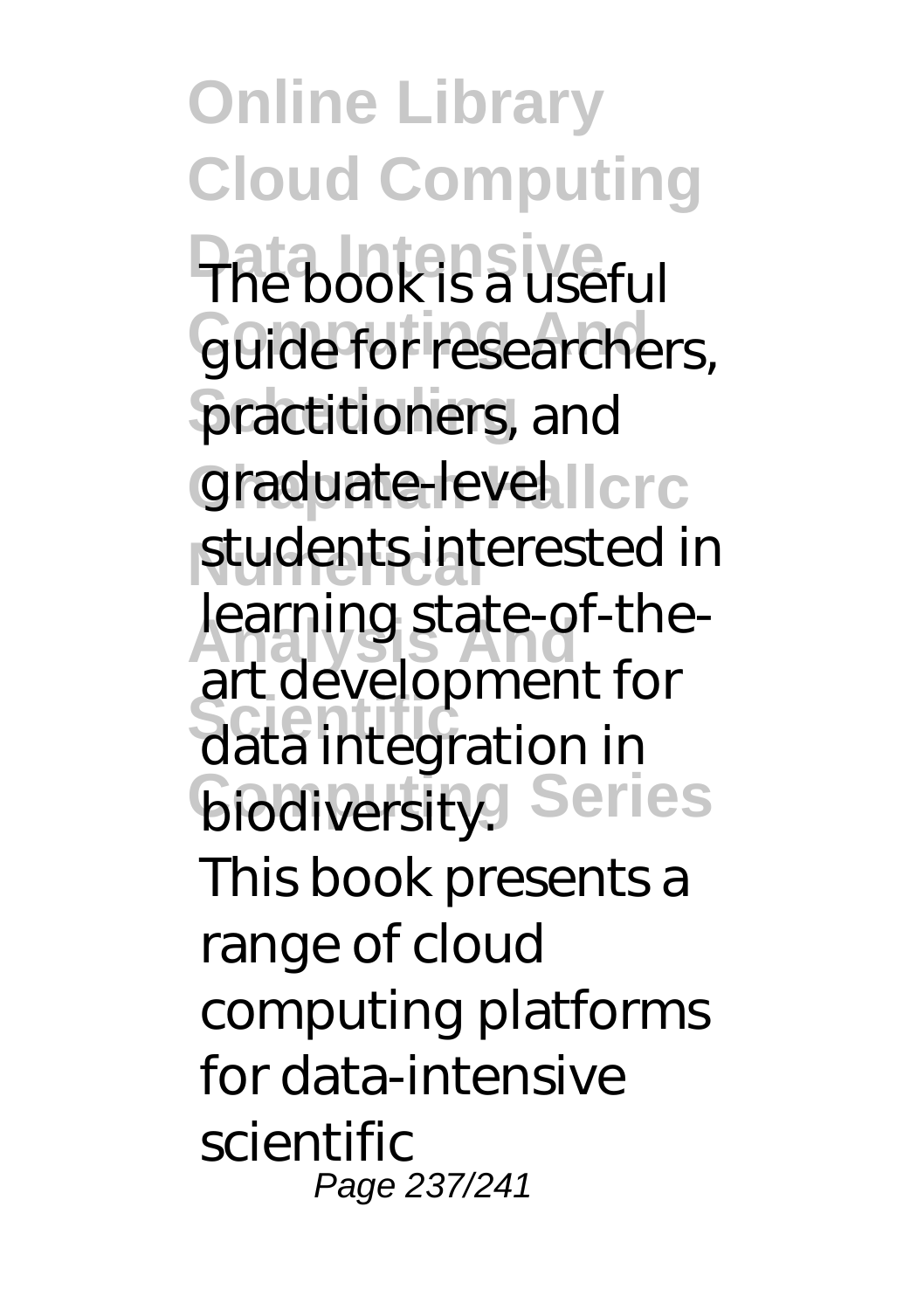**Online Library Cloud Computing Data Intensive**<br>applications. It covers Systems that deliver infrastructure as a service, including: rc **HPC as a service; Analysis And** service; scalable and service, sealable<br>
reliable storage; **Gloorithms thateries** virtual networks as a manage vast cloud resources and applications runtime; and programming models that enable Page 238/241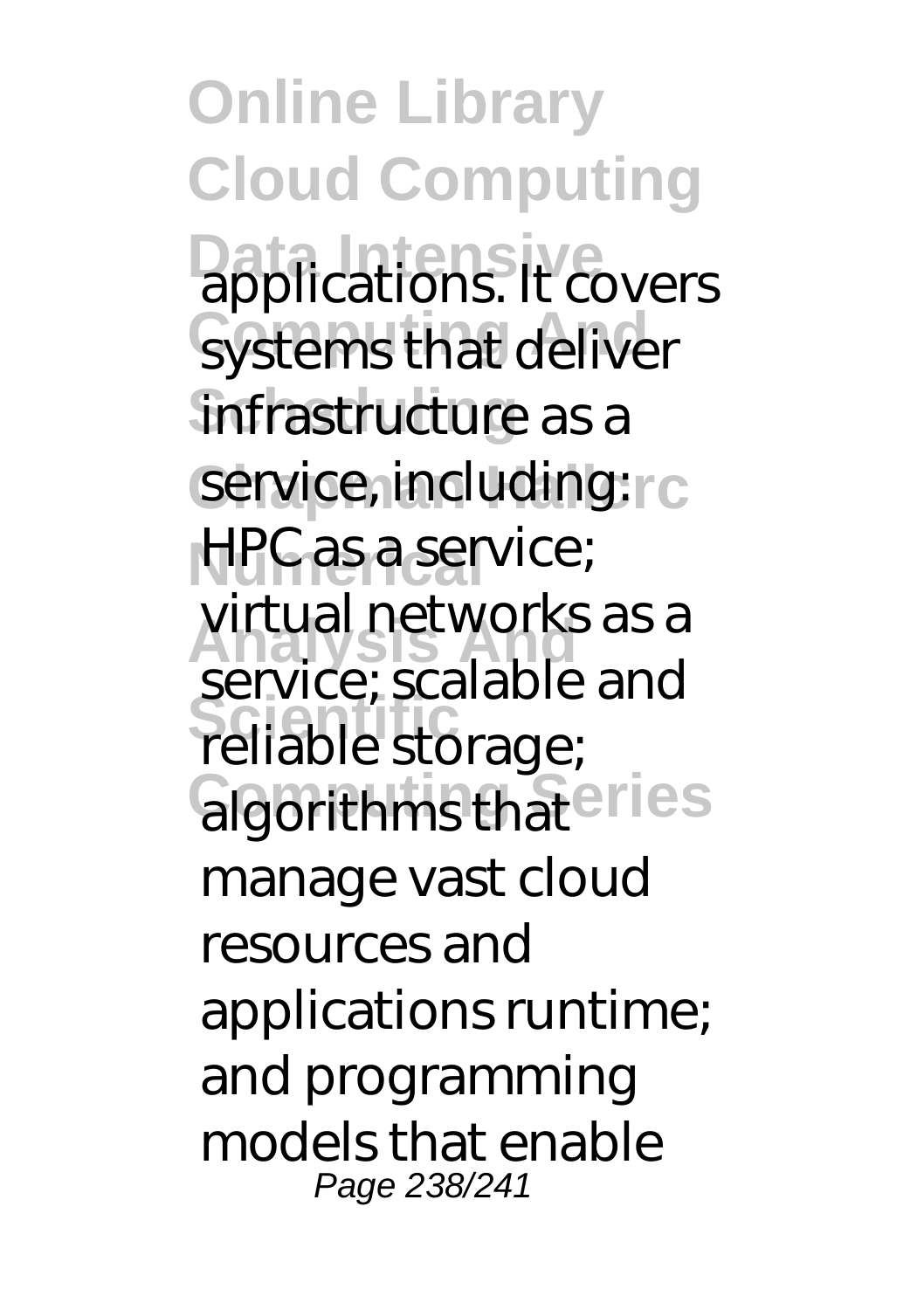**Online Library Cloud Computing** Data Intensive programming and **implementation** toolkits for eScience applications. Many scientific applications in docussite also<br>introduced, such as **bioinformatics**, eries in clouds are also biology, weather forecasting and social networks. Most chapters include case studies. Cloud Page 239/241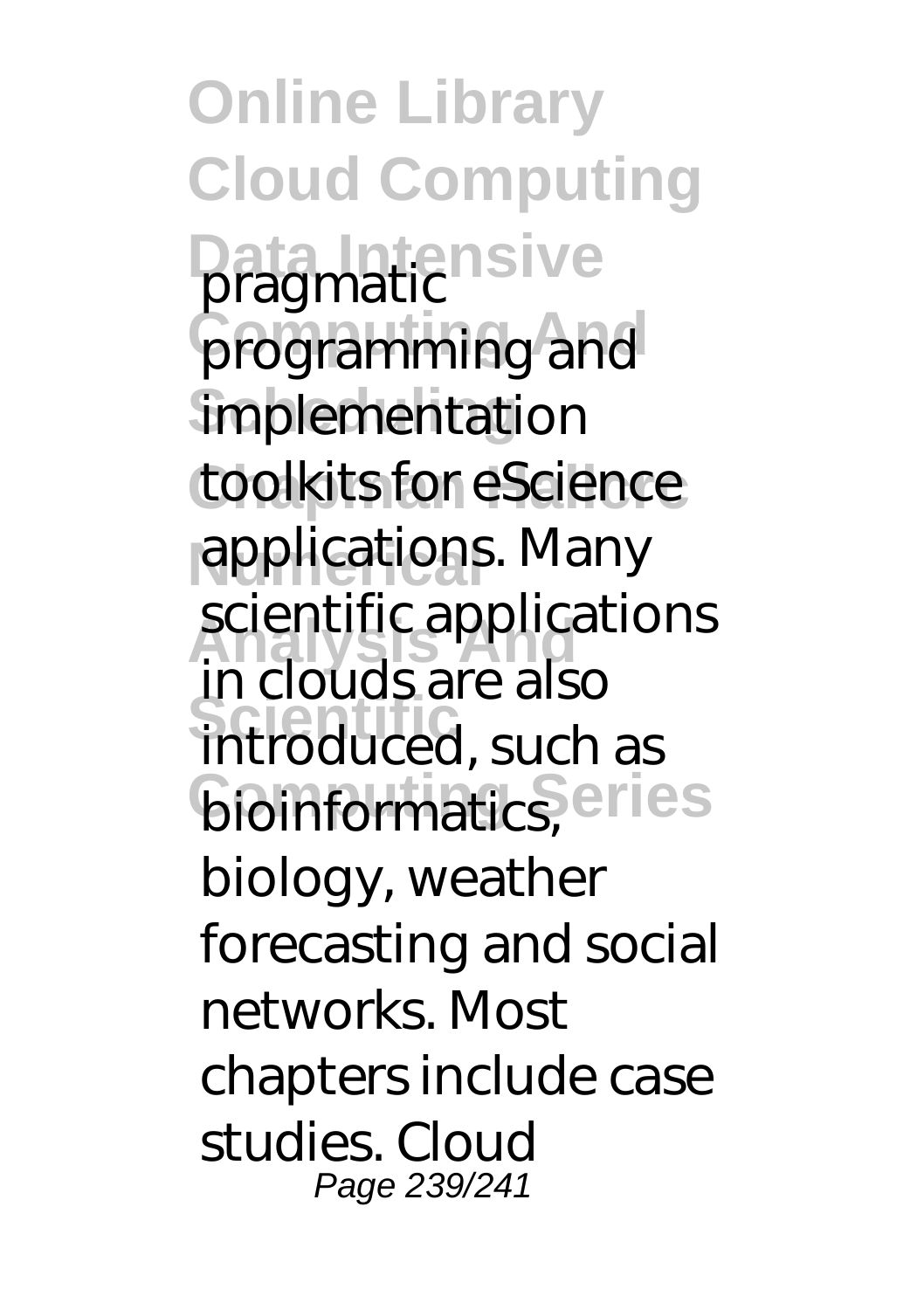**Online Library Cloud Computing** *<u>Data Intensive</u>* **Intensive ing And Applications targets** advanced-levellcrc students and researchers studying **Scriptici**<br>
and electrical **Computing Series** engineering. computer science **Professionals** working in cloud computing, networks, databases and more will also Page 240/241